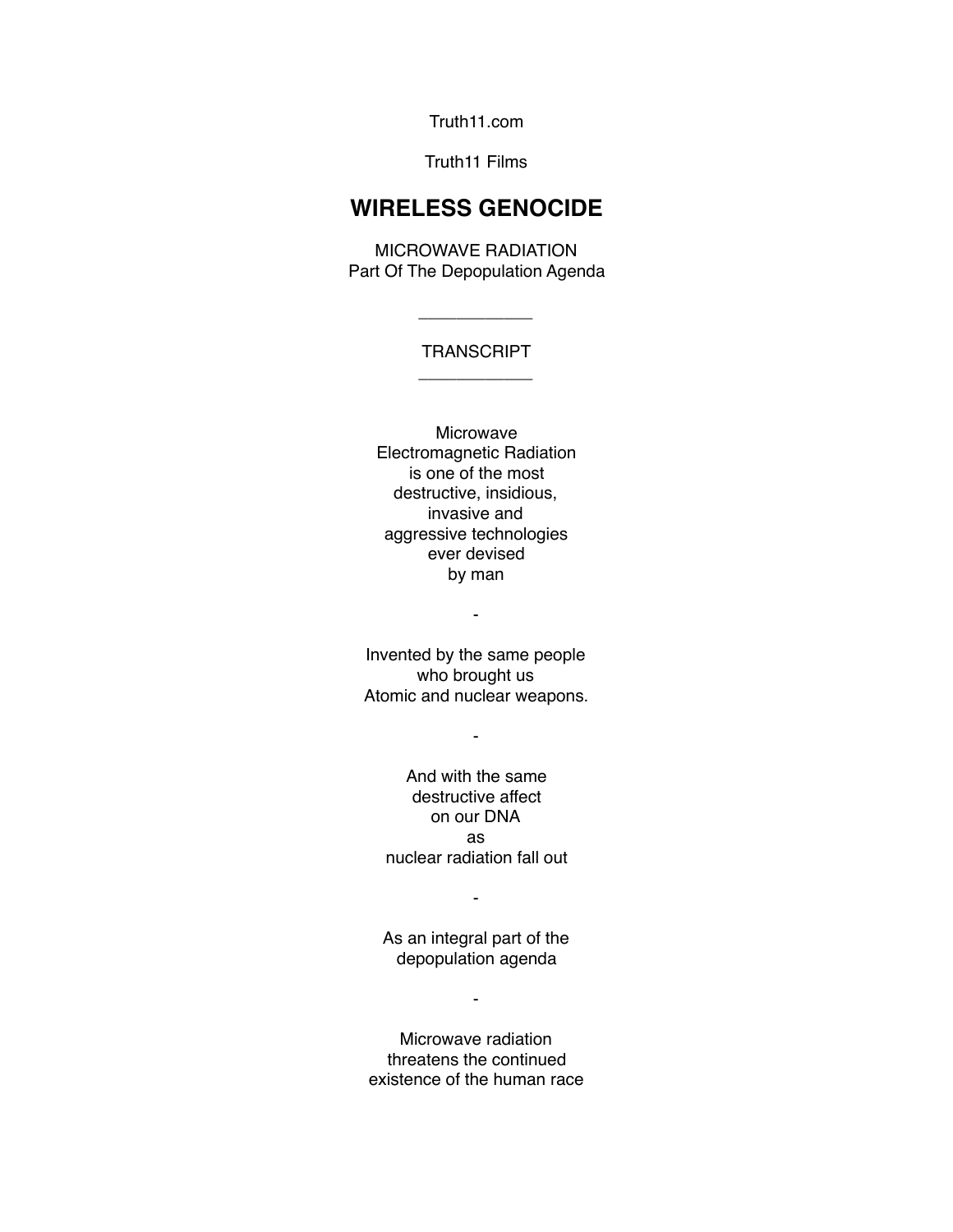The age of wireless technology, ubiquitous microwave transmissions, chemtrail covered skies, and countless cellphone towers have transformed the planet in profound and fundamental ways.

Where it concerns human health and environmental integrity, the effects of these various frequency assaults have been catastrophic.

-

-

It has been proven by the best science that microwave electromagnetic radiation can have highly damaging effects on the human body, animals and plants.

Much of that injury occurs under the radar.

-

Because the micro-damage is inflicted at the cellular level, particularly to the mitochondrial DNA, it goes undetected for many years.

-

Then, all of a sudden, a serious illness or fatal disease emerges out of nowhere.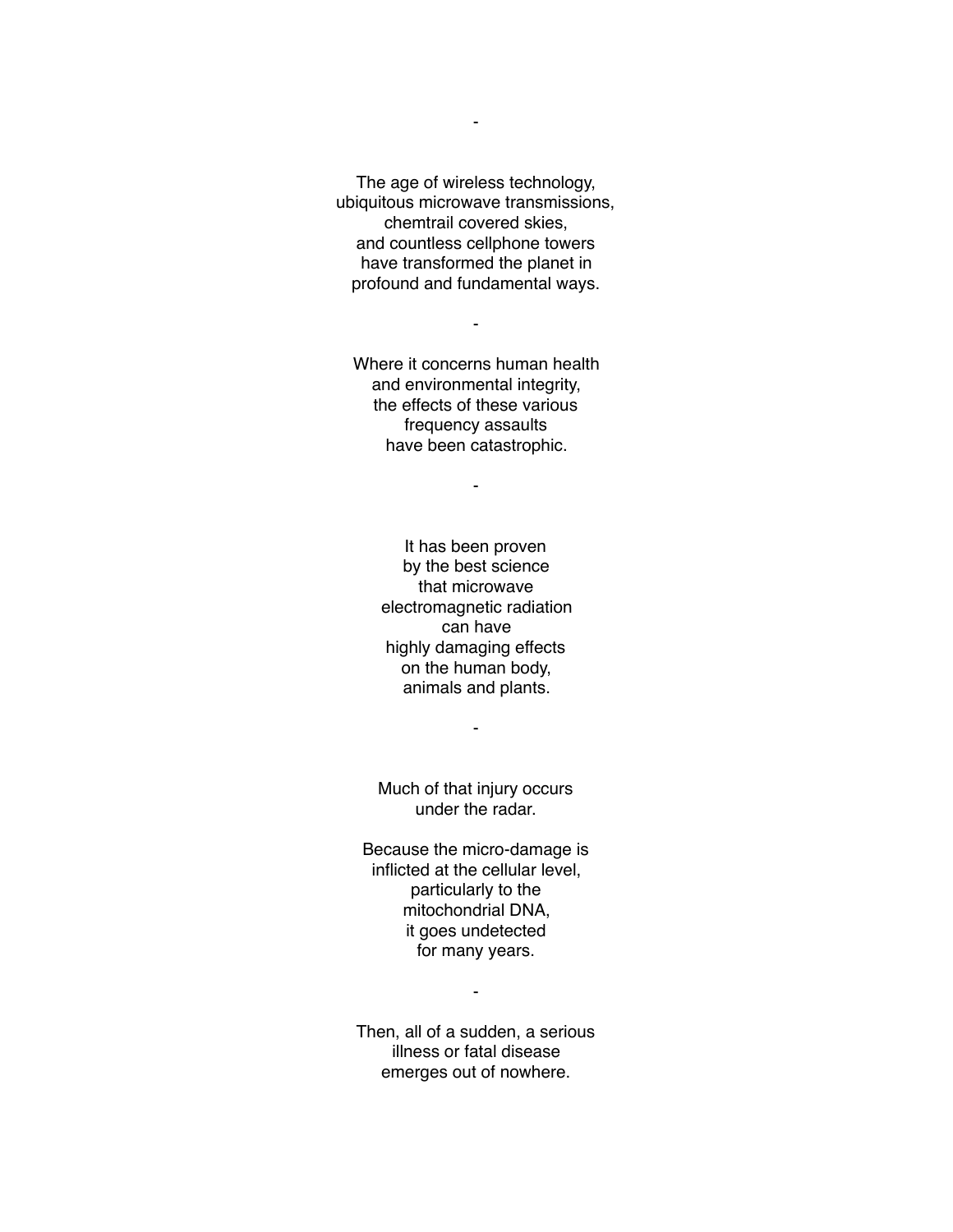Hence, the correlation is rarely made between the exposure to the pernicious frequencies and the disease process.

-

Microwave radiation from Cell phones, Cell Towers Wifi and Smart Meters is irreversibly damaging the fabric of life.

-

Cell towers are not just for communication

-

They are also used as a weapon to cause impairment, illness and death

-

Cell Towers are also used to manipulate the metals in chemtrails to control weather and poison distribution in our skies

-

In addition, cell phone towers are wired with the capability to release millions of watts of microwave radiation

> which makes them veritable of "towers of death",

> > -

Cell towers require 30 watts for our communication needs,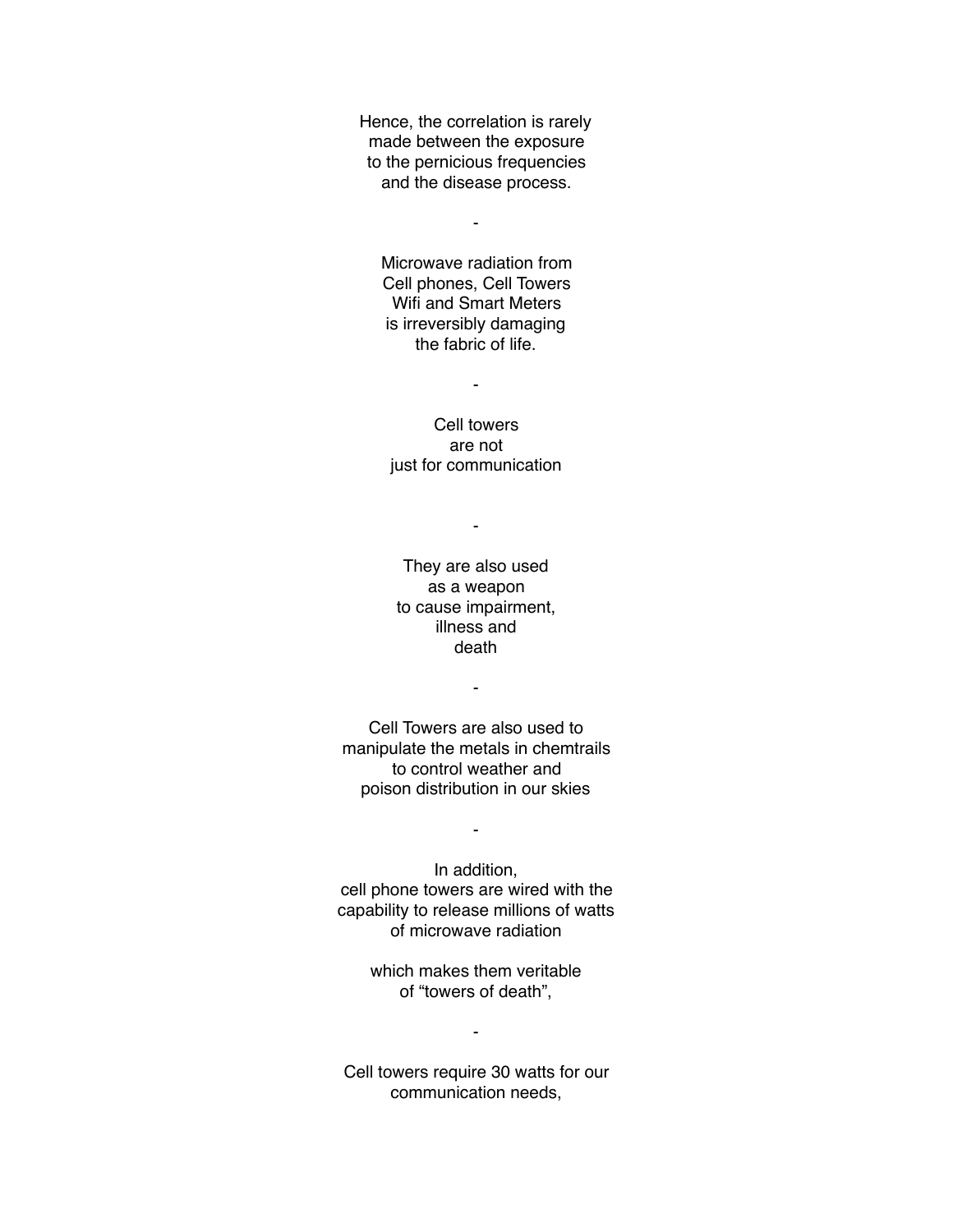not the millions of watts that they are capable of.

-

Weaponized cell phone towers that surround us now are the perfect weapons to carry out the mega-slaughter of the domestic population.

> Virtually all towns, all over the world have the amount of towers

-

necessary to fry the populations in their vicinity.

-

They are currently on the "Slow Kill" setting

-

Raytheon has been a part of microwave technology, since the beginning.

-

Raytheon was commissioned to build the "death ray" which they are aptly named after

> Raytheons name means "light from the gods."

> > -

Raytheon Owns the patents for The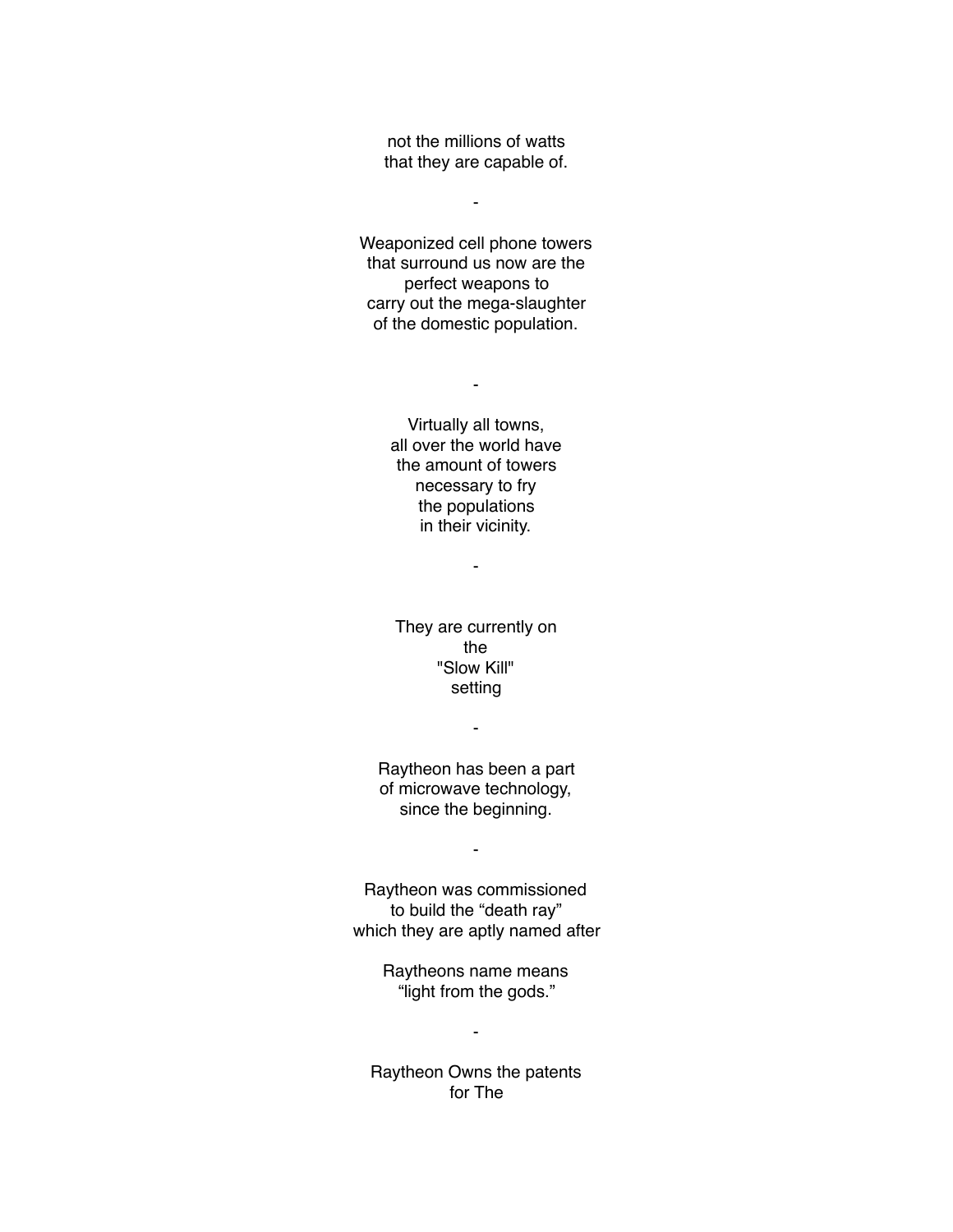"multifunctional microwave radio frequency directed energy weapon"

-

Raytheon also owns the patents for HAARP and Cell Tower Technology

both of which are multifunctional microwave radio frequency directed energy weapons

-

We have let ourselves become surrounded by Raytheon Death Rays.

They are currently turned on to slow kill to further the depopulation agenda.

-

They can turn them up to fast kiill us all at any point.

-

A 1971 recently declassified U.S. Navy document summarized more than 2,300 studies describing adverse health effects from microwave radiation.

 $\blacksquare$ 

Today, 6,000 studies connect microwave wireless and other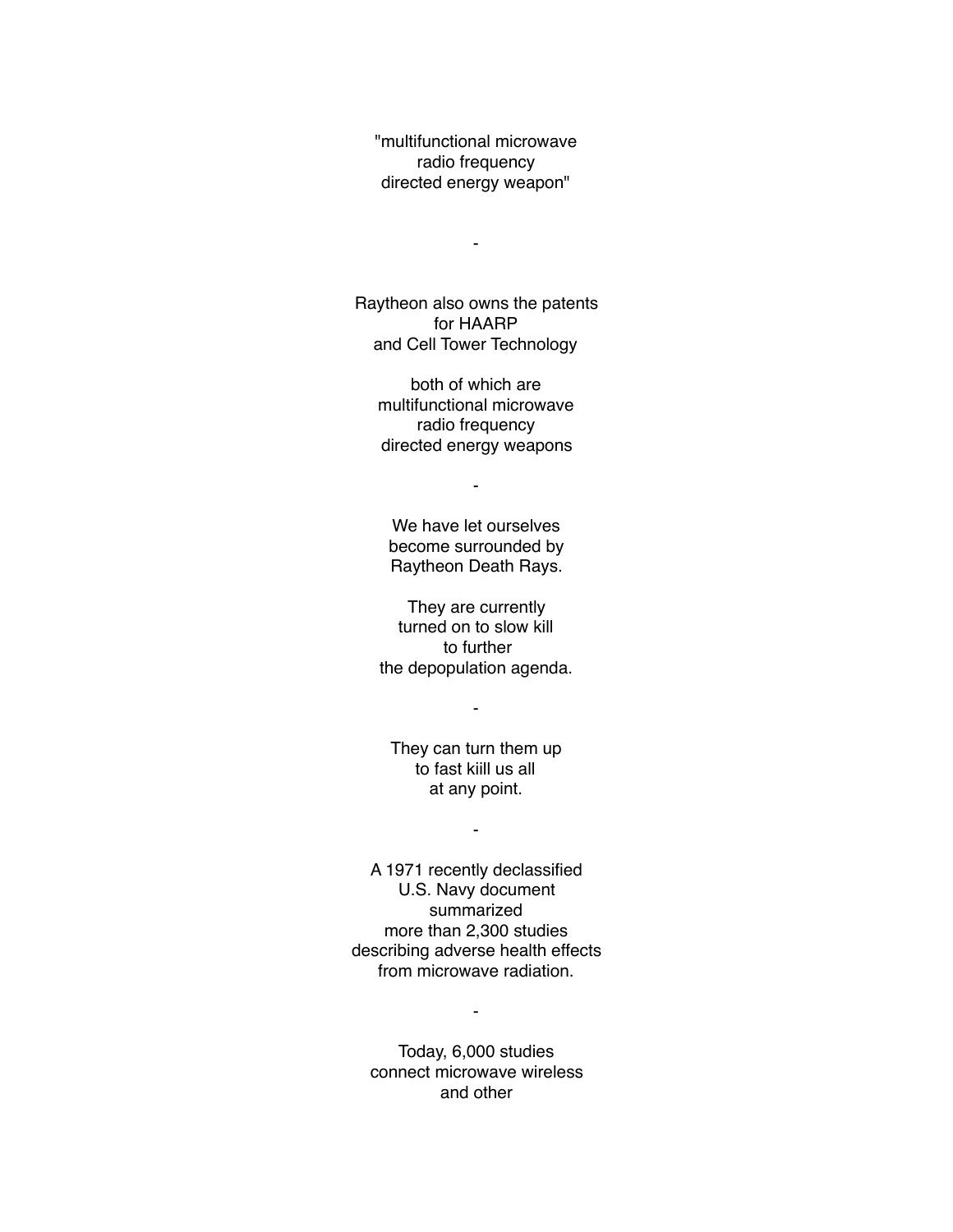Electromagnetic Radiation with 122 biological effects.

-

Microwave radiation is being used to silently torture, impair, control, injure and slow-kill humans.

-

Wireless Radiation = Wireless Genocide

Part of the depopulation reality

\_\_\_\_\_\_\_\_\_\_\_

1. **HISTORY** 

\_\_\_\_\_\_\_\_\_\_\_

Since its invention, microwave radiation has been used for communication, mind control, weather control and population reduction.

1.1 The New Manhattan Project

-

-

A global weather modification project came out of the World War 2-era Manhattan Project. (Atomic and Thermo Nuclear Bombs)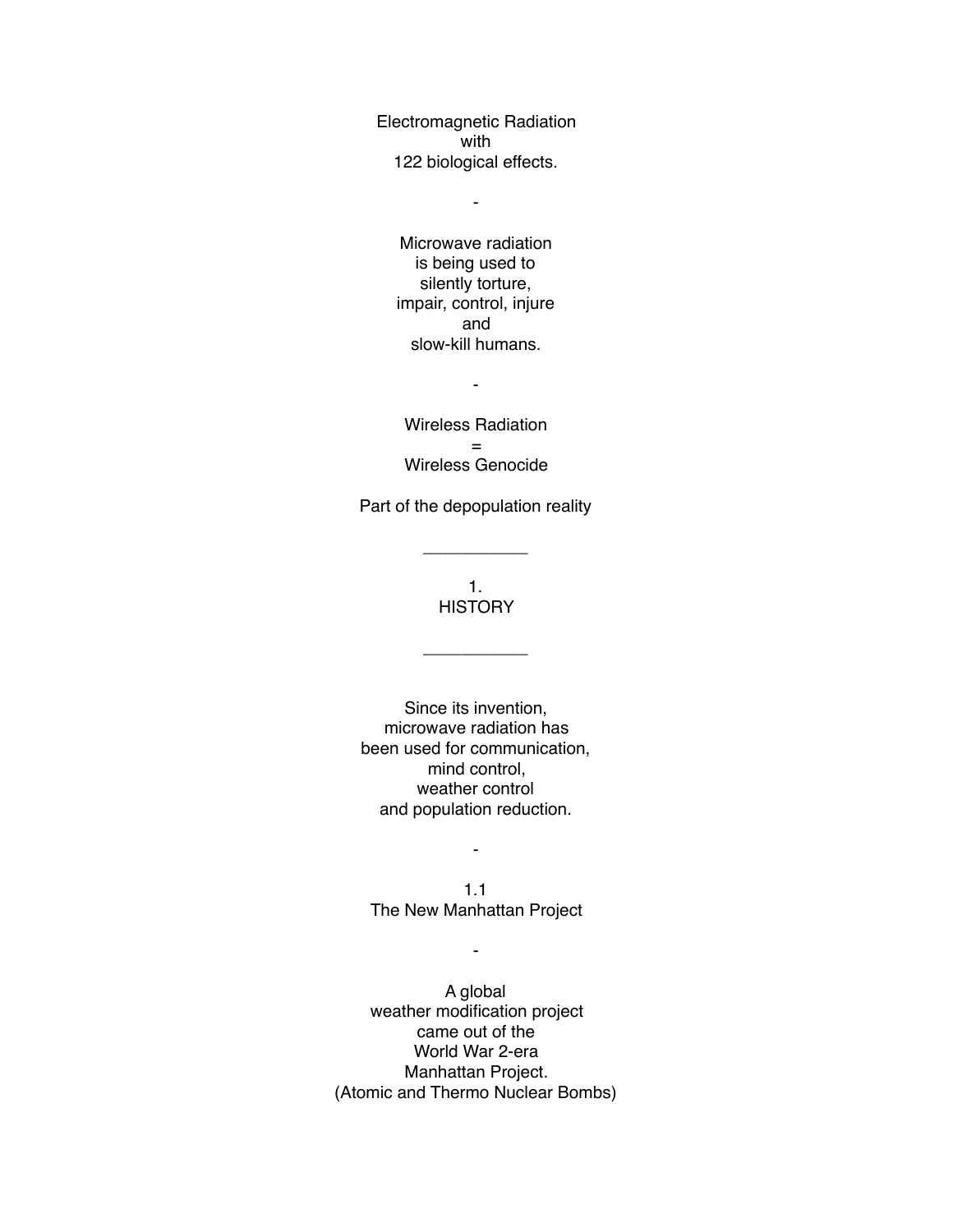Many scientists who worked as part of the original Manhattan Project

Went on to do work in microwaves, weather modification and the atmospheric sciences;

> The New Manhattan Project

> > -

Many Manhattan Project scientists also worked at The Massachusetts Institute of Technology's Radiation Laboratory

(MIT Rad Lab/Rad Lab)

-

The MIT Institute of Technology has been this global weather modification project's main research and development vehicle.

-

The military/industrial/academic complex created during WWII, enabled the development of technologies which have gone on to become integral parts of this global weather modification project.

The New Manhattan Project employs electromagnetic energy to manipulate dispersed particles.

-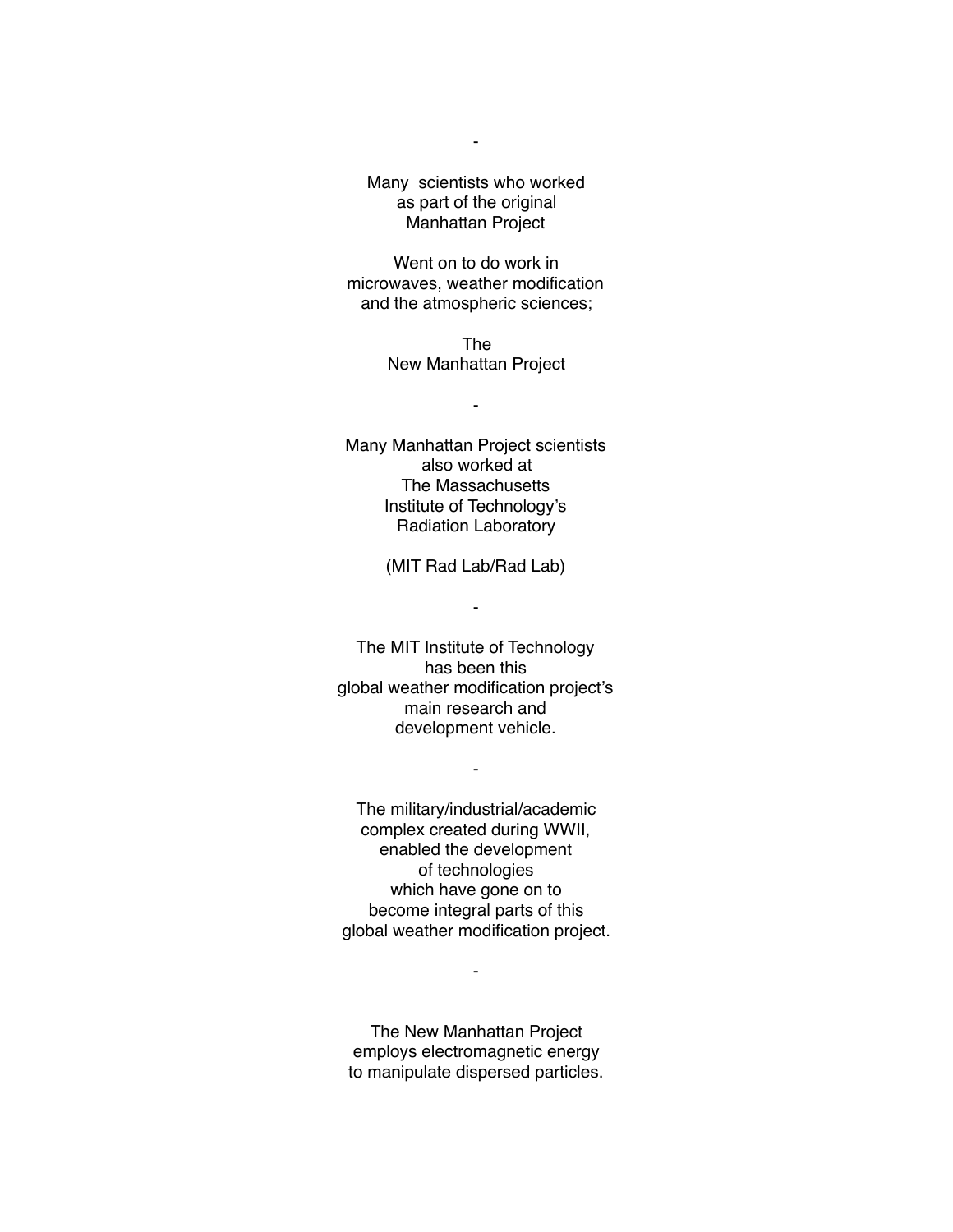Microwave Directed Energy Weapons and Chemtrails seen in today's skies are part of this massive global weather modification project

-

-

#### 1.2 NIKOLA TESLA

-

Nikola Tesla (1856-1943) first conceived of the plans to manipulate the weather with electromagnetic energy which eventually grew into today's New Manhattan Project.

-

In the late 1800s, Tesla popularized the use of electromagnetic energy.

-

In his 1905 United States patent number: 787,412 "Art of Transmitting Electrical Energy Through the Natural Mediums"

Tesla describes how electromagnetic energy may be sent and received through the atmosphere.

-

The Supreme Court found that U.S. patent #645,576 "System of Transmission of Electrical Energy"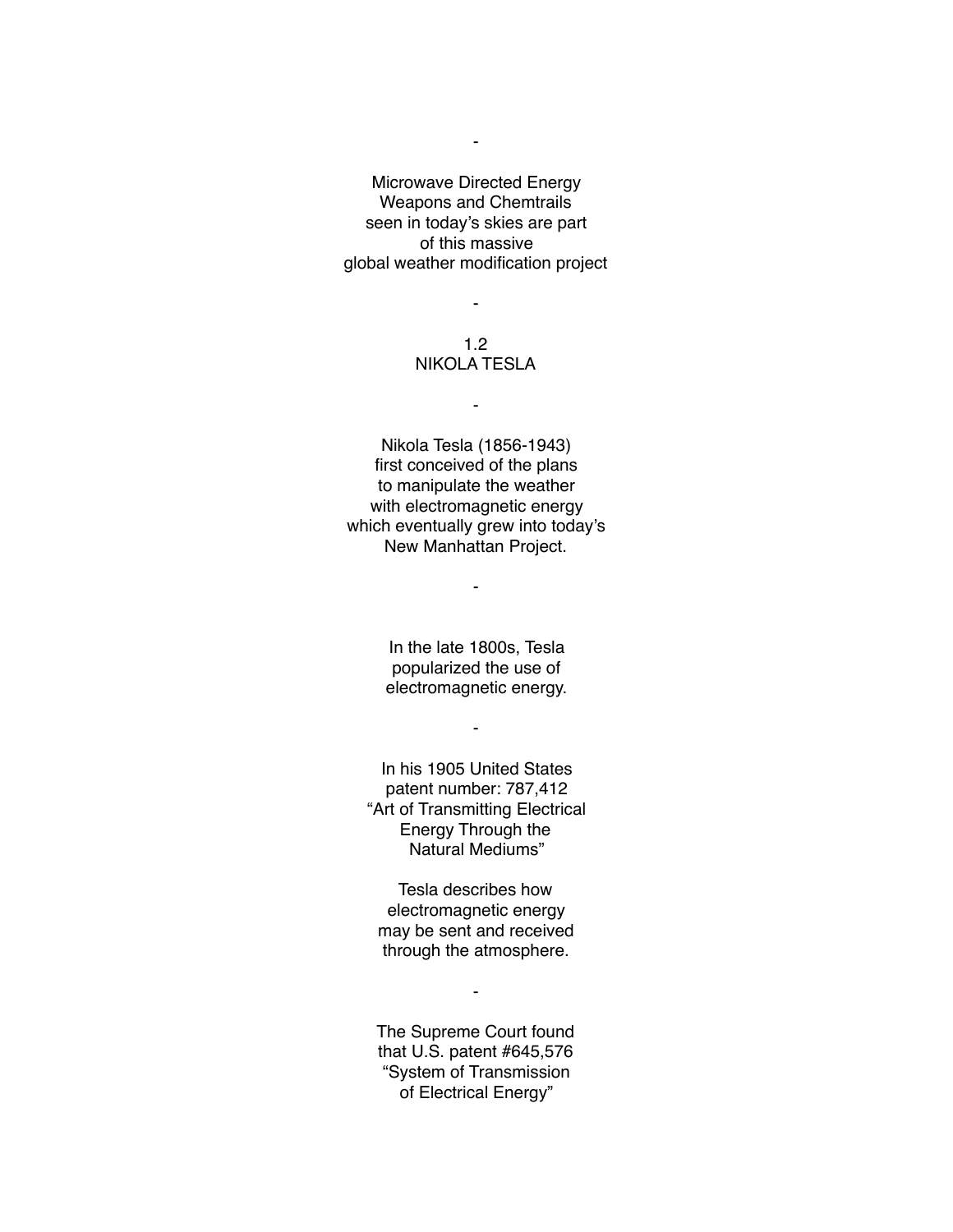proves he invented radio; not Marconi. He pioneered radar. He invented wireless signal and power transmission.

-

Tesla's scientific discoveries pioneered what are today's ionospheric heaters which use electromagnetic energy to cause atmospheric perturbations from great distances and play a defining role in the New Manhattan Project.

Specifically, he pioneered the use of a certain type of electromagnetic energy called extremely-low frequency (ELF).

-

This is a specific type of energy known to be used in the New Manhattan Project; the other being very-low frequency (VLF) electromagnetic energy.

Tesla did a great deal of theorizing about weather control and he specifically theorized about using directed energy to manipulate the atmosphere.

-

-

Bernard Eastlund (1938-2007), the inventor of today's most significant, powerful, and versatile electromagnetic energy generator (the High-frequency Active Auroral Research Project or HAARP), attributed its fundamental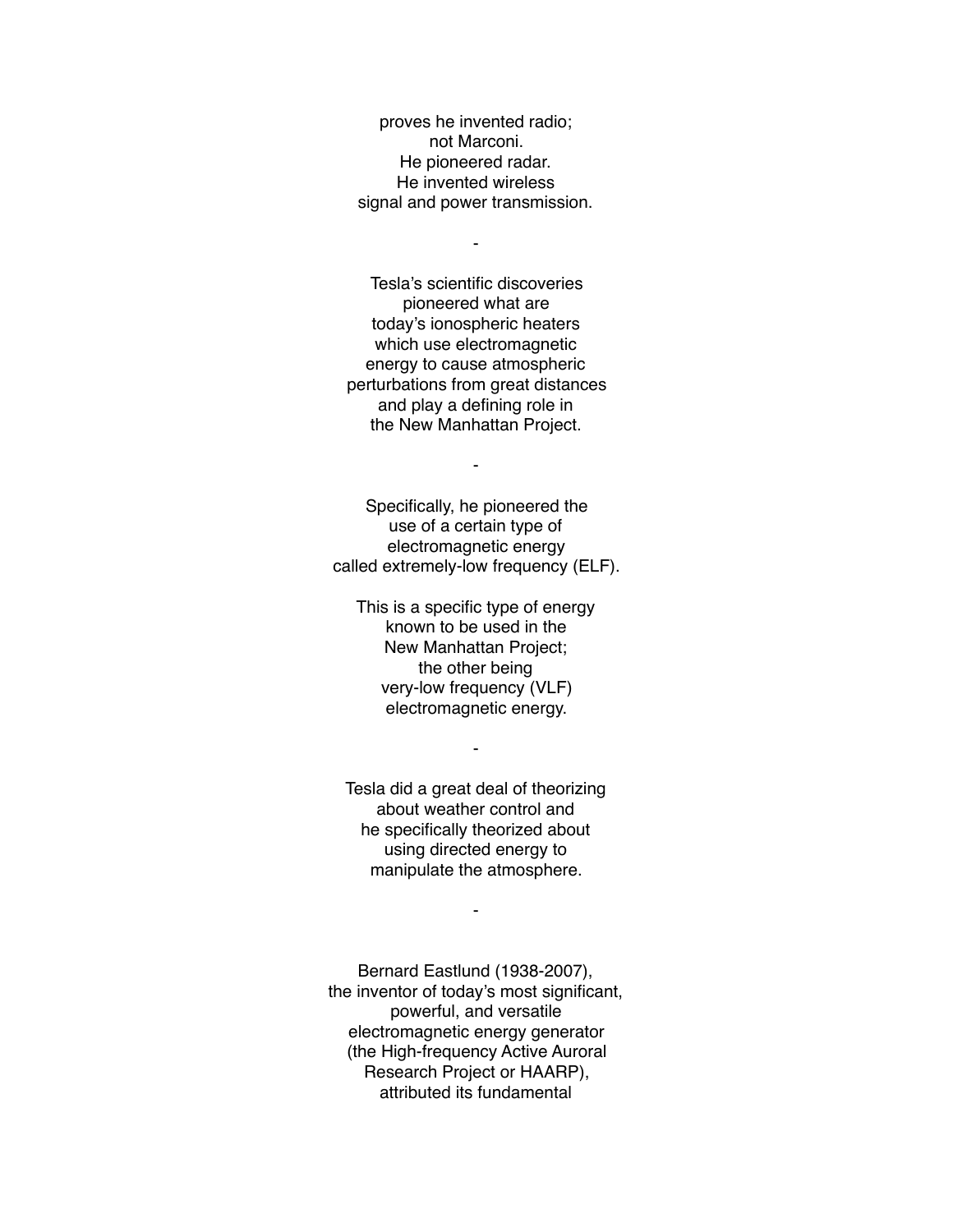technologies to Tesla.

-

There are many of these so-called 'ionospheric heaters' all around the world today being used to manipulate the weather as part of the NMP.

-

When Tesla died, his scientific papers and instruments were confiscated by the United States government.

-

Tesla died in 1943, then just three years later, Bernard Vonnegut (who later went on to conduct early NMP field experiments) and two other General Electric (GE) scientists were simultaneously kicking-off the scientific era of weather control and the New Manhattan Project.

The MIT Rad Lab was already well at work on related technologies.

-

-

The scientific expert charged with reviewing Nikola Tesla's posthumously confiscated papers was a Radiation Lab Steering Committee member and Assistant Director John G. Trump (1907-1985).

Trump was the uncle of the new United States President Donald J. Trump.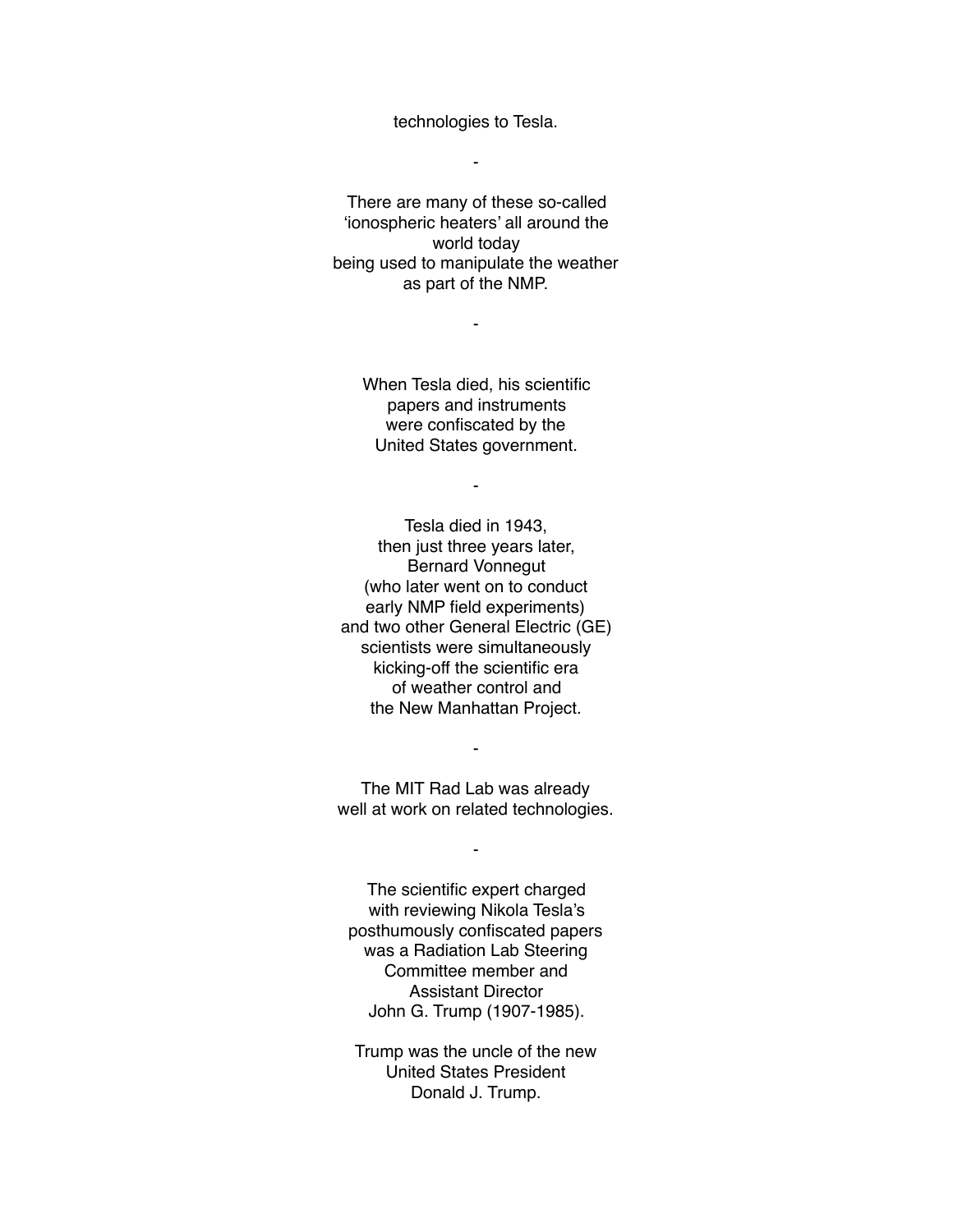For the US military, John G. Trump translated the Tesla papers from Scientist to English.

-

They decided which of Tesla's ideas were of military value and thus worthy of further exploration.

-

John G. Trump went on to serve as the head of the British Branch of the MIT Radiation Laboratory.

-

#### 1.3 M.I.T. RAD LAB

-

MIT Rad Lab scientists developed early examples of technologies which have since gone on to become large parts of today's NMP.

-

Specifically, the Rad Lab made important early advancements in the areas of ionospheric heaters and air traffic control.

-

These technologies involve the creative use of electromagnetic energy.

The creative use of electromagnetic energy applied to the WWII effort was what the Rad Lab was all about.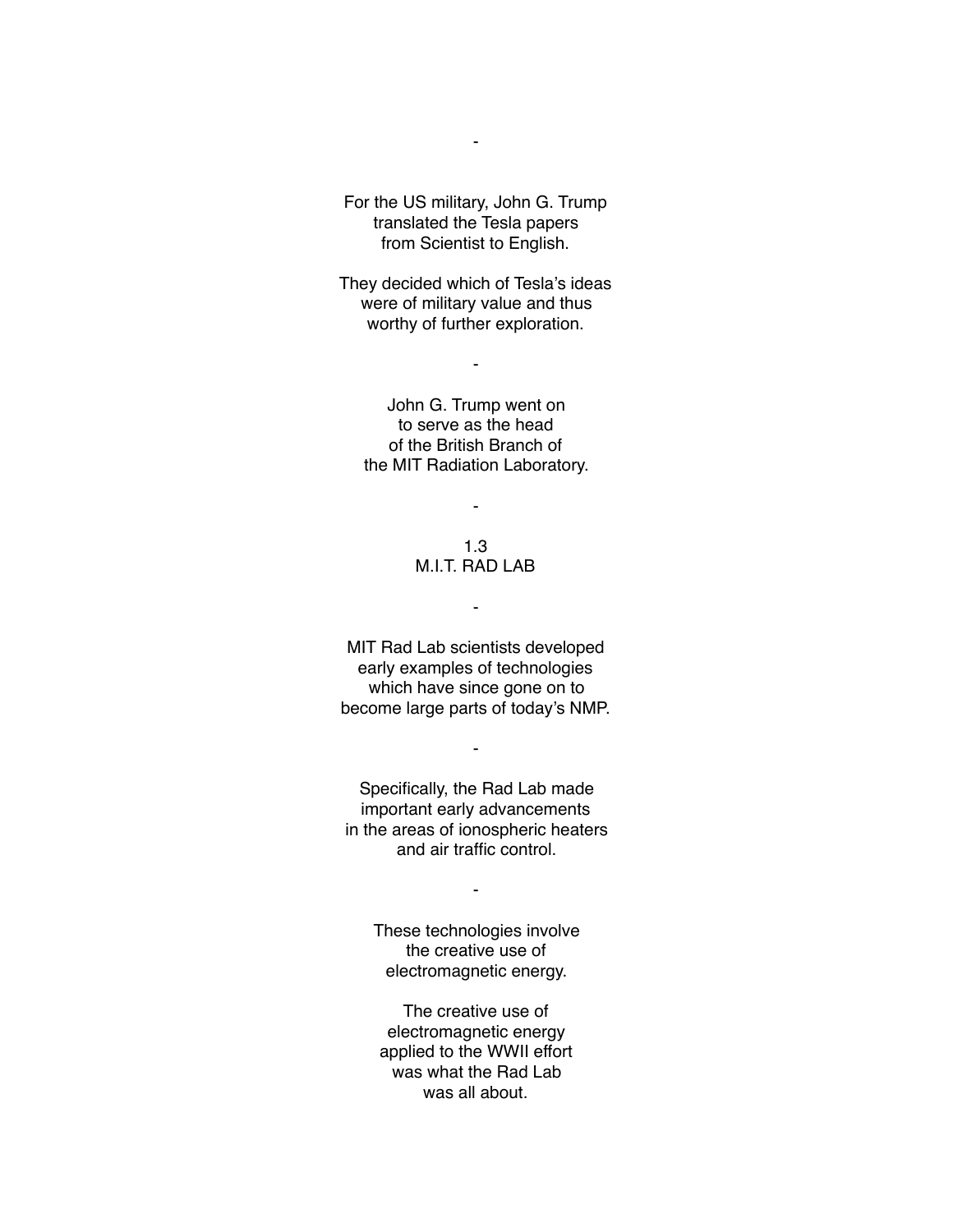The MIT Rad Lab operated between 1940 and 1945, employing 4,000 people.

-

The MIT Rad Lab was underwritten by a half-million dollars of John D. Rockefeller Jr. money.

-

And reached a budget of about \$125,000 per day, or close to \$4 million per month in 1945

The MIT Rad Lab had sixty-nine different academic institutions represented on its staff.

-

Many scientists who worked on the original Manhattan Project also worked out of the Rad Lab.

-

The MIT Rad Lab grew out of something called the National Defence Research Committee (NDRC) Microwave Committee.

-

When the National Defence Research Committee was established, the first suggestions from the armed services of fields for NDRC investigation included basic research at ultra-high frequencies and studies of pulse transmission.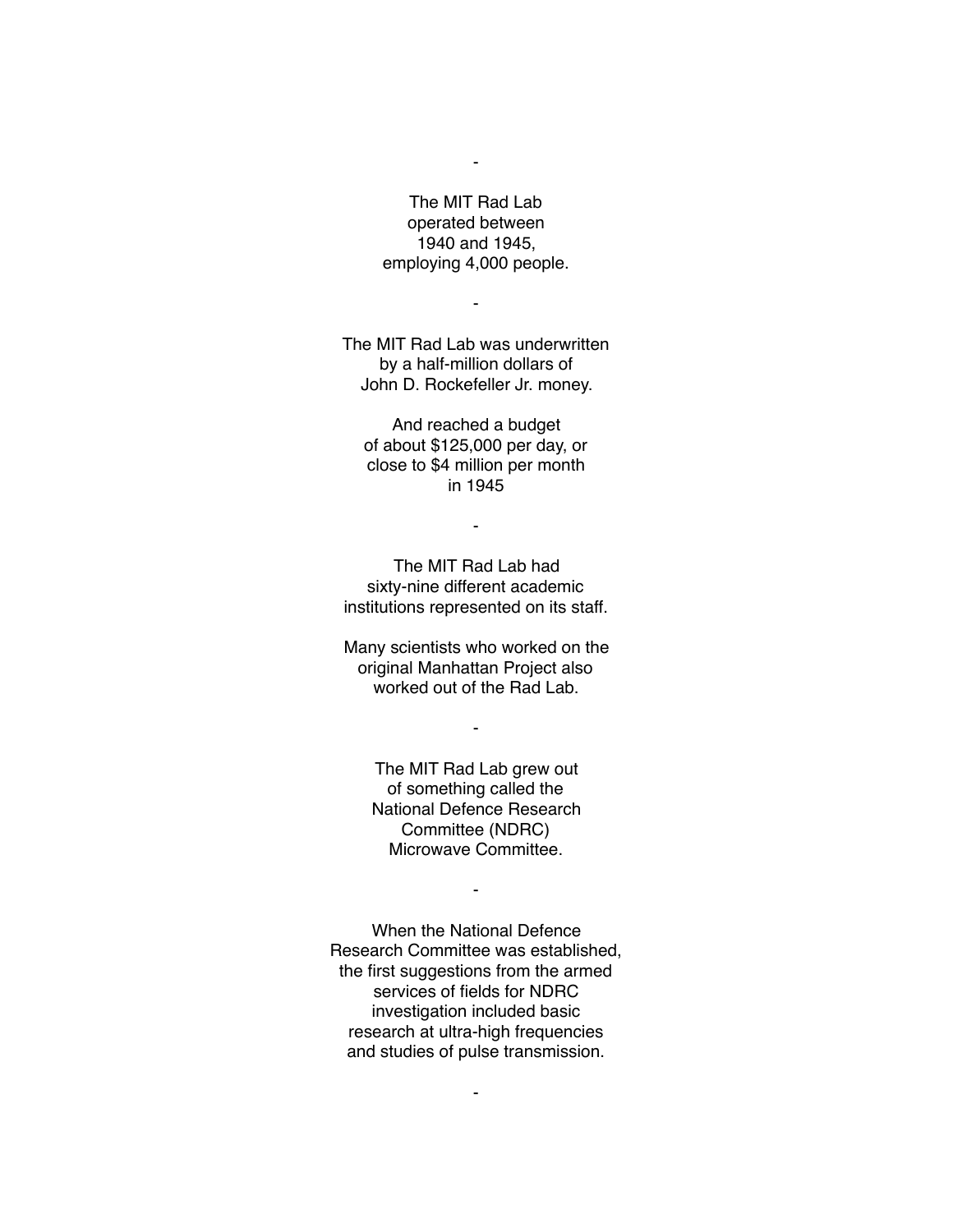In late 1940, the Microwave Committee established development and production facilities at the Massachusetts Institute of Technology.

-

Research began at what was soon called the Radiation Laboratory on November 10, 1940, under an NDRC contract with M.I.T..

-

The Rad Lab developed and produced radar and radar-like systems and contracted for radar set (transmitter and receiver) production with five industrial concerns: Raytheon, General Electric, Radio Corporation of America (RCA), Westinghouse, and Philco & Sperry.

Raytheon today manages the electromagnetic portions of the New Manhattan Project.

-

General Electric has lots of connections to the NMP.

-

The Rad Lab developed and produced other technologies including some extremely effective submarine radar. As it has been written and said many times: the atomic bomb only ended the war, radar won it.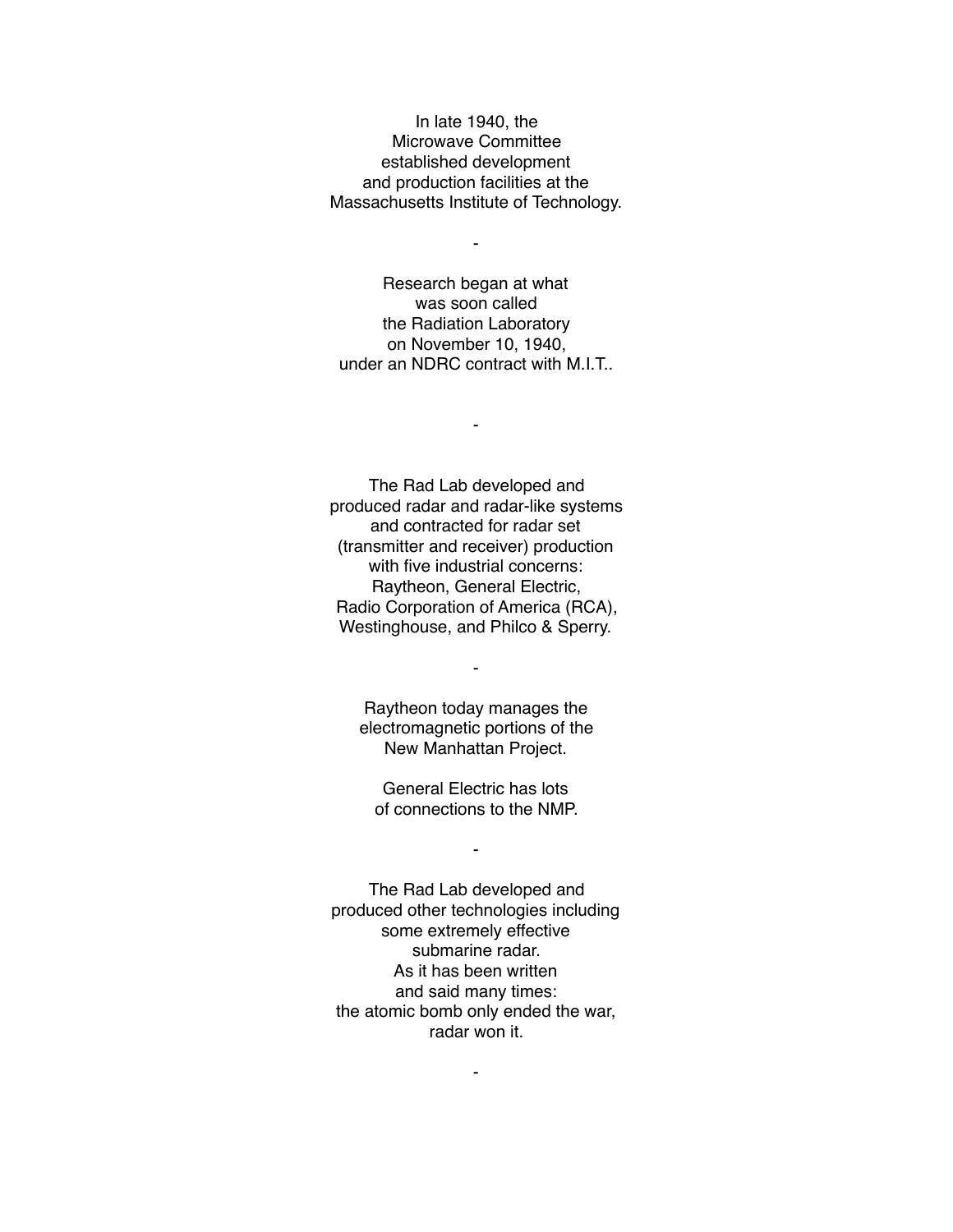As the war ended, the Rad Lab was closed down. The people who worked there found employment elsewhere in the vast, newly created military/industrial/academic complex.

Depopulated, the MIT Rad Lab was officially terminated on the last day of 1945, only to be bureaucratically reborn the next day as something called the Basic Research Division.

-

-

Six months later, the Basic Research Division re-joined MIT as a subdivision of the newly established Research Laboratory of Electronics (RLE).

-

Today, electromagnetic energy generated from ground-based antennas called 'ionospheric heaters' is used to manipulate the atmosphere and modify the weather.

-

The use of electromagnetic energy is what distinguishes the New Manhattan Project from the conventional cloud-seeding industry.

-

The biggest early developments of technologies which have since resulted in today's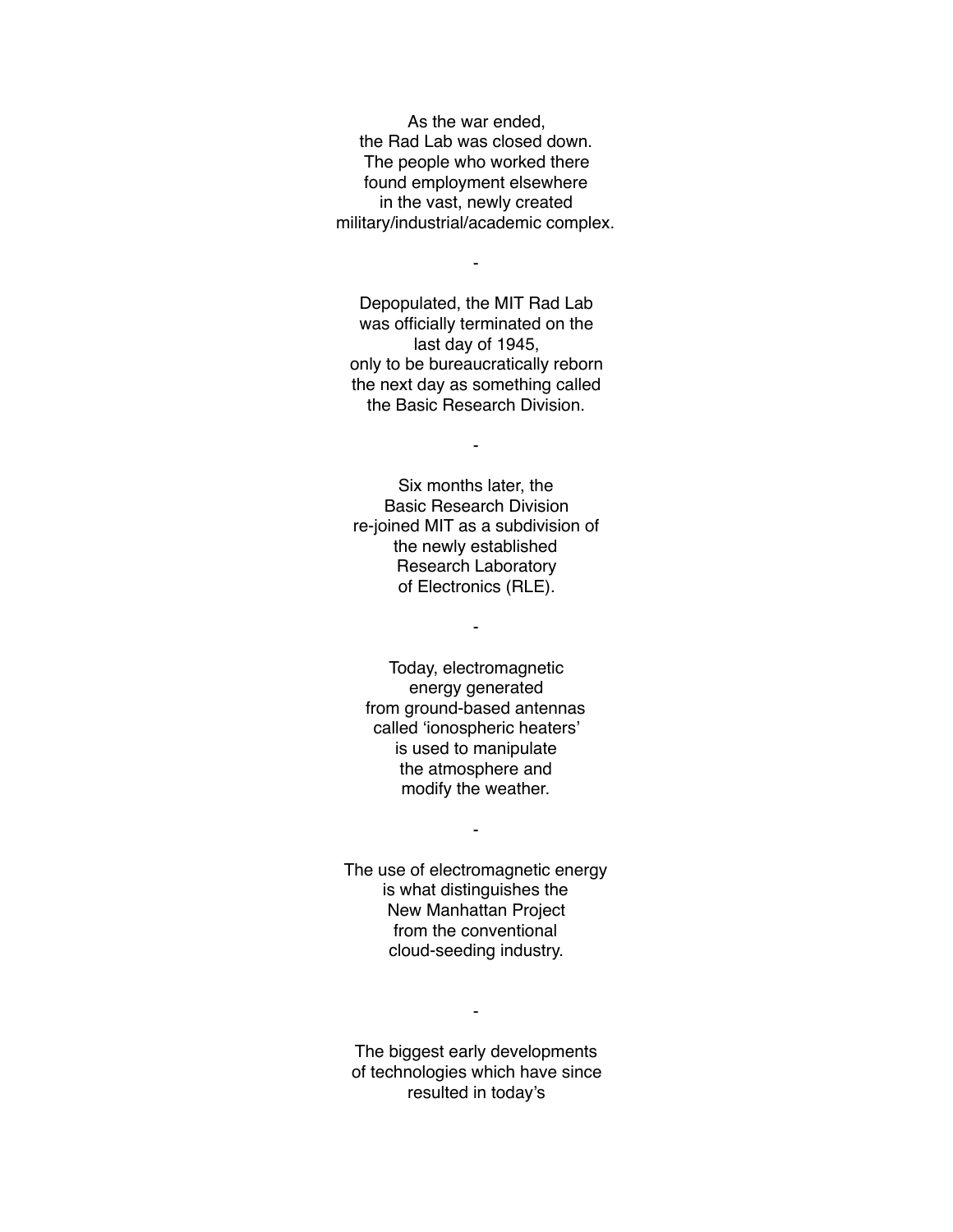ionospheric heaters took place at the MIT Rad Lab.

-

Ionospheric heaters have evolved from something developed at the Rad Lab called the Long Range Navigation (LORAN) system.

-

During the Rad Lab years was when Big Science got serious about bouncing radio waves off of the ionosphere.

-

The development of SS Loran led to the later development of over-the-horizon (OTH) radar.

Today's ionospheric heaters are the direct descendants of OTH radar and of SS Loran.

-

OTH radar transmitters bounce a signal off the ionosphere, then that signal hits a target which sends an echo back off the ionosphere again and back to the transmitter.

In this way, they are able to remotely sense objects thousands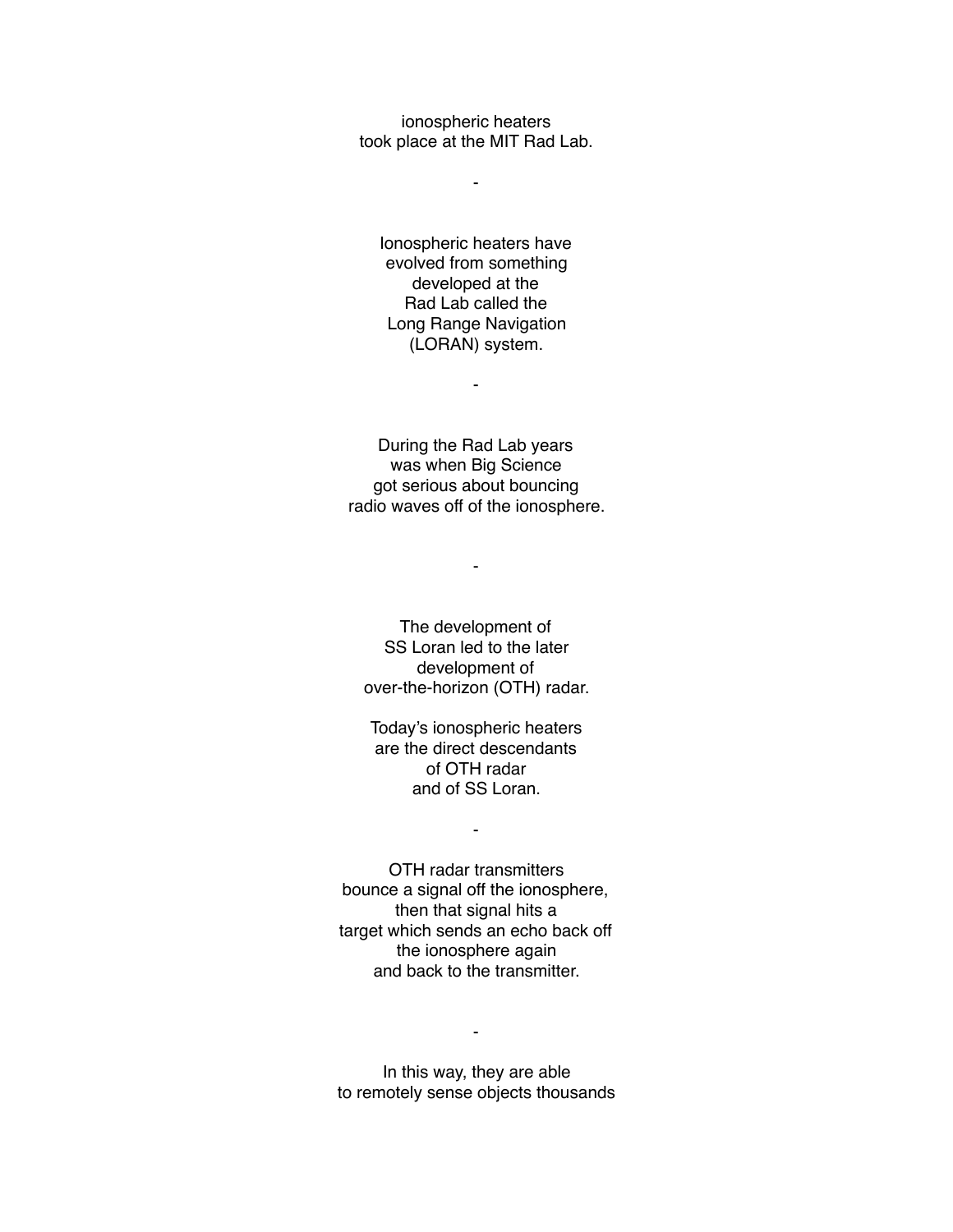of miles away.

OTH radar technologies were first developed in the 1950s

 $\blacksquare$ 

The MIT Lincoln Laboratory was founded by key figures in the MIT Rad Lab and the subsequent Research Laboratory of Electronics.

-

Later, in 1958 about 500 Lincoln Laboratory Employees left and formed the Mitre Corporation.

-

The Mitre Corporation is the day-to-day manager of today's New Manhattan Project

1.4

-

# VANNEVAR BUSH

-

Vannevar Bush (1890-1974): Architect of the military/industrial/academic complex and founder of the New Manhattan Project.

Bob Dylan's song "Masters of War" is about him.

-

Eisenhower's famous coining of the term 'military/industrial complex.'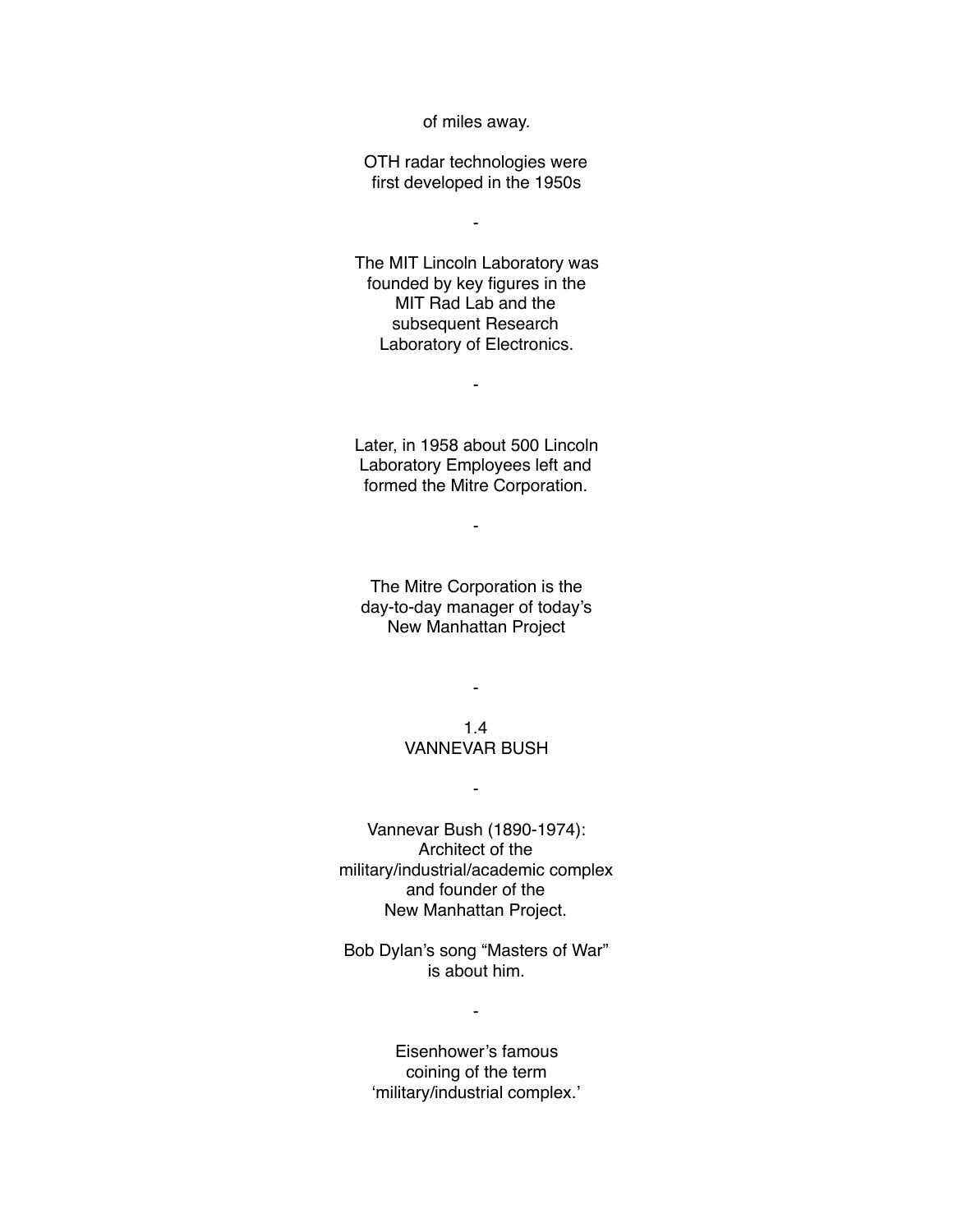was referring to the combined power of giant organizations enabled by the bureaucratic framework established by Vannevar Bush and his cronies.

-

Bush brought our military, corporations, and universities together to work on enormous projects such as the original Manhattan Project and the MIT Rad Lab.

-

Without congressional approval, Bush and his cronies created the first American 'black' military budgets.

> Vannevar Bush co-founded Raytheon in 1924.

-

General Electric, Raytheon, and MIT all have extensive ties to the New Manhattan Project.

-

After the war, Bush became Chairman of the MIT Corporation.

-

1939, Bush became president of the powerful Carnegie Institution in Washington D.C.; another organization associated with the NMP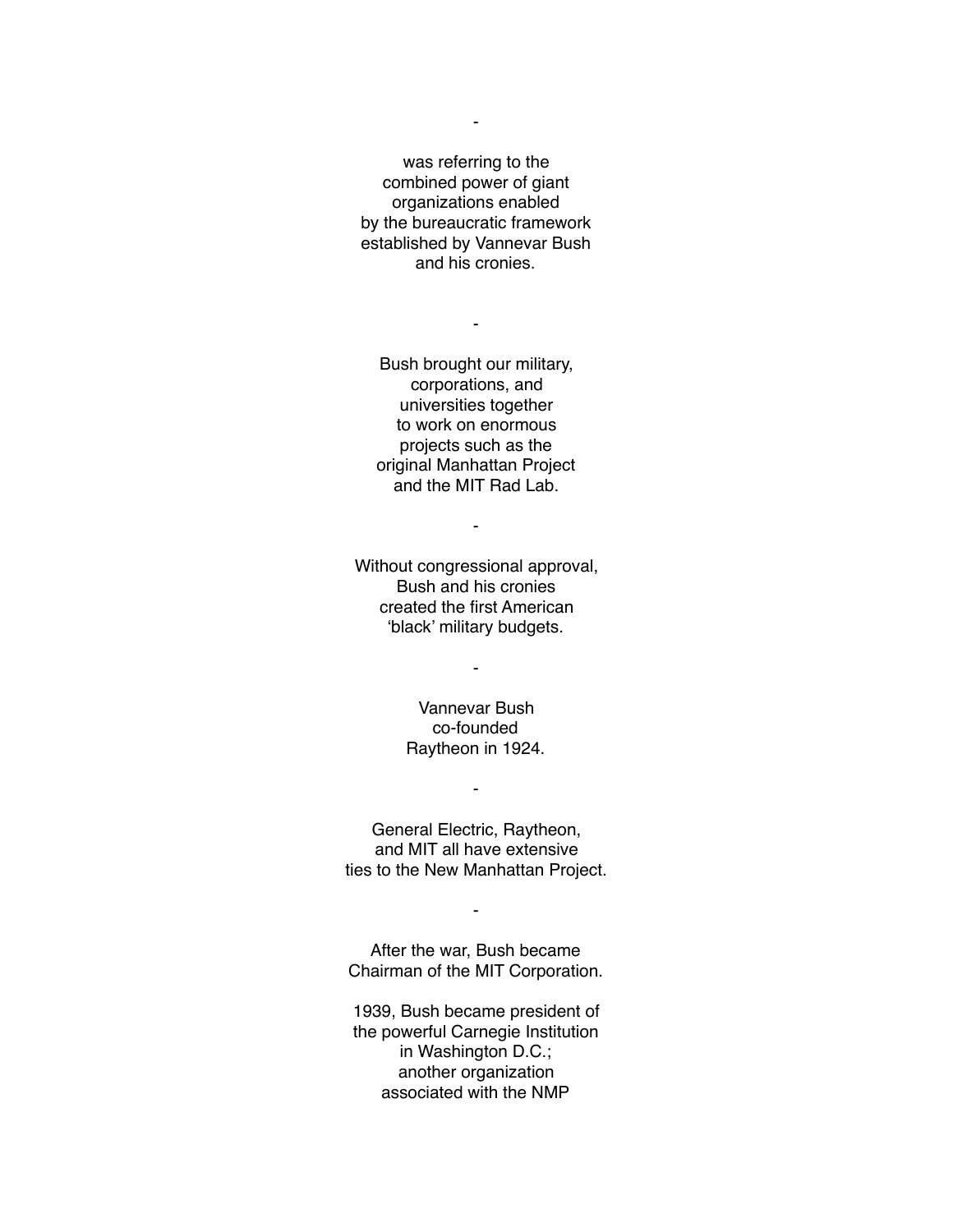By May of 1940, Bush had enlisted the help of a man named John Victory to draft legislative language calling for the creation of what he called the National Defense Research Committee (NDRC).

-

The NDRC was to bring together America's militaries, corporations, and universities in an effort to more efficiently produce new weaponry.

-

-

On June 12, Bush met Roosevelt and he endorsed the NDRC.

-

With this endorsement, Roosevelt had promised Bush direct access to the White House, virtual immunity from congressional oversight, and his own line of funds.

Without an act of congress, with the stroke of a pen, the military/industrial/academic complex was born.

-

-

1941, Roosevelt approved the creation of the Office of Scientific Research and Development (OSRD) to run the NDRC.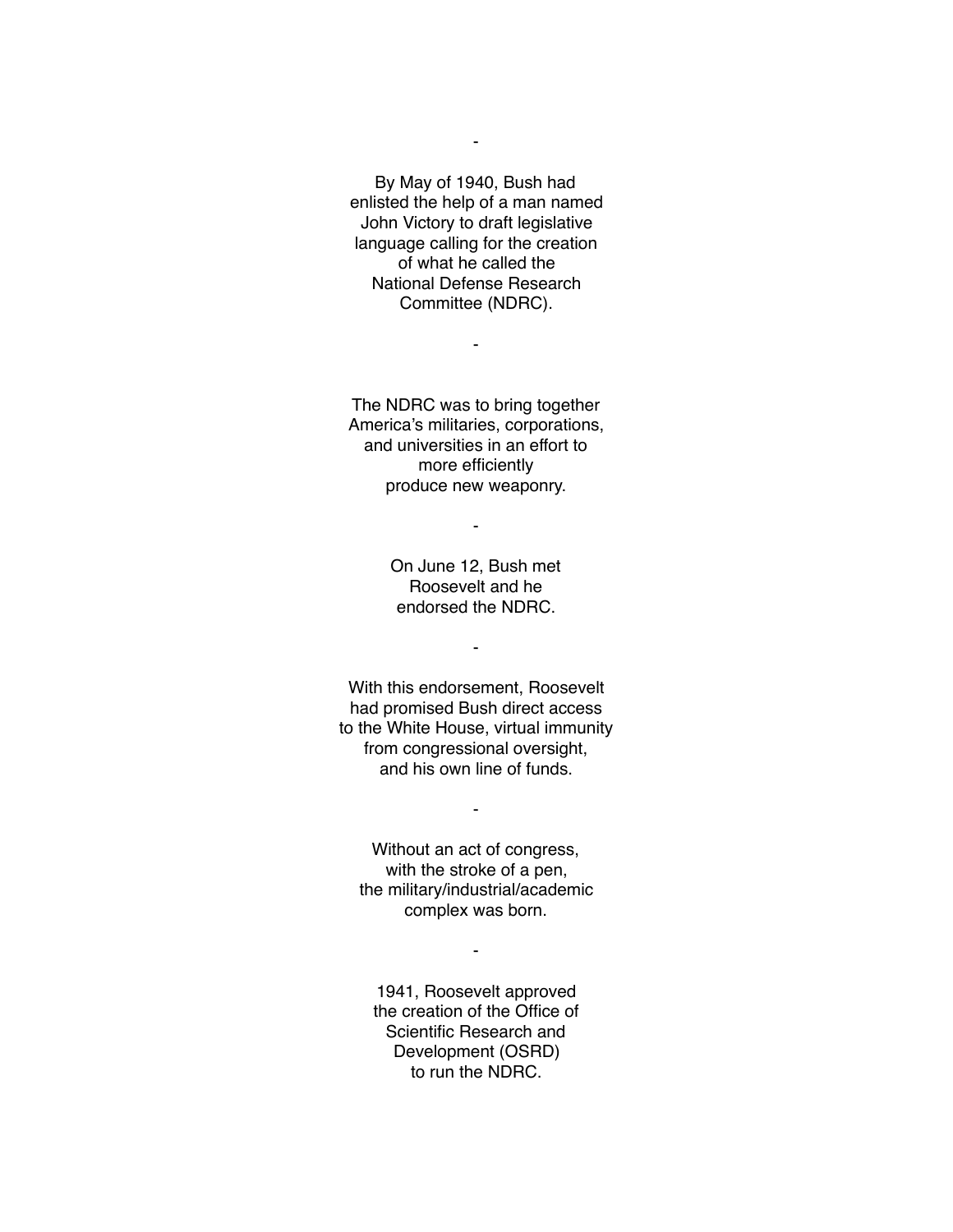The NDRC became the chief operating unit of the OSRD.

-

The NDRC did extensive work for the Office of Strategic Services (OSS).

The NDRC produced unorthodox weaponry and spying gear

-

This is significant because the OSS was the forerunner to today's Central Intelligence Agency (CIA) and the CIA is deeply involved in today's New Manhattan Project.

In addition to creating the military/industrial/academic complex, Vannevar Bush is the founder of the New Manhattan Project

-

1.5 EDWARD TELLER

-

-

Edward Teller (1908-2003) was one of the most famous scientists of the 20th century.

-

He worked as a senior scientist on the original Manhattan Project and went on to develop and promote the next generation of nuclear bombs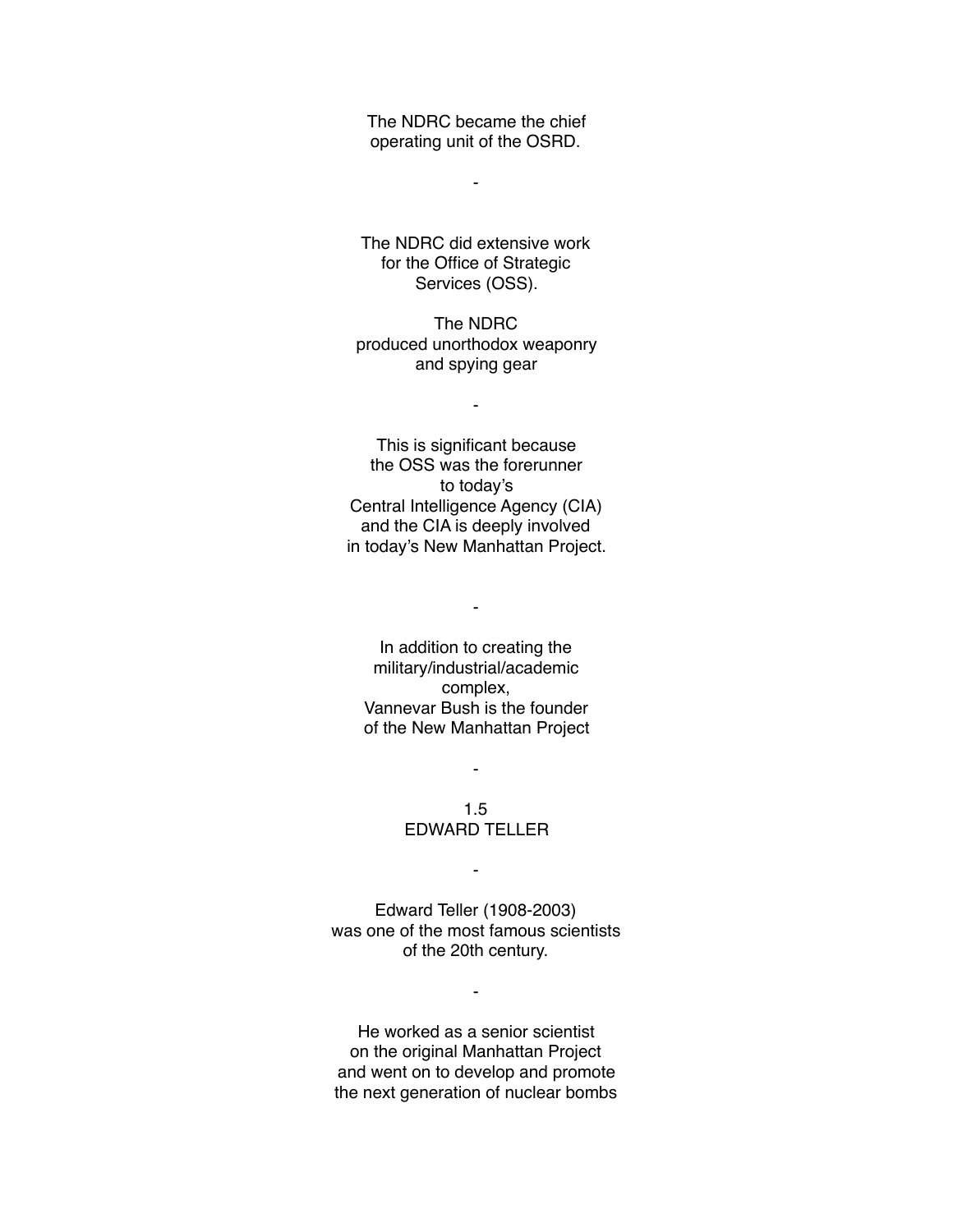known as thermonuclear bombs (hydrogen bombs).

-

He is also widely known for developing and promoting the Strategic Defense Initiative; a.k.a. Star Wars.

-

Teller in the 1990s famously co-authored a series of papers published by Lawrence Livermore National Labs which proposed that the Earth and its biota be sprayed with stratospheric aluminum.

-

Teller was a longtime consultant to the Mitre Corporation. (the New Manhattan Project's project manager).

Teller was an early, strong, and steadfast adopter of the theory of man-made global warming.

-

-

Teller also led the development nuclear warheads For the Polaris Submarine Launched Ballistic Missile (SLBM) project.

The head of the Polaris program was a Navy vice admiral William Francis Raborn.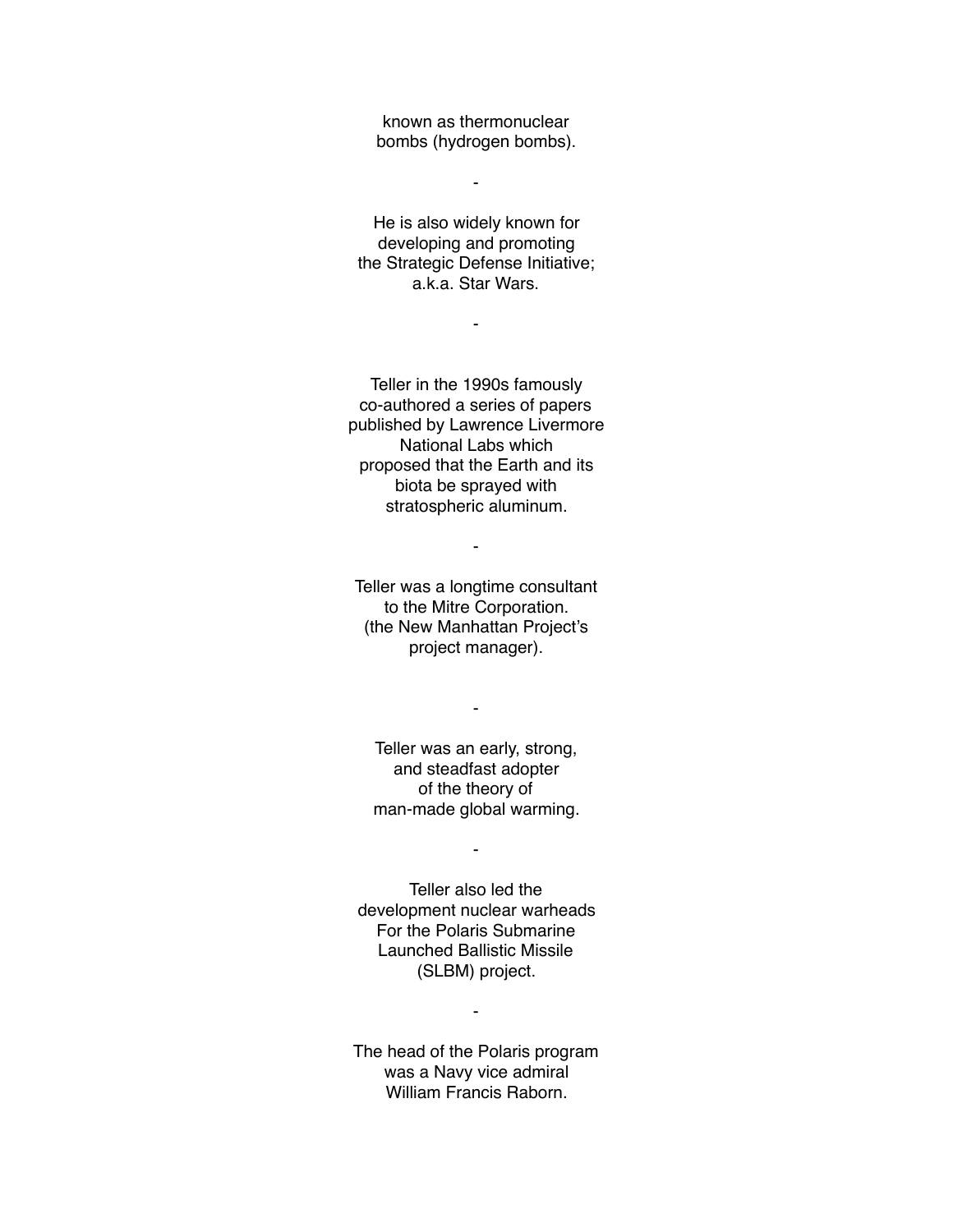Raborn was instrumental to the development and production of the New Manhattan Project.

In 1963 Raborn prominently wrote of electromagnetic energy being used to control the weather.

-

Raborn was on the board of directors of a company that went on to build HAARP.

Today the Navy co-manages the giant HAARP ionospheric heater.

-

1.6 GLOBAL WARMING AND GEOENGINEERING

-

Von Neumann was an early progenitor of the modern theory of man-made global warming and a geoengineering advocate.

-

In the early 1950s, he speculated that the carbon dioxide released into the atmosphere from the burning of hydrocarbon fuels such as oil and gas could cause the Earth's average temperature to rise dramatically.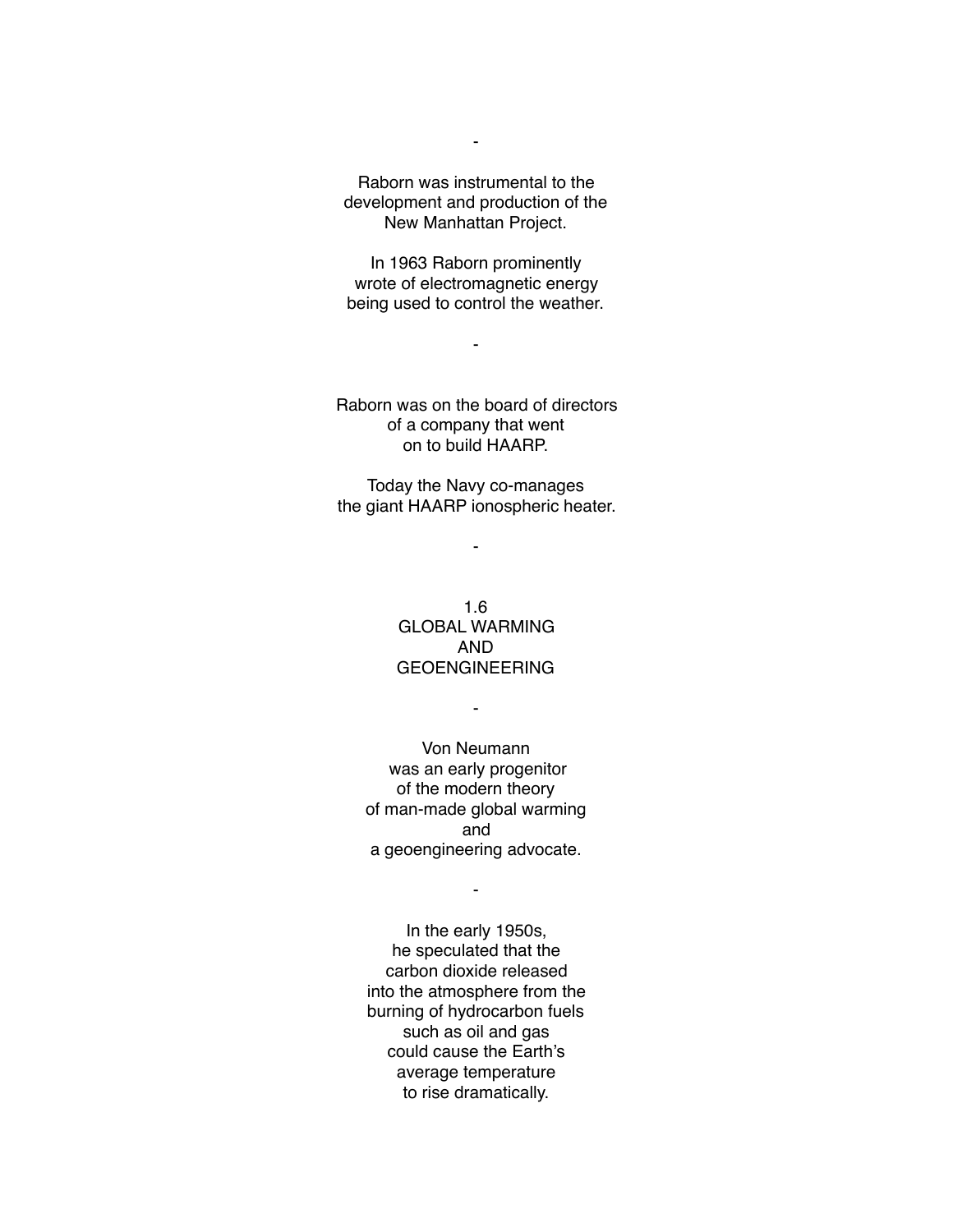He neglected to consider the fact that only a statistically insignificant 3% of the Earth's atmospheric carbon dioxide is man-made.

He laid the foundation of today's Solar Radiation Management (SRM) Geoengineering thesis,

-

-

by theorizing that a layer of stratospheric aerosols, could lower the Earth's temperature by reflecting sunlight back into space.

-

These are the earliest examples of both the modern theory of man-made global warming and the basis of the SRM Geoengineering thesis

-

1.7 **ELECTRICAL** MANIPULATION OF ATMOSPHERIC PARTICLES AND PLASMAS

-

Bernard Vonnegut captained the first modern experiments involving the electrical manipulation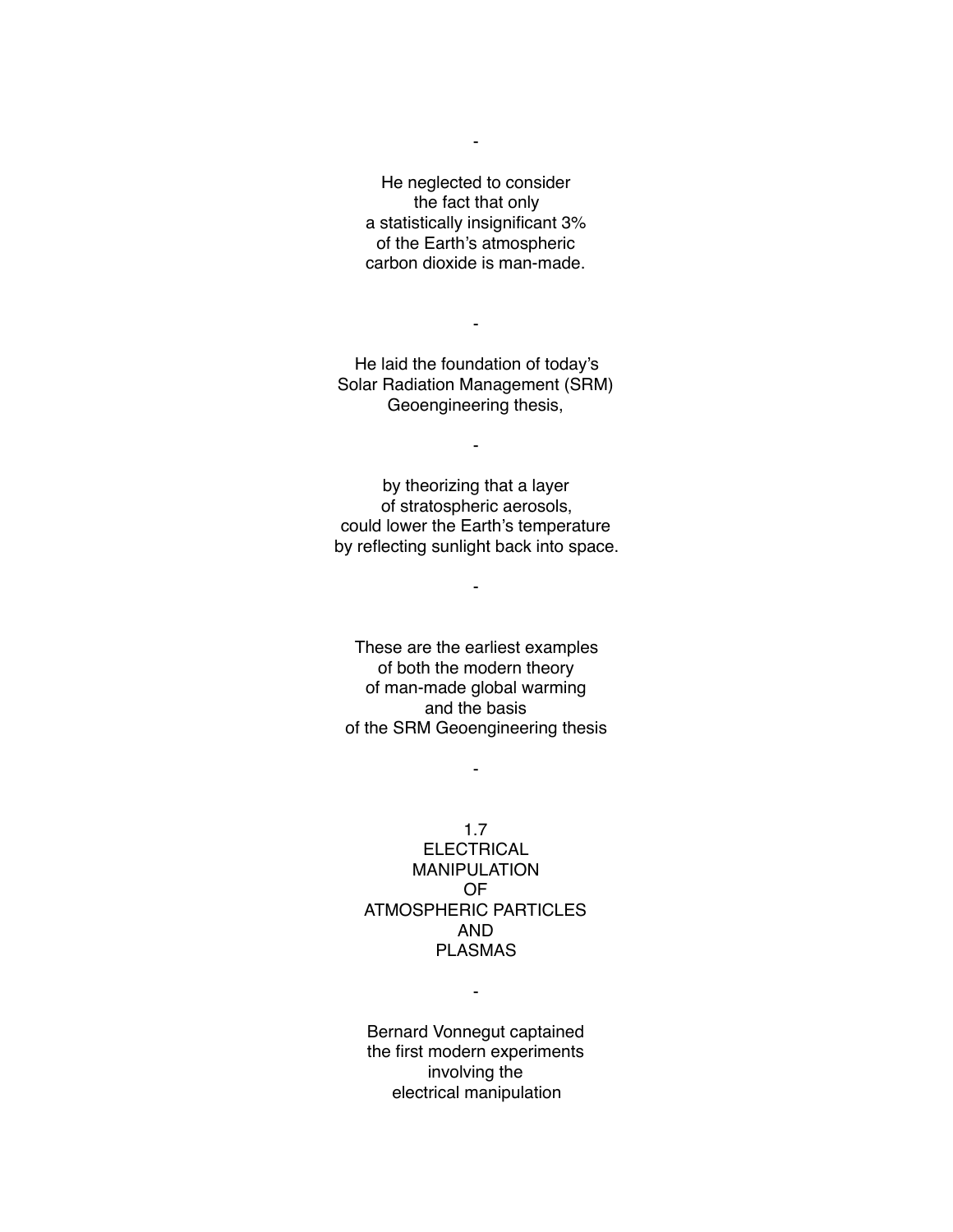of atmospheric particles for the purpose of weather modification.

-

Today's New Manhattan Project has evolved into a project involving the electromagnetic manipulation of atmospheric particles for several purposes, including, weather modification.

In 1946 Vonnegut, Langmuir, Schaefer, and General Electric would go on to rollout the scientific era of weather modification.

-

Langmuir was one of the first scientists to conduct experiments on ionized gasses which he called 'plasmas.'

-

He invented the field of plasma physics.

-

This is relevant to today's New Manhattan Project because, as part of the Project, electromagnetic energy is currently being used to turn vast portions of our atmosphere into plasmas.

1.8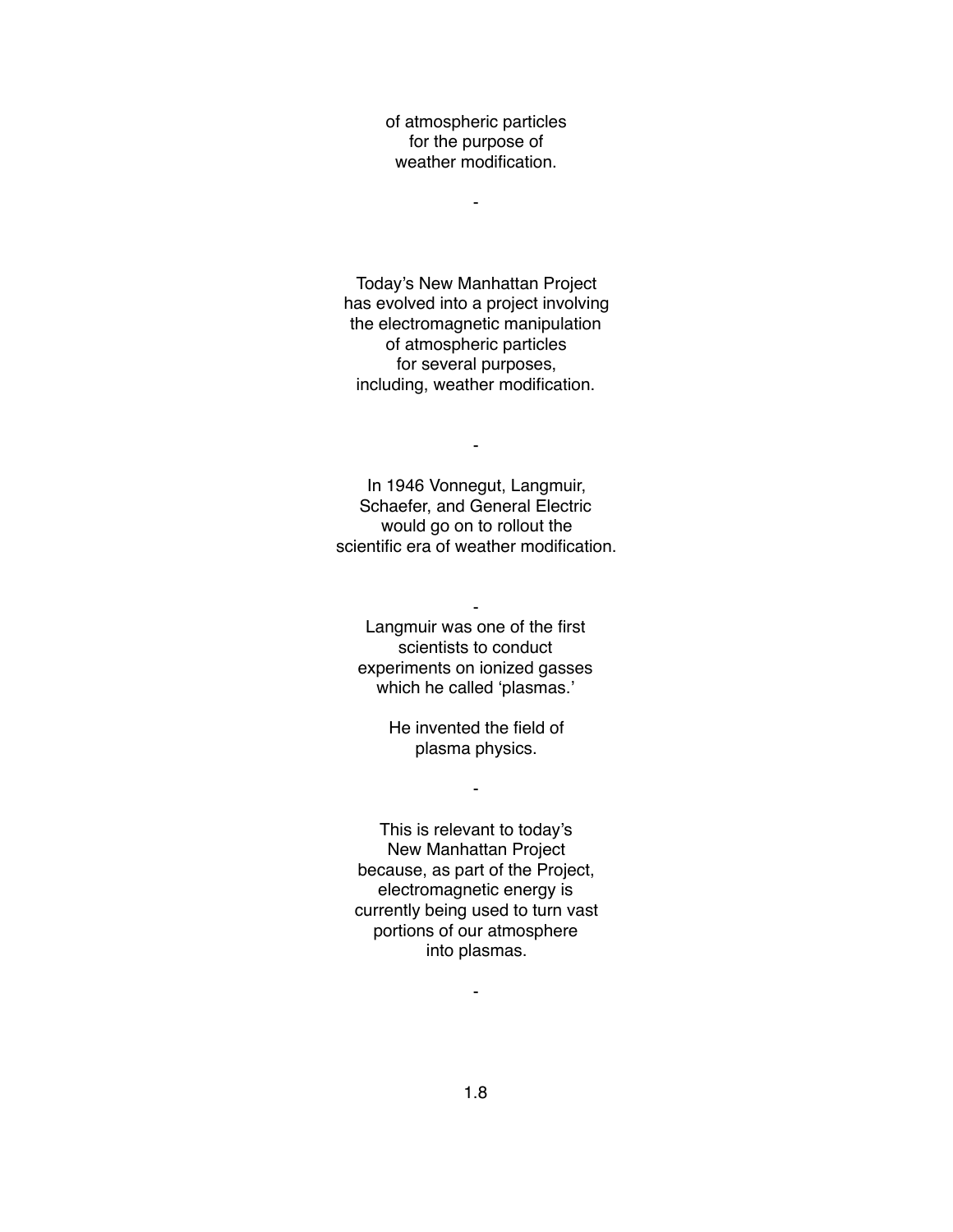### PSYCHOTRONIC **WEAPONRY**

-

Alfred Lee Loomis: the father of psychotronic weaponry and major aspects of the New Manhattan Project

He ran the Microwave Committee, was a Rad Lab co-founder, and a Life Member of the MIT Corporation.

-

He first proposed the LORAN concept which evolved into today's ionospheric heaters.

-

In 1930 Loomis became interested in brain waves.

He was inspired by a German psychiatrist named Hans Berger (1873-1941).

Loomis published his first paper on the subject in June of 1935.

-

Using the electroencephalographic techniques he helped develop,

Mr. Loomis noted different brain wave patterns and attributed these patterns to different states of sleep consciousness.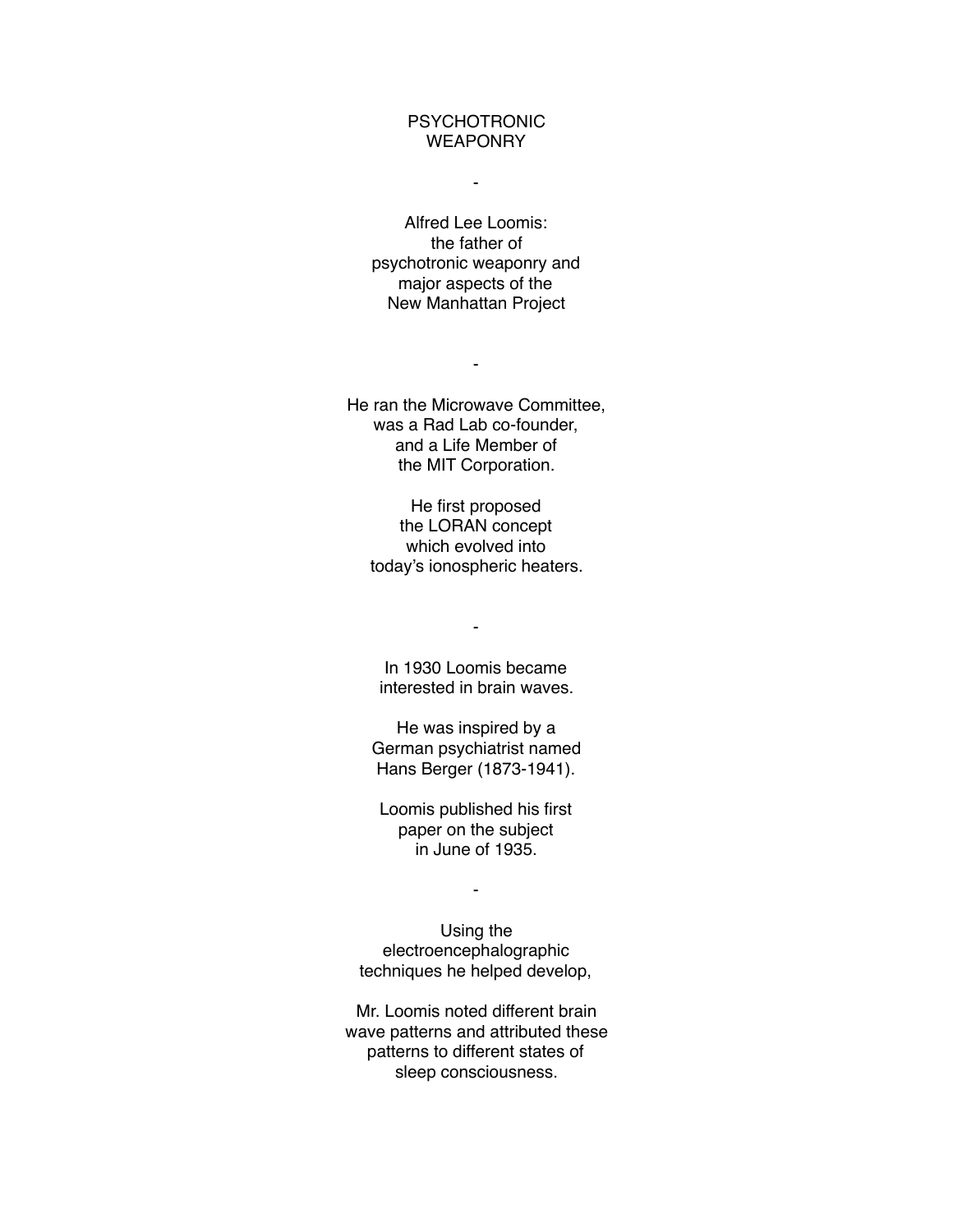Between 1937 and 1939, Loomis worked at Loomis Labs with Dr Hallowell Davis (1896-1992) and his wife Pauline Davis.

> The trio solidified early brain wave research and continued development of the electroencephalogram.

-

Today we have a precise knowledge of exactly how different electromagnetic frequencies affect us.

-

-

This information about brain waves is significant because the ionospheric heaters used today as part of the New Manhattan Project, can produce such frequencies that affect our moods, thoughts, and bodily functions.

Antennas which can produce these types of electromagnetic signals are known as 'psychotronic weaponry.'

-

Loomis is responsible for research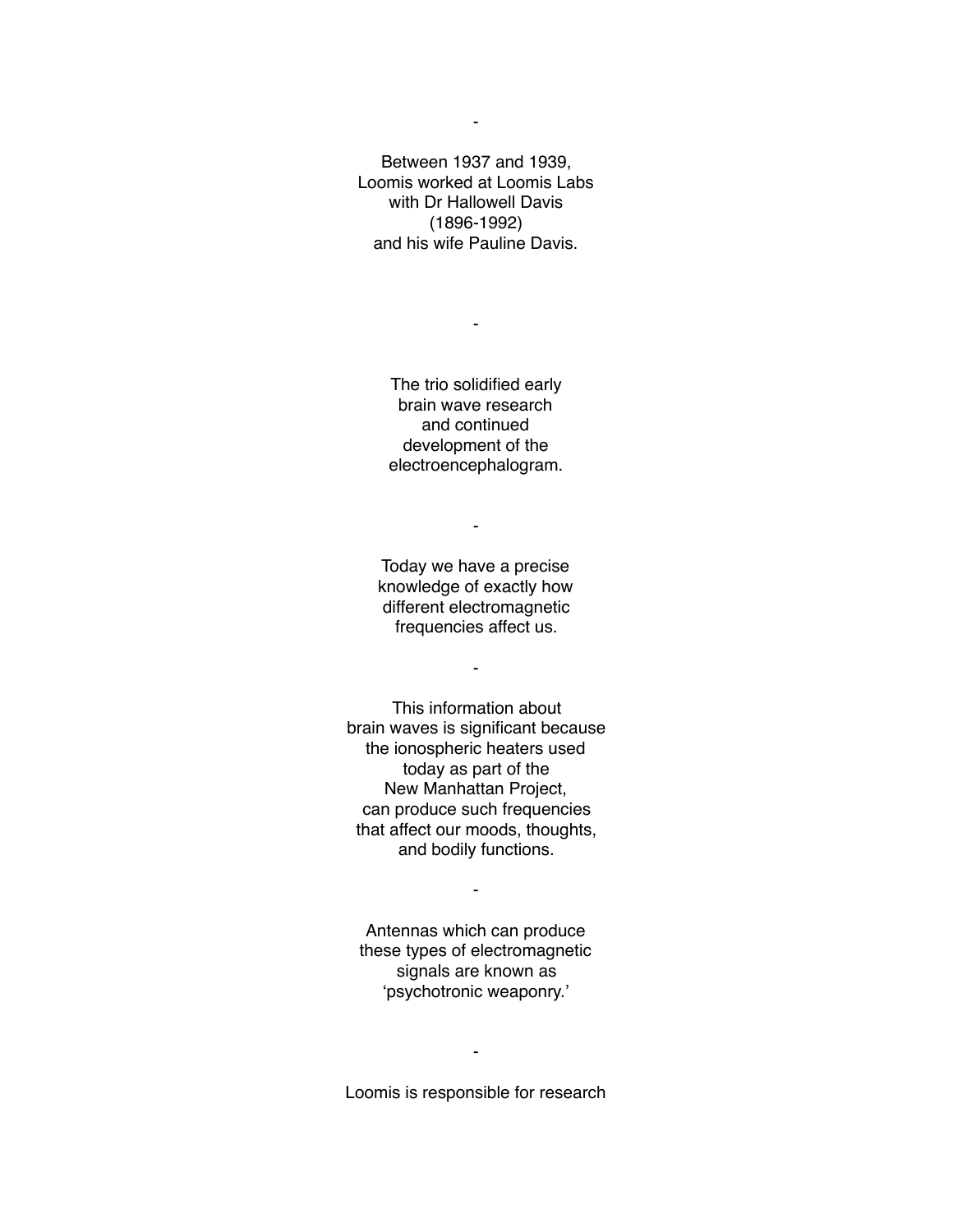helping to establish a basis for the second New Manhattan Procect agenda (mind control) and the technology to deliver it.

-

Loomis was also a founding trustee of the Rand Corporation.

This is significant because the Rand Corporation has many New Manhattan Project connections.

-

1.9 THE BIRTH OF THE GLOBAL WARMING LIE

-

"Roosevelt called me into his office and said, 'What's going to happen to science after the war?' I said, 'It's going to fall flat on its face.' He said, 'What are we going to do about it?' And I told him, 'We better do something damn quick.'" – Vannevar Bush

After the Axis powers were defeated, our military/industrial/academic complex wanted new enemies.

-

New enemies justified its existence. Without a new enemy they were to be defunded.

-

One of the new enemies they claimed was the weather; specifically the threat of catastrophic man-made global warming.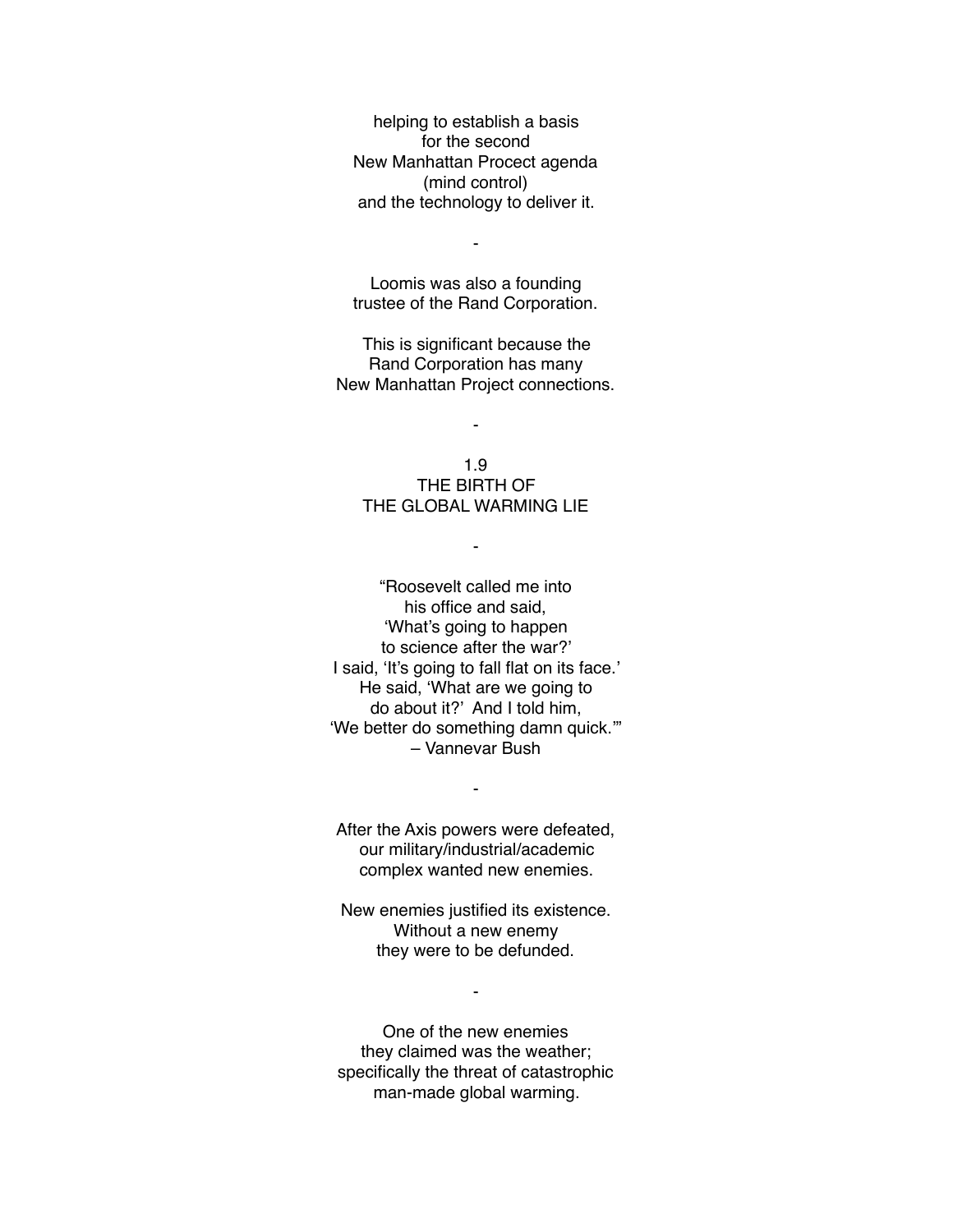They did not step aside gracefully.

-

They jealously and dishonorably clung to power by declaring war on Mother Nature.

-

After WWII, Vannevar Bush and his cronies spent their recently accumulated political capital, building (among other things): a global weather modification project, a shadow United States government, and an authoritarian world government.

> Global warming was just the convenient lie they needed.

> > -

-

1.10 WEATHER MODIFICATION USING ARTIFICIAL ELECTRIC CHARGES AND ATMOSPHERIC AEROSOLS

-

Bernard Vonnegut (1914-1997) went on to pioneer weather modification research involving the use of artificial electric charges and atmospheric aerosols.

-

The 1958 "Final Report of the Advisory Committee on Weather Control" contained an article by Bernard Vonnegut, Vincent Schaefer, J. S. Barrows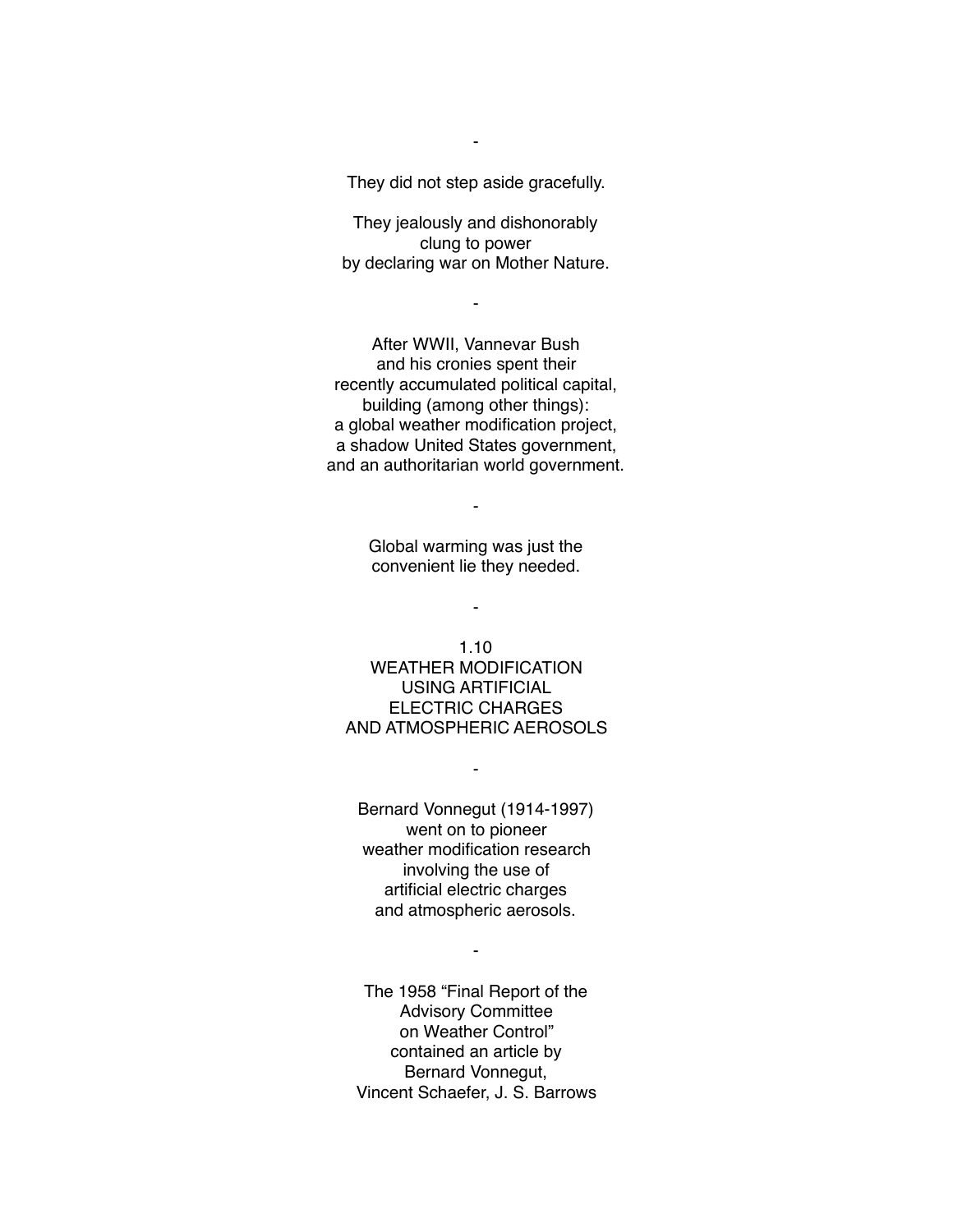and Paul MacCready titled "The Future."

-

In it they outline an atmosphere saturated with "chemicals" and "altering" atmospheric electrical variables.

In 1958 the chief White House advisor on weather modification, Captain Howard T. Orville, said the U.S. defense department

-

-

was studying "ways to manipulate the charges of the earth and sky and so affect the weather" by using an electronic beam to ionize or de-ionize the atmosphere over a given area.

The Department of Commerce Weather Bureau reported in 1960 that they were conducting a weather modification study in which, "Chemicals are introduced into the cloud which noticeably changes the surface tension of the droplets.

-

Electrification effects are being observed by artificially electrifying the droplets and subjecting them to impressed electric fields."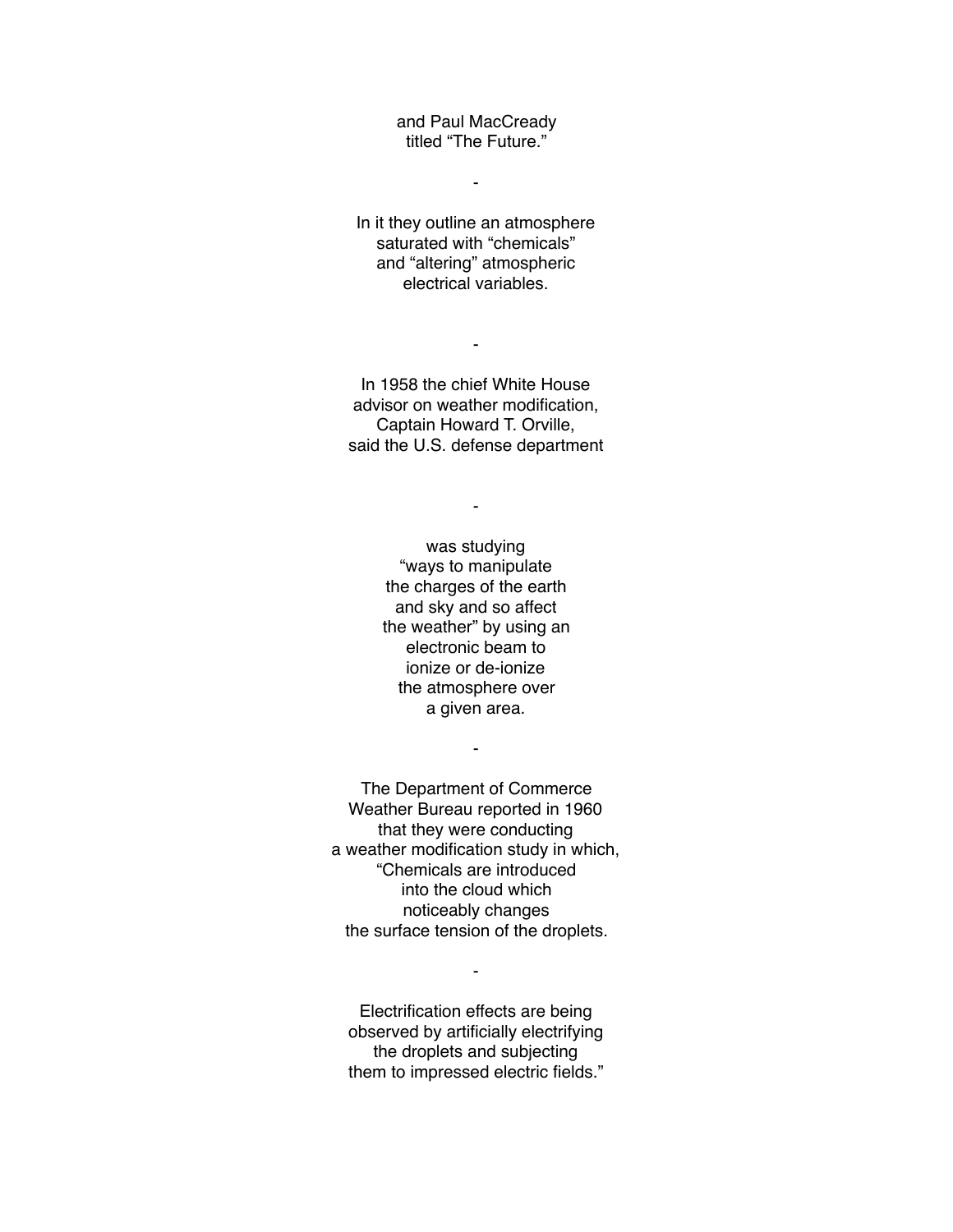In the January 1963 edition of the U.S. Naval Institute Proceedings, Admiral Raborn outlined a program using electromagnetic energy to modify the weather.

His article was entitled "New Horizons of Naval Research and Development".

United States Navy, of which Mr. Raborn was an admiral, is today one of the managers of the HAARP facility in Alaska.

-

-

The HAARP facility contains the world's most powerful ionospheric heater which is well documented to be able to modify the weather and induce earthquakes.

In the 1967 National Science Foundation's ninth annual weather modification report, it reads;

-

-

"ESSA [Environmental Science Services Administration] was also investigating the effect of cirrus clouds on the radiation budget of the atmosphere by studying aircraft-produced contrails which often spread into cirrus layers covering considerable fractions of the sky.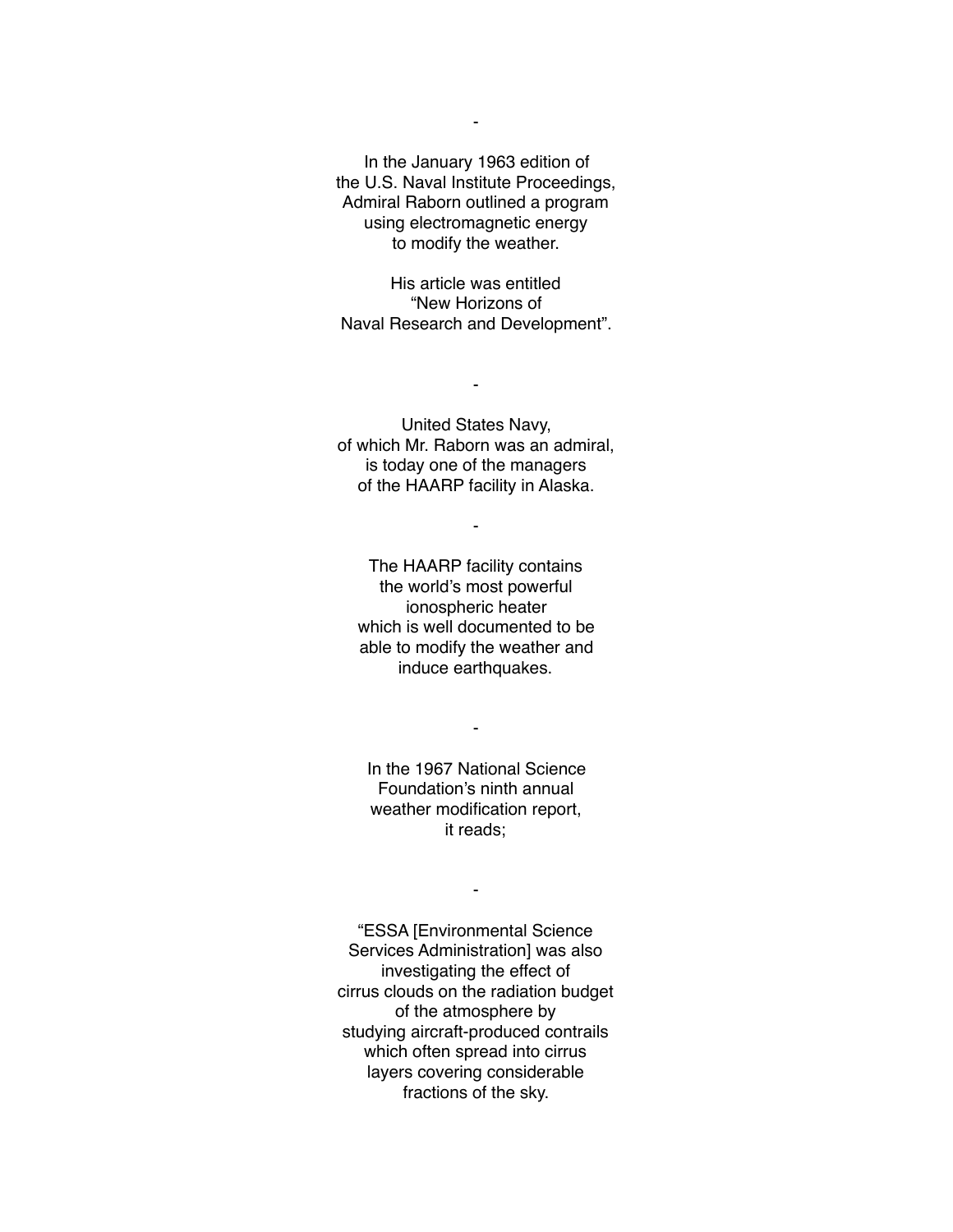One technique proposed for modifying lower cloud development was the generation of a high level cirrus deck with jet aircraft.

-

-

By intercepting solar radiation at high altitude it may be possible to influence larger scale cloud development elsewhere by reducing solar input and reducing convective cloud generation in areas where they are not needed."

> This is essentially today's geoengineering thesis.

-

In the 1969 ICAS report, under the heading of

-

"Cloud Electricity Modification," it is written that the National Science Foundation is developing, "Means for injecting significant quantities of charge artificially into clouds…"

On page 37 of this report it describes the Army's intentions in the area of weather modification. It reads:

-

"Studies will continue on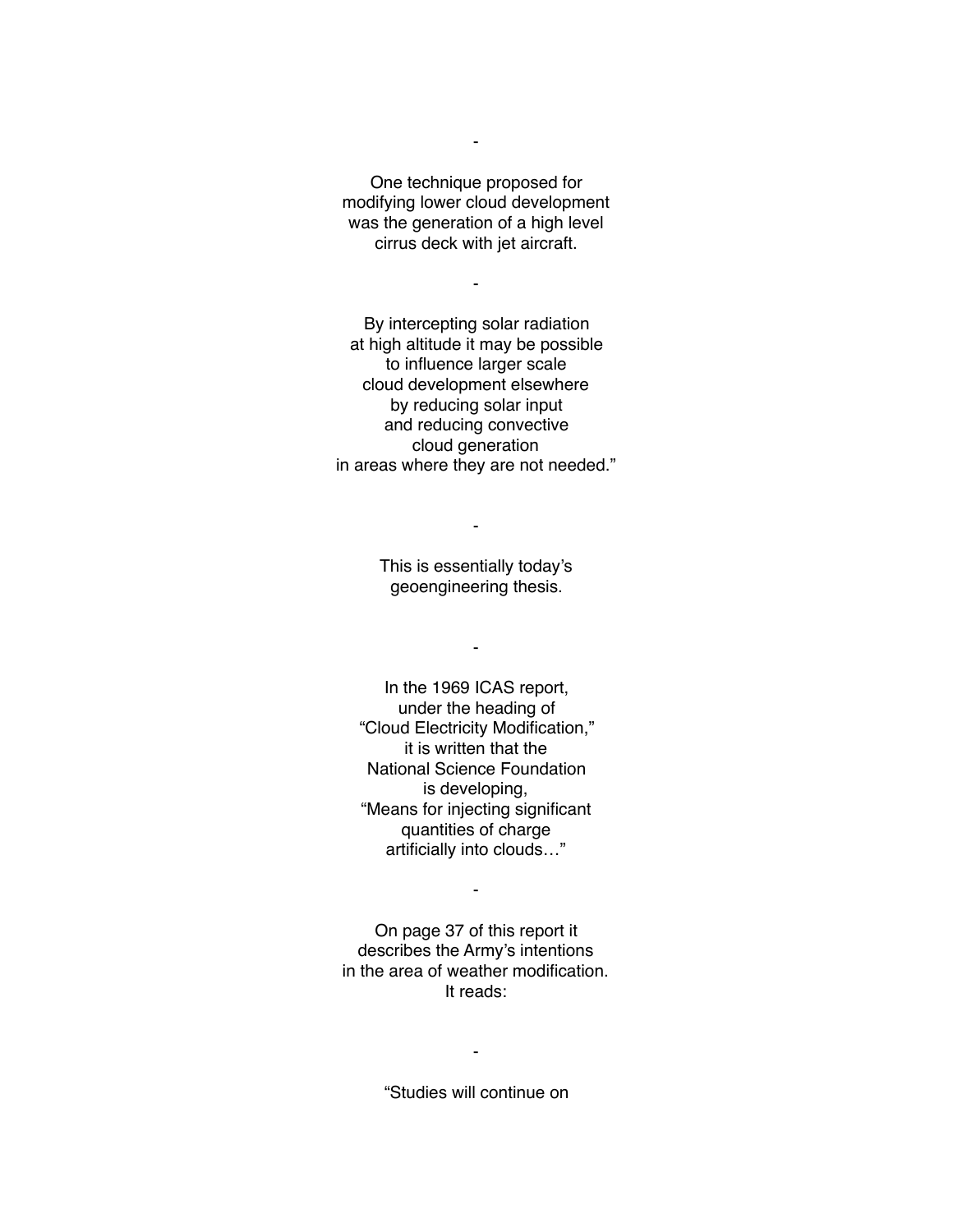upper atmospheric structure and dynamics, lasers and other electromagnetic propagation, and acoustic propagation.

New approaches to atmospheric modification will be studied."

-

On page 42 of the 1971 ICAS special report "A National Program for Accelerating Progress in Weather Modification," the authors write of fog being cleared by airplanes releasing chemicals and 'electrical methods' of fog dissipation.

United States patent #5,003,186 "Stratospheric Welsbach Seeding for Reduction of Global Warming" was filed by the Hughes Aircraft Corporation in 1991.

-

The patent describes a method for dispersing particulates into the upper atmosphere in order to save us from global warming.

-

The author David B. Chang suggests that aluminum oxide be used for this purpose.

-

Lab tests from around the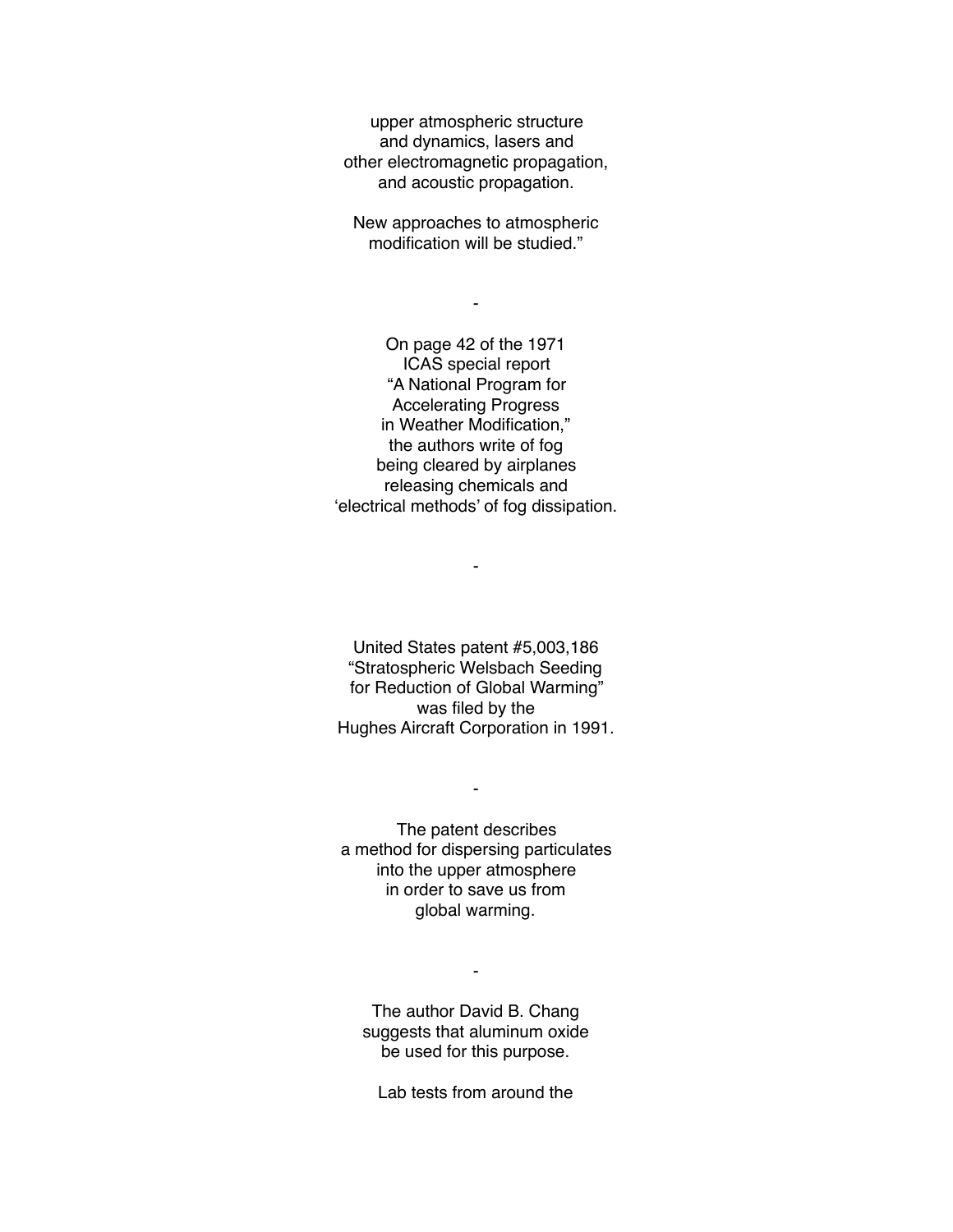world have shown aluminum to be the number one chemtrail ingredient.

-

The Hughes Aircraft Corporation was acquired by and is now integrated into Raytheon.

1.11 MICRWOAVE RADIATION

-

-

By 1971, the US Naval Medical Research Institute (NMRI) referenced 2300 research articles listing in excess of 120 impairments and illnesses attributed to radiofrequency and microwave radiation.

-

In the Biography of Reported Biological Phenomena (Effect) and Clinical Manifestations Attributed to Microwave and Radio-Frequency Radiation, Research Report. National Naval Medical Centre (1971).

in order to protect industrial profit and military function, and to avoid litigation from military employees.

-

It was suggested that governments in the West chose a safety level compatible to industrial output and military function.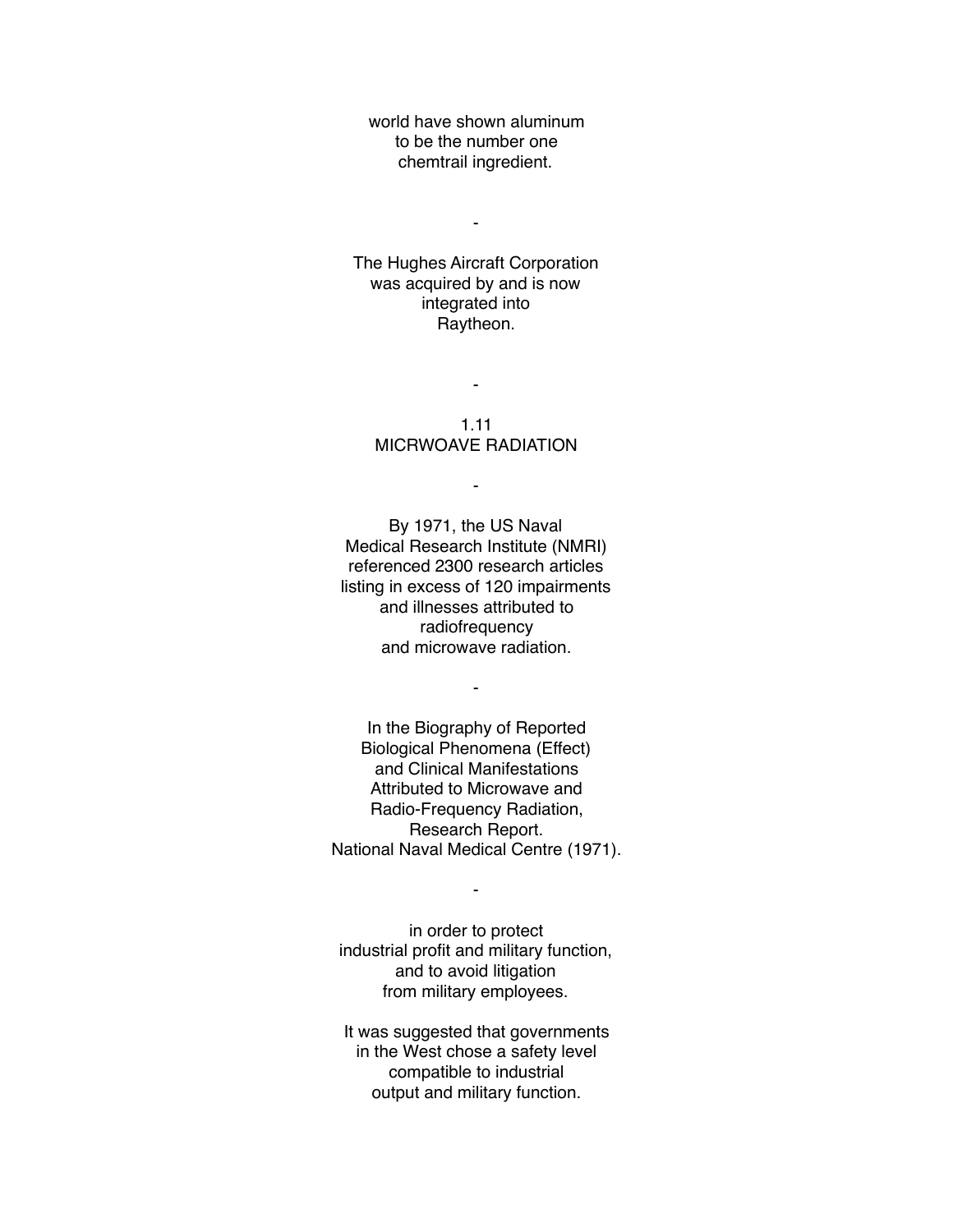The governments that adopted the thermal level only denied and still to this day deny any adverse effect from subthermal levels.

-

In 1975, after an extensive study, the United States DIA warned all of its personnel of the risk from low-level microwaves

-

-

including illnesses ranging from microwave sickness (flu like symptoms, depression, suicidal tendencies) to cancers and leukaemia.

-

During the Cold War, the Russian Embassy microwaved the United States Embassy in Moscow with low-level microwaves for many years from across the road;

-

After changes of staff for serious neurologic impairments, miscarriages, multiple cancers / leukaemias and other illnesses to both male and female employees and their children, John R. Goldsmith, M.D., was invited to investigate this matter.

> His investigative report on this incident showed that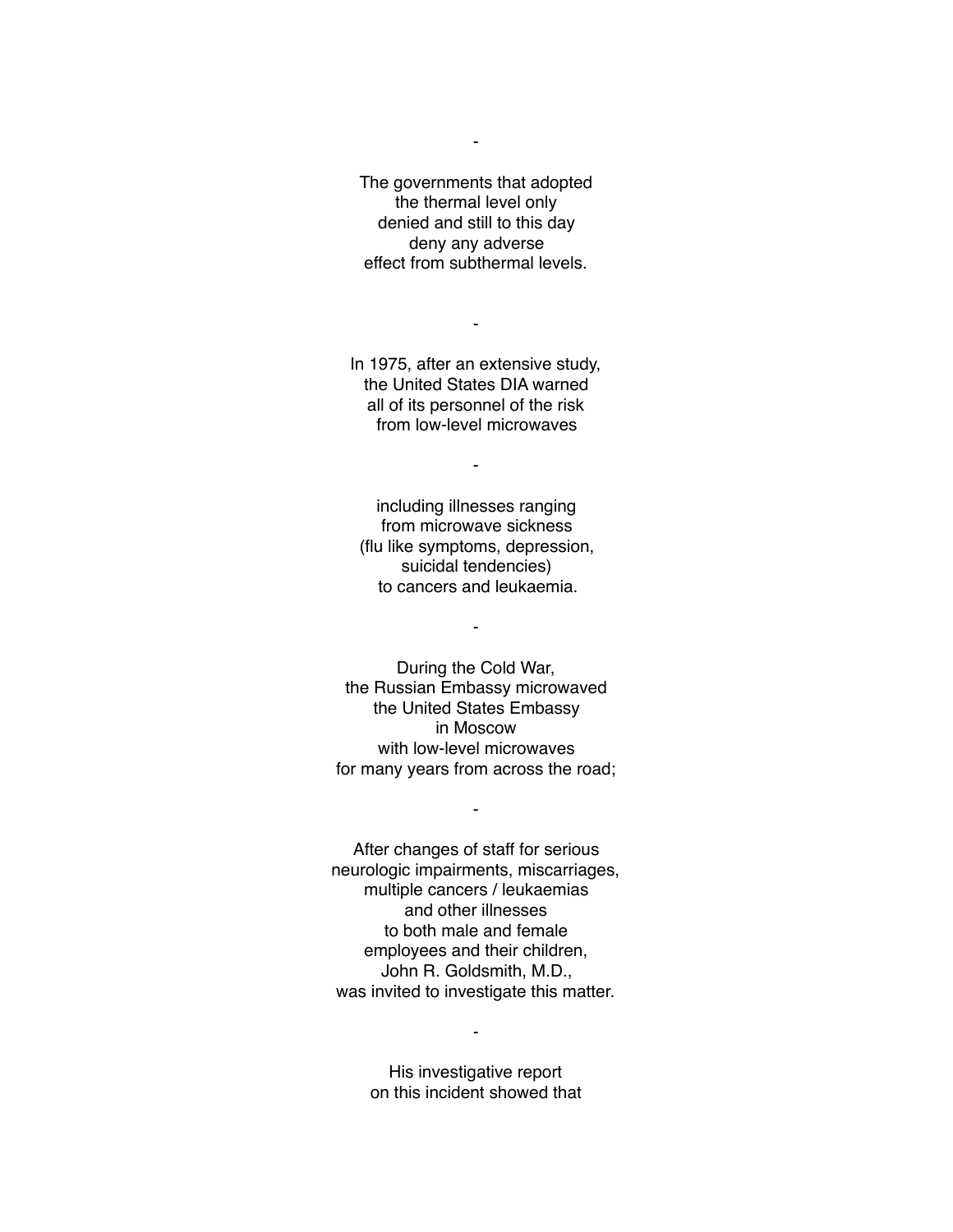continuous, long-term low-level microwaves were responsible for those illnesses.

-

Barry Trower worked with and studied a diversity of stealth microwave warfare and communication systems.

-

In so doing, learned a list of approximately 30 pulse frequencies that could induce 50 physical and mental ailments by entrainment.

-

Barrie Trower Cited a 1950s report stating: "If this paper becomes known around the world, it will threaten military and commercial interests.

-

1971 – U.S. Naval Medical Research Institute Researched 2300 studies listing all illnesses resulting from thermal and non thermal effects of Radio / Microwave Frequency EMR. Paid particular attention to the effects on man of non-ionizing radiation.

-

1971 – Warning to U.S. White House The U.S. President's own Management Advisory Council warned: "power levels in and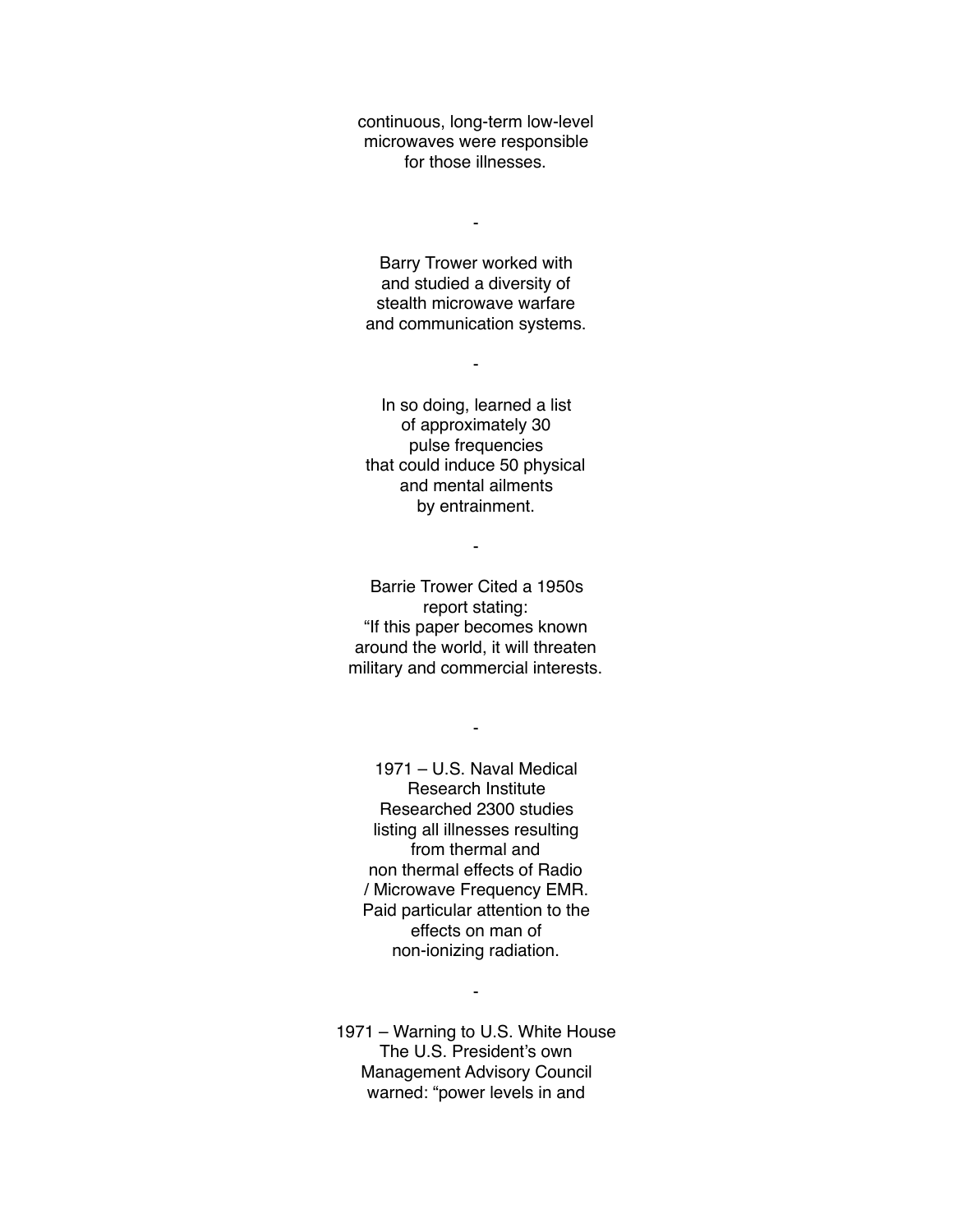around American cities, airports. and homes may already be biologically significant." The population at risk "may well be the entire population. " The consequences of undervaluing or misjudging the biological effects of long-term, low-level exposure could become a critical problem for the public health, especially if genetic effects are involved.

1973 – Microwave Radiation – A Potential Threat to Health Research by NRC Canada and Queen's University produced concerns for the long term, low-intensity non-thermal microwave radiation that will result from uncontrolled proliferation of MW devices.

-

-

Barry Tower also said: "A 1976 Document summarizing U.S. Defense Intelligence research is the saddest and most despicable document ever published in history." The document lists all of the health hazards caused by wireless devices and concludes: "This should be kept secret to preserve industrial profit."

> 1976 - Sworn to Silence About non-thermal EMR U.S. Government advised its western allies not to talk about non-thermal effects of microwave radiation. If it did not heat the body, they were not to talk about it.

> > -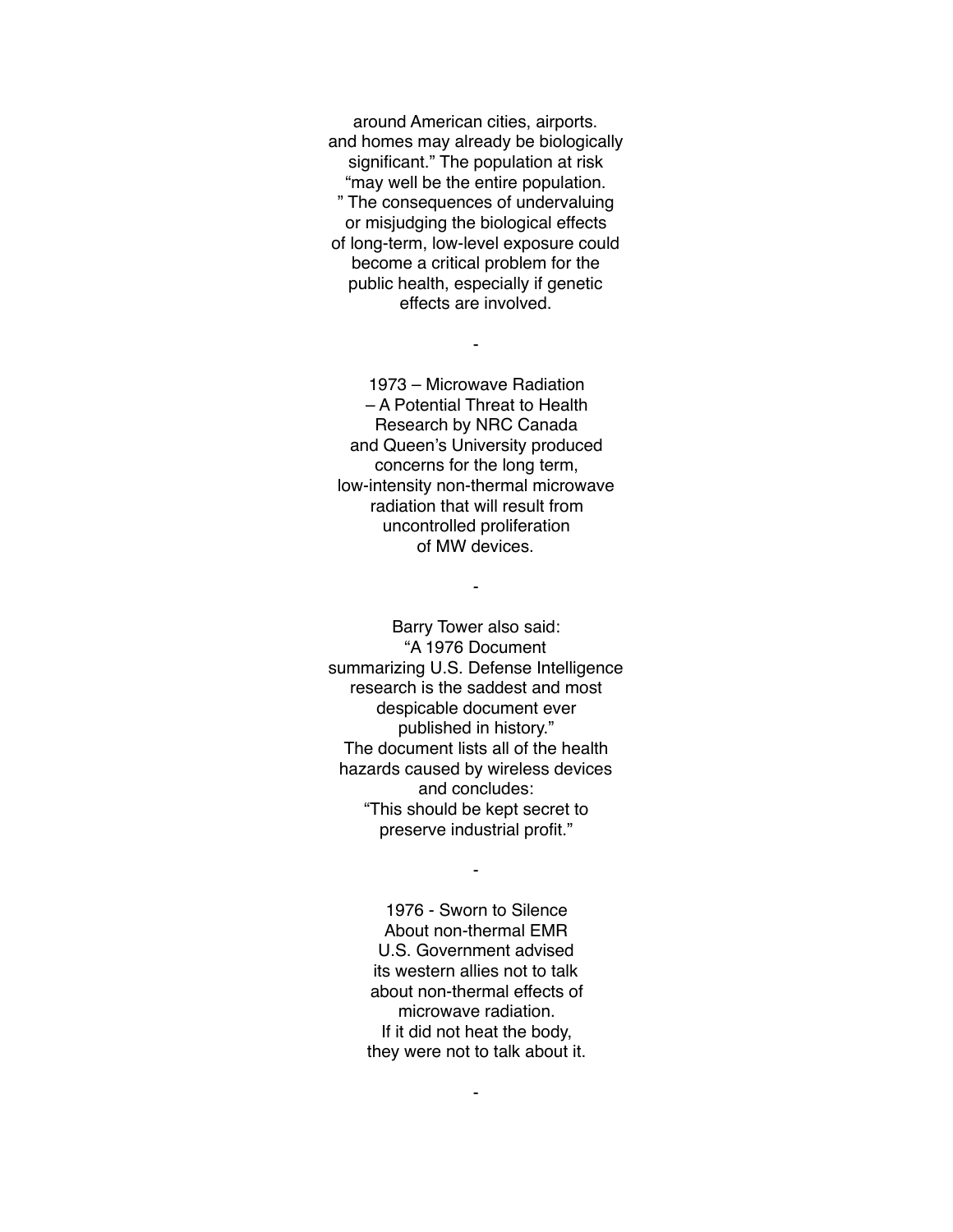1977 – Microwaves: Their Deadly Risk and the Cover-up: Microwave radiation can blind you, alter your behaviour, cause genetic damage, even kill you. The risks have been hidden from you by the Pentagon, the State Department, and the electronics industry. "The Zapping of America" Paul Brodeur (1977)

-

Project Pandora Eldon Byrd, a scientist for the Naval Surface Weapons Centre, USN, said about M/W radiation in 1986: 'We can alter the behaviour of tissues, cells, organs and whole organisms.... you can cause up to six times higher foetus mortality and birth defects in laboratory animals, and these fields are so weak you can hardly detect them... It is known how to induce malignant diseases in human cells ... and how to cure them…"

1990 – U.S. EPA Environmental Protection Agency EPA'S "Draft" report recommended Electromagnetic Radiation be classified 2B "Possible" carcinogen. 33 of 35 international research studies conclusively linked Electromagnetic Radiation to brain tumours, leukaemia & other forms of cancer, etc.,

-

...but Pres. H.W. Bush's White House quashed recommendation due to pressure from US Military, Telecom/wireless Industries.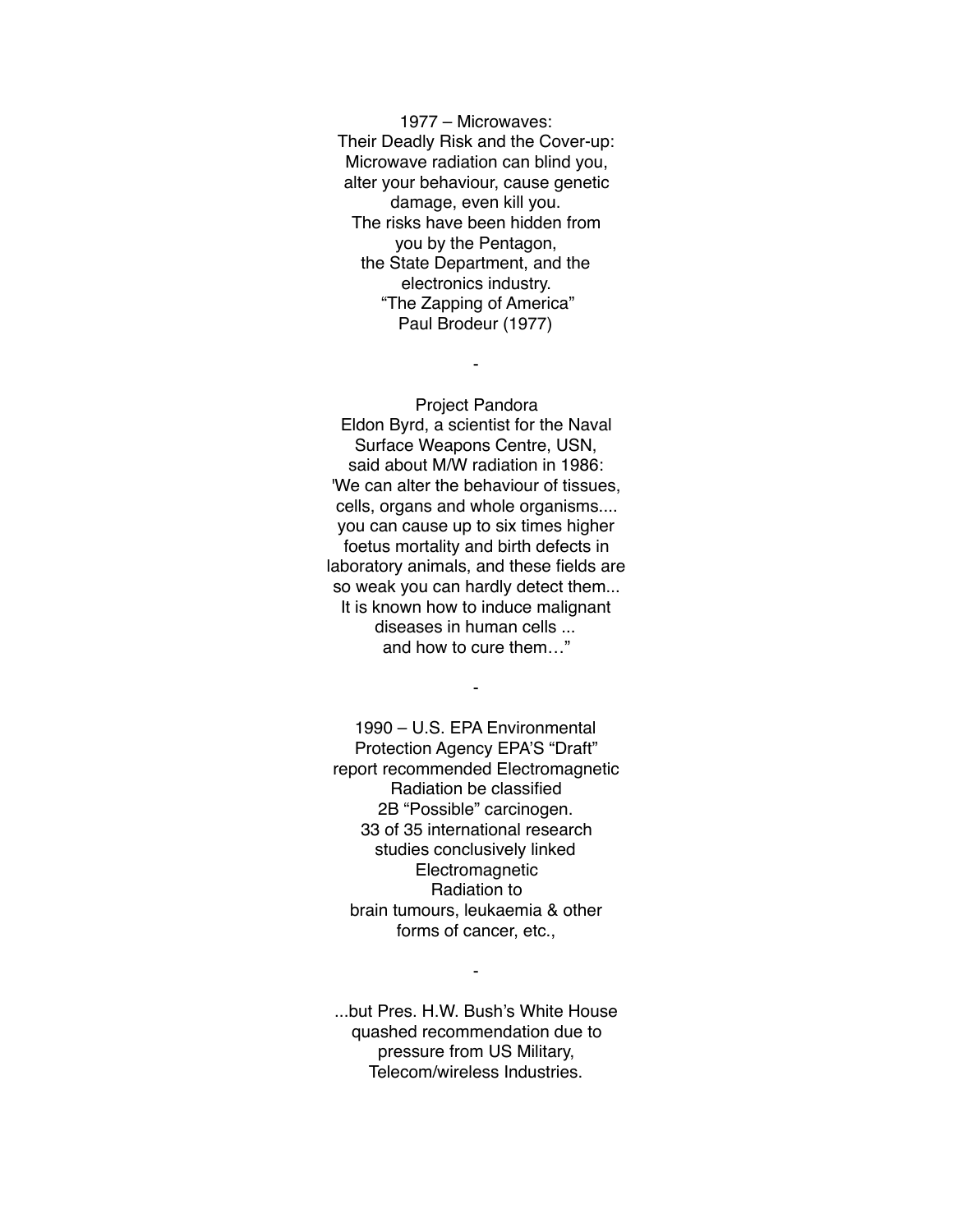EPA was forbidden to research EMR further.

-

1992 – ICNIRP was born The International Commission on Non- Ionizing Radiation Protection claims to be an independent scientific organization responsible for providing guidance and advice on the health hazards of non-ionizing radiation exposure, yet considers only the THERMAL effects of EMR as harmful. "If the radiation does not heat the skin, it can't be harmful!"

1993 - U.S. FDA Food & Drug Administration Data "Strongly Suggest" microwaves can promote cancer. FDA biologists concluded that the available data "strongly suggest" that M/W can "accelerate the development of cancer."

-

-

1994 – Microwave Weapons Microwave Research Department of the Walter Reed Army Institute of Research states, "Microwave energy in the range 1 to 5 GHz, a militarily important range, penetrates all organ systems of the body and thus puts all organ systems at risk." Effects on the central nervous system are considered very important. Orvotron, The Bimonthly Newsletter, March/April 1994

Frequencies from about 700 MHz to 1,000 MHz interact most efficiently with human tissue to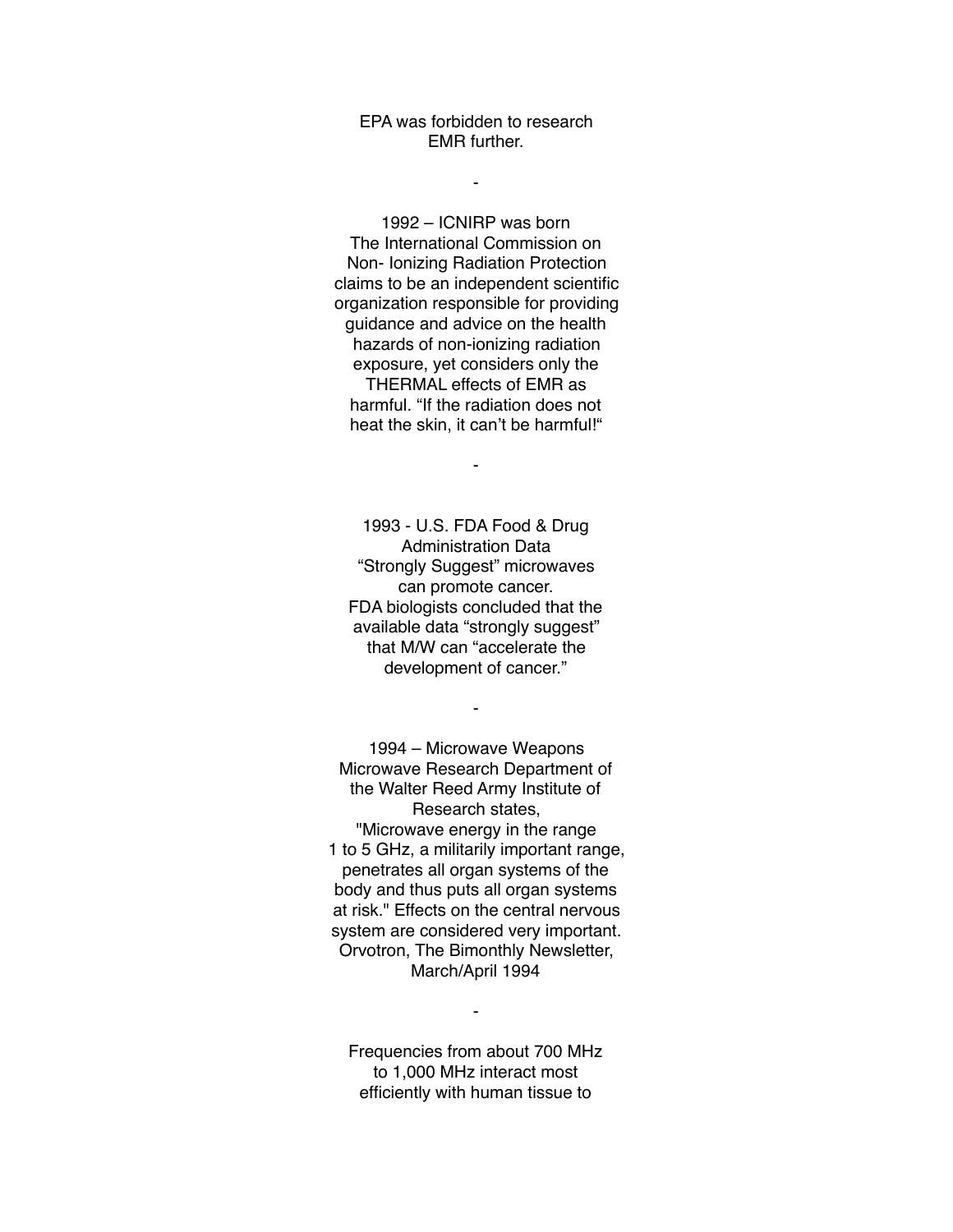yield the greatest energy Absorption.

Today's Cell Phones and Smart Meters operate within this very range.

-

1995 – CORRUPTION EPA's own research caused them concern about EMR/F – wanted to establish guidelines to protect the public, but the U.S. Senate Committee on Appropriations stated: "... EPA should not engage in [electromagnetic field] activities"

1996 - EMR was re-assigned from the EPA to the FCC

-

1996 – US Telecommunications Act made it illegal for any community to consider health or environment in regulating cell towers.

-

W.H.O. 1996 – International EMF Project Ten-year, USD \$250-million International EMF Project, lead by Prof. Michael Repacholi, to assess the possible health effects of EMF (electro-magnetic fields) in the 0 to 300 GHz. range.

2002 FCC Set public Exposure Limits for Microwave Radiation at levels at least 10,000 times higher than levels which, according to the EPA, were causing illnesses all over the world.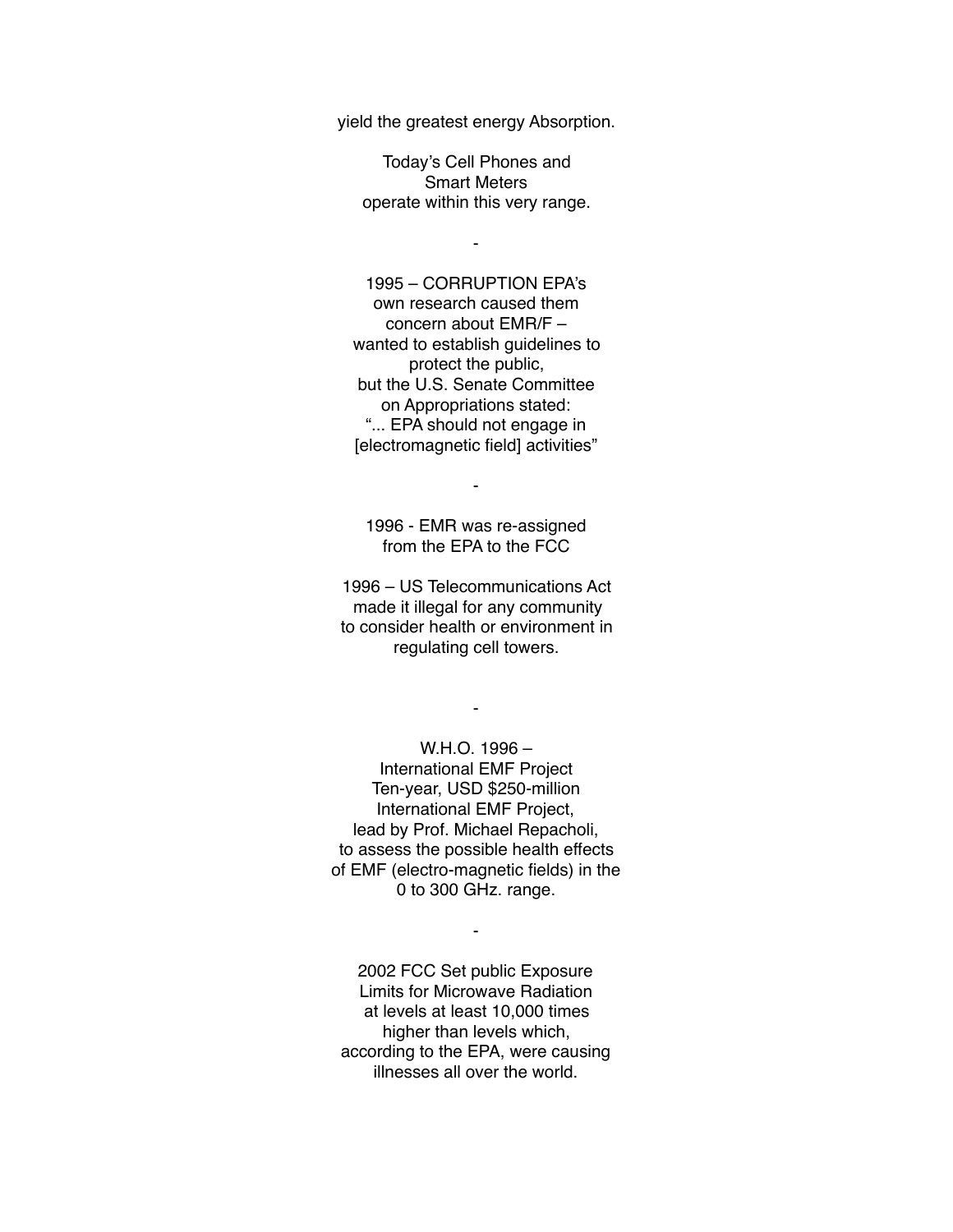# 1.12 MICROWAVE RADIATION AND WEATHER MANIPULATION

-

In 1996 the Air Force produced a document called "Weather as a Force Multiplier: Owning the Weather in 2025."

-

"Owning the Weather" was one in a series of 39 documents speaking to a great overhaul of Air Force operations to be achieved by the year 2025.

The larger set of documents is called "Air Force 2025." "Owning the Weather" describes a system of weather modification combining atmospheric aerosols with electromagnetic energy.

-

"In the United States, weather-modification will likely become a part of national security policy with both domestic and international applications."

-

-

1.13 THE MID-NINETIES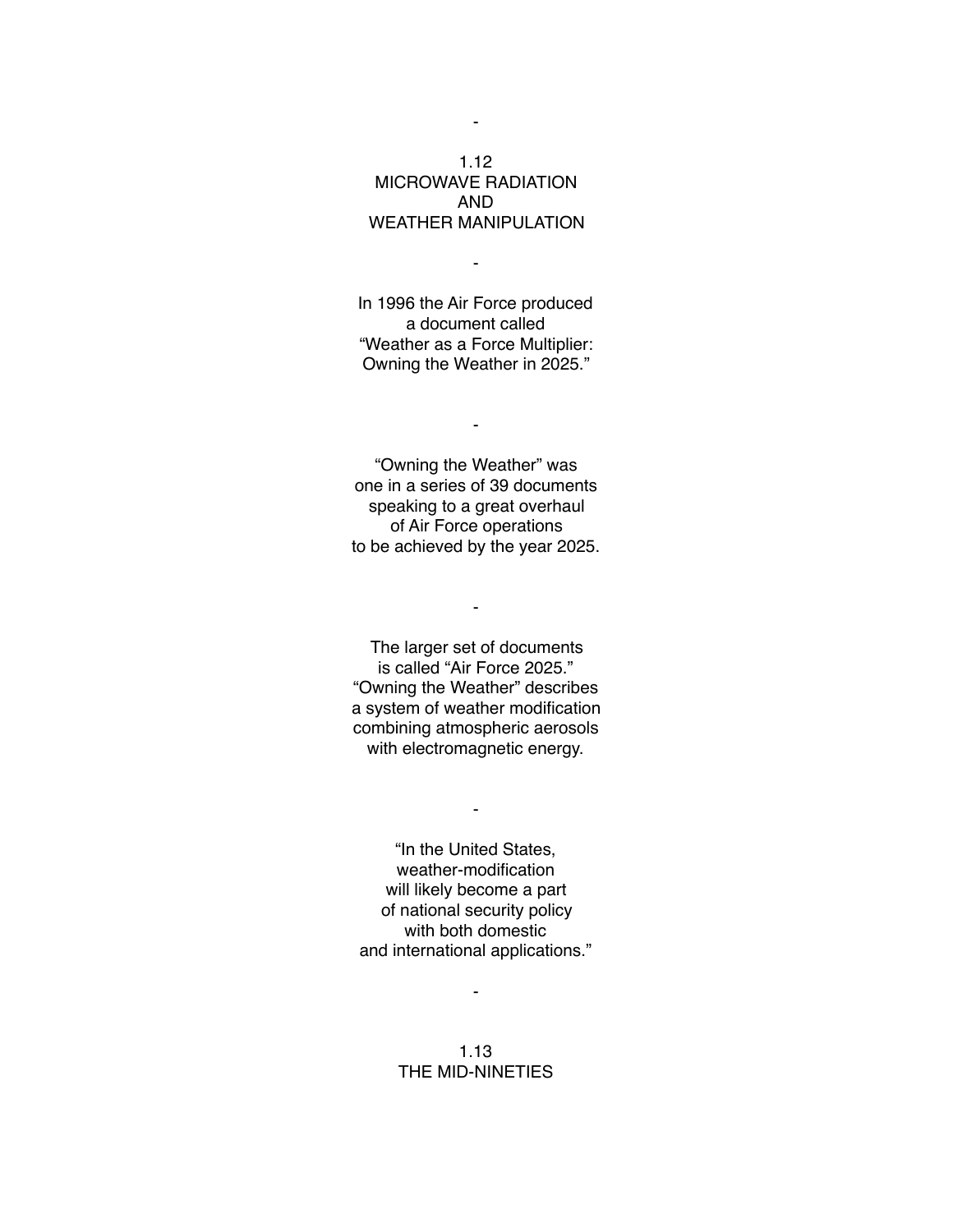In the mid-nineties, Lawrence Livermore Laboratories scientists Edward Teller, Lowell Wood and Roderick Hyde wrote a series of papers calling for the spraying of megatons of aluminum to save us from global warming.

The mid-nineties was when reports of chemtrail spraying in American skies began pouring in.

-

-

Aluminum has been found to be the number one chemtrail ingredient.

Barium has been found to be the number two chemtrail ingredient.

-

As soon as Cell tower Microwave transmitters became commonplace, residents started to complain of neurologic impairments, illnesses and later of cancer clusters.

Microwave sickness was well documented by 1997, when over 100 further research documents pertaining to it were referenced.

-

1.14 HISTORY SUMMARY

-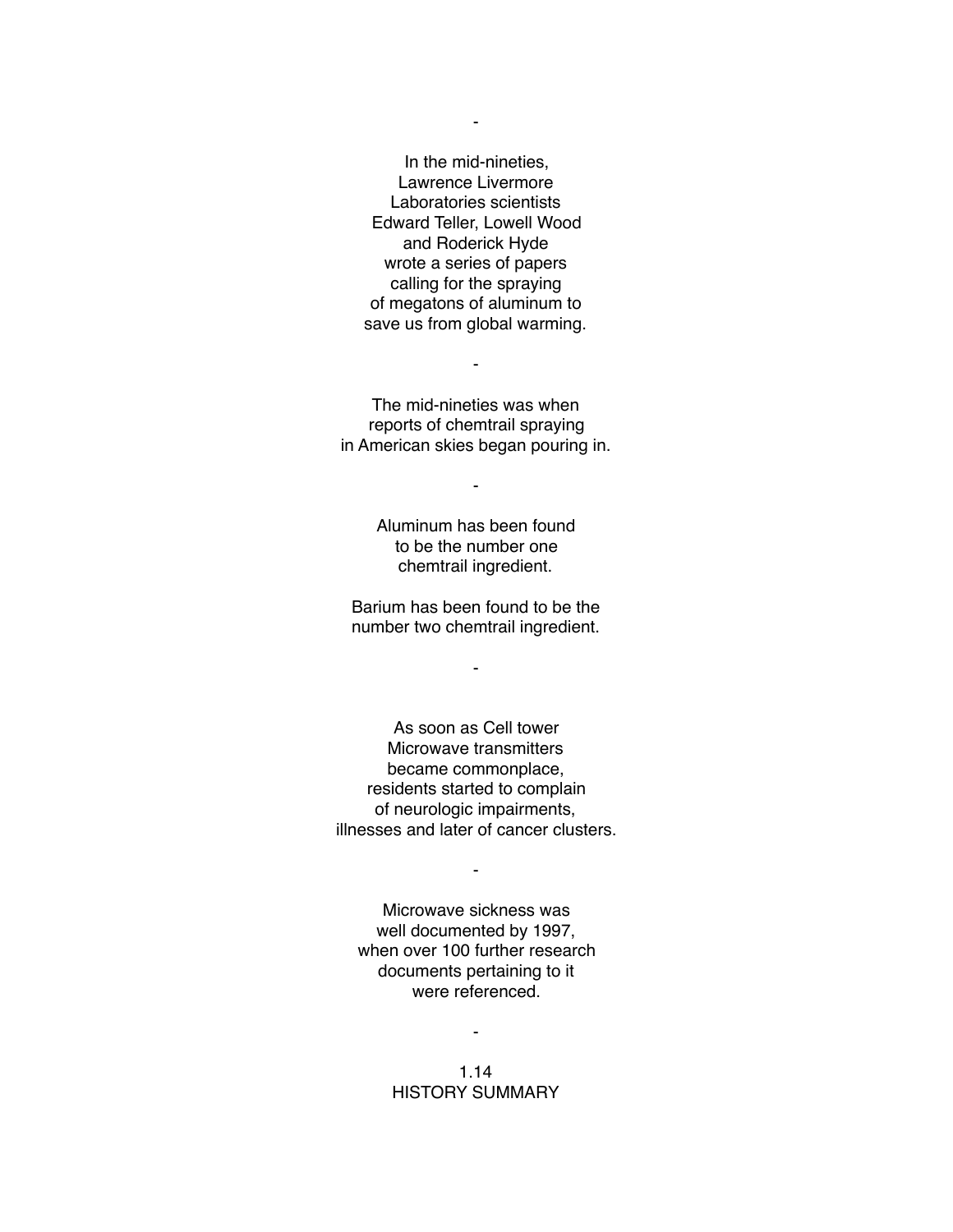Raytheon, the MITRE Corporation, Lawrence Livermore National Laboratories, the Defense Advanced Research Projects Agency, the Department of Energy, the Massachusetts Institute of Technology,

-

and countless others consisting of just about every famous scientific institution in the Western world are hereby implicated in the development and execution of the largest scientific effort in Human history.

-

Possibly over a trillion dollars has been spent. Hundreds of applicable patents have been filed. Thousands of papers have been published.

> It's called the New Manhattan Project

-

and just like the original Manhattan Project, you're not supposed to know about it.

-

We all paid for it, but we also paid for a gigantic disinformation campaign designed to keep us in the dark.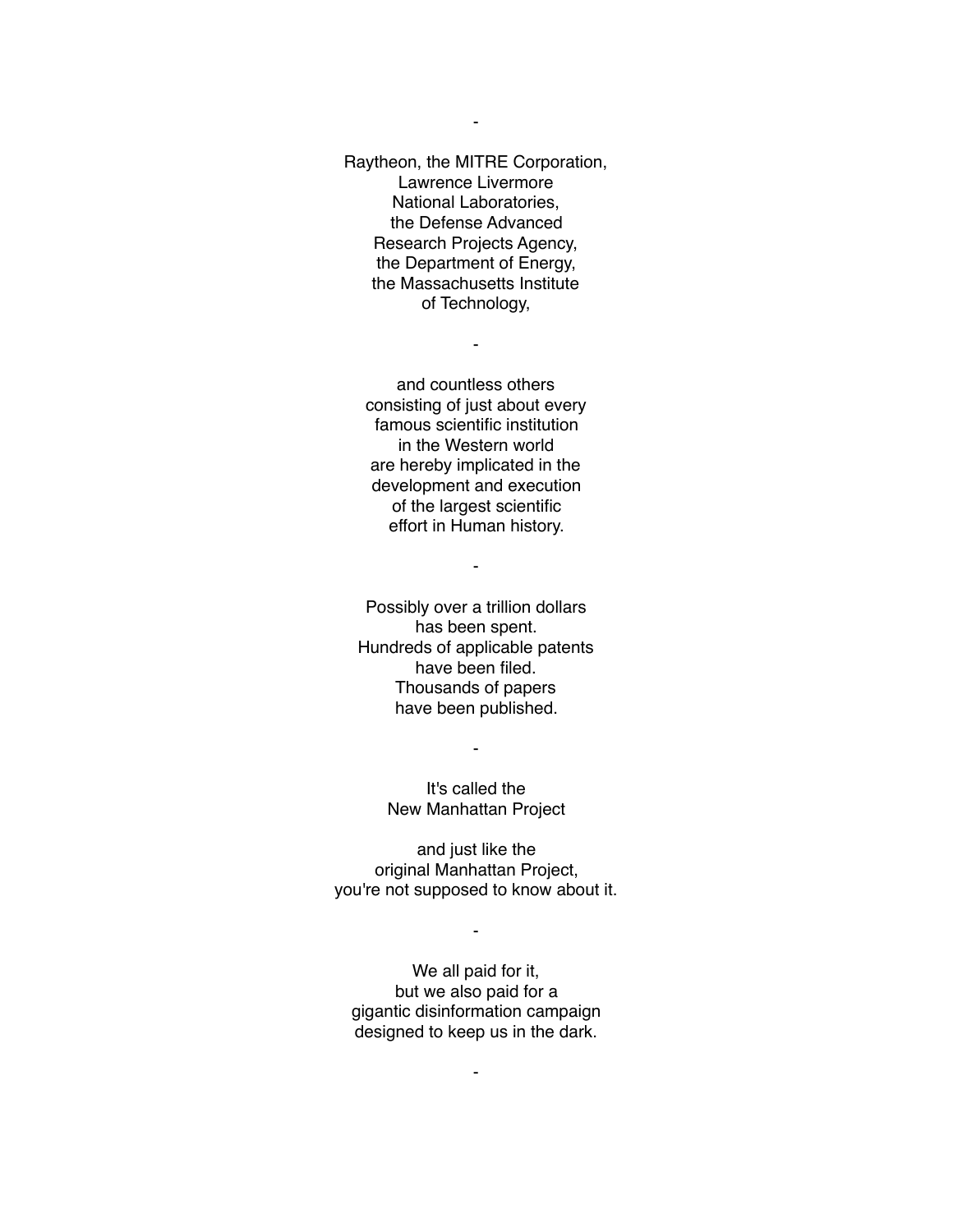2. TODAY

\_\_\_\_\_\_\_\_\_\_\_

\_\_\_\_\_\_\_\_\_\_\_

Today the New Manhattan Project involves the electromagnetic manipulation of atmospheric particles for the purpose of weather modification, mind control and depopulation.

-

Today, electromagnetic energy generated from ground-based antennas cell towers and 'ionospheric heaters' is used to manipulate the atmosphere and modify the weather. And produce such frequencies that affect our moods, thoughts, health and bodily functions.

Today Raytheon manages the electromagnetic portions of the New Manhattan Project.

-

The Mitre Corporation is the New Manhattan Project's project manager.

General Electric has a plethora of connections to the NMP.

-

United States Navy, is one of the managers of the HAARP facility in Alaska.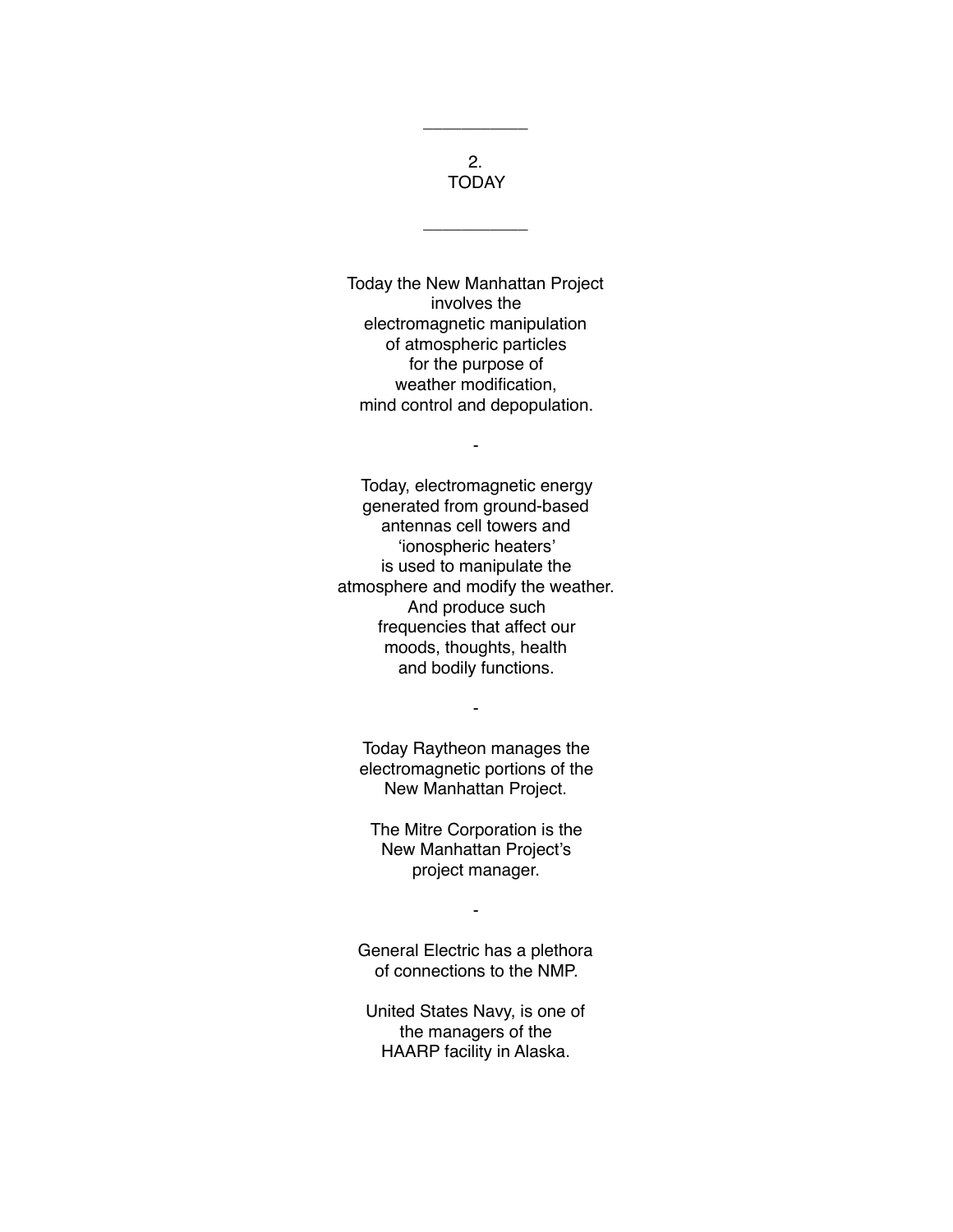The Central Intelligence Agency (CIA) is deeply involved in today's New Manhattan Project.

-

The New Manhattan Project creates microwave radiation using cell towers and other ionospheric heaters, in conjunction with chemtrails that blanket our skies.

-

Cell Towers and rooftop antennas are heavily bombarding apartment buildings, college campuses, schools and playgrounds with modulating microwaves, the same microwaves previously developed and used as a weapon.

-

Today we have WiFi and mobile networks, connecting us with everyone, everywhere, every second of every day... The New Manhattan Project has completely saturated out lives.

> All sources are creating a pervasive, virtually inescapable,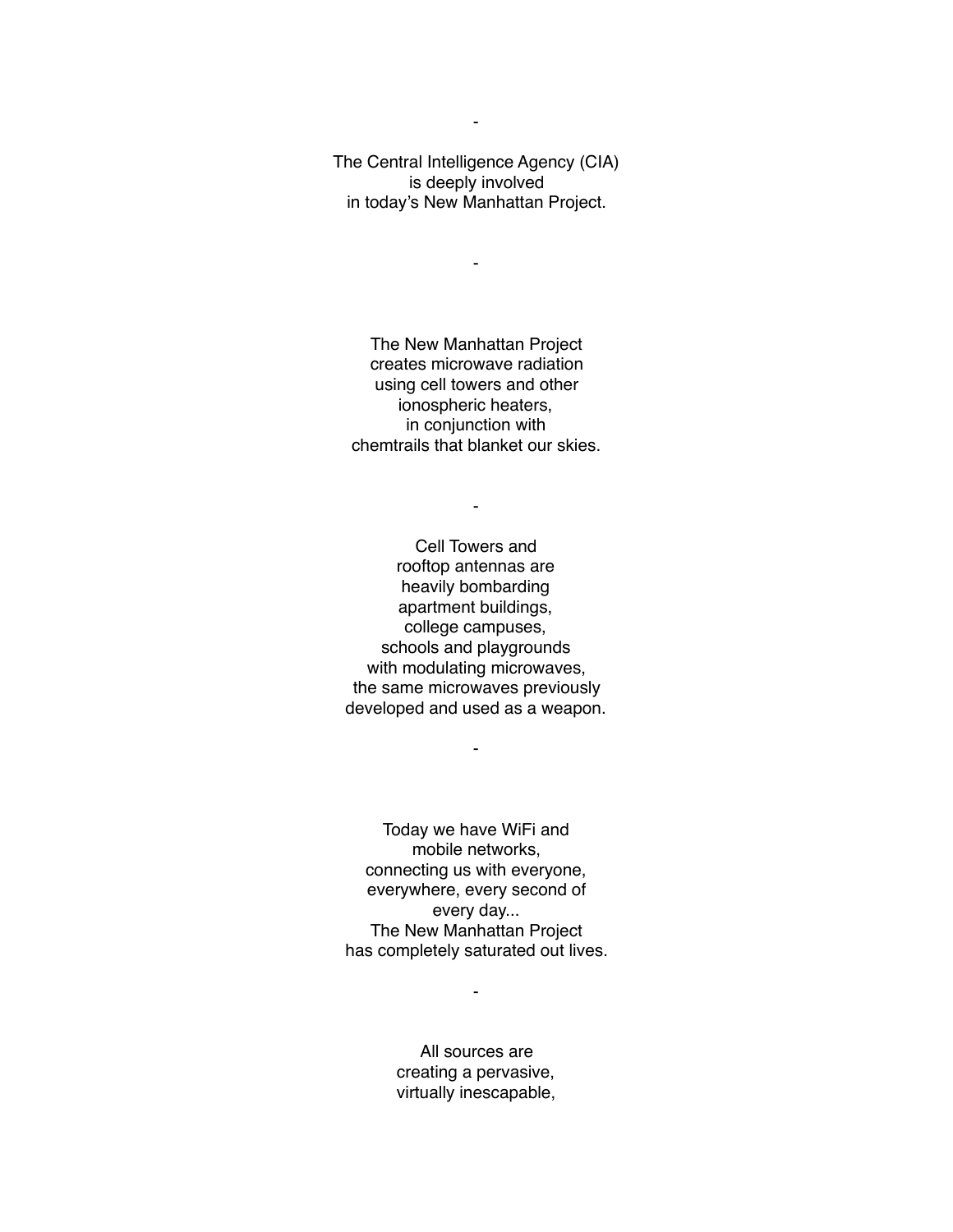unprecedented, unchecked, uncontrolled and rapidly escalating proliferation of harmful radiation in our environment.

-

Wireless systems emit not only microwaves, but also a smorgasbord of extremely low frequencies (ELFs), shown in numerous studies to cause massive health issues, for example, it raises the risk of childhood leukemia and tumors later in life.

-

Classrooms and libraries are degraded with mind-numbing WiFi frequencies documented to short-circuit the nervous system, disrupt learning ability.

-

Educators teach kids the platitudes of the day, but never discuss how years of captivity in radiation-toxic classrooms may make them sterile, or encumber their future with genetically damaged progeny.

-

Today millions of men and women of childbearing age roam dazed through life with transmitting cell phones pressed firmly to their heads.

Teens getting stoned on microwaves.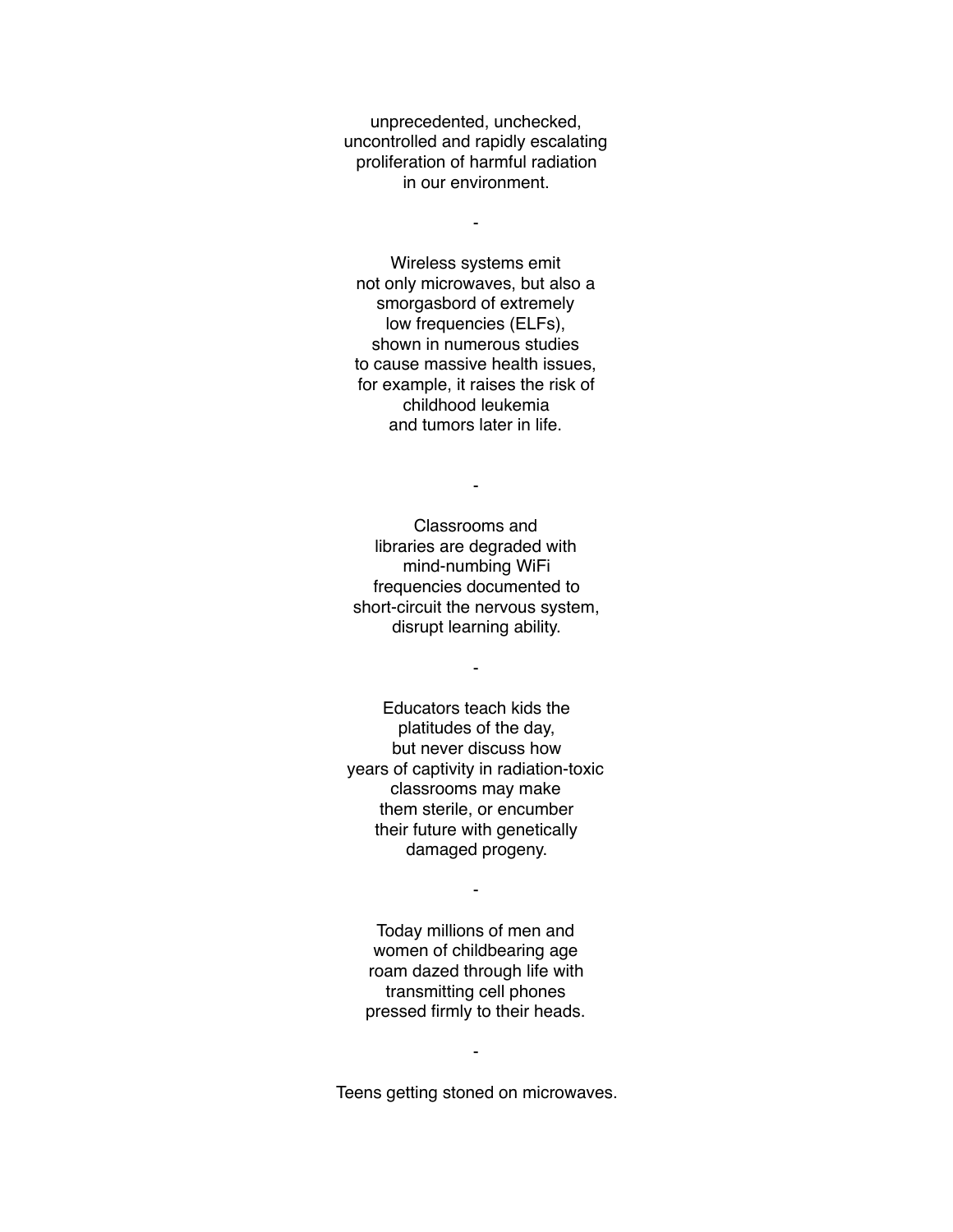The opiod-like "high" they glean from skull-piercing phone radiation is documented in animal studies to habituate like nicotine.

-

No one has told them that an extended cell phone "fix" enshrouds their bodies in high-frequency electromagnetic energy with potential to unleash devastating effects on both their living and future offspring.

Young, uninsured, low-paid retail and service employees are required to wear powerful "push-to-talk" radios equipped with large, cackling antennas,

-

-

capable of propagating high frequency energy for miles at the speed of light, these devices are worn just millimeters away from delicate reproductive cells.

-

Mega and gigahertz microwaves are documented to damage both sperm and ova. Yet, employers are not required by law to warn these exploited youngsters of possible reproductive damage.

A myriad of office workers are encumbered with wireless blue tooth regalia, including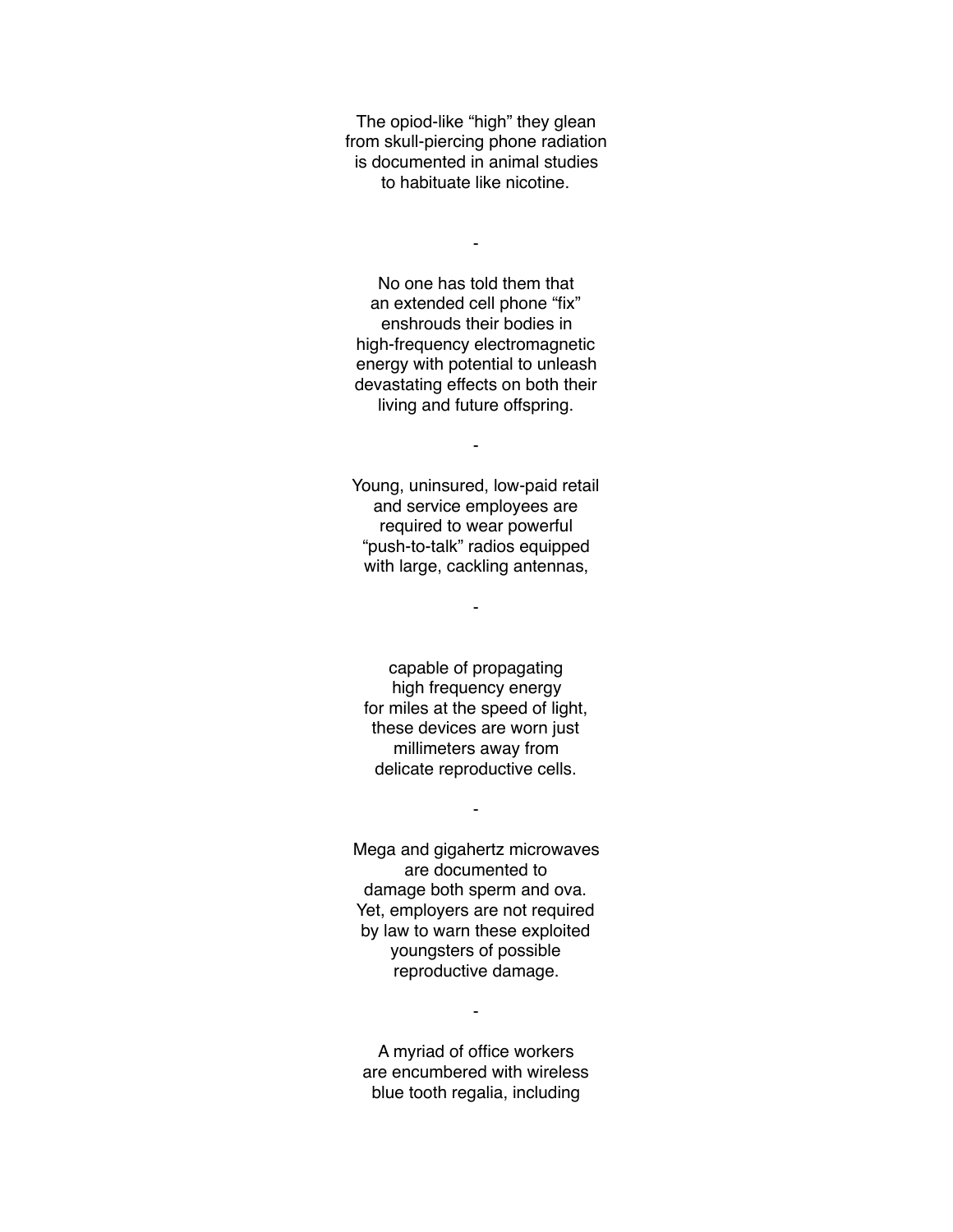headsets and remotes worn in pockets or on belt clips.

-

Cell phones, blue tooth systems wifi networks, for hours each day,

Workers swim in an invisible soup of microwave frequencies.

-

No law requires that workers be provided with up-to-date information on the possibility that this continuous exposure puts their health at risk.

DNA is the crux of the matter Microwave radiation is extremely injurious to human DNA.

-

-

It is therefore also destructive to both the human genome and the epigenetic chemical switches which control expression of the genes.

-

Swisscom, the Swiss telecommunications company, says non-thermal wireless radiation "has a genotoxic effect", causing "clear damage to hereditary material [DNA]" and an "increased cancer risk".

There is now 10 billion times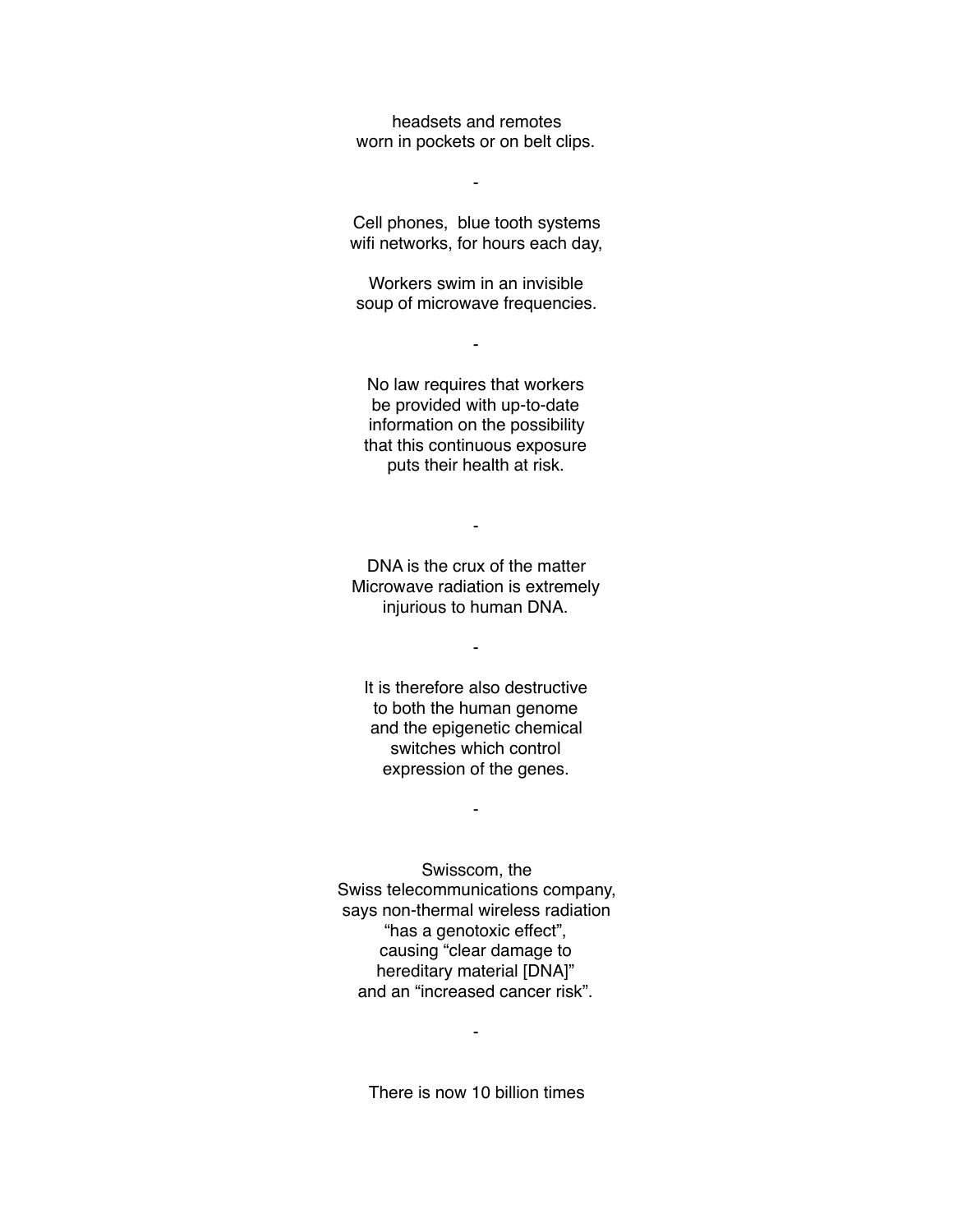more radiation in our environment than there was in the 1960s.

-

Electro Magnetic Radiation adversely affects the blood cells of ALL individuals, whether they feel the effects or not.

-

EMR damages cell membranes, causing them to leak calcium and create many health issues, such as altered brain function, autism, infertility, EHS, hypocalcaemia, DNA damage, thyroid problems, osteoporosis, endocrine imbalances, early dementia, asthma, neurological disorders and multiple chemical sensitivities.

> Autism in children is doubling every five years, paralleling the rise of EMR, and there is now a 1-in-50 chance of a child developing or being born with autism in North America.

-

It used to be 1 in 50,000.

-

Almost every grade in every elementary school in North America has at least one child with autism a disorder that was nearly unheard of a generation ago.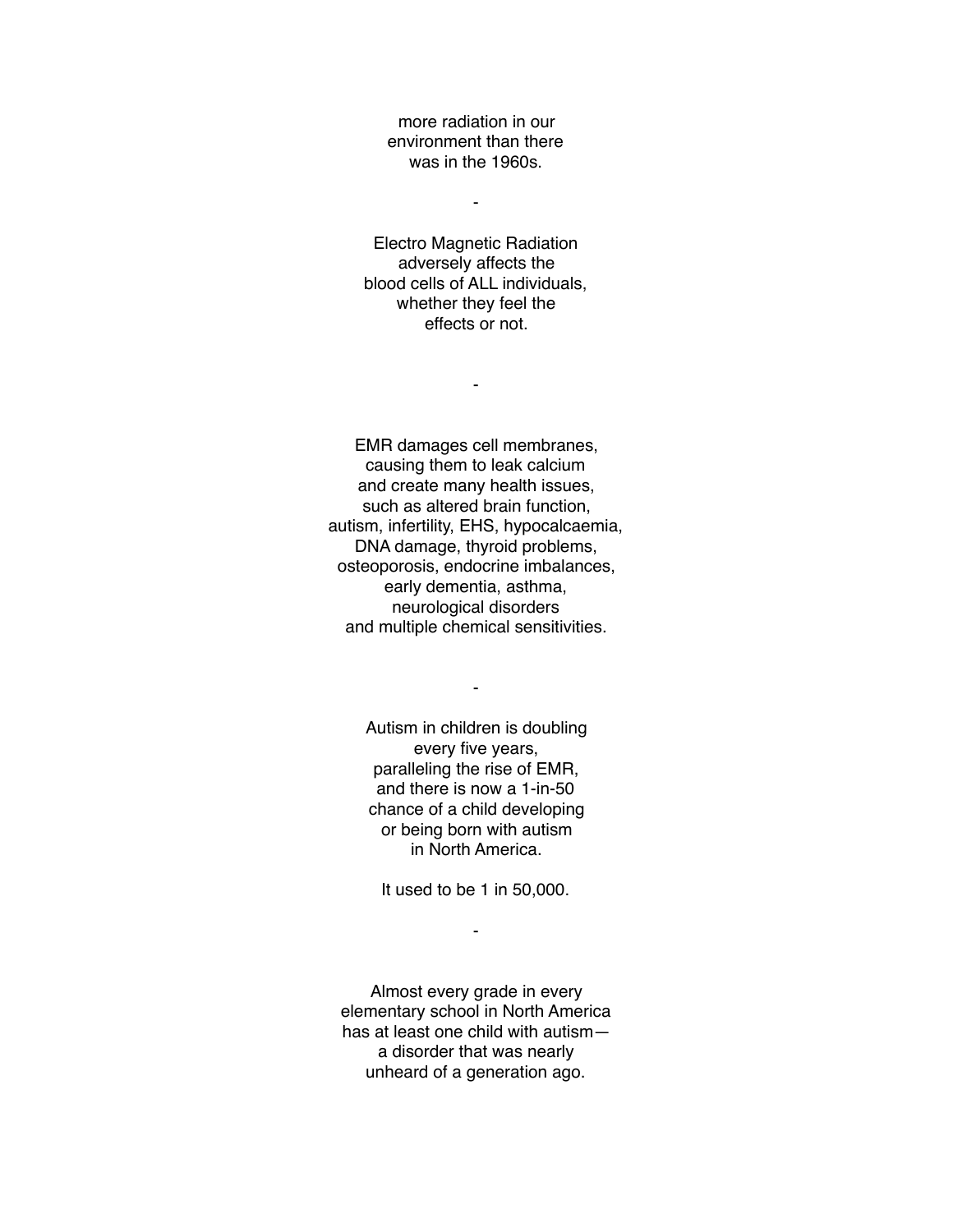Electromagnetic radiation breaks down the all-important blood–brain barrier, causing the death of neurons, and allowing toxins to enter the brain causing migraines also can result in early dementia and Alzheimer's disease.

Just 2 minutes of Wi-Fi exposure can cause cell mutation, oxidation and rouleaux all of which are associated with illness and disease.

-

The average cumulative whole-body exposure from a Smart meter at 3 feet is about 100 times more than that from a cell phone.

-

Today we are completely surrounded by and addicted to this highly destructive technology.

-

For the sake of human survival, mankind must quickly master this critical fact:

-

Modern wireless technology is causing the genetic destruction of humans as a species.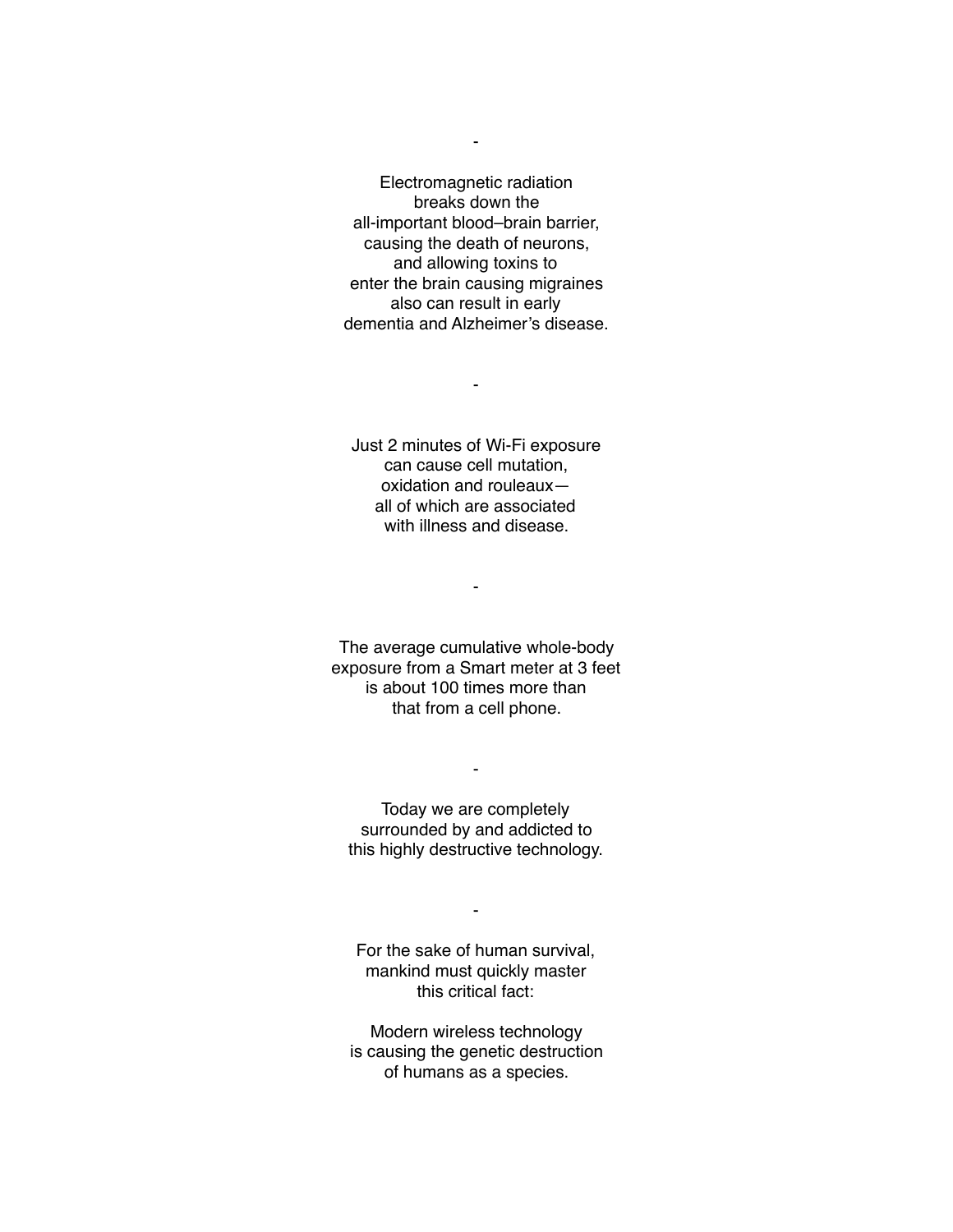This must be stopped.

-

This trend must be broken.

Become an early rejector of this technology and spread the word.

\_\_\_\_\_\_\_\_\_\_\_\_

3. THE TECHNOLOGY

Lets take a closer look at the technologies themselves:

\_\_\_\_\_\_\_\_\_\_\_

3.1 Silent Weapons: C.I.A. Training Manual

-

-

"Silent weapons (such as microwave radiation) cause unmistakable physical and mental damage, and interfere with the daily social life,

Unmistakable to a trained observer, One who knows what to look for."

-

"The public cannot comprehend this weapon, and therefore cannot believe that they are being attacked and subdued by a weapon."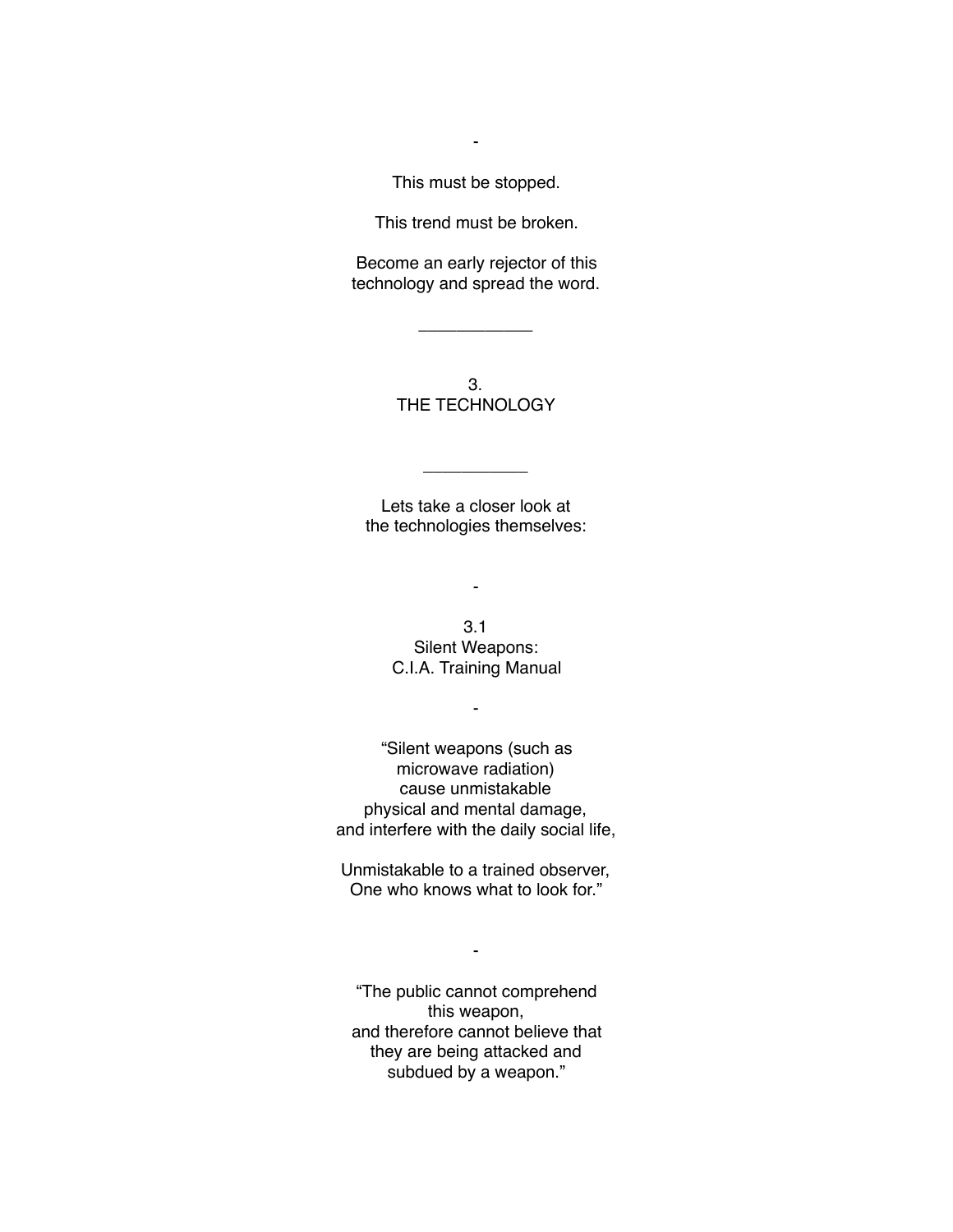"The public might instinctively feel that something is wrong, but that is because of the nature of the silent weapon, they cannot express their feeling in a rational way, or handle the problem with intelligence. "

-

"Therefore, they do not know how to cry for help, and do not know how to associate with others to defend themselves against it."

-

""When a silent weapon is applied gradually, the public adjusts/adapts to its presence and learns to tolerate its encroachment on their lives until the pressure (psychological via economic) becomes too great and they crack up. The silent weapon is a type of biological warfare."

> "It attacks the vitality, options, and mobility of the individuals of a society by knowing, understanding, manipulating, and attacking their sources of natural and social energy, and their physical, mental, and emotional strengths and weaknesses."

-

"Experience has prevent that the simplest method of securing a silent weapon and gaining control of the public is to keep the public undisciplined and ignorant of the basic system principles on the

-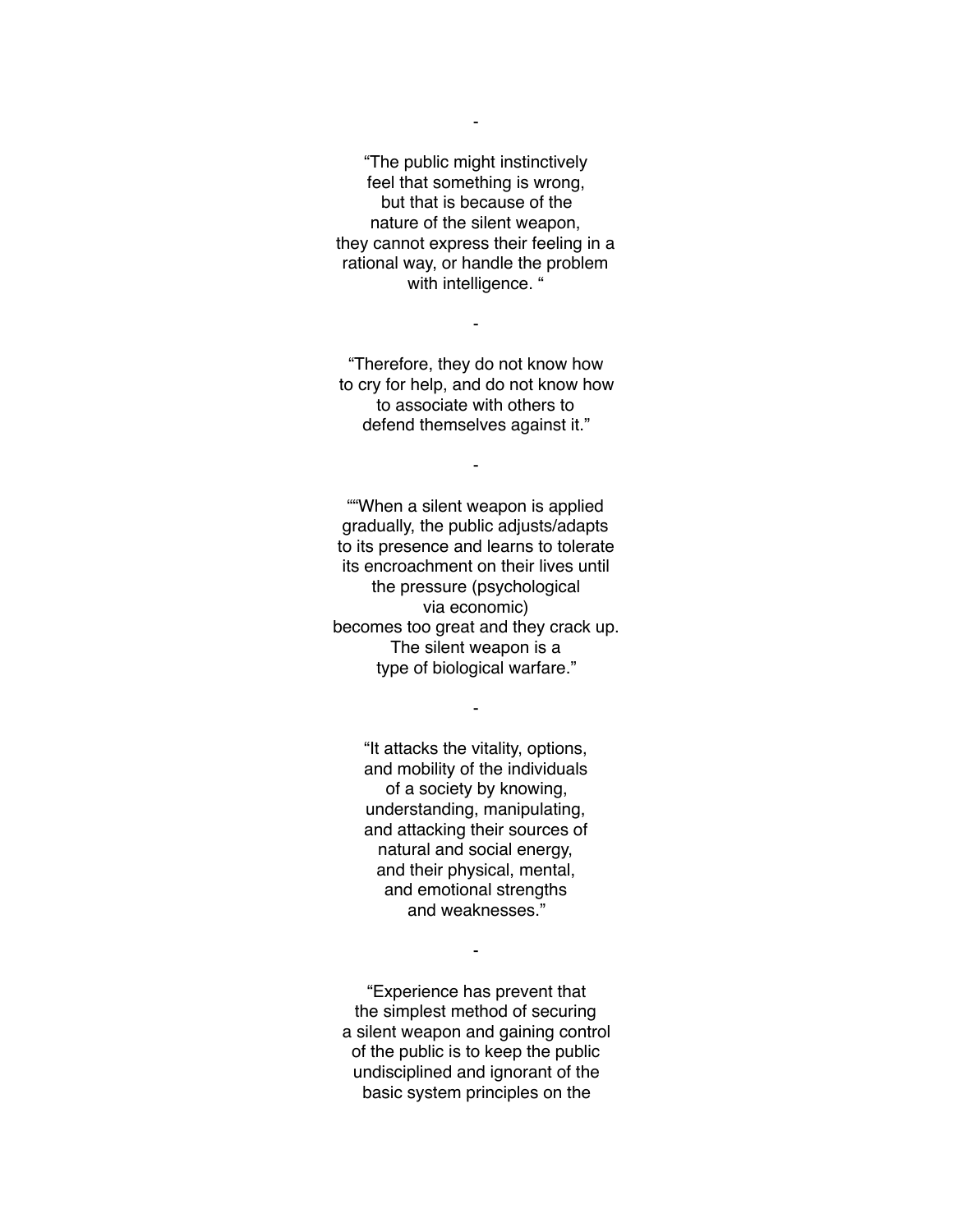one hand,"

-

"while keeping them confused, disorganized, and distracted with matters of no real importance on the other hand."

-

"This is achieved by: disengaging their minds; sabotaging their mental activities; providing a low-quality program of public education in mathematics, logic, systems design and economics; and discouraging technical creativity. "

"engaging their emotions, increasing their self-indulgence and their indulgence in emotional and physical activities, "

-

\_

"by; unrelenting emotional affrontations and attacks (mental and emotional rape) by way of constant barrage of sex, violence, and wars in the media especially the T.V. and the newspapers."

-

"By giving them what they desire - in excess "junk food for thought" and depriving them of what they really need."

"Also by rewriting history and law and subjecting the public to the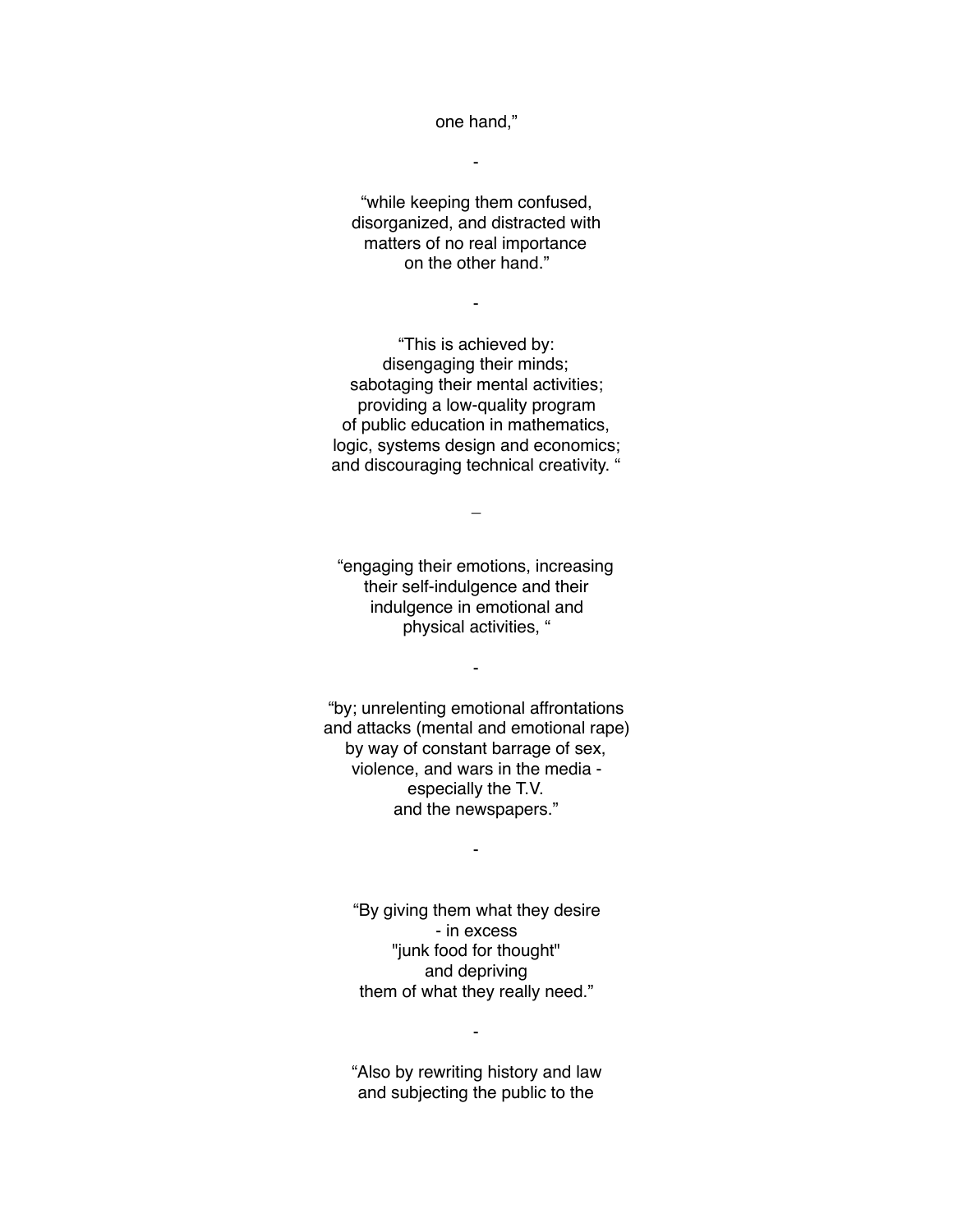deviant creation, thus being able to shift their thinking from personal needs to highly fabricated outside priorities."

-

"These preclude their interest in and discovery of the silent weapons of social automation technology."

-

### 3.1 CELL PHONES, WIFI + SMART METERS

Cell Phones

-

-

Human beings are bioelectrical systems. Our hearts and brains are regulated by internal bioelectrical signals. Environmental exposures to artificial EMFs can interact with fundamental biological processes in the human body,

> "Cell phones" and "cellular networks" are aptly named.

-

Every transmission disrupts your cells directly

Scientific papers published by leading universities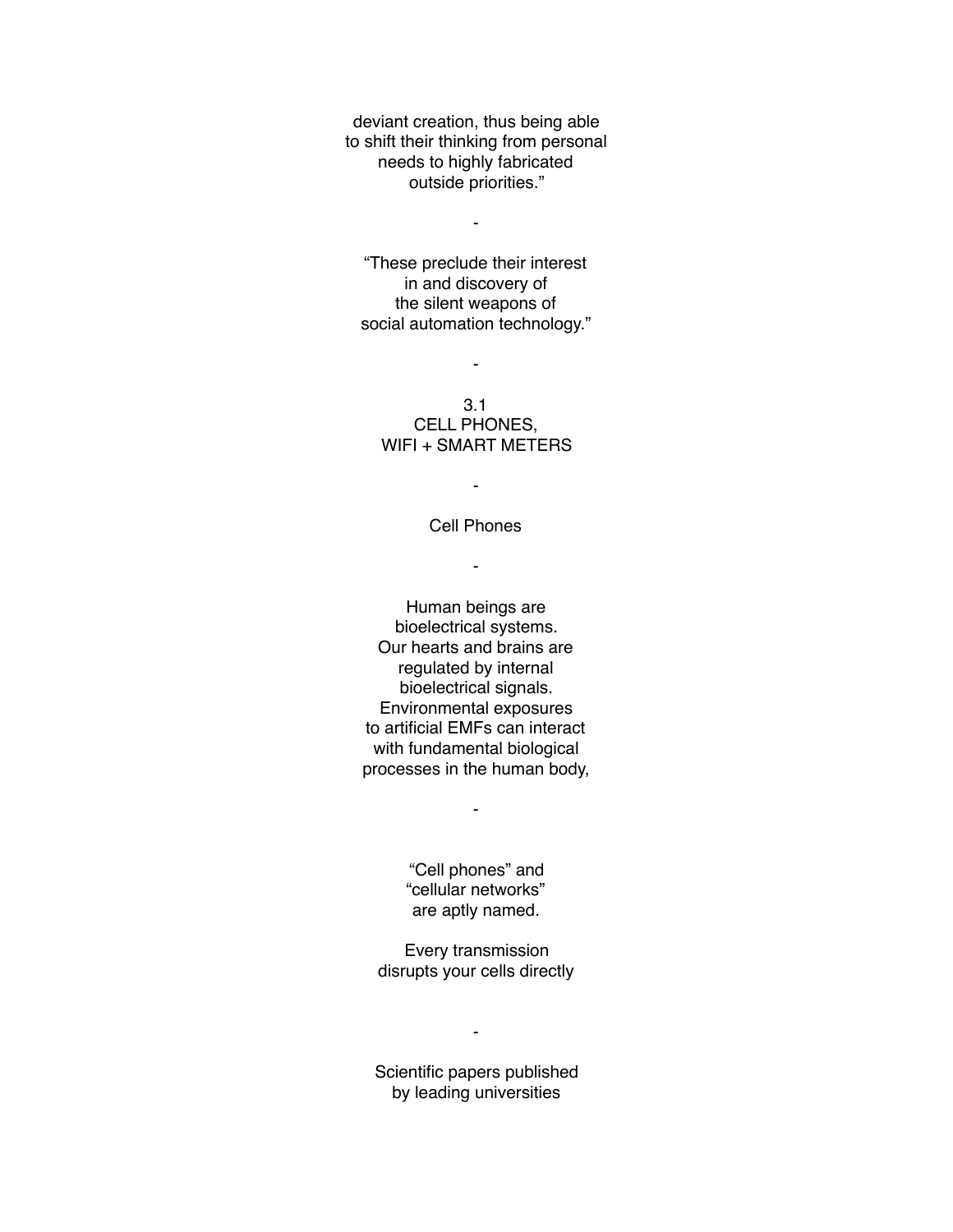and research institutes all point to the same conclusion:

-

Cell phone use causes loss of bone density, cardiac arrhythmia, brain cancer, and stroke, to name a few of the effects, though there are many others.

It took more than 20 years to connect the first billion cell phone subscribers.

-

40 months to connect the second billion. and 24 months after that the third.

-

Never before in human history have so many embraced such risky technology so fast.

-

1993 – Industry's own studies prove cell phones are dangerous. The telecom industry's own six-year, \$25 million study to prove cell phones are safe proved just the opposite: 1) Federal microwave exposure standards are dangerously high 2) Cell damage and tumors can be easily induced in the lab at about one-third of the FCC's exposure guidelines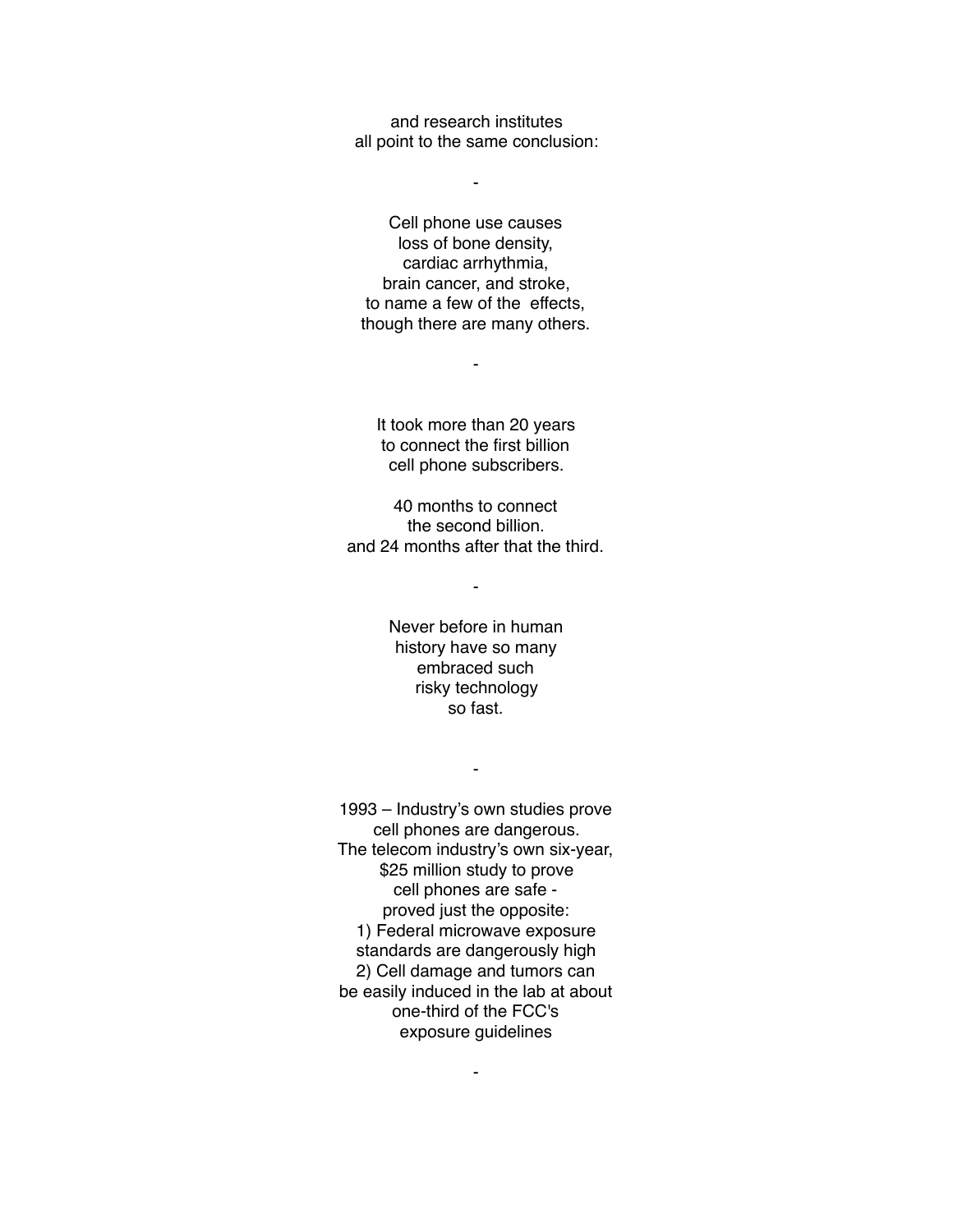2010 - Cell Phone Industry Owns W.H.O. " ....there is no doubt: the Microwave Syndrome is not only the biggest experiment in the history of Mankind, but also, it is one of the biggest epidemics recorded in Medicine (after the Black Death, influenza, malaria, AIDS, etc) ...As long as the cell phone industry owns the World Health Organization, the crime will proceed."

If you place a mobile phone on stand-by mode in the cavity of a fresh raw chicken and leave it there for about three days, the microwave radiation from the phone will cook the chicken.

-

#### **WIFI**

-

-

Wi-Fi Technology is an Uncontrolled Global Experiment on the Health of Mankind

-

1999 - The Wi-Fi Alliance Is a "global non-profit organization with the goal of driving adoption of high-speed wireless local area networking." It consists of 500 companies and is sponsored by T-mobile, Texas Instruments, Sony, Samsung, Qualcomm, Nokia, Motorola, Microsoft, LG, Intel, Huawei, Dell, Comcast, Cisco, Broadcom, and Apple.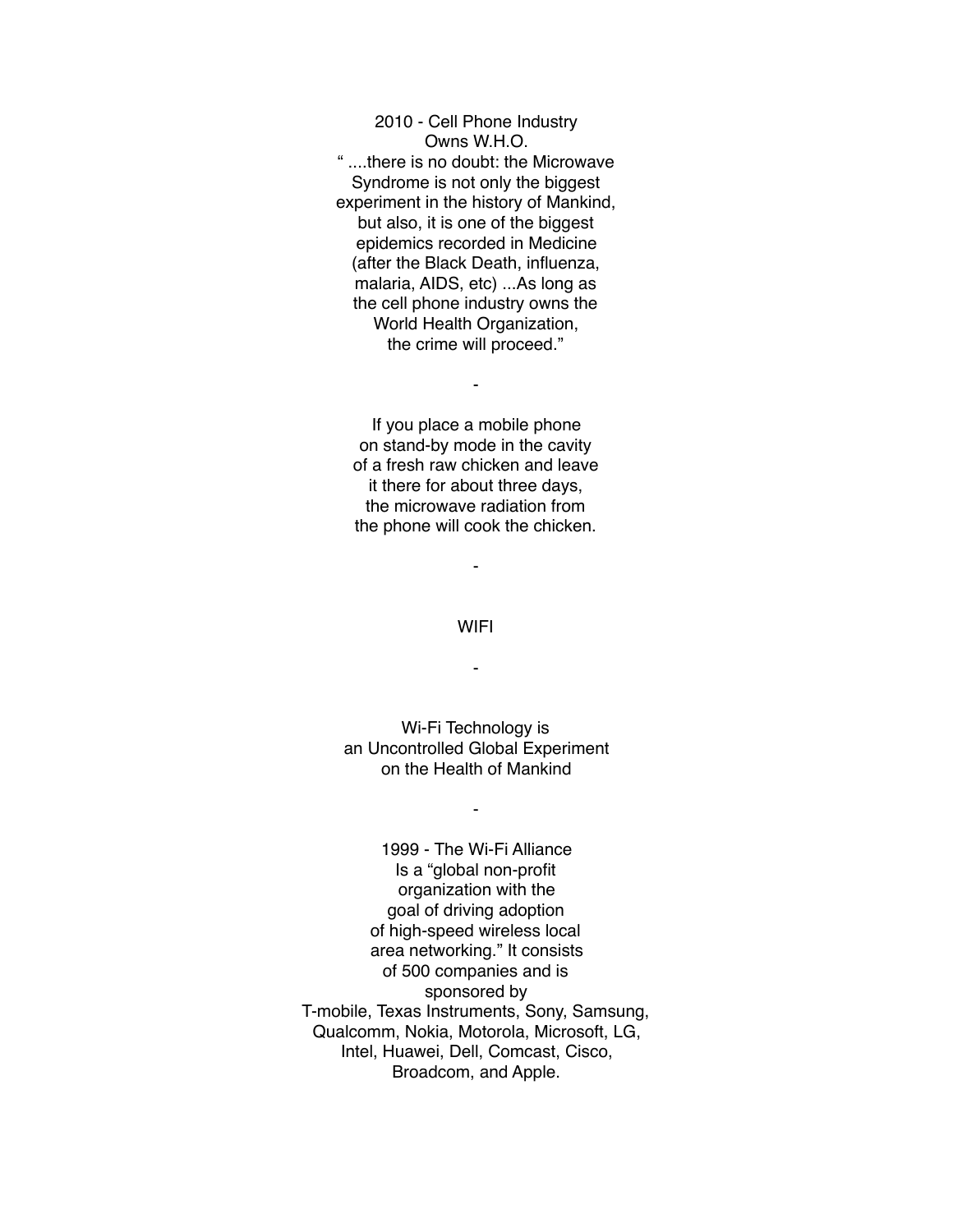Prof. Repacholi, on leaving the W.H.O. became roving ambassador for industry, promoting wireless devices to children and schools.

> He's also Chairman Emeritus of ICNIRP

> > -

2008 – E.U. Countries Dismantling Wi-Fi in Schools Switzerland, France, Germany, Belgium and England have begun removing Wi-Fi from schools and public libraries Yet in Canada and the US, it is being pushed into schools and public places

-

Doctors/Scientists Call for Moratorium or Stricter Guidelines on All Wi-Fi Devices Seletun Consensus Statement 2010 Copenhagen Resolution 2010 Int'l Appeal of Würzburg 2010 Dutch Appeal 2009 EMF Resolution 2009 Porto Alegre Resolution 2009 European Parliament Paris Appeal 2009 London Resolution 2009 Venice Resolution 2008 Berlin Appeal 2008 Brussels Appeal 2007

2011 - Council of Europe (47 countries – 800 million people) Committee called for ban of cell phones and Wi-Fi in all schools ... immediate action is required to protect children ... it's crucial to avoid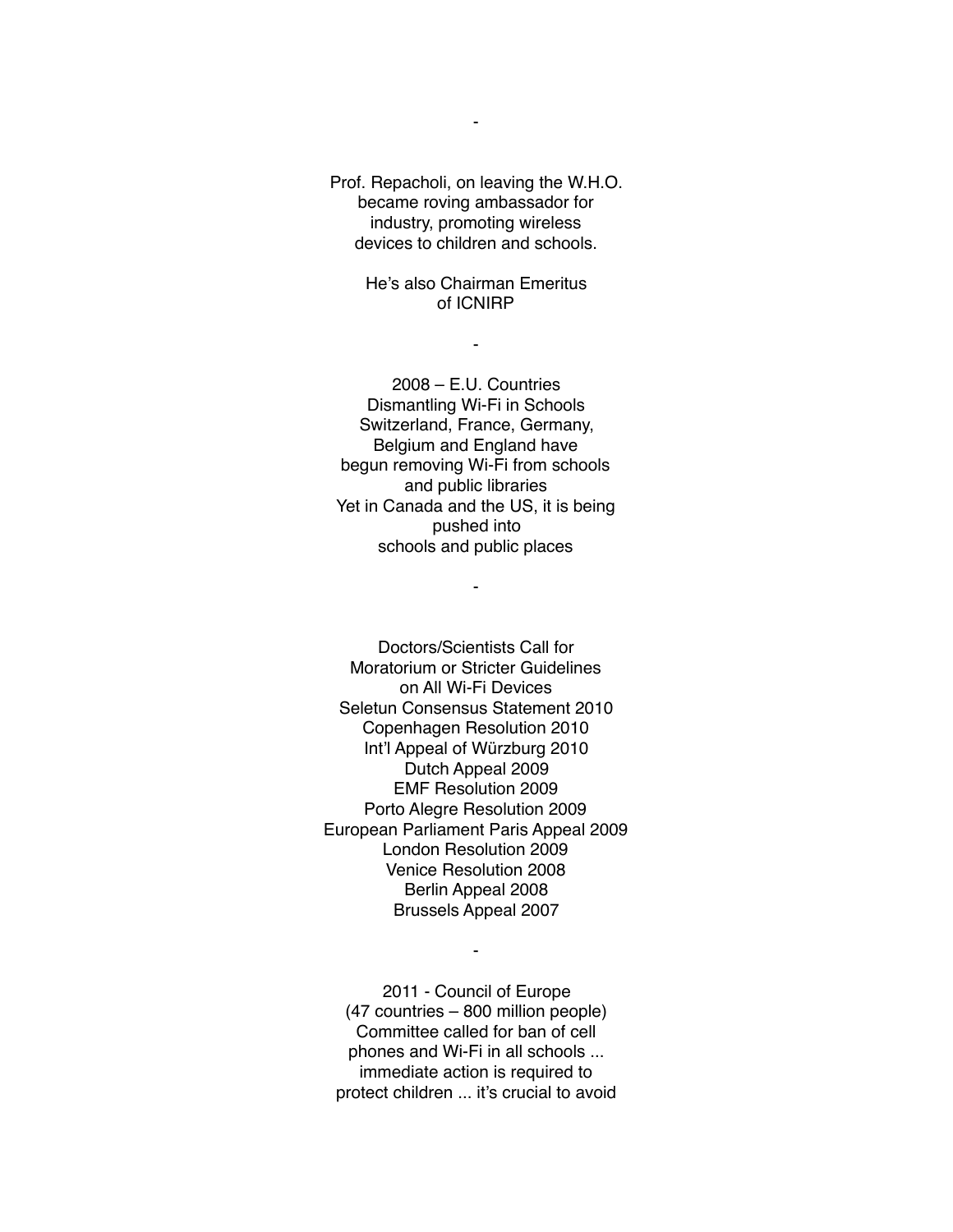repeating mistakes concerning the dangers of asbestos, tobacco and lead. Yet Canada and the US refuses to heed these 47 countries

-

2012 - Wi-Fi in Schools "UNICEF's," a children's charity, own research found an 85% increase in central nervous system disorders, a 36 % increase in epilepsy, 11 % in psychiatric problems, 82 % in blood / immune disorders in children and risk to the fetus,"

Oct. 2012 – American Academy of Pediatricians on Wi-Fi in Schools The AAEM (60,000 pediatricians) issued a public warning: Evidence clearly exists that EMR is harmful; don't use Wi-Fi in schools

-

-

Power densities and frequencies similar to those used as weapons during the Cold War are being used as WI-FI today.

SMART METERS

-

-

Dr. Daniel Hirsch, PhD. U. of C. says: whole body radiation from a Smart Meter equates to from 45 to 450 times more than a cell phone - depending on one's distance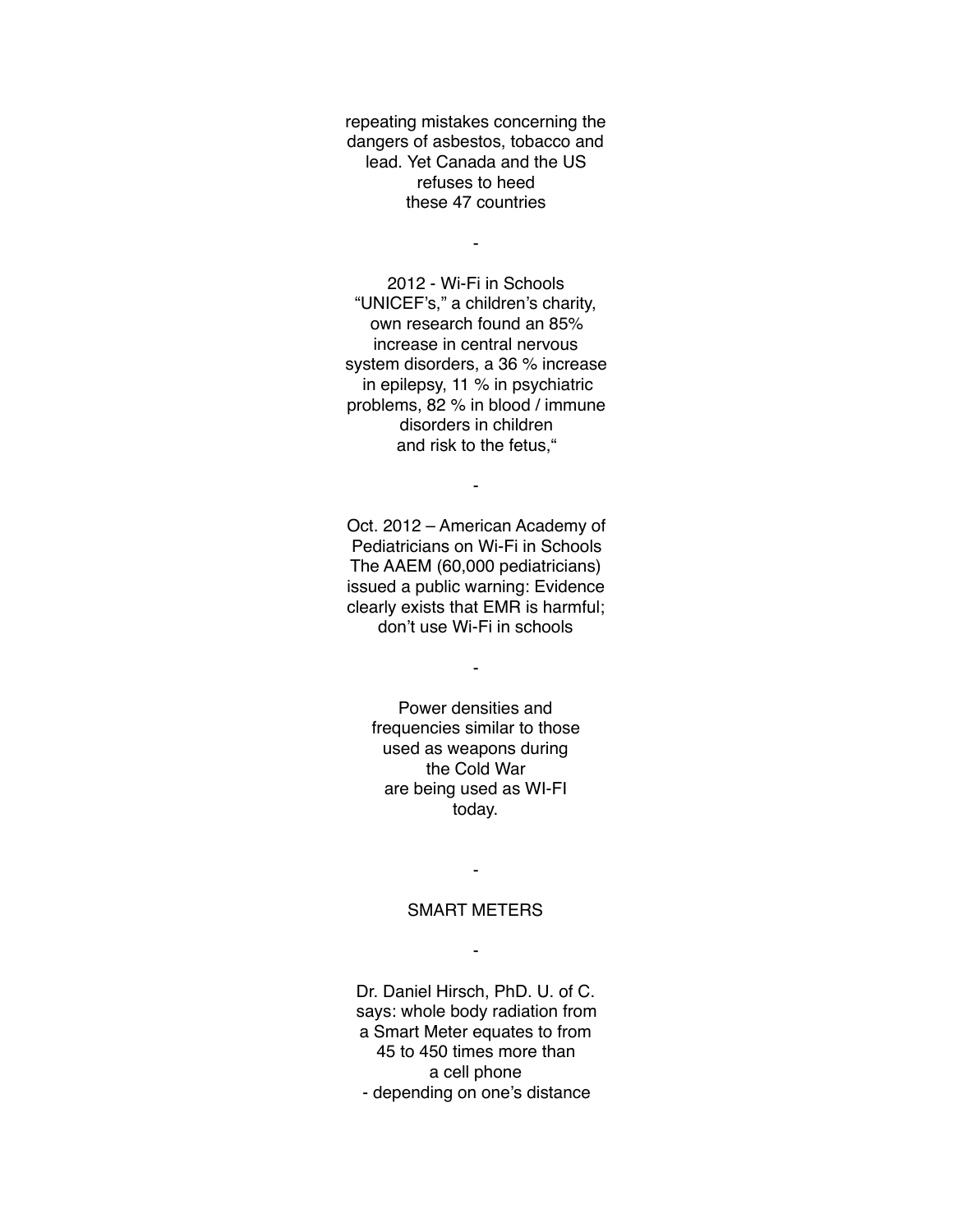from the Smart Meter.

-

Pacific Gas & Electric admitted in a California Court of Law that meters pulse on average 14,000 times/day to a max of 190,000/day

-

Smart Meters have caused countless fires and can invalidate your home insurance.

-

AMI Smart Meters pulses and non-thermal exposures coming over inside-house-wall-wires from sinusoidal harmonics thousands times faster than the 60Hz wiring is built to withstand and deliver

> From 3 feet smart meters emit the equivalent radiation of 90 cell phones

> > -

-

Some people are so disturbed by AMI Smart Meter microwave radiation, they have become homeless because they could not live in their homes with a smart meter or live near neighbours smart meters.

> Consumer appliances with the address 3MAC2 contain a transmitter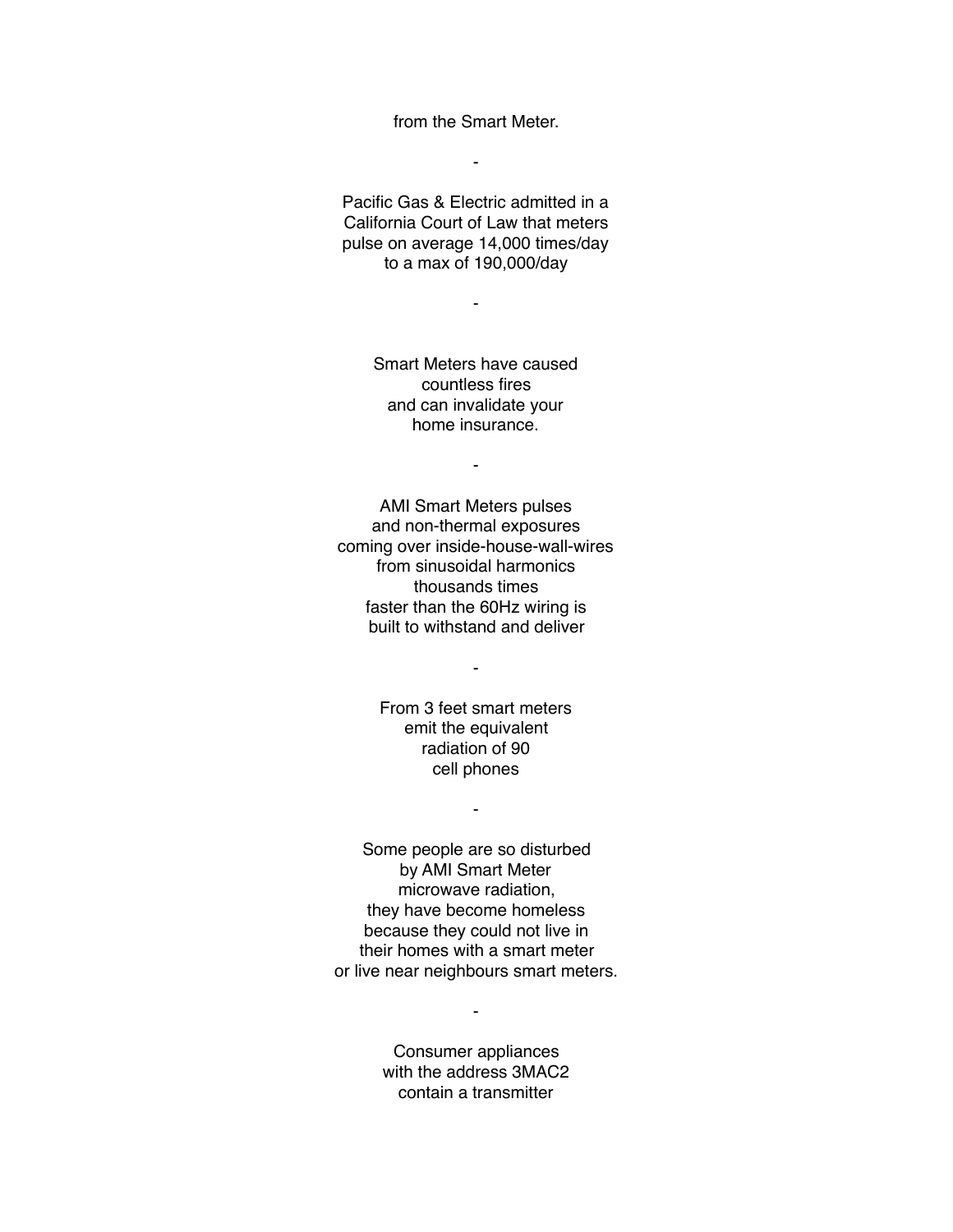to connect with AMI Smart Meters.

### **HERTZ**

-

-

A hertz is a unit defining the frequency of an electromagnetic wave.

> One Hertz (Hz) equals one cycle per second.

-

One kilohertz (KHz) is equivalent to one thousand cycles per second.

One megahertz (MHz) equals one million cycles per second.

-

One Gigahertz (GHz) is a frequency equal to one billion hertz or cycles per second.

With a basic understanding of human physiology you will comprehend the dangers we face:

-

- The human body is a

self-contained electrical "machine".

We create this electricity through the action of eating food which our system converts into electrical power.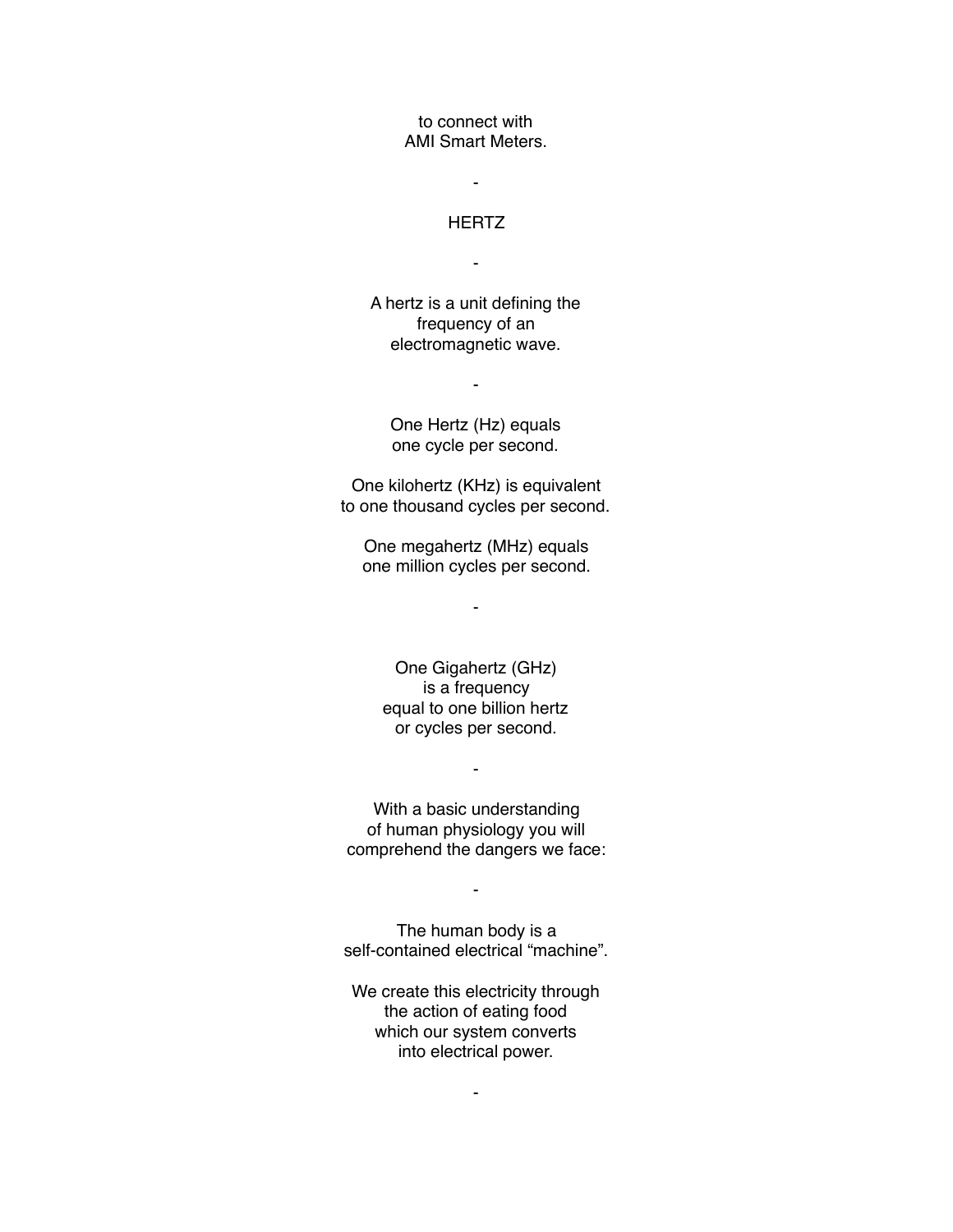The human body functions best while operating at around 10 hertz.

-

Key to remaining healthy is maintaining the delicate balance of these EMFs.

-

A disturbance to the electromagnetic field, a deviation from our balance of 10 hertz,

-

at a cellular level leads to a disruption in the normal operation of the cell,

in turn leading to improper function, resulting in mutation, which can morph into cancer.

-

Before radio; before there was any Electro Magnetic Frequencies (EMF) not part of the natural cycle of life on earth, human beings were in harmony with the planetary EMF.

With the introduction of the radio, our bodies became recipients of artificially introduced electromagnetic frequencies.

-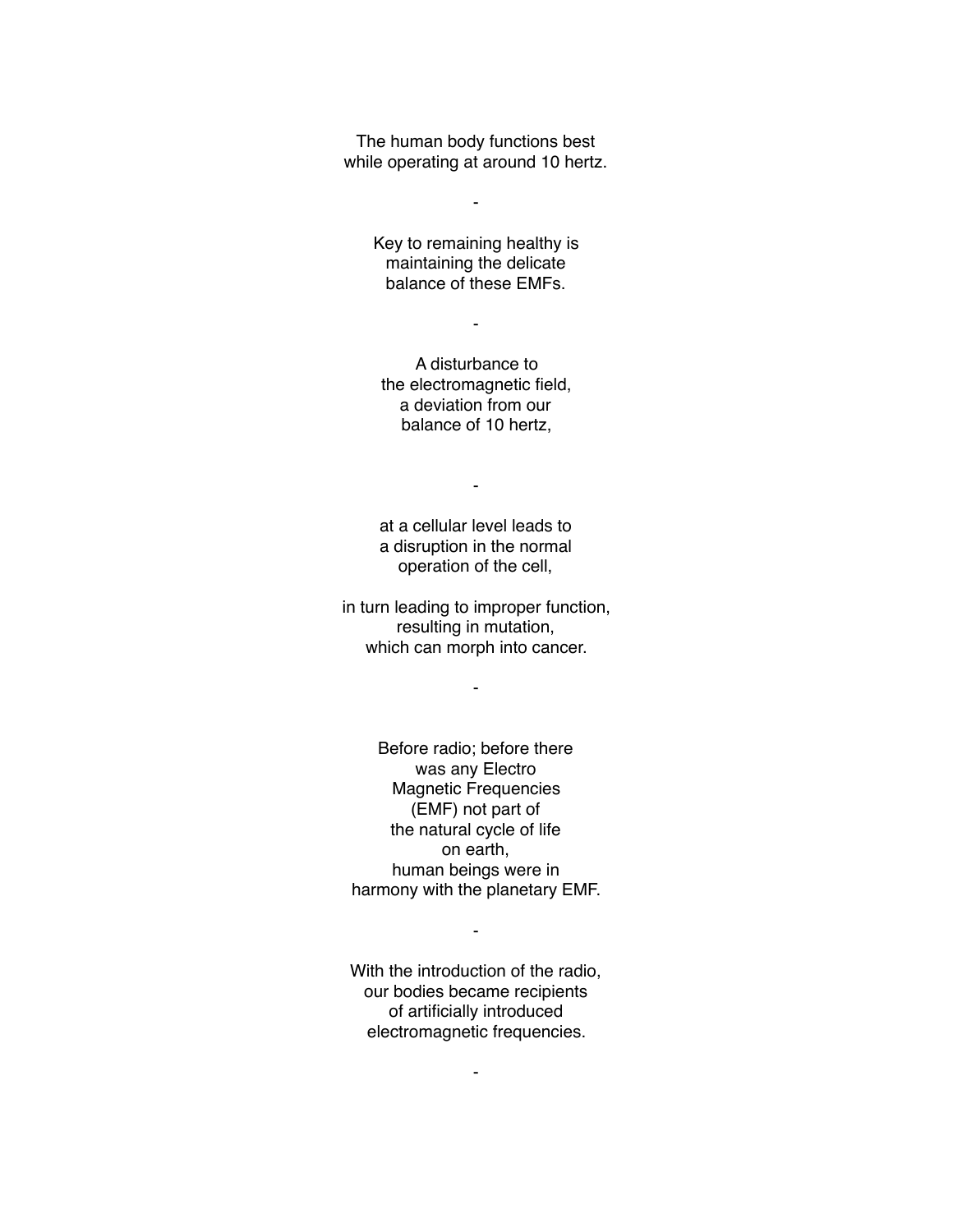Radio waves are not so damaging, as they operate fairly close to our natural, harmonious balance with nature.

-

But, the key here is, the higher the frequency, the farther away from 10 hertz.

> The farther away, the more damage is wreaked on our cells.

> > -

To understand how damaging cell phone electromagnetic radiation is to us, recall that we operate at 10 hertz.

-

The average EMF emitted by cell phones and towers is 1900 megahertz - 2500 megahertz.

> Thats 2.5 billion hertz (cycles per second)

With 5 G in the near future. at 20-60 times stronger.

-

Essentially, we are being saturated 24/7 with many, many times stronger radiation fields than our body is equipped to deal with.

Our failure to deal with this onslaught is manifesting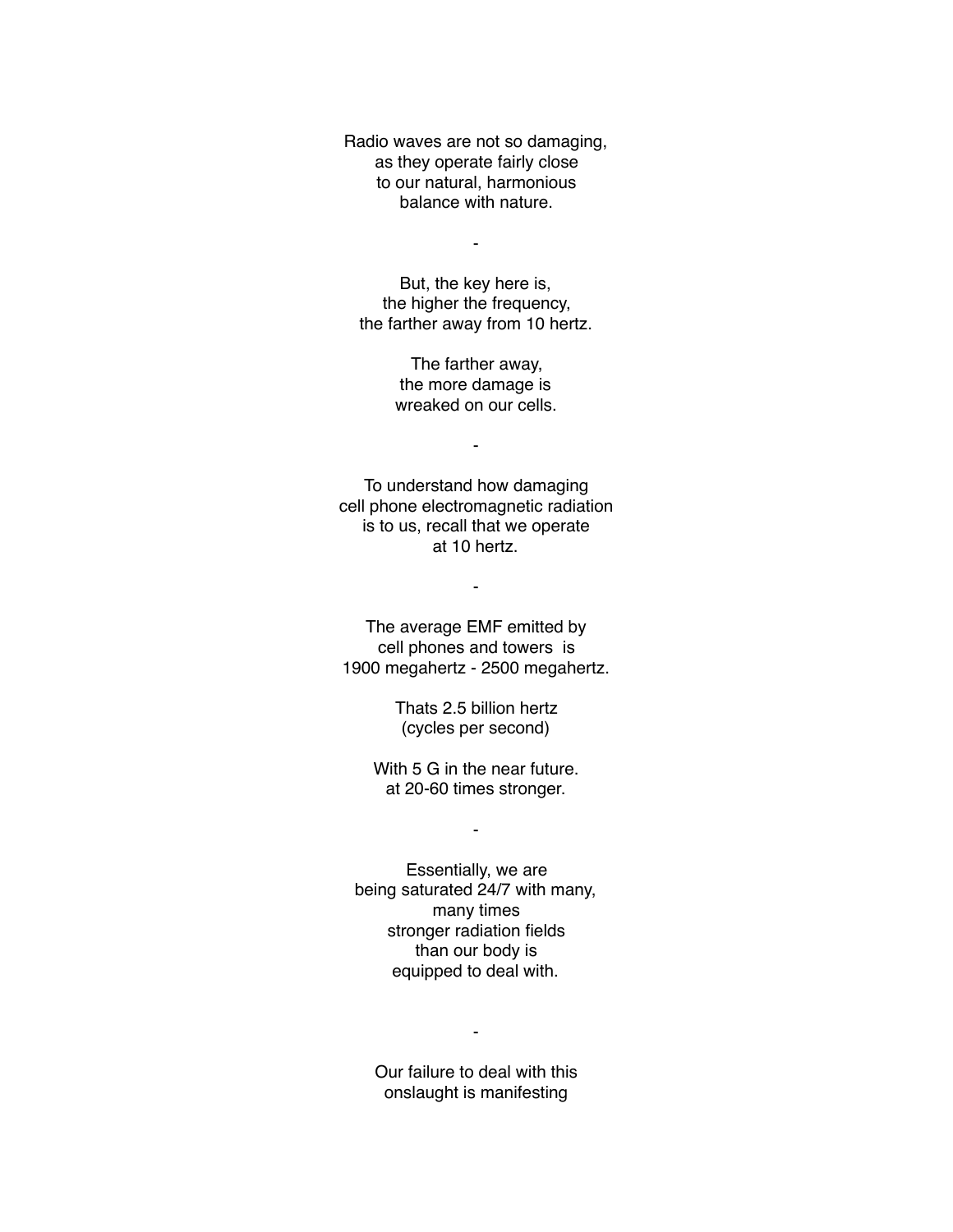in the form of stress and sleep disorders, birth defects, cancer and Alzheimer's.

-

We are being silently culled, and footing the bill to make it happen.

> By paying a cell bill, we ensure the continuity of a product that is killing, and will kill, millions and millions of people.

> > -

There is a coming wave of brain tumors that will decimate a percentage of our population.

-

Sixty years ago, autism was 1:50,000. Today it's 1:50.

-

Vaccines are the primary cause of autism, but cell towers and a constant bathing in radioactive electromagnetic frequencies are playing their part as well.

Cell towers, chemtrails, cell phones, bluetooth devices, smart meters and wifi are playing a large part in the depopulation agenda.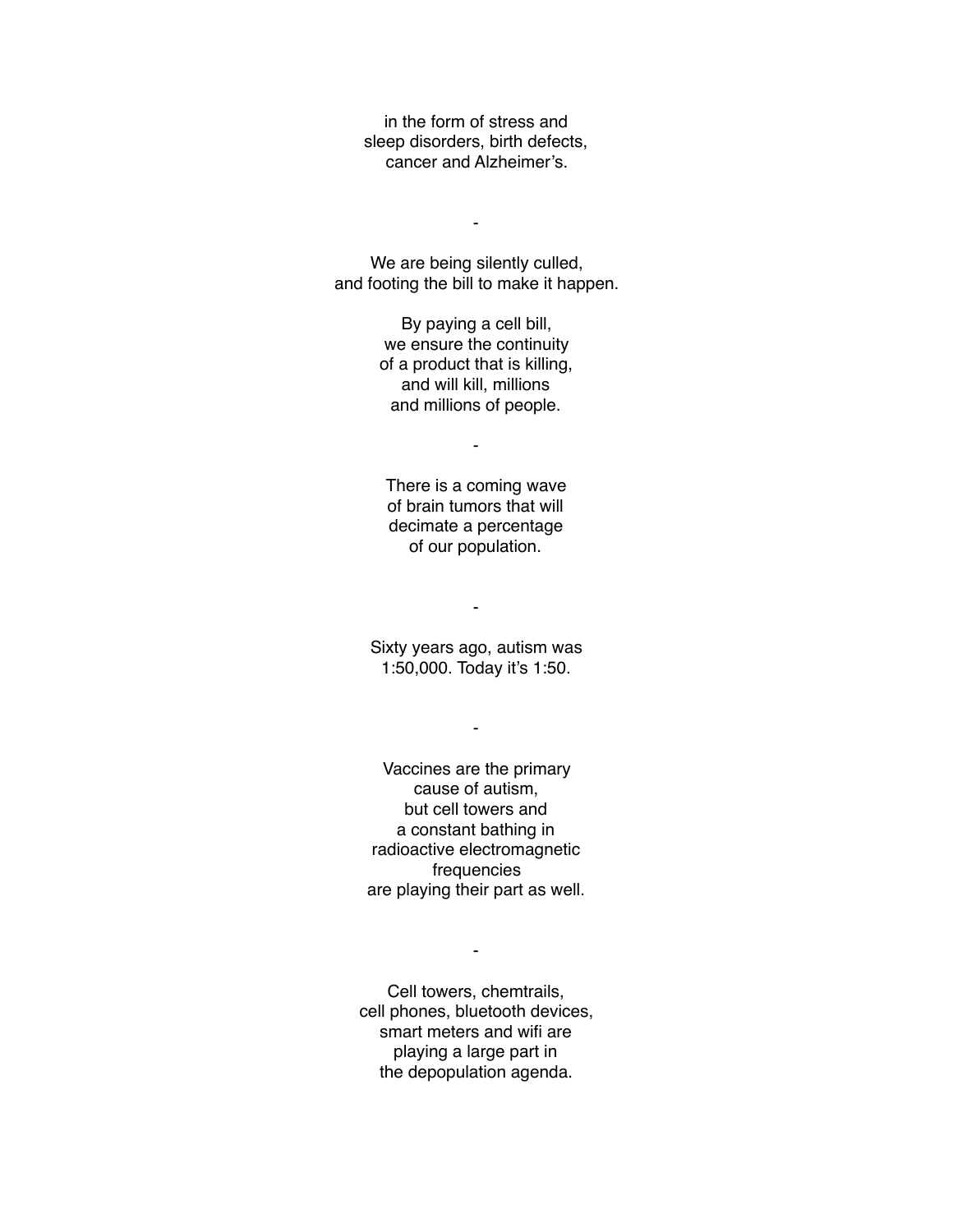## 3.2 **WEAPONIZED** CELL TOWERS

-

-

Currently this covert U.S. government microwave radio frequency directed energy weapon system, deployed on masts nationwide, is being used to silently torture, impair, subjugate, injure and slow-kill citizens.

-

U.S. Patent No. 7629918, held by the Raytheon Corp., the "multifunctional microwave radio frequency directed energy weapon,"

"Weapons not directly considered lethal can cause cumulative damage to the human body including death through "slow-kill."

 $\overline{\phantom{0}}$ 

A microwave oven's internal magnetron, which is virtually the same as that of a radar- or cell phone tower, transforms that electrical energy into microwaves.

> The magnetron inside a microwave oven can be easily adapted into a very lethal ray gun

> > -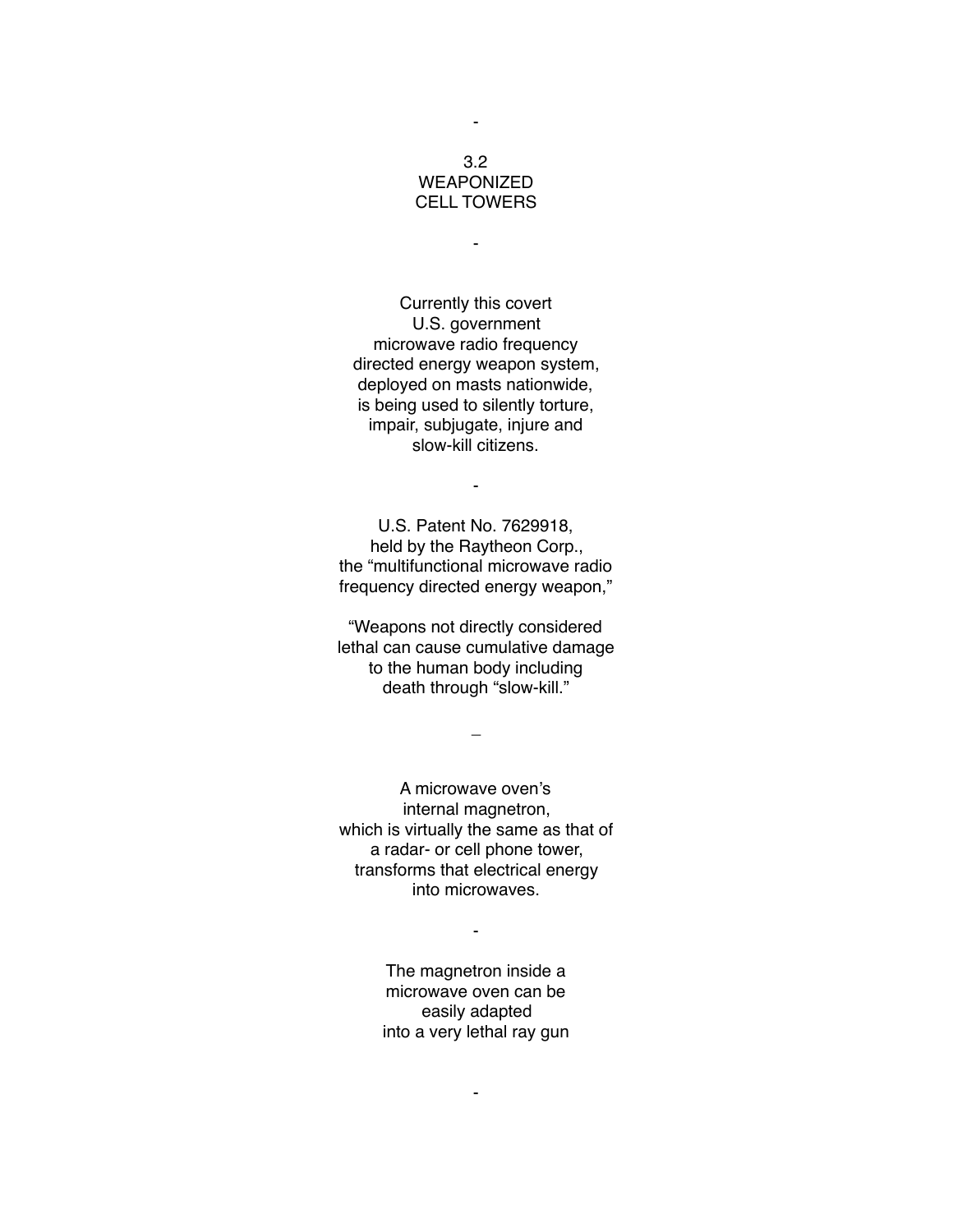A typical cell phone tower, "A giant microwave oven on a stick," capable of releasing 3,000,000 watts (3 megawatts) of output power to the tower's magnetron – or even more megawatts, if there is an amplifier at the top.

-

This amount of power is not required for cell phone and data transfer purposes.

One (1) watt from your cell phone can go 25 miles to the nearest cell phone tower, to relay your call's signal to the person on the other end of the line.

Towers can easily handle data traffic with a 30 watt output.

-

The average cell tower in the USA constantly pumps out between 100,000 to 500,000 watts.

Money talks in business unless you have an alternate motive.

-

-

If cell transmission were the only purpose, solar panels makes a great deal of economic sense

Including inverters, panels, and backup batteries, you can equip a 10 node cell tower with a thousand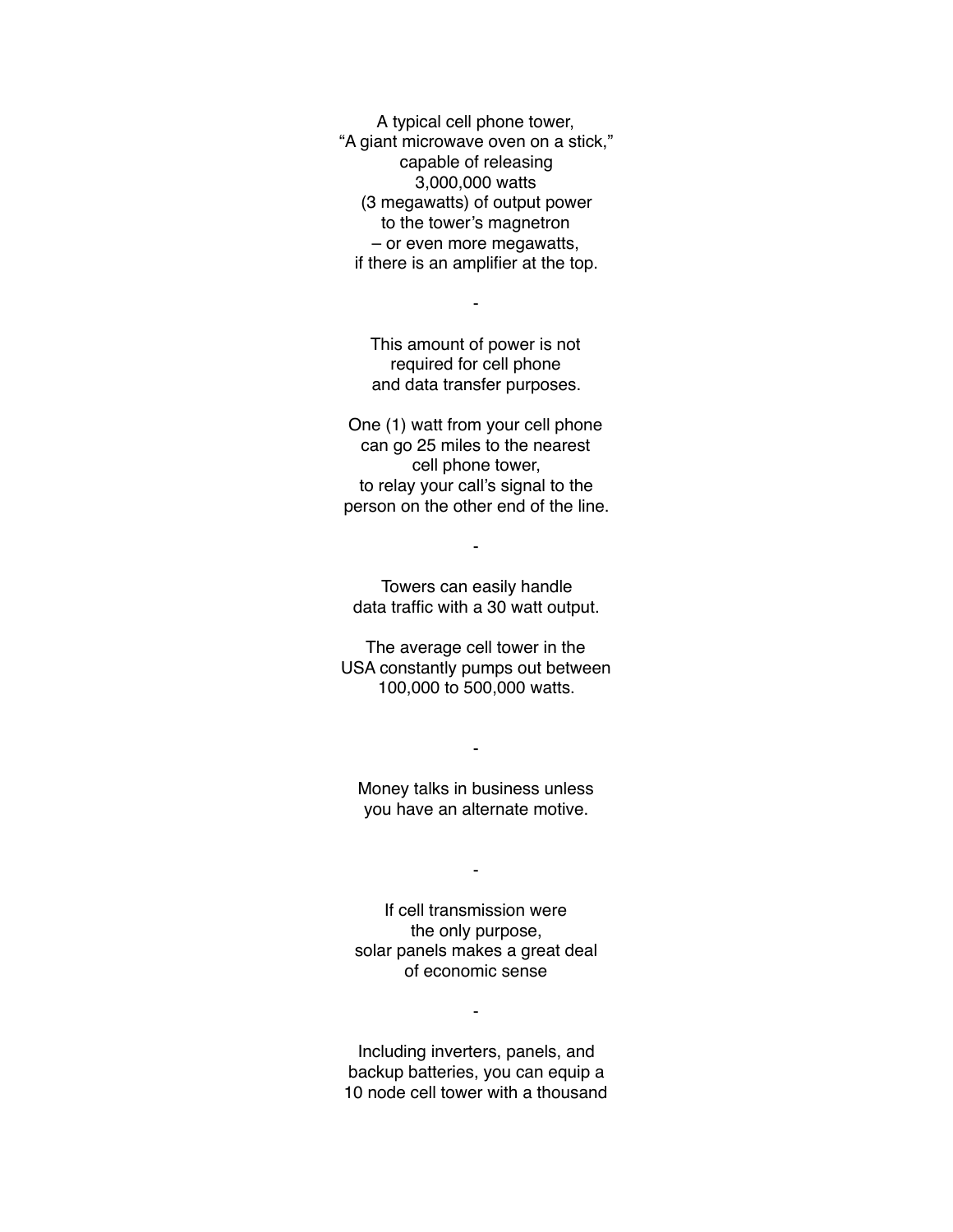watt solar setup for approximately \$3,000 and never need to worry about installing a transformer at all or paying any monthly electricity bill.

-

A 150′ tower ranges in cost from \$100,000 up to \$300,000 per unit with additional costs to lease ground for the tower itself, plus power used.

-

Corporations exist for profit, except when willing to take a hit to help realize an unpublished, secretive objective.

-

A logical question to pose is: If a mere 30 watts is required to effectively transmit signal, and photovoltaic panels can generate and store sufficient solar power to meet the demands, why do we have these huge transformers at huge cost?

If 30 watts will do the job, then why have nodes pulsing at up to half a million watts all the time?

-

And why can they go up o 3,000,000 watts?

These megawatts of extra power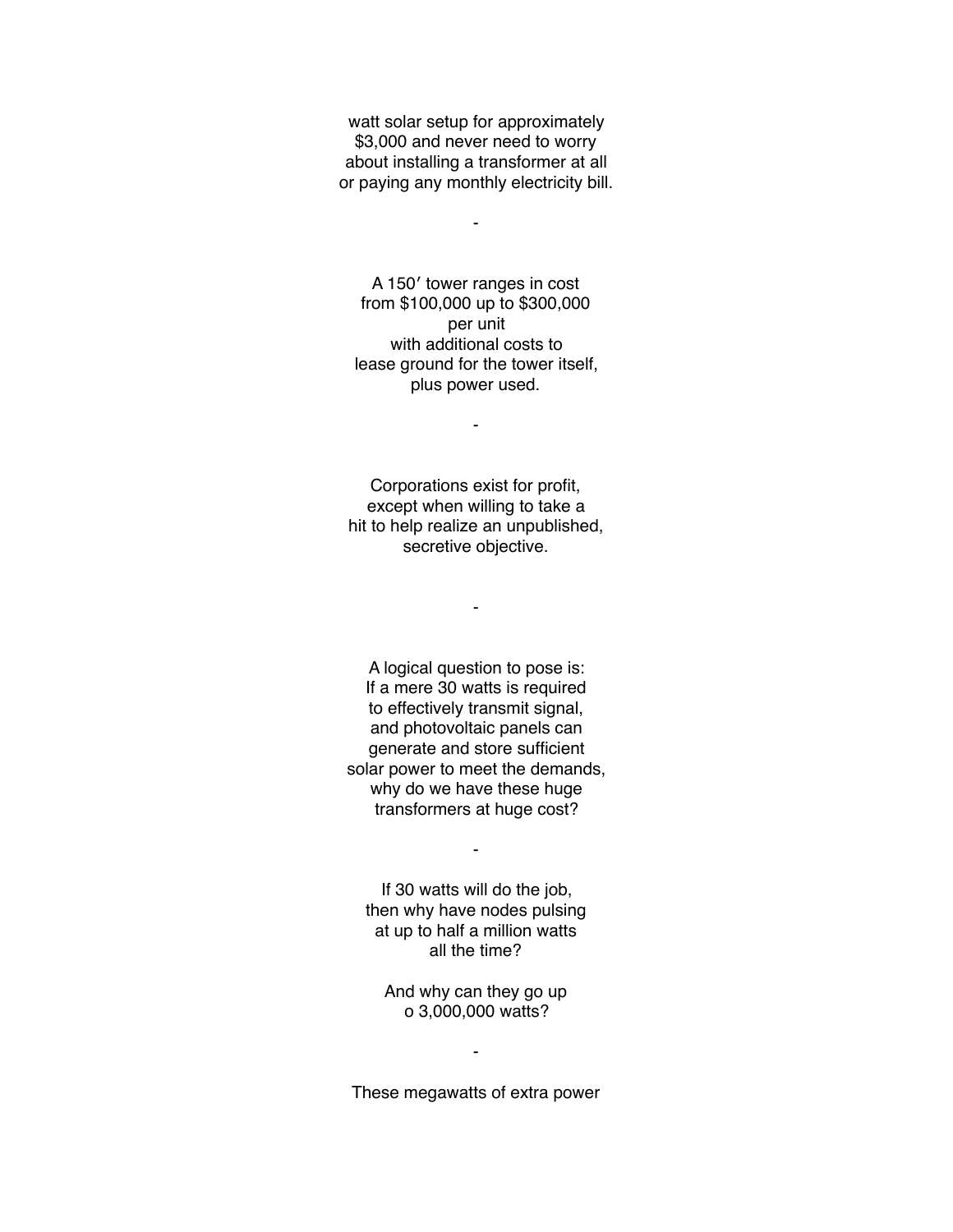are not for data transfer

Some of this power is used for weather manipulation.

Some is used to slow kill us,

-

and the balance can be switched into full power weaponized mode at any time.

-

The fact that cell phone towers are wired with the capability to release millions of watts of microwave radiation makes them veritable of "towers of death",

-

the perfect weapons for the mega-slaughter of the domestic population.

-

Virtually all towns, all over the world have the amount of towers necessary to fry the populations in their vicinity.

-

Cell Towers are increasing in numbers:

The wireless industry says that it must continue to increase its nationwide network of microwave antennas in our neighborhoods, commercial centers, parks and school zones.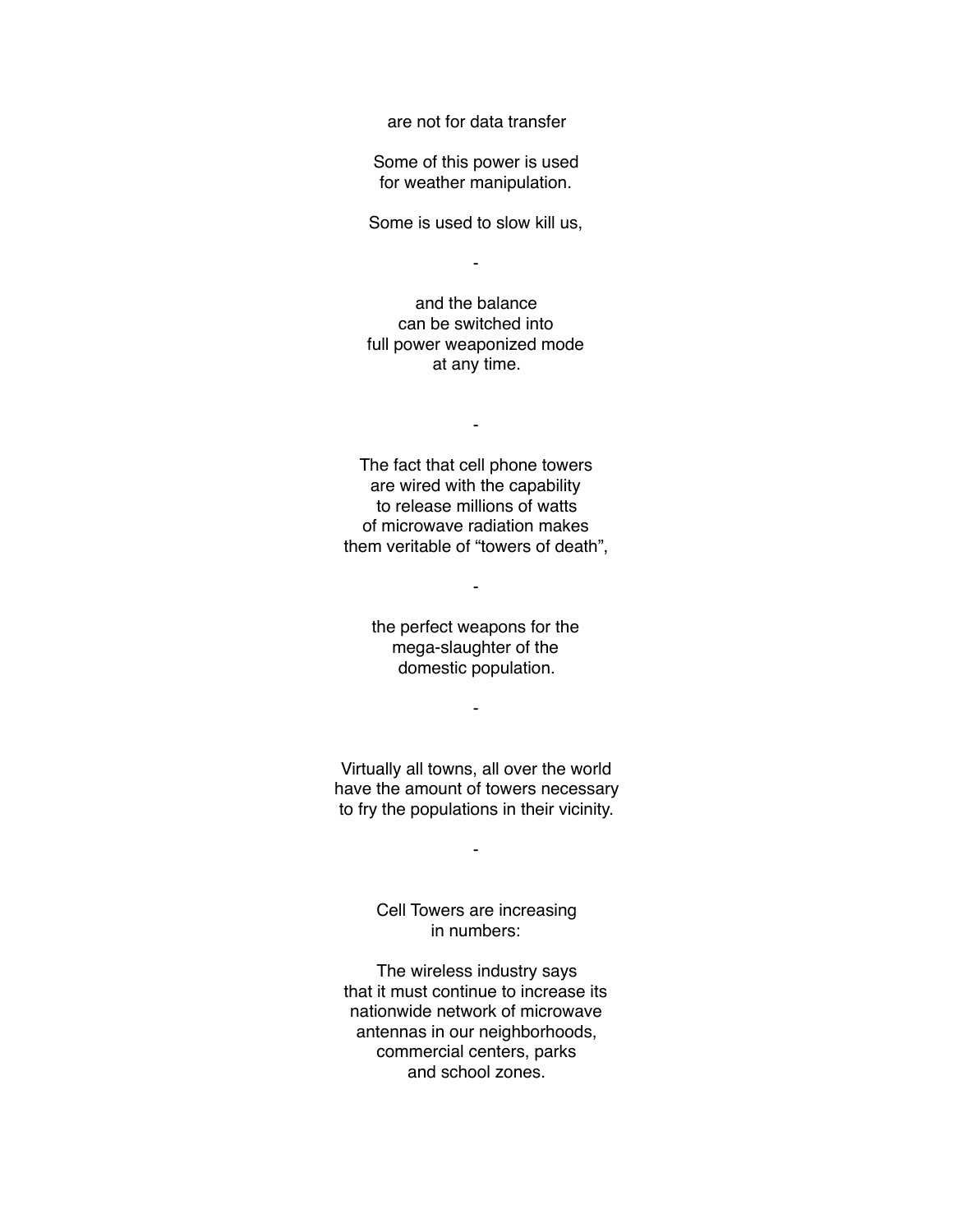Service providers have and continue to attach thousands of new antennas to buildings and structures of all kinds.

-

WiMAX promoters are setting up powerful new WiFi networks across the nation.

-

The FCC admits it has expertise in neither health matters nor radio engineering.

-

It's current exposure standards were developed by the Institute of Electrical and Electronics Engineers (IEEE), which bills itself as the world's leading professional association for the advancement of technology.

"Essentially, the users of RF and microwave technology; the military, its contractors and the communications industry, wrote the IEEE RF standard.

-

For example: The two co-chairs of the committee that developed the most recent safety standard, one works for Motorola and the other for the U.S. Navy and the Air Force.

-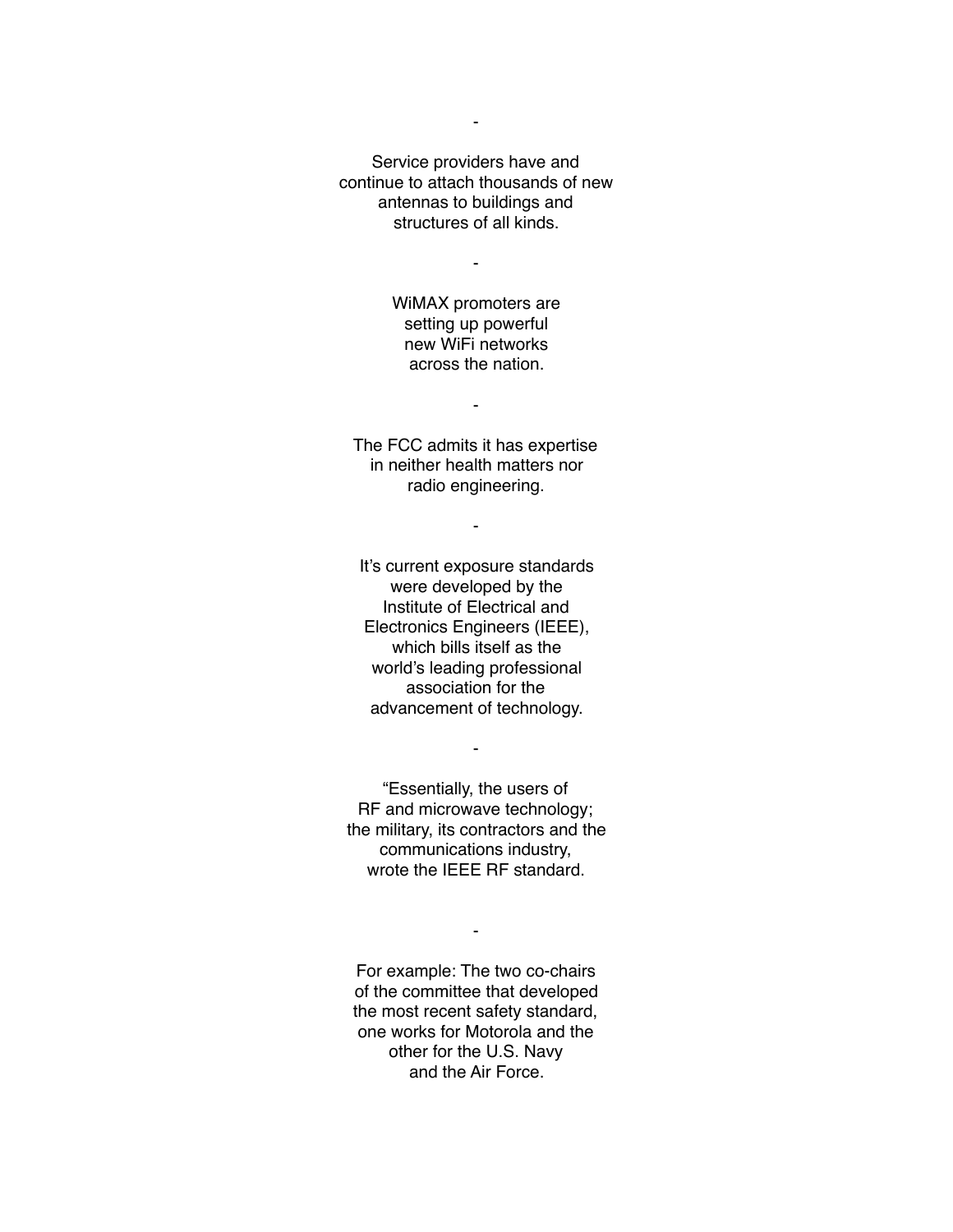The safety standard serves their interests, not ours.

-

-

Raytheon means "light from the gods."

We are surrounded by Raytheon death ray towers.

That are currently set to slow kill.

-

3.3 **CHEMTRAILS**  $\pm$ MICROWAVE RADIAITON

Atomic Energy Commission airplane spraying The First Chemtrail

-

-

The primary components of chemtrails are aluminum, barium, and strontium.

These are heavy metals that are very harmful to human health.

-

These particulates are small enough to breach the blood-brain barrier.

-

They are linked to respiratory and neurological diseases like autism, and Alzheimer's disease. They compromise the immune system. cause Asthma, headaches, lethargy, and allergies.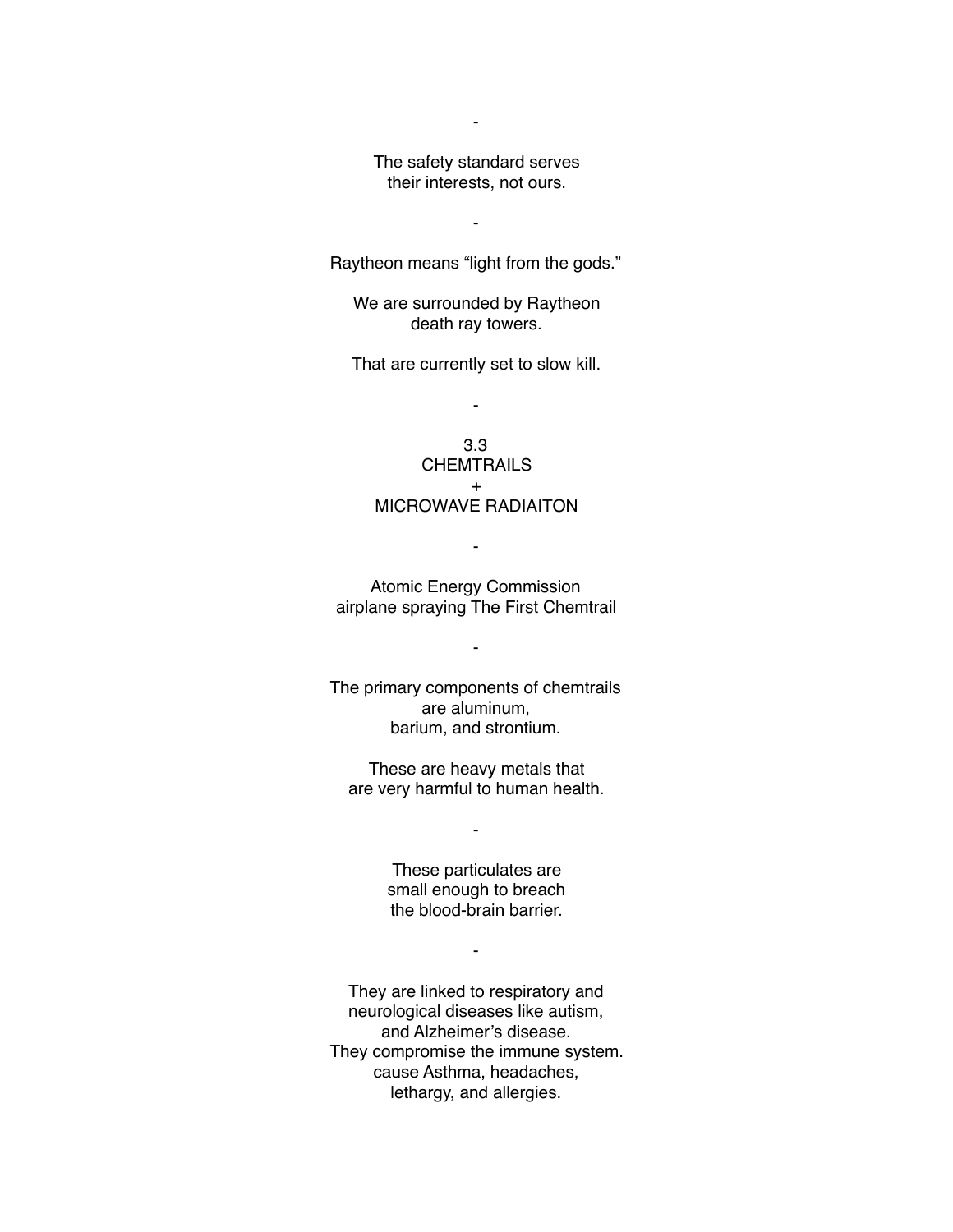We have discussed chemtrails in detail in one of our previous films: Truth11 Films | Goodby Blue Sky: Chemtrails, Ignored Genocide From Above

-

In this film we are looking at Chemtrails Involvement With Microwave Directed Energy Weapon Cell Towers

-

Chemtrails and electromagnetic fields are synergistically linked.

-

-

Chemtrails depend on microwave energies in order to persist in the sky.

Cell tower arrays and positively ionizing wireless technologies create the unhealthy atmosphere that is conducive to having chemtrail pollution linger.

U.S. patent #4,686,605 "Method and Apparatus for Altering a Region in the Earth's Atmosphere, Ionosphere and/or Magnetosphere"

-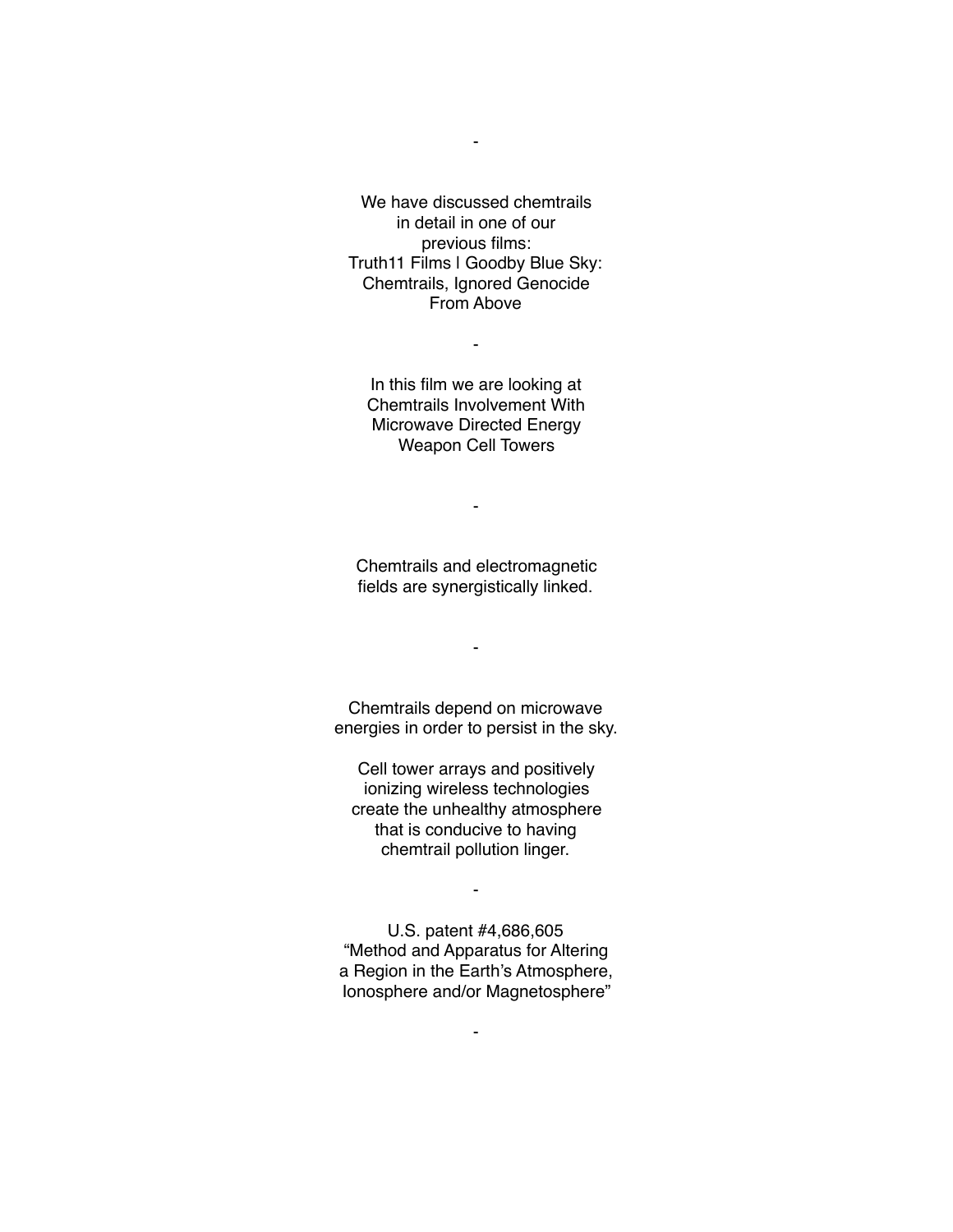shows how stratospheric and tropospheric aerosols can be manipulated using electromagnetic energy in order to modify the weather.

A 1996 Air Force document called "Weather as a Force Multiplier: Owning the Weather in 2025."

-

and a larger set of documents called "Air Force 2025." " Owning the Weather"

describes the system of weather modification combining atmospheric aerosols with electromagnetic energy.

-

-

Currently the stratosphere is being sprayed with chemicals and metals as a means to slow climate change, manipulate the weather and create inductive fields.

Based on a complex conductivity equation known as the VTRPE, the USAF continues to spread barium into the upper atmosphere to "duct" electromagnetic energy over-the-horizon.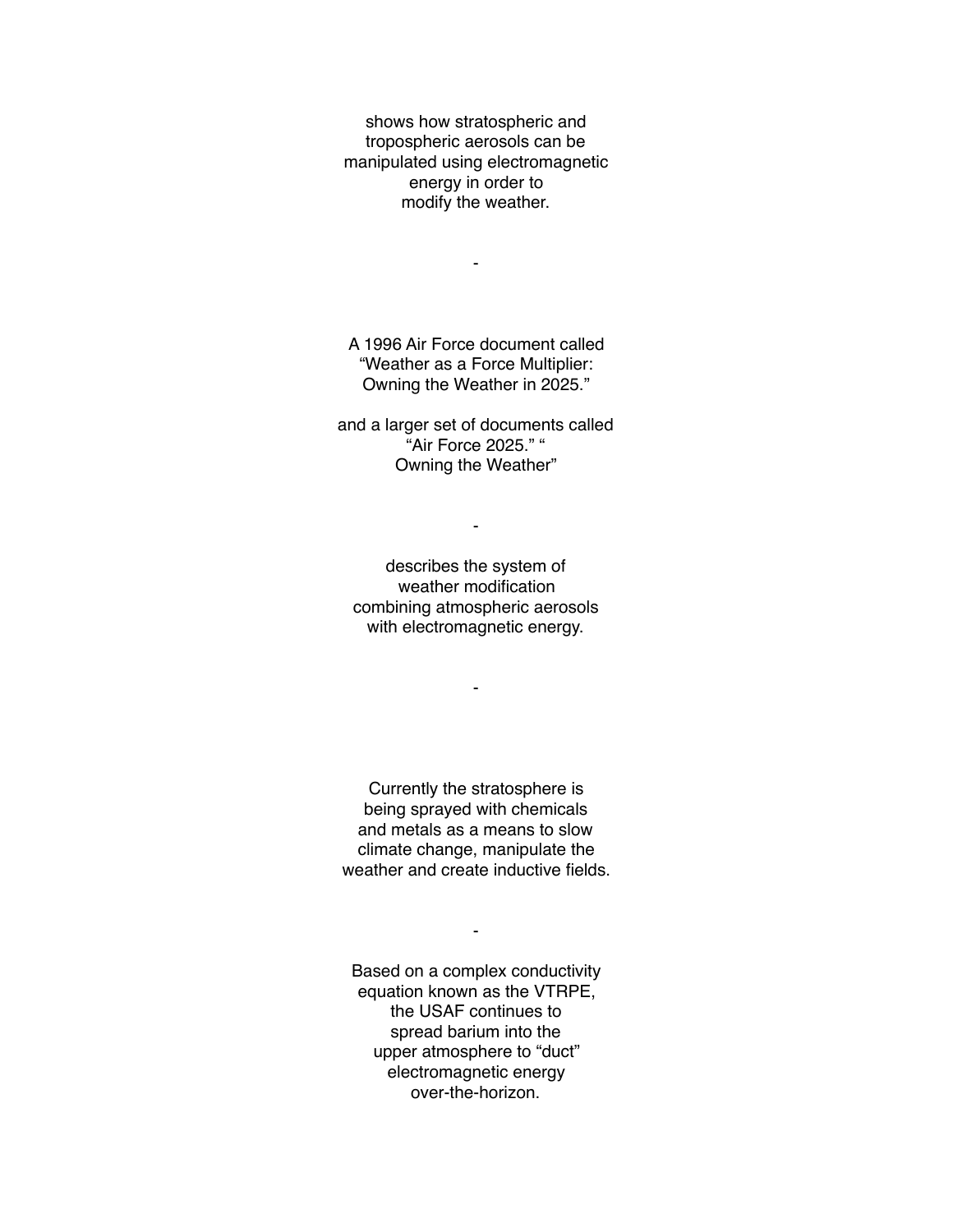The amount of Barium in our atmosphere exceeds by eight-times the level deemed safe for humans to breathe.

-

With highly conductive barium chemtrails being spread to propagate HAARP and other military radio and radar transmissions over the horizon,

-

-

chemical "antennas" spread over urban centres are also ducting, amplifying and altering already dangerously high levels of Radio Frequency and microwave pollution from ubiquitous cell phone towers, radio and TV transmitters, and so-called "smart grids".

> "Electro Magnetic Radiation is a synergen.

-

Exposures such as pesticides, chemtrails, are additive and synergistic [or amplifying].

They are insults to the system that requires strong biological compensation to overcome.

-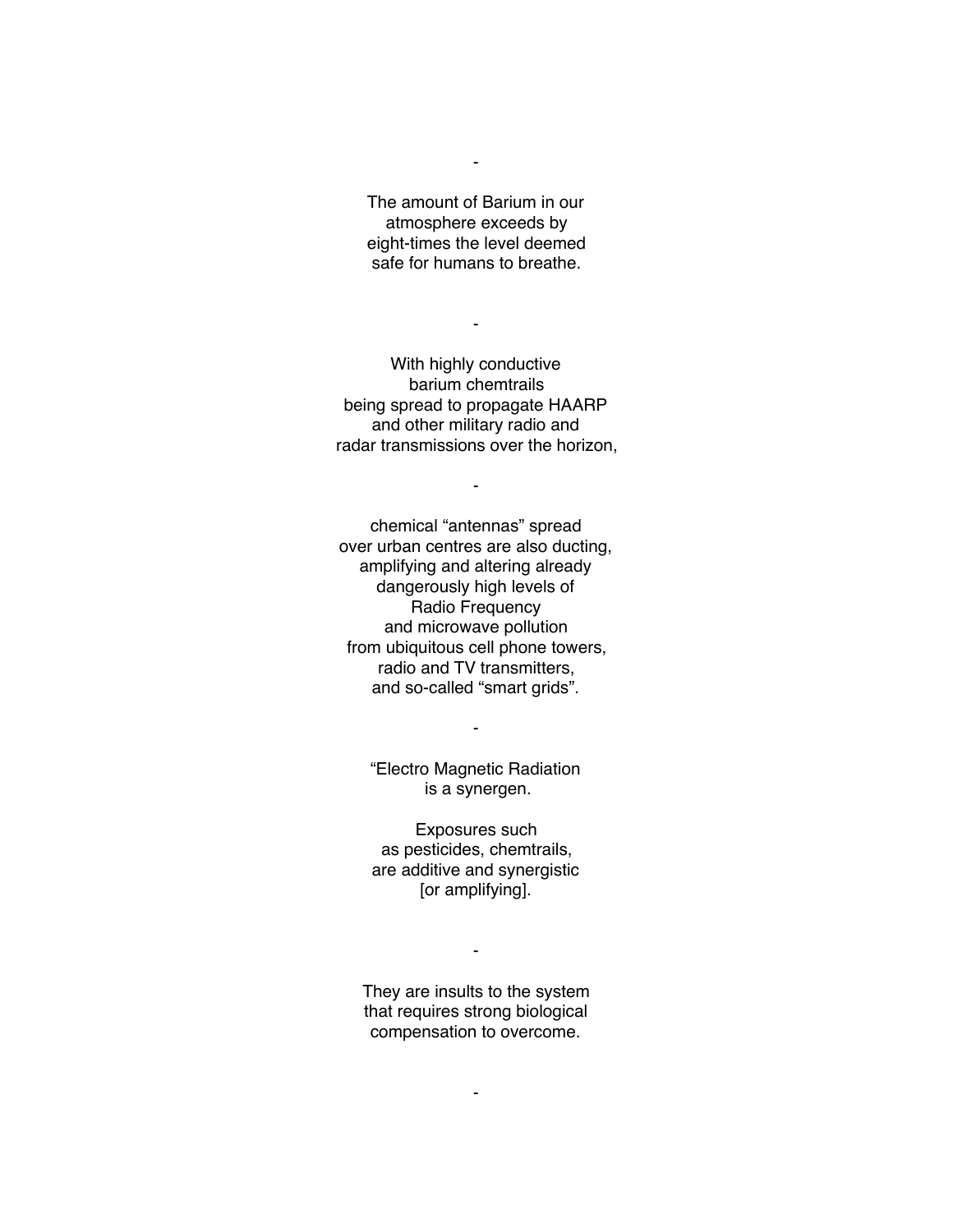EMR depletes that ability to compensate, and thus the person or species succumbs to the effects of the environmental insult more severely and more rapidly."

-

The people responsible for today's New Manhattan Project are mass murdering and wrecking the environment, and are doing it in plain sight.

Look up, look around you. You can see for yourself visual proof of chemtrails and cell towers.

-

Over the years, in order to maintain their façades, they have produced and maintained an incredibly huge and well oiled disinformation apparatus.

The group most responsible for this apparatus is the Central Intelligence Agency (CIA).

-

-

# 3.4 A HISTORY OF **CHEMTRAIL** DECEPTION

-

The New Manhattan Project is built upon a foundation of lies; chief among them is the theory of man-made global warming.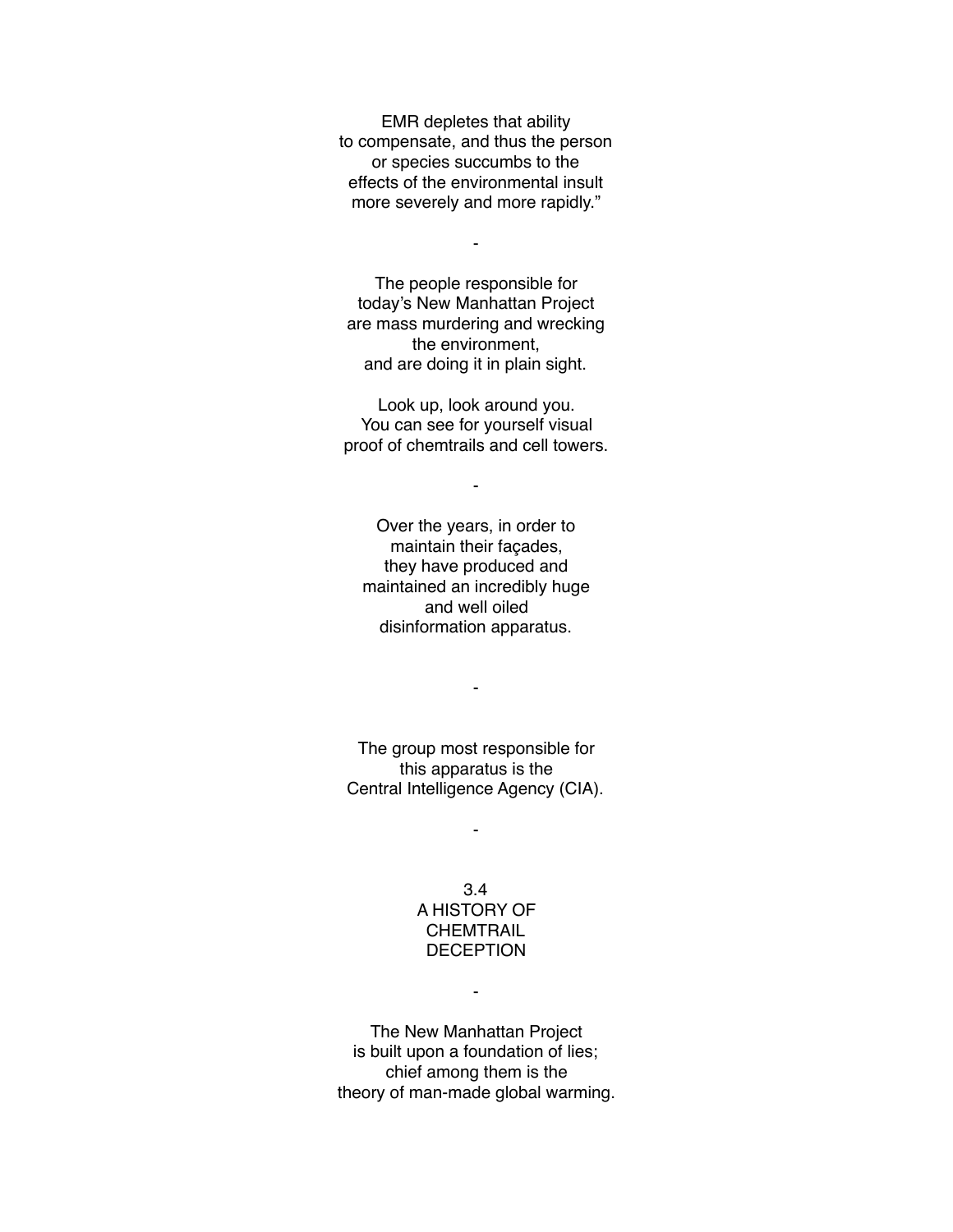To this day, the theory of man-made global warming is being used as the rationalization for SRM geoengineering programs.

-

-

In 1987, the World Meteorological Organization and the British Royal Air Force cast this self-explanatory abomination out upon the Earth:

-

Chemtrails presented as contrails by the WMO and the Royal Air Force

-

A 1999 report by the United Nations' World Meteorological Organization and Intergovernmental Panel on Climate Change titled "Aviation and the Global Atmosphere" bolstered lies about contrails by stating that they can form cirrus clouds.

-

In 2000, the Environmental Protection Agency (EPA) along with the National Aeronautics and Space Administration (NASA), NOAA, and the Federal Aviation Administration (FAA) compromised themselves by releasing a report titled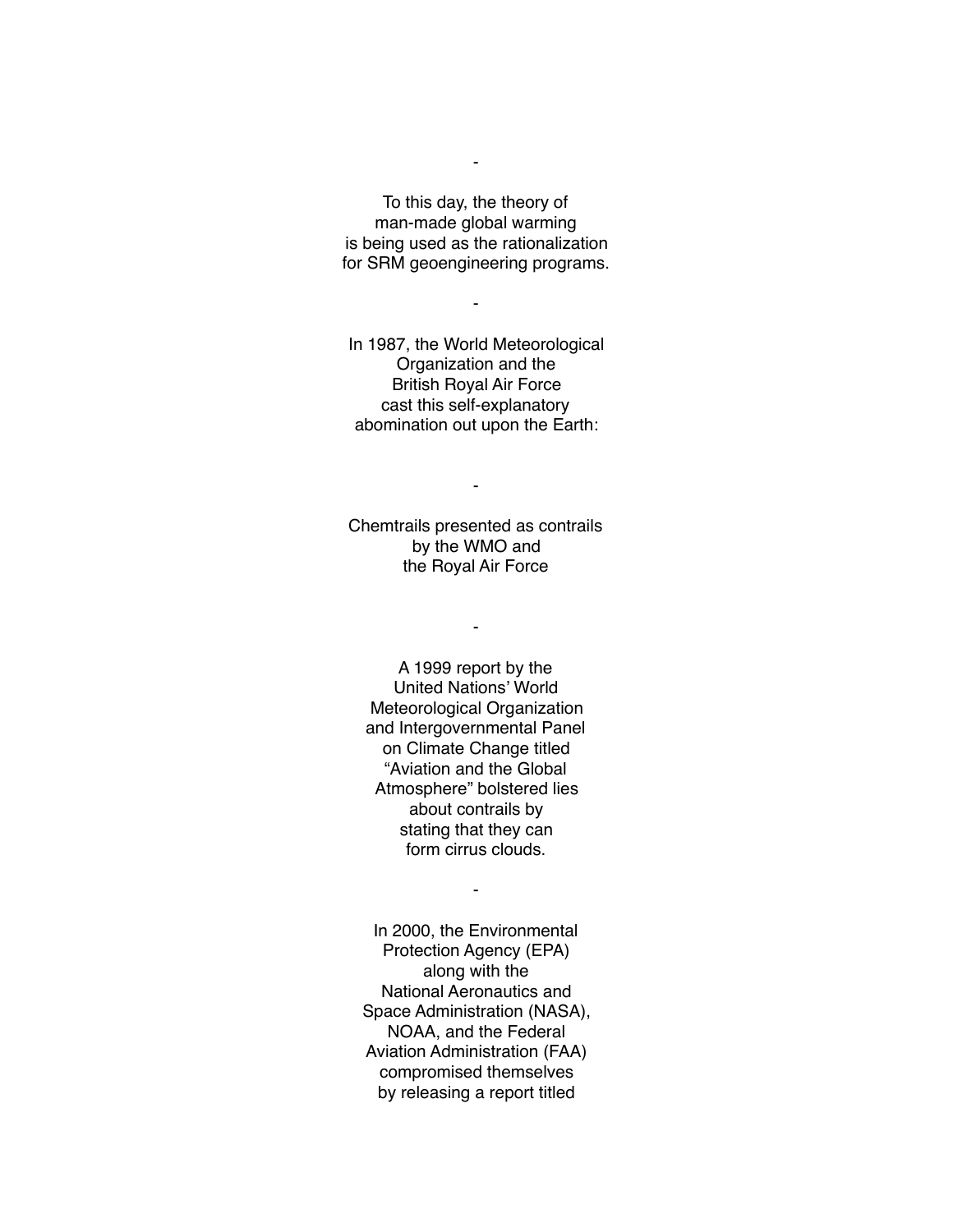"EPA Aircraft Contrails Factsheet."

-

In this report, they tell lies about how contrails, "…last for hours while growing to several kilometers in width and 200 to 400 meters in height."

This report included the image below, of course, informing us that the emissions pictured consist only of harmless water vapor.

-

Chemtrails presented as contrails in the EPA factsheet

-

-

The British government has released a couple of official statements telling us that chemtrails do not exist.

-

This is from the same government that in 2009 proposed SRM geoengineering and in 2010 produced a joint report with the U.S. House of Representatives advocating geoengineering regulation.

NASA has a web page dedicated to brainwashing children. At the top of the page it reads, "Contrail Watching for Kids." Alongside a picture of a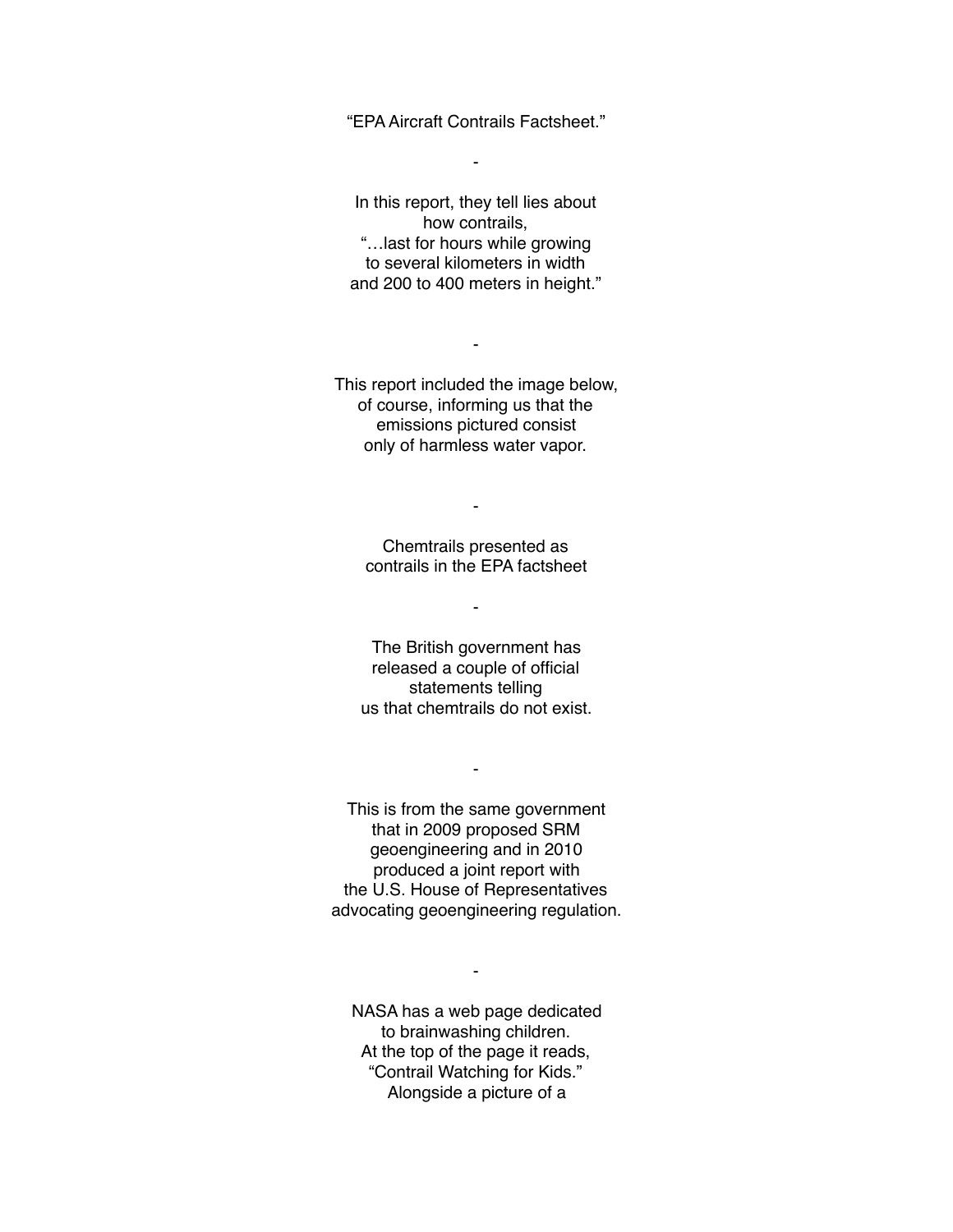chemtrail-laden sky, the text reads:

-

Contrails are long clouds made by high-flying aircraft. Because kids are so good at watching clouds, they can easily be taught to identify contrails.

They must think that we are too ignorant and stupid to realize that these lines in the sky are not following routine flight paths.

-

-

## Chemtrails In The CIA Controlled Media

-

Since the 1946 media explosion celebrating the pioneering weather modification efforts of three General Electric scientists, airplanes spraying stuff have made regular mainstream media appearances.

-

Today, the persistent lines in the sky left behind by airplanes are woven into the mainstream media's fabric.

Chemtrails are consistently appearing in movies, advertisements and video games.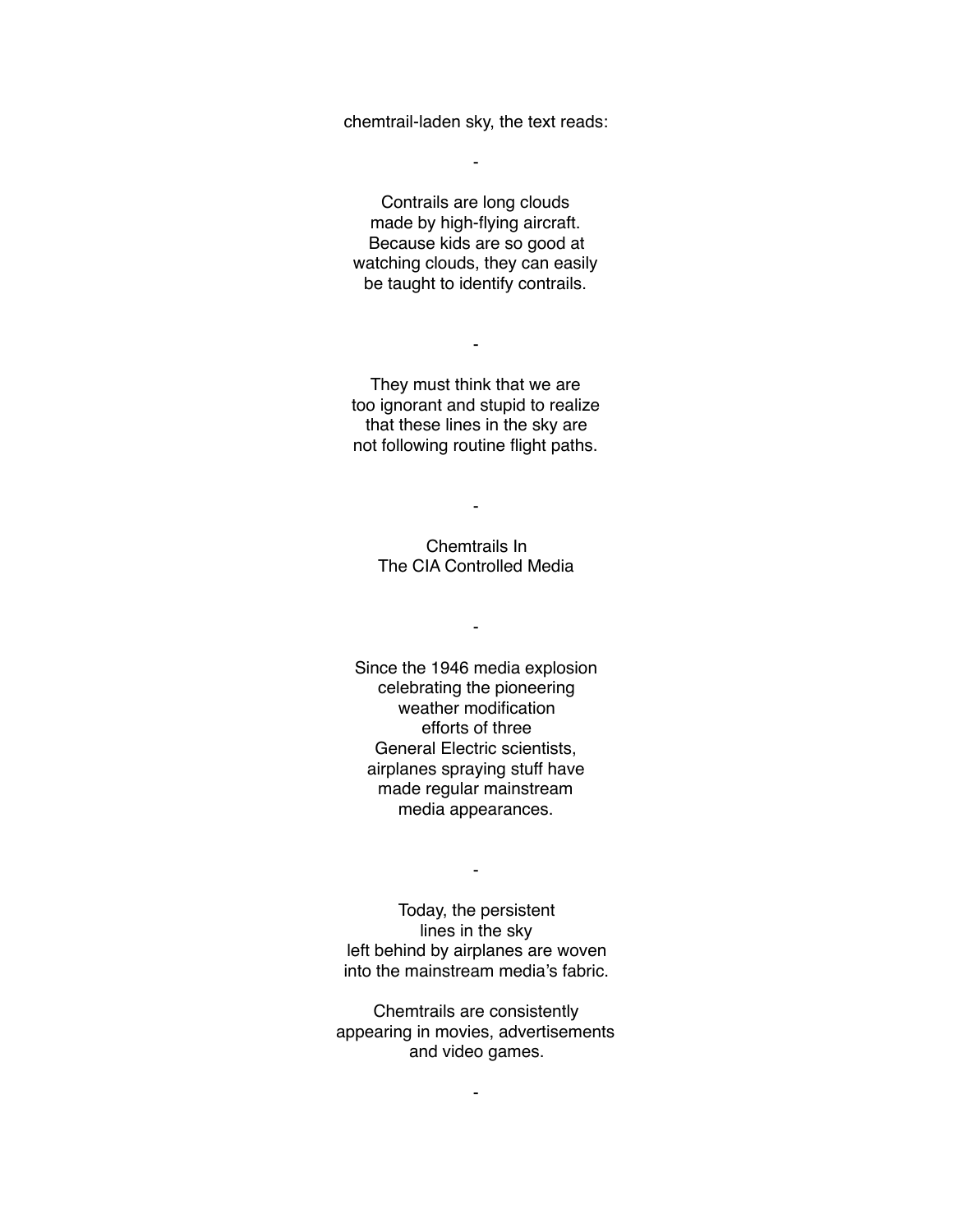Grand Theft Auto chemtrails

-

Our federal government's official position is that chemtrails do not exist and that the New Manhattan Project is a conspiracy theory.

3.5 THE CIA AND THE NEW MANHATTAN PROJECT

-

-

The Central Intelligence Agency (CIA) runs the New Manhattan Project's cover. They have been there since the beginning.

The CIA's involvement in the world's media is well documented.

-

They have a history of climate change research and related fear mongering.

-

And The CIA has owned, operated, and provided cover for large, clandestine aircraft operations involving weather modification.

Some of the CIA's proprietary airlines; chief among them Air America, Civil Air Transport, conducting weather modification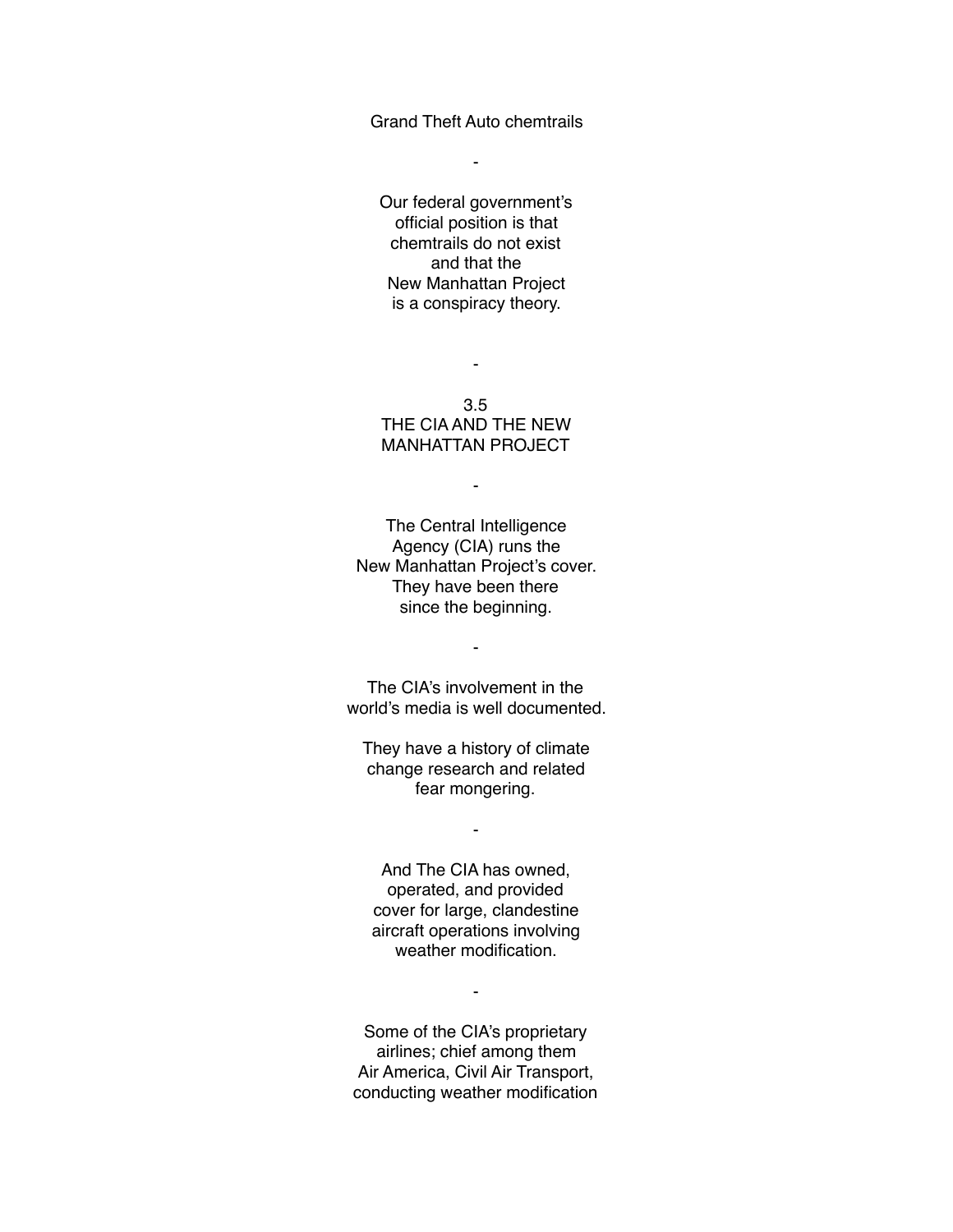operations. Air America also describes how the CIA provided cover for their proprietary airlines by producing untraceable aircraft.

-

These skills would come in handy when providing cover for the hundreds of aircraft necessarily involved in today's New Manhattan Project.

-

The CIA has been commanding the mainstream media for a long time. Operation Mockingbird is a CIA program that began in the late 1940s as a way to influence foreign populations. It has since been turned upon the domestic American population. And it continues to this day.

In the early 1950s, it was reported that the CIA, through Operation Mockingbird "owned" 400-600 journalists at The New York Times, Newsweek, CBS, and other organizations. and foreign operations as well.

-

The CIA exerts extraordinary influence over the press.

-

The cost of disinforming the world cost American taxpayers an estimated \$265 million a year by 1978, a budget larger than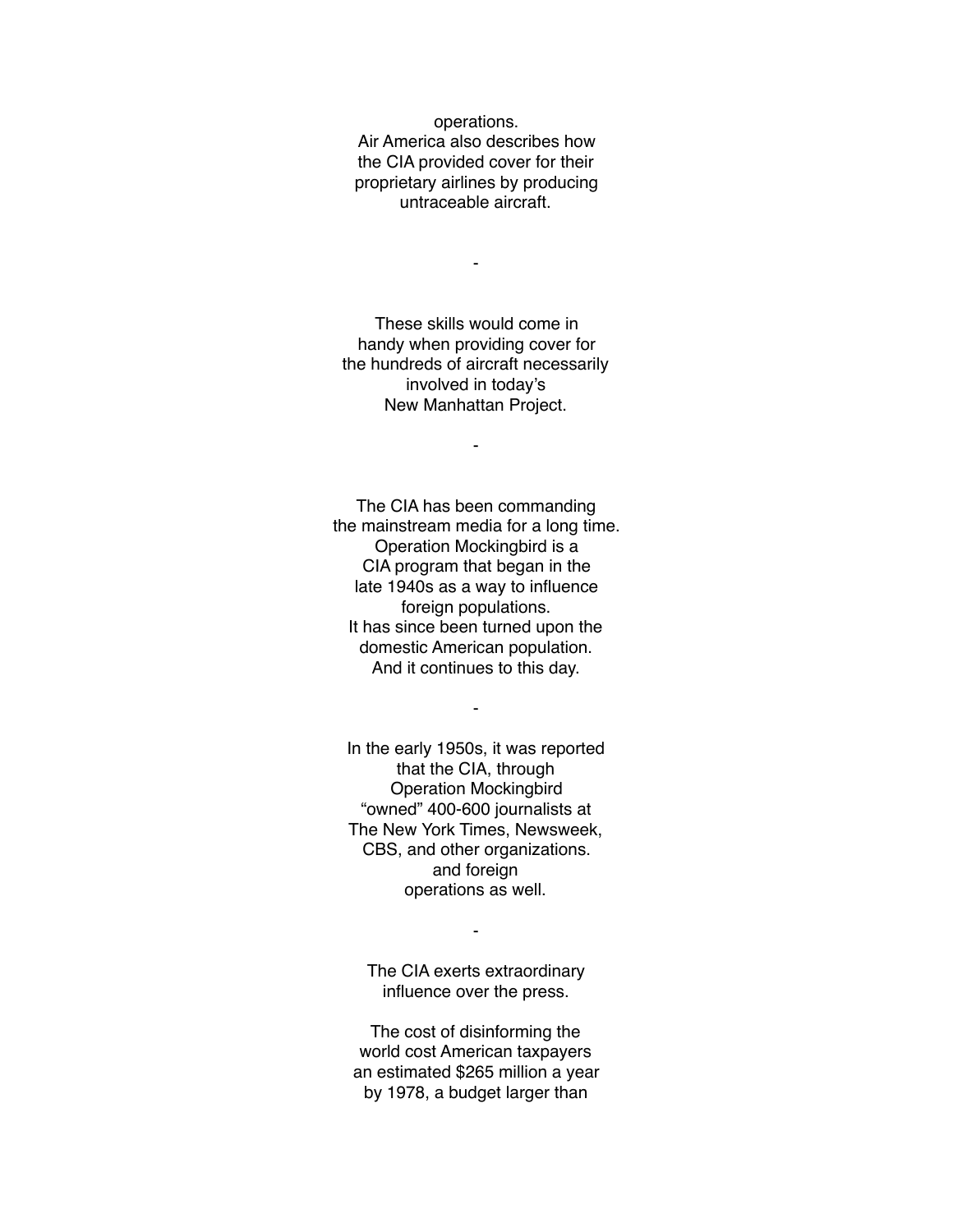the combined expenditures of Reuters, UPI and the AP news syndicates.

-

In 1977, the New York Times ran a front-page story detailing a worldwide propaganda effort, with direct CIA ownership of some 50 newspapers in the U.S. and elsewhere.

David Rockefeller was talking about the CIA's media operations when, at a 1991 Bilderberg meeting, he said:

-

-

"We are grateful to the Washington Post, the New York Times, Time Magazine and other great publications whose directors have attended our meetings and respected their promises of discretion for almost 40 years……

"....It would have been impossible for us to develop our plan for the world if we had been subjected to the lights of publicity during those years.

-

-

"...But, the world is more sophisticated and prepared to march towards a world government. The supranational sovereignty of an intellectual elite and world bankers is surely preferable to the national auto-determination practiced in past centuries.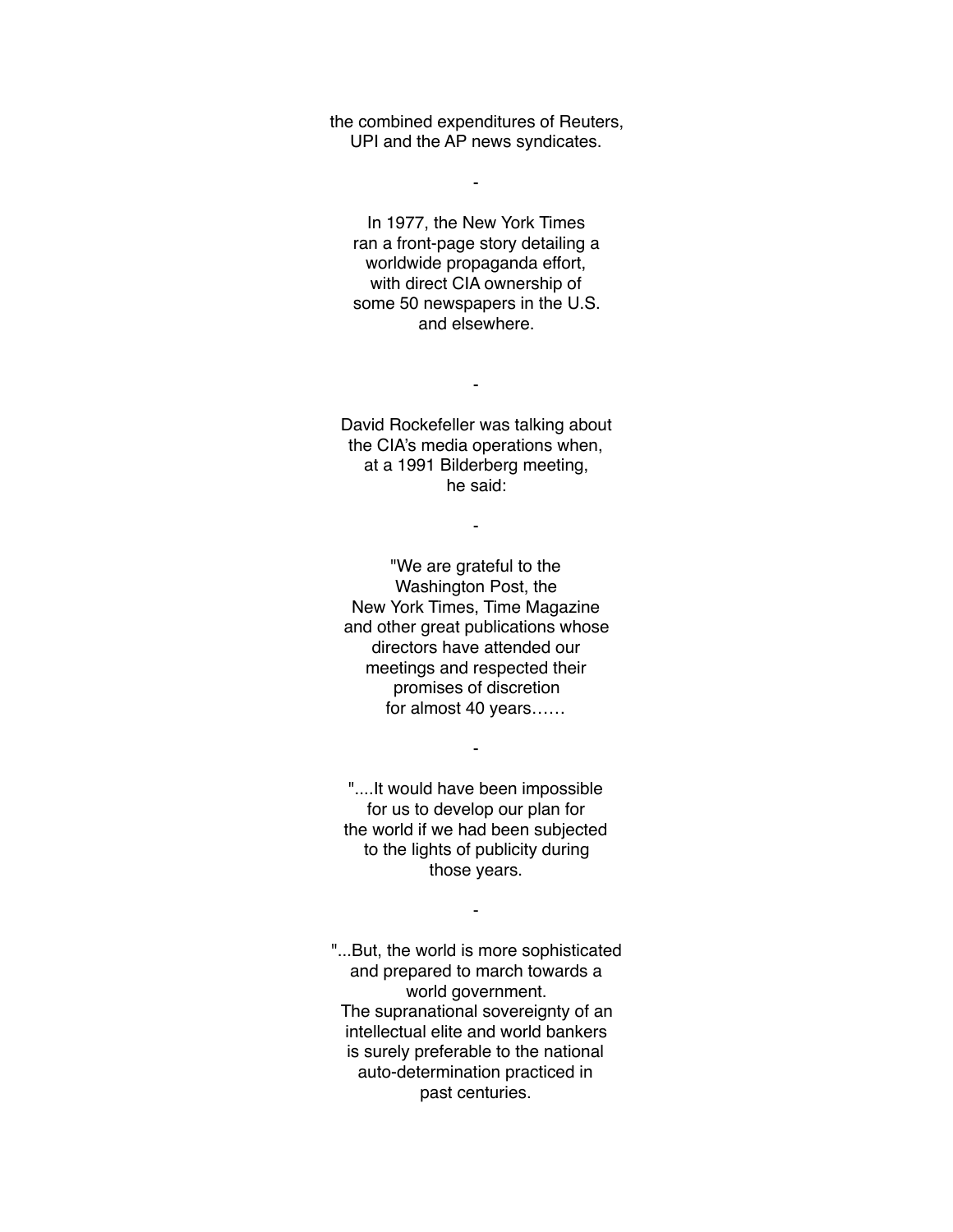The CIA's activities in this area continue to this day.

-

Respected German journalist Udo Ulfkotte PhD was interviewed in 2014 saying that he got tired of publishing articles under his name, written by CIA agents. He wrote a book about it titled Gekaufte Journalisten (Bought Journalists).

-

Not only have they been running the media, but the CIA has been promoting paranoia about the Earth's temperature for a long time.

-

The 1974, CIA produced report titled "A Study of Climatological Research as it Pertains to Intelligence Problems" fear mongers incessantly about climate fluctuations and weather.

They report on recent examples of extreme weather and the resultant death and destruction as evidence for a long-term shift in Earth's climate which they call "the climate change."

-

In 2015, CNS News and Mother Jones reported that CIA director John Brennan was regurgitating nonsense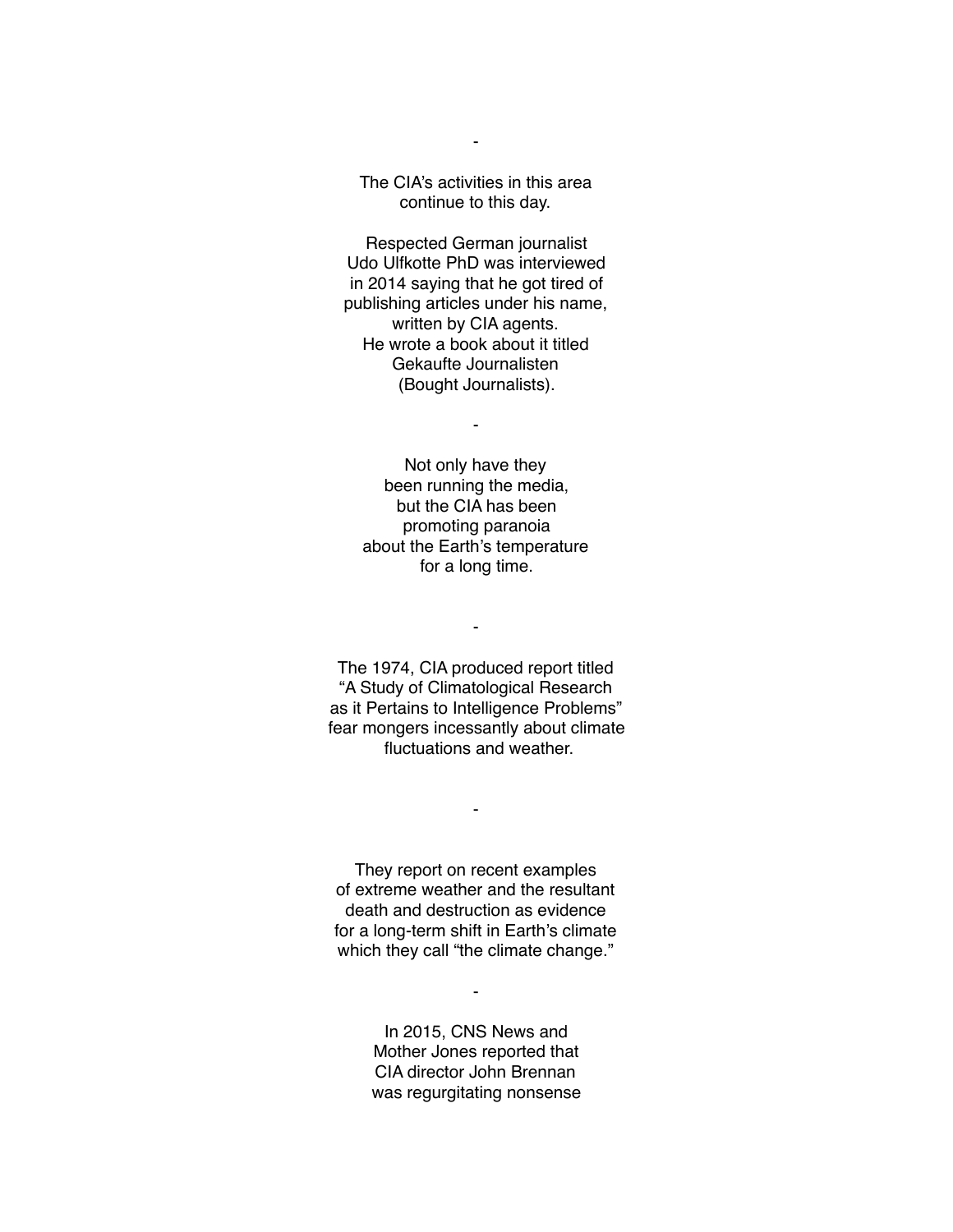about all the impending doom sure to come from Earth's temperature fluctuations and how he is so concerned.

-

Lastly, the CIA, funded a study resulting in the 2015 National Academy of Sciences report titled "Climate Intervention: Reflecting Sunlight to Cool Earth."

The theory of man-made global warming was invented and has been perpetuated as a cover story for the New Manhattan Project.

-

-

This lie about global warming served and serves as the justification for microwaving and spraying megatons of toxic garbage over Humanity and the Earth's biota.

-

 This lie was needed as justification for the visible aspects of the New Manhattan Project.

-

Since 1955, various materials have been injected into the high atmosphere or the magnetosphere above Among the materials injected are: sodium, trimethyl aluminate, aluminum oxide, nitric oxide, sulphur hexafluoride, strontium, cesium, lithium, barium and beams of energetic electrons.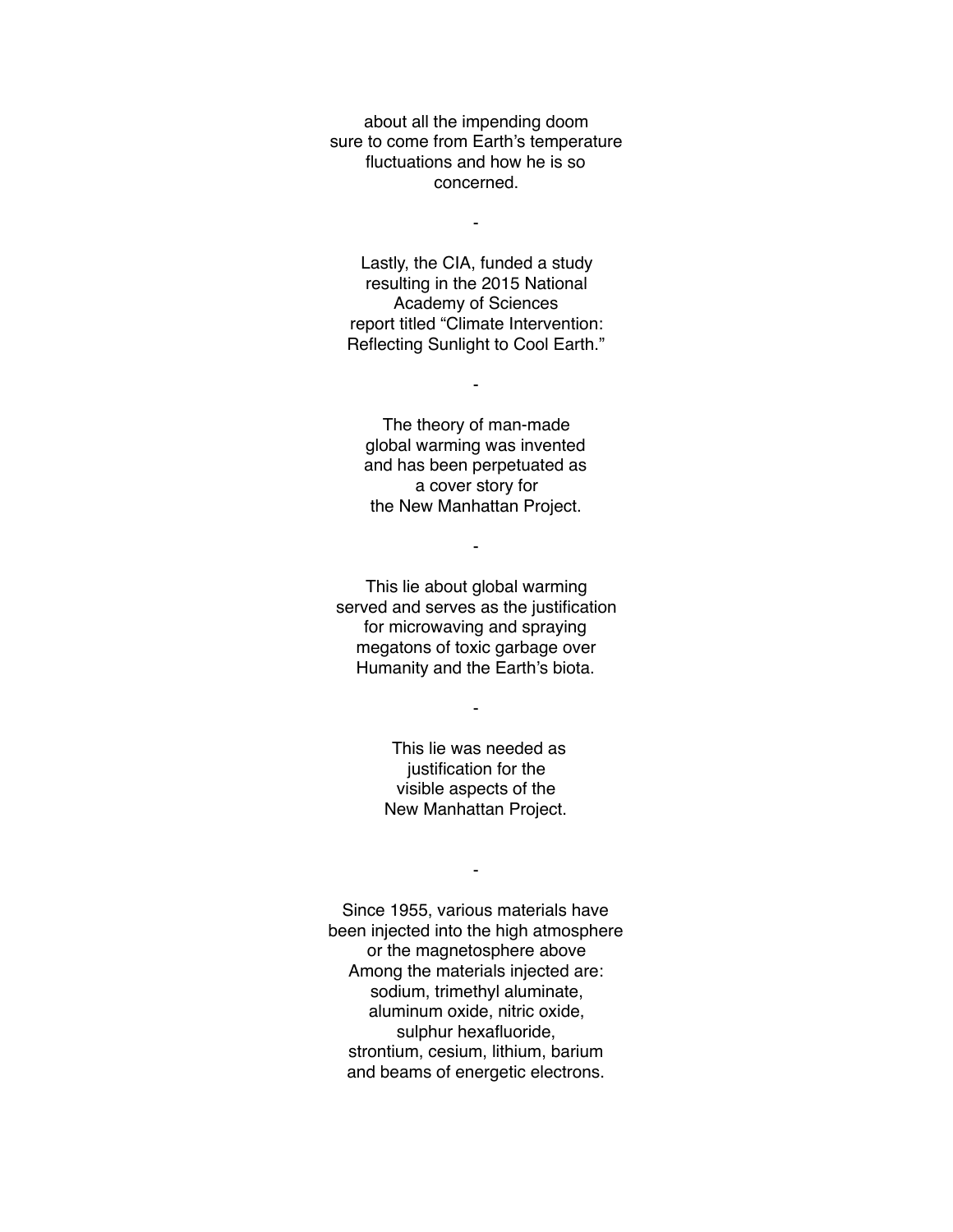Continually blanketing our home planet with overlapping, pulsed wireless transmissions emissions never before encountered on Earth will result in mass brain-wiping, a worldwide inability to reproduce, and the extinction of the human race.

Unless stopped, the convergence of electrically-conductive chemtrails with wireless frequencies will only ensure this outcome at an accelerated rate.

-

3.6 HAARP + GWEN TOWERS

-

-

Earth is wrapped in a donut shaped magnetic field. Circular lines of flux continuously descend into the North Pole and emerge from the South Pole.

-

The ionosphere, an electromagnetic-wave conductor, 100 kms above the earth, consists of a layer of electrically charged particles acting as a shield from solar winds.

Natural waves are related to the electrical activity in the atmosphere and are caused by multiple lightning storms.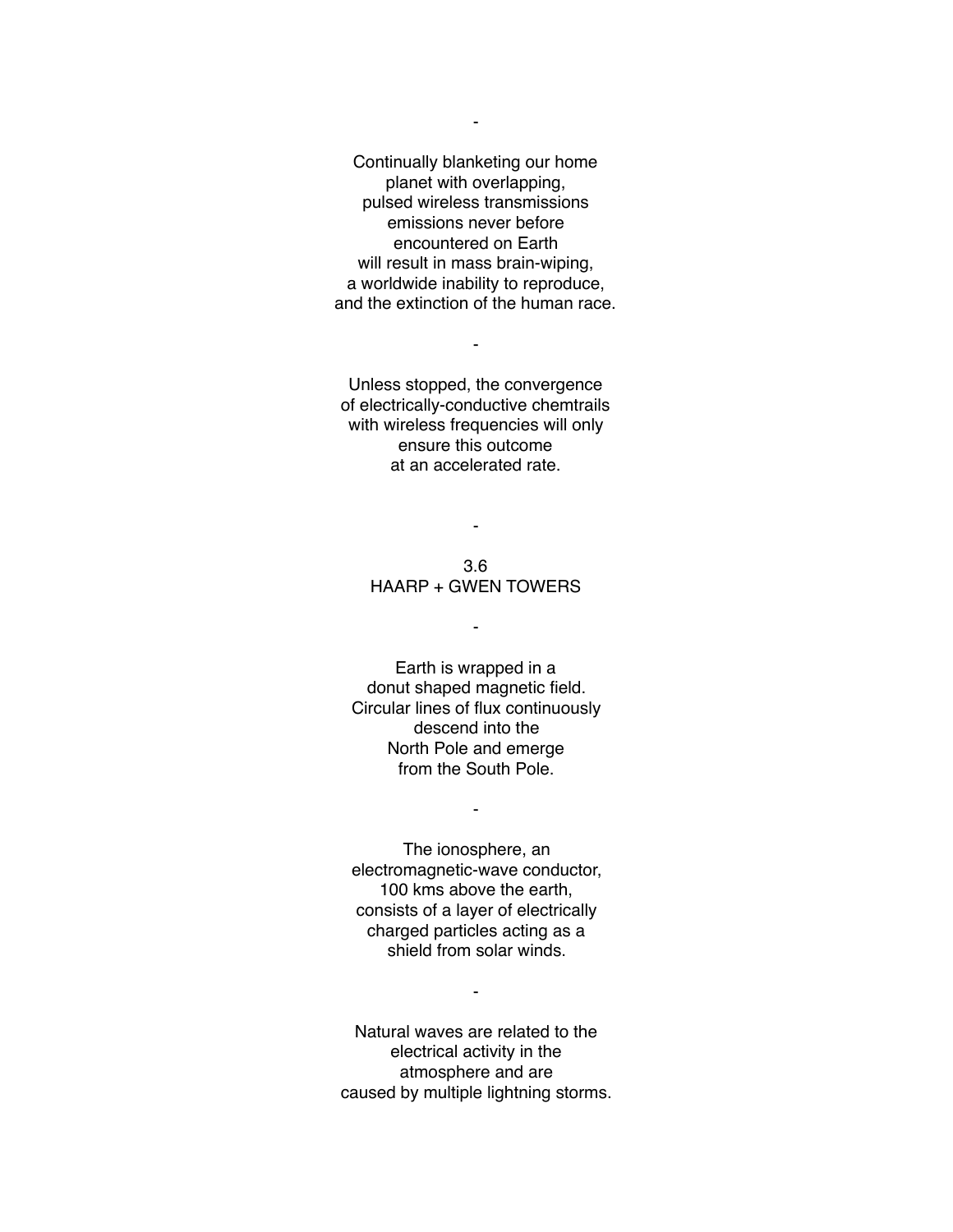Collectively, these waves are called "The Schumann Resonance," the current strongest at 7.8 Hz.

-

These are quasi-standing extremely low frequency (ELF) waves that naturally exist in the earth's "electromagnetic" cavity, the space between the ground and the ionosphere.

These "earth brainwaves" are identical to the spectrum of our brainwaves.

-

-

1 hertz  $=$  1 cycle per second, 1 Khz =  $1000$ , 1 Mhz  $=$  1 million.

> A 1 Hertz wave is 186,000 miles long; 10 Hz is 18,600 miles.

Radio waves move at the speed of light.

-

Living beings resonate to this natural frequency pulsation in order to evolve harmoniously.

-

The ionosphere is being manipulated by US government scientists using an Alaskan transmitter called HAARP, High-Frequency Active Auroral Research Program) which sends focused radiated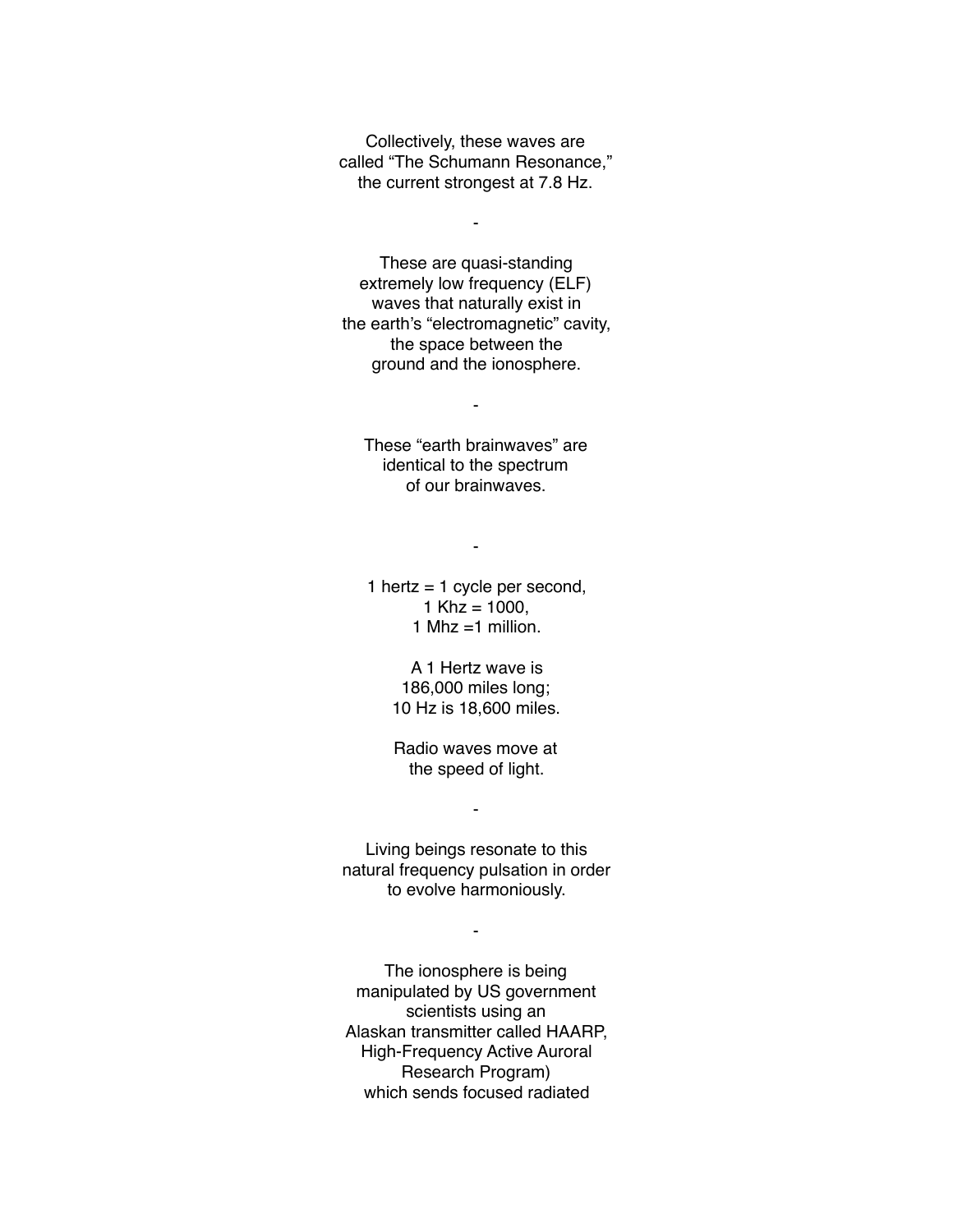power to heat up sections of the ionosphere, which bounces power down again.

-

ELF waves from HAARP, when targeted on certain areas, can engineer weather and create mood changes effecting millions of people.

-

The intended wattage is 1,700 billion watts of power. A former govt. insider deduced they want to flip the world upside down.

Sixty-four (64) elements in the ground modulate, with variation, the geomagnetic waves naturally coming from the ground.

-

The "earth's natural brain rhythm" above is balanced with these.

-

These are the same minerals as the red blood corpuscles. There is a relation between the blood and geomagnetic waves. An imbalance between Schumann and geomagnetic waves disrupts biorhythms.

These natural geomagnetic waves are being replaced by artificially created very low frequency (VLF)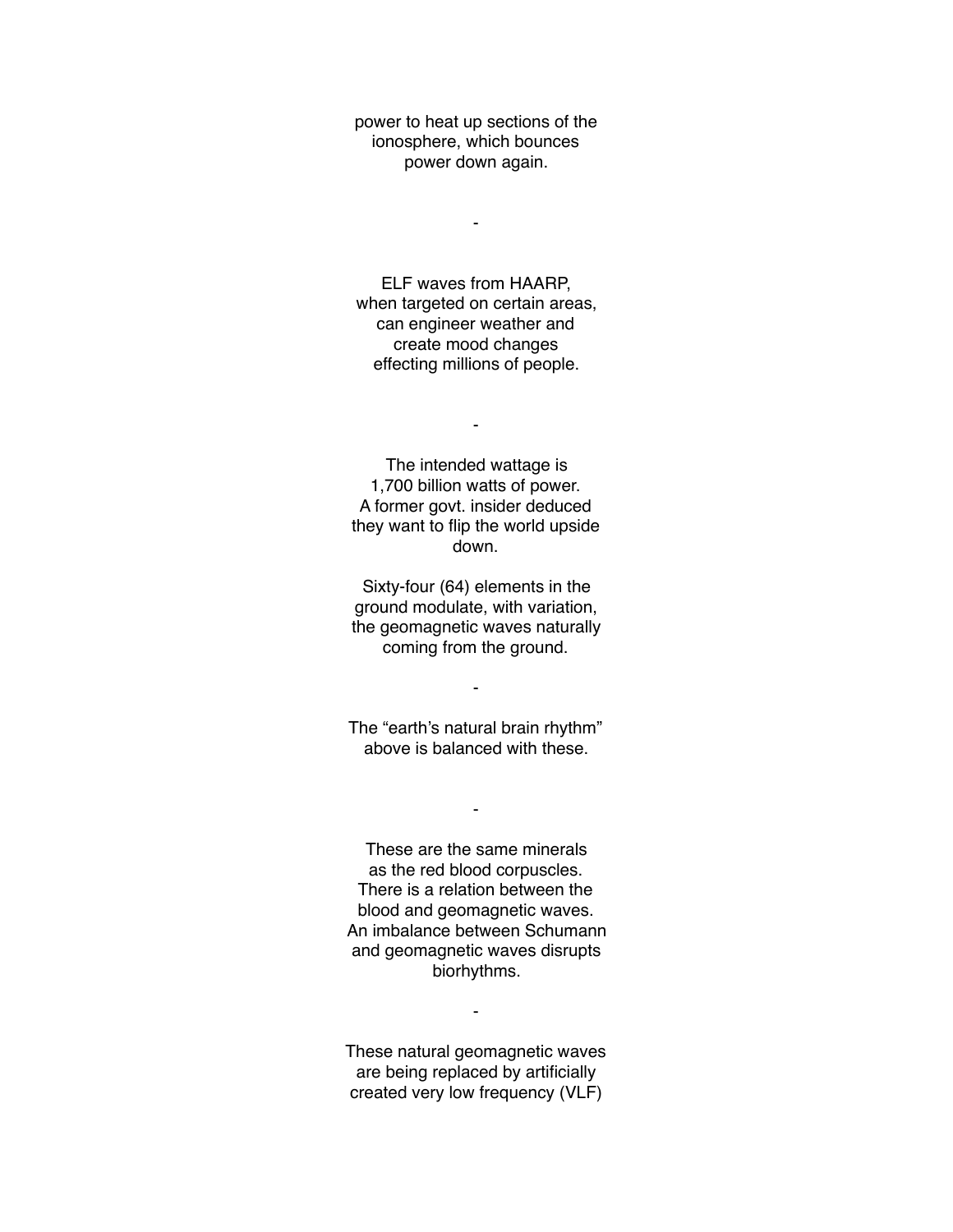ground waves coming from GWEN Towers.

GWEN

-

(Ground Wave Emergency Network) transmitters, placed 200 miles apart across the USA, allow specific frequencies to be tailored to the geomagnetic-field strength in each area, allowing the magnetic field to be altered.

They operate in the VLF range, with transmissions between VLF 150 and 175 KHz.

-

They also emit UHF waves of 225 – 400 MHz.

The VLF signals travel by waves that hug the ground rather than radiate into the atmosphere.

-

A GWEN station transmits up to a 300-mile radius, the signal dropping off sharply over distance.

The entire GWEN system consists of, from 58 to an intended 300 transmitters, spread across the USA, each with a tower 299-500 ft high.

Three hundred (300) ft. of copper wire fans out in a spoke like fashion from the base of the underground system, interacting with the earth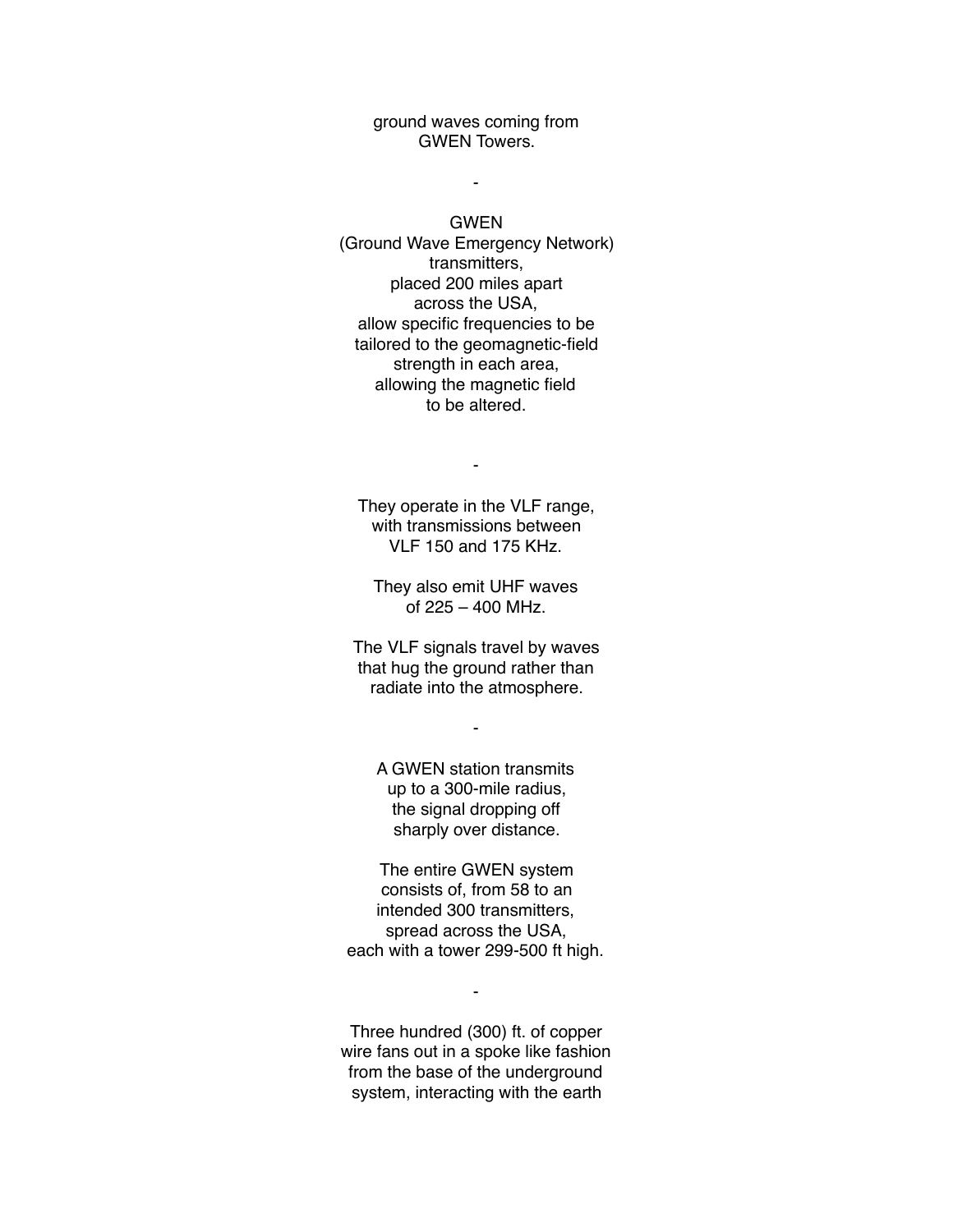like a thin shelled conductor, radiating radio wave energy for very long distances through the ground.

-

The USA bathes in this magnetic field which rises to 500 ft, even going down to basements, so everyone is subject to mind control.

-

The whole artificial ground wave spreads out over USA like a web. It is easier to mind-control and hypnotize people who are bathed in an artificial electromagnetic wave.

GWEN transmitters have many different functions, including controlling the weather, mind, behavior and mood control of the populace.

-

These towers work in conjunction with HAARP.

-

The GWEN Towers shoot enormous bursts of energy into the atmosphere in conjunction with HAARP.

Invisible, enormous rivers of water, consisting of vapors that flow, move towards the poles in the lower atmosphere.

-

They rival the flow of the Amazon River and are 420 to 480 miles wide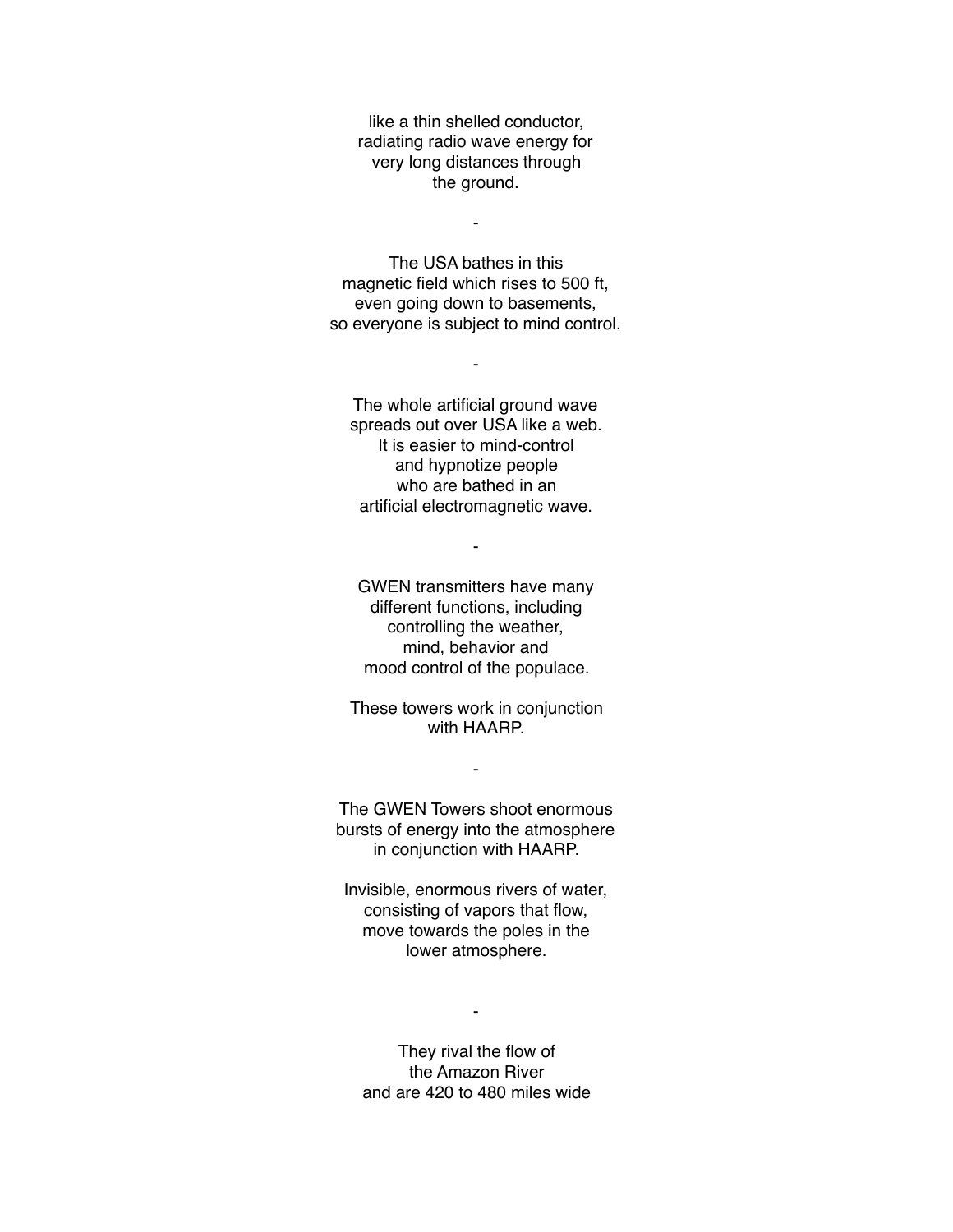and up to 4,800 miles long.

They are 1.9 miles above the earth and move 340 lbs of water per second.

There are 5 atmospheric rivers in each Hemisphere.

-

A massive flood can be created by damming up one of these massive vapor rivers, causing huge amounts of rainfall to be dumped.

-

The GWEN Towers positioned along the areas north of the Missouri and Mississippi Rivers were turned on for 40 days and 40 nights, probably mocking the Flood of Genesis. (This was in conjunction with HAARP).

-

The damming of the vapor rivers creates a river of electricity flowing thousands of miles through the sky and down to the polar ice-cap, manipulating the jet-stream.

HAARP also produces earthquakes by focusing on the fault lines.

-

GWEN Towers are positioned on the fault lines and volcanic areas of the Pacific Northwest.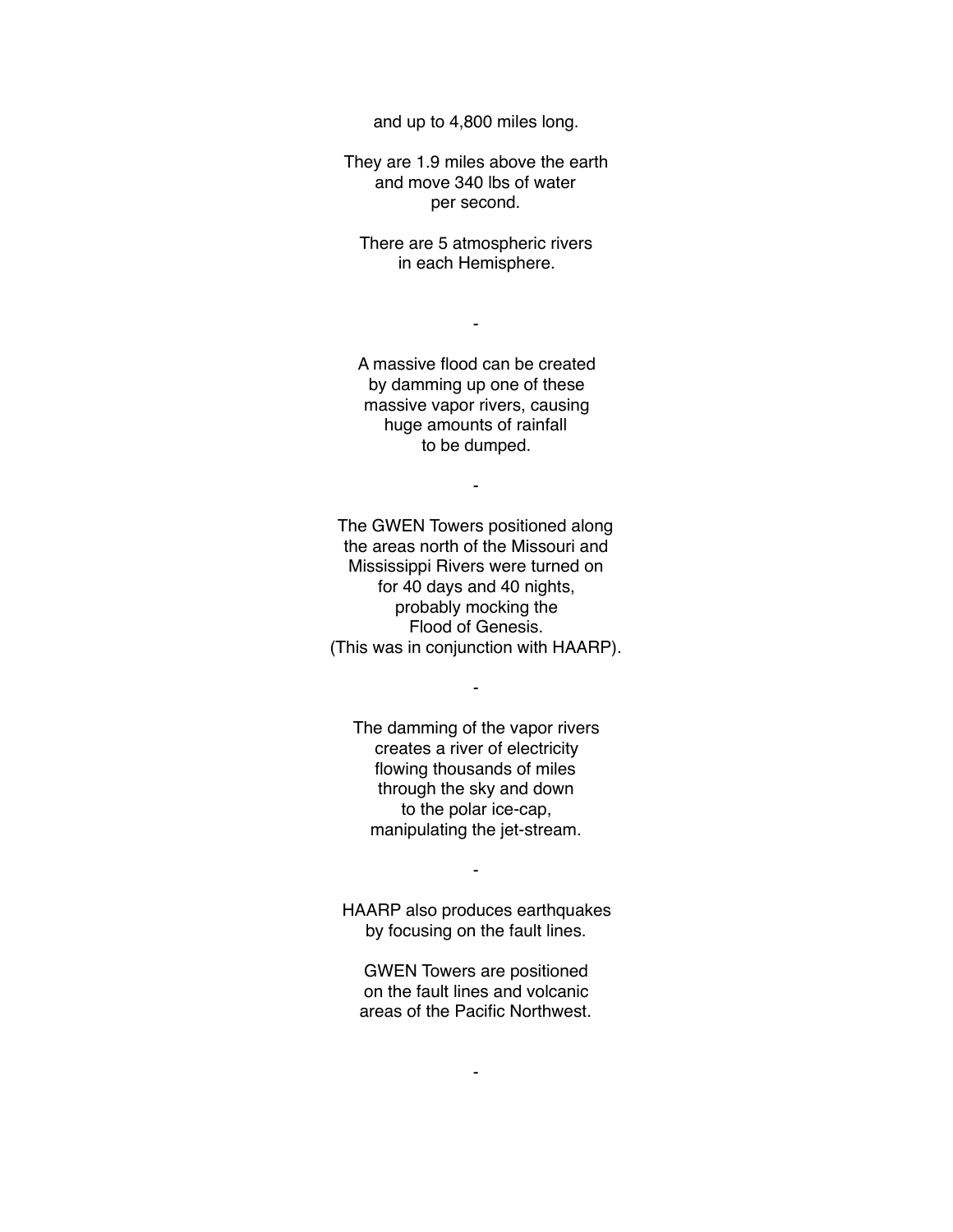The High-Frequency Active Auroral Research Program, or HAARP, in Alaska stated function as published by the US Government is a method of controlling the weather.

-

This high-tech facility, operated by the US Navy, Air Force and several universities, is an extremely powerful transmitter that directs intense energy beams into the ionosphere with the goal of influencing: jet streams, creating rain or drought, tsunamis, earthquakes, hurricanes and other uses as well.

In conjunction with HAARP and GWEN Towers; Cell towers can be "harnessed" in their power, allowing for focused energy bursts within a tightly held geographical area. The signal can be bounced tower to tower until reaching its destination.

-

3.7  $5G +$ Wifi From Space = Nowhere to Escape

-

-

As if wifi, cell phones, blue tooth watches, smart meters, wifi, smart appliances, cell towers, Gwen Towers, HAARP and all another forms of microwave weaponry was not enough:...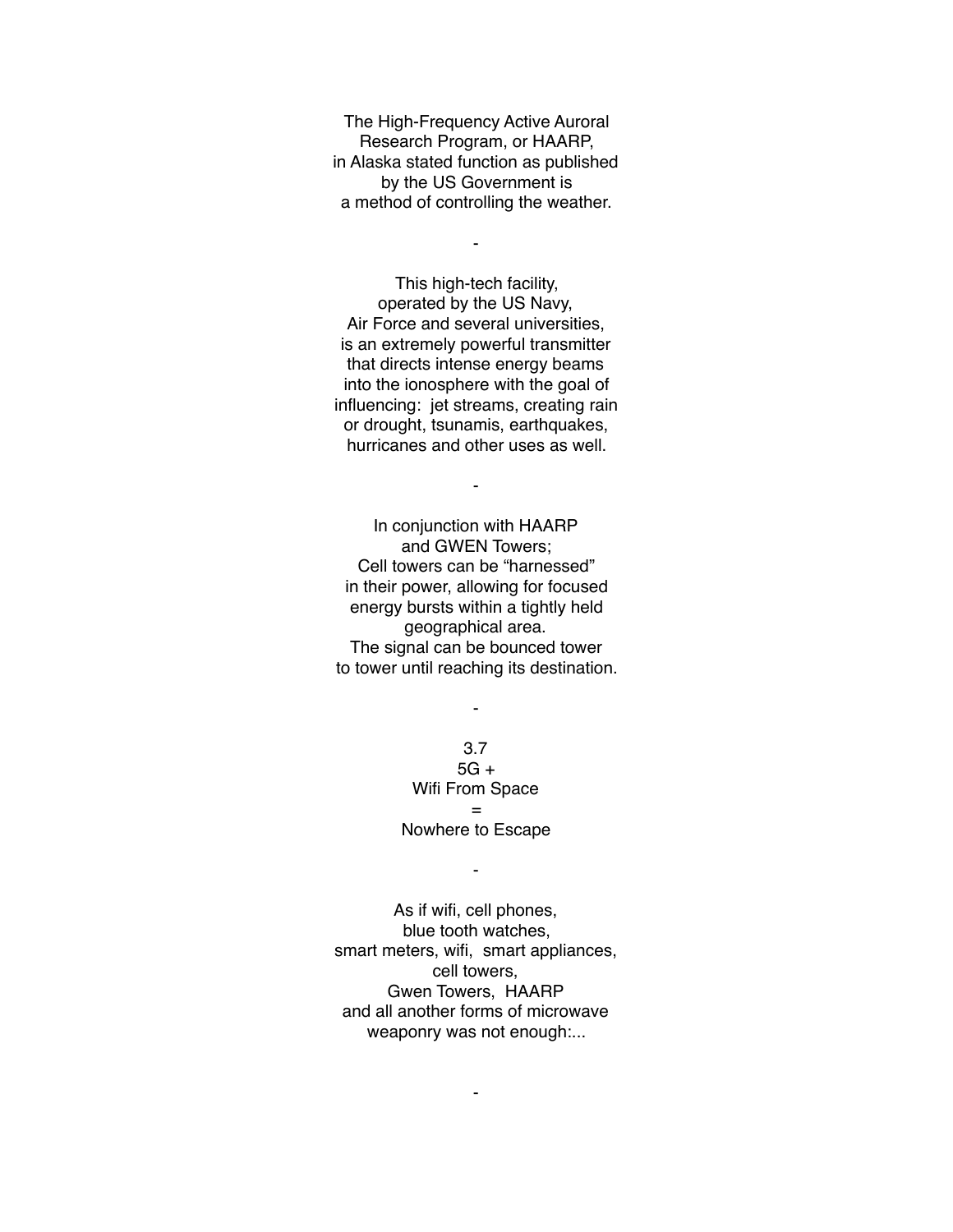Now they plan is by 2020 to add millions of 5G Transmitters on every lamp post that are 20-60 times stronger than current microwave devices, plus beam highly penetrative 5G milliwave radiation at us from space.

5G operates using millimeter wave bands between 20 – 60 GHz.

-

[ONE GHz is equal to one billion Hz electromagnetic frequencies per second.]

5G multiplies that by 20 through 60,  $= 20,000,000,000$ to 60,000,000,000 Twenty to sixty billion millimeter wave band cycles per second

Our Federal government and Big Telecom are planning for massive increases in Wifi.

-

Google is implementing 'Project Loon' to install balloons around the globe to wirelessly connect all 7 billion people.

-

-

Planned global WiFi from space will further blanket the Earth with harmful radiation. Eliminating any radiation free sanctuaries.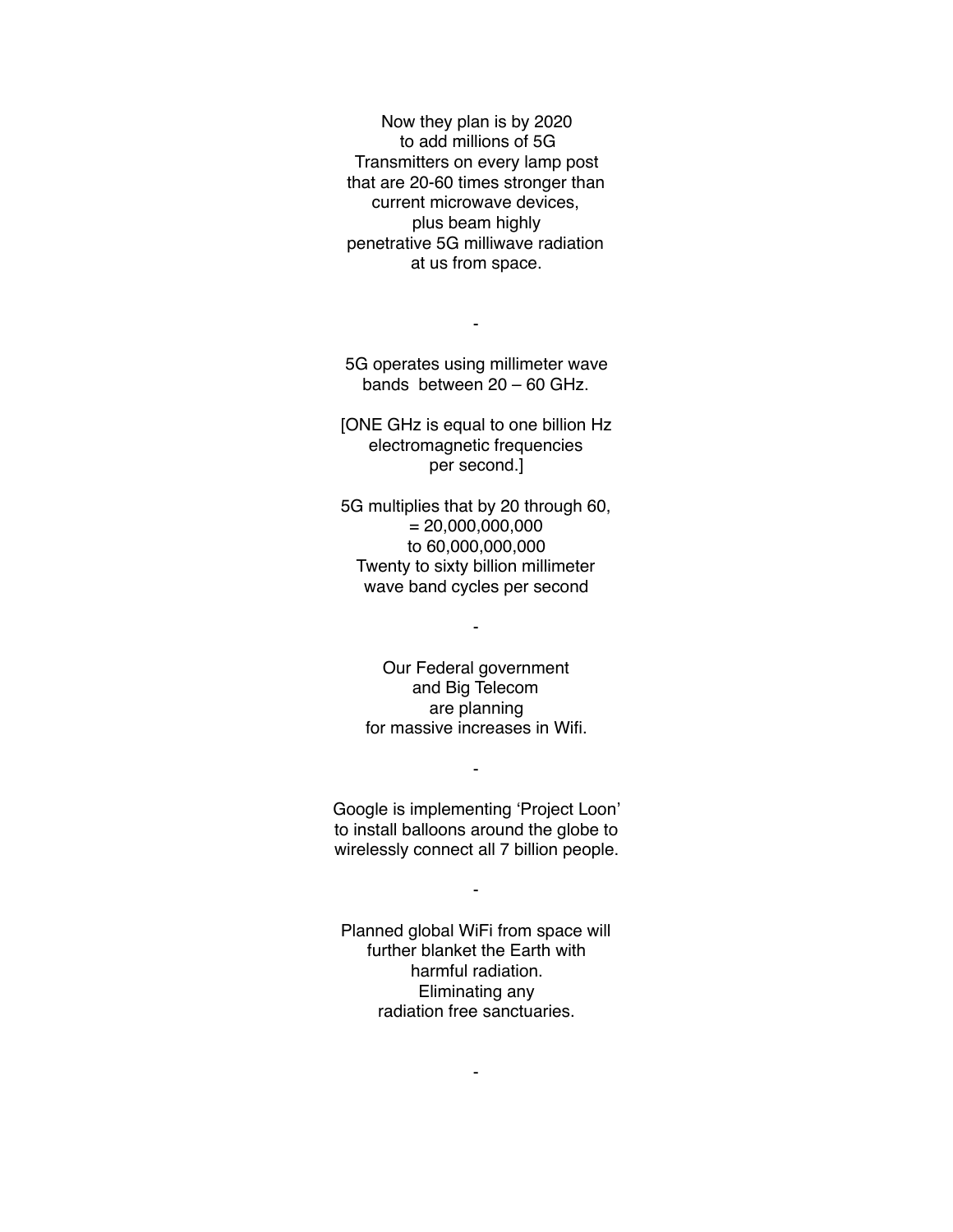Many people are living in remote rural locations specifically to avoid wireless radiation.

> Wireless refugees will have no where to go.

> > -

Currently the world averages 12 rocket launches per year. Maintaining a fleet of (ultimately) 4,000 satellites, each with an expected lifespan of five years.

Five companies are gearing up to provide high-speed global WiFi coverage from space within the next three years.

-

SpaceX: 4000 satellites, 750 miles high

-

OneWeb: 648 satellites, 500-590 miles high

Facebook: Satellites, drones, and lasers.

Google: 200,000 high altitude balloons 62,500 feet

Outernet: Low-orbit microsatellites

-

There will be nowhere safe to live.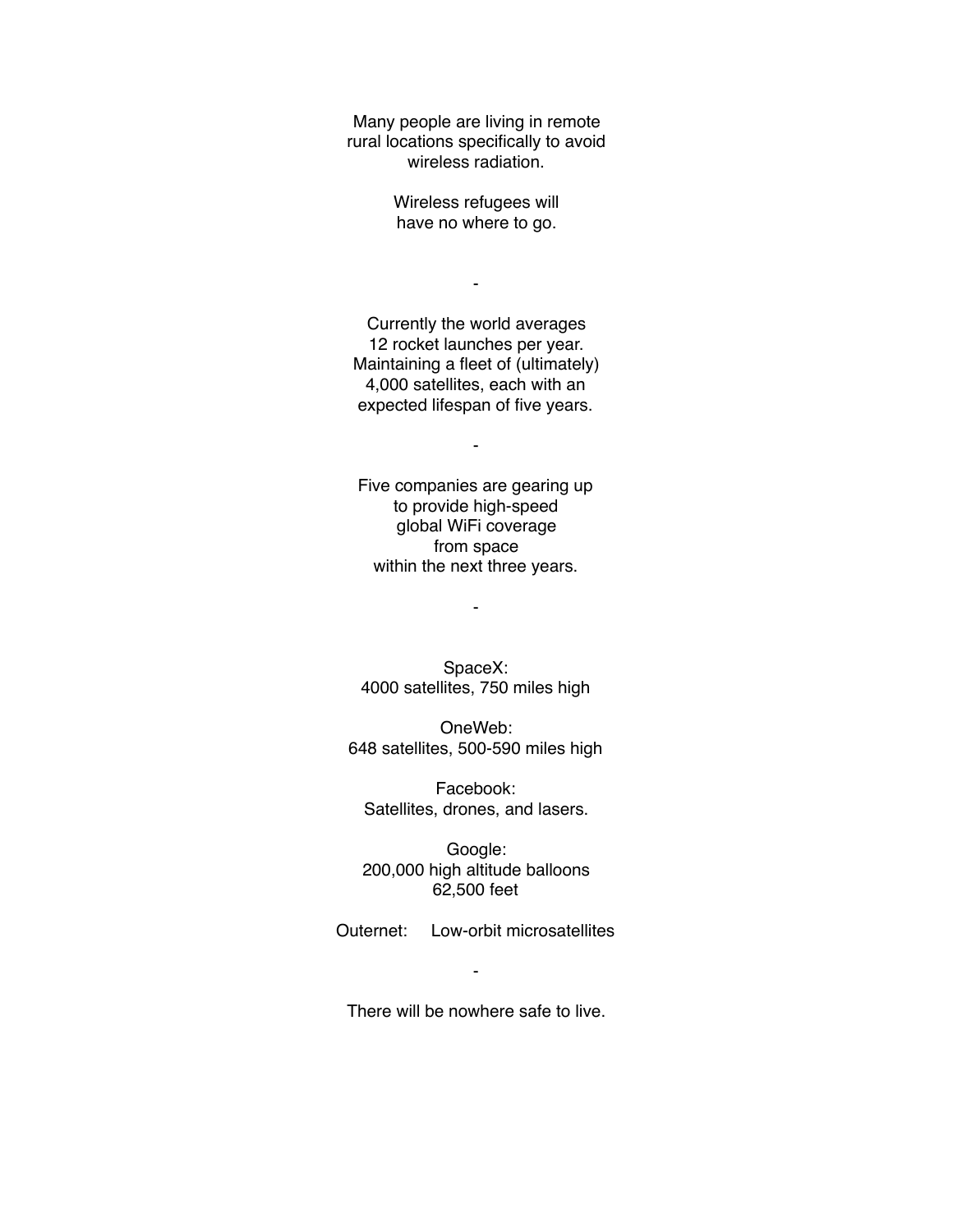4. ADVERSE HEALTH EFFECTS FROM MICROWAVE **RADIATION** 

\_\_\_\_\_\_\_\_\_\_\_

\_\_\_\_\_\_\_\_\_\_\_

We have looked at the history of this technology and the specific technologies used against us.

Next we look specifically how this technology can affect our health.

-

4.1 MICROWAVE **RADIATION** AND DNA

-

Microwave radiation; defined as electromagnetic waves ranging from 300 million hertz to 300 billion hertz brutalizes human cells by vibrating tissues at incredible speeds.

The fragile molecules and chemical bonds of DNA cannot withstand being whipped back and forth at millions or billions of times per second.

-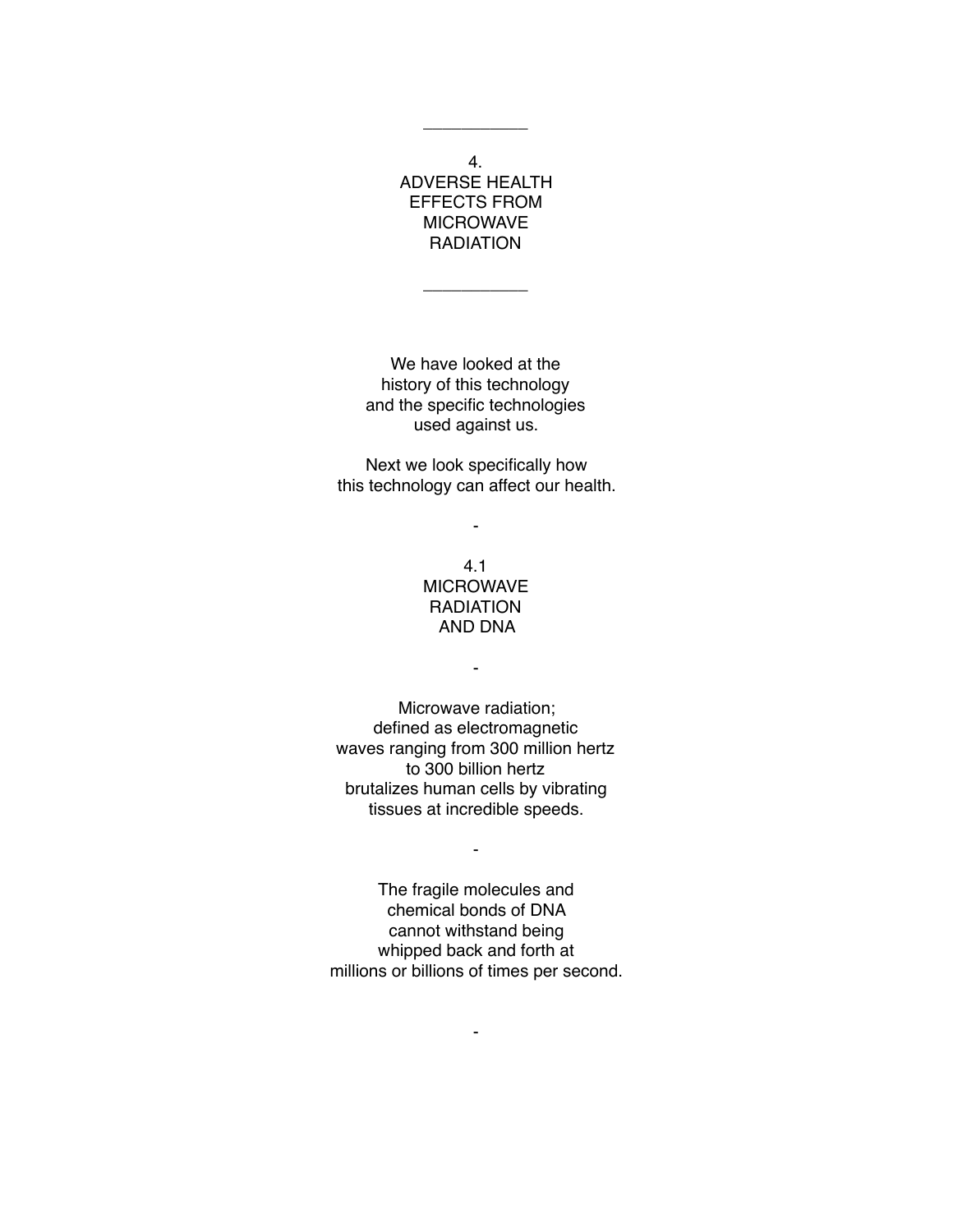

"REFLEX" studies, published in 2004 by the European Commission show this damage.

-

-

1. Image one (top left) shows a normal healthy cell under magnification.

This cell is a bright energetic little orb with its DNA and other genetic materials safely inside the cell membrane.

-

It represents the cells of healthy, non-irradiated children of generations past.

-

-

2. Image two (top right) shows a living cell exposed to 1600 chest X-rays.

This cell is shrunken and has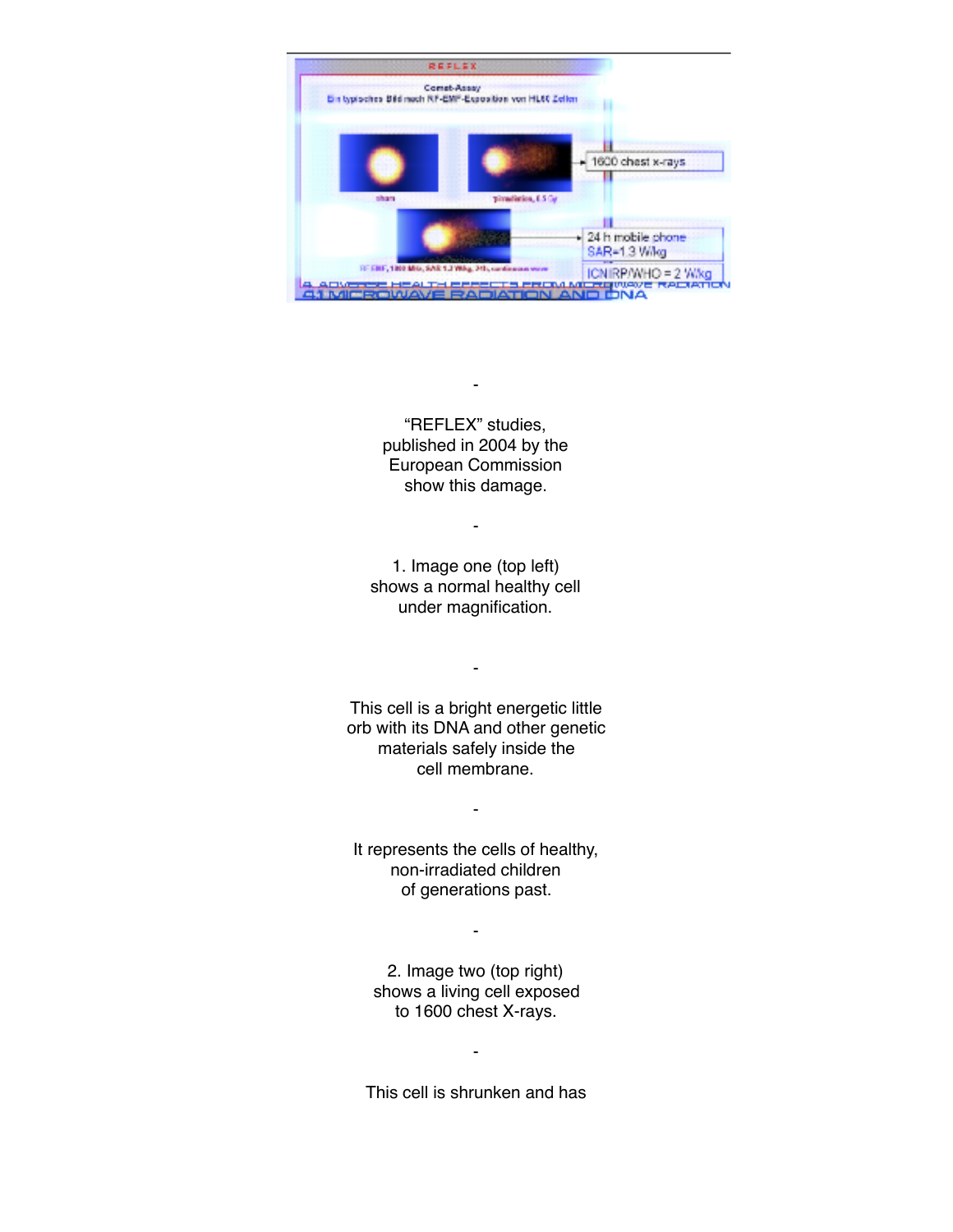lost its energetic brightness.

Trailing behind it are its genetic guts, spilling through the cell membrane as little particles.

-

These DNA fragments are called micronuclei, typical mutations from excessive X-rays, or from gamma waves of nuclear detonation.

3. Image three (bottom) shows a cell exposed to 24 hours of cell phone radiation.

-

-

This cell's comet tail of micronuclei splat is identical to that of ionizing X-ray damage.

-

The microwave frequency used by REFLEX scientists to micronucleate this cell was 1.8 gigahertz (1800 megahertz),

Besides the REFLEX work, there are an additional 17 published scientific papers documenting abnormal changes in DNA exposed to cell phone radiation.

-

When communications microwaves splinter cellular DNA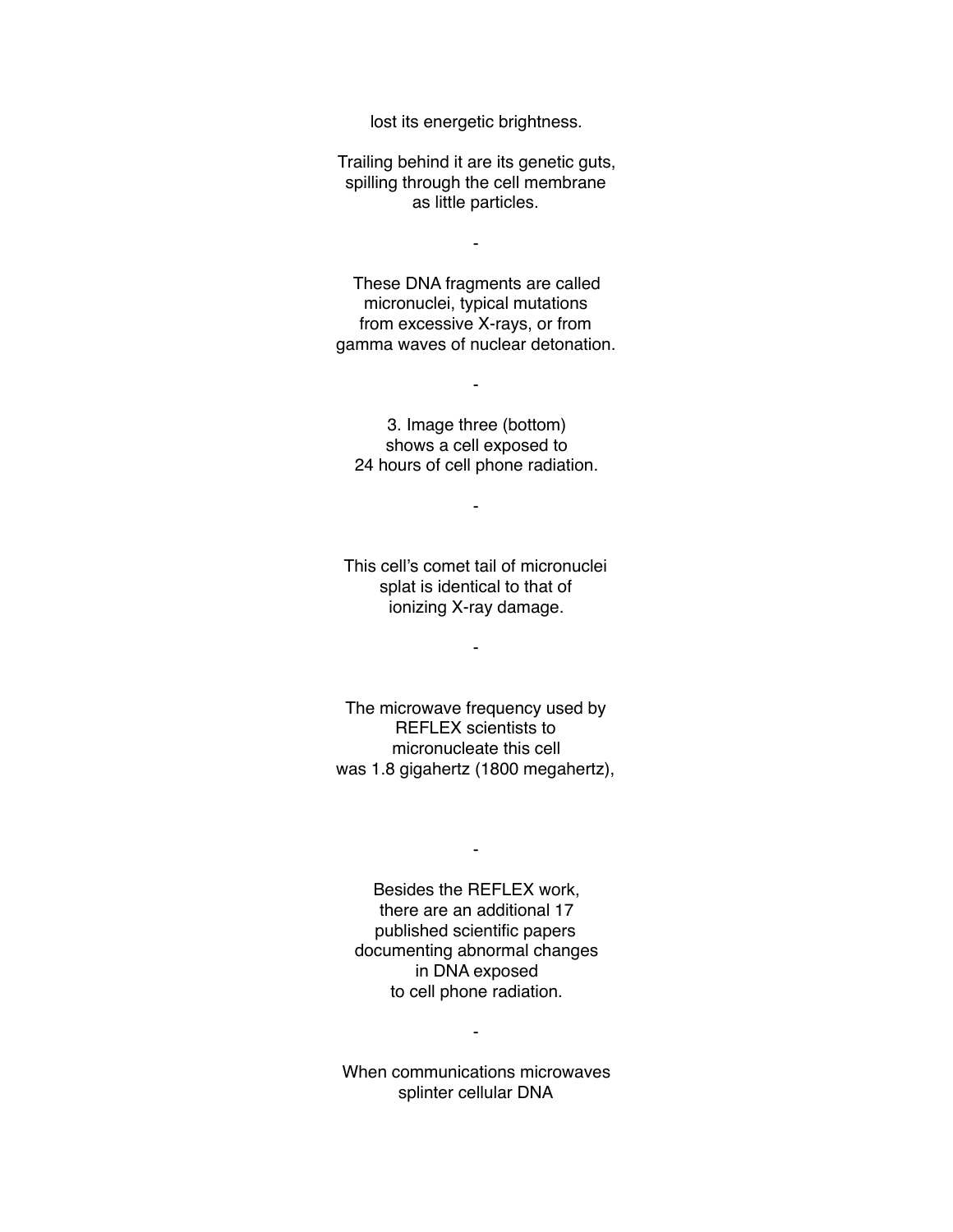into a random trail of micronucleated carnage, chromosomes and the genes they carry are reduced to chaos.

-

Chromosomes are the macromolecules containing the genetic information that controls human cellular and reproductive activity.

-

In each double strand helix of human DNA there are 23 pairs of chromosomes, 22 pairs of autosomes and three billion pairs of nucleotide material.

-

Miniscule damage to any of these intricate mechanisms can trigger significant genetic effects.

Three recent studies document the development of chromosomal aberrations following cell phone irradiation of living cells.

-

This puts cell phone radiation on par with atomic bomb radiation, which is documented to cause chromosomal abnormalities in nuclear blast survivors.

Radiation damage can range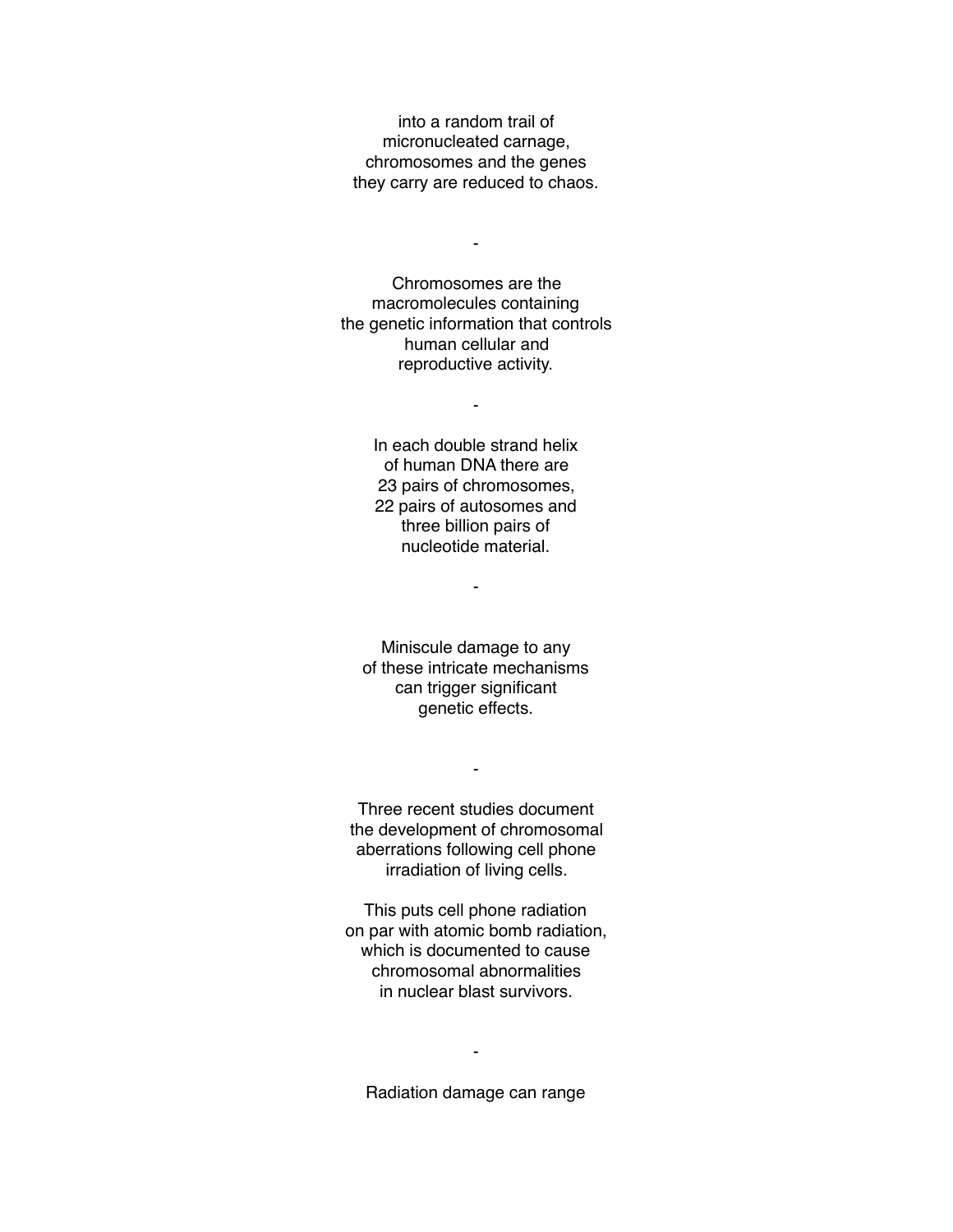from complete DNA strand breaks to tiny point mutations, which are induced by changes in the chemical structure of the nucleotides.

-

Any virus, chemical or radiation that causes DNA/chromosome damage is a mutagen, defined as an agent which causes abnormal changes in the inheritable characteristics of animals or plants.

A NATO military document states: "After irradiation, chromosomes appear to be 'sticky' with formation of temporary or permanent interchromosomal bridges, preventing normal chromosome separation during mitosis and transcription of genetic information."

-

Abnormal chromosome division results in abnormal nuclei in daughter cells.

-

-

The systematic microwave destruction of Generation X-ray's DNA, including radical damage to chromosomes, is guaranteed to yield sterility, …

spontaneous abortion (miscarriage), altered offspring sex ratios, embryo growth retardation, increased perinatal morbidity,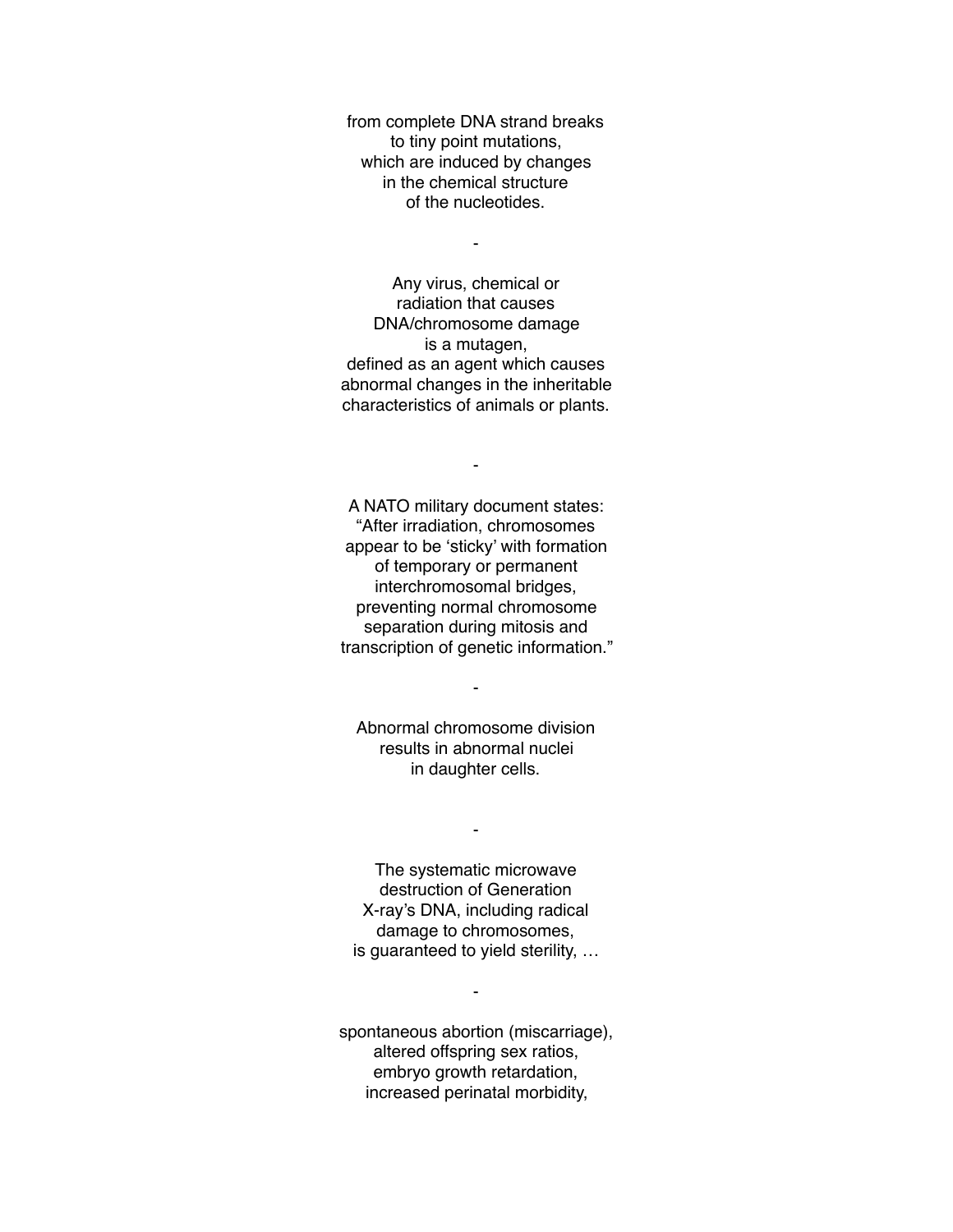fetal malformation, premature birth, low birth weight and cognitive dysfunction in infants.

-

REFLEX studies confirm that a transmitting cell phone broadcasting microwaves into living tissue is essentially an X-ray machine in the context of DNA damage.

Scientists say it requires only one DNA mutation to generate a cancer condition.

-

-

Thanks to powerful vested interests who use political power and a concerted information blackout to obscure the realities of science, millions of uninformed women expose their fetuses to unlimited amounts of near-field wireless radiation.

None have been officially warned that microwaves are demonstrated to cause cellular and genetic damage.

-

-

With the rapid and basically unregulated deployment of wireless technology over the last two decades, our childhood cancer rates are off the scale. More school children will die of cancer than any other disease.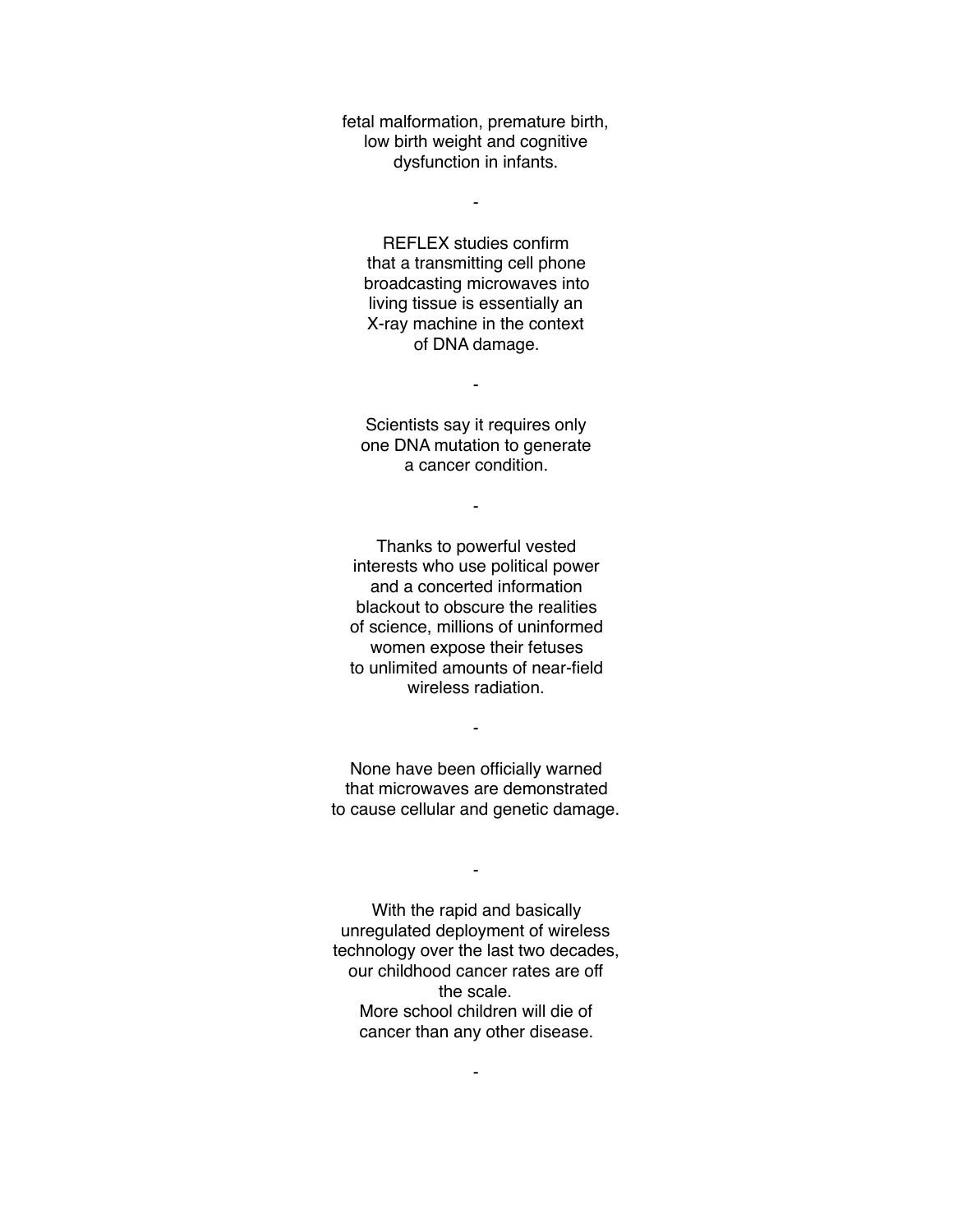Perhaps no tissue in the human body is more radiation sensitive than the "granulosa" cells of the developing and mature ovarian follicles in human female ovaries.

> Human females are born with their eggs.

> > -

The chemical or radiation damage sustained by these cells before women conceive absolutely determines the success of future pregnancies, as well as the health of babies.

-

But how many school girls today understand that sitting with wireless computers on their laps exposes their ova to the equivalent of continuous X-radiation?

-

"Cell phones give off radiation any time they are turned on so that they can communicate with base stations,"

This means that even on stand-by, a cell phone emits imperceptible radio signals into the body.

-

Frequency tests show that cell phone radiation is the most powerful during the signaling phase.

-

When the phone rings, it begins abruptly transmitting microwaves at a power density that may spike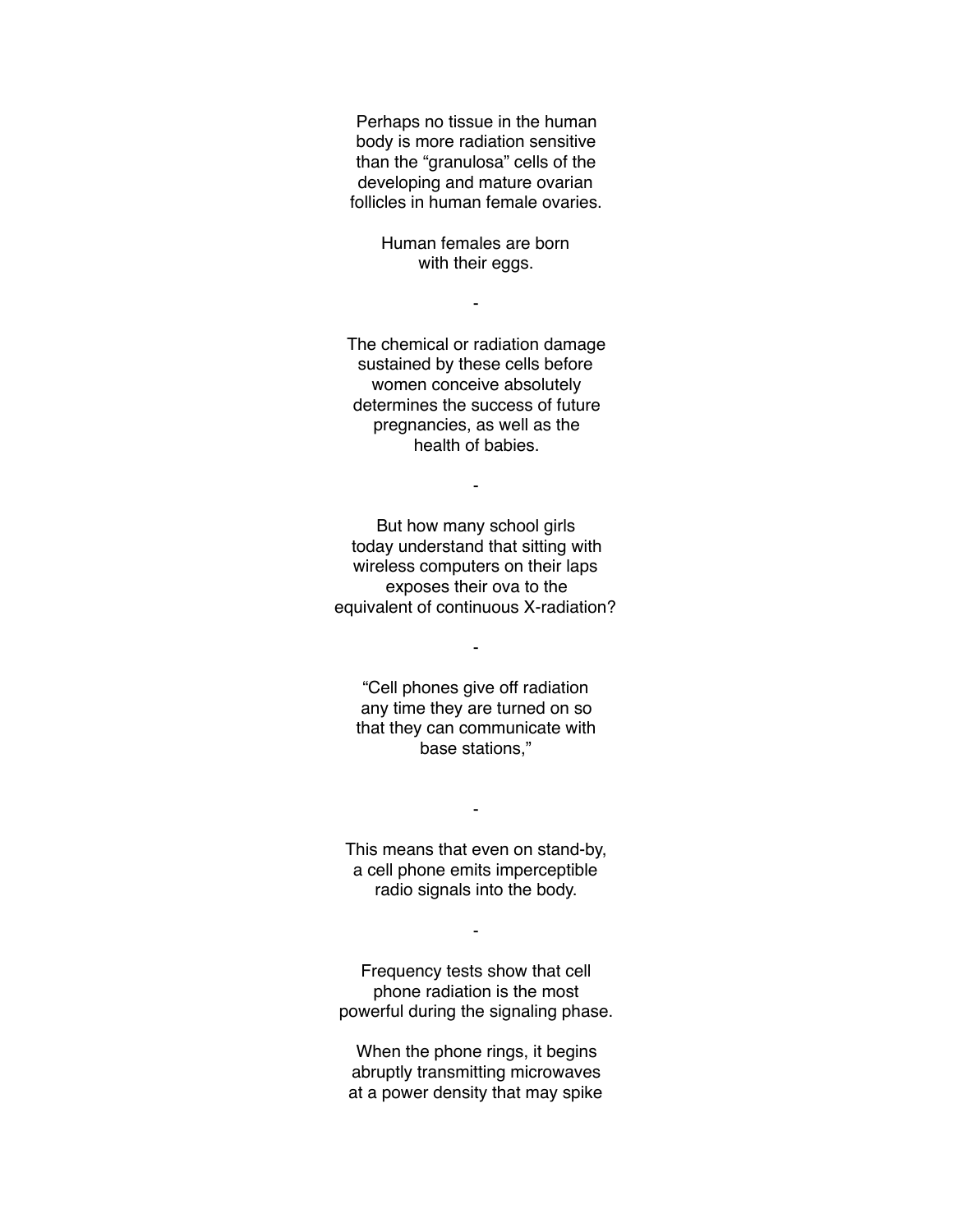up to over 100 microwatts per centimeter squared (100uW/cm2).

 $\blacksquare$ 

This near-field dose is at least 1,000 times higher than microwave power densities shown in laboratory tests to have numerous biological repercussions in animals and human beings.

This dose is also 1,000 times higher than the maximum exposure limit currently recommended for humans by the 2007 BioInitiative Report.

-

-

Leading scientists who contributed to this master work compiled hundreds of medical studies in order to arrive at a consensus recommendation that human exposure to pulsed microwaves be limited to no more than 0.1uW/cm

At greatest risk for microwave radiation damage is the mitochondrion organelle within each female egg cell.

-

The mitochondrion is a tiny, membrane-enclosed "power plant" which generates the cell's supply of chemical energy (ATP).

-

Mitochondria are involved in a range of processes such as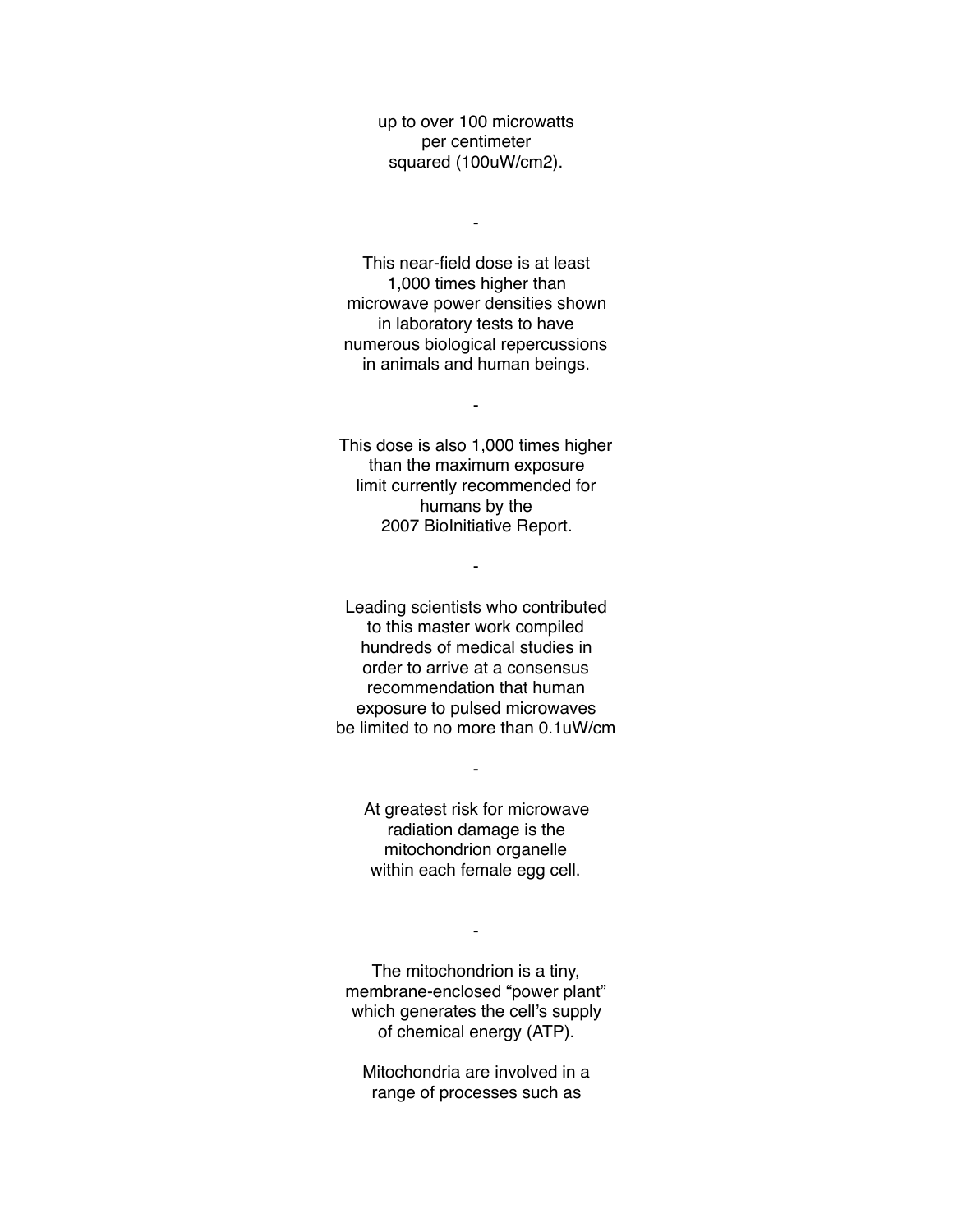signaling, cellular differentiation and cell death, as well as controlling cell growth.

-

Within each mitochondrion are up to one million molecules of mitochondrial DNA (mtDNA).

> Once damaged, the mtDNA are incapable of repairing themselves due to their low histone protein content.

> > -

Wireless microwaves can radically alter human genetics through mitochondrial damage:

"Permanent low level microwave exposure induces chronic nitrosative and oxidative stress to human cells.

-

The mitochondrial DNA is even more susceptible to this stress than the DNA in the cell nucleus and it can become irreversibly damaged.

-

Damaged mtDNA causes mitochondropathy, which is transmitted by the maternal egg from mother to daughter through each succeeding generation forever.

-

Mitochondropathy is at the root of many inheritable illnesses including MS, Parkinson's, diabetes, arteriosclerosis, Alzheimer's and cancer."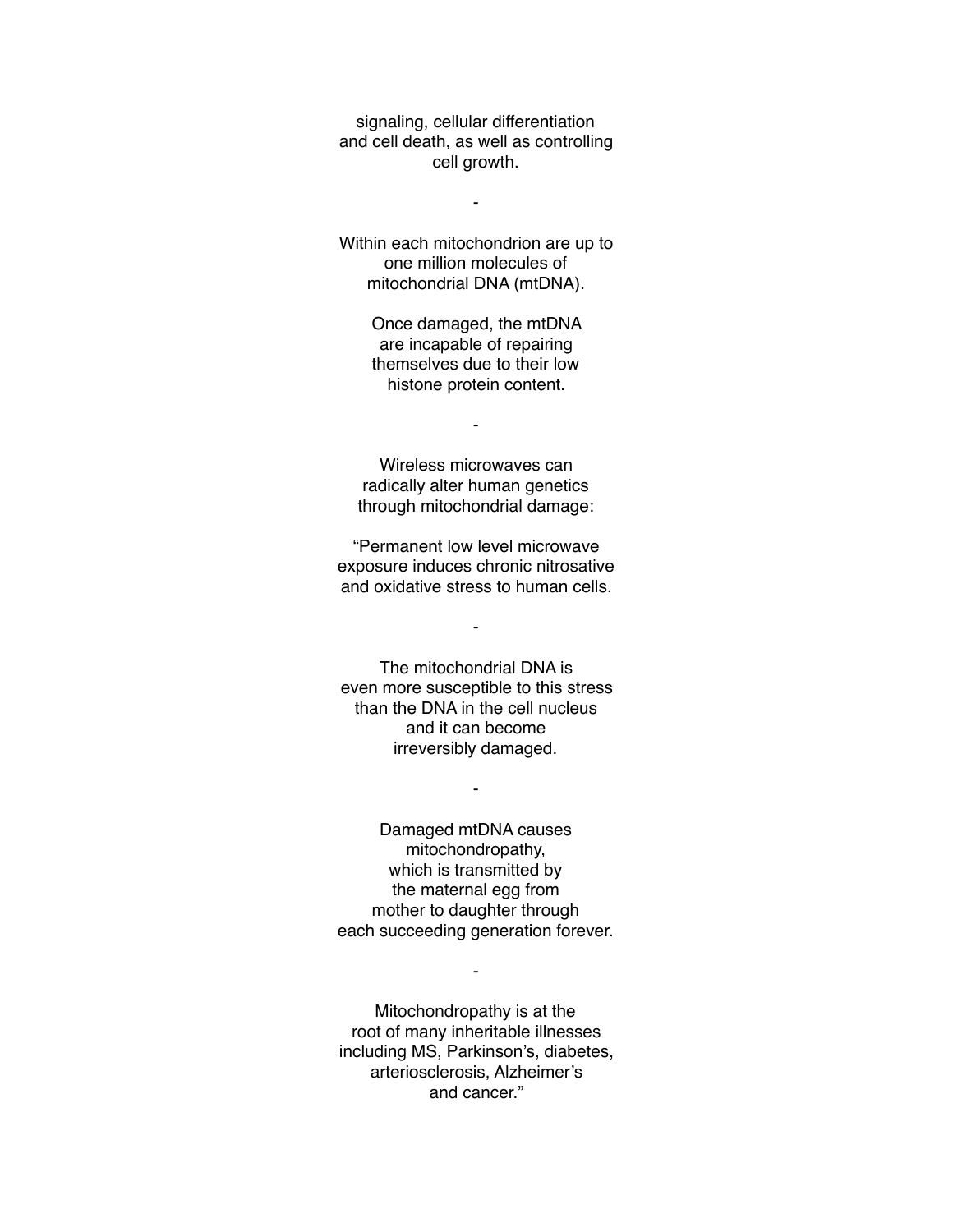Each time a wireless device begins transmitting data near a woman's ovaries, that radiation endangers the integrity of the mtDNA in egg cells slated to become embryos.

-

Yet millions of girls and young women wear and utilize these wireless X-rayers near their reproductive organs with no informed concern whatsoever.

-

Studies confirm that cell phone radiation can drastically affect male fertility.

-

The decrease in sperm quality was directly proportionate to the duration of wireless exposure. The longer the cell phone use each day, the worse the sperm.

-

Sperm is incapable of repairing itself. Like damaged ova cells, damaged sperm produced by millions of Generation X-rayers has the potential to make damaged babies.

In 2005, a report by the Environmental Working Group revealed that unborn babies in the uterus are "soaking in a stew of chemicals."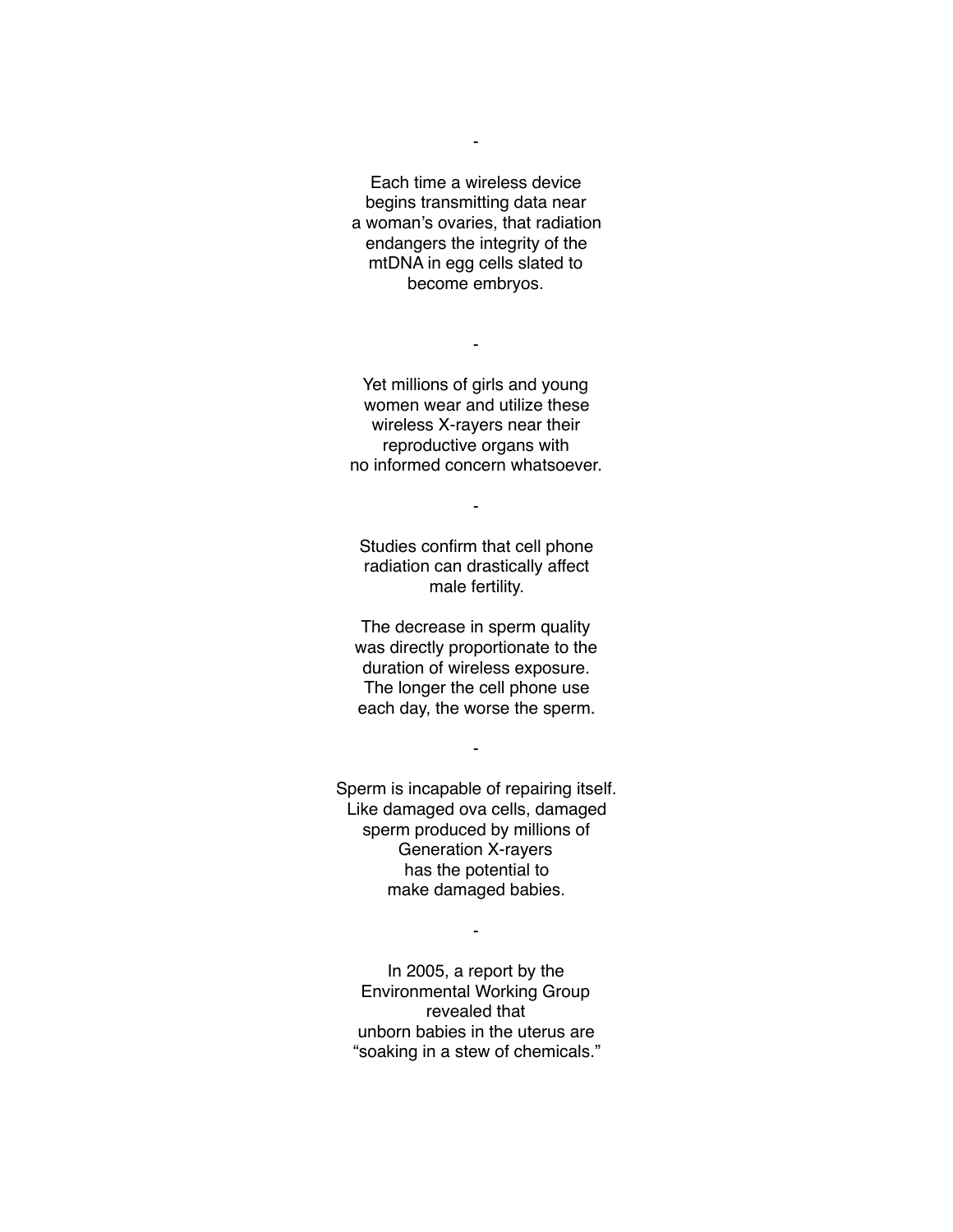Researchers had found 287 chemical contaminants in umbilical cord blood.

-

-

Over 90 percent of the hundreds of medical drugs approved by the FDA between 1980 and 2000 have never been properly tested or labeled for their teratogenic potential.

-

Such radical chemical contamination of the human species is especially dangerous in the wireless age because RF/microwaves increase the effects of some chemical mutagens.

Microwave radiation also causes widespread circulatory and cardiac damage.

-

-

Cell phone radiation quickly causes red blood cells to clump together and also to leak hemoglobin. These abnormal blood conditions can precipitate heart disease, kidney stones and strokes.

A recent medical study found that both fetuses and newborns exposed to cell phone radiation while their mothers conversed for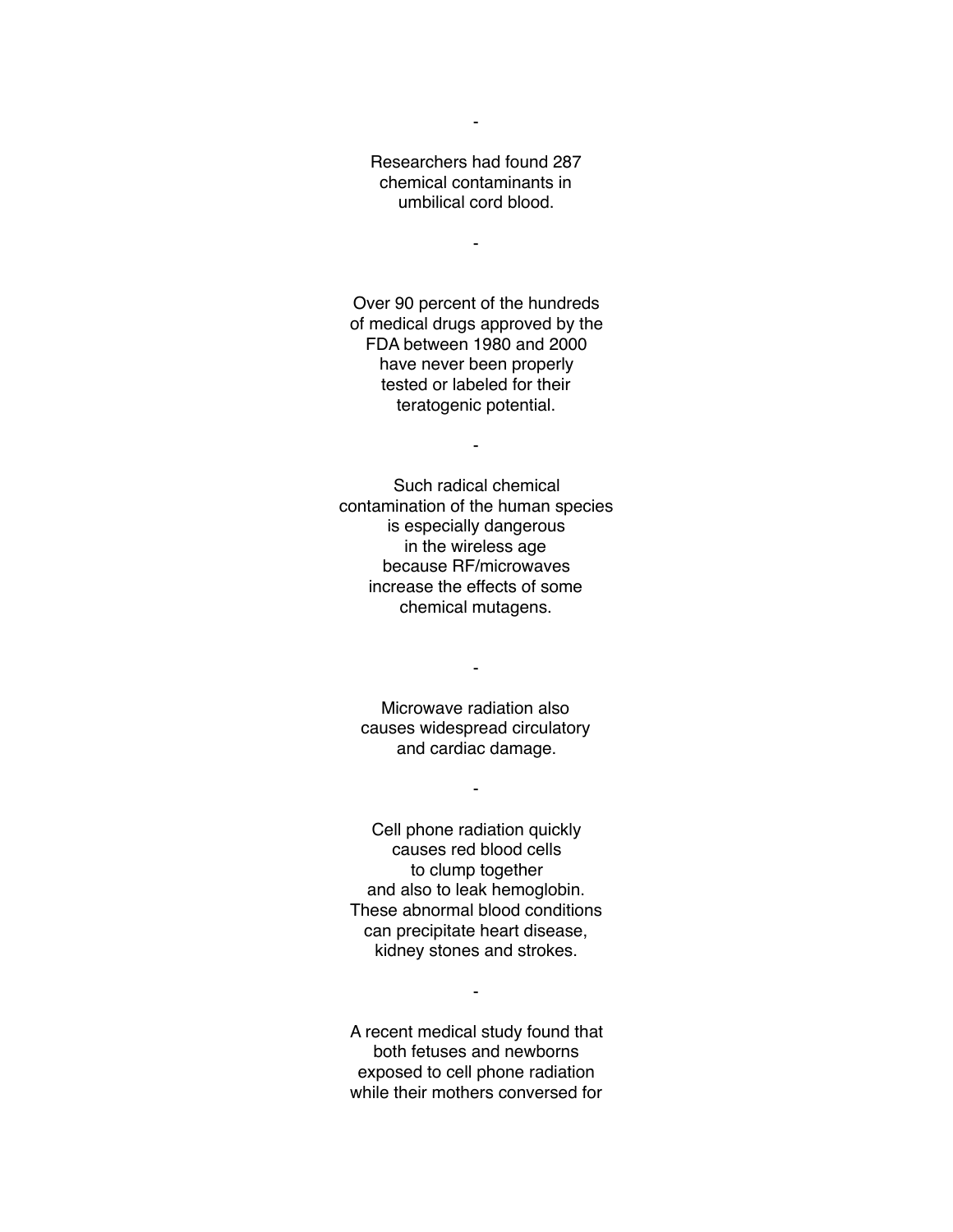10 minutes experienced significant increases in heart rate and worrisome decreases in cardiac output.

-

Microwave headaches stem from microwave-induced leakage of harmful molecules through the blood-brain barrier.

-

At one-ten-thousands of a watt, the blood-brain barrier opens, allowing blood proteins inside to disrupt brain signals and start killing brain cells.

-

Just two minutes on a cell phone, or sitting near a wireless computer router or portable phone cradle, shorts-circuits the electrical ion activity powering the blood-brain barrier.

This allows proteins and other blood toxins to enter the brain and resume damaging neurons in thinking and memory centers

-

-

Wireless-altered brains lead to lack of concentration, memory loss, aggressive behavior, accelerated aging, impaired learning ability and dementia.

> Fibrils of proteins clumping in electromagnetically-altered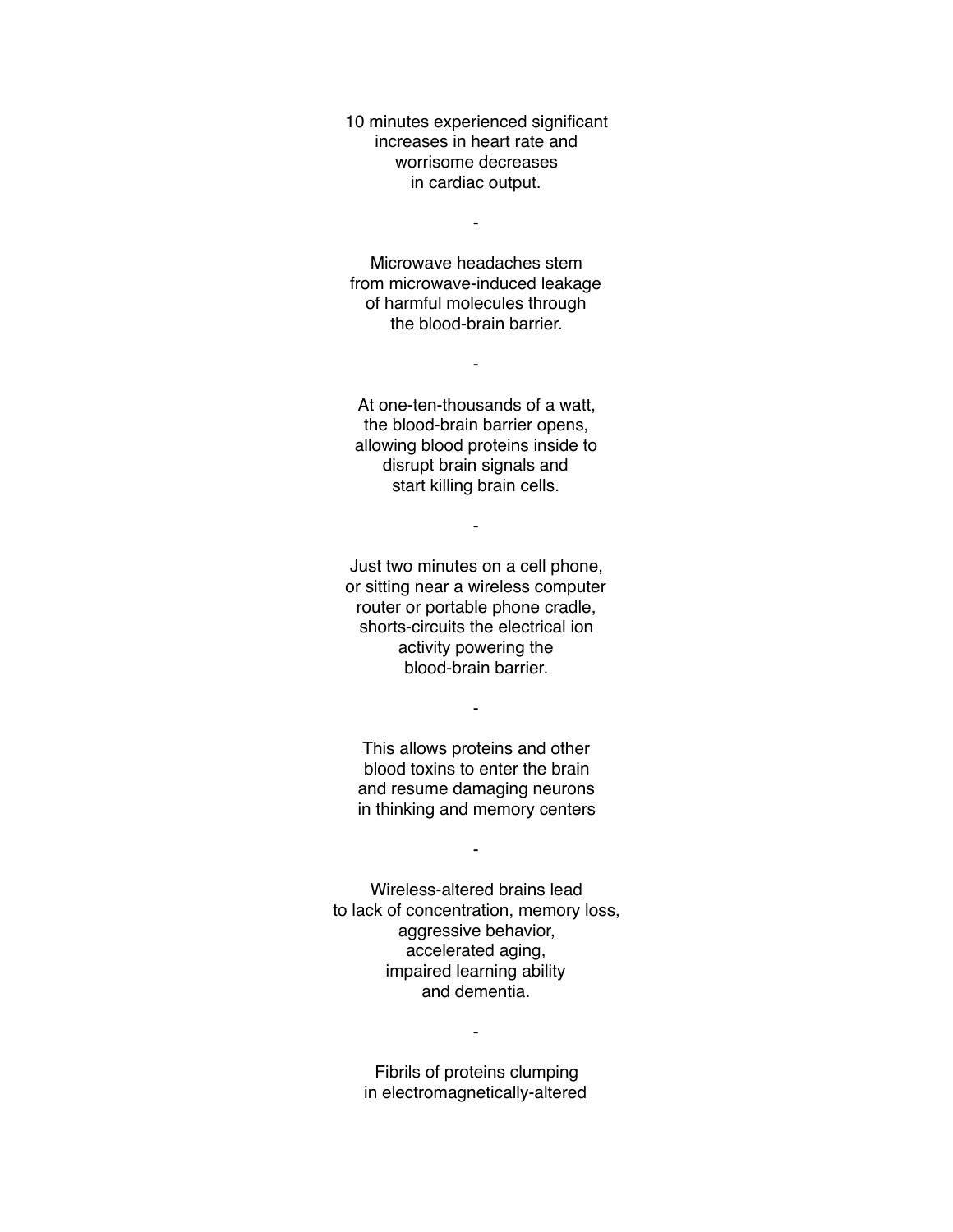brains are an identifying characteristic of Alzheimer's, Early Onset Alzheimer's, Parkinson's, Fibromyalgia, Multiple Sclerosis and cancer patients.

-

Microwaves are associated with accelerated aging (enhanced cell death and cancer) and moods, depression, suicide, anger, rage and violence, primarily through alteration of cellular calcium ions and the melatonin/serotonin balance,"

Hundreds of millions of wireless addicts insist that nothing negative is happening, the effects of this invisible plague are worsening.

-

-

Low frequencies are directly linked with epidemic rates of dementia that threaten to bankrupt Canada, the USA and much of the world within a few decades

The scope of the looming medical-care disaster is beyond comparison with anything that has been faced during the entire history of humanity,

-

Brain cell membranes made leaky by electromagnetic radiation exposure create enough energy to excite neurons into hair-trigger mode,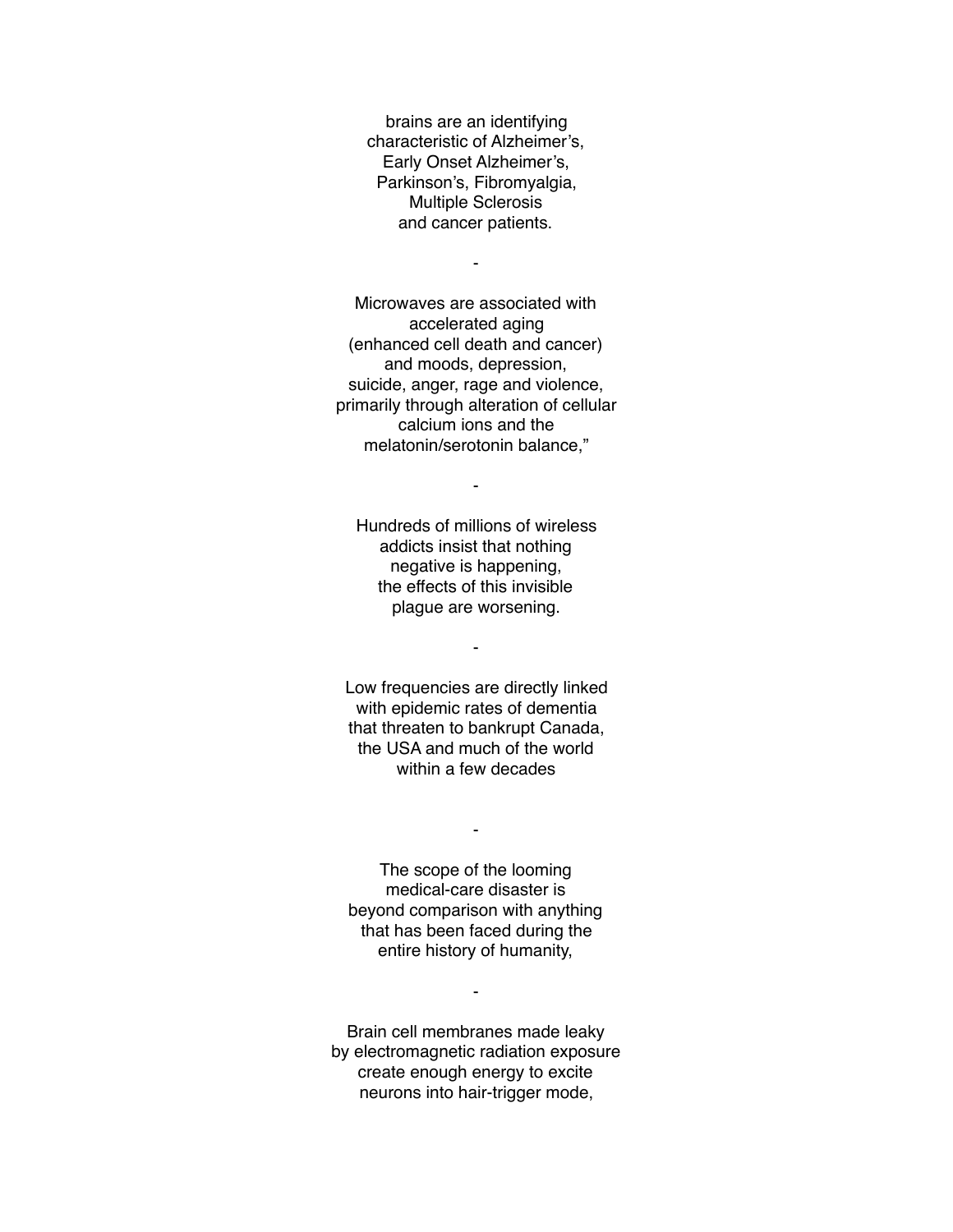overloading hyperactive brains.

More and more children in the US are being diagnosed with Attention Deficit/Hyperactivity Disorder.

-

A 6,000% increase in autism diagnosis in recent years has kept pace with the proliferation of wireless grids and gadgets.

-

Anyone who starts using wireless devices at any age can expect a 500% risk of developing brain cancer within 10 years – even sooner for children.

(2013) Up to 16% of North American couples are already experiencing infertility – a near doubling since 1992.

-

Surviving sperm are increasingly found to be too damaged to achieve fertilization.

-

At current rates, plummeting global sperm counts will hit 0 by 2048.

Wireless Radiation threatens the human races existence.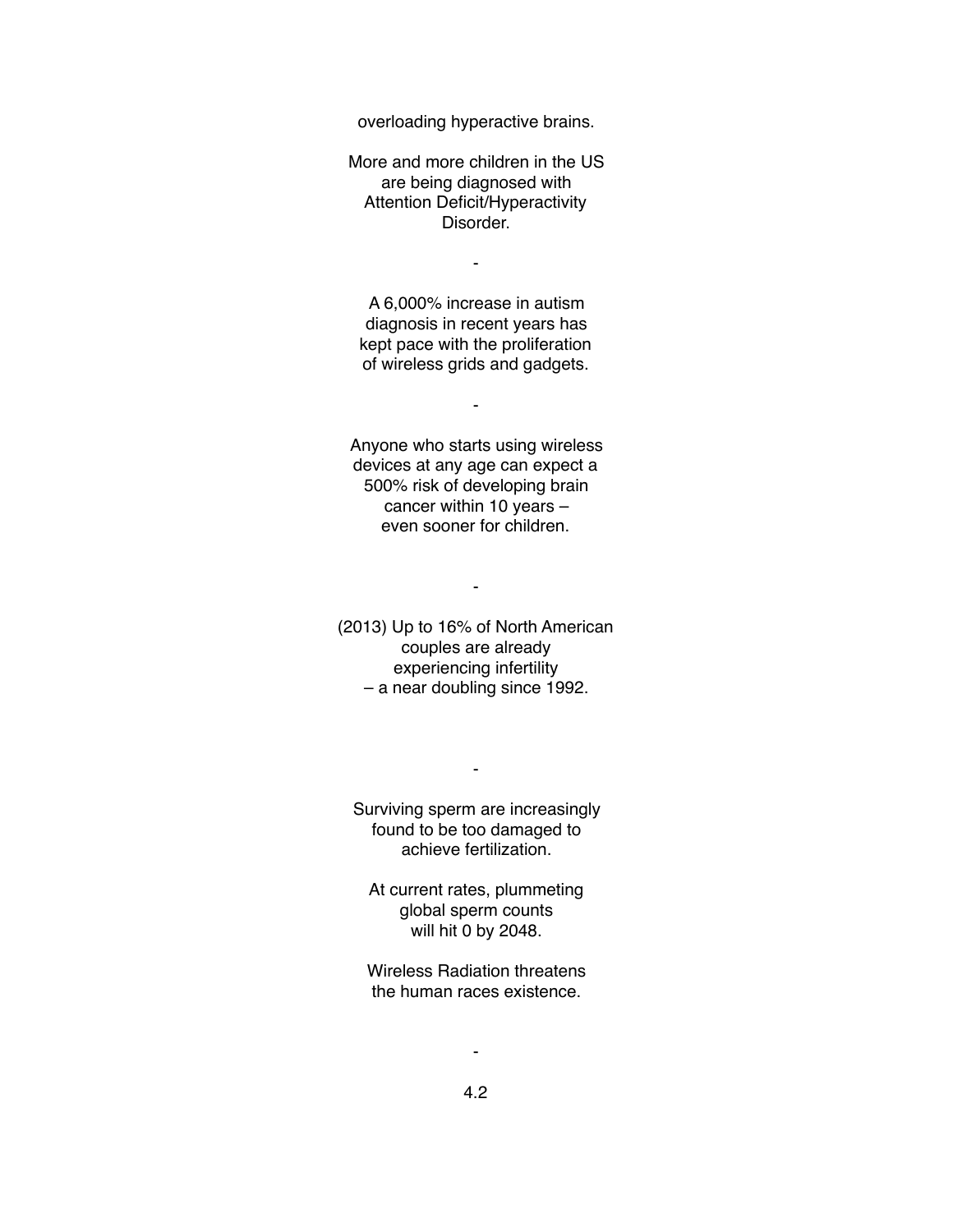EHS Electro Hyper Sensitivity

-

EHS - Electro Hyper Sensitivity is characterized by an awareness of /adverse response to even extremely weak electromagnetic fields (far below current safety levels) of varying frequencies, intensities and waveforms.

-

It has been demonstrated to be an "environmentally inducible neurological syndrome". It is a primary physical issue, not a psychological one.

Electro-Hypersensitivity (EHS) is a condition that has been known about since 1932 and has been called various names in different countries around the world.

-

-

The labels include Microwave Sickness, Radio Wave Syndrome, EMF Intolerance Syndrome and Rapid Aging Syndrome.

Even if you do not feel the effects of EMF pollution, your biology is still being damaged by this invisible pollution.

-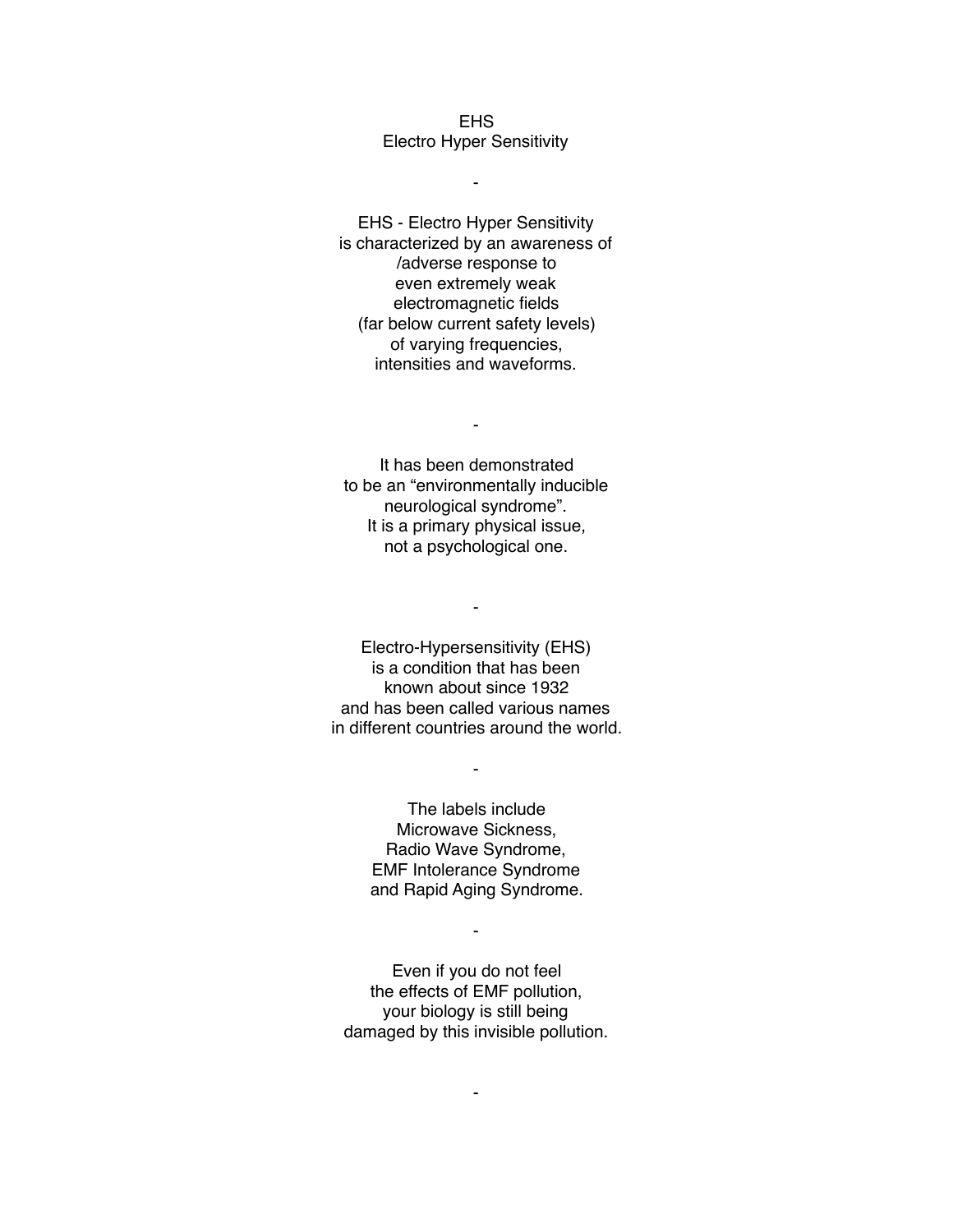All humans are electro-sensitive to a degree. People with EHS are in some ways lucky because their bodies are telling them to get away from a potent source of man-made environmental pollution.

Millions of people throughout the world are affected, yet most do not realize that microwave radiation and electrical pollution are the cause of their symptoms.

-

-

EHS is comparable to an allergy and once the body becomes sensitized to sources of EMF pollution, the only known treatment is to significantly reduce exposure.

-

This can have a dramatic impact on one's life, with some electro-sensitive people giving up their career, their home, social networks and sometimes even their family because it is difficult to live in our modern environment that is now filled with electrical pollution and microwave radiation.

The condition can have devastating effects on individuals and families.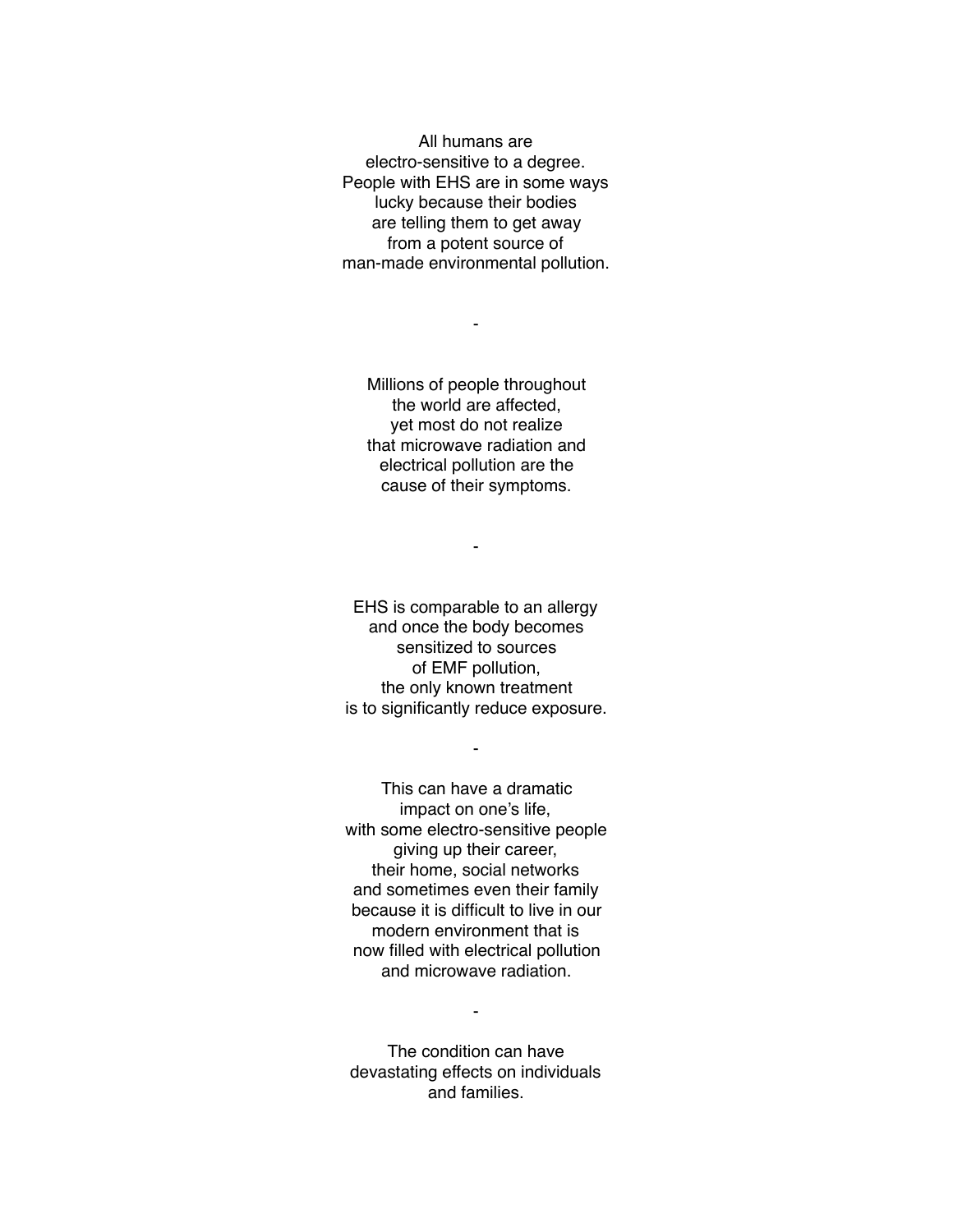There have been multiple suicides around the world related to severe cases of EHS.

-

Four Stages of Electrohypersensitivity

-

1. Mild Combinations of some of the common symptoms typically headaches, concentration & memory problems - while working with electronic equipment or near sources of microwave radiation.

2. Longer lasting symptoms after working with electronic equipment. or near sources of microwave radiation. Similar reactions in the vicinity of transmission towers and relay antennae. Symptoms often require medical care.

-

3. Inability to work full-time; frequent sick leaves taken to cope with symptoms.

-

-

4. Acute adverse reactions from electromagnetic pollution, both in outdoor and indoor environments. Results in unemployment and severe curtailment of freedom. Requires expensive reengineering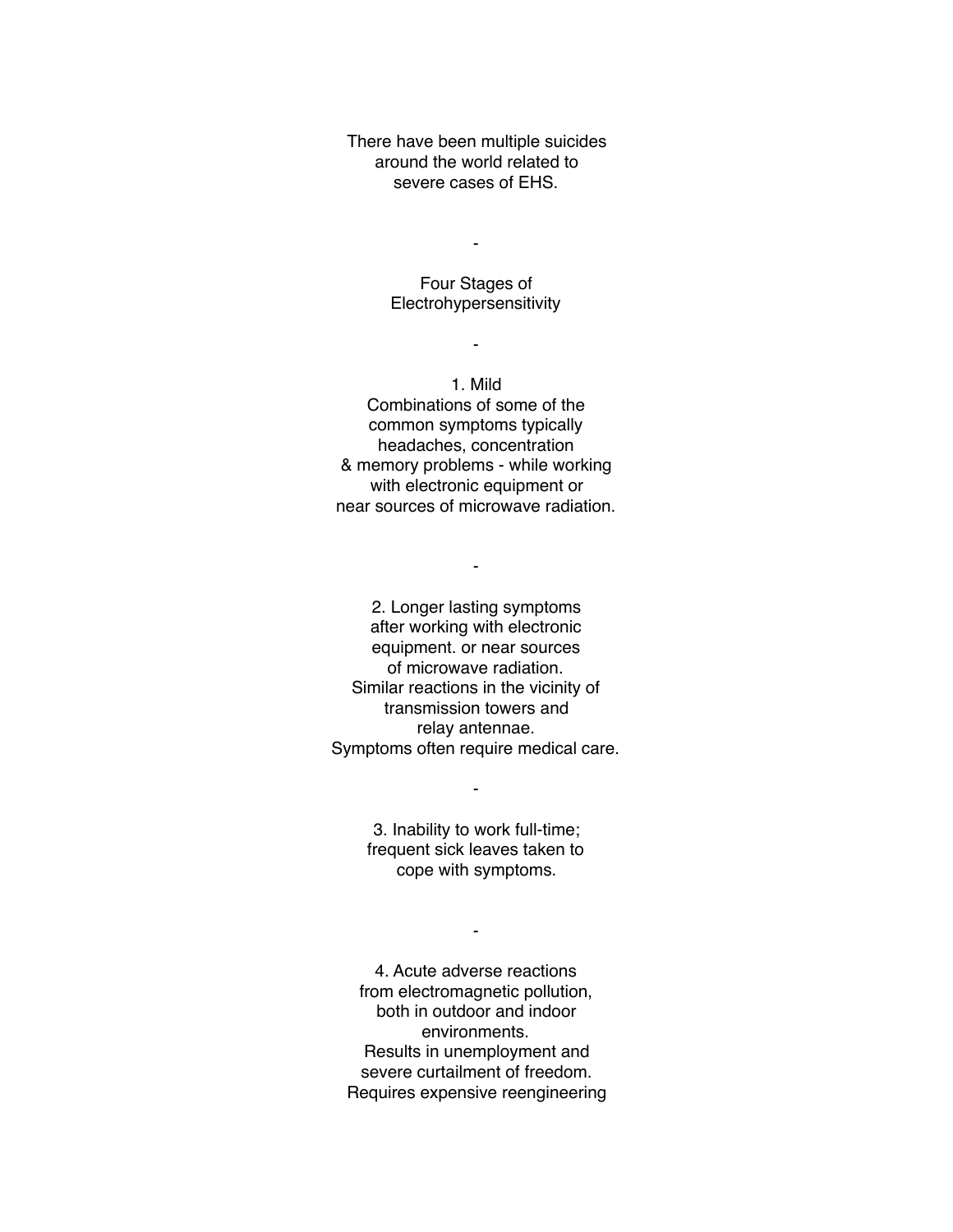of home environment or relocation to spartan, EMF/EMR-free rural or wilderness areas.

-

These individuals are forced to live in extreme isolation, poverty and poor health, with some living in cars and tents, which can also prove threatening to health and life, especially in extreme temperatures.

They cannot access basic, life-sustaining public amenities, such as grocery stores and healthcare facilities, which constitutes a clear breach of their human rights.

-

The World Health Organization (WHO) recognizes electro-hyper-sensitivity.

-

Countries such as Sweden, and Canada Recognize EHS as A Disability.

-

In Sweden, EHS accessible hospitals, government buildings and public services are available

The Canadian Human Rights Commission approved a Policy on Environmental Sensitivities on June 15th, 2007.

-

Stating;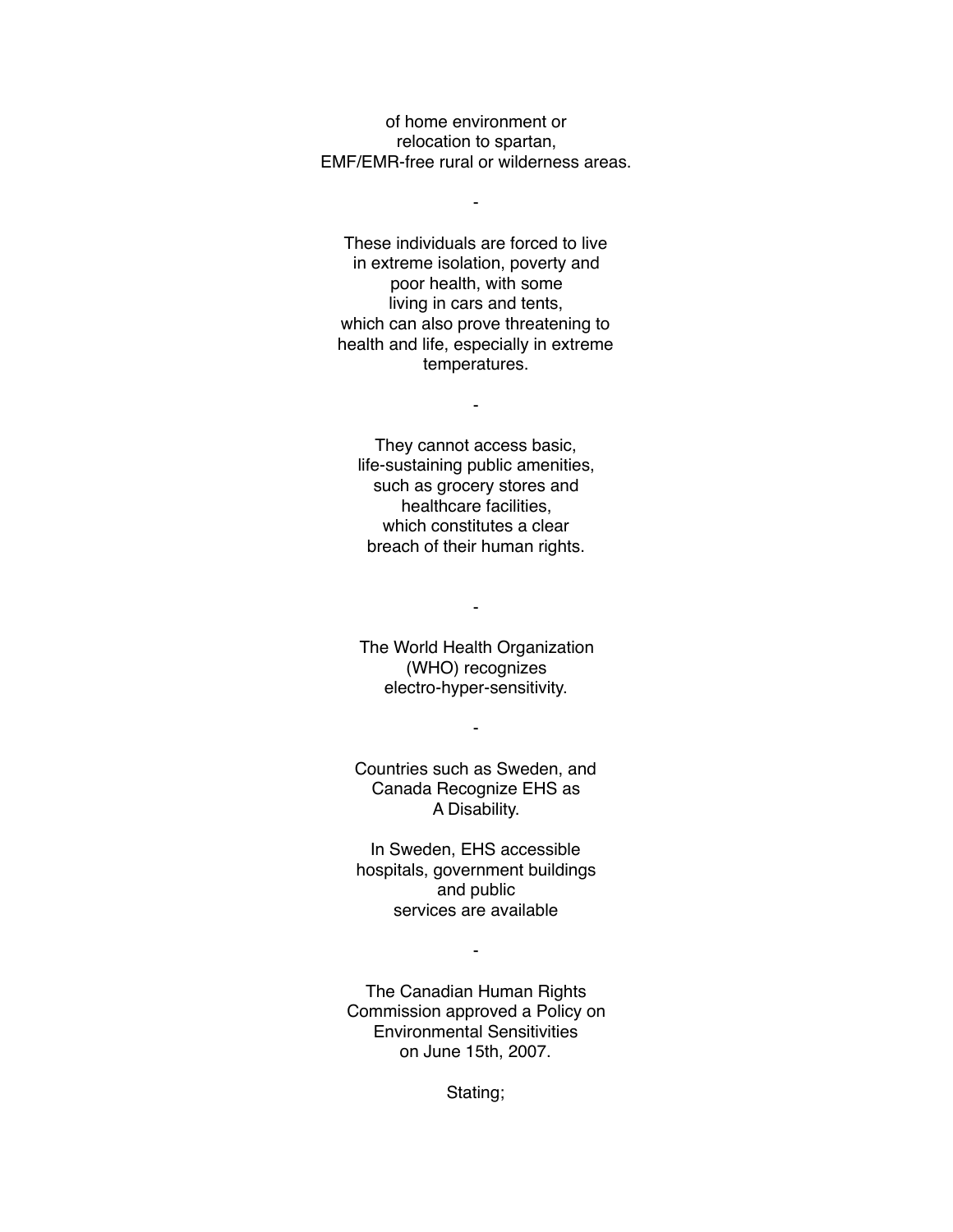EHS is classified as an environmental sensitivity and therefore a disability.

-

Ontario Disability Support Program also has approved people for permanent disability based upon EHS.

Other Countries and many corporations are currently paying disability benefits for those affected by Electro Hypersensitivity (EHS)

-

Exposure-induced: EHS is a cumulative, exposure-triggered condition.

-

Exposures are rising rapidly.

-

If EHS is unmanaged and there is general deterioration, there will be reaction to an increasingly broad range of frequencies at increasingly low intensities.

-

The number of devices triggering symptoms will increase, symptomatic distances will decrease and irreversibility will become more likely.

Many adults and children are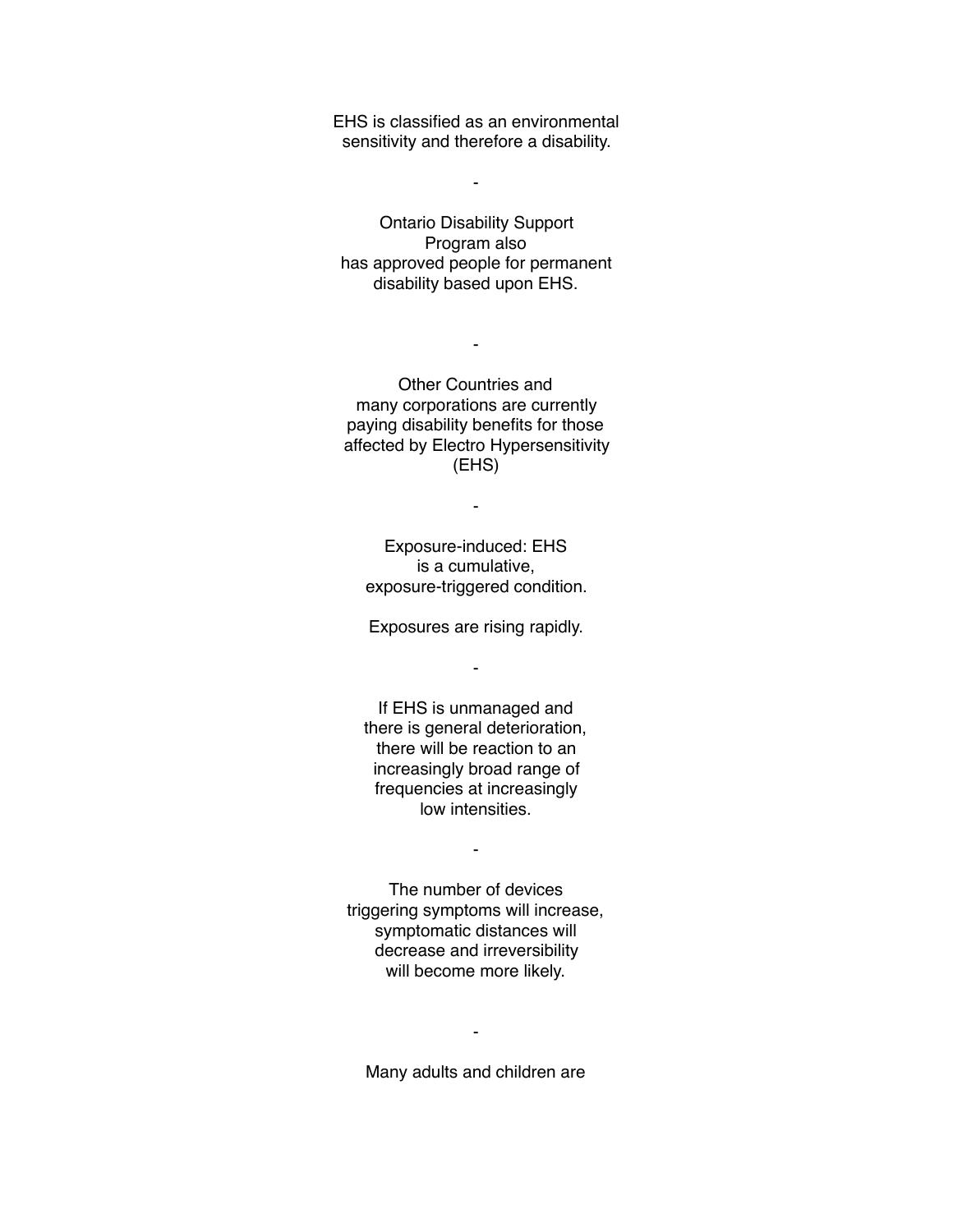affected but undiagnosed.

Children are faster to develop EHS since their exposure is higher and their systems are developing.

-

When an individual's body biology and biochemistry have been assaulted and saturated for too long by EMFs/RFs and they no longer can tolerate living in the sea of electrosmog from EMFs/RFs, they become electromagnetically hypersensitive (EHS)

> or idiopathic environment intolerant (IEI), as some medical doctors diagnose the syndrome, which has become more prevalent due to all the smart tech appliances and AMI Smart Meters.

-

-

26% of USA citizens are EHS; 19% of Swedish; 27% of Danish and 32% of German citizens

-

The numbers are rising, some estimate currently 50%, of the population are EHS and if left unchecked entire populations will become Electro Hypersensitive,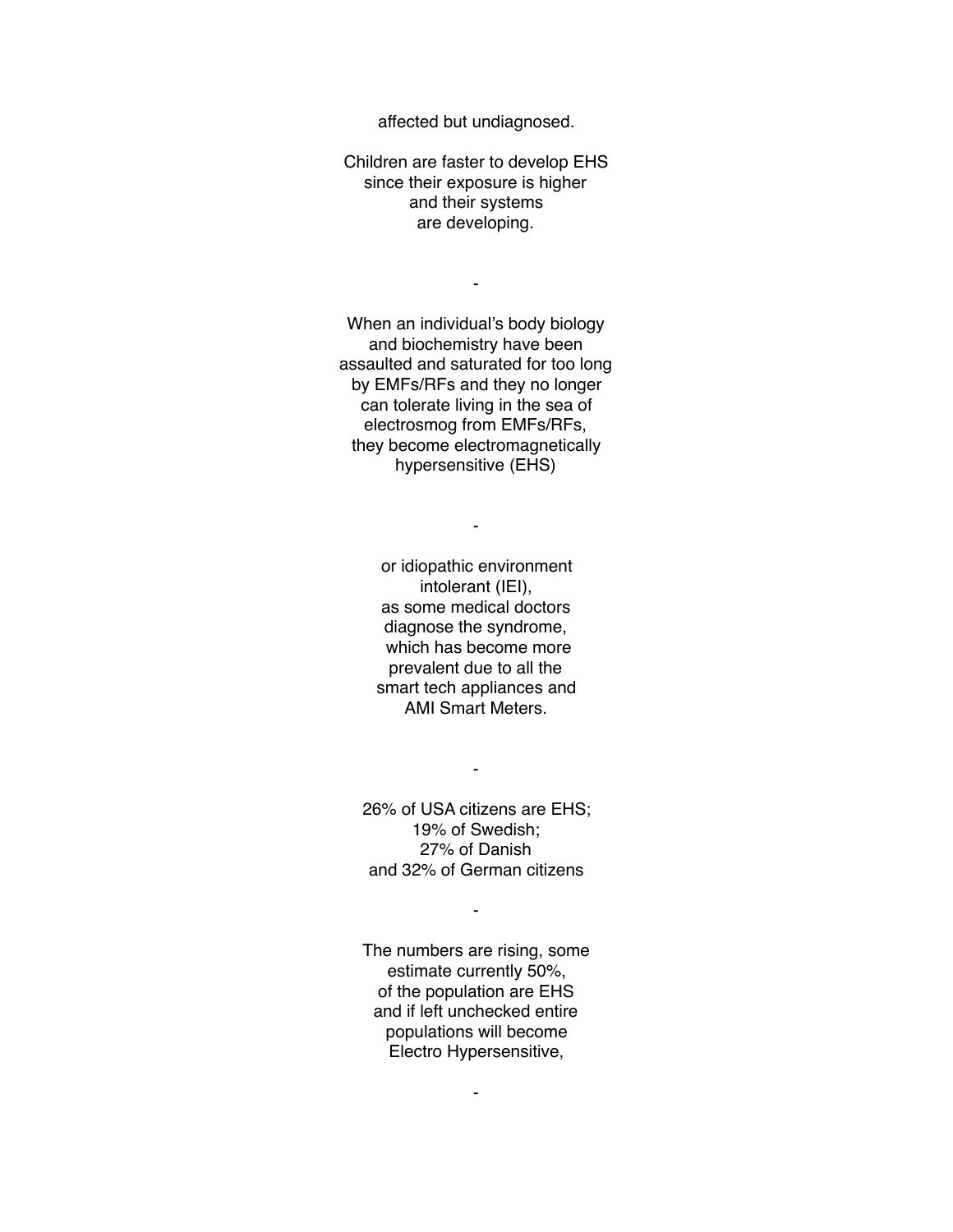Microwave radiation is heard as a high pitched scream by audio detection equipment and by some people especially with EHS.

-

# EHS SYMPTOMS

➡ Neurological headaches, depression difficulty concentrating anxiety, muscle and joint pain confusion and spatial disorientation memory loss, fatigue, dizziness weakness, nausea, tremors irritability, muscle spasms numbness,, leg/foot pain, tingling "Flu-like" symptoms, hyperactivity fever, altered reflexes, insomnia

➡ Cardiac

-

palpitations pain or pressure in the chest low or high blood pressure shortness of breath arrhythmias slow or fast heart rate

➡ Respiratory

-

sinusitis asthma bronchitis pneumonia

➡ Dermatological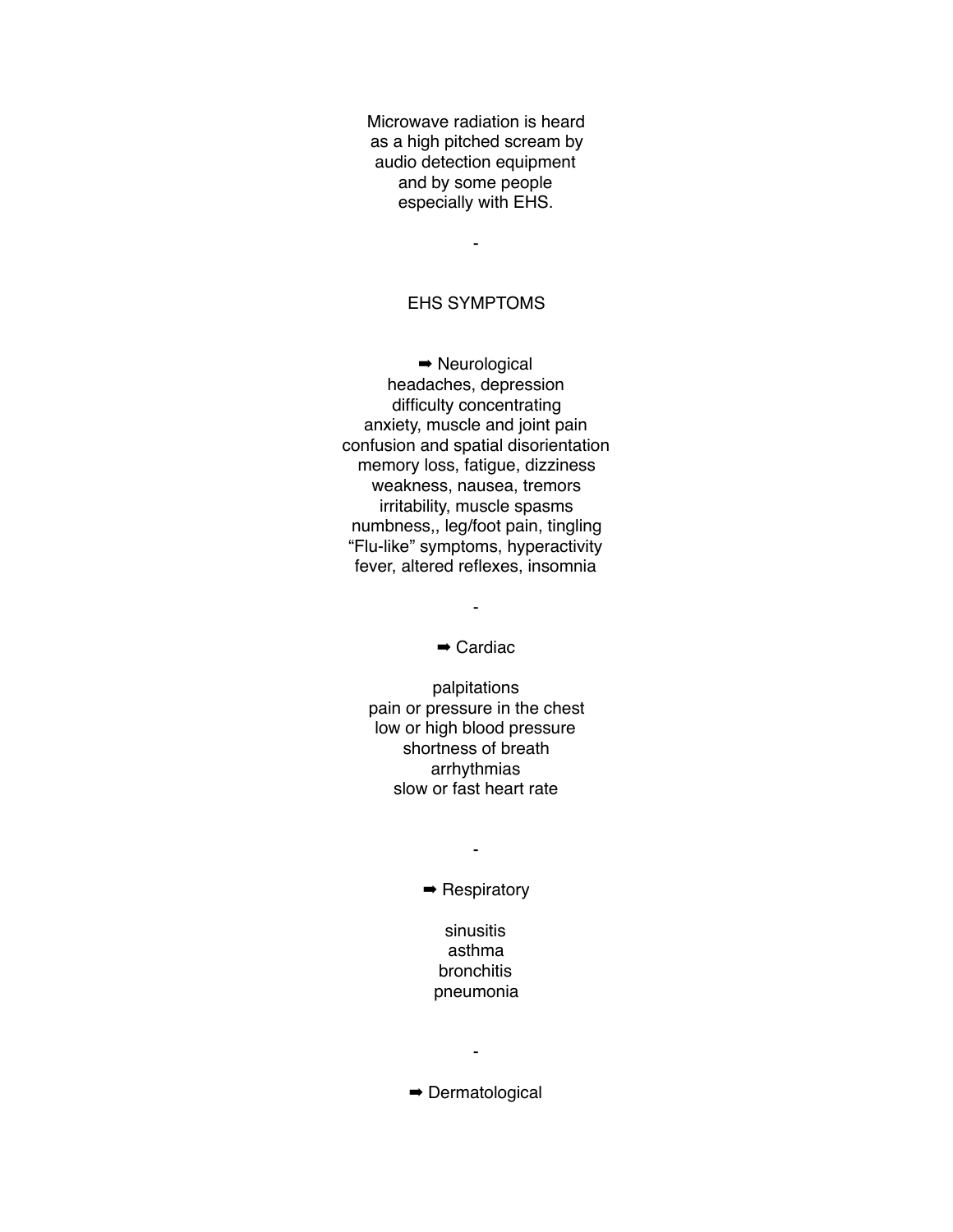# skin rash facial flushing itching burning swelling of face and neck

➡ Ophthalmologic

-

deteriorating vision pain or burning in the eyes pressure in/behind the eyes floaters, cataracts

-

➡ OTHER digestive problems, abdominal pain testicular/ovarian pain/swelling enlarged thyroid, great thirst dehydration, nosebleeds internal bleeding, hair loss pain in the teeth, deteriorating fillings Light sensitivity, swollen lymph nodes loss of appetite, hypoxia,

### ➡ OTHER

-

allergies, frequent urination and incontinence, night sweats immune abnormalities redistribution of metals within the body ringing in the ears (tinnitus or similar chronic ear-noise), impaired sense of smell altered sugar metabolism, dryness of lips, tongue, mouth, eyes

 $\rightarrow$  **Severe reactions** 

-

Can include seizures, paralysis, psychosis, suicidal tendencies, and stroke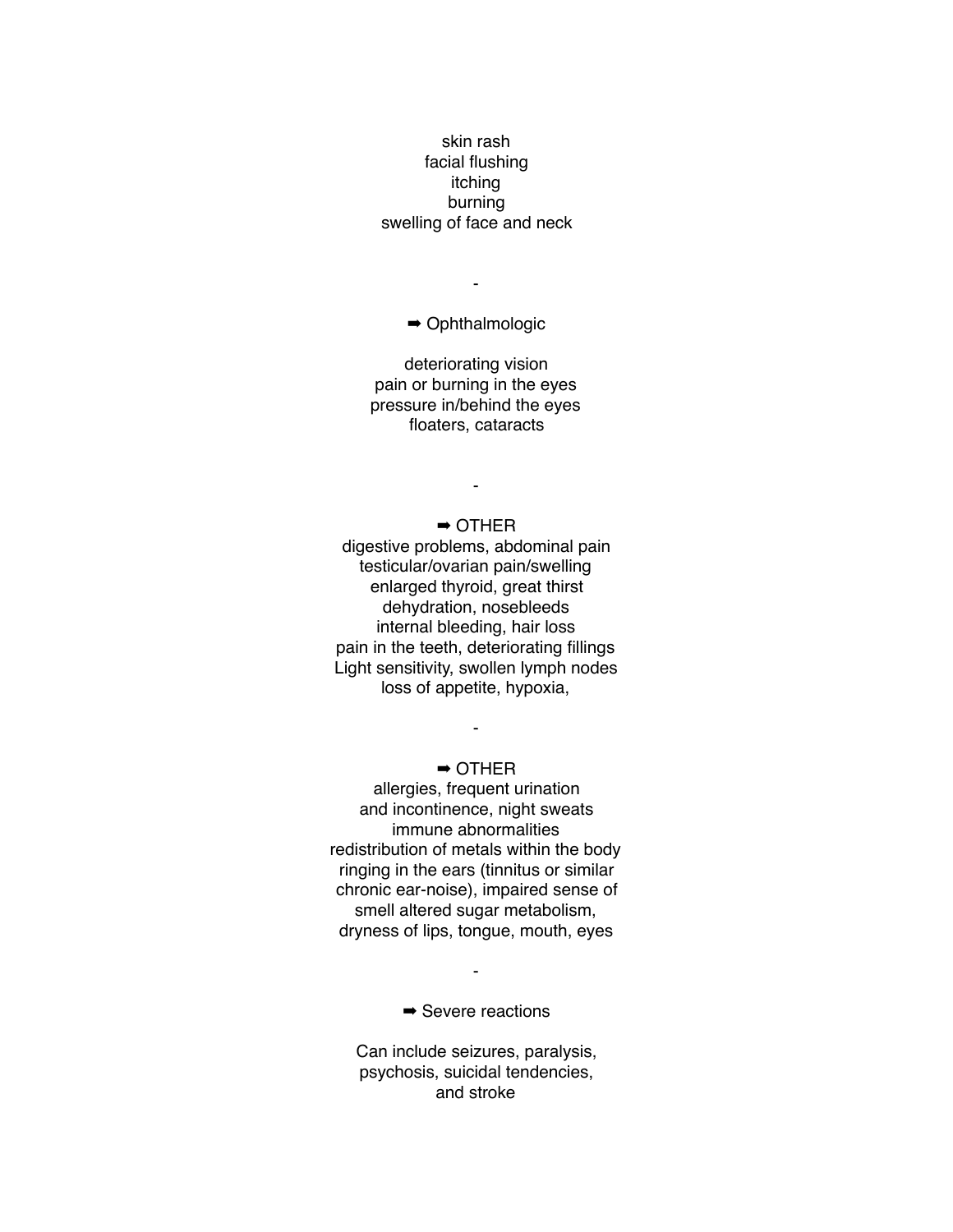#### The Cumulative Dose

-

An accumulated cellular level damage mechanism is not necessarily related to the intensity but can relate to total dose.'

A property of electromagnetic radiation exposure is that the effects are cumulative.

-

Many of those with the symptoms of EHS do not realize that they have become electro- sensitive or even that such a condition exists, due to the lack of public-awareness campaigns.

They may attribute their condition to aging or some other cause, and many will end up taking drugs to mask their symptoms when uninformed doctors fail to identify the underlying reason.

-

-

Doctors specializing in EHS report rapidly growing numbers of patients exhibiting the symptoms of electro-sensitivity, yet their clinical findings are being ignored by governments largely due to WHO's denial of the facts and dangers.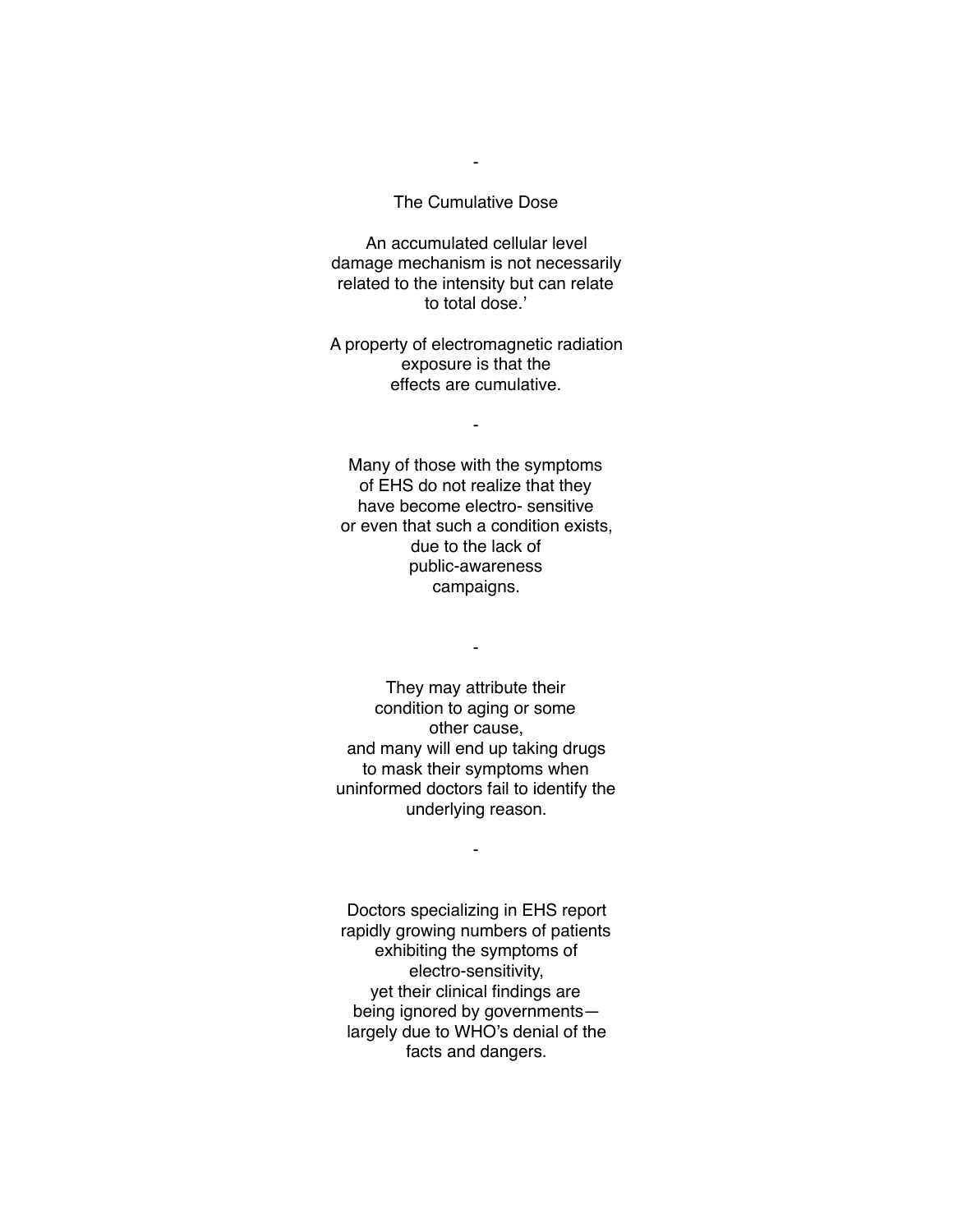It's a vicious circle: Most uninformed or wilfully blind health authorities deny that electro-sensitivity exists or that microwave radiation causes harm, so no measures are implemented to evaluate the extent or severity of the condition.

The consistent circulation of disinformation by industries with a vested interest in burying the science confirming the dangers of their product + service has led to doubt, endless debate, public confusion and inaction among governments and healthcare agencies."

-

The wireless industry has for decades engaged the services of members of the scientific community who are willing to represent their interests.

-

-

These scientists are then upgraded to 'expert' status and placed in national and international committees, which are mostly responsible for advising government agencies and educating the public.

With unlimited funds at its disposal, the telecoms industry has no trouble manufacturing doubt or manipulating the public's perception of what is safe.

-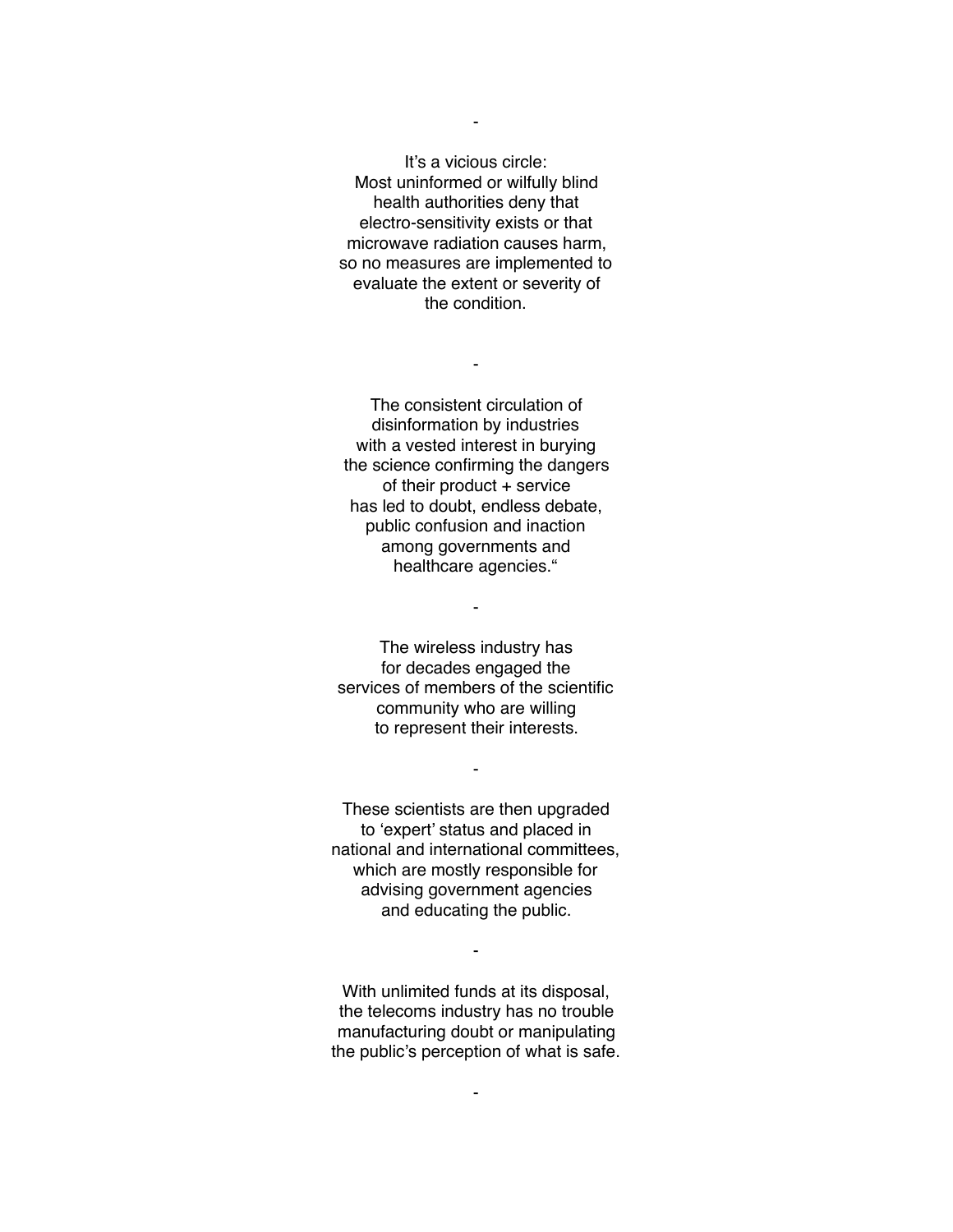EHS Refugees In our digital world, those with electro-sensitivity have become environmental refugees.

> A disabled population deprived of home, work and basic rights.

EHS has driven many people to suicide.

-

One family that moved nine times in one year, trying to find a safe place for the electro- sensitive mother, who felt such despair that she took her own life, leaving behind a husband and two children.

-

EHS Kids cannot go to school because of WiFi

-

People with no history of heart issues, having multiple heart attacks in a few months, after being exposed neighbour's WiFi.

-

Many are having strokes, young and old, caused by EHS. and are unaware the proximity to a microwave pollutant is the cause.

Elderly people with EHS, some who cannot be in a nursing home, due to WiFi/cell phones or cell towers on the nursing home roof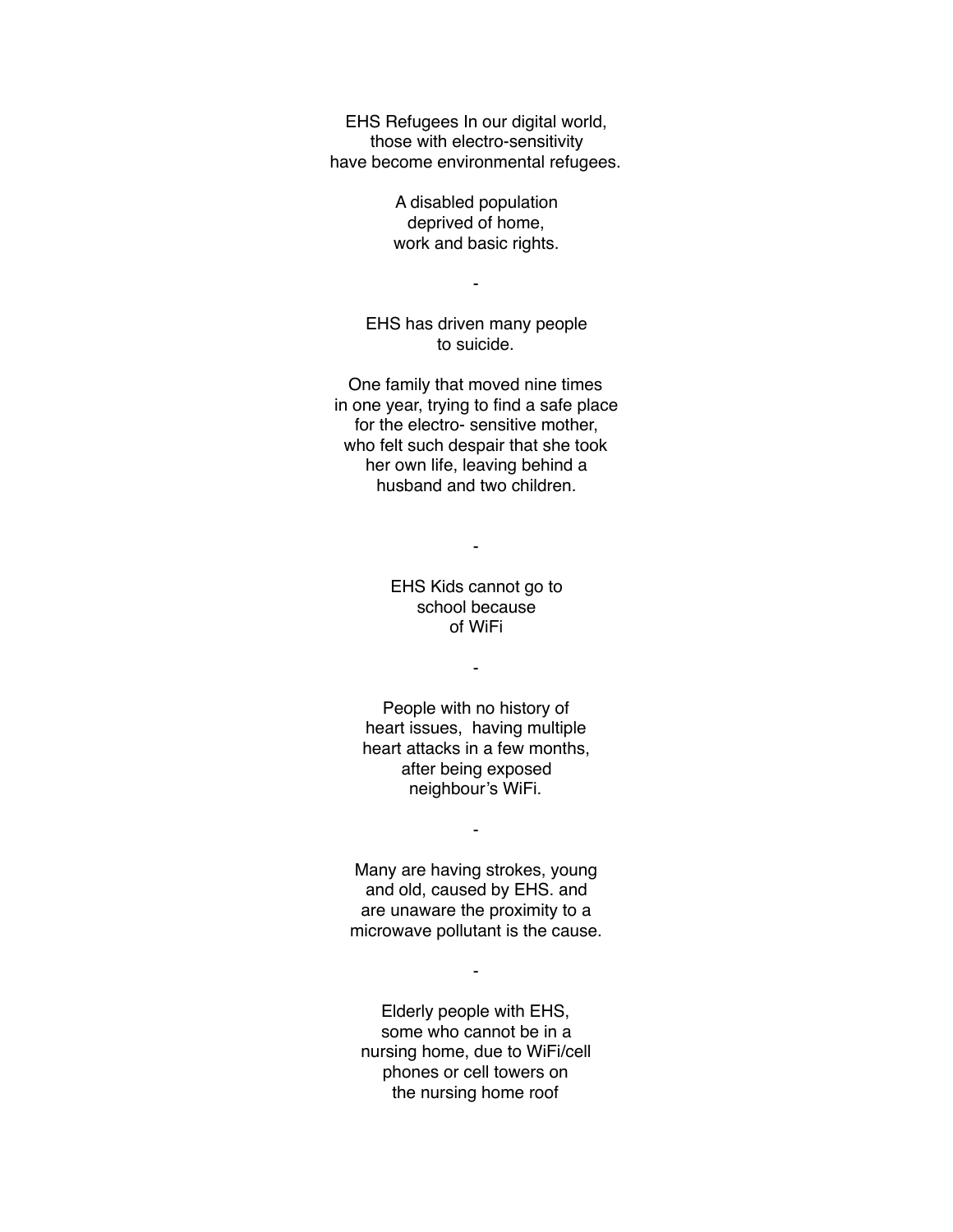are denied access to this type of care. or worse those that have EHS and have no choice but to be there and suffer horribly.

-

Strokes caused by Microwave radiation in environments such as a nursing home would be commonly misdiagnosed as a result of old age.

> Many nursing homes and hospitals have cell towers on the roof, attacking the old, sick and those trying to recover.

> > -

Individuals and couples with EHS have been forced to leave their jobs, friends, families and homes and head into the wilderness in order to survive.

-

Couples who have split up because the partner of the electro-sensitive person either couldn't handle the stress and pressure, or did not believe that the microwave radiation (which they themselves did not feel) could cause such sickness and pain.

Many people with EHS have applied for disability benefits, with doctors documentation they are being denied and are forced to spend years in appeal.

-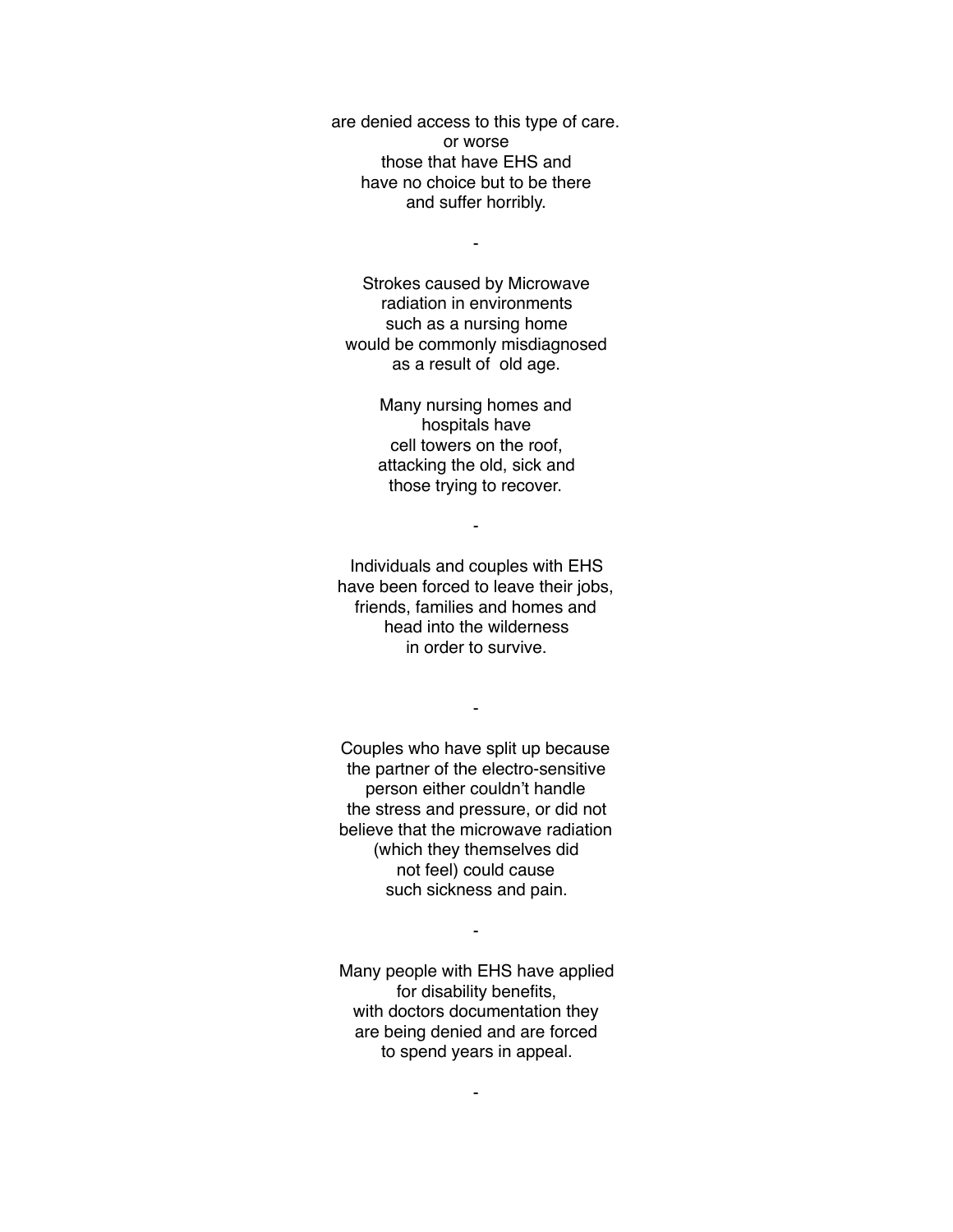One couple recently have been granted disability status on Ontario Disability in Canada. It took 4 years, several appeals, lawyers and 4 years of poverty but they are finally on the program.

EHS Refugees are in the thousands, avoiding microwave radiation at all costs, in rural areas and the wilderness.

-

We don't hear much from them as they are not on social media avoiding computers and cell phones. But they are out there growing in numbers.

-

EHS Refugees cannot access public transit, public spaces and public events. They cannot go to the movies, eat out at dinner, or go to the mall.

There is no were for an EHS refugee to go except forests, conservation areas and remote cottages and farms.

-

-

Holiday travel is greatly curtailed, if not eliminated, as most holiday resorts today boast full wifi access in all rooms, pool areas, restaurants and bars.

Flight travel is also not possible with those with EHS. Due to cell phones phones and Wifi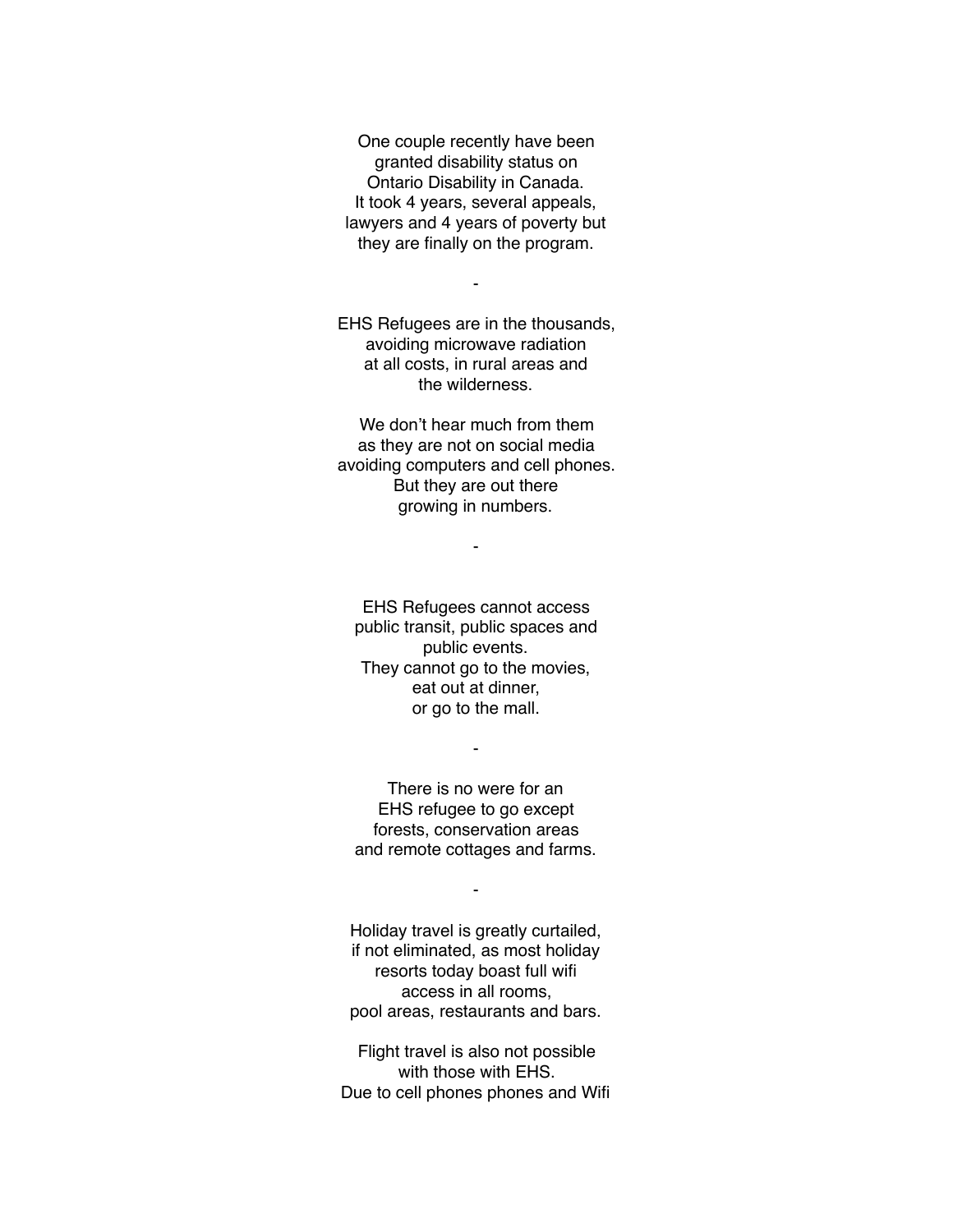on the plane.

-

Microwave Radiation on planes is affecting many travellers, airline staff and pilots, with and without EHS.

Airlines deny the dangers

-

They experienced dizziness, headaches and nausea, with some exhibiting aggression, forgetfulness, confusion and the inability to think straight or converse in a normal manner.

-

For example:

A leaked report about an emergency landing in Vancouver of a San Francisco–London fight on 24 October 2016 tells how all 25 crew members had to be taken to hospital.

Other crew members were curling up in corners on the floor, with blankets over their heads.

-

Other passengers also reported feeling unwell.

All of these symptoms are consistent with exposure to microwave radiation.

-

Airplane fumes working in synergy with microwave radiation could cause these symptoms even in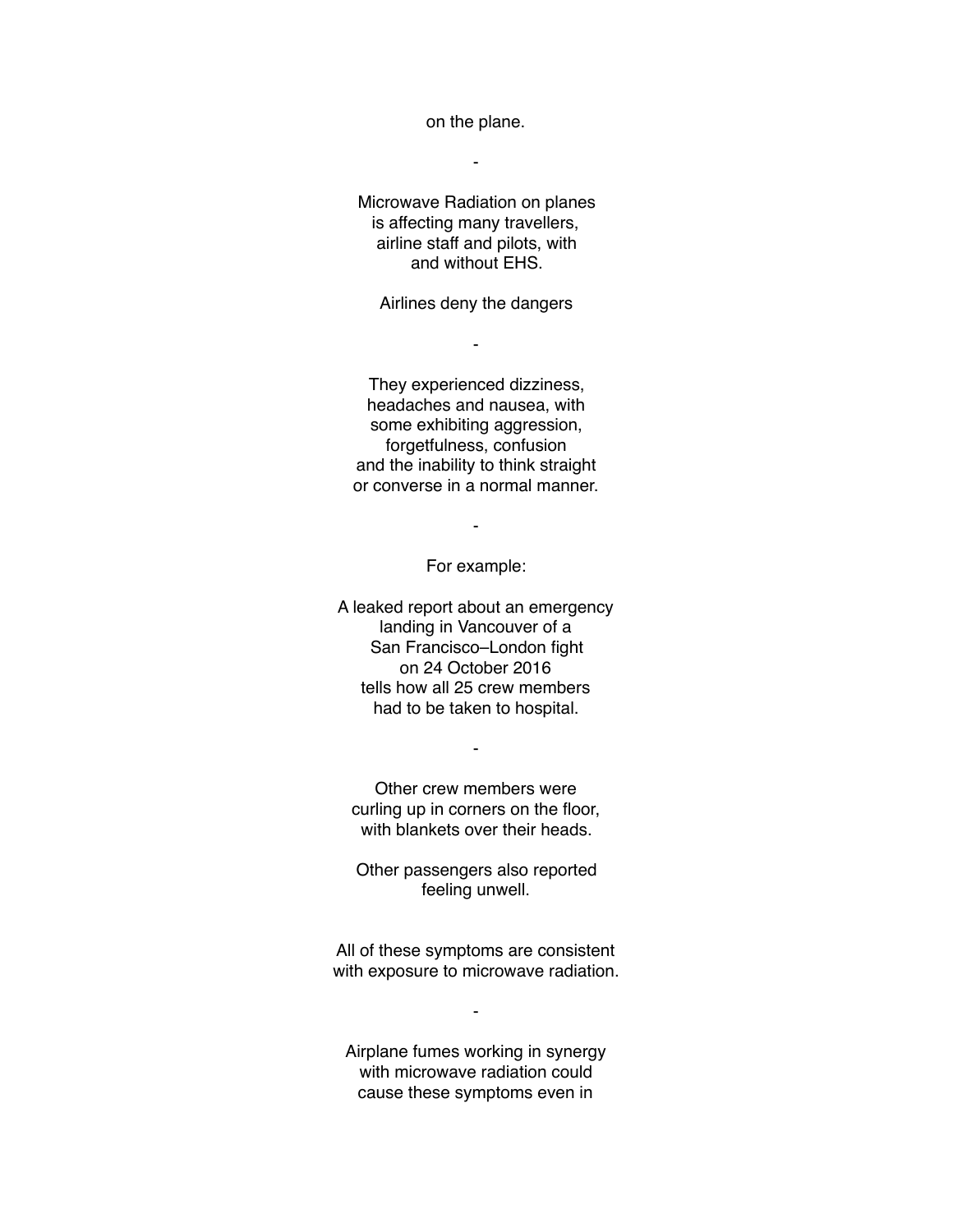those who do not have EHS.

EMFs damage the blood–brain barrier, allowing more toxins to enter the brain and can cause severe reactions and conditions.

-

The combination of high levels of EMFs and toxic fumes from burning oil, hydraulic fluid or other sources can compound the adverse effects of both factors.

-

These incidents have increased in recent years, due to most passengers using wifi devices and people's blood–brain barriers have been chronically compromised by the wireless radiation in their environment and are further compromised by the wireless radiation plus chemical toxins in the cabin.

> Cardiac arrest in the past was unheard of in children.

-

Since wifi has been introduced in schools, de-fribulators have to be on site.

On 24 December 2016, a 10-year-old girl suffered cardiac arrest on an Air Canada fight and died.

Actress Carrie Fisher had a massive cardiac episode on a London–LA fight.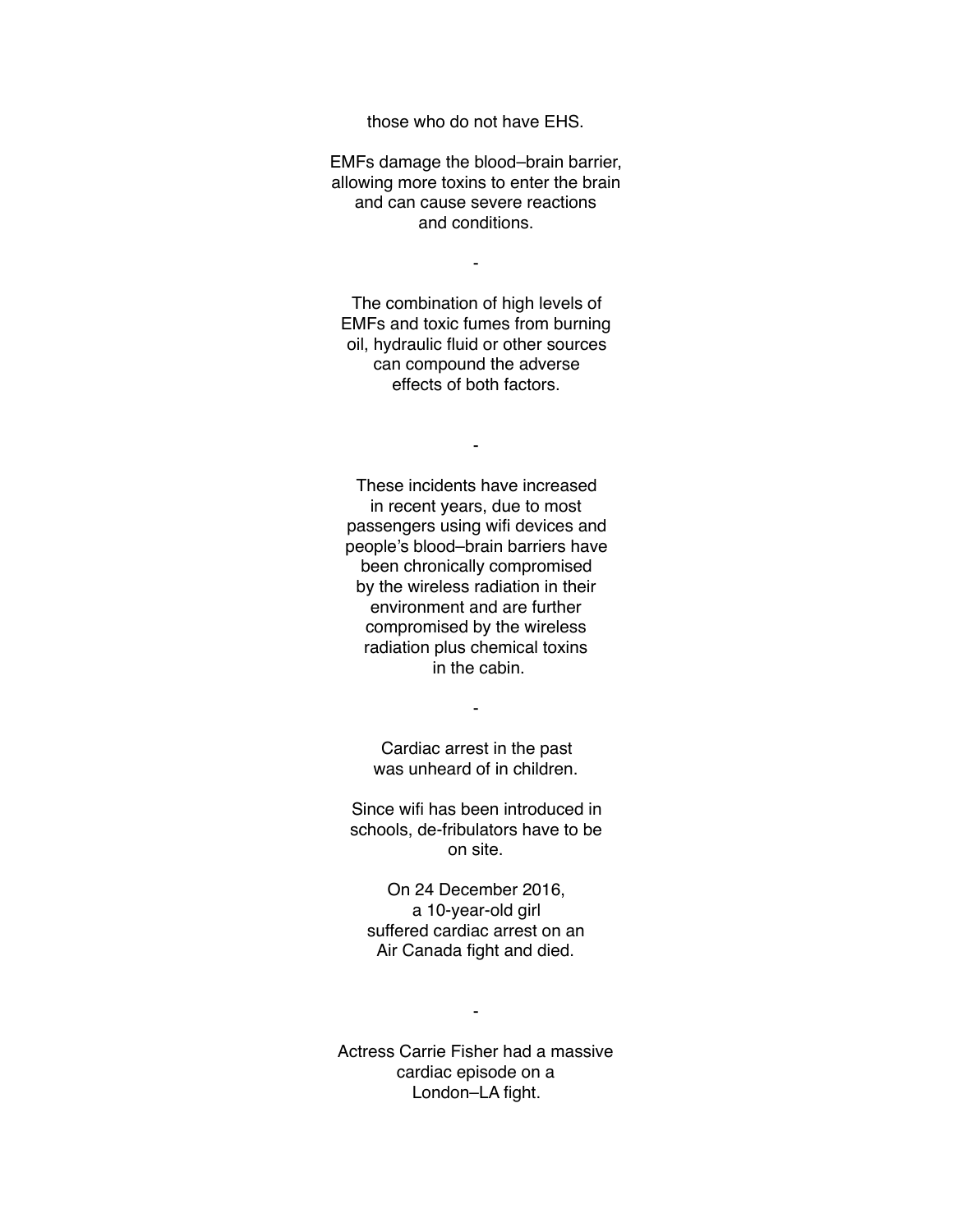There are other incidences that remain unacknowledged by the airlines and unreported in mainstream media.

-

-

Air Transat and Air Canada have stated that the levels of microwave radiation onboard their aircraft are never checked and that they have no plans to check or monitor them.

-

Supported by WHO's denial of the dangers, coroners are unlikely to attribute such incidents to the microwave radiation on an airplane, even though scientists have warned that exposure can cause heart problems and many other serious conditions.

An airplane is a partial Faraday cage in which the microwaves from WiFi bounce around like light off a mirror, greatly increasing the harmful exposure of wireless radiation to those inside.

-

The EMFs in the cabin pass through passengers' bodies, greatly increasing their body voltage and affecting their cells, blood flow, nervous systems etc.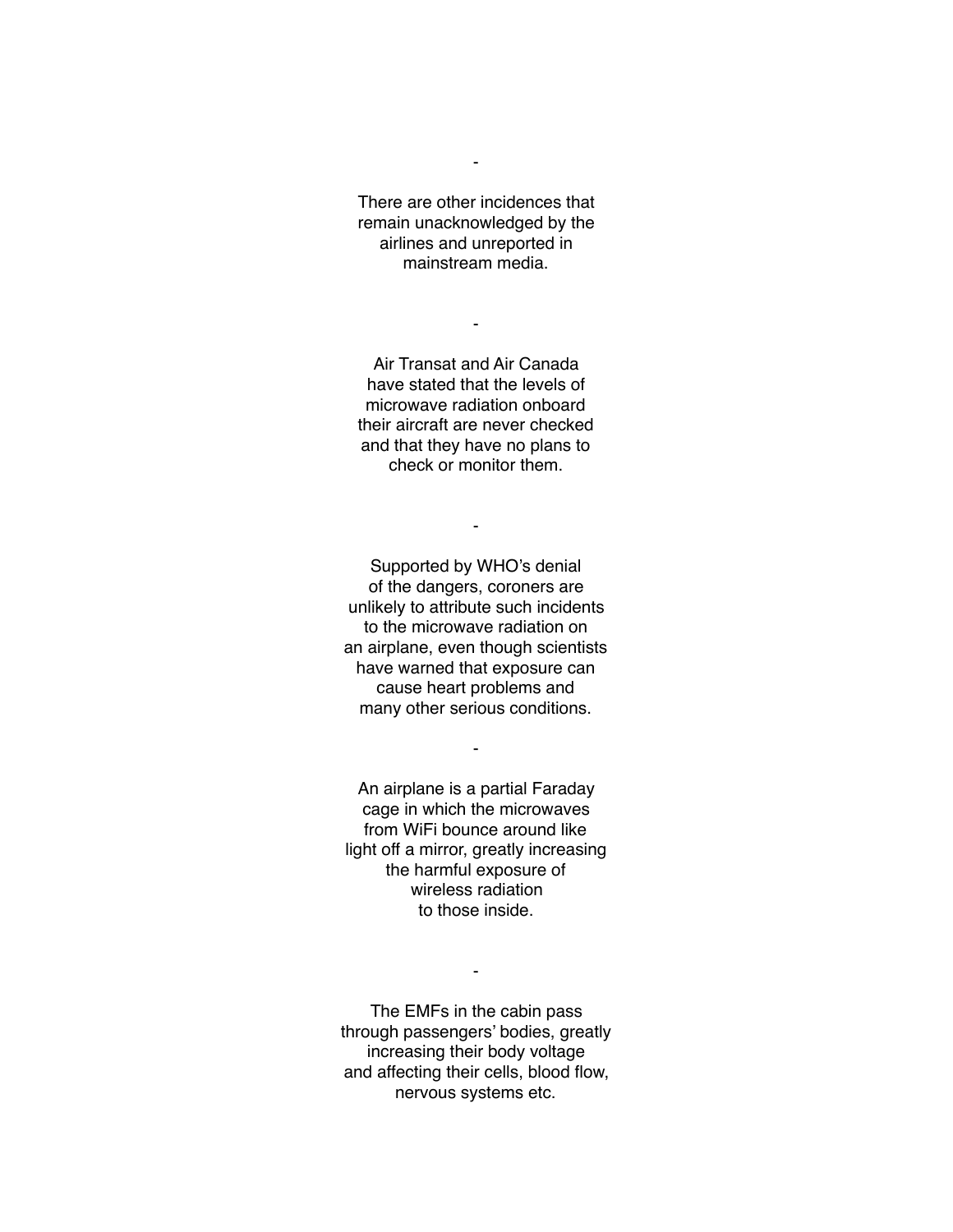With hundreds of wireless devices in use onboard at any one time, airplanes are potential death traps for those who cannot tolerate such exposure and those that may experience these symptoms for the first time.

-

Those with EHS can therefore no longer travel by air or on public transport.

-

-

Warning from the cockpit: a pilot's experience with microwave radiation on Flights:

"After becoming electro-sensitive, I had to give up my career as an airline pilot because I could no longer tolerate the use of cell phones and WiFi on aircraft

-

...I have personally seen a passenger cell phone unintentionally interfere with navigation equipment while in flight.

There is an airworthiness directive (AD) currently in effect that requires cockpit display unit changes on B737 and 777 aircraft because WiFi is causing the screens to go blank in-fight.

Boeing is patenting aircraft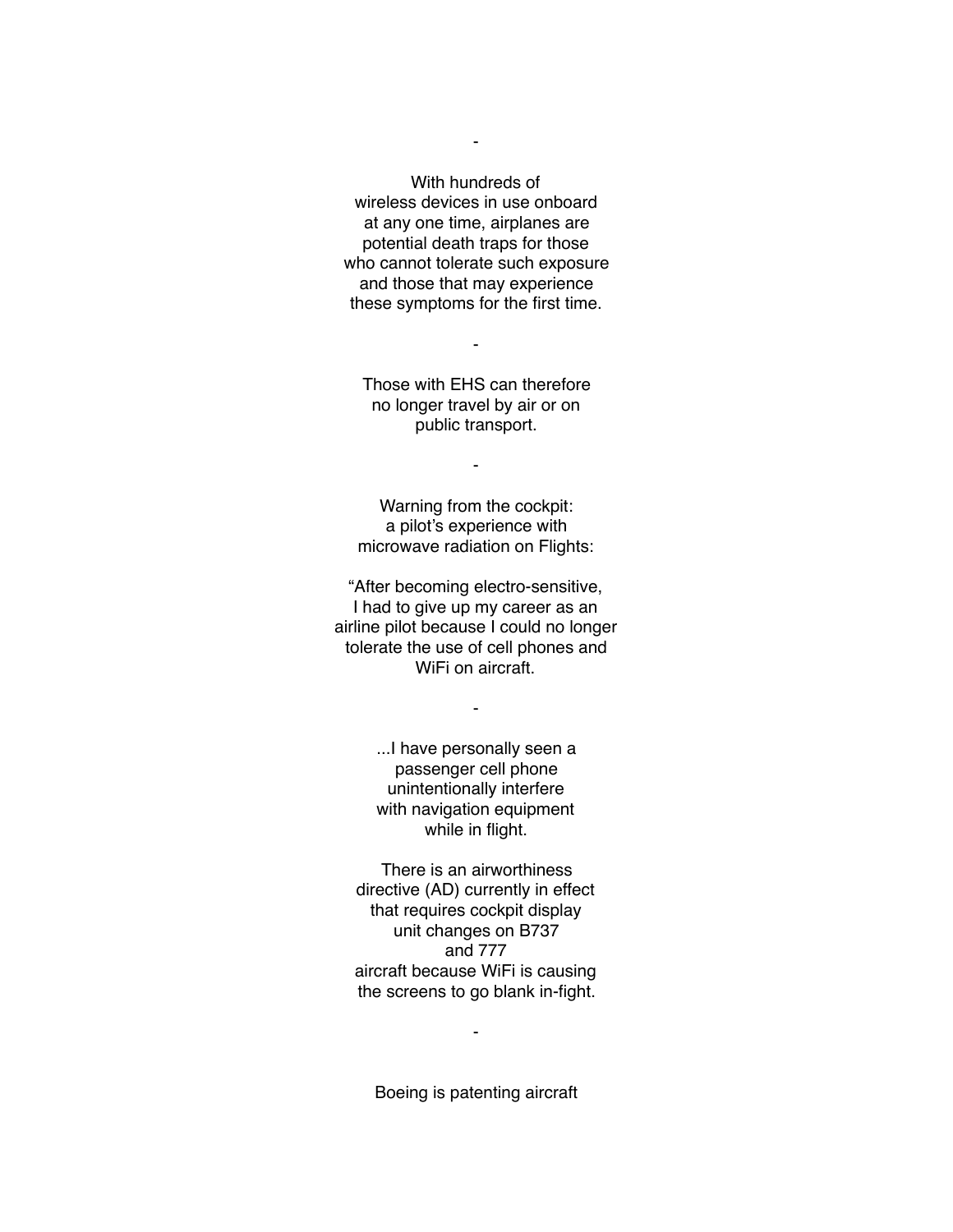window-shielding to protect aircraft systems from outside microwave interference.

-

"On top of this, no one is measuring the overlapping radiation from so many devices on fights, all working at full power to connect with infrastructures outside the metal fuselage of the aircraft .

Nobody even knows what the cumulative radiation levels are in the cabin or whether people have put their devices in airplane mode, which most people don't bother doing.

-

-

The device signals then bounce around, amplifying the exposures. All types of radiation can open up the blood–brain barrier, allowing chemicals to enter the brain that otherwise wouldn't.

This, combined with pesticide use and incidents of toxic air exposures that happen on aircraft all over the world, is bound to affect all who fly.

-

-

"using this technology for passenger communication and entertainment is unsafe for the aircraft, the passengers and the crew."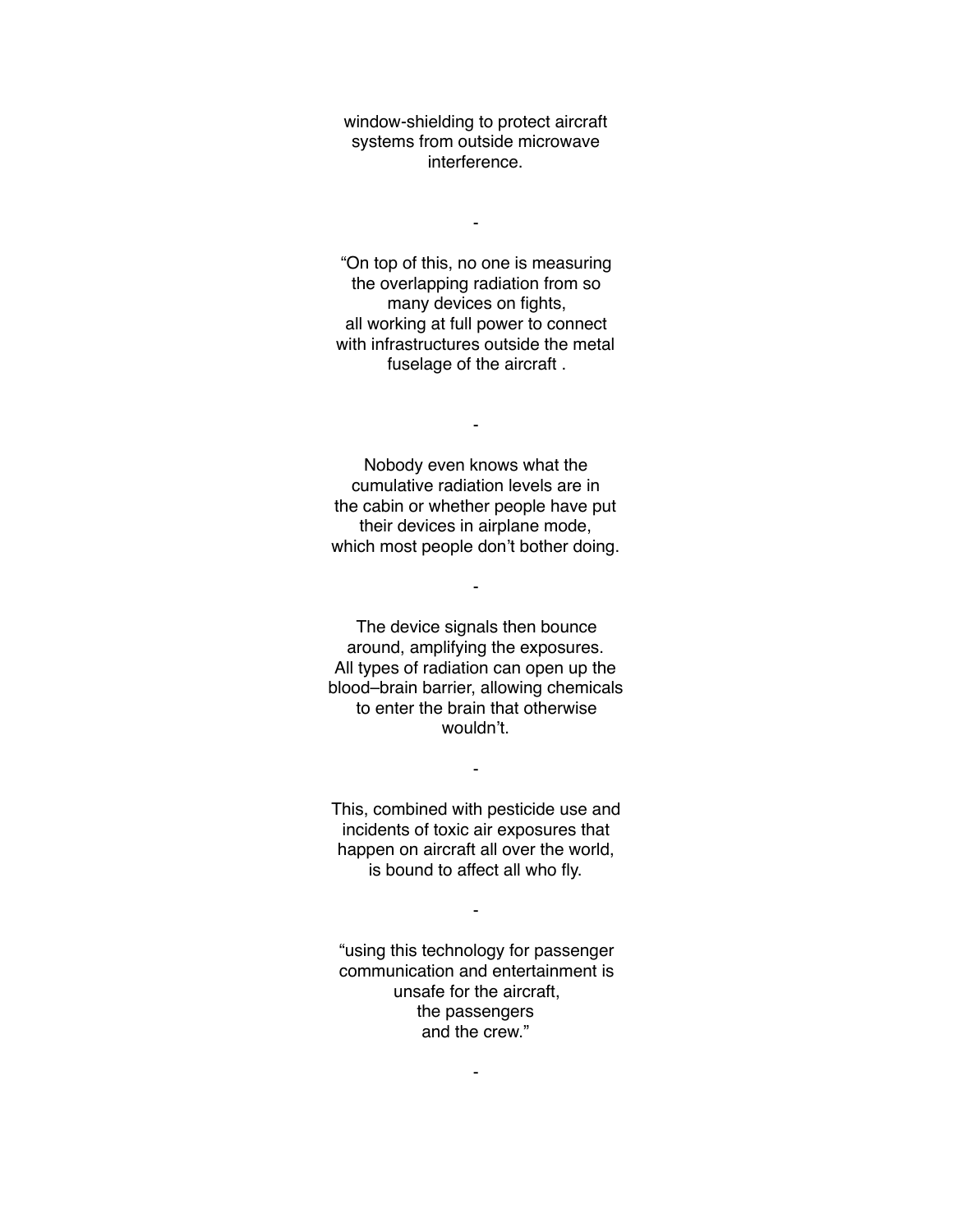### 4.3 Children and Microwave Radiation

-

Children are both neurologically and physiologically different from adults. A child's brain tissue / bone marrow has different electrical conductivity properties than adults due to the higher water content

(this renders the Specific Absorption Rate obsolete).

Children's absorption of microwave radiation can be ten times higher than adults.

-

Permanent low-level microwave exposure can induce chronic nitrosative and oxidative 'stress' thence, damage the cellular mitochondria (mitochondropathy).

Embryos, fetuses, infants and children are especially vulnerable to pulsed wireless signals, which penetrate directly through their rapidly developing bodies and brains.

-

"Children who were exposed to cell phones before and/or after birth tended to have higher prevalence of emotional symptoms, behavioural problems, inattention, hyperactivity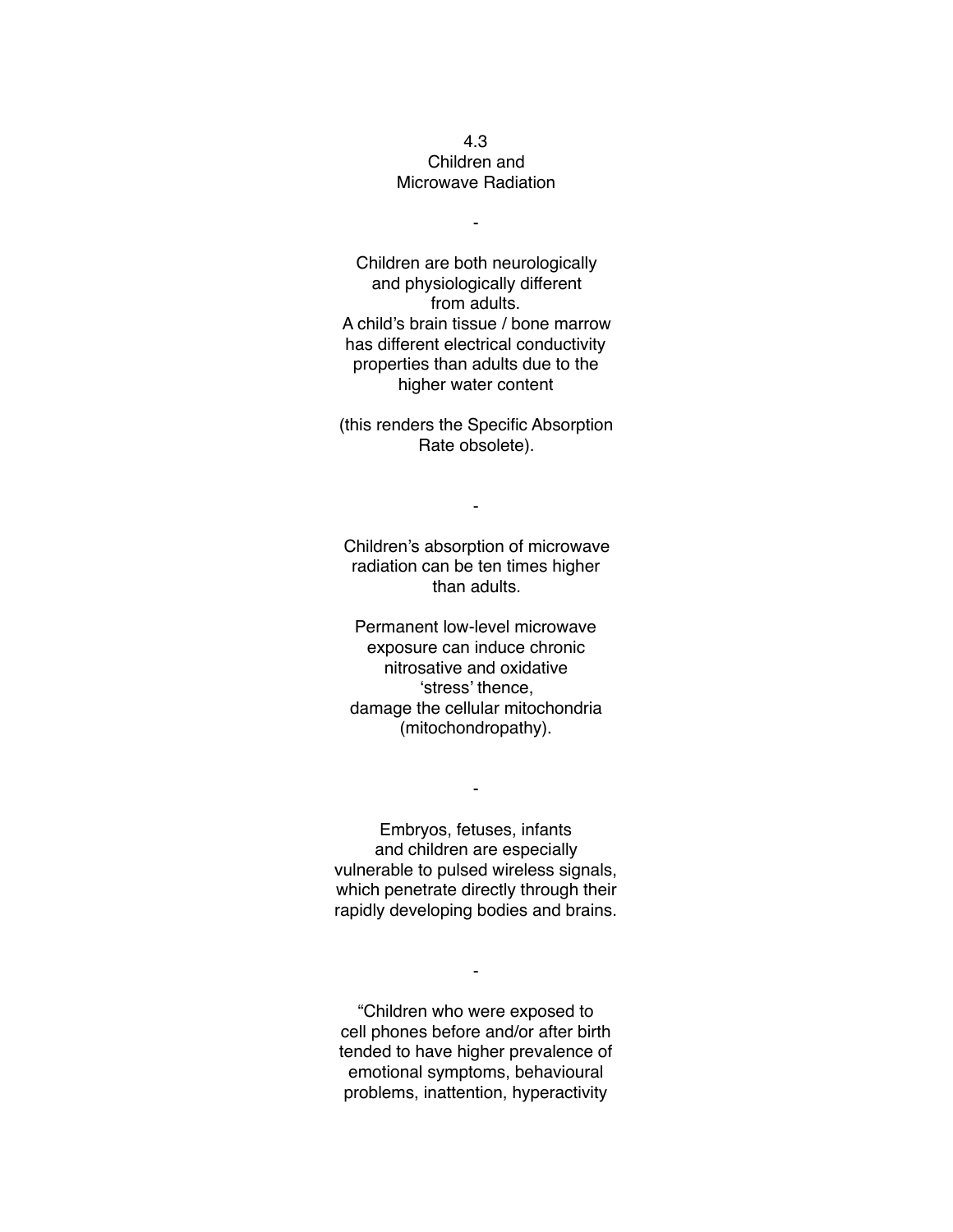and problems with peers,"

-

Children and teenagers are five-times more likely to develop brain cancer if they use cell phones.

Children are not merely small adults. They are physiologically and neurologically immature; their systems have not yet formed.

-

Microwave radiation alters the blood-brain barrier so that toxins leak into the brain.

-

This can cause neurologic and psychologic problems more easily in children.

-

A child's immune system, which fights off infection, takes 18 years to develop.

-

-

Additionally, 122 layers of protein – myelin – insulate the electrically generated signals used by the nervous system to control muscles and organs.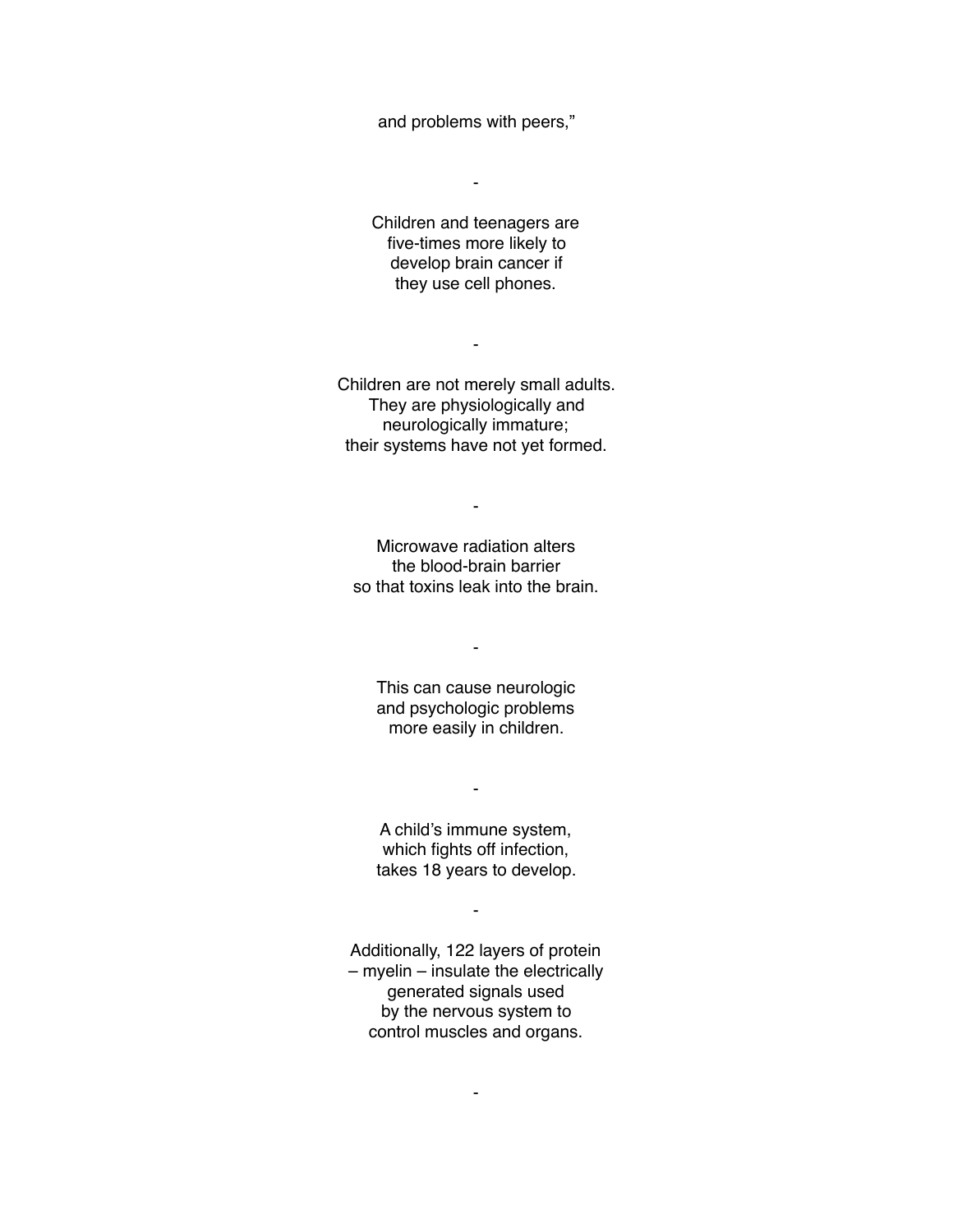These layers of protein take 22 years to develop. microwave radiation has been shown to affect protein synthesis.

This could lead to muscular dystrophy-like symptoms in later life.

-

Schools around the world with WI-FI, are reporting the same symptoms in students: fatigue, headaches, nausea, chest pain, vision problems.

In public schools across Canada, some children are reporting racing heart rates while in school.

-

A symptom of Wifi Exposure.

-

Their children are undergoing extensive medical testing but getting no answers from doctors.

-

In Simcoe County, one young student was scheduled for exploratory heart surgery at Sick Children's hospital in Toronto to find out why she was having heart problems. Once the girl was out of school for the summer, the symptoms disappeared and the surgery was cancelled

Microwave radiation causes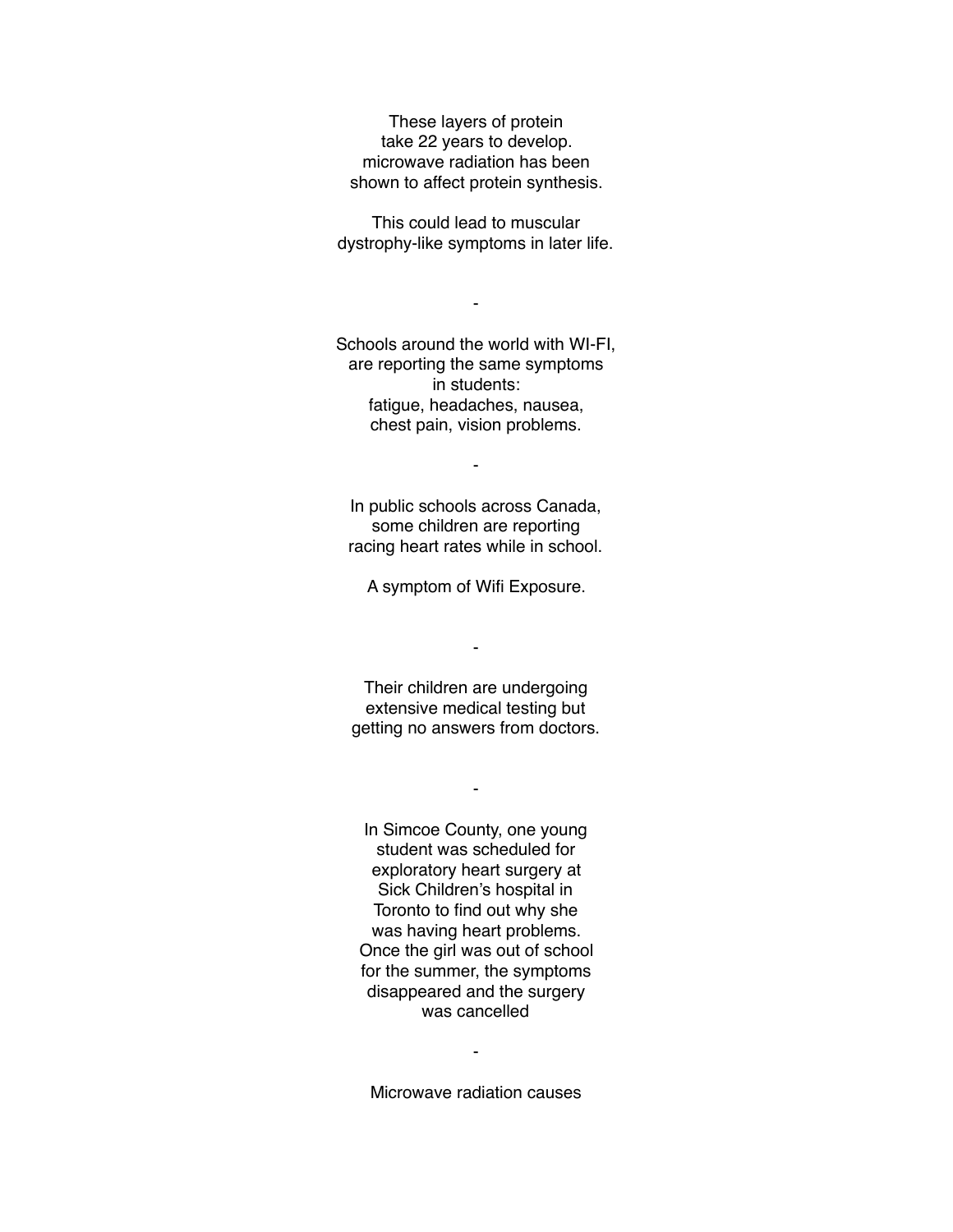more psychologic problems, with increase in aggression and other bad behaviour, depression, anxiety, and suicidal tendencies.

Also reduced immune systems, leading to more and longer colds and coughs,

-

The effects of microwaves will continue long after the children are exposed at school. One study found that after just two minutes use of a cell phone, the children had their natural brain waves disrupted for two hours thereafter. This is called long-term potentiation, and it can last up to six weeks.

Microwave irradiation has been shown to damage the genetic structure in young girls ovaries.

-

Girls are born with all of the eggs they need in their ovaries at birth.

-

They are immature eggs, hence susceptible to damage during growth.

-

Microwaves are genotoxic (experiments can be linked to children showing low-level mobile telephony radiation disrupts the biochemistry of follicle cells in a mammalian egg chamber),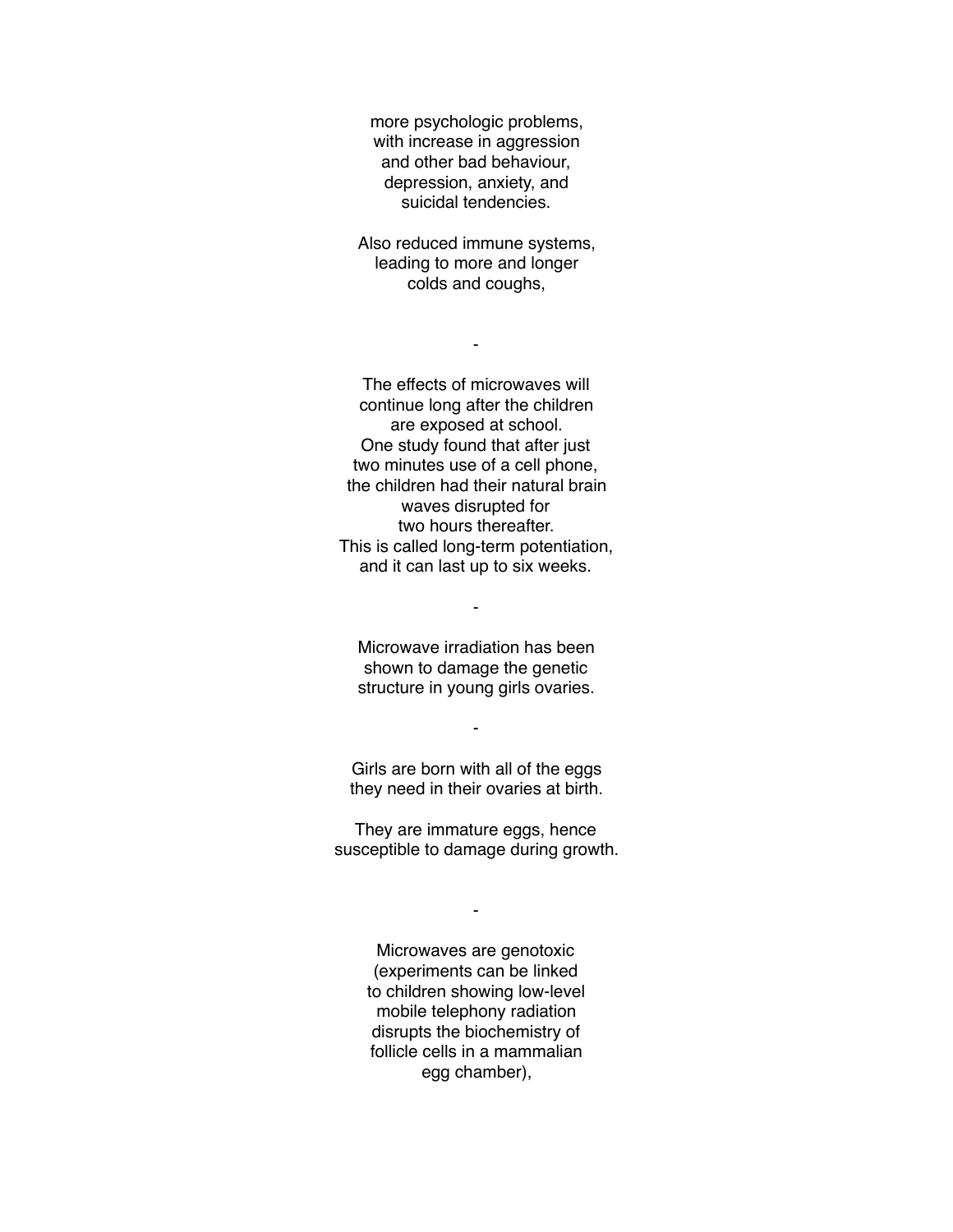Hence microwave irradiation can affect the genetic structure within the eggs.

-

-

The mitochondrial DNA is ten times more susceptible to nitrosative / oxidative stress than is the DNA in the cell nucleus.

Whilst regular cell DNA has built-in repair mechanisms, Mitochondrial DNA, the genes inside the ovaries, is irreparable.

-

If you have a little girl in whom there is damage through this mechanism to the genetic structure in one of her eggs, and she has a daughter, that daughter will carry that genetic problem.

It is irreparable.

-

And her daughter in turn will carry that genetic problem, because it is irreparable.

And every female forever, in that line, will carry that problem in perpetuity, because it is irreparable.

-

The mitochondropathy is therefore irreversibly transmitted to the children by the maternal egg cell, causing cumulative irreparable damage to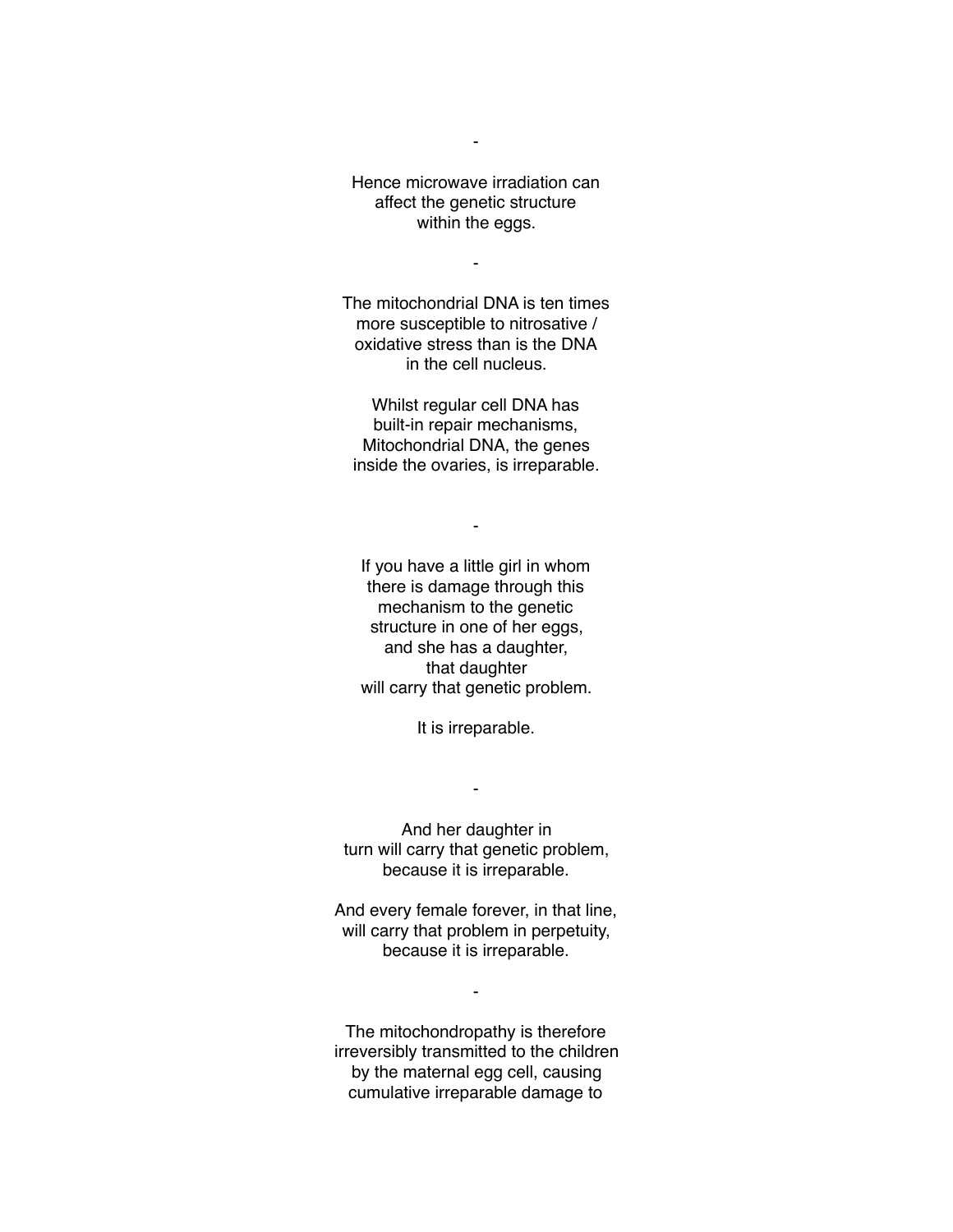future generations.

-

Schoolgirls exposed to low-level microwave radiation (Wi-fi) are at risk of suffering stillbirth, foetal abnormalities or genetically damaged children, when they give birth. Any genetic damage may pass to successive generations.

The Main Risks to Children

-

These biological processes described as being 'influenced' by low-level microwave irradiation may not just damage foetal growth; relying on the same biological processes are:

-

Blood Brain Barrier - Requires 18 months to form and protects the brain from toxins. It is effected.

Myelin Sheath requires 22 years to build its 122 layers. It is responsible for all thinking, organ and muscle processes.

-

Brain requires 20 years to develop

Immune System requires 18 years to develop.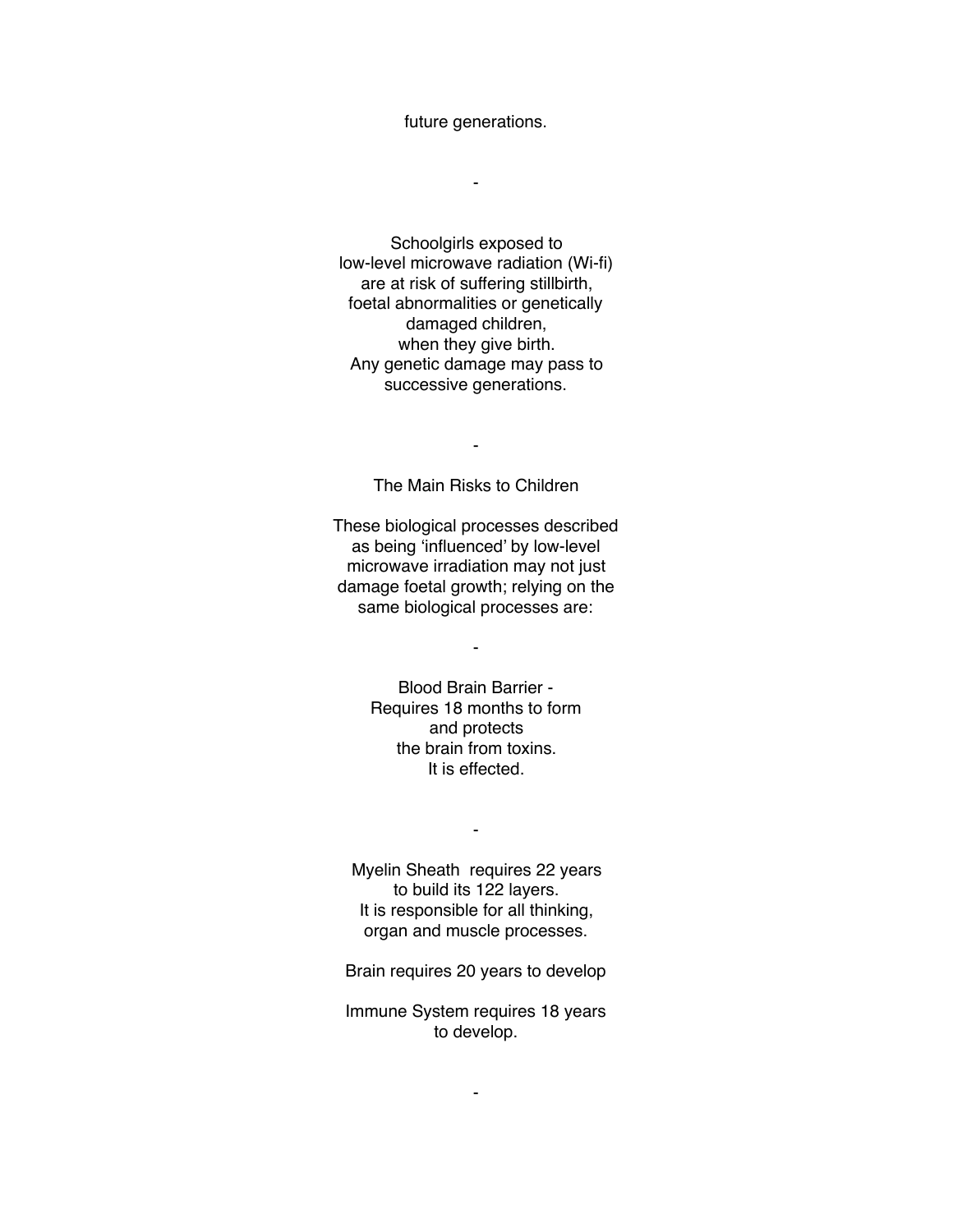Bone marrow and Bone Density are known to be affected by low-level microwaves as are the immune systems' white blood cells.

-

Bones requires 28 years to develop as mentioned the moisture content of children makes both the 'soft bones' and marrow particularly attractive to microwave irradiation. Bone marrow produces blood cells.

-

Clearly, our decision makers are overlooking a child illness pandemic hitherto unknown in our 40,000 generations of civilization; which can involve over a half of the World's exposed mothers / children.

-

The Russian National Committee on Non-Ionizing Radiation Protection: in their research document 'Health Effect on Children and Teenagers' found; 85% increase in Central Nervous System Disorders 36% increase in epilepsy 11% increase in mental retardation 82% increase in blood immune disorders and Risk to Foetus.

All electromagnetic waves are accumulative. If they are below the body's threshold to cause activation of the necessary proteins required to defend and repair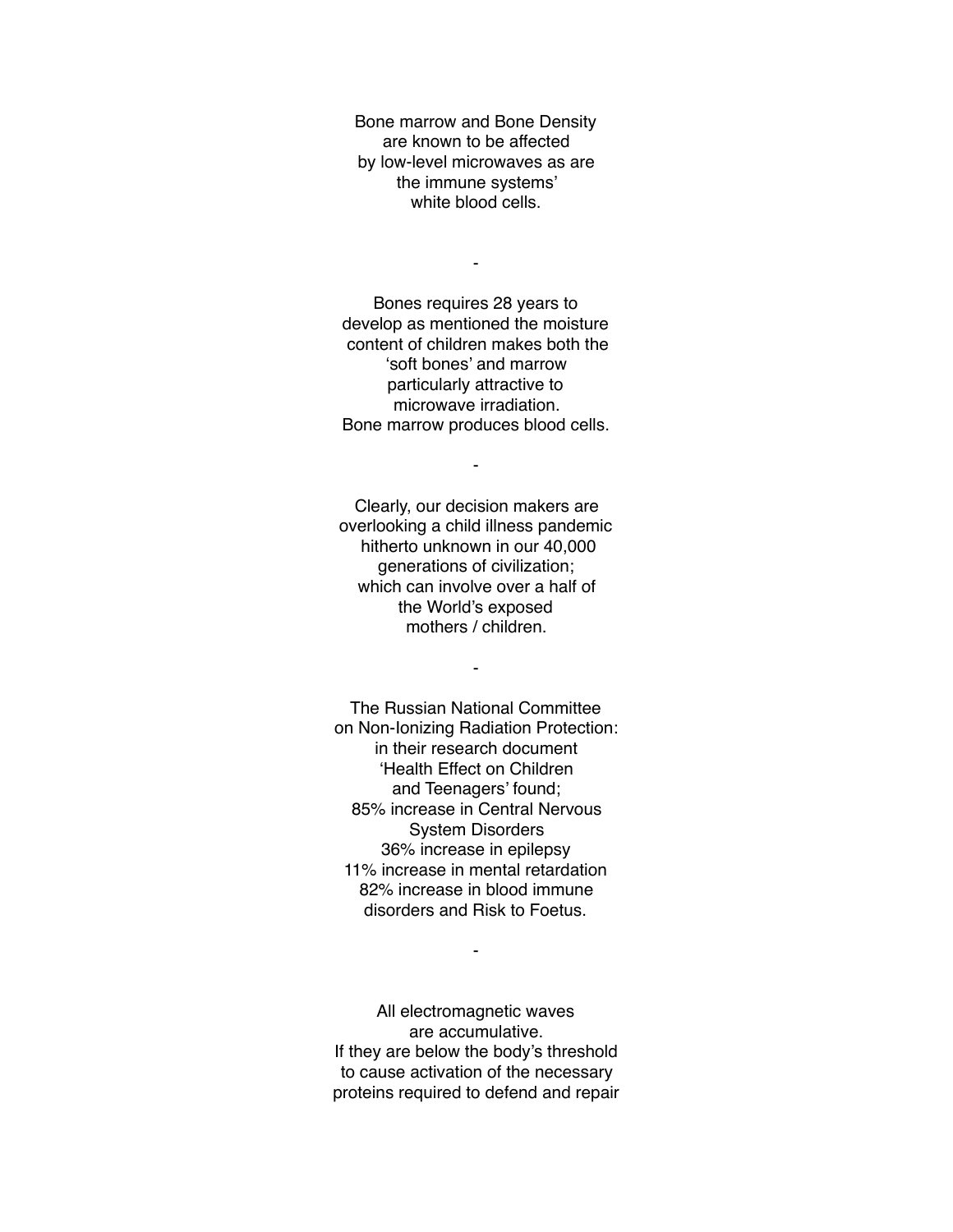tissues, the damage accumulates very slowly and is undetectable like a cancer.

-

A pregnant woman using a cell phone, is exposing her baby to dangerous levels of microwave radiation.

Both the pelvic structure and amniotic fluids promote the deep penetration of microwaves, which can be easily absorbed by the fetus.

-

In addition to incessant wireless radiation exposure, most fetuses are now routinely scanned several times during gestation by medical ultrasound imaging equipment. Weeks after a human embryo is implanted in-utero, at a time when the newly united cells are the most vulnerable.

A vaginal probe is often used to position a high frequency sound transducer as close as possible to the tiny new life form.

-

Ultrasound technology vibrates a fetus with mechanical pressure waves at millions of cycles per second.

A scan can last up to one hour.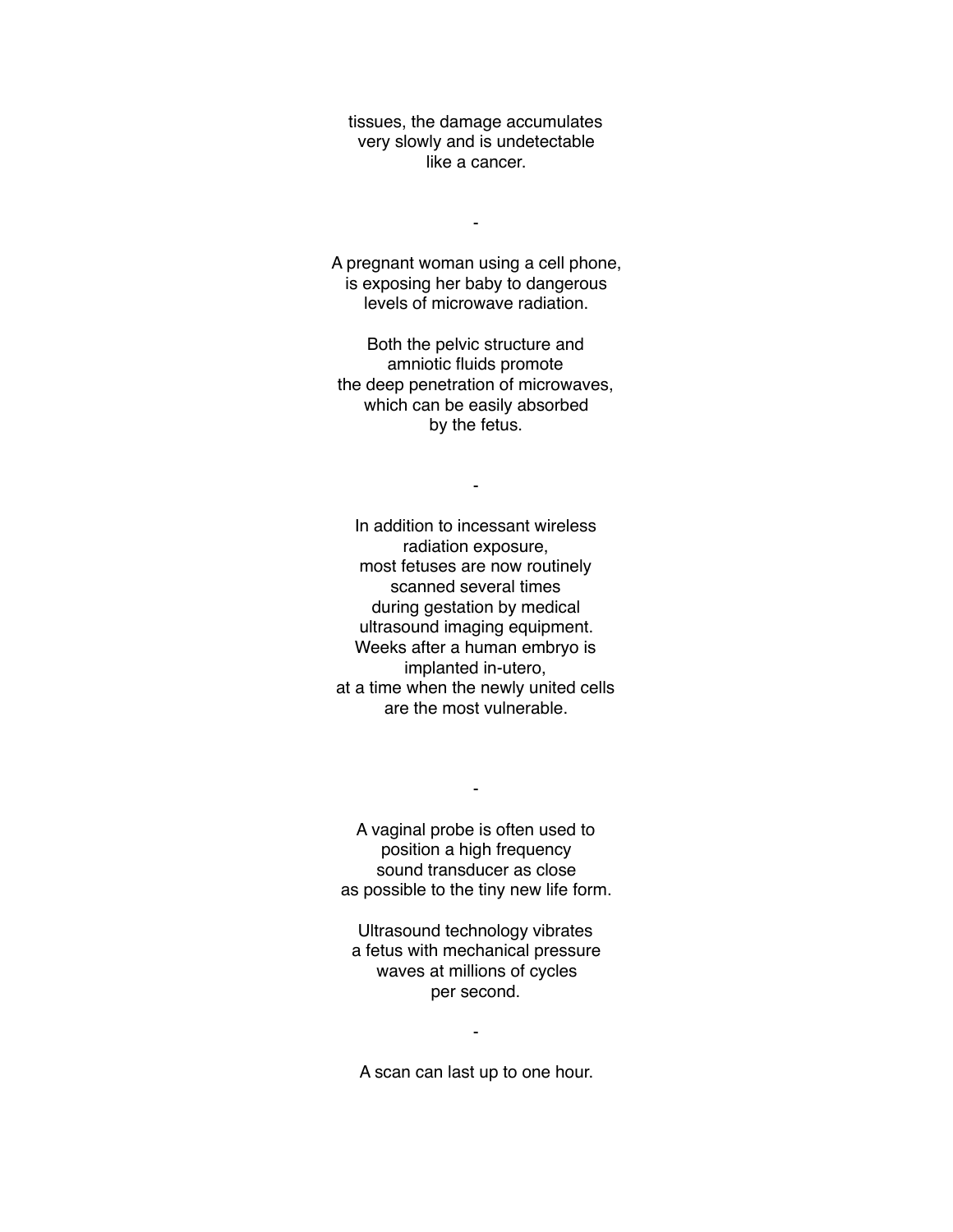The power density used is around 720 milliwatts/cm2 eight times the power density allowed prior to 1993.

-

Secondary vibrations inherent in ultrasound waves are said to produce intrauterine noise as loud as 100 decibels, Noise levels over 85 decibels are designated as harmful to human hearing. The fetus hears anultrasound scan at a high pitch which is, comparatively as loud as a train pulling into a station.

The ultra powerful Doppler ultrasound equipment is especially brutal. One minute of Doppler is equal to 35 minutes of non-Doppler imaging.

-

Doppler equipment has potential to produce biologically significant temperature hikes in both bone and tissue interfaces.

-

One report notes that brain structures lying close to the fetal skull, such as the pituitary gland and the hypothalamus, are at special risk of over-heating, while on-screen temperature safety indexes can give false temperature readings.

-

Powerful 3-D and 4-D ultrasound equipment, which can produce cuddly 3-dimensional images,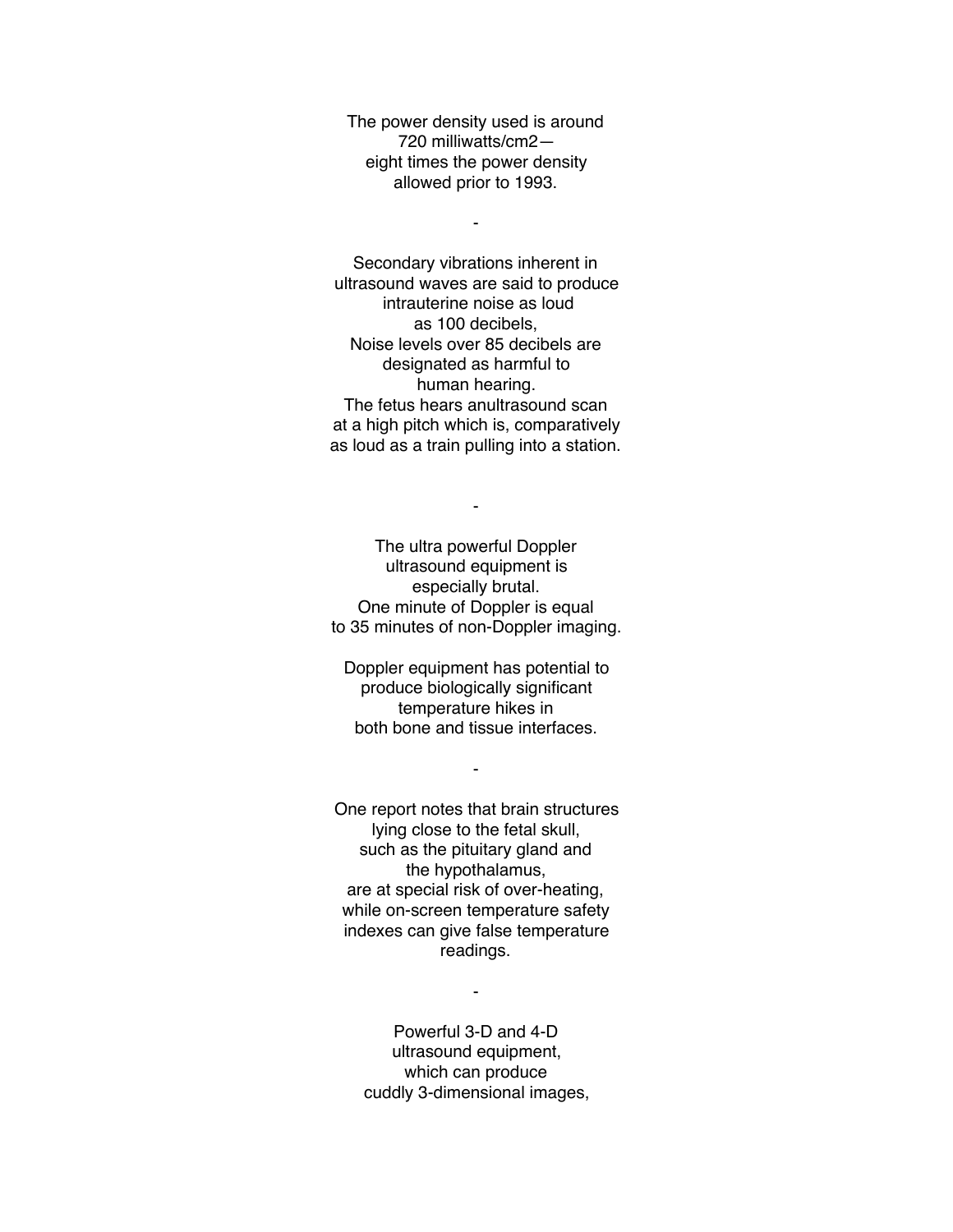## is used to create fetal portraits and videos

-

Merciless, inflammation-producing scanning sessions can last up to 90 minutes. The FDA warns that such frivolous use of ultrasound is dangerous, but critics complain that the agency has yet to enforce a ban on this commercial exploitation of the fetus.

In 1999, Irish researchers found that a 15-minute, 8 megahertz ultrasound scan of mice produced abnormal rate of cell division and abnormal cell death.

-

The scans may be damaging human fetal DNA, resulting in a delay of cell division and repair, or in the switching on of a tumor suppressor gene that controls cell death.

-

-

A number of other studies have established a possible correlation between prenatal ultrasound exposure and dyslexia, delayed speech development, reduced birth weight and non-right handedness.

Medical researchers from Italy's University of Siena Department of Pediatrics, Obstetrics and

 $\blacksquare$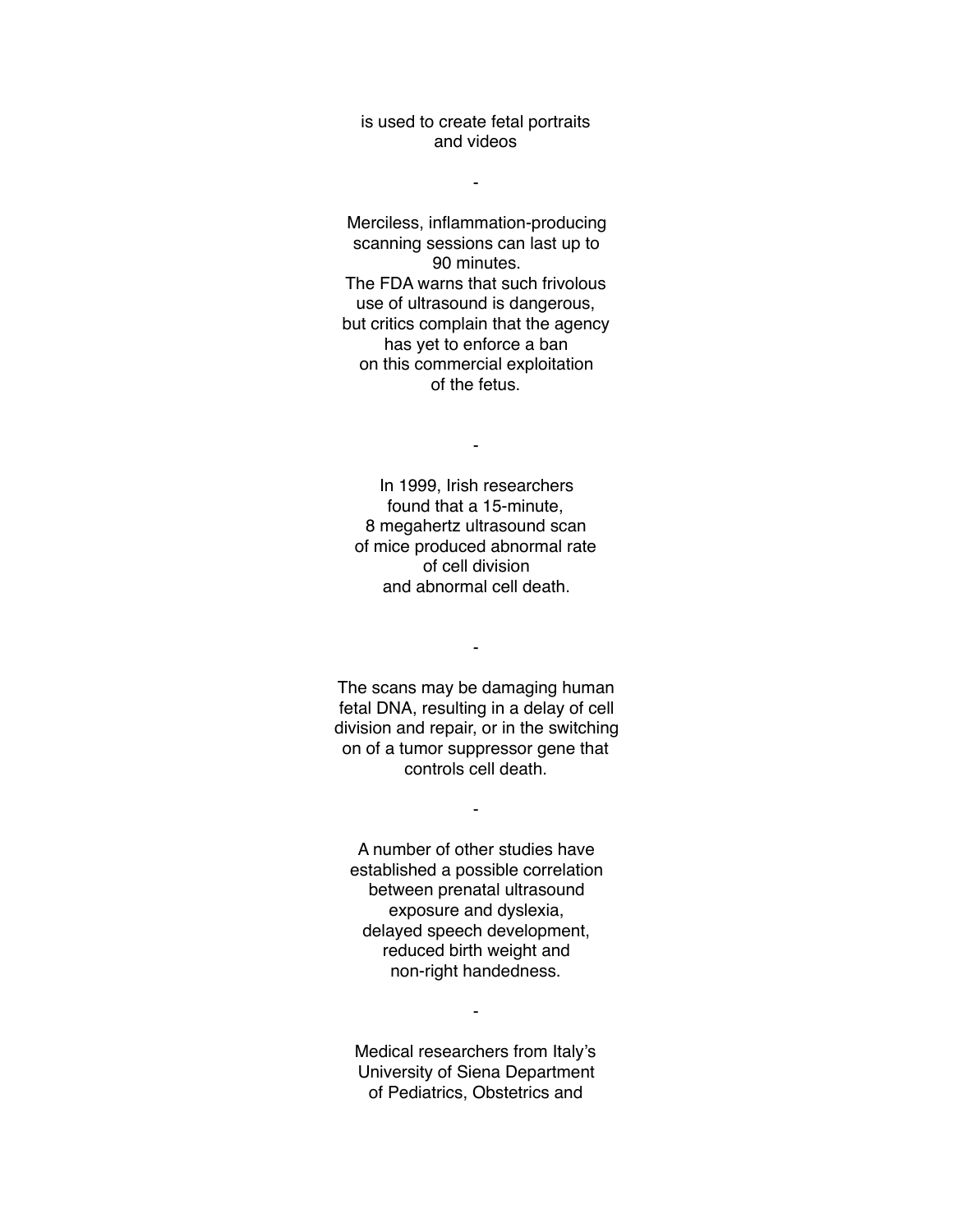Reproductive Medicine reported that extremely low frequency (ELF) electrical currents given off by modern hospital incubators can interfere with newborns' heart rates.

-

The magnetic fields from these ELF waves were found to cut the "variability" of infant heart rates in half.

Heart rate variability is healthy and shows that the nervous system is working correctly.

-

Variability reduction, on the other hand, is known to be an indicator of heart disease, arrhythmia and stroke.

-

The Italian study warns that interfering with heart rate variability can hinder nervous system development and recommends that incubator manufacturers take steps to shield babies from electrical fields caused by motors and fans.

An impossible situation on in schools

-

"Parents have been robbed of their right to protect their children from the mandatory exposure to microwave radiation from wireless technologies in our schools.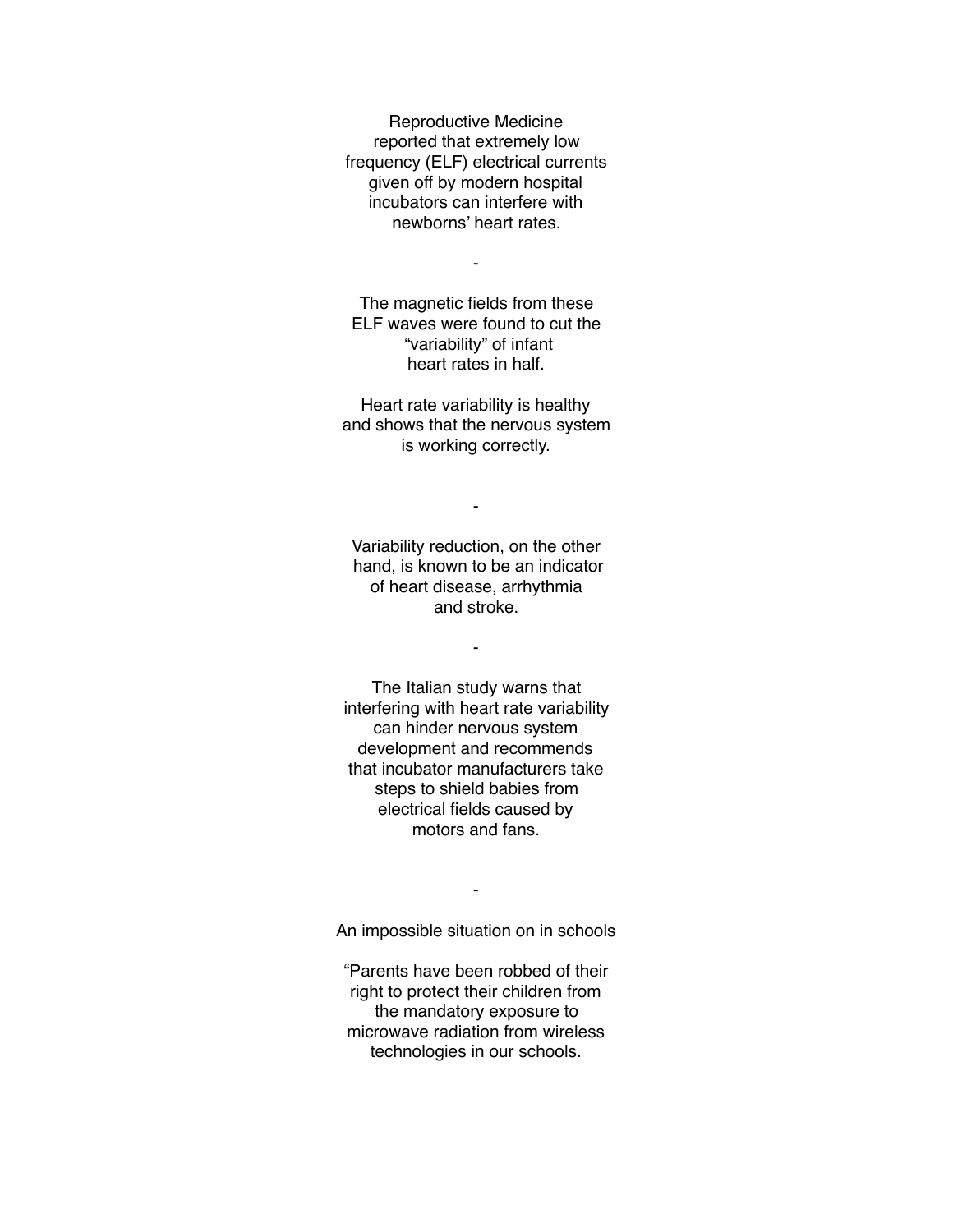"Officials have willfully dismissed credible evidence presented to them by qualified experts, nationally and internationally, that emphasizes children's heightened vulnerabilities and the need for immediate action to reduce exposure causing proven health effects." —Janis Ho man, Parents for Safe Schools

"Heart problems have occurred in children in schools after WiFi was installed.

-

One school in Simcoe, Ontario had several children experience serious heart problems that seemed to be directly related to WiFi.

-

When the children were removed from the school and were free from RF exposure, their problems ended.

Due to this school in Simcoe, there are now defibrillators in schools.

But the wifi remains.

-

Because WiFi-induced harm is not insurable and even though many teachers cannot turn WiFi off for fear of losing their jobs, school teachers, principals and school boards may be held liable for submitting children to known safety risks.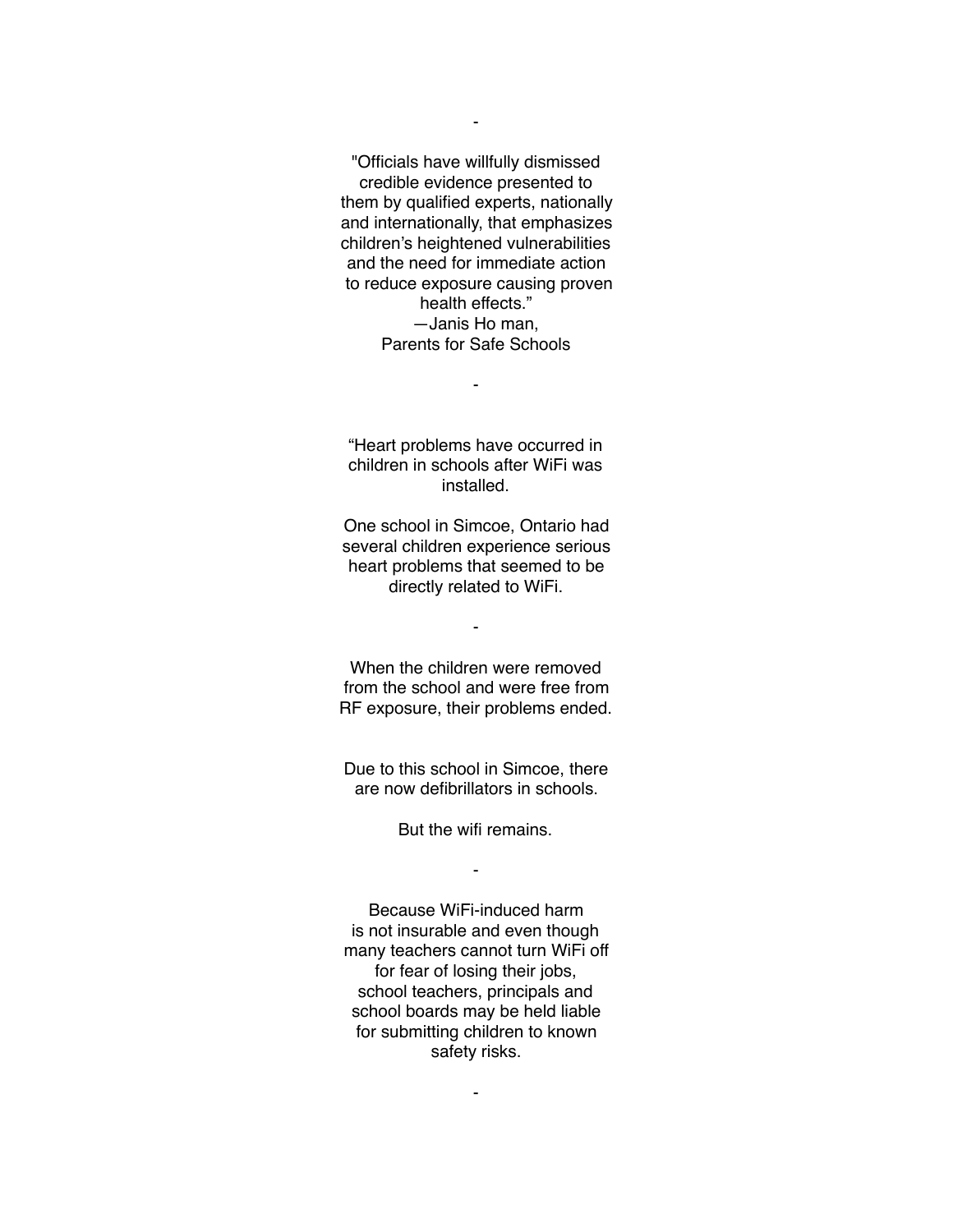"Many of my fellow teachers took sleeping pills for chronic insomnia. Several were aware that they were being affected by the WiFi in the school but could do nothing about it."

"..Three of us unplugged the routers and were reprimanded, and formal letters of discipline were issued to us for 'tampering with the infrastructure'"

-

-

"...We were forbidden to talk to parents about WiFi or its health effects and were effectively gagged. I was forced to leave because the WiFi made me very ill and resulted in extreme electro-sensitivity."

> —Maria Plant, a teacher for 30 years in BC, Canada

> > -

The microwave crime wave: Precious children and their teachers are forced, every moment they are at school, to sit in classrooms with powerful industrial-grade Wi-Fi routers above their heads that emit dangerous Microwave radiation on frequencies that the US Military knows are lethal to all human organs and organ systems.

"WiFi routers emit their pulsed non-thermal radiation in all directions constantly, blanketing entire areas.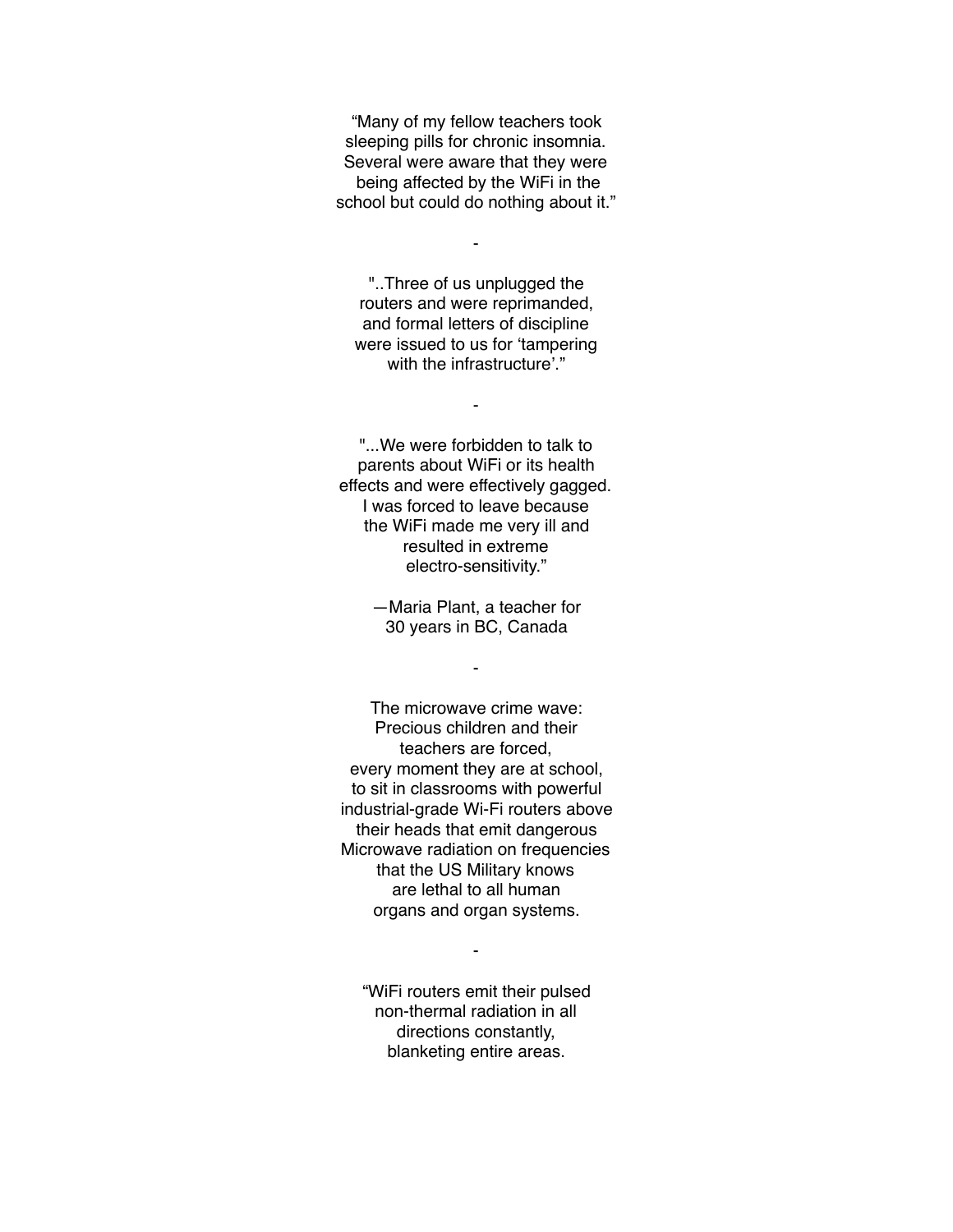"It is not a question of whether a student or teacher will be harmed, but how much accumulated radiation over how many months and/or years their individual bodies can endure before they succumb to serious illness."

> 4.4 Generation X'd Out: An end to the human race

-

-

Babies born to GENERATION X-RAY may be on the fast track to humanity's genetic dead end.

-

The term "Generation X-ray" refers to youth addicted to communicating and recreating with wireless devices —cell phones, PDAs, WiFi computers and music/gaming equipment.

The average American child under 18 now spends several hours a day irradiating themselves with a cell phone "toy."

-

Our young people have received no official warning from U.S health agencies, they unknowingly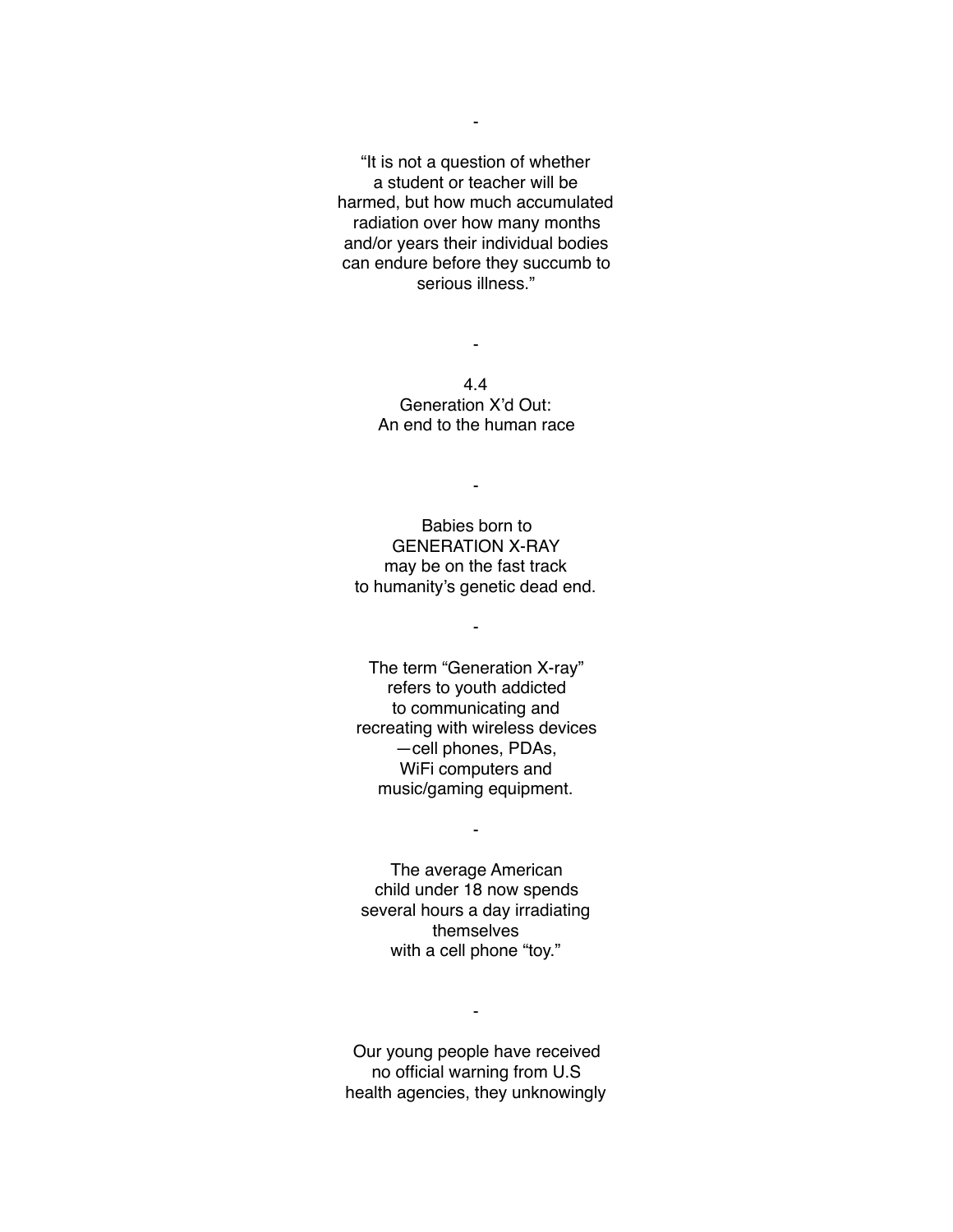micro-cook their sperm, ova and fetuses with a radiation known to be just as mutagenic and teratogenic as gamma wave radiation from nuclear fallout.

-

Generation X-ray: Child Victims of Technological Abuse.

-

The science is clear. Babies born to the hard-core wireless generation will suffer a high probability of genetic corruption from their very seed.

-

Generation x-Radiated From Birth

When an infant escapes their hospital wifi tracking transmitter, they are taken to a home where wireless reigns.

-

These days a baby's first habitat may be a den of electromagnetic wave pollution gushing from cell phones, wifi routers, wireless computer systems,

microwave ovens, gigahertz baby monitors, home security systems and the always-broadcasting Digital Enhanced Cordless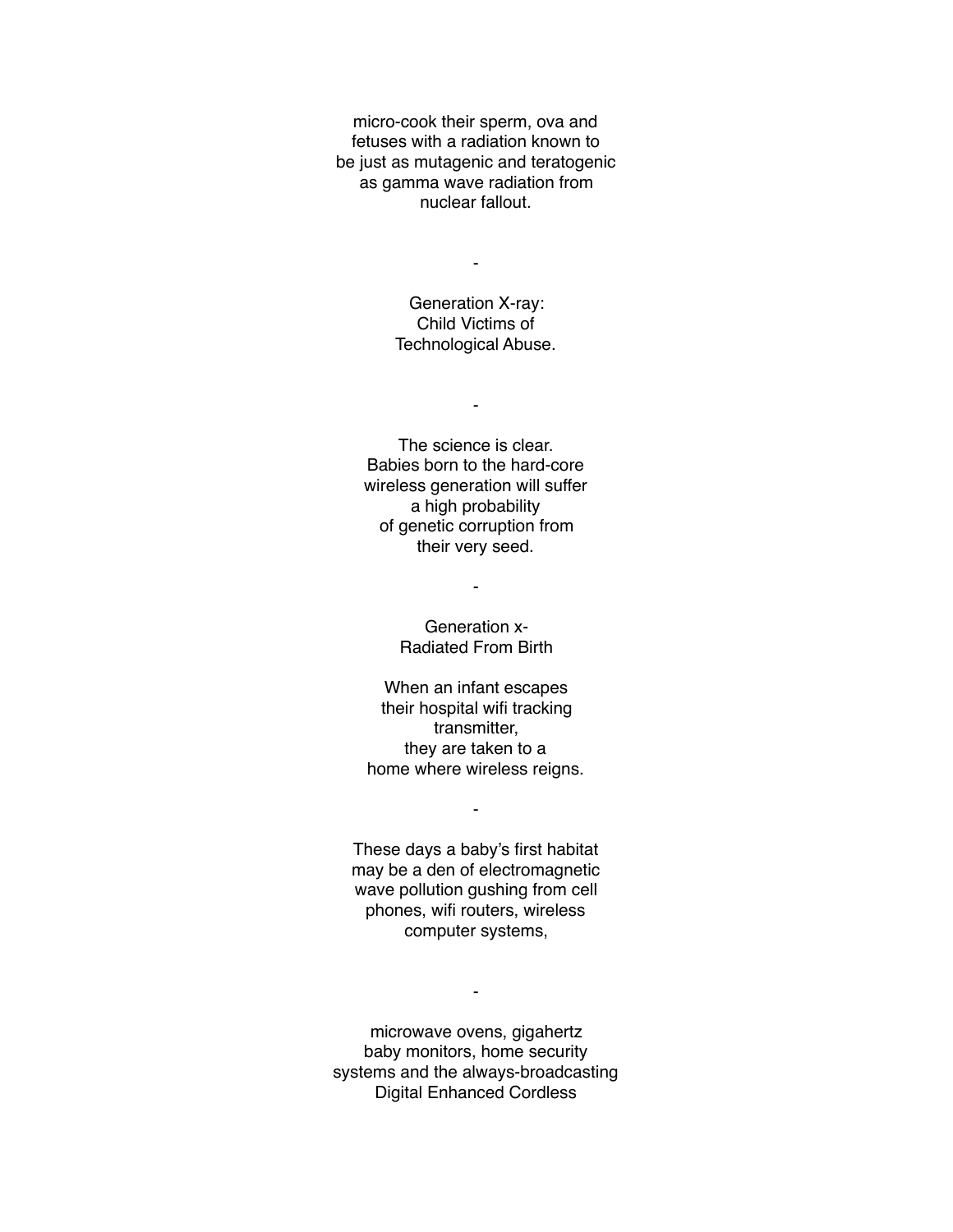Telephone (DECT) bases.

-

A baby's home may also be near cell towers which spew into its neighborhood–into their bassinet–

-

While still toddlers, the children of Generation X-ray will likely be encouraged to use cell and cordless household phones, devices which will deeply infiltrate tiny skulls with additional mega-doses of electro-dissonance.

> People exposed to as little as one hour of cell phone radiation per day have an average of 40 to 60 percent of their cells manifesting damaged DNA.

-

Young People on the Verge of Madness Due to Smartphones

-

-

Cell Phones are keeping families from truly engaging in family time, as we once knew it.

Dinner used to be the time when a family sat down together and shared their experiences of the day, but this now is something of the past, go to any restaurant and you will see entire families sitting at tables, their eyes glued to their phones, no one talking or even making eye contact with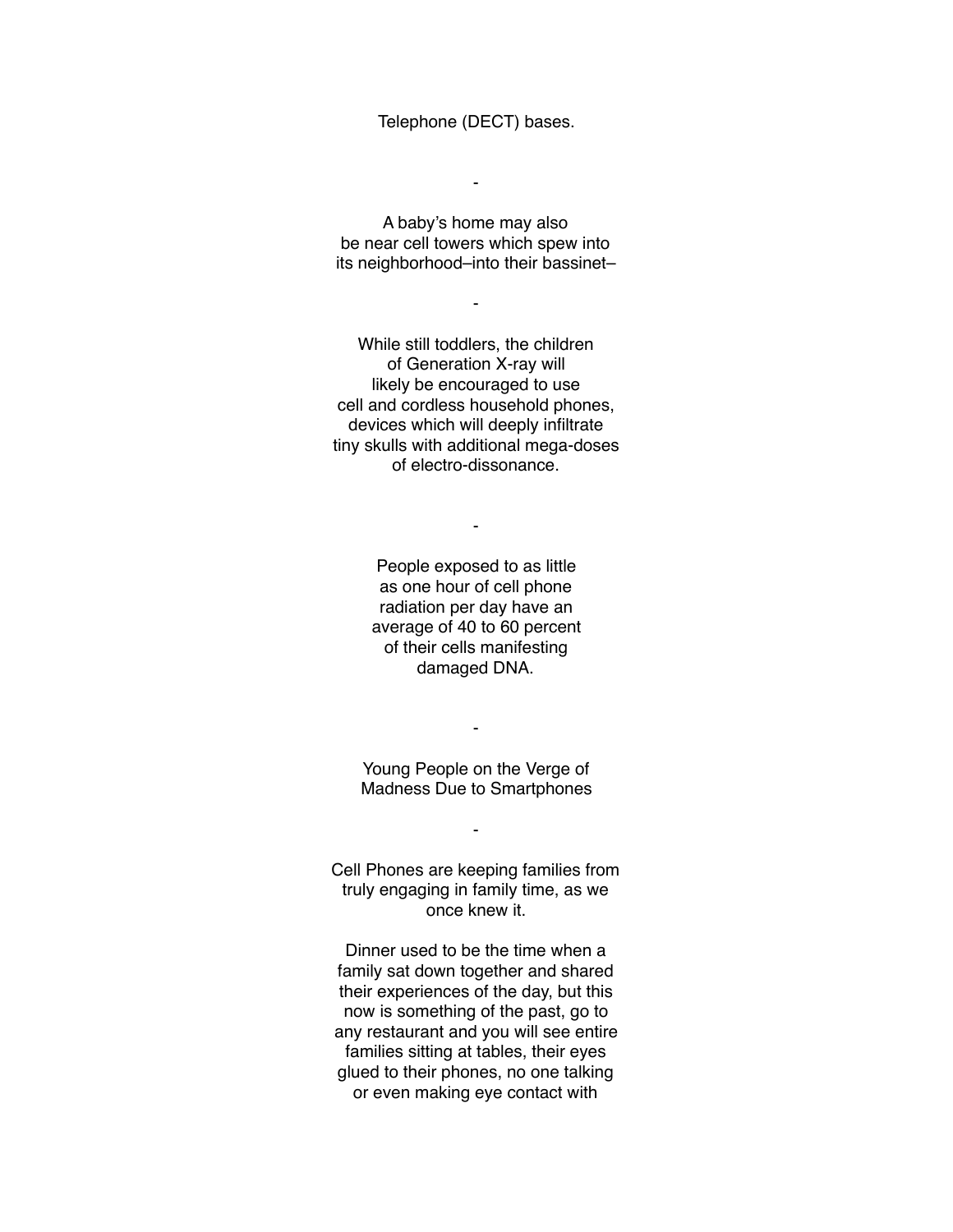each other.

-

Smartphone usage is having a radical impact on both the behaviour and mental health of teenagers

Rates of teen depression and suicide have skyrocketed since 2011.

-

Surveys show that teens today spend far less time hanging out with their friends, fewer of them have a driving license, they date less, have less sex, get less sleep and are more likely to feel lonely.

It appears that Smartphone are adversely impacting the normal stages of child development and socialization.

-

Child development is regressing: Across a range of behaviors drinking, dating, spending time unsupervised— 18-year-olds now act more like 15-year-olds used to, and 15-year-olds more like 13-year-olds. Childhood now stretches well into high school.

There's also now a common portrait of social media usage making people feel unhappier as they compare their own lives with the self-curated online version of the lives of their peers.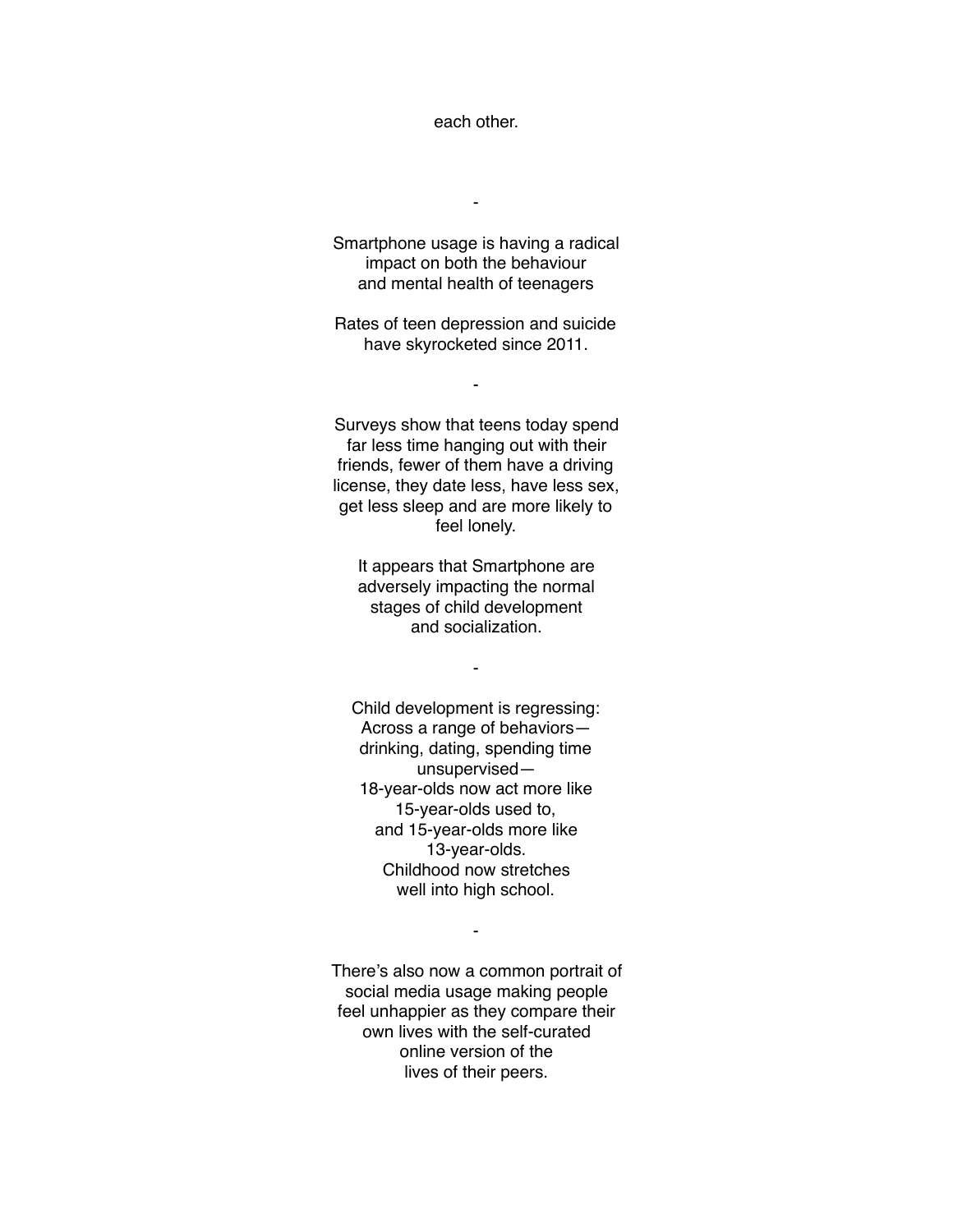Today's teens may go to fewer parties and spend less time together in person, but when they do congregate, they document their hangouts relentlessly —on Snapchat, Instagram, Facebook.

-

Those not invited to come along are keenly aware of it.

-

Accordingly, the number of teens who feel left out has reached all-time highs across age groups. Like the increase in loneliness, the upswing in feeling left out has been swift and significant.

-

What tragedies lurk in the future for Generation X-ray's children who bear subtle DNA aberrations from before conception, then sustain additional DNA damage during their formative years in a full-throttle wireless world?

How many generations can sustain 40-60 percent DNA damage before humanity becomes so genetically compromised that it is literally threatened with extinction?

-

4.5 Psychotronic Weaponry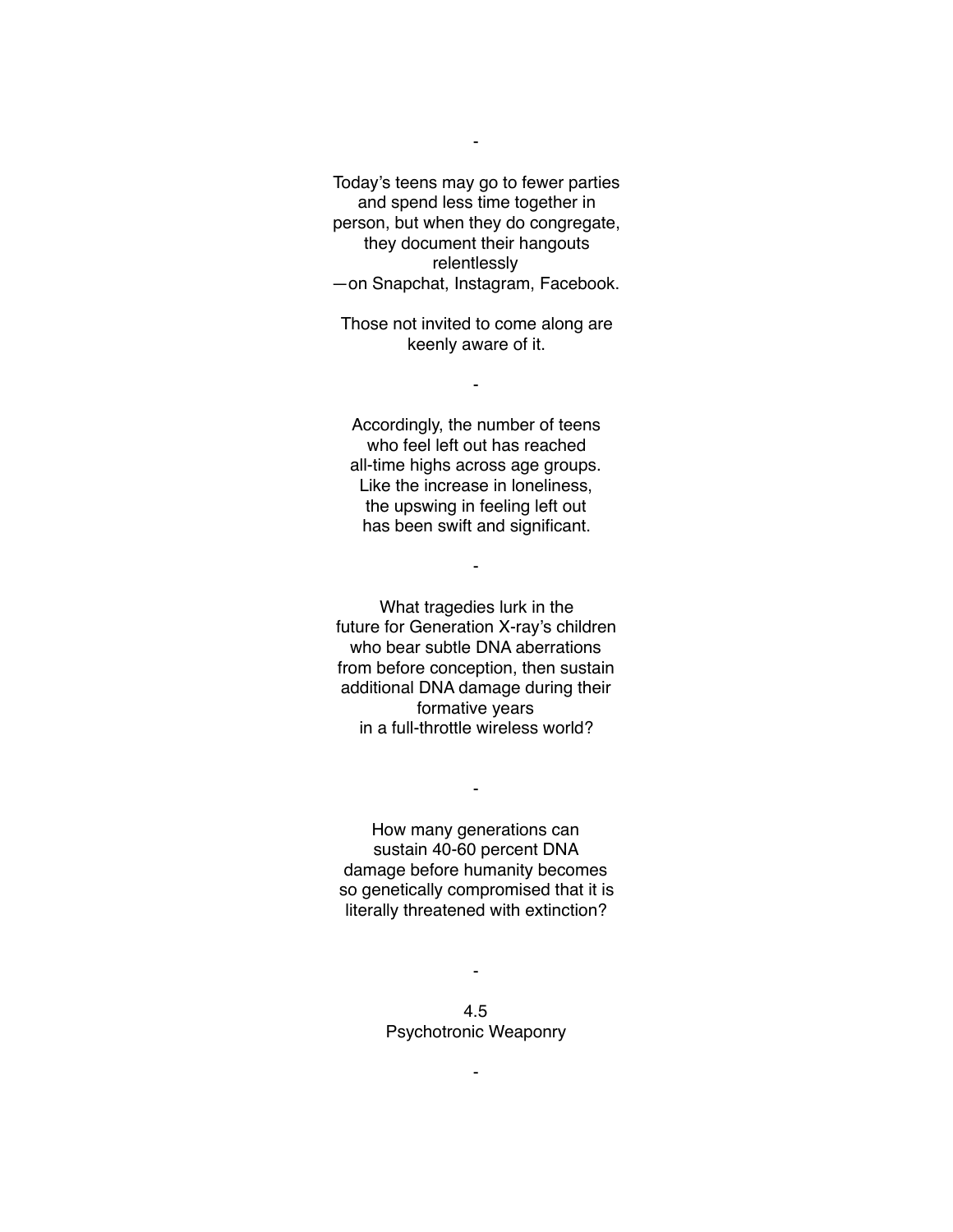The New Manhattan Project is the biggest scientific endeavour in Human history.

-

In addition to the New Manhattan Project's objectives for weather control and health destruction , there are a few other massive projects have been piggybacked upon this global weather modification and depopulation scheme.

One of the other purposes of the New Manhattan Project is mind control.

-

-

It is well documented that certain types of electromagnetic energy waves can remotely manipulate people's thoughts and feelings. The relevant field here is known as "psychotronics" and "psychotronic weaponry."

The Human body's functions is correlated to electromagnetic fields. This correlation is due to the fact that the Human body is a complex bioelectric organism highly susceptible to electromagnetic energies and fields.

-

The ionospheric heaters used as part of today's New Manhattan Project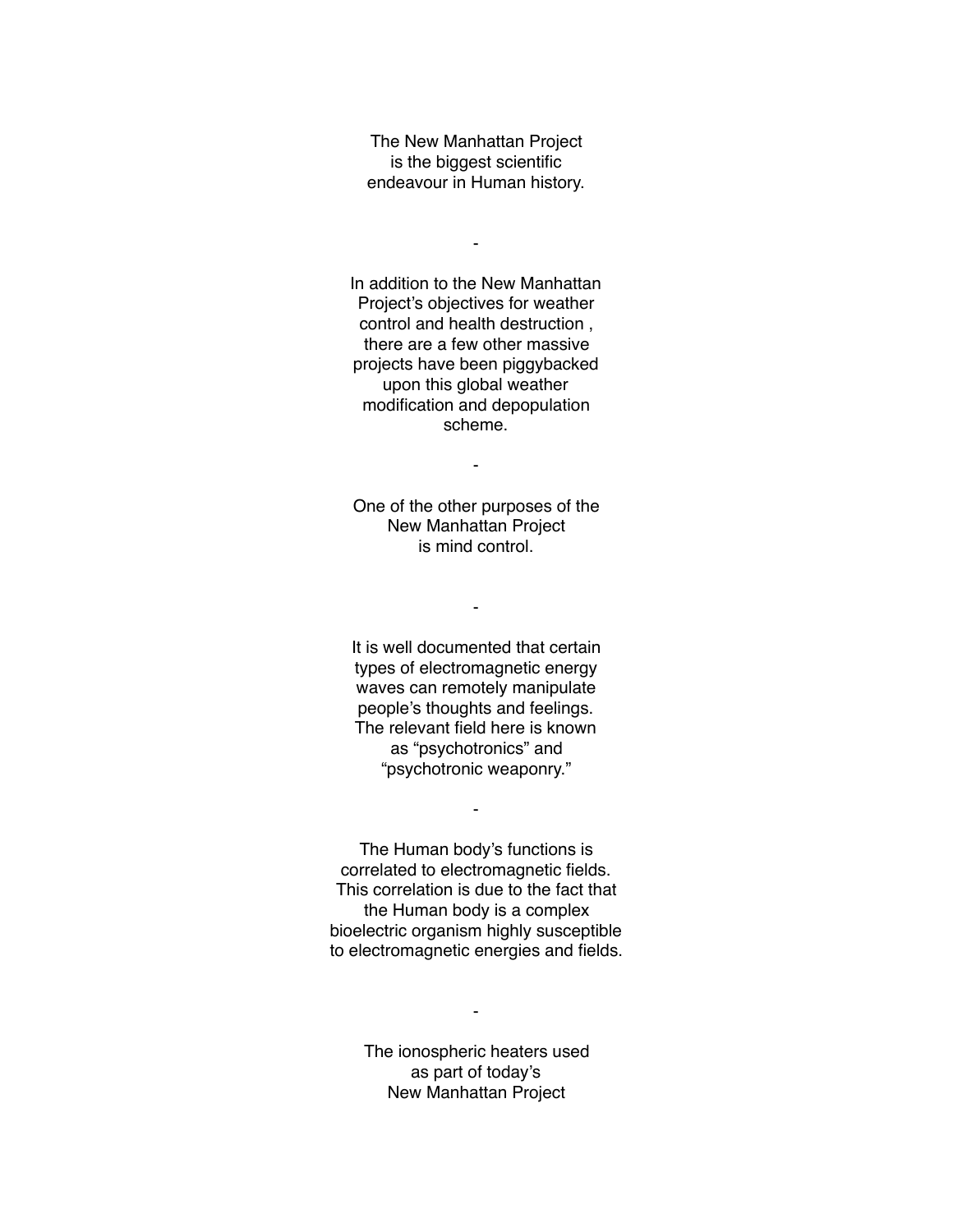can produce the extremely low frequency (ELF) signals that affect our moods, thoughts and bodily functions.

-

The enhanced low-frequency electrical oscillations in the earth-ionosphere cavity relate to possible weapons systems through a little-understood aspect of brain physiology

-

Electrical activity in the brain is concentrated at certain frequencies, some of it extremely slow, a little around five cycles per second, and (the so-called alpha rhythm) around ten cycles per second.

-

In the United States, sixty (60) Hz electric-power ELF waves vibrate at the same frequency as the human brain.

In the United Kingdom, fifty (50) Hz electricity emissions depress the thyroid.

-

In the 1950s Dr. Andrija Puharich, found that a clairvoyant's brainwaves turned to 8 Hz when their psychic powers were operative.

A psychic healer generated 8 Hz waves through a hands-on healing process,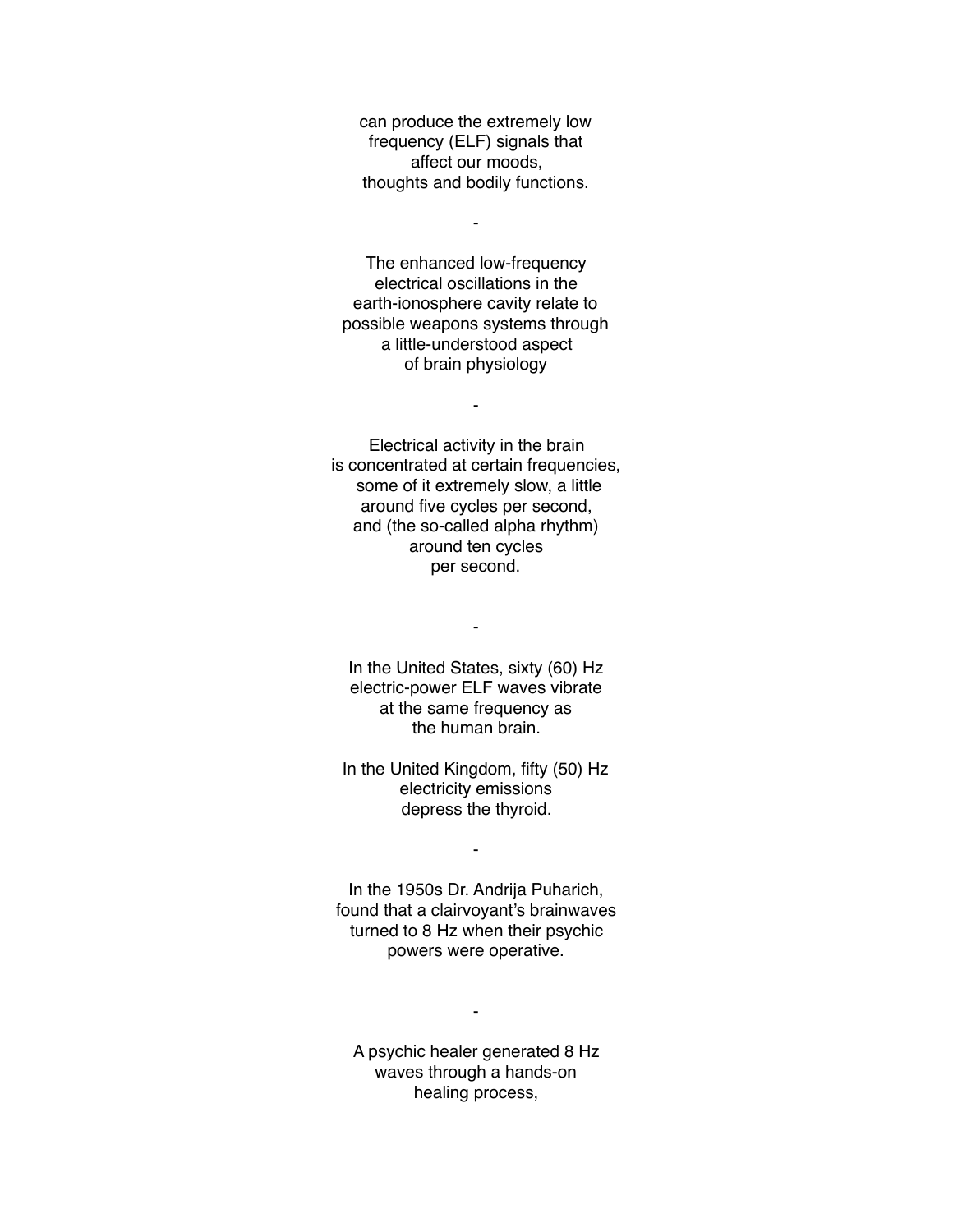alleviating that patient's heart trouble; the healer's brain emitting 8 Hz.

-

One person, emitting a certain frequency, can make another also resonate to the same frequency, by entrainment.

-

Our brains are extremely vulnerable to any technology that sends out ELF waves, because they immediately start resonating to the outside signal by a kind of tuning-fork effect.

> · 7.83 Hz (earth's pulse rate) made a person "feel good," producing an altered-state

-

· 10.80 Hz causes riotous behavior

· 6.6 Hz causes depression.

-

The 1986 book Low-Intensity Conflict and Modern Technology features a paper by Navy Captain Paul E. Tyler titled "The Electromagnetic Spectrum in Low-Intensity Conflict."

This paper is all about using electromagnetic energy against an enemy's mind.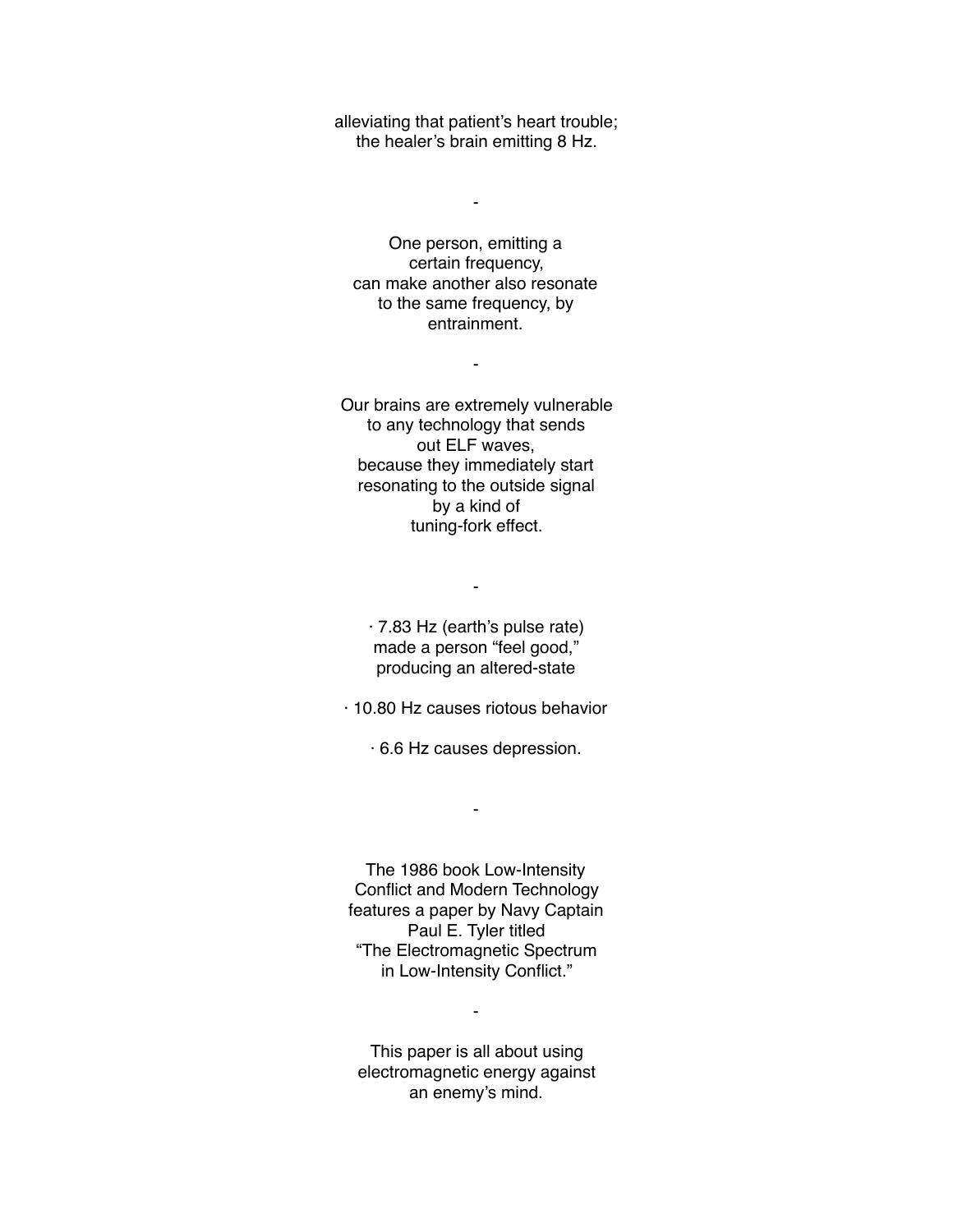the ability of radiofrequency radiation to, "…completely interrupt mental functioning…" and, "…sensitize large military groups to extremely dispersed amounts of biological or chemical agents to which the unirradiated population would be immune.,"

-

Captain Tyler writes: Some of these potential uses include dealing with terrorist groups, crowd control, controlling breeches of security at military installations, and antipersonnel techniques in tactical warfare.

-

-

In all of these cases the EM systems would be used to produce mild to severe physiological disruption or perceptual distortion or disorientation. In addition the ability of individuals to function could be degraded to such a point that they would be combat ineffective.

Another advantage of electromagnetic systems is that they can provide coverage over large areas with a single system. They are silent and countermeasures to them may be difficult to develop.

-

The 1995 paper "On the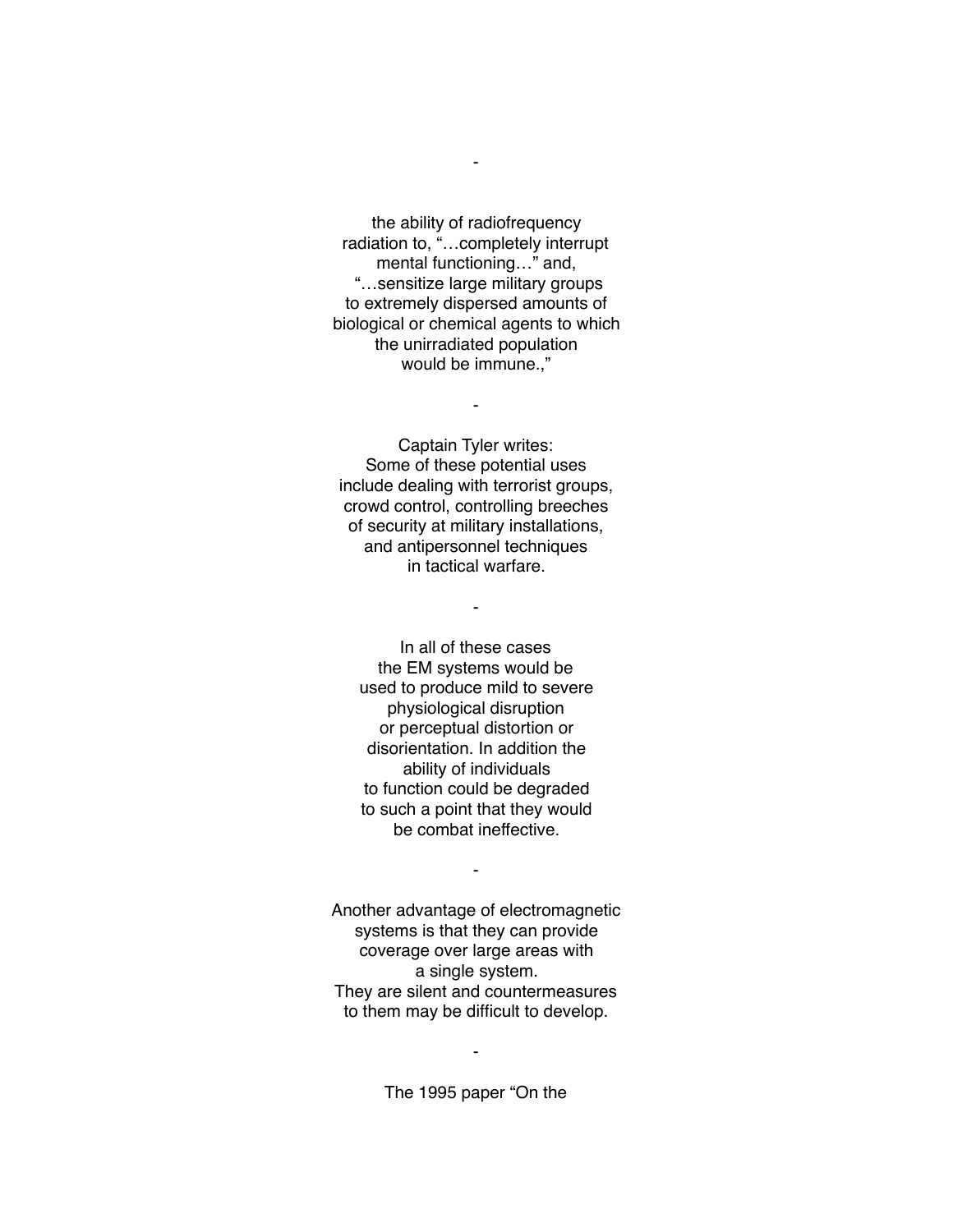Possibility of Directly Accessing Every Human Brain by Electromagnetic Induction of Fundamental Algorithms" by Prof. Michael A. Persinger, PhD says that relatively weak atmospheric signals (such as those used for cell phone communications) can have a great influence upon the way people think and feel.

-

Mind Wars 2013 by Michael Aquino, PhD he writes: EMR [electromagnetic radiation] in the brain occurs in waves measured according to cycles per second (Hz).

1-3  $Hz =$  delta waves, characteristic of deep sleep.  $4-7$  Hz = theta waves, characteristic of high emotion, violence, and frustration.  $8-12$  Hz = alpha waves, characteristic of meditation, relaxation, and 'searching for patterns.'

-

-

13-22  $Hz = beta$  waves. characteristic of frontal brain activity, deliberate effort, and logical thought. 22-80 Hz = Gamma waves which are produced by the brains of experienced meditators and are associated with enhanced neuro-plasticity (brain changes).

Brain waves are subject to the principle of resonance.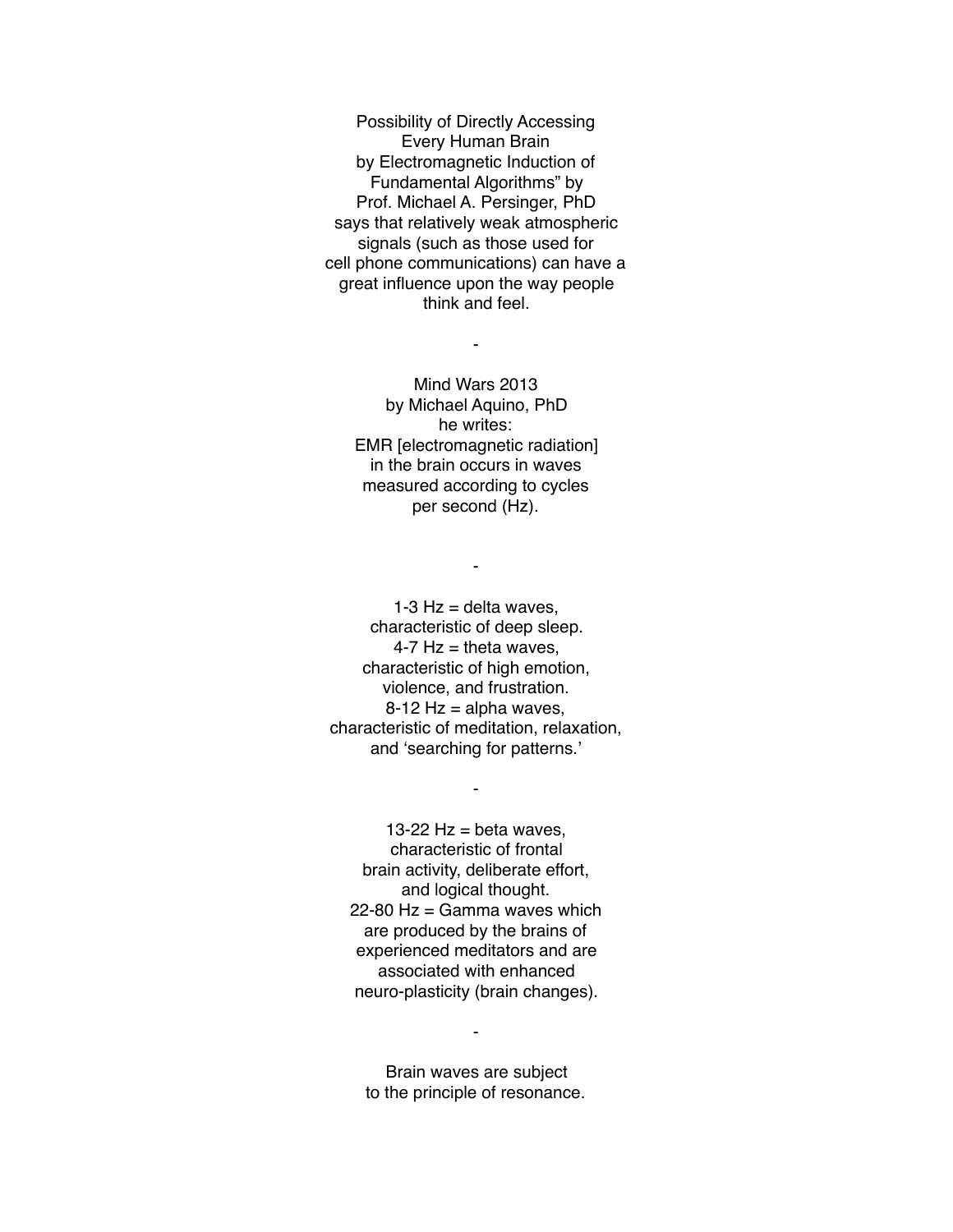Energy-waves reaching the brain through any medium – eyes, ears, or flesh – will tend to induce the brain-waves to cycle at the same wavelength.

-

A Human brain resonating with externally produced energy waves is known as brain "entrainment."

Brainwave resonance ('BWR') is significant to SLIPC [subliminal involuntary psycontrol] in both passive and active contexts.

-

-

Passively a human-interactive environment may be permeated with Electromagnetic spectrum waves at one or more of the Brainwave resonance ranges, inclining those within it to their induced characteristics without their conscious awareness.

-

Attempting a relaxed, pleasant, cooperative discussion of a mutual problem is more possible in an alpha Brainwave resonance than in a non-Brainwave resonance one, and much more possible than in a beta one. Trying to accomplish anything complex or create immersed in delta is exhausting and fruitless.

These energies can be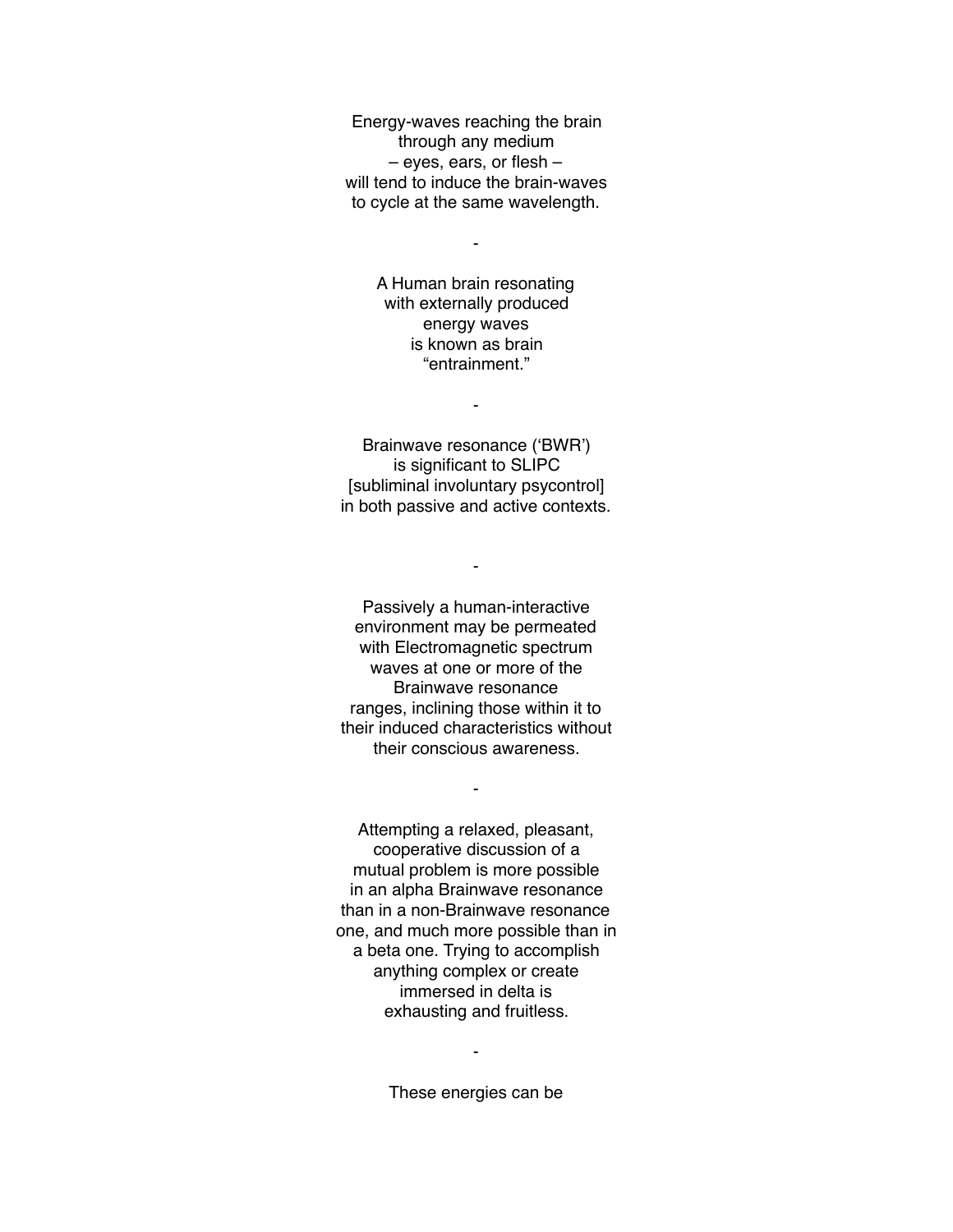applied remotely:

Active employment of Brainwave resonance utilizes frequency generators to project desired Brainwave resonance into a Mind War operational environment, to adjust the emotions and awareness of all individuals therein.

Such generators may be strategic satellite-based platforms which transmit Brainwave resonance both directly and through intrusion into existing, localized electronic media systems.

-

-

Brainwave resonance can, for instance, be inserted into the Internet to be passively and indetectably (absent such sensors) received and radiated by any accessing device, from television station to desktop computer or cellular telephone.

Disease Transmission

-

The physics and engineering behind electromagnetic disease transmission are also frightening. Diseases can be reproduced as "disease signatures" in that the vibration of a disease can be manufactured and sent on to be artificially induced.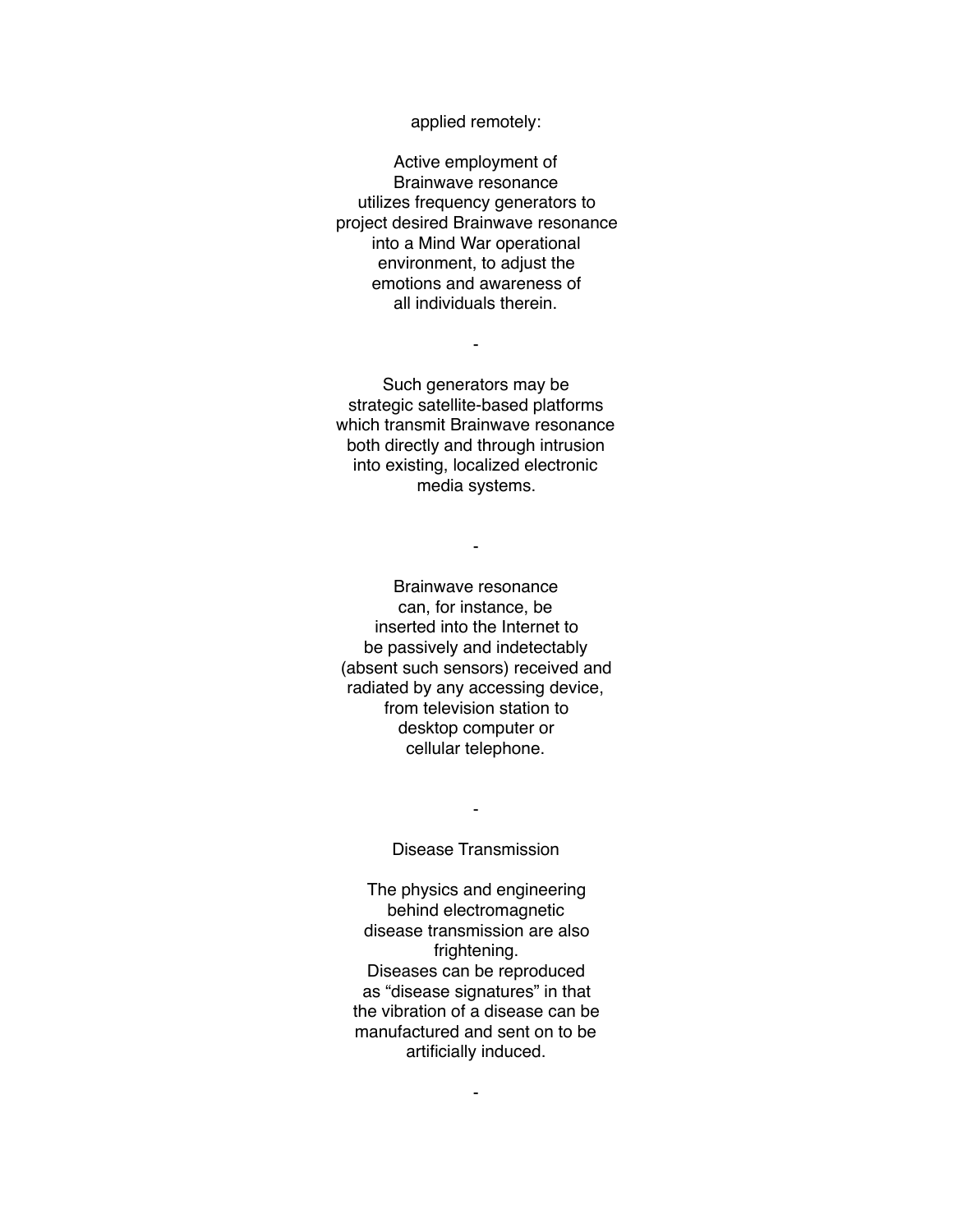The brainwave pattern of hallucinogenic drugs can also be copied and sent by ELF waves to induce "visions".

-

Once diseases are sprayed in the air, electromagnetic waves attune to the disease by using harmonics and sub-harmonics, which in turn make them even more lethal, infectious; and deadly.

-

Chemtrails are daily being sprayed in our skies. Some of the insidious chemicals affect the state of consciousness, producing apathy.

-

This is only one "program" that has been initiated to keep the populace in a continual apathetic state. Add to this, the fluoridation of the drinking water, aspartame nutri-sweet, etc., and other highly-questionable drugs.

- Fluoride disables the willpower

section of the brain, impairing the left occipital lobe.

Both fluoride and selenium (in additional amounts) can produce strange effects;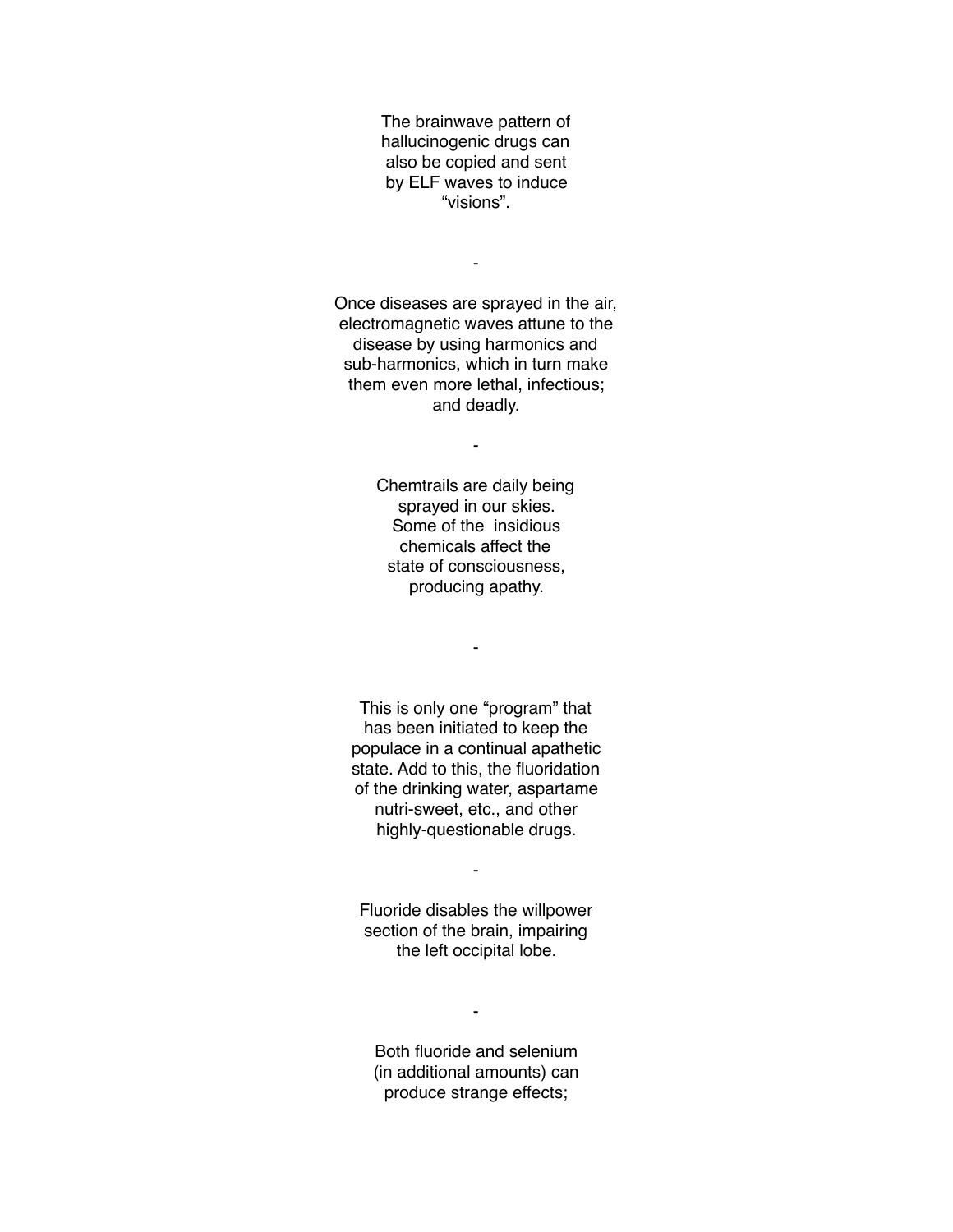one common symptom is that of "hearing voices'.

-

ELF waves create disturbances in the biological processes of the body, activated on a large scale once the body has been exposed to the aforementioned disease-causing chemtrails.

-

Some chemtrails have been analyzed under laboratory conditions, the elements shown to cause cleavages in spatial perceptions, blocking the interaction of various amino acids that relate to higher-consciousness.

> Some were also shown to increase dopamine in the brain thereby producing a listless, euphoric state of lower reactive mind.

> > -

-

Intelligence agencies are in league with each other, behind this disablement of the masses to such a degree where they can't even fight back. In order to implement their plans, that of total control of the populace, they need the overall "frequency" of each victim to function at a specific rate, below the threshold of awareness.

A brain functioning at beta-level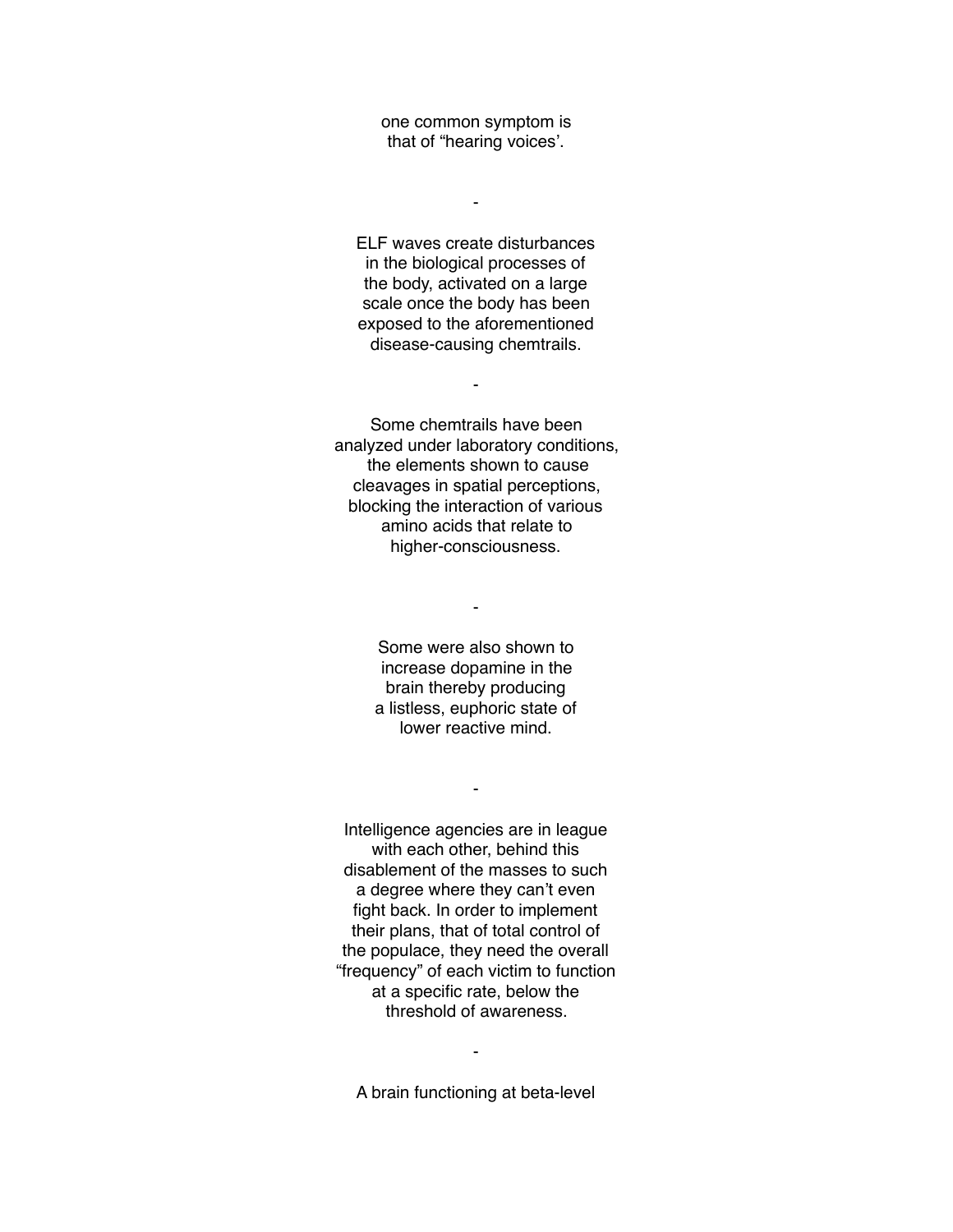(above 13 Hz) is agitated and cannot change the perceptions if it is artificially stabilized to that frequency by technological methods.

-

Using Tesla Technology, Prisoners in the Utah State Prison were bombarded with voices from a "purported" ET, each prisoner receiving the same identical message.

Today, it is relatively simple to produce these "voices in the head." Implants/microchips are no longer necessary.

-

Hundreds of inmates at the Gunnison Facility of the Utah State Prison and the State Hospital were subjected to this brand of mind-control, used as test subjects like rats in a lab.

-

In the early 1970s, this was revealed in the Utah U.S. District Court. While incarcerated, these inmate test subjects, having been subjected to this Tesla-wave mind-control, tried to seek restitution in the courtroom. Unfortunately, they were unsuccessful.

The University of Utah researched how Tesla-waves could be used to manipulate the mind into hearing voices, overriding and implanting thoughts into the mind, in addition to reading thoughts. They also went about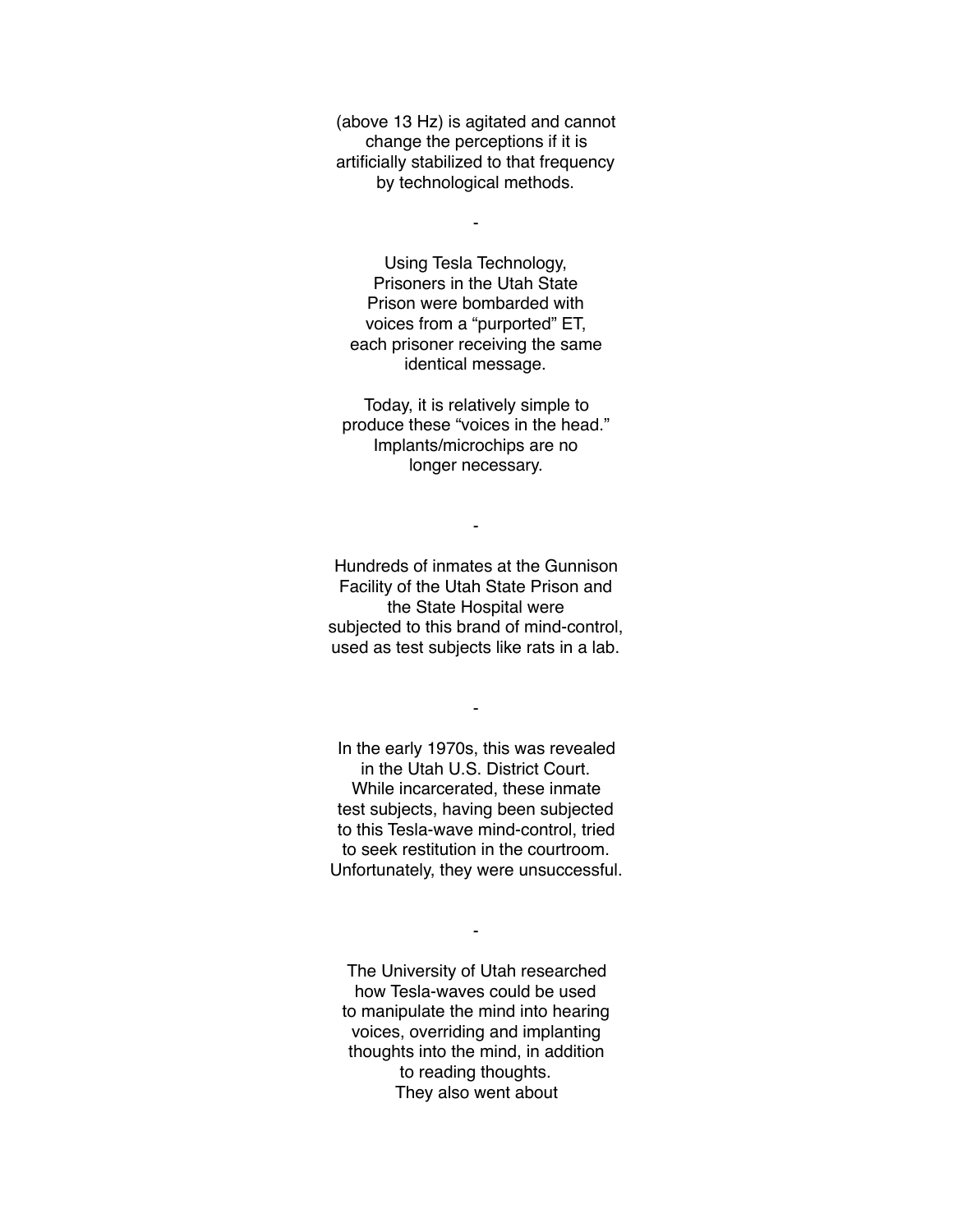developing eye-implants.

-

Cray ultra sophisticated) computers, using artificial intelligence, monitor the victims of government produced implants, sending pre-recorded sound bytes or occasional live messages.

-

They are picked up by satellite and relayed to whatever large TV broadcasting antenna, GWEN tower or other antenna that is nearest the victim. It is believed that some types of implants pick up the signal and broadcast the correct Tesla-wave pattern to create voices within the victim.

-

The tracking implant keeps the staff and the satellite system informed every few minutes as to exactly where to send the voice signals. The master computer and central HQ for this is reported to be Boulder, CO. It is thought that transponders are being made there.

The central cellular computer is in the Boulder, CO National Bureau of Standards building. AT&T is also cooperating; several agencies work together on this.

-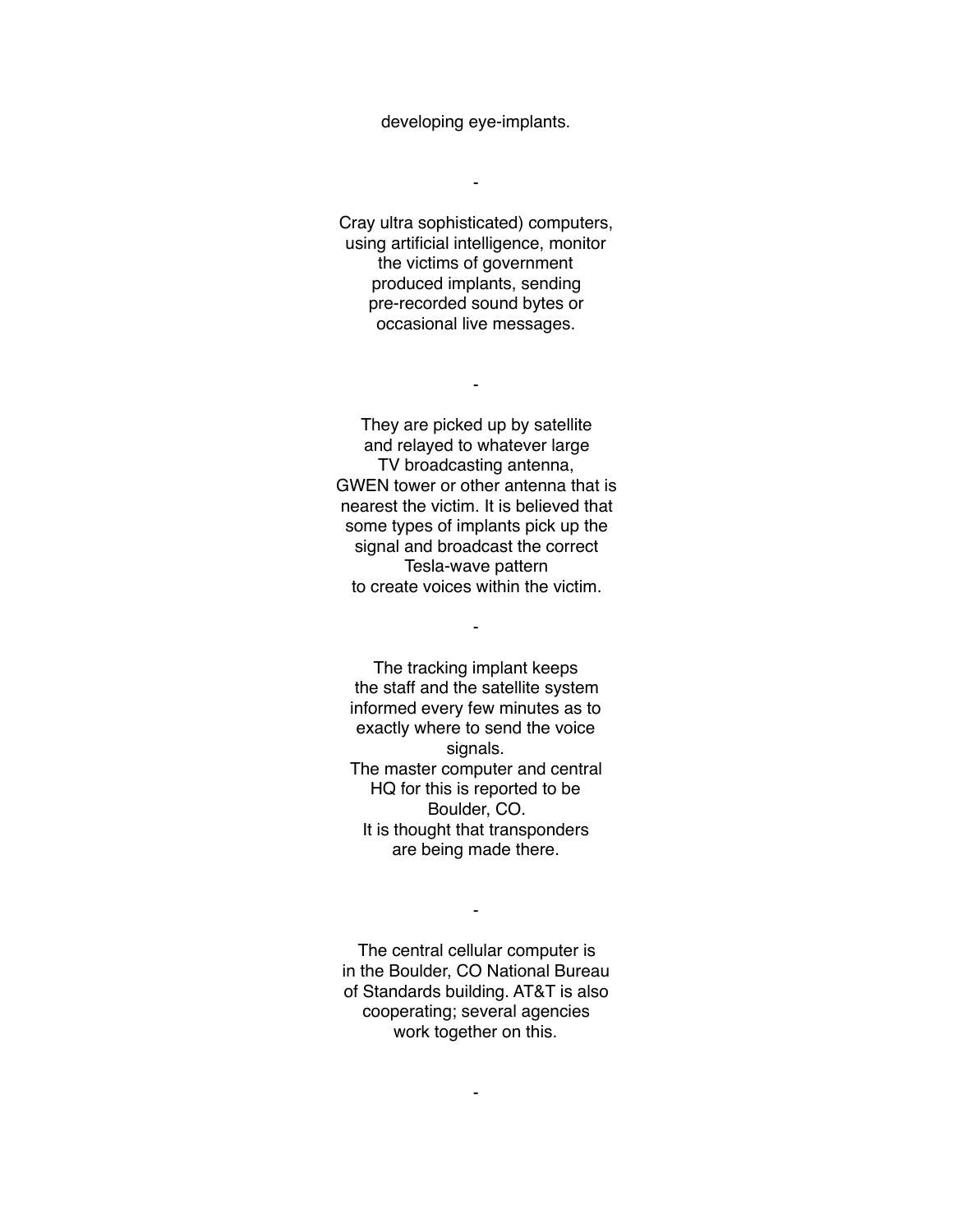Tim Rifat of UK wrote that "this inter-cerebral hearing" is used to drive the victim mad, as no one else can hear the voices transmitted into the brain of the target.

-

Transmission of auditory data directly into the target's brains using microwave carrier beams is now common practice.

-

Instead of using excitation potentials, one uses a transducer to modify the spoken word into ELF audiograms that are then superimposed on the pulse modulated microwave beam.

On March 21, 1983, The Sydney Morning Herald published this by Dr. Nassim Abd El-Aziz Neweigy, Assistant Professor of Agriculture, Moshtohor Tukh-Kalubia, Egypt.

-

-

This article stated: "Russian satellites, controlled by advanced computers, can send voices in one's own language, interwoven into natural thoughts.

They can target the population of choice with this diffused artificial thought process. The chemistry and electricity of the human brain can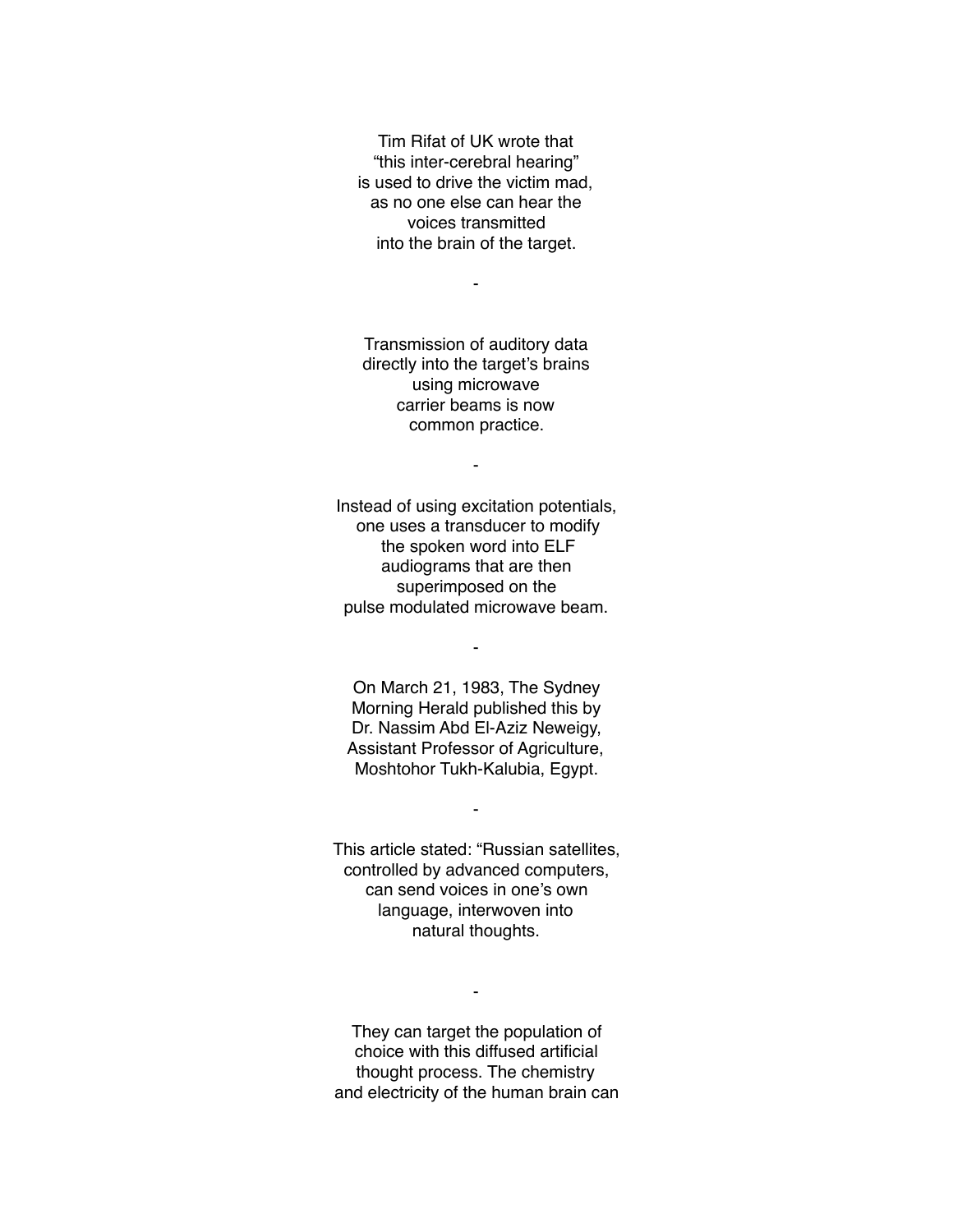be manipulated by satellite and even suicide can be induced.

-

The Russians broke the genetic code of the human brain.

They worked out 23 EEG band-wave lengths, 11 of which were totally independent.

So if you can manipulate those 11 you can do anything.

-

U.S. National Security Agency NSA Cray computers can remotely track people just by knowing the specific EMF waves (evoked potentials from EEGs in the 30-50 Hz, 5 milliwatt range) of a person's bioelectric-field.

> Each person's emissions are unique and they can remotely track someone in public.

-

Subliminal words (in the correct electromagnetic-field and attuned to the human brain) that express human consciousness can enter our minds at a subconscious level.

-

Our brain activity patterns can be measured and stored on super-computers. If a victim needs to have subliminal thoughts implanted, all that is necessary is to capture that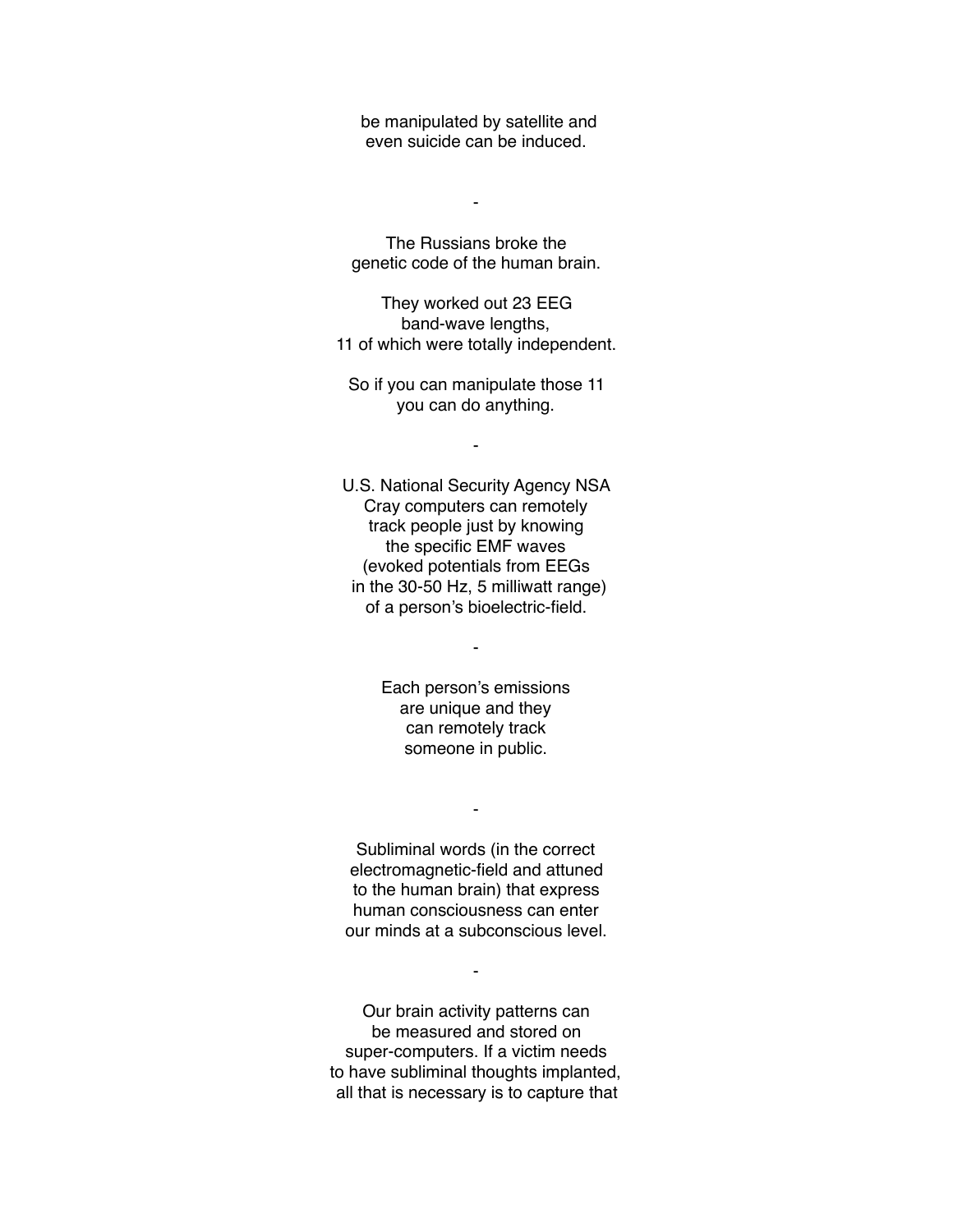brain activity pattern, (saved on the mega computer) and target or match up that person's pattern.

-

The targeted or specified person is then sent low frequency subliminal messages that they actually think are their own thoughts.

They could be told to shoot up a school for example.

-

Our brains are so sensitive, that they are like liquid crystal in response to the magnetic component of the earth.

We are sensitive to earth's magnetic changes, changes in the ionospheric cavity and resonate those frequencies ourselves.

We are incredibly complex entities, beyond the layperson's comprehension.

-

Our brains are indeed a type of bio-cosmic transducer.

-

Physicists in Russia have conducted in-depth studies on the effects of the mean annual magnetic-activity, electro-magnetic and electro-static fields on human behavior and the physical body.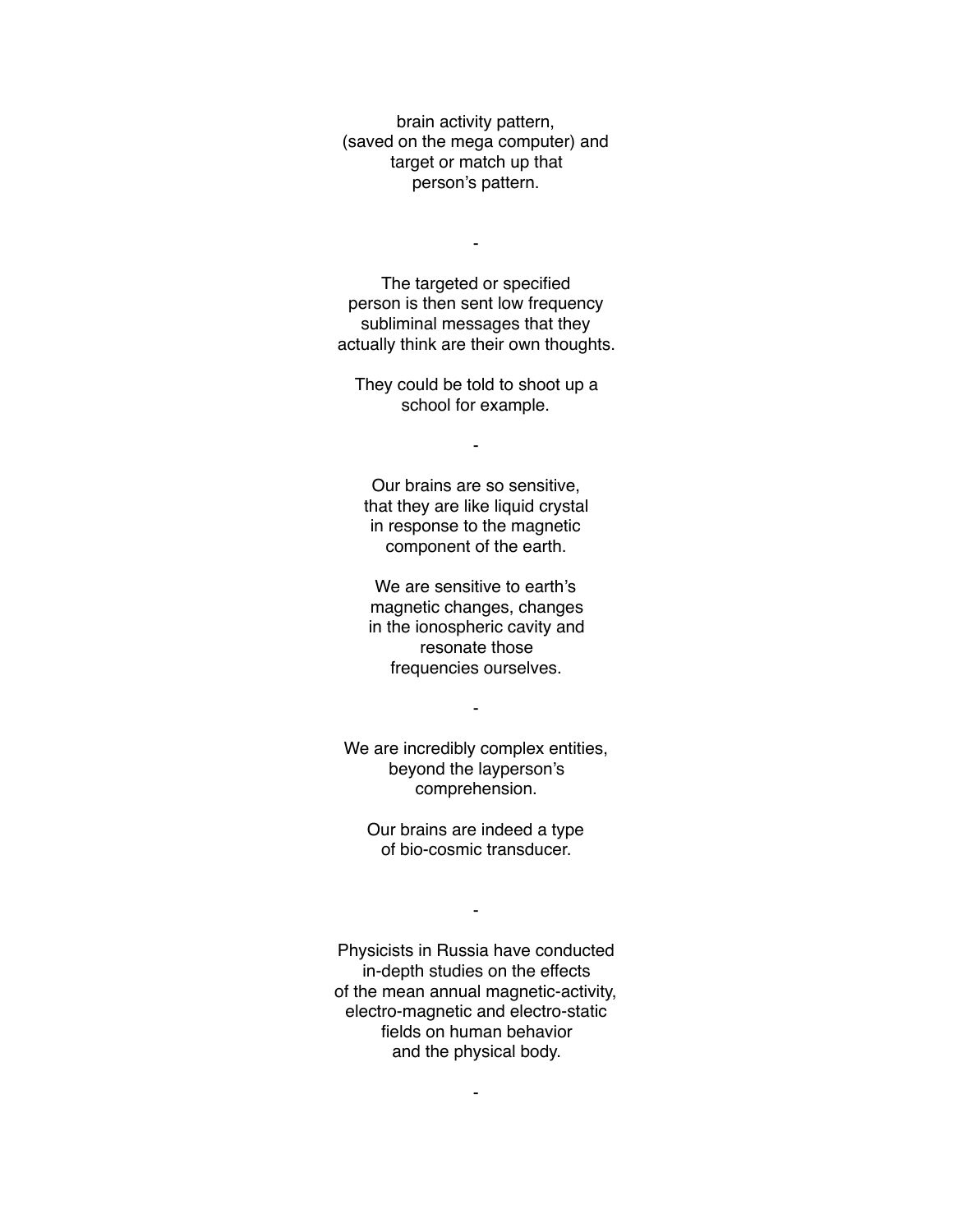These electromagnetic and electro-static fields can be likened to what is popularly known as biorhythms.

These magnetic frequencies can be manipulated from a very simple piece of equipment operated at extremely low power levels; our brain waves can mimic magnetic frequencies.

From half a second to 4 seconds later, the neurons and brain waves are driven exclusively by this device; power levels almost nonexistent.

-

-

All one needs is a circularly polarized antenna, aimed up at the ionospheric cavity and they can then manipulate the moods of everyone within a 75 sq. mile area.

The body picks up these "new" manipulated waves and begins to correspond immediately.

-

What is known as the "sleep" frequency will make everyone become tired and sleep.

-

Experiments on the 410-420 MHz cycle have been done which could affect the "window frequency to the human consciousness"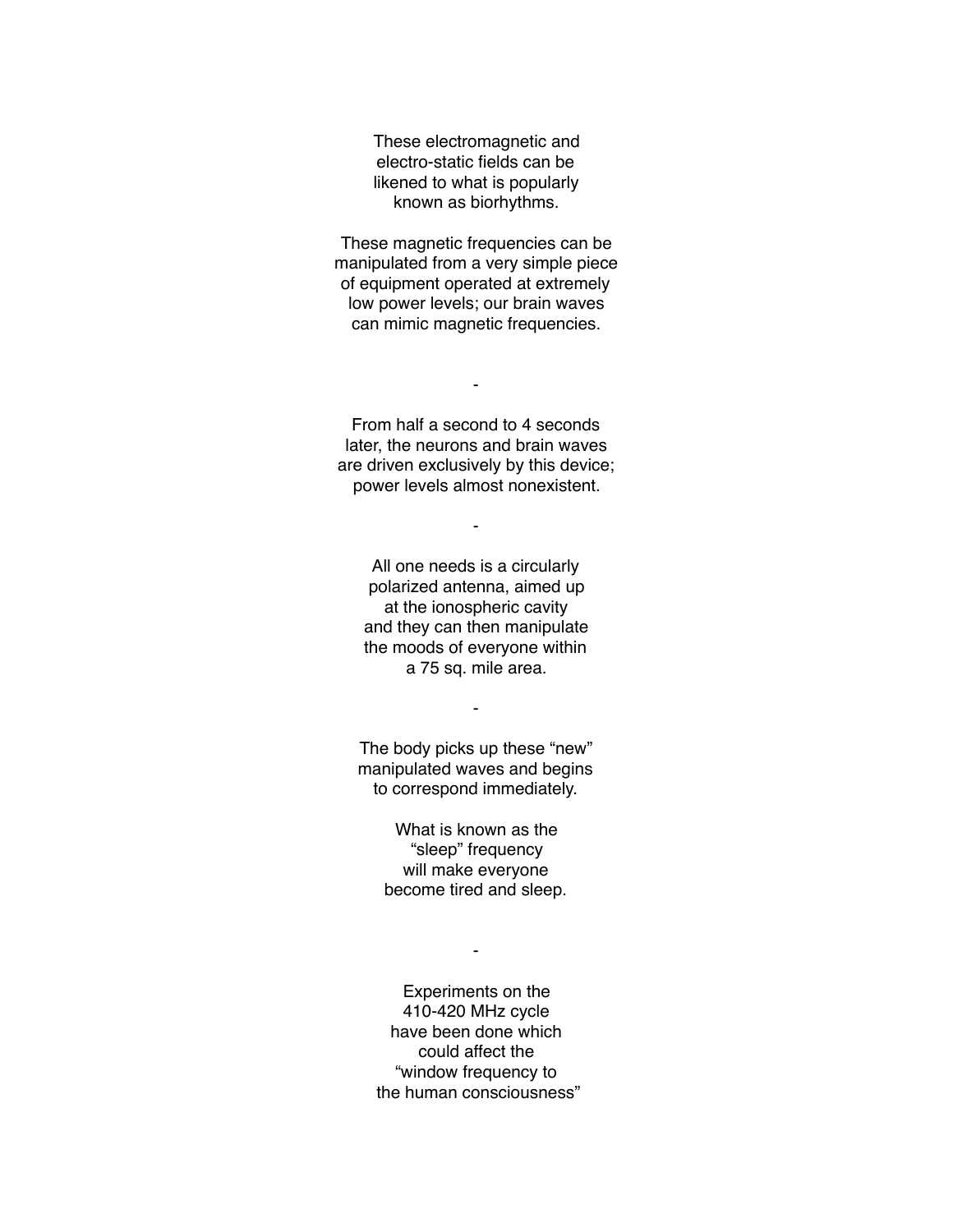as a whole.

-

Dr. Nicholas Begich, an expert of HAARP, has picked up 435 MHz signals connected to HAARP and that a mind control function is currently being employed. He states that 400-450 MHz is the window to human consciousness because it is our present day reality's background frequency.

> Tim Rifat wrote in his Microwave Mind Control in the UK article that cellular phones use 435 MHz.

-

-

The United Kingdom police use 450 MHz exclusively. Dr. Ross Adey used this frequency for CIA behavioral modification experiments. Police have a vast array of antennae to broadcast this frequency all over UK.

-

Adey used 0.75mW/cm2 intensity of pulse modulate microwave at a frequency of 450 MHz, with an ELF modulation to control all aspects of human behavior. 450 MHZ radar modulated at 60 Hz greatly reduced T-lymphocyte activity to kill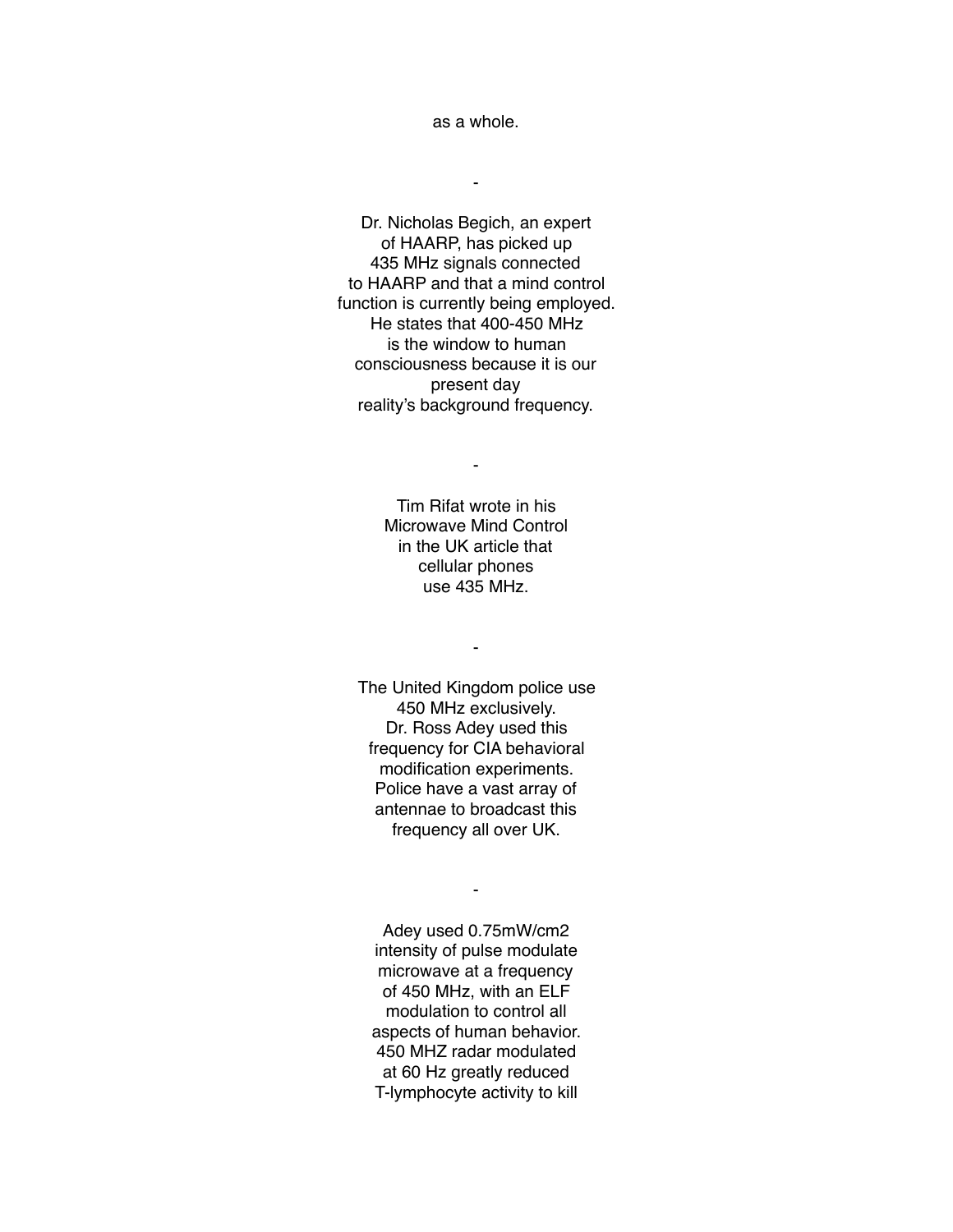cultured cancer cells.

A study in the USA of their 60 Hz power lines repeated this.

-

-

We must not allow them to succeed because of the global masses' ignorance of this very advanced technology.

-

We must not believe the ridiculous claims of the government that wireless radiation is safe.

> They know its not, they know its killing you.

> > -

Do you want to be a zombie, a robotic, controlled entity walking around in an apathetic state, or do you want to live life as a vital, vibrant human being?

> 5. Research, Reports and Studies

> > \_\_\_\_\_\_\_\_\_\_\_

\_\_\_\_\_\_\_\_\_\_\_

Collectively there are approximately 100,000 of the World's most knowledgeable professionals stating this same warning: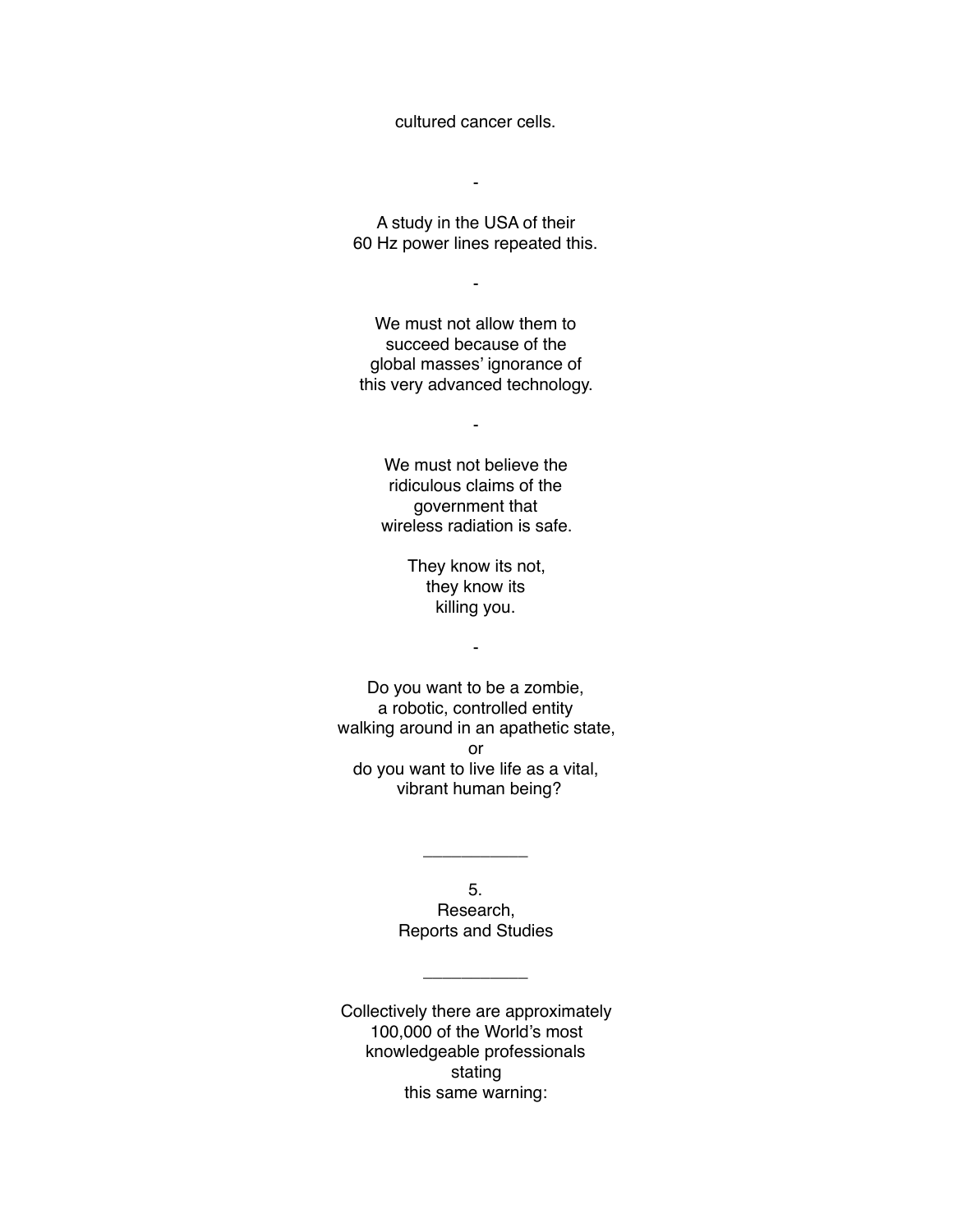It is impossible to Microwave-irradiate the body without an effect.

-

Low-level MW radiation is as dangerous or even more dangerous than high-level radiation.

-

There are thousands of reports and studies that prove without any doubt the destructiveness of microwave radiation on our bodies.

-

Dr. Carlo was commissioned by the mobile industry to conduct research on its products. His study (www.health/concerns.org) involved 200 research doctors and 15 epidemiological studies (1993-1999), at a cost of 28.5 million US dollars.

'Our data showed increased risk to children, concerning tumours, genetic damage and other problems,' explained Dr Carlo. He continued, 'my results were suppressed by the telecommunications industry.'

-

Industry's attempts to influence research, even their own studies continued to find adverse health effects.

-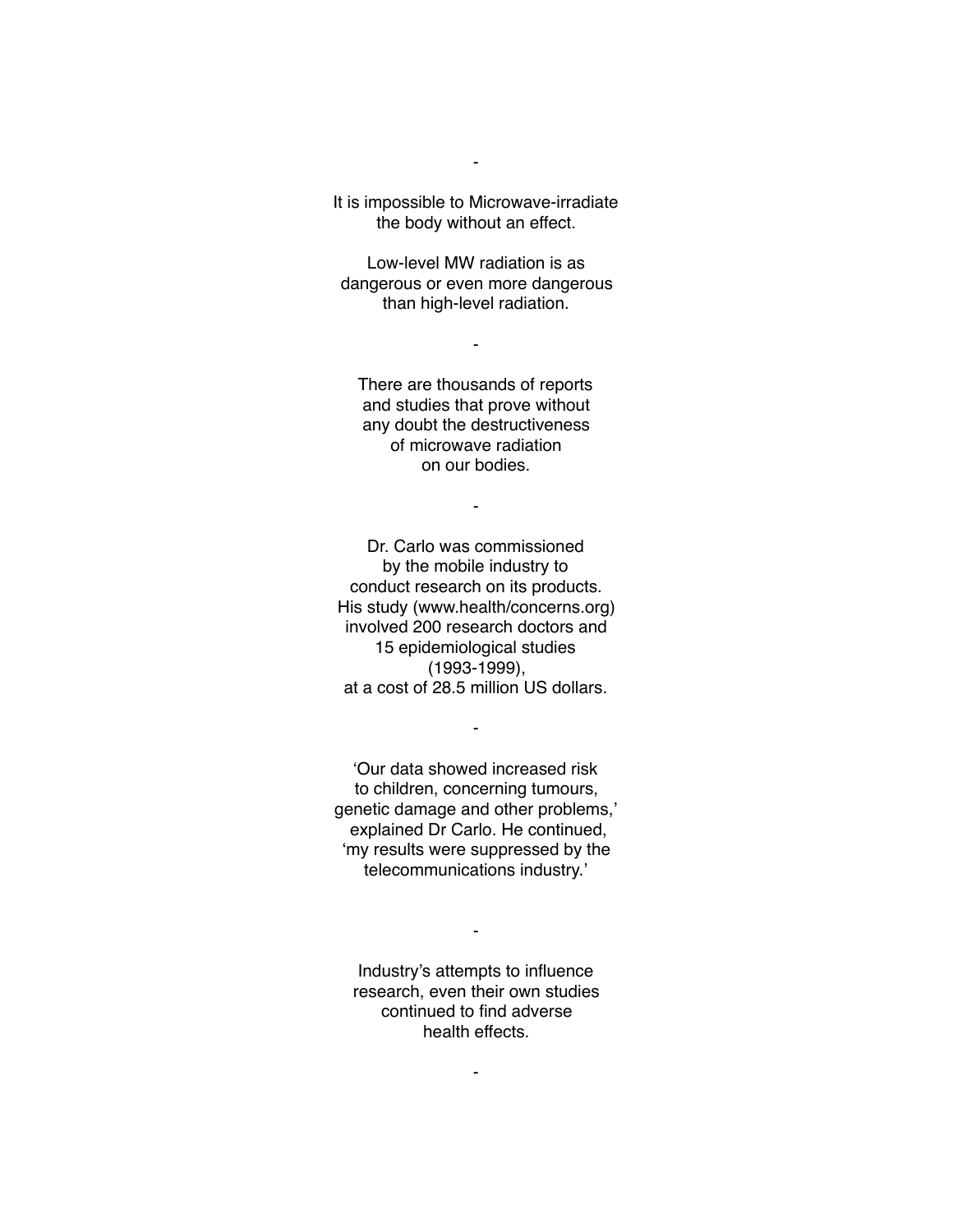One example is a worldwide epidemiological study (commissioned by T-Mobile, on its own product) that concluded, 'On the cellular level, a multitude of studies found the type of damage from high frequency electromagnetic fields which is important for cancer initiation and cancer promotion.' Mobile Telecommunications and Health, ECOLOG Institute, Sec 7, April (2000)

> This document also describes DNA damage on the same page.

> > -

-

2011 – Council of Europe Notes "Conflict of Interest" 33% of studies funded by industry find cell phones harmful to humans.

Over 80% of studies NOT funded by industry find cell phones harmful to humans.

-

This is a "manifestly unacceptable situation pointing to conflicts of interest which undermine the integrity, the genuine independence and the objectivity of scientific research."

Dr. Henry Lai, a University of Washington scientist in cellular and molecular engineering, who reviewed 85 papers on the DNA-damaging effects of the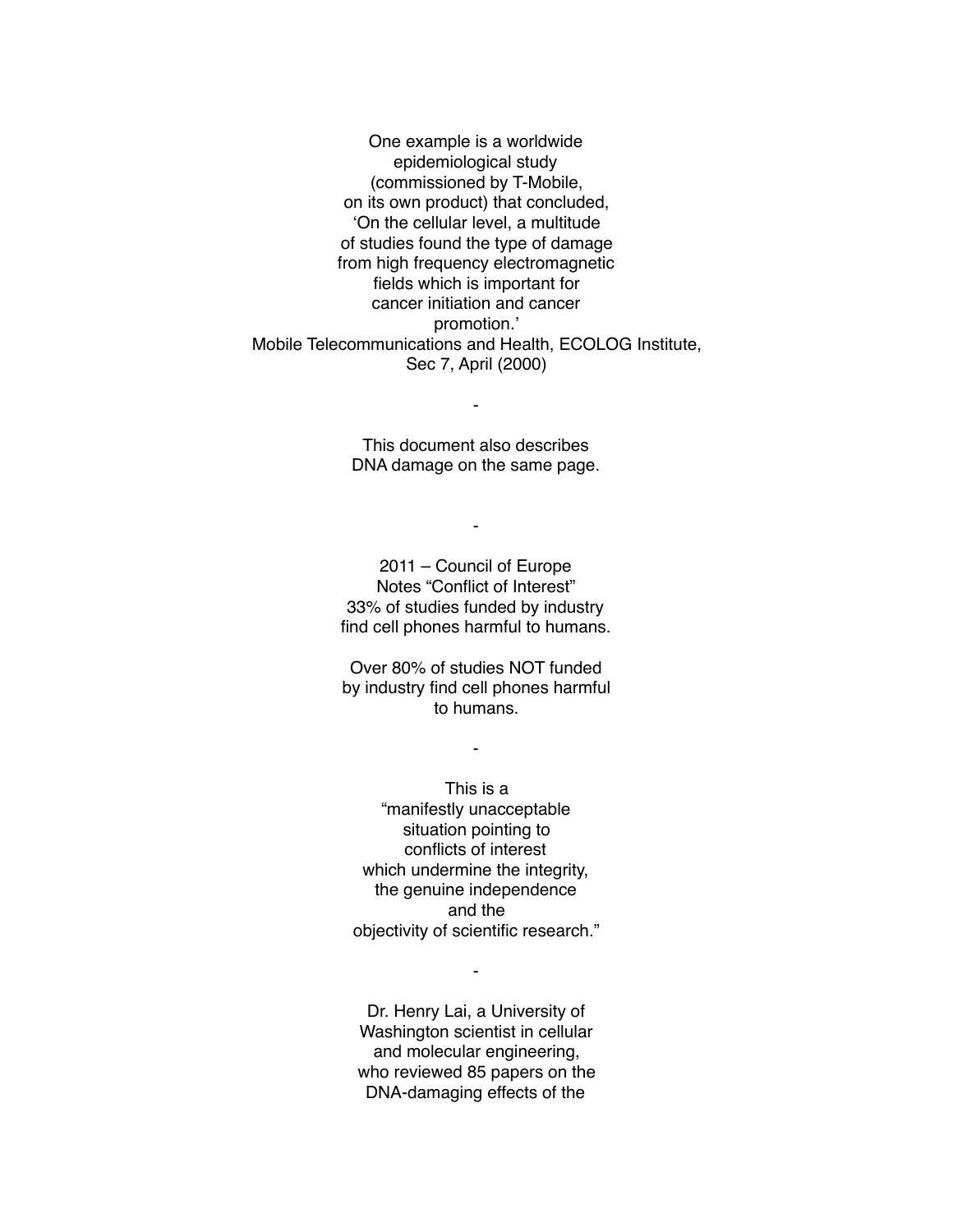type of EMR from cell phones found:

75% of studies funded by the wireless industry or the military showed no genotoxic effects,

80% of studies done by independent scientists showed harmful effects.

## $2012 -$

-

Dr Annie Sasco, PhD. who worked 22 years in W.H.O.'s International Agency for Research in Cancer (IARC), including nine as Group Leader, then was Unit Chief of Epidemiology for Cancer Prevention said: "Despite the voices of industry-funded scientists saying otherwise there is concrete evidence that cellphones and wi-fi cause cancer in humans."

The US Environmental Protection Agency (EPA) recommended that electromagnetic radiation (which includes WI-FI radiation) be classified as a 'probable human carcinogen.' United States Environmental Protection Agency, Evaluation of the Potential Carcinogenicity of Electromagnetic Fields, External Review Draft, No. EPAl600/6-901005B, October 1990.

-

With many new studies since 1990, there is certainty that microwave radiation in particular is carcinogenic.

-

Following a spate of illnesses in their practices, on October 9, 2002, a group of doctors produced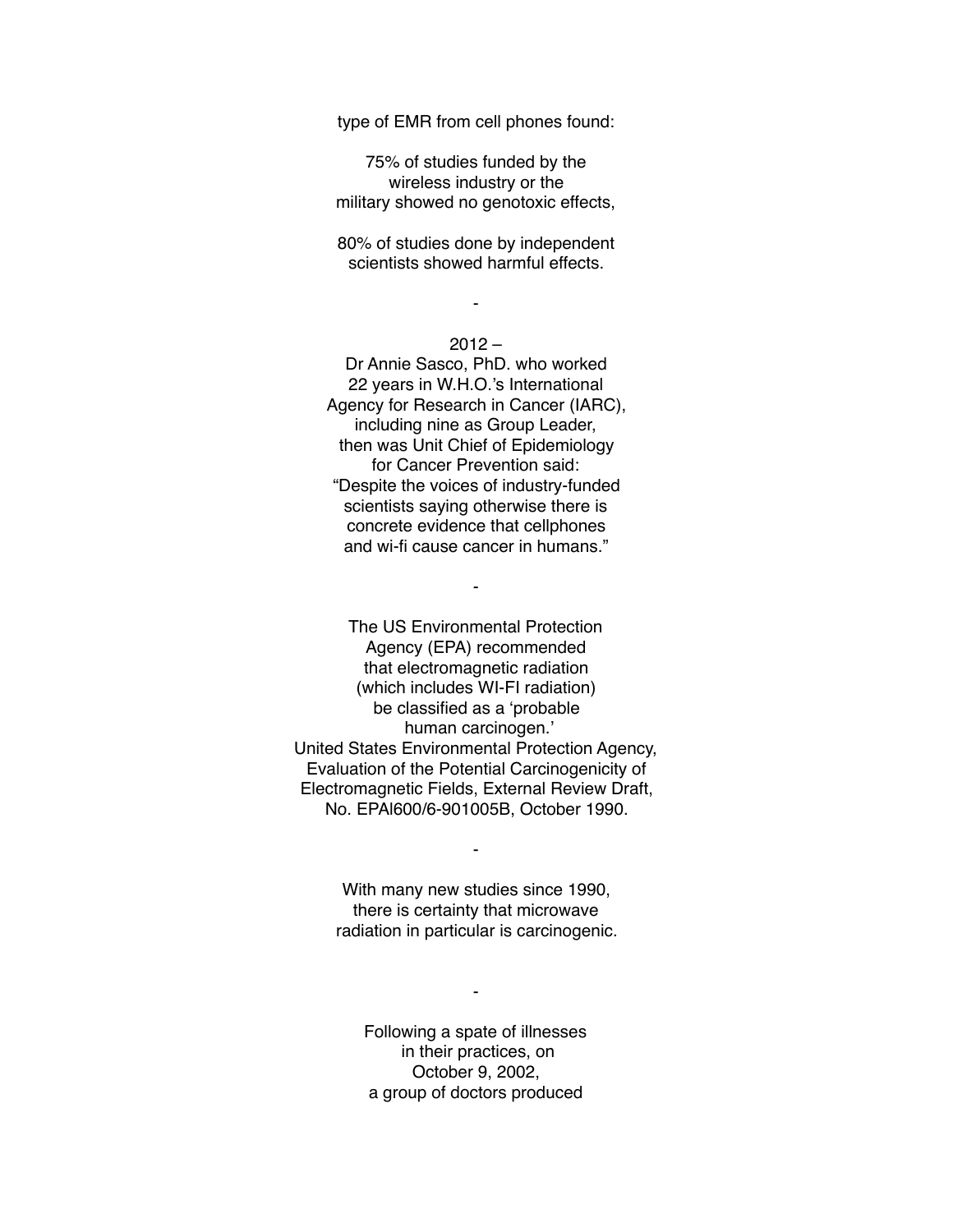the Freiburger Appeal. Initially signed by 270 medical consultants, scientists, GPs, MPs and physicians, it now has many thousands of signatories worldwide.

-

It is a warning to decision-makers concerning illnesses from low-level microwaves.

-

This appeal lists 13 severe, chronic illnesses and various disorders involving: behaviour, blood, heart, cancers, migraines, tinnitus, susceptibility to infections and sleeplessness, all of them ascribed to 'pulsed microwaves from mobile communications technology.'

In 2007, an international group of scientists studied 2000 peer-reviewed and published research papers.

-

They recommended an acceptable level of radiation of not more than  $0.6$  V/m =  $\sim$ 1µW/cm2 outdoors, and 0.2 V/m =  $\sim$ 0.1  $\mu$ W/cm2 indoors, based on the interaction between low-level microwaves and the cellular processes.

-

This became known as the Bioinitiative Level, which has since been lowered by a factor of 10, to 0.01 μW/cm2 .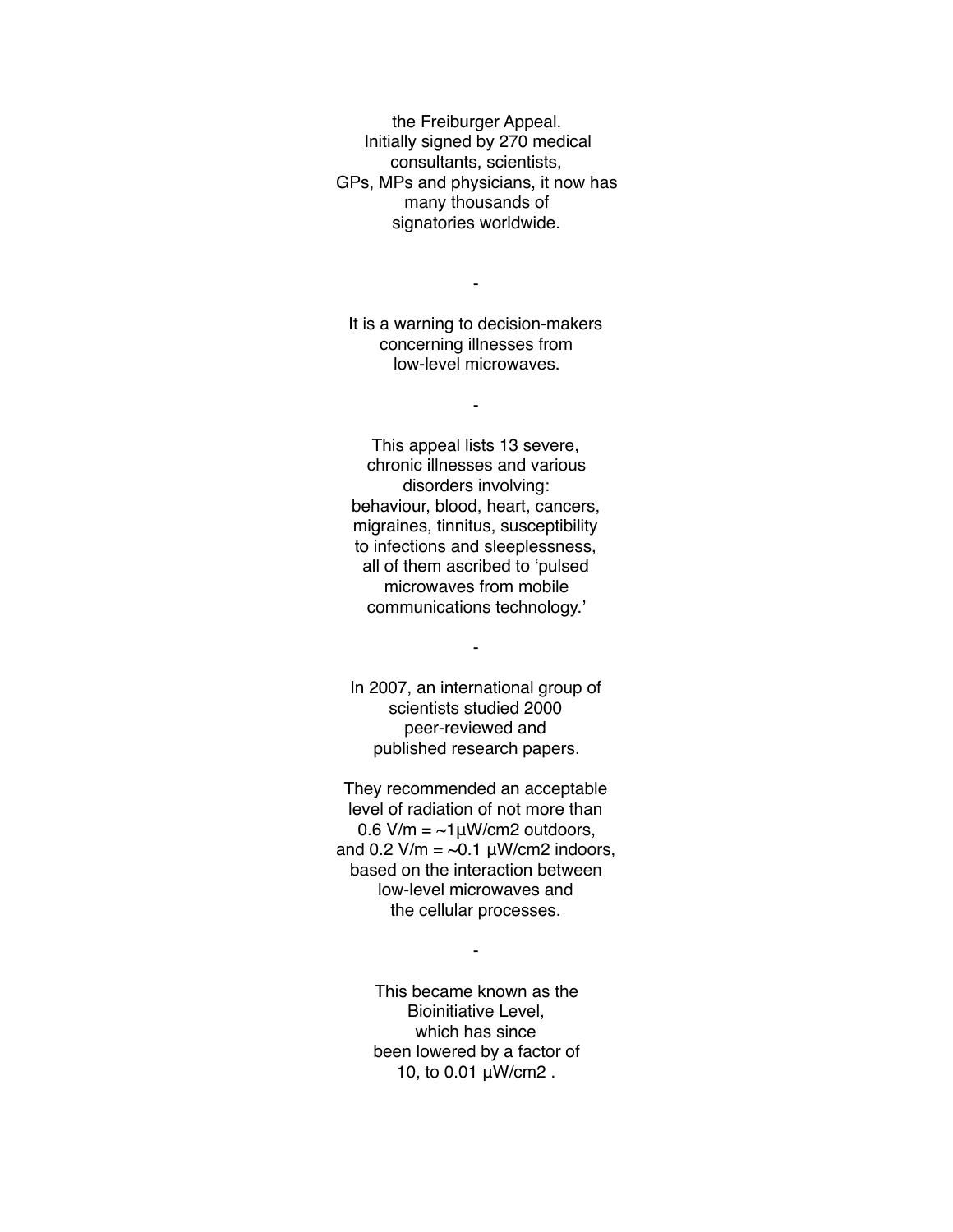A project called EU-Reflex or European Union Risk Evaluation of Potential Environmental Hazards from Low Frequency Electromagnetic Field Exposure using sensitive in Vitro Methods shows that cells exposed to cell phone radiation exhibit chromosomal damage well below the exposure guidelines of the WHO.

The International Association of Fire Fighters opposes the use of fire stations as transmitter sites, because of the health problems of its members.

-

-

by 2006, it was reported that 80 percent of the extant epidemiological studies on the WHO database list symptoms from microwave sickness, including up to fourfold increase in cancers from low-level microwaves.

The remaining 20 percent that showed no symptoms had been looked at by Swiss scientists who said

-

'the interpretation of results should take sponsorship into account.'

By that time, Michael Meacher, Minister for the Environment 1997- 2003 (UnitedKingdom),

-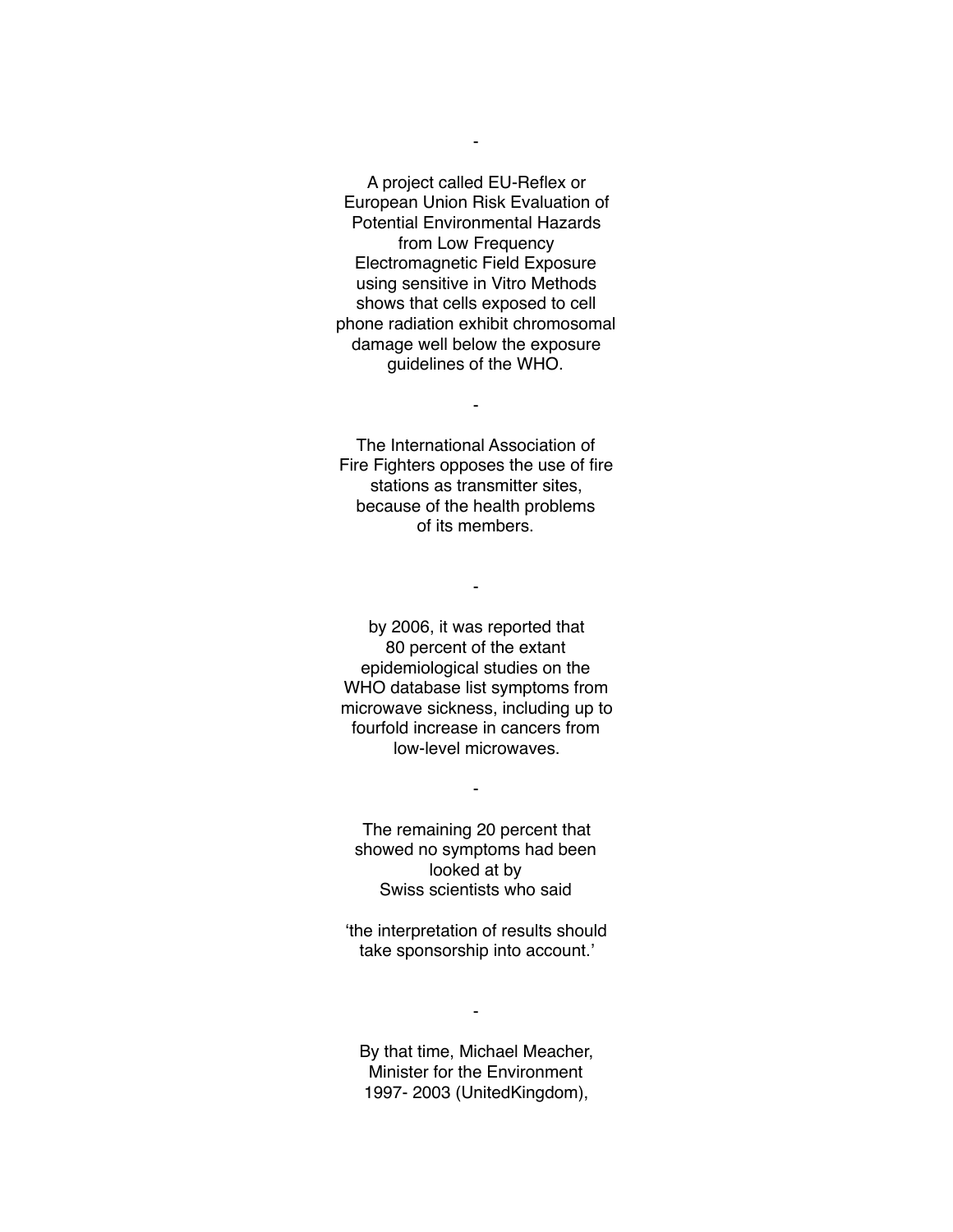had published a report blaming some universities for accepting lucrative contracts in reporting favourable results from scientific research.

-

In the same month, United States Congressman Henry Waxman published a similar report in Scientific American stating that science was being corrupted by industry.

-

In April 2011, the Russian National Committee on Non-Ionizing Radiation Protection (RNCNIRP) found: Preventing childhood and juvenile diseases from exposure to EMF sources is of paramount social and economic importance.

On May 6, 2011, the European Parliament was presented with a report recommending that wireless networks and mobile phones be totally banned from schools on health grounds.

-

-

Council of Europe, The potential dangers of electromagnetic fields and their effect on the environment, Parliamentary Assembly, Committee on the Environment, Agriculture and Local and Regional Affairs, This document notes that young people are most susceptible.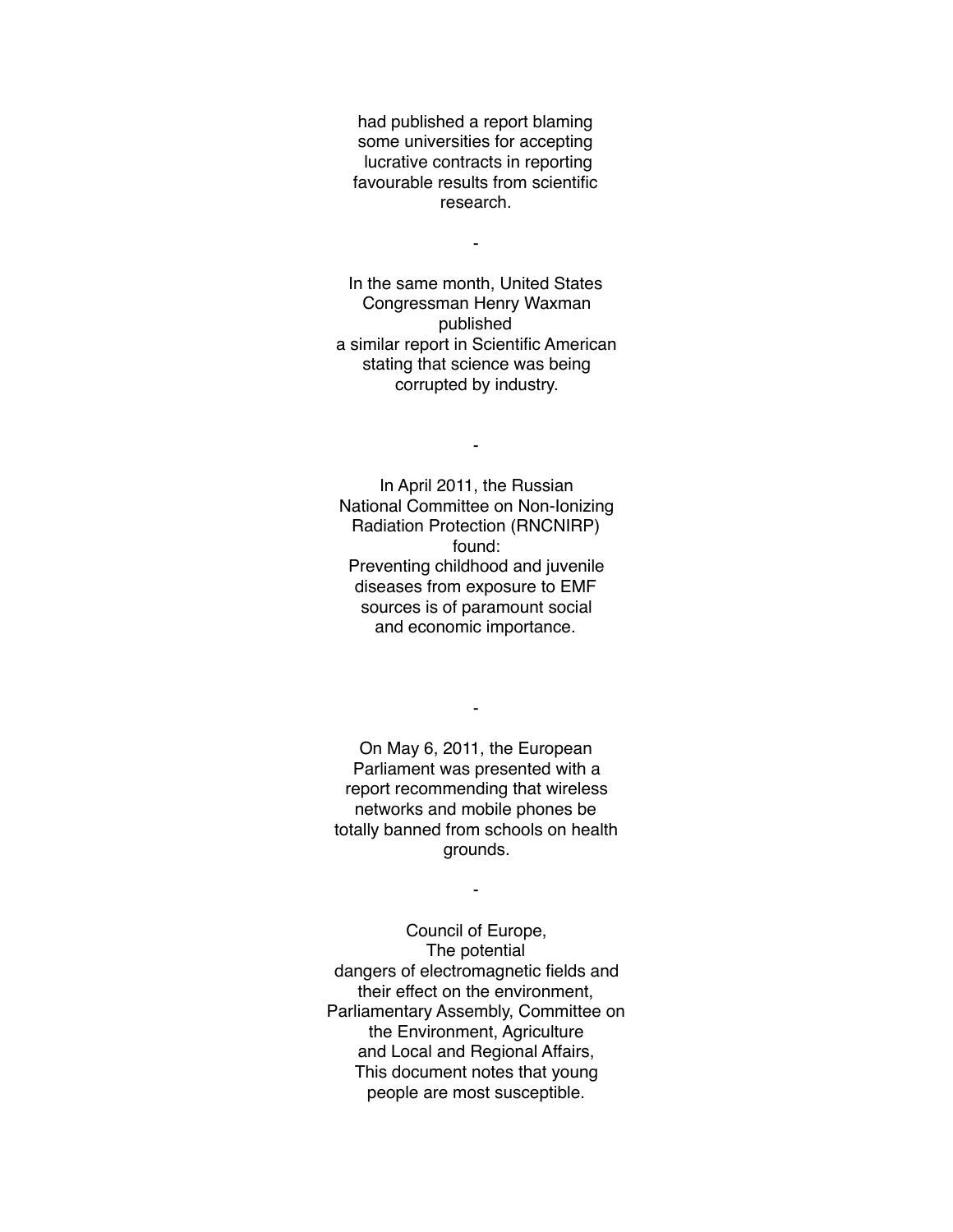The Assembly recommends that we take all reasonable measures to reduce exposure to electromagnetic fields on 'as low as reasonably achievable'

-

-

The Parliamentary Assembly asked education and health authorities to develop information campaigns 'aimed at teachers, parents and children to alert them to the specific risks of early, ill-considered and prolonged use of mobiles and other devices emitting microwaves.

The Assembly also asked that Governments 'ban all mobile phones, DECT phones, WI-FI or WLAN systems from classrooms and schools, as advocated by some regional authorities, medical associations and civil society organizations.'

-

Since the Cold War, the U.S. government has known that microwaves are genetically hazardous.

-

Beginning in 1953 and continuing intermittently for about three decades, the Russian Soviets used microwaves to covertly attack the U.S. embassy staff in Moscow, Russia.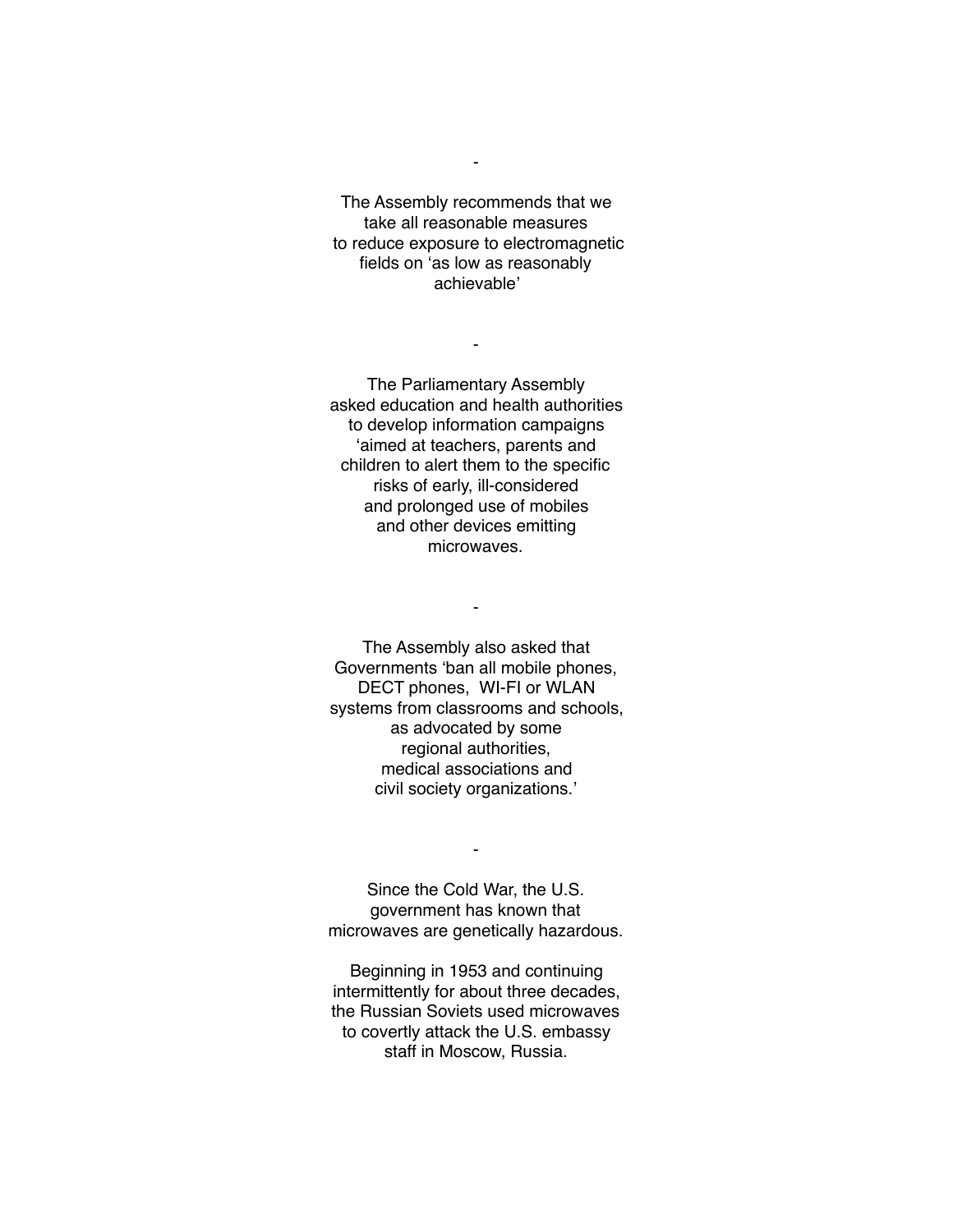The ongoing irradiation campaign affected about 1,800 employees and 3,000 dependents housed at the embassy during this period.

> The Russians targeted the U.S. embassy with 2.4 to 4.1 gigahertz

> > -

A range within the same realm of frequencies blasting from our wireless devices, cell phones, cordless phones, wireless computers, WiFi systems and cell towers.

-

Microwave Radiation is a weapon plain and simple.

The masses are lining up to buy something that is being used to kill them.

-

In the mid 1970s, a Johns Hopkins medical team under direction of Dr. Abraham Lilienfield was commissioned by the U.S. State Department to study the health effects of the Moscow irradiation on the US embassy staffers.

The draft report documented numerous symptoms of radiation poisoning, including immune system disorders,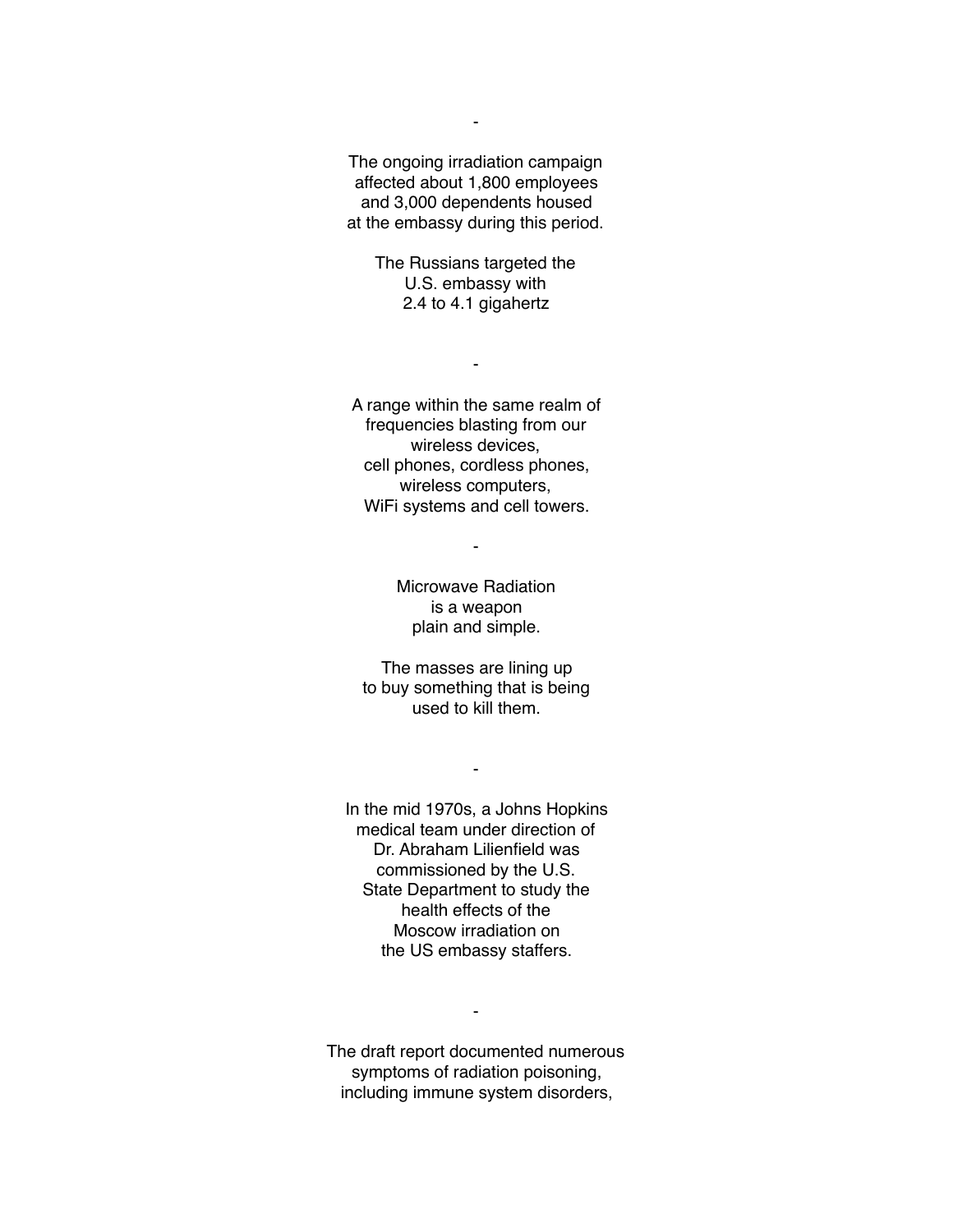high white blood cell counts, chronic fatigue, blurred vision, cataracts and muscle aches. Information on cancer was deliberately withheld from the Lilienfield team, but it was later reported that cancer incidence among embassy staff was four times normal.

-

Reproductive problems among the irradiated Moscow personnel included abnormal red and white blood cells, above average chromosomal aberrations, higher than normal rates of miscarriage plus pregnancy complications.

Embassy staff with blood abnormalities were advised not to conceive children until six months after their somatic levels had returned to normal in a non-irradiated environment.

-

It should also be noted that then U.S. State Department chief medical officer Herbert Pollack sanitized the conclusions of the Lilienfield report.

-

The final report falsely concluded that no important health effects were associated with the embassy microwave exposure.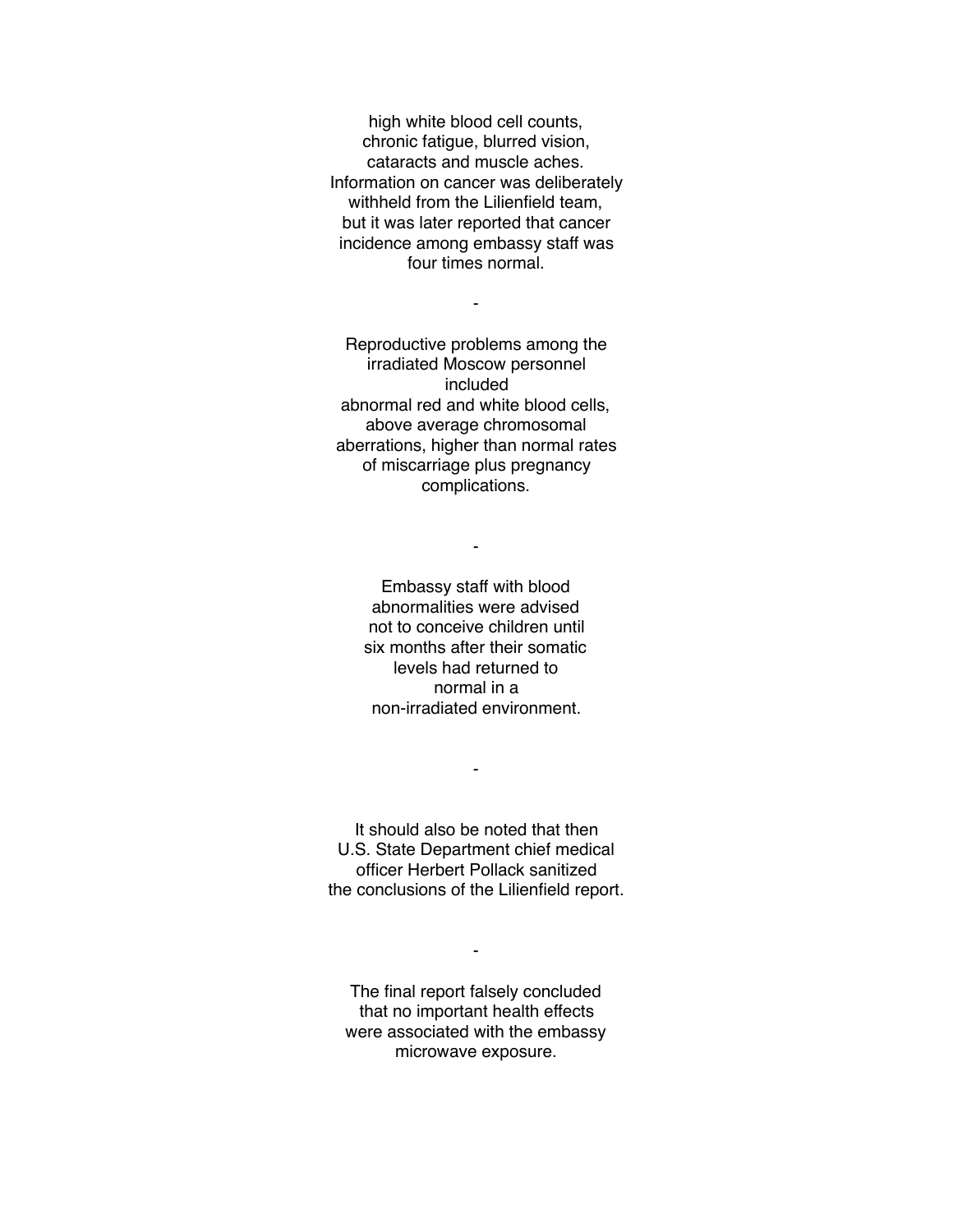Compare the adverse effects on U.S. Russian embassy personnel and their families exposed at mainly 0.19 microwatts/cm2 to current federal exposure guidelines.

The federal government allows the telecom industry to deliver a maximum of 600 to 1000 microwatts/cm2 of communications radiation into populated areas across the nation.

-

Adding insult to injury, the Federal Communications Commission (FCC)–the single agency with authority to regulate the communications industry– has neither money, manpower nor motive to verify compliance with its dangerous exposure guidelines.

We can see the damage

-

An estimated one in 20 babies born in the U.S. each year has an obvious birth defect.

Many additional childhood defects and impairments can be subtle, requiring years to become apparent.

-

Millions of parents now cope with often inexplicable child health problems, including severe allergies, diabetes, body weight abnormalities, plus serious eye, ear and skin conditions.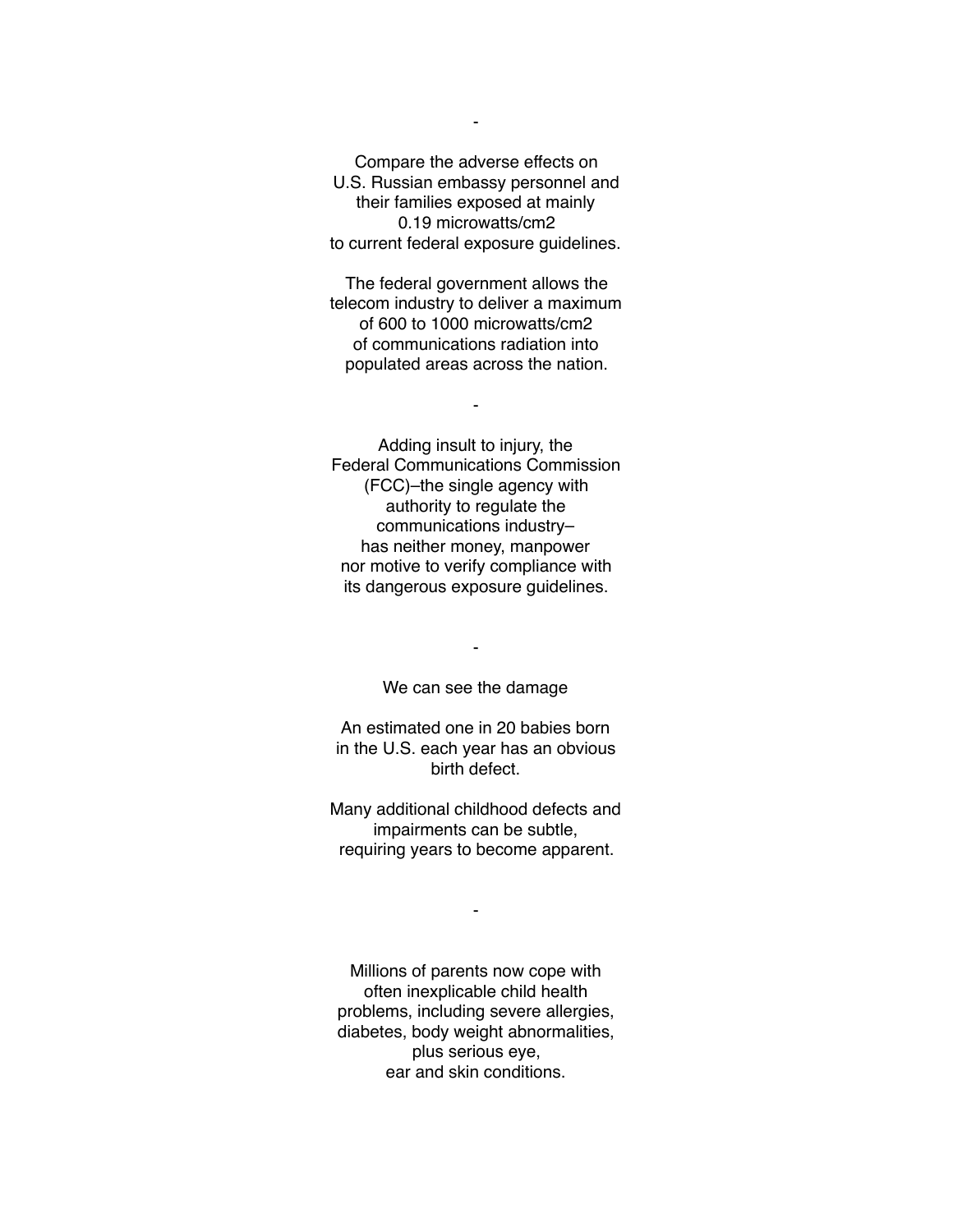Perhaps the most alarming epidemic among our younger generations involves the increasing incidence of neurological and developmental delay disorders.

-

The 2003 National Survey of Children's Health found that one in five American children has a learning disability or attention deficit disorder. Studies through decades link these conditions to toxic environmental conditions, including microwave radiation exposure.

-

A recent study of over 13,000 Danish women confirms that women who had used cell phones during pregnancy produced children who were 54 percent more likely to manifest hyperactivity and difficulties with conduct and emotion by the time they entered school.

Coordinated by American and Danish scientists, this survey found that if children exposed to cell phone radiation in the womb later used cell phones themselves, they were 80 percent more likely to suffer behavior and emotional problems than children who were not exposed.

-

In 2000, Dr. Ross Adey working at the University of California, Riverside, showed that pregnant rats exposed to Iridium cell phone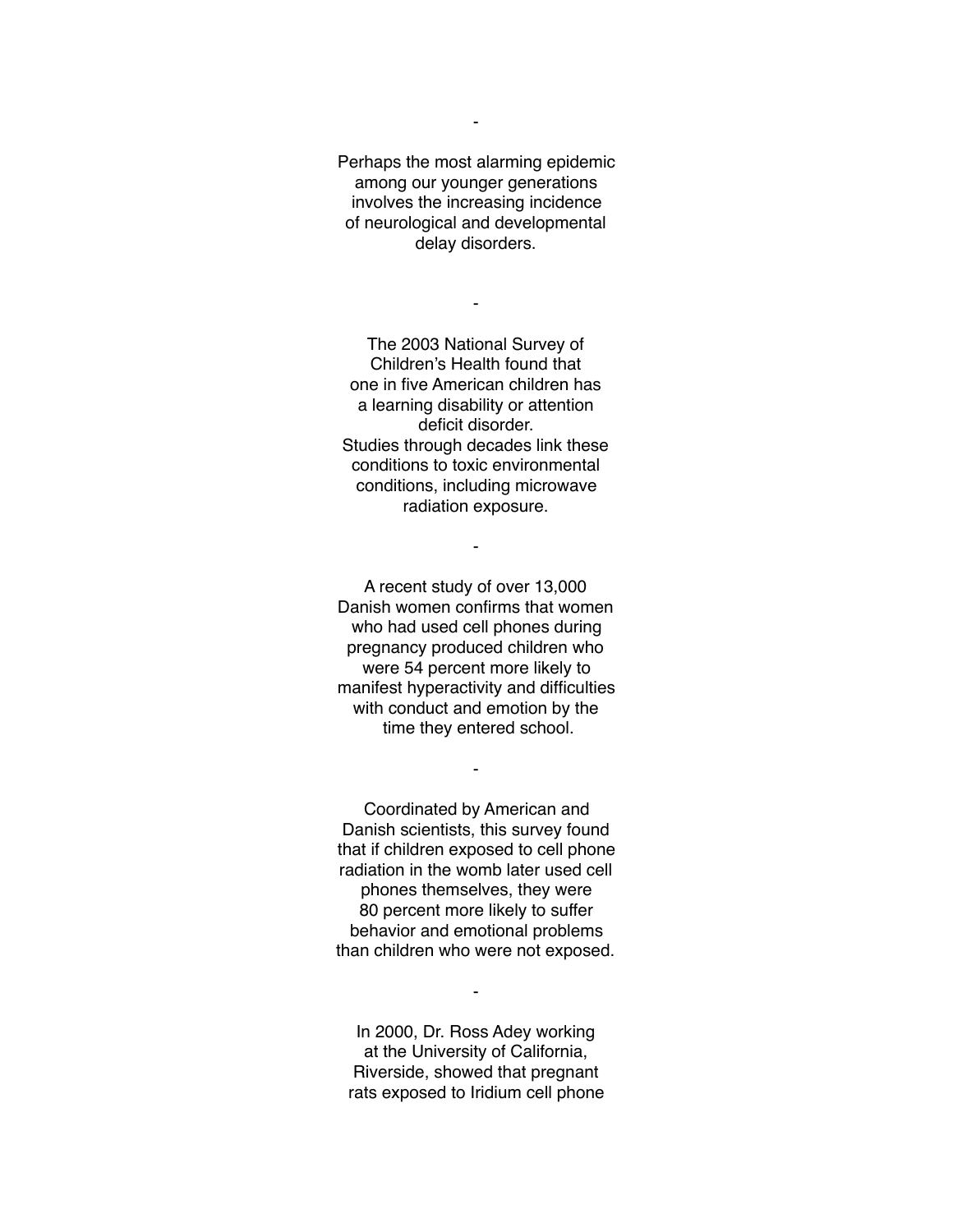radiation produced fetuses with significantly decreased brain activity, compared to non-exposed fetuses.

 $\blacksquare$ 

The incidence of human autism, a complex affliction manifesting a broad spectrum of brain abnormalities, has increased dramatically since the wireless age began.

Scientists say clues are accumulating that RF/microwave exposure could be an important but overlooked factor in the autism epidemic.

-

-

There is also indication that the synergy between RF/microwave radiation and chemicals/metals in vaccines, food and chemtrails may be involved in autistic disorders.

-

A 2007 report on autistic children and electromagnetic exposure concluded that the impact of this radiation "could be direct by facilitating early clinical onset of symptoms or indirect, including trapping heavy metals in cells and both accelerating the onset of symptoms caused by heavy metal toxicity as well as impeding therapeutic clearing of these metals."

In 2008, researchers announced that missing DNA snippets on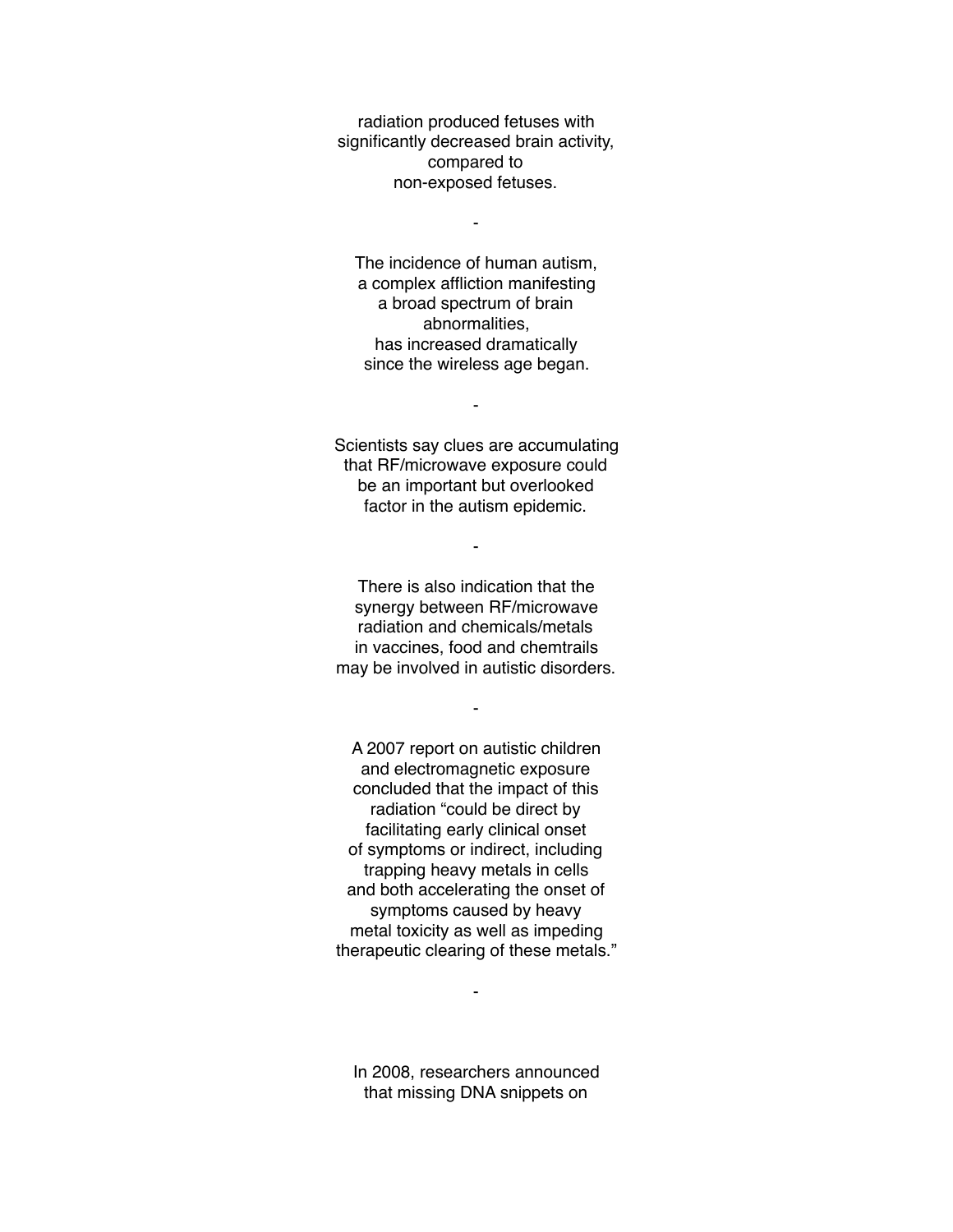chromosome 16 is a mutation that raises the risk of autism by 100 times.

Some suspect that this aberration is the tip of the iceberg concerning genetic errors involved in the syndrome.

-

It is generally agreed that such chromosome aberrations can occur before fertilization, which brings us back to chemical and/or radiation-damaged sperm and ova.

-

The powers-that-be don't want this information made public An impressive number of researchers through the decades have published studies linking RF/microwave radiation to adverse effects on genetics and reproduction, even at very low, non-thermal exposure rates.

In 1997, Dr. John R. Goldsmith of Israel's Ben-Gurion University published a historical compendium of such studies. Dr. Goldsmith noted that scientists had known for decades that the three major human effects of microwaves are spontaneous abortion, blood cell mutations and increased childhood cancers.

-

When the results of RF/microwavedamning studies were published,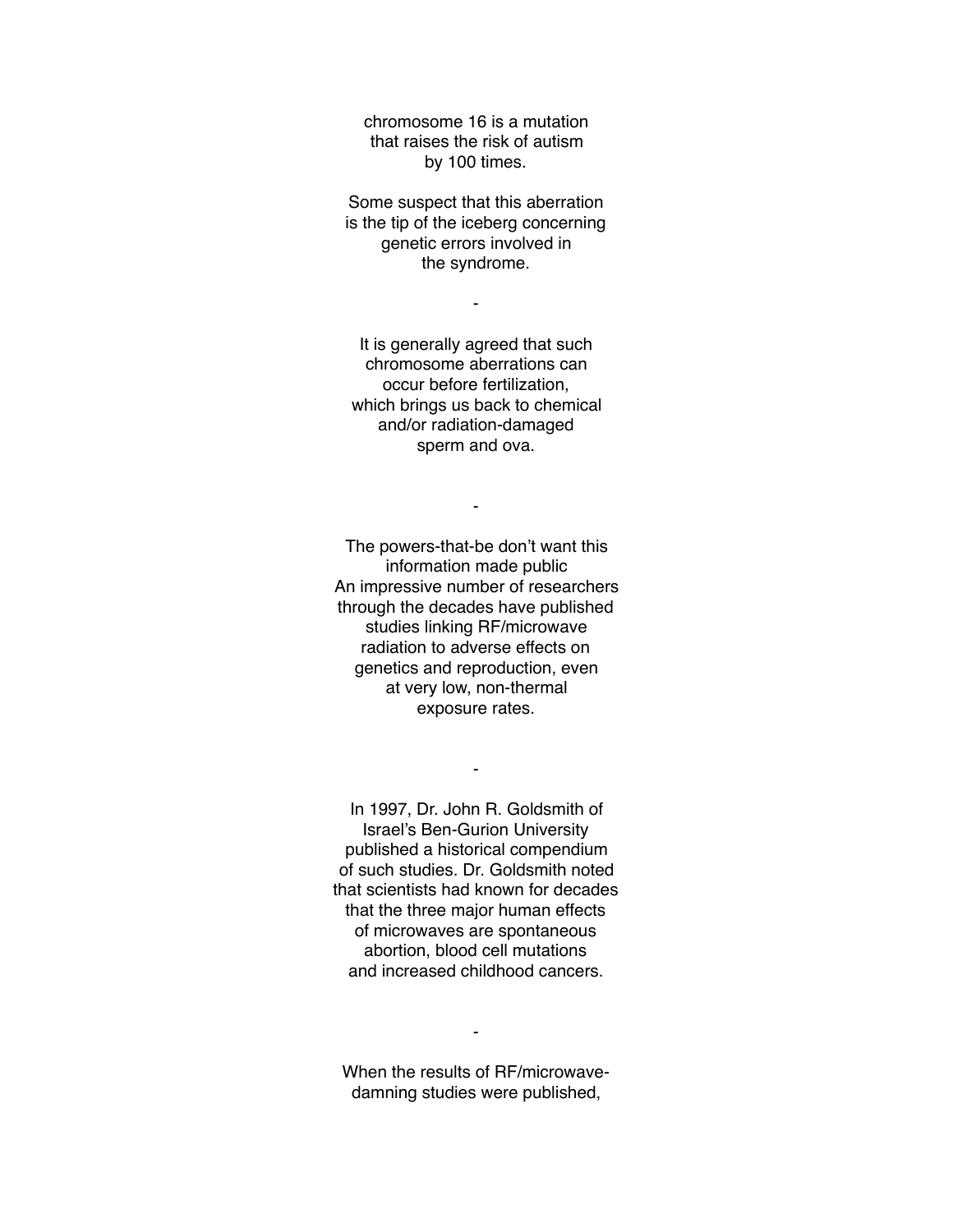"offending" scientists throughout the years have consistently found their research programs prematurely terminated, their careers derailed and their reputations defamed.

-

This is the case of the brilliant and accomplished Dr. Henry Lai. Working at the University of Washington, Dr. Lai and his colleagues raised the anger of the wireless communications industry after reporting that microwaves at low exposure levels badly damage DNA.

Lai was subsequently subjected to dirty politics and attempts to sabotage his career.

-

-

When Dr. Jerry Phillips, under contract to Motorola in the '90s, published his findings that cell phone frequencies have an important biological impact on DNA, he too was threatened and ostracized by the wireless industry.

Phillips had earlier discovered that radio frequency fields can influence the growth of tumours.

-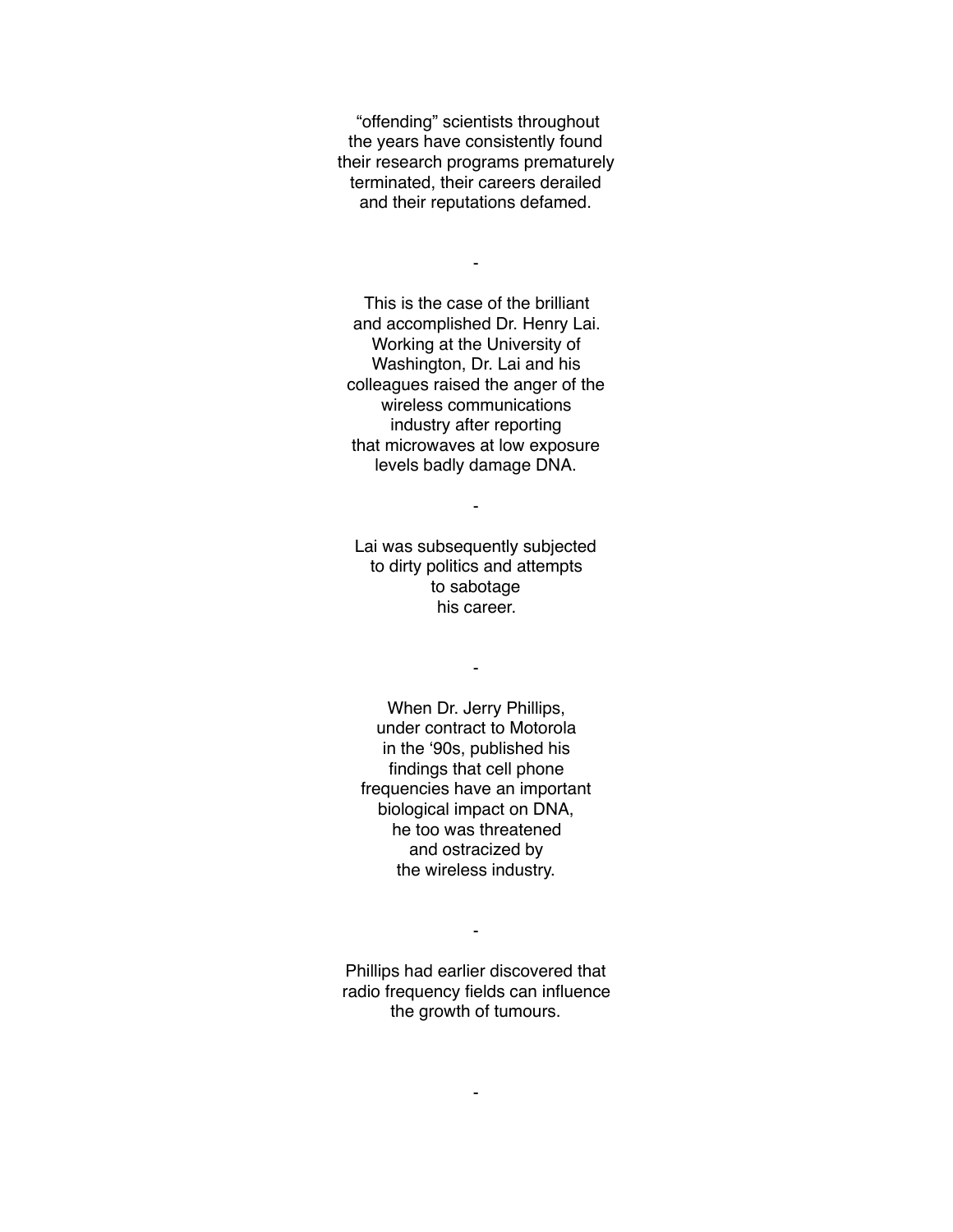Today, almost all wireless health studies in the U.S. are funded by a tangled web of special interest groups which directly or indirectly profit from the wireless industry.

These tainted, conflicted-interest studies routinely give wireless radiation a clean bill of health.

"A lot of studies done right now are done purely as PR tools for the industry," confirms Dr. Phillips.

-

-

2012 - Prof. Repacholi (a man with no conscience) ". certainly, from the health viewpoint there is no concern that we've seen thus far that parents need to be worried about children's use of mobile phones."

6. Current Safety Standards and Guidelines

 $\overline{\phantom{a}}$ 

 $\overline{\phantom{a}}$ 

The regulation of our health and safety as to the transmission of wireless energy waves has been given to the globally acceptable standards of the International Commission on Non-Ionizing Radiation Protefction (ICNIRP) with full approval by our Federal Communications Commission (FCC).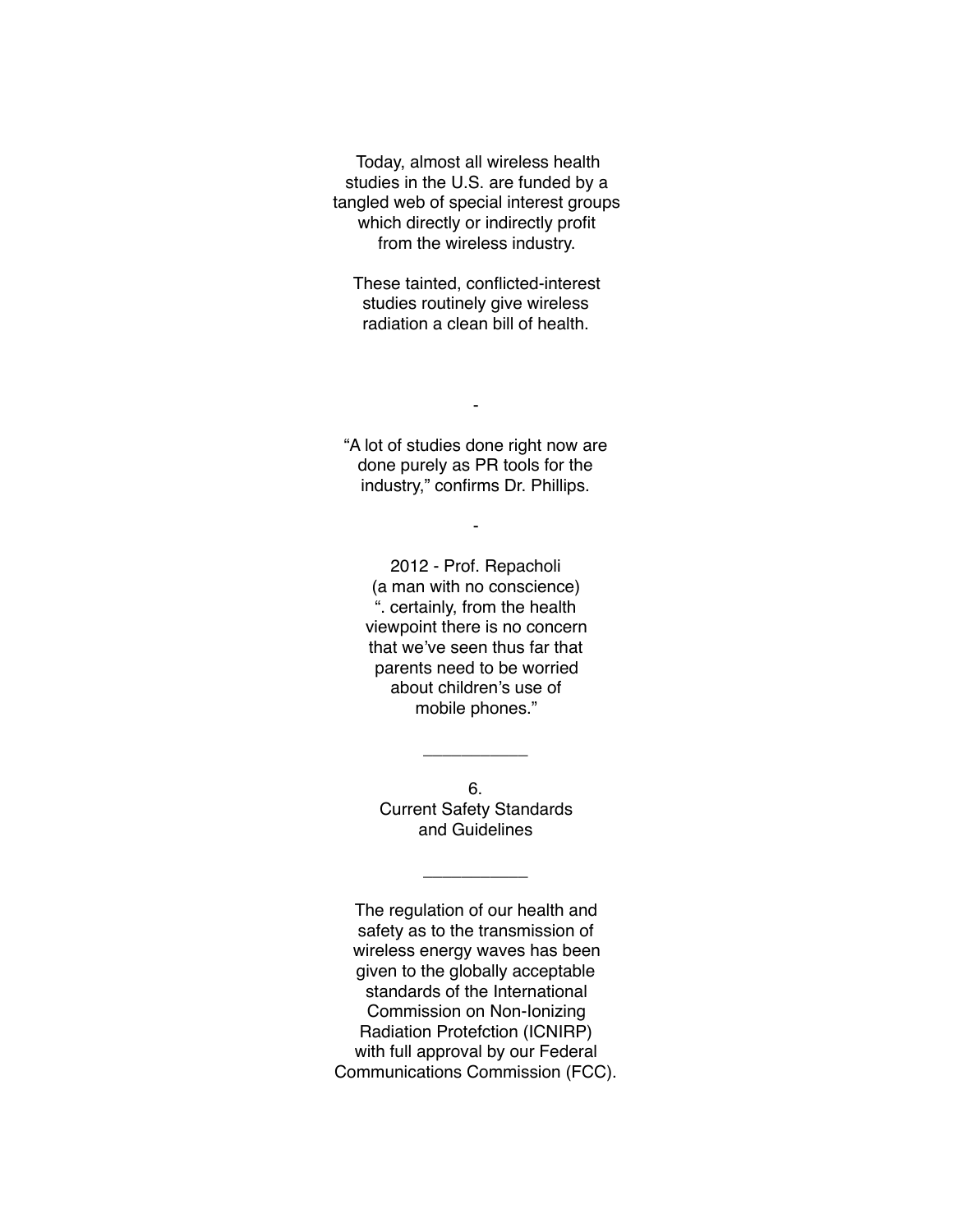Federal and Global regulations only deal with thermal heat exposure caused by microwave radiation from wireless networks, cell phones, wifi laptops etc.

They completely ignore the real dangers of low frequency radiation.

-

As stated by government regulations, if someone feels warmth from their laptop for over one hour they should stop.

-

Microwave pulsed alternating current energy does not even heat: Its not hot when you stick your hand in a microwave but is when put in an oven,

so in effect there is no standard at all set for the safe use of wifi low magnetic frequency use

-

You can microwave your food yet the inside of the box stays cool because radiation only cooks the food at the cellular level as opposed to a regular oven that heats the whole box with conventional heating.

-

This is one of the major Big Lie's being perpetrated on us with WiFi radiation. They are omitting critical measurements in order to assure us WiFi is safe.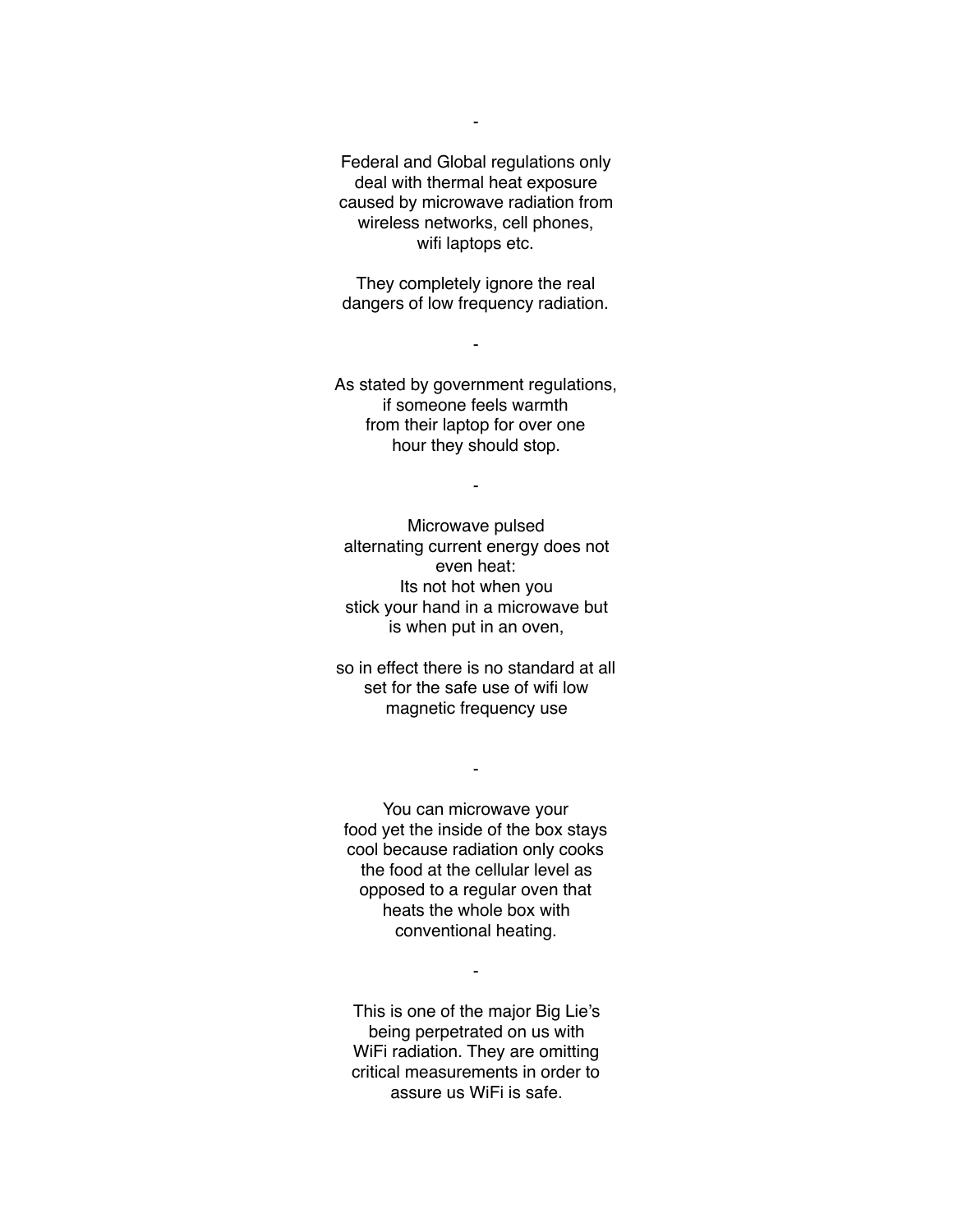Some Governments adopted the ICNIRP guideline, whereby, the only safety limit is just six-minutes of warming. Which means: if you do not feel too warm in six minutes, wi-fi is deemed to be safe.

-

-

No consideration at all has been given to the published 'below thermal' cellular interaction as listed by several countries including the United States; which were (and are) known to cause: cancer, severe neuropathological symptoms, foetal defects and literally hundreds of illnesses related to cellular disorders.

-

Countries following ICNIRP continue to argue that their six minute warming effect is all that is required regarding microwave irradiation.

> Current Regulations and Thermal Heating

-

The guidelines set by ICNIRP and the National Radiological Protection Board (NRPB), and which are followed by the United States' FCC, are amongst the least protective in the world.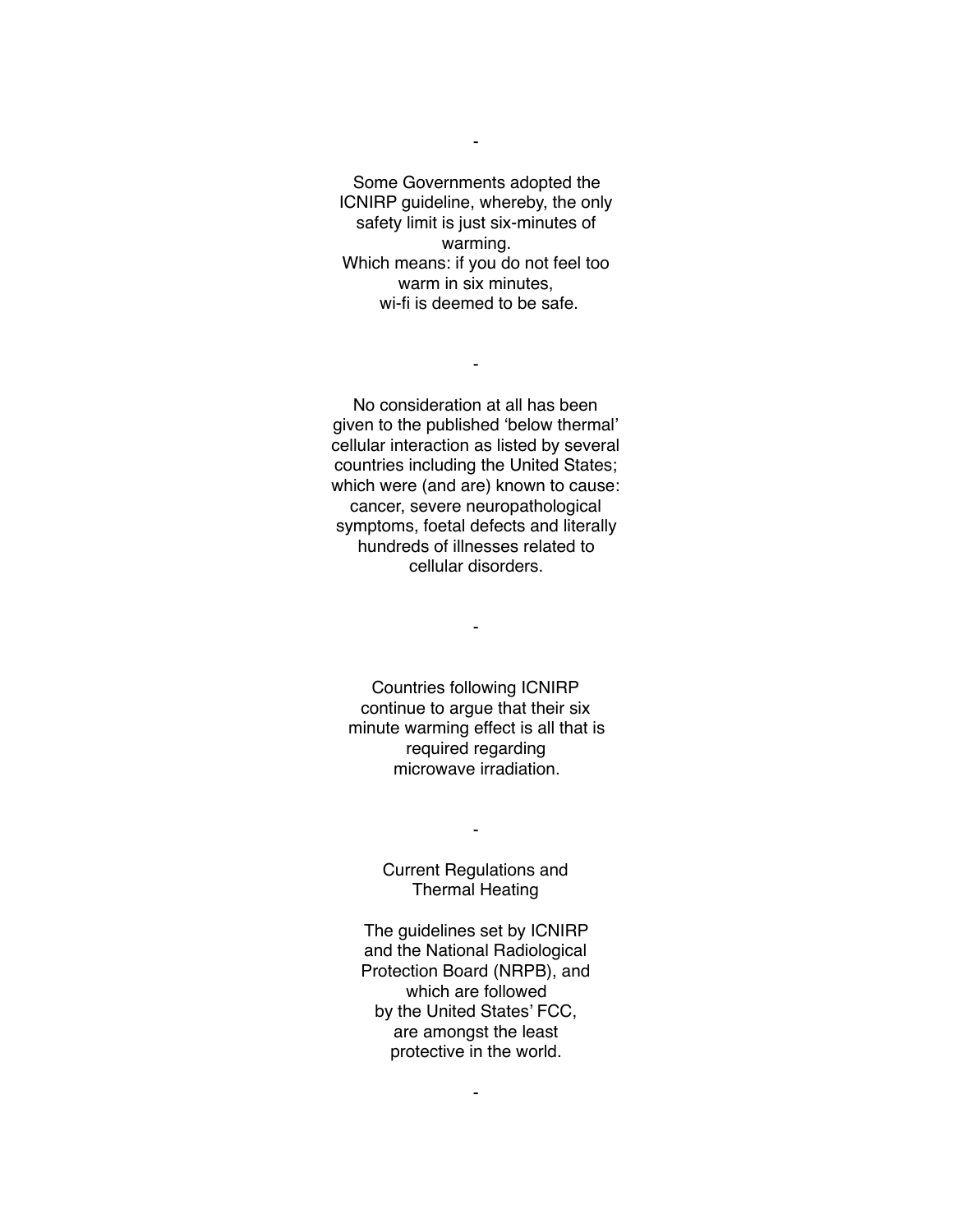Being thermally based – no account whatsoever is given to the effect of the electric and magnetic of the wave interacting with the physiology of the body

-

It is very unlikely, if not impossible, for any person to receive warming of the body with exposure exceeding the guidelines, if this person is not sitting right under a transmitter.

-

I.E.E.E. have influenced world standards since the 1960s, through its internal Committee - ICES: International Committee on Electromagnetic Safety, whose members are: U.S. Army, Motorola, Siemens, Bell US Air Force, Nokia and Alcatel-Lucent 2006 - Recommended raising Exposure Limits

-

2013 – IEEE's goal: Get world to adopt it's "Radiation Exposure" standards Dr. B Jon Klauenberg (US Air Force Research Lab. and long-time member of ICES) was awarded the IEEE SA International Standards Award Dec. 2011 for helping to convince world bodies and international agencies of the rigor, benefits, and provenance of IEEE Standards.

ICNIRP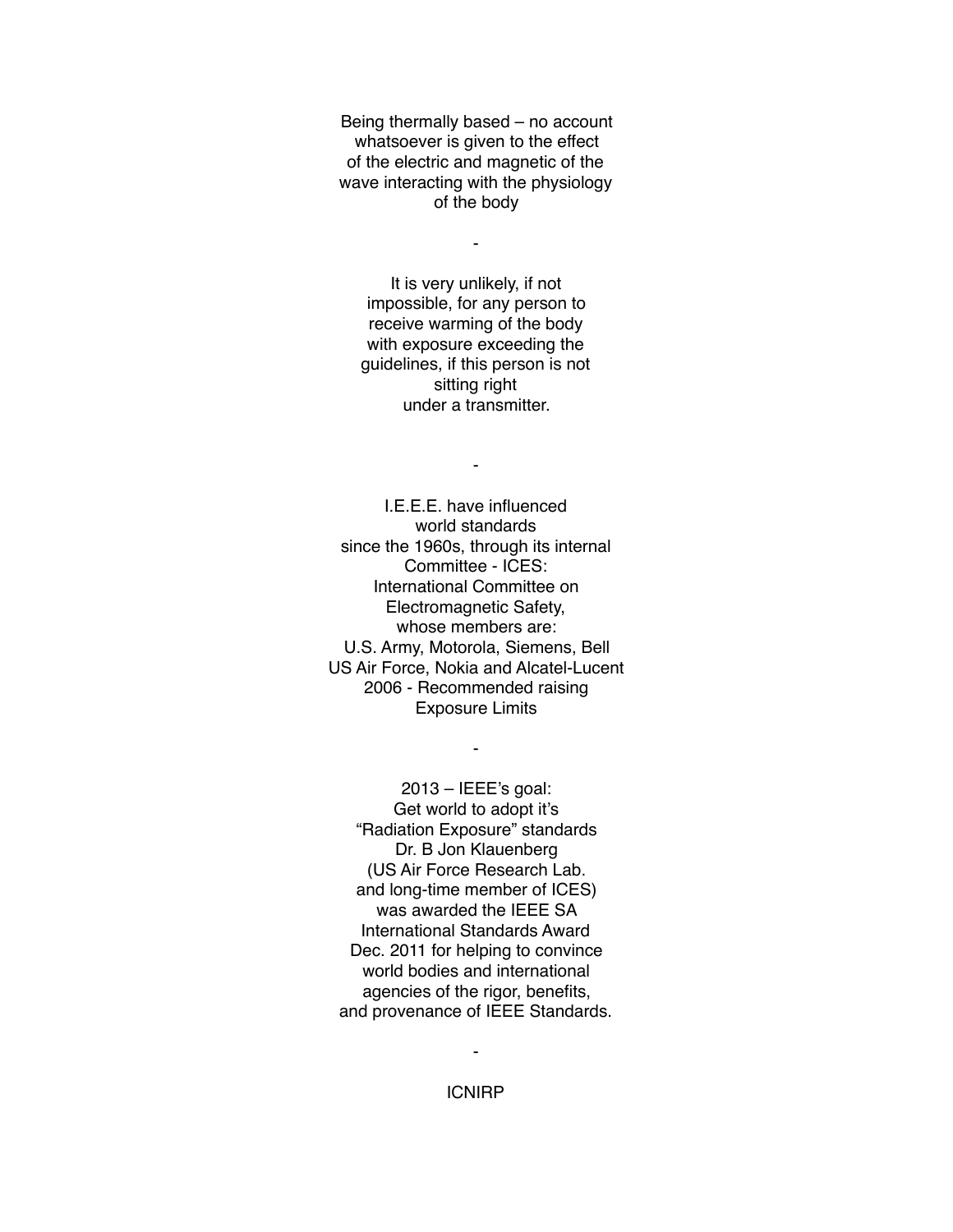(International Commission on Non-Ionizing Radiation Protection)

Most of its funding comes from industry \and most of the members of ICNIRP are engineers for whom only thermal effects may cause biological effects.

-

Conflicts of Interest in ICNIRP In addition its inaugural Chairman, Dr. Michael Repacholi, whose corruption is legendary, a disproportionate number of ICNIRP's members have been discredited due to their historical ties to industry, eg., Dr. John Moulder, Prof. Anders Ahlbom, Dr. Alexander Lerchi.

Dr. Art Thansandote, Health Canada's Senior Radiation Protection Scientists is and has for many years been Co-Chairman of ICES's Sub-Committee 4, which is responsible for establishing IEEE's (i.e., the USA's) radiation Exposure Limits

-

## FCC

-

(Federal Communication Commission) Determines radio frequency (RF) radiation Safety levels for USA; is Directed by five Commissioners appointed by the U.S. President: None are scientists;

WHO (1993) and ICNIRP (1998) share the belief that it is only the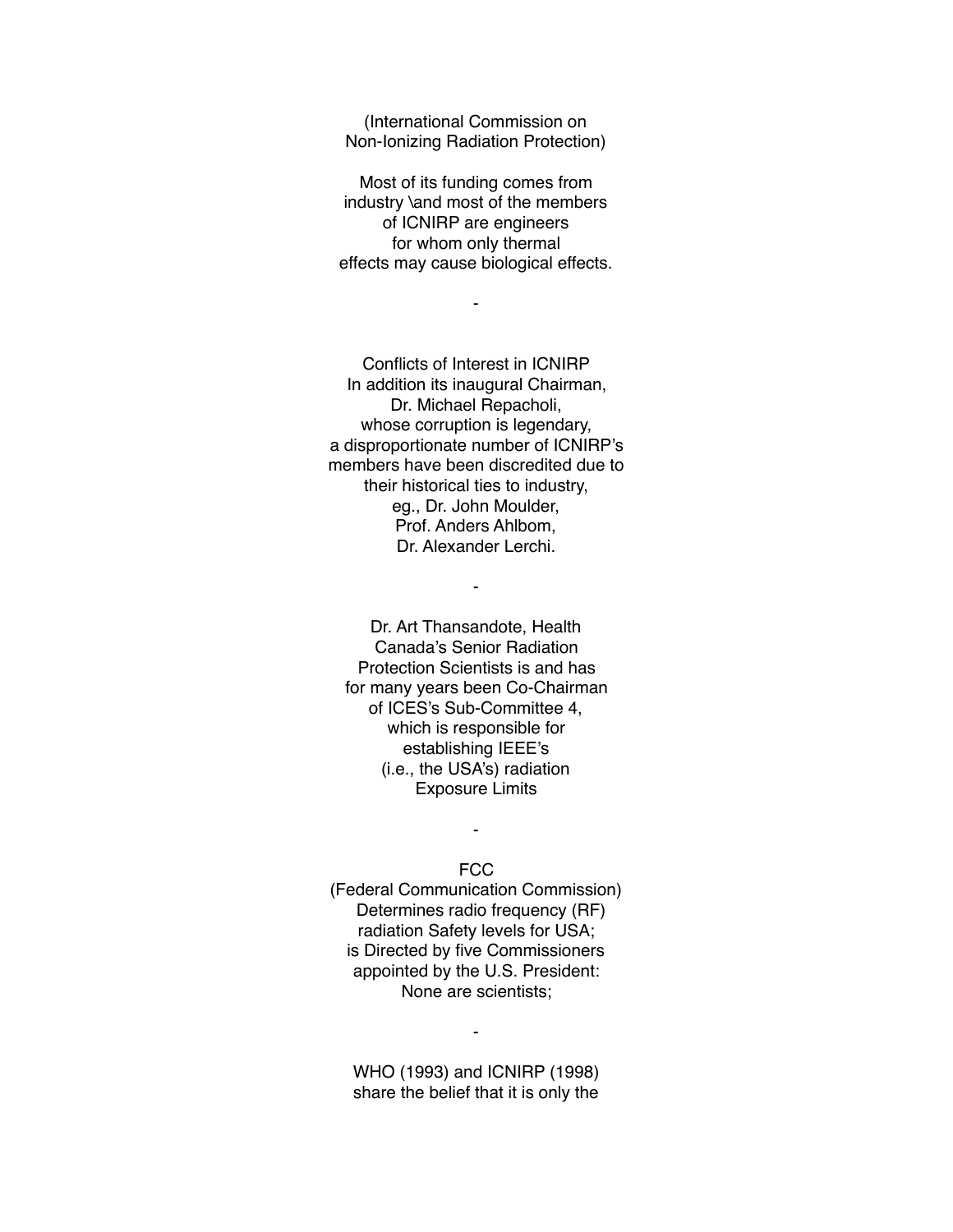thermal effects of Radio Frequency/Microwave Electromagnetic Radiation RF/MW EMR that is harmful to humans. The review teams throughout the ' 90s were chaired by the same Dr Michael Repacholi.

The WHO, IEEE, ICNIRP, FCC and Health Canada protect only against THERMAL radiation.

-

The U.S.S.R./Russian Federation considers the non-thermal effects

Public Exposure Guidelines 1800 MHz μW/m2

-

Health Dept. Salzburg (indoor)  $(92) = 1$ Health Dept. Salzburg (outdoors) ('02) = 10 EU Wkg Grp recommendation (2001) = 100 Salzburg 1998 (sum GSM) = 1000 Italy (single frequency) =  $1000$ Russia, PRChina = 100,000 Italy (sum of frequencies) =  $100,000$ Belgium (ex Wallonia) =  $1,115,000$ ICNIRP ('98), WHO, Canada = 10,000,000 FCC/IEEE, USA ('09) = 10,000,000

-

Canadian Wireless **Telecommunications** Association's former President Roger Poirier still manages McLaughlin Research Centre's projects. The wireless industry, CWTA, funds both the research and salary of Dr. Krewski who promotes that WiFi is "safe".

On July 5, 2005, it was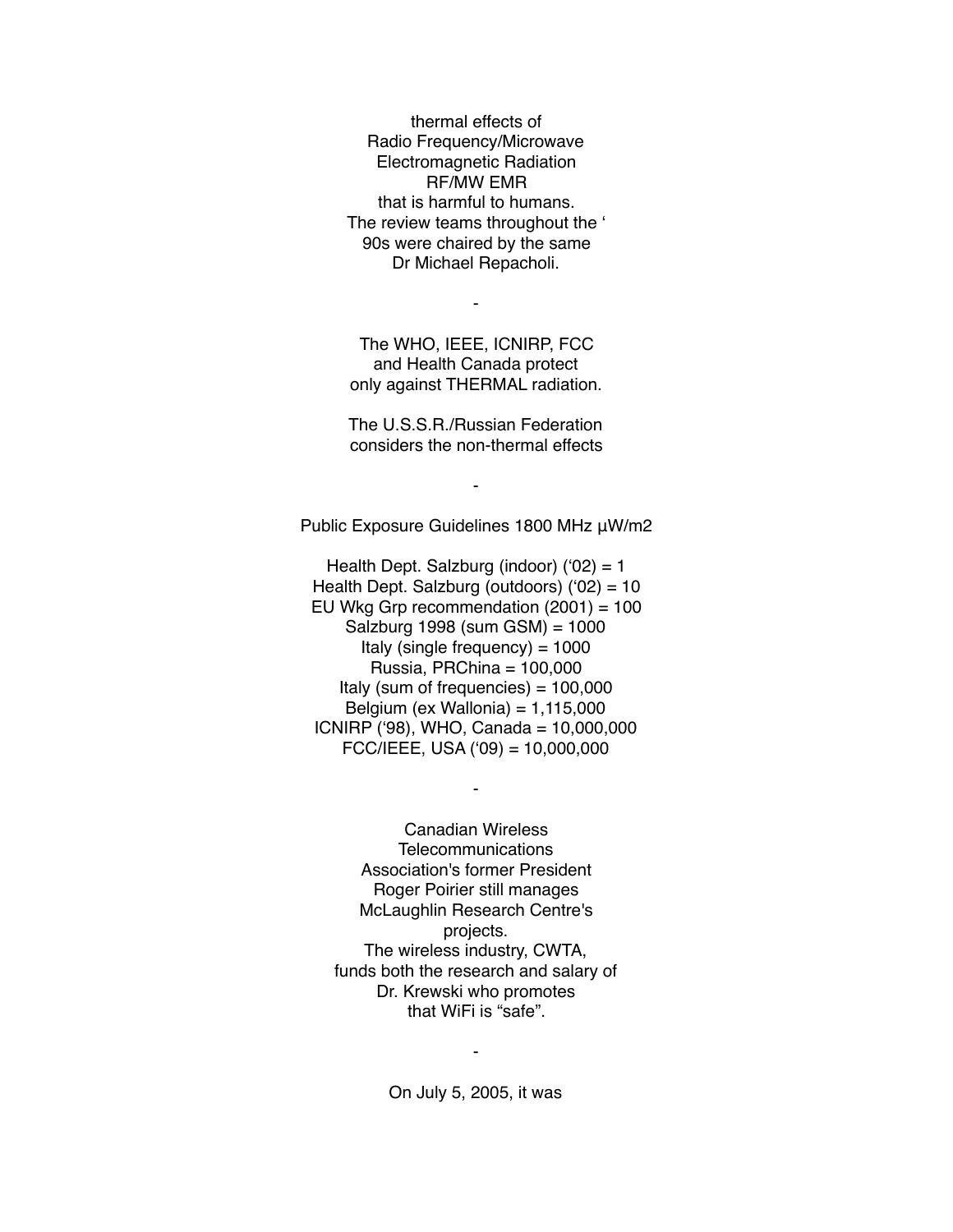published that Dr. Michael Repacholi – Coordinator of the WHO's Radiation & Environmental Health Unitreceives \$150,000 a year (via Royal Adelaide Hospital, S.A.) from the cellular phone industry with additional money for meetings and travels.

-

Russian scientists conducted more than 1500 epidemiological and human laboratory studies during the Soviet Union era which are not even in the WHO data- base (IEEE Study Database or EMF Studies Database). Today, special industries dismiss Russian results in RF (radiofrequencies) research as nonsense science.

Guidelines in units of microwatts per cm2, the maximum level for 1,800 MHz transmitters, 1,000 of these units in Canada and The US.

-

By contrast, Russia and China have a total maximum of 10 of these units, μW/cm2,

-

Toronto has a maximum of 6 μW/cm2 and in Salzburg, the limit is 0.1 μW/cm2. The June 2000 International Conference at Salzburg, consisting of 19 of the world's top scientists in this field, set the level at 0.1 units.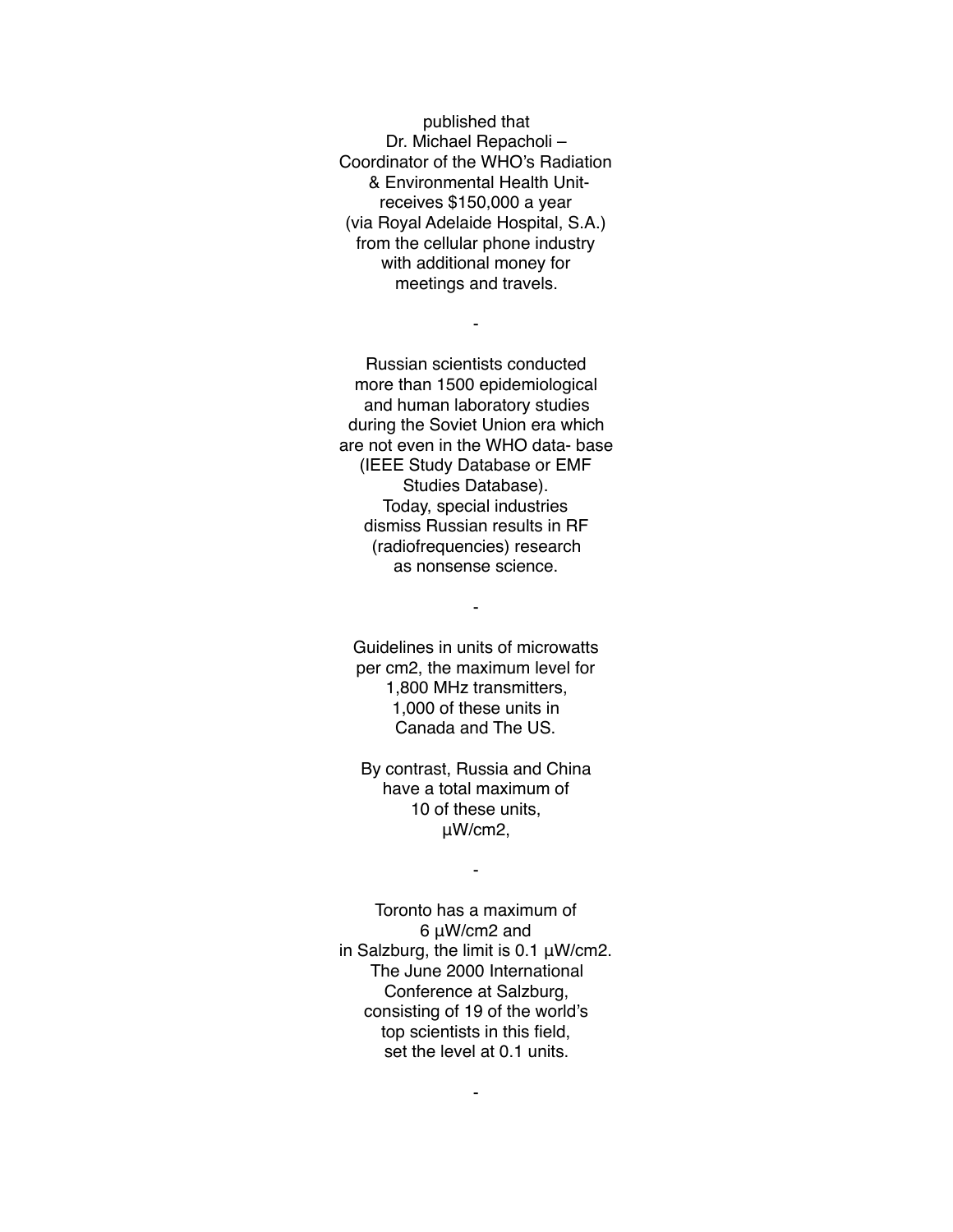The EU Parliament on September 4, 2008, by 522 votes to 16, stated that the 'ICNIRP guidelines were obsolete and out of date.' Mast Action UK – Legal Services (2010).

Russia has recommended the banning of children under 16 from using cell phones when possible.

-

-

The Salzburg Resolution, adopted in 2000 at the International Conference on Cell Tower Siting, would prohibit any cell site from emanating more than 0.1 mW/cm2 -

10,000 times more strict than the current U.S. standard. This limit takes into account the growing evidence for non-thermal RF bio-effects.

-

As a result of research that documents the harmful effects of Microwave radiation on fetuses, the British government warned in the cell phone handbook under 'safety,' that pregnant women should not have a cell phone near the abdomen, children under 16 should avoid carrying phones near their abdomen.

The government advice for children is 'essential calls only'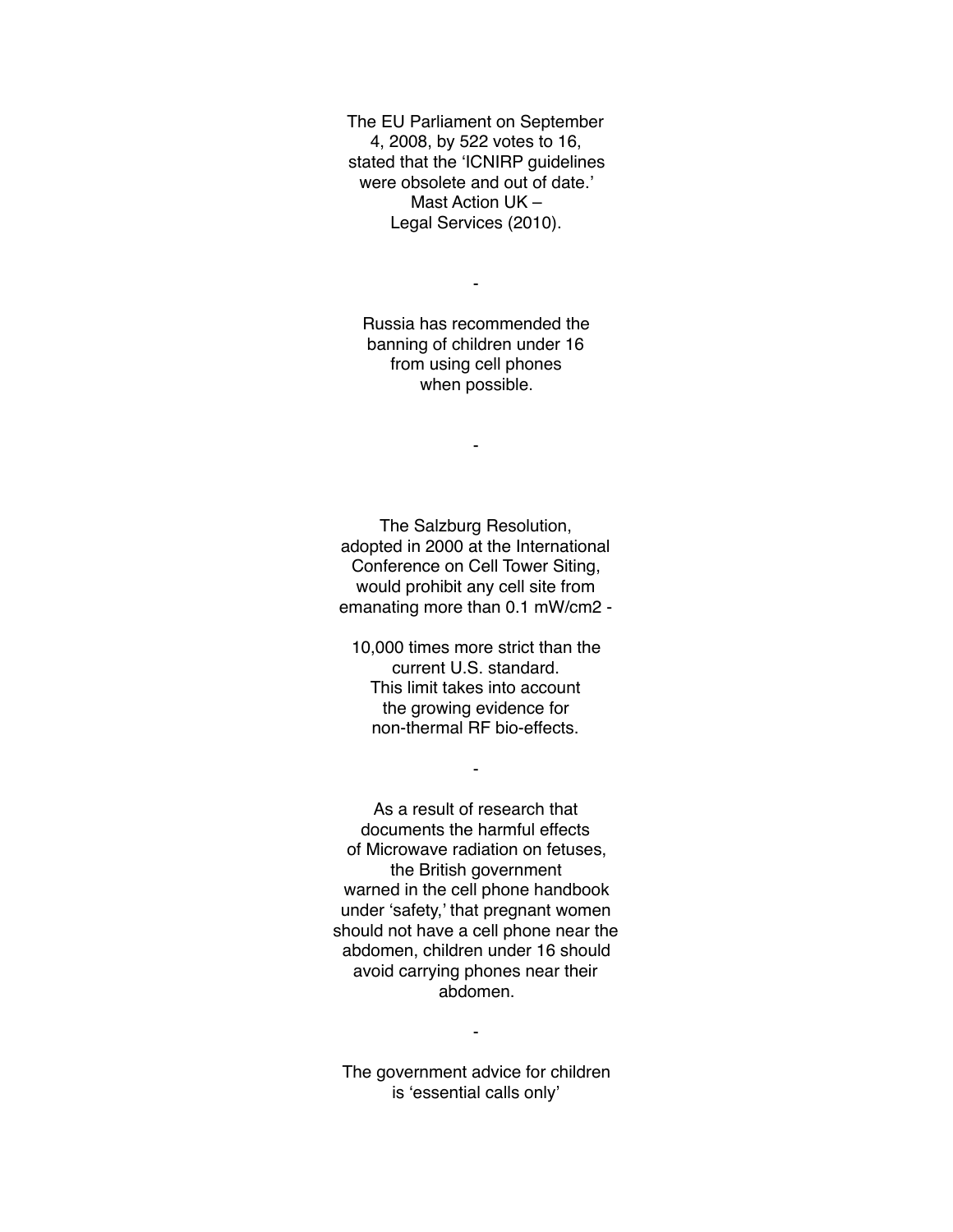on speaker phone, to avoid exposure to Microwave radiation.

-

These international bodies', NRPB's and ICNIRP's, guidelines are based purely on thermal effects.

Looking at scientific papers, most of the rest of the world disagrees with this assessment.

-

Dr. Cletus Kanavy, Chief of the Biological Effects Group of the Phillips Laboratory's Electromagnetic Effects Division at Kirkfield Air Force Base in New Mexico, says there is a 'Large amount of data, both animal, experimental and human clinical to support the existence of chronic, non-thermal effects

these include behavioural, neural, fetal, blood, metabolic, endocrine and immune problems.'

-

-

Professor Adey, a Fellow of the US American Academy of Scientists said of his own research, in parallel with similar studies in Russia in the early 1980s, that they showed that radio frequency and microwave radiation affected enzyme systems that regulate growth and the division of white blood cells.

Clearly there are experts worldwide,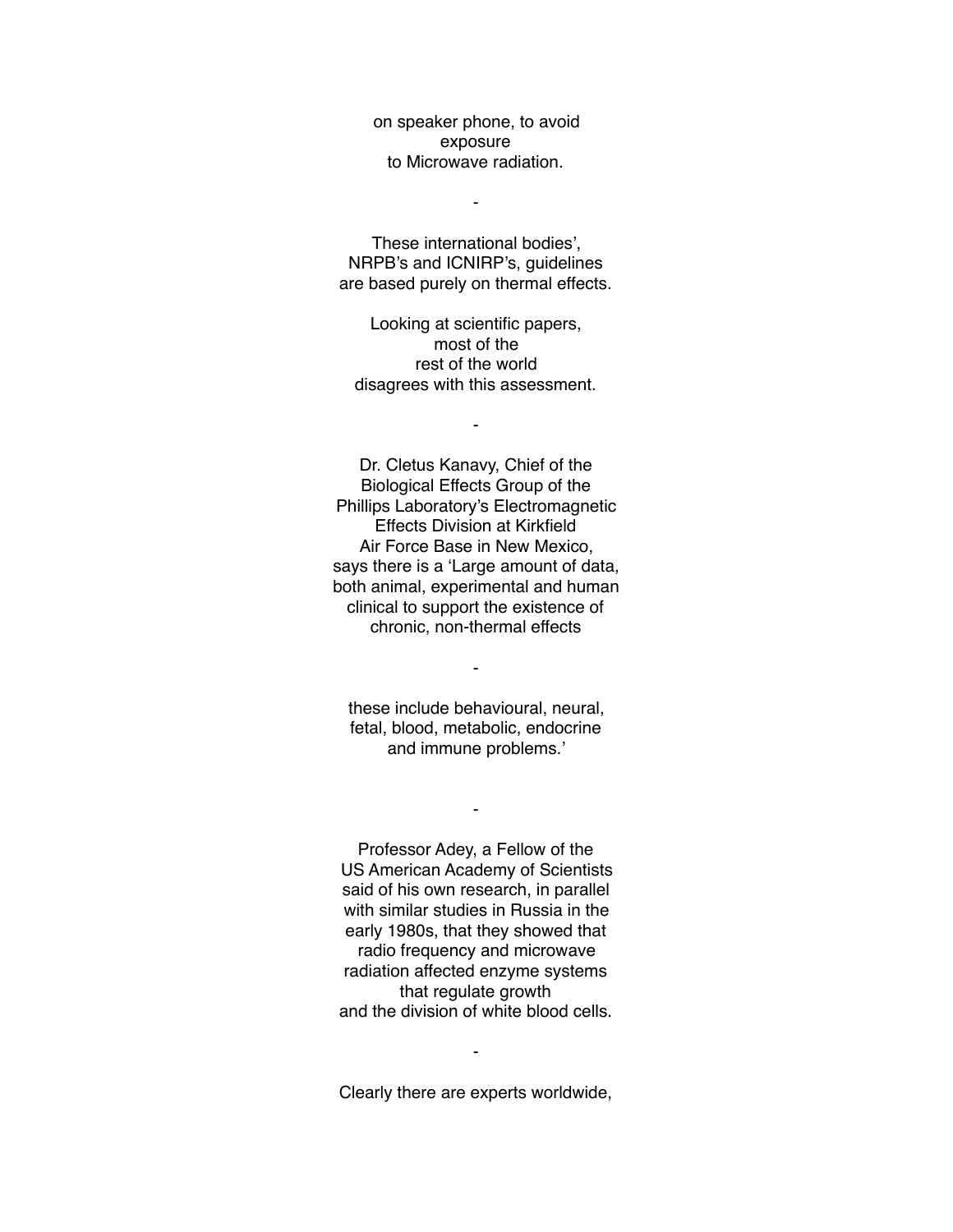both in military-intelligence and from Universities, from the long before Cold War to the present, who have shown that microwave radiation below thermal effects can impinge on human and other living organisms' physiologic functions.

> 6.1 PULSED VS MODUALATED **FREQUENCIS** and SAR

-

-

Carrier waves may be used to carry information (video or audio data) that can be superimposed on them by modulation.

Sometimes academic arguments arise where the word 'pulsing' is not used and 'modulated' is substituted. Theoretically, there can be very little difference between a modulated wave and a pulsed wave.

-

Scientists argue over what constitutes a modulation or pulse. A modulation is a superimposition of data upon a carrier wave; modulations are usually connected with an infinitesimally thin thread of 'energy.'

-

A pulse has no such attachment to the following pulse. This distinction is relevant beacause scientists specializing in this field blame pulsed microwaves for various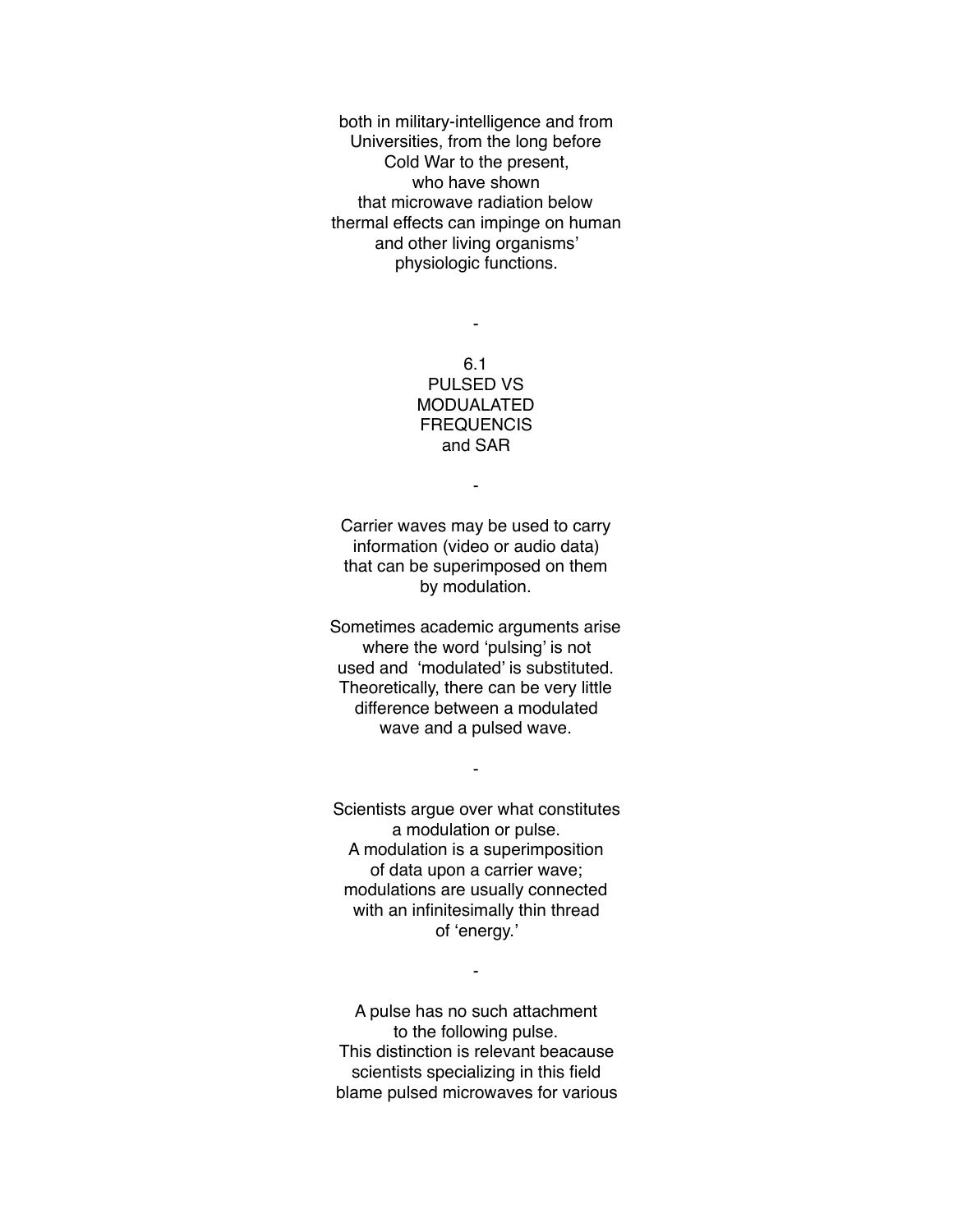biological reactions within our cellular structures, which may then cause illness and impairment.

-

Further arguments suggest that there is no biological difference between a frequency modulated transmission or pulse when it comes to resonance with our cyclotronic and circadian rhythms.

Transmissions may be directional or isotropic (equal in all directions), may be analogue (with continuously variable quantity e.g. spatial position) or digital (sometimes called 'frequency- modulated').

-

-

However, all transmissions are electromagnetically propagated. In the world of nuclear and atomic physics, electronic switches can make tens of millions of decisions a second; and all transmissions travel at the speed of light.

Transmissions can be increased by up to 40 percent, with side lobe technology.

-

-

Vector mathematics can demonstrate whether any of these transmissions are incident upon another transmitted wave, such as a low-frequency radio wave, as there can be a piggy-back effect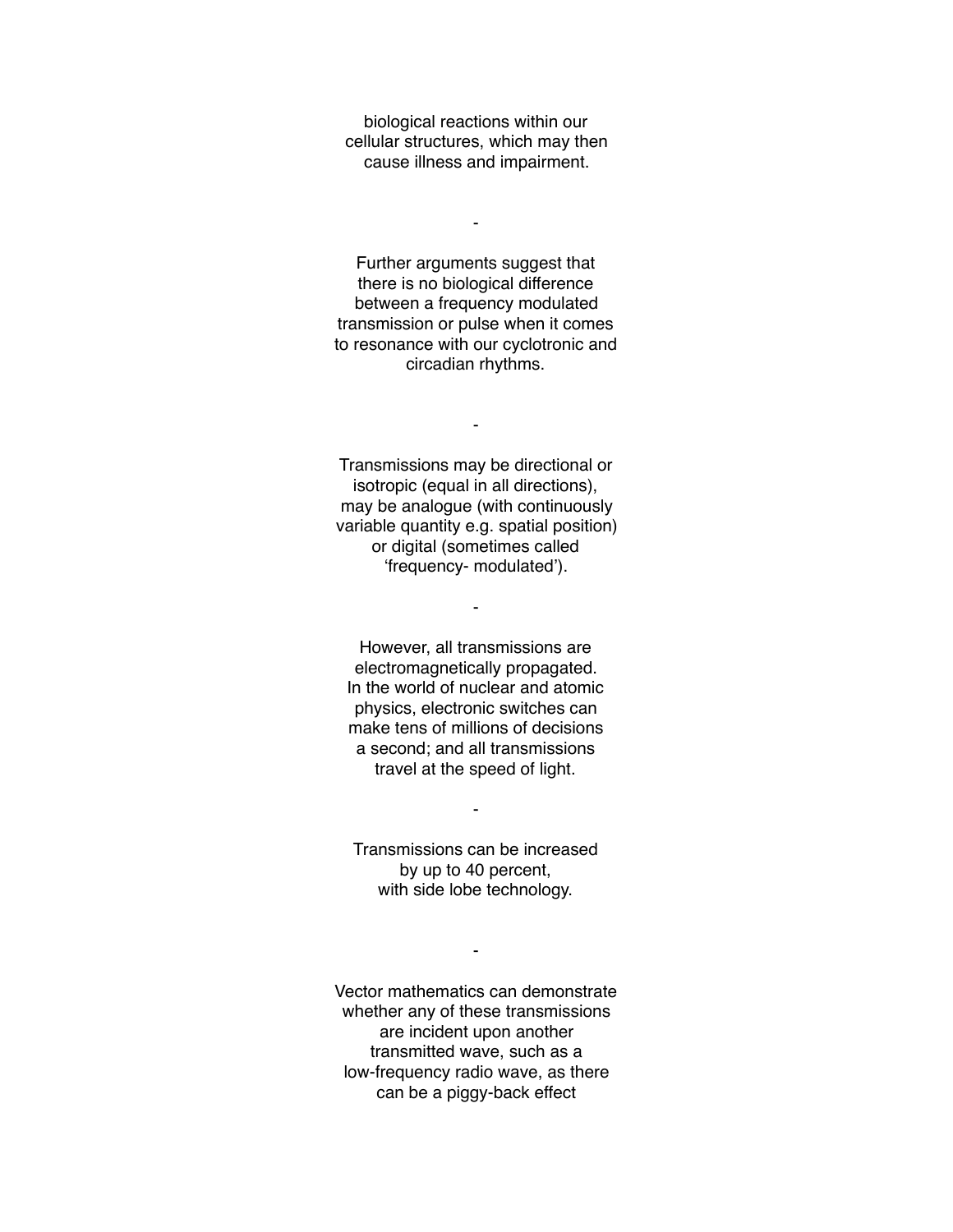(constructive interference).

-

The Health Council of the Netherlands Radio Frequency Radiation Committee says in its 200 page 1997 report, concerning frequencies of 300 Hz to 300 GHz:

'The experimental data indicate that the effects of EM fields occur at lower power densities when the object is exposed to pulsed electromagnetic fields.'

-

In other words, you will get impairments and illnesses quicker if the microwaves are pulsed.

-

Health Council of the Netherlands: Radiofrequency Radiation Committee, Radiofrequente elektromagnetische velden (300 Hz – 300 GHz), at 134 (1997).

-

-

Professor Salford at Lund University in Sweden has shown in his work in the year 2000 that pulsing can alter the permeability of the blood/brain barrier in rats. This would occur in human brains as well, and could have profound effects on brain function.

The Freiburger Appeal (2002),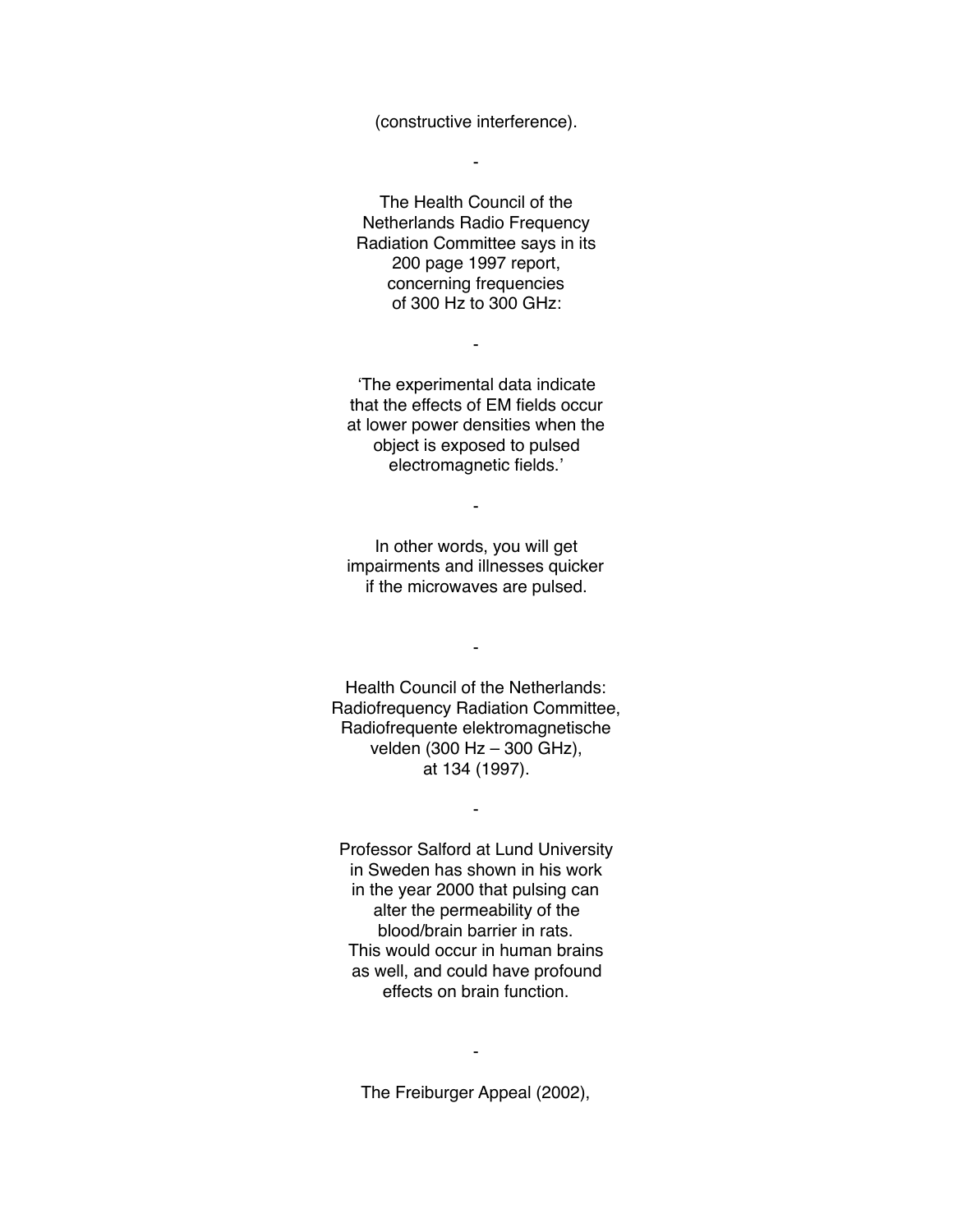as previous mentioned, says, 'One can no longer evade these pulsed microwaves. They heighten the risk of already present chemical/physical influences, stress the body's immune system and can bring the body's still functioning regulatory mechanisms to a halt.

Professors' / Doctors' Panagopoulos, Johnasson and Carlo describe in their (June 2013 Published) Paper how man-made electromagnetic waves (as used in the communications industry) can cause interference, hence induced oscillations, from these polarized waves.

-

his in turn, can induce biological alterations and render the SAR (Specific Absorption Rate) obsolete.

-

-

Man-made electromagnetic waves are polarized and can produce interference effect… This induced oscillation will be most intense on the free particles which carry a net electric charge… a part of its energy…is transferred to the charged / polar molecules of the medium…

within biological tissue there will be additional energy absorption by the water dipoles…proteins, lipids or nucleic acids, which will also be forced to oscillate by the applied field.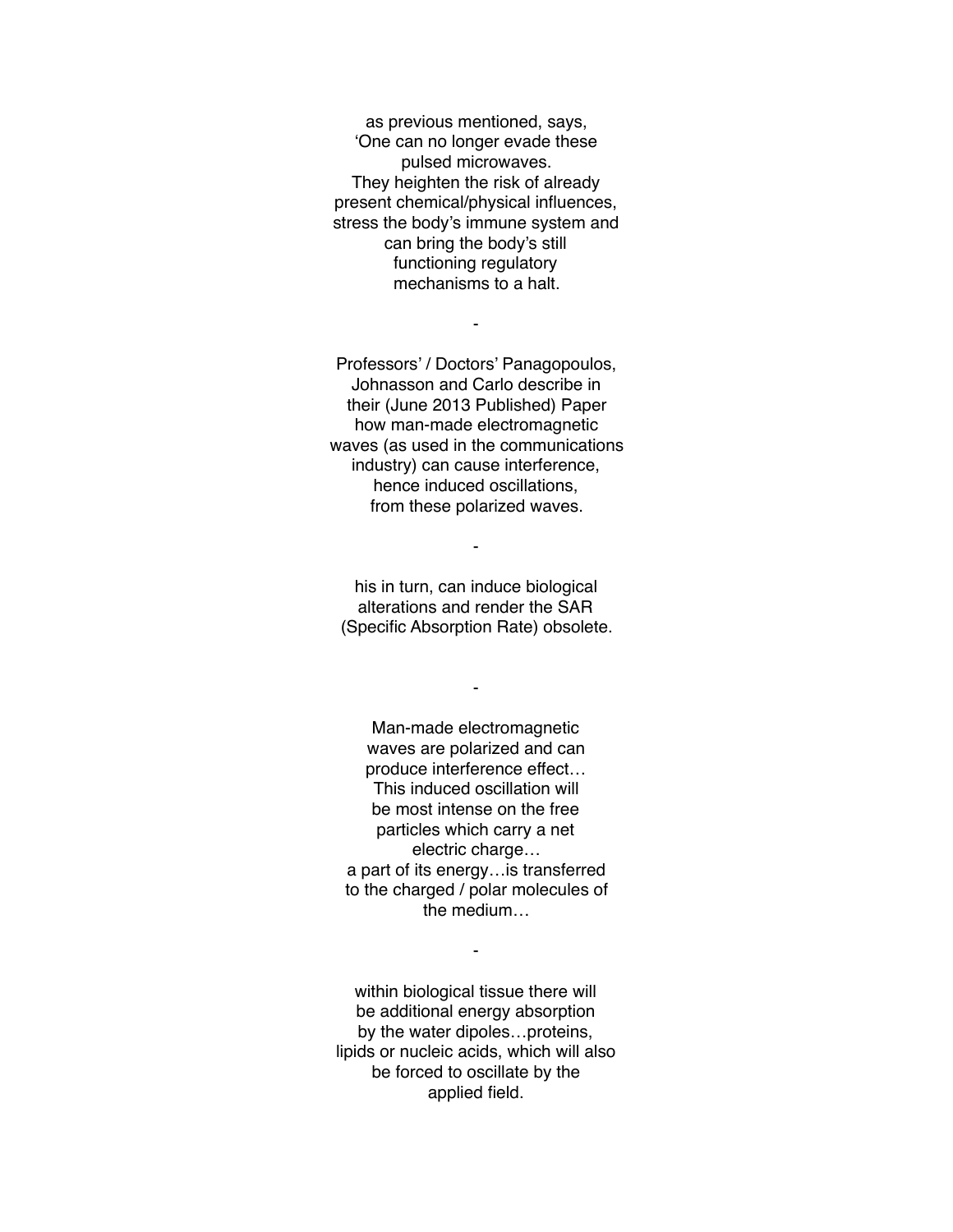…man-made EMF's can produce severe biological alterations such as DNA damage without heating the biological tissue… may lead to cancer, neurodegenerative deceases, reproductive declines or even heritable mutations…

-

-

conductivity varies for different tissues and different field frequencies.. The relative permittivity of an adult brain is calculated to be around 40 while the corresponding value for a young child's brain is between 60 and 80 resulting in almost double the radiation absorption and SAR…

…SAR offers no information at all with respect to frequency, waveform or modulation…

-

7. Insurance Companies

\_\_\_\_\_\_\_\_\_\_\_

 $\overline{\phantom{a}}$ 

Insurance companies look to the future, and try to anticipate events that could be catastrophic to their survival.

They avoid insuring areas of concern before the lawsuits come rushing in and therefore avoid large losses.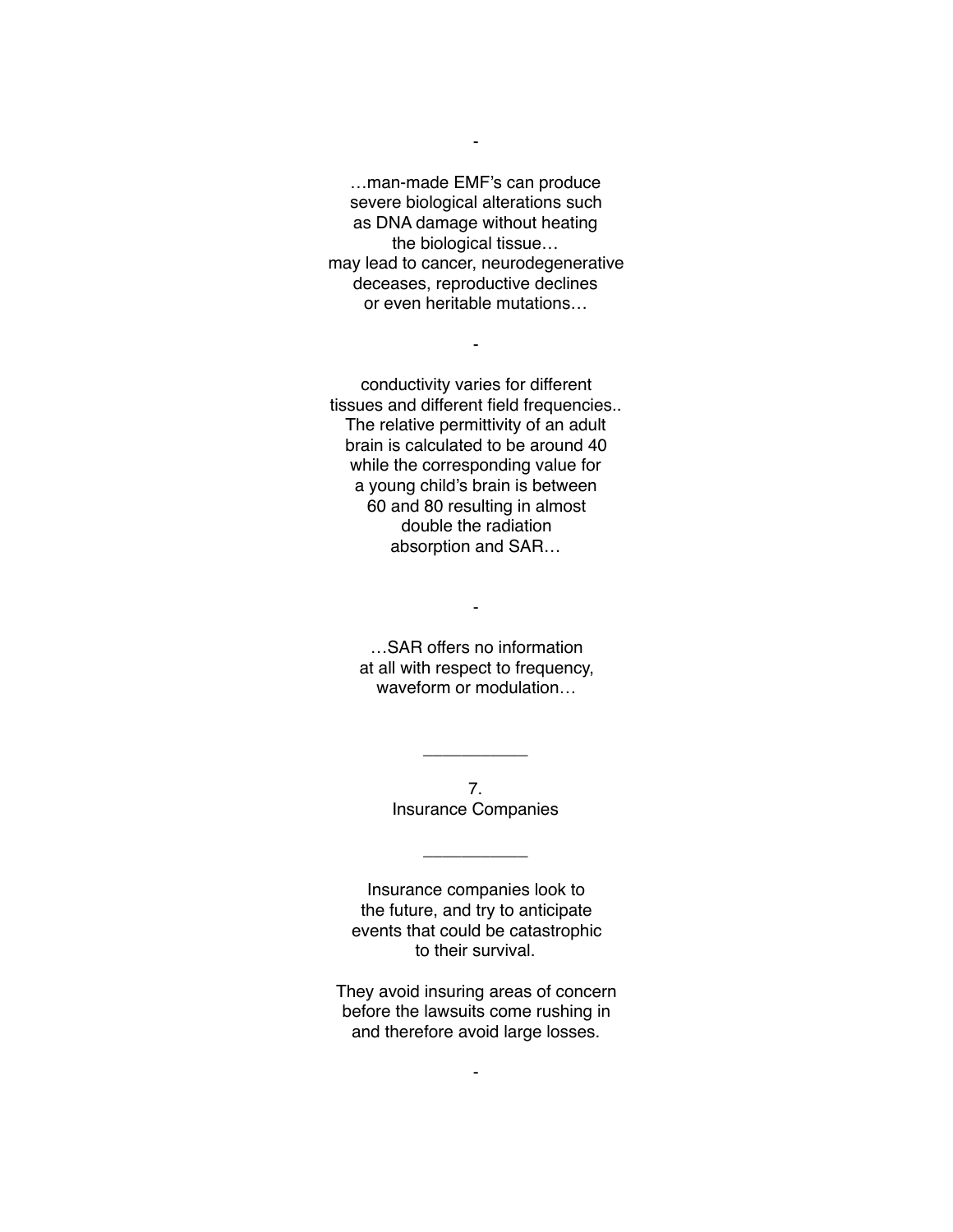"The Electromagnetic Fields Exclusion (Exclusion 32) is a General Insurance Exclusion and is applied across the market as standard.

-

The purpose of the exclusion is to exclude cover for illnesses caused by continuous long-term non-ionizing radiation exposure, i.e. through cell phone usage"

-

One of the largest insurance companies in the world, Lloyds of London often leads the way by taking on insurance risks that no one else will.

Lloyd's refused to cover mobile phone manufacturers against risks to users' health almost two decades ago in 1999.

8. WHO (The World Health Organization)

 $\overline{\phantom{a}}$ 

 $\overline{\phantom{a}}$ 

Who is allowing this to legally happen and providing plausible deniability for governments, schools and industry?

 $=$  WHO

Thats right... WHO The World Health Organization.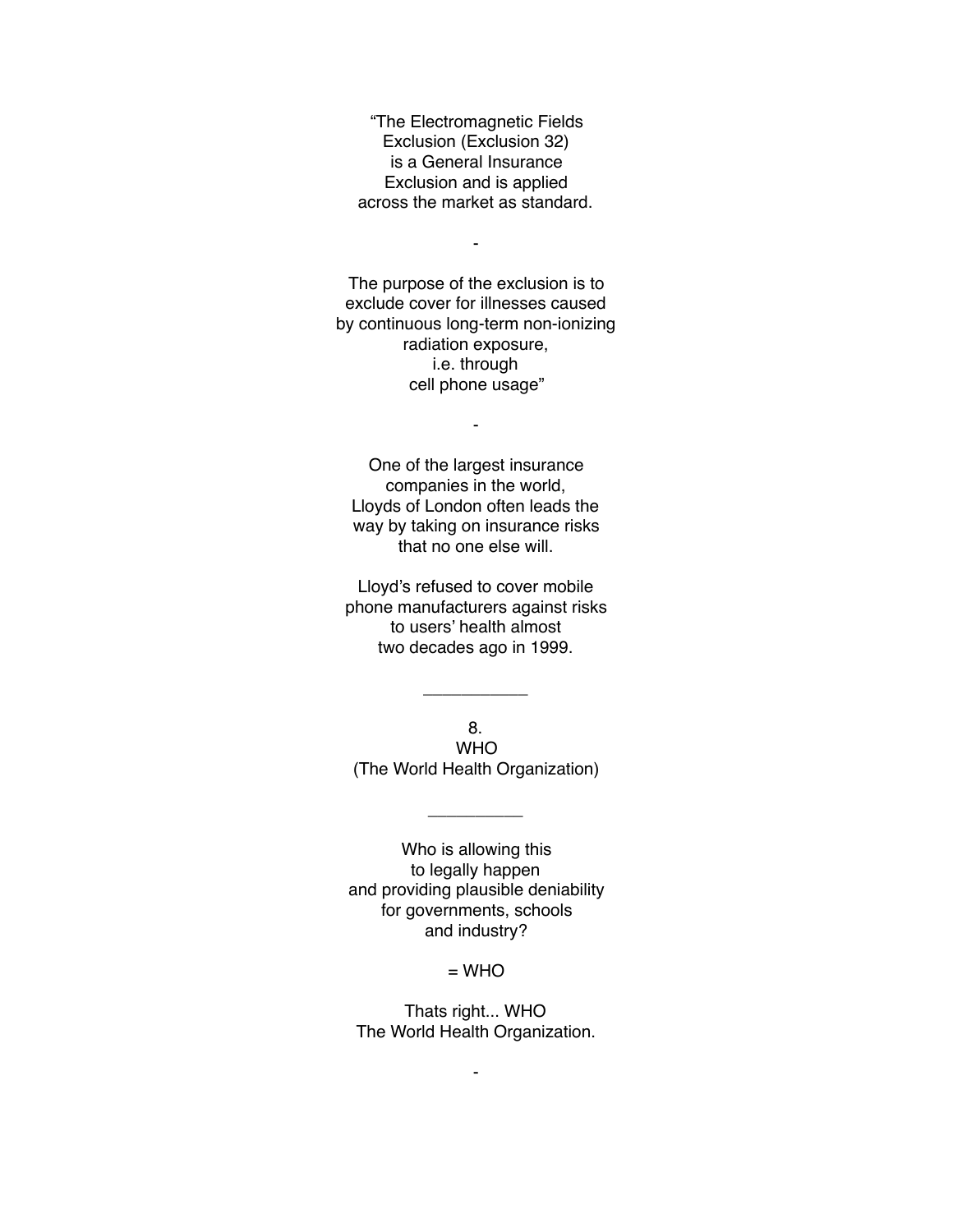World Health Organization

Setting The Standard For A Wireless World Of Harm

-

The stated objective of the World Health Organization (WHO) is the attainment by all peoples of the highest possible level of health

The purpose of its pandemic and epidemic department is to address priority emerging epidemics;

-

-

The mandate of its EMF Project is to assess health and environmental effects of exposure to RF radiation;

-

And the stated purpose of the United Nations is to foster cooperation between nations in order to solve economic, social, cultural or humanitarian international problems.

Not only has WHO failed on all counts, with regard to EMFs, but it has actively worked in the opposite direction-

-

inviting industry infiltration, denying EHS is caused by EMFs, rejecting the proven science, failing to alert the public to the proven dangers, and violating our human rights.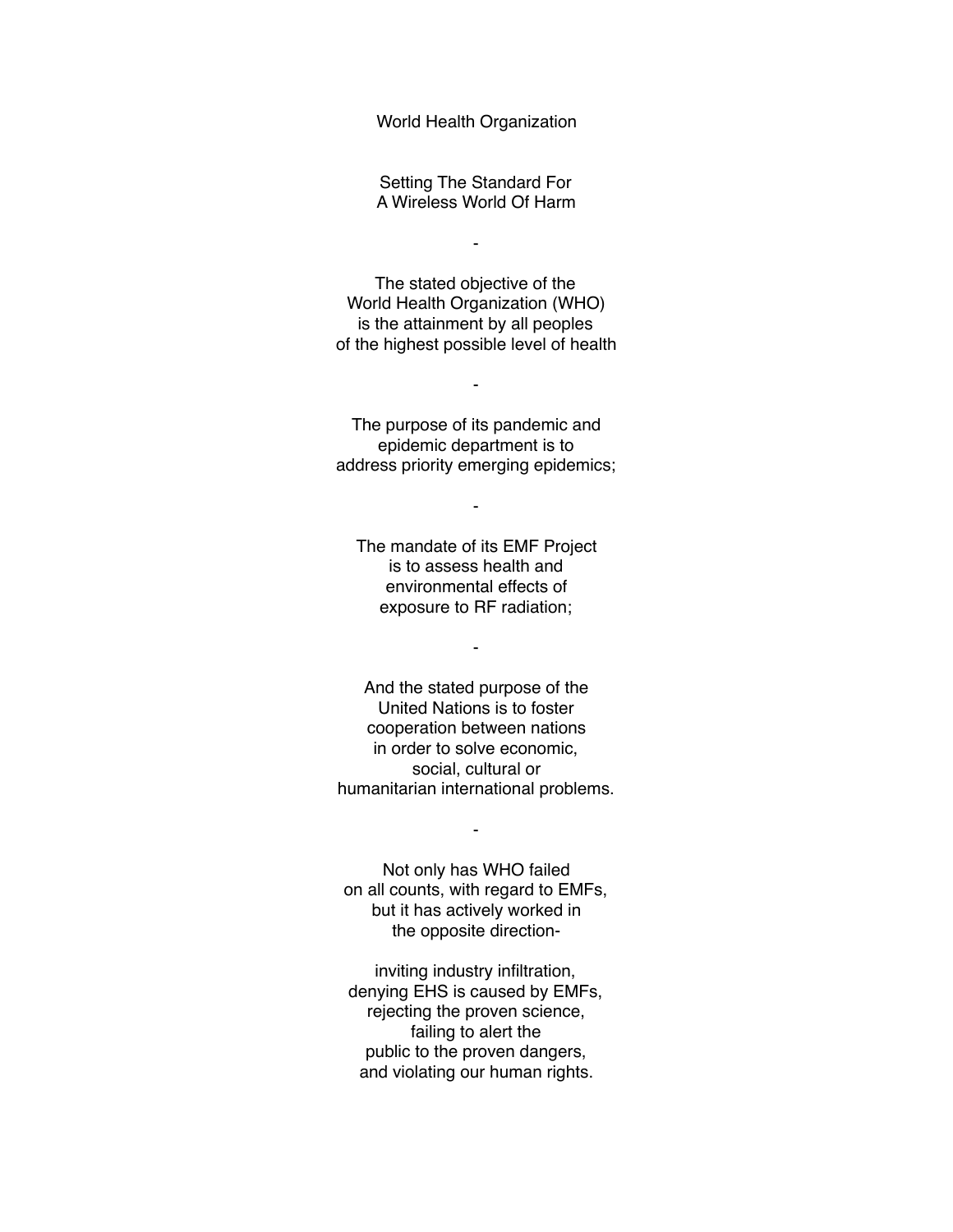WHO has given the green light to governments, regulatory bodies, service-providers and healthcare agencies around the world to dismiss and ignore the proven dangers.

-

-

WHO's irresponsible position justifies the unlimited, unmonitored roll-out and scale-up of wireless technology everywhere, while providing the industry with plausible deniability of harmful effects, despite the growing numbers of global citizens being affected.

Government authorities and service-providers quote WHO as saying that this radiation is not harmful, and the direct effect of WHO's industry-driven denial can be seen and felt at every level of society.

-

-

The World Health Organization International EMF Project, which is tasked with assessing the safety and biological effects of non-ionizing radiofrequency/microwave radiation, has been co-opted by the very industry responsible for the unchecked proliferation of this same radiation worldwide.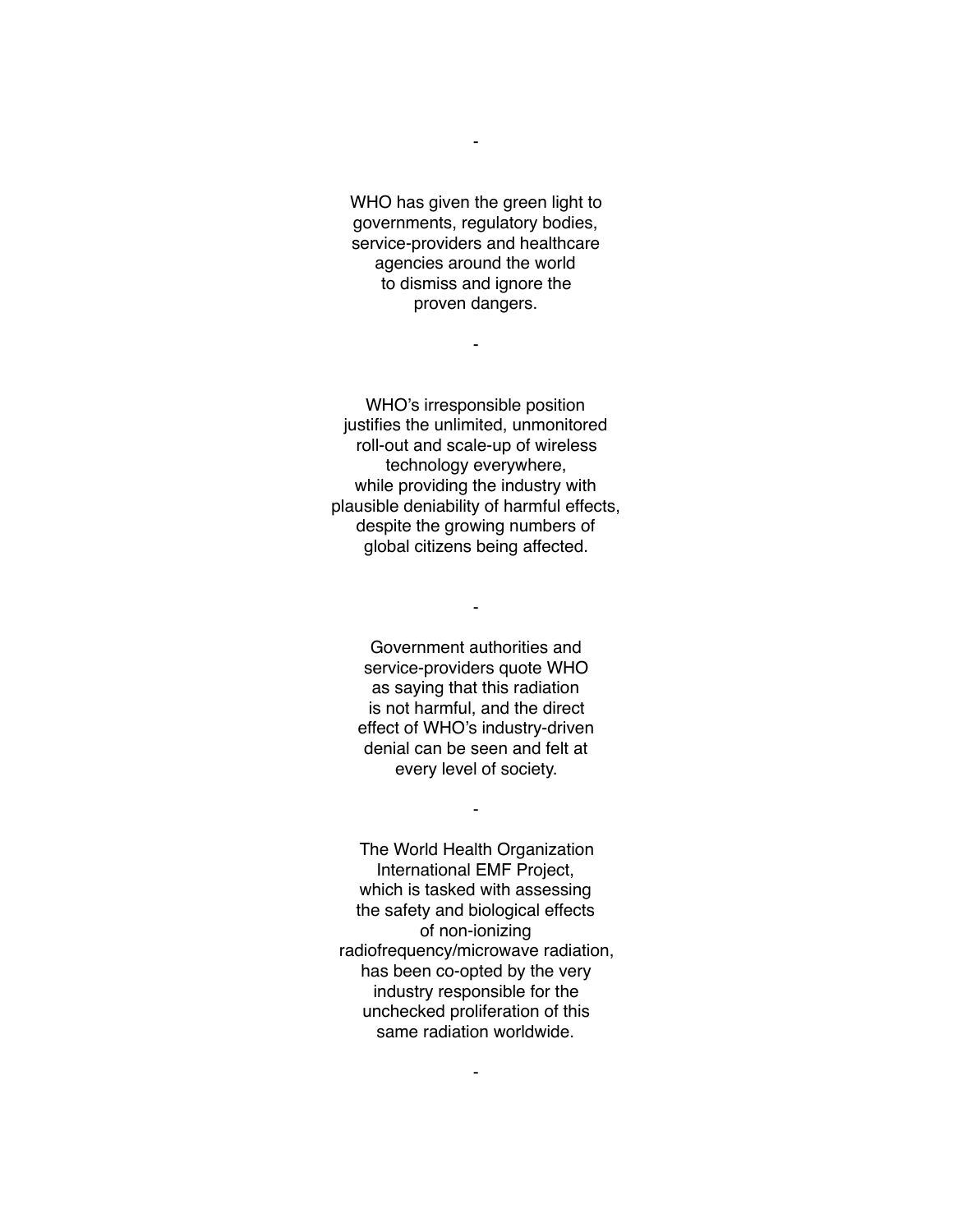The Project is led by an electrical engineer, with zero health credentials, who has carried out research for the wireless telecommunications industry and therefore has a clear conflict of interest.

-

Despite the requirement that its experts declare any conflict of interest, and despite the fact that it is against WHO rules for any individual or committee to take money from industry, WHO is known to have been indirectly receiving substantial funding from the wireless telecoms industry for many years

-

WHO is failing to protect its global citizens from this pervasive pollutant in four key ways:

1. industry infiltration 2. intentional ignorance 3. denial of the science 4. disregard for humanity

-

Since the UN is answerable to no one, however, there is little or no recourse for those who may be adversely affected by its operations.

Internal crises can therefore be made to mysteriously disappear as if they never happened, and any suspect procedures can be all too easily covered up and publicly denied.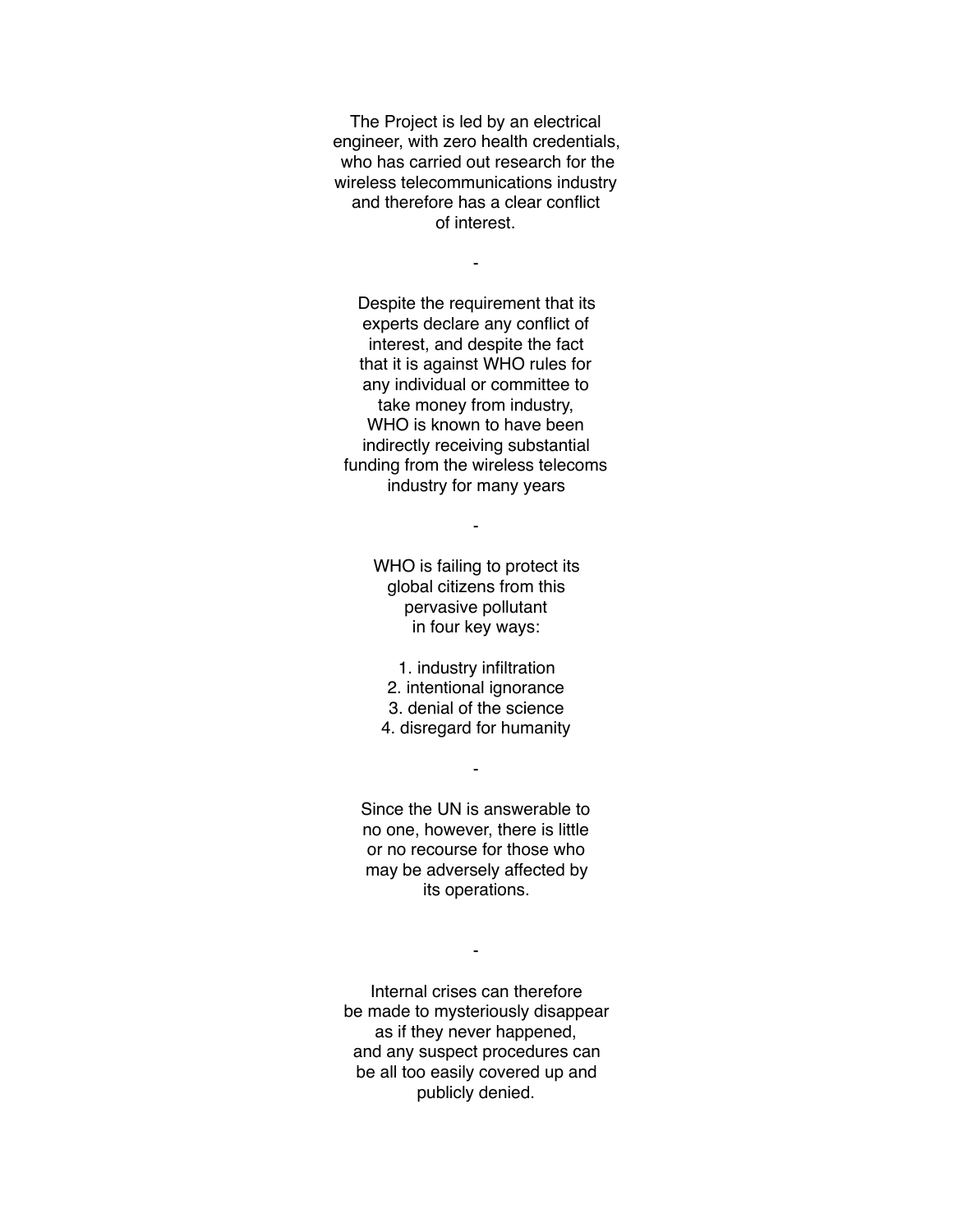This reveals one of the unique strengths of the UN—its ability to negate the reality, downplay the facts and make things UN-happen.

-

-

It can even make things UN-scientific as it has done with the data presented by countless independent scientists confirming the adverse effects of radiofrequency/microwave radiation.

-

The failure of WHO's EMF Project to protect us from rapidly escalating non-ionizing radiation is resulting in a worldwide epidemic of microwave sickness/ electro-hyper sensitivity that is proving to be more devastating, more costly and spreading more rapidly than any other epidemic in our history.

Given how WHO's industry-influenced EMF Project is set up, funded and currently operating, it is clear that the organization is no longer fulfilling its mandate of protecting global health.

-

Instead, there are all the hallmarks of a cover-up—just like we had with the decades-long smoking saga.

-

This time, it's about the proven harm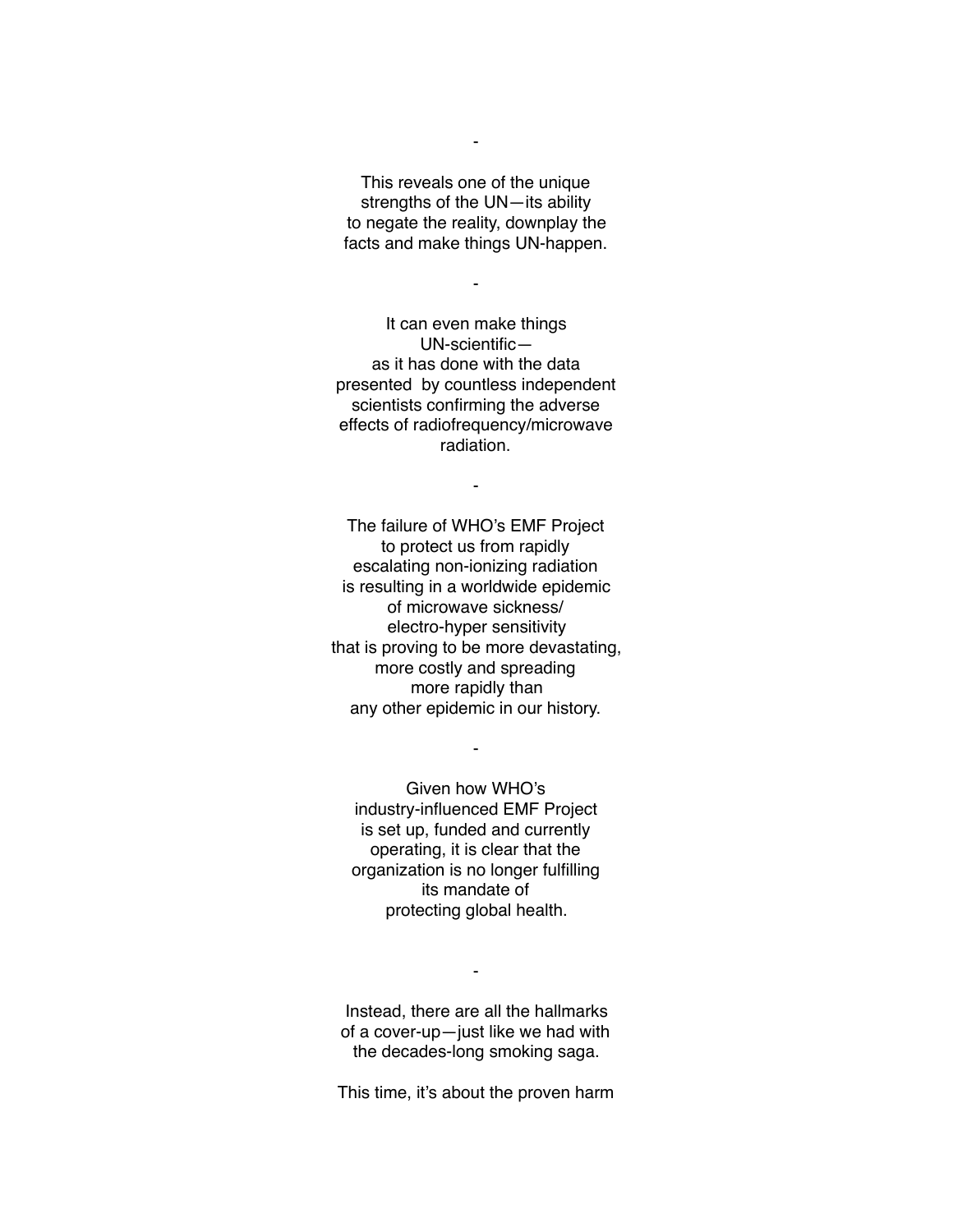caused by microwave radiation, and the millions of global citizens being seriously affected as a result of WHO's denial of the science.

-

This denial is not due to ignorance. WHO is well aware of the facts and has full access to the vast body of irrefutable, compelling data on the adverse bio-effects of this radiation not to mention the millions of individuals being affected worldwide, which is evidence enough that something is seriously wrong.

For WHO to knowingly promote serious, incremental harm to an entire global population makes no sense whatsoever, since it is detrimental to society and unsustainable in the long term.

-

So why are they doing it then? What is their real agenda?

= Mass Depopulation

-

### IGNORING THE SCIENTIFIC FACTS

On EMFs and their bio-effects

-

When 190 renowned scientists from 39 countries around the world submitted an appeal to WHO in 2015, calling for immediate action to address the scientifically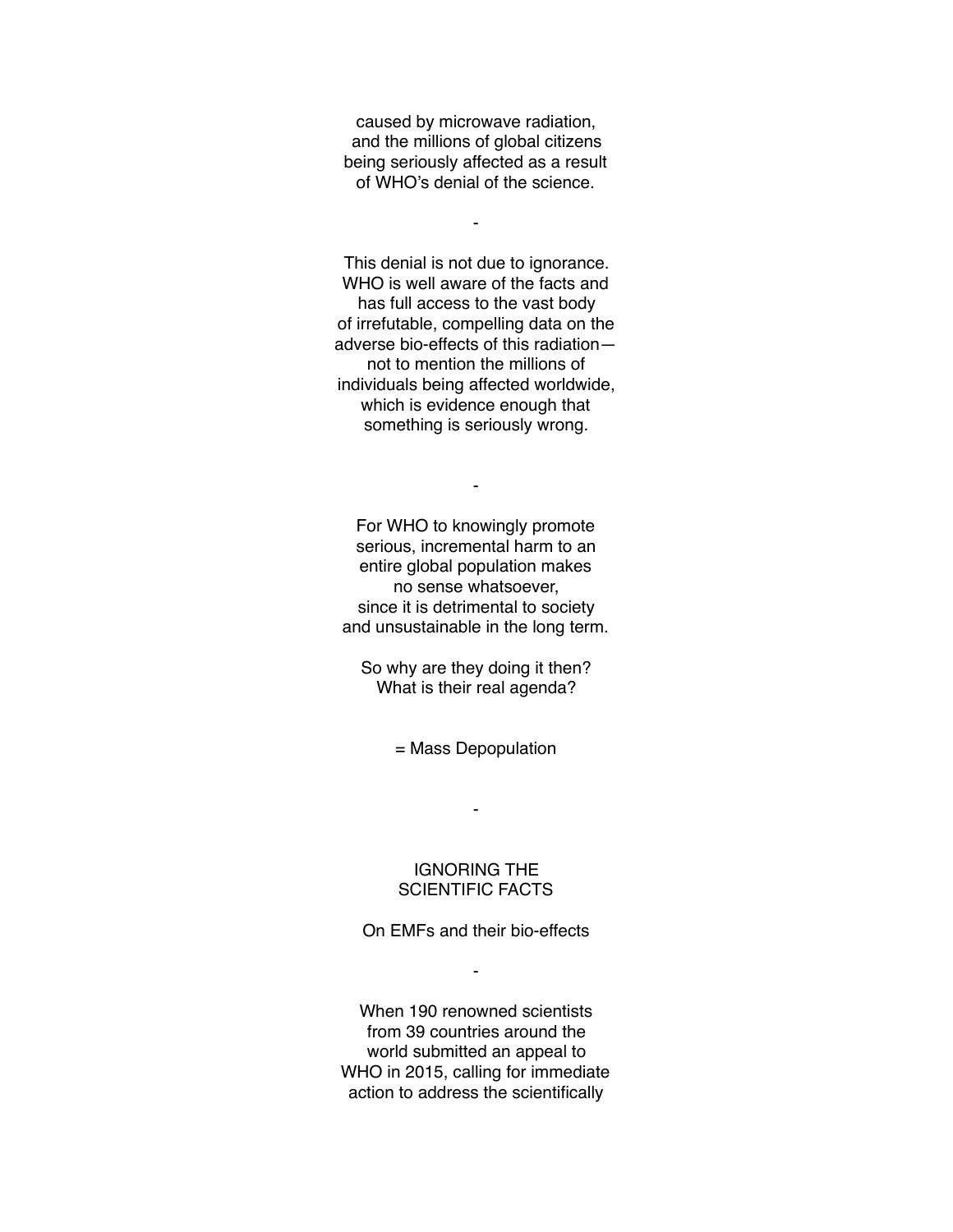proven dangers of electromagnetic fields (EMFs),

-

WHO did nothing. They did not reply. They did not even acknowledge receipt.

They completely and deliberately ignored the irrefutable science submitted to them by some of the best scientific minds in the world.

-

As if it didn't happen. As if millions of people around the world were not being harmed by the radiofrequency/microwave radiation that has been known since the early 1920s to cause adverse biological effects the same radiation that has been used since the 1950s as a military weapon.

Millions of people around the world are being irradiated and becoming sick. Many are seriously ill. Many others are getting brain tumours.

-

-

Many more with microwave sickness/electro-sensitivity/ electromagnetic hypersensitivity (EHS) are living in despair and near-destitution, pushed to the margins of society and abandoned by their governments.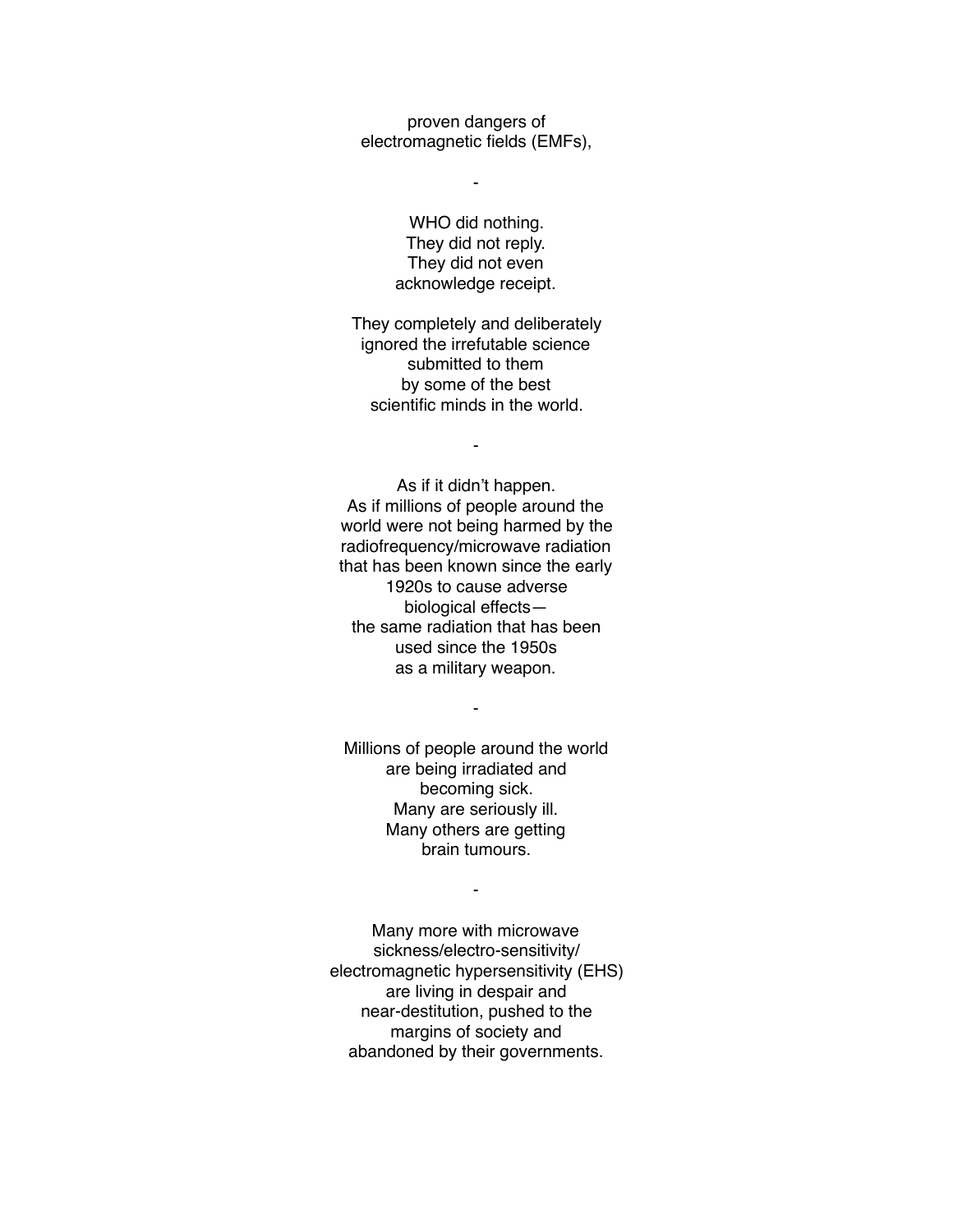Some of those affected are taking their own lives to escape the hell of being irradiated beyond their physical tolerance.

-

-

Because WHO claims there is no scientific evidence that non-ionizing radiation causes microwave sickness and electro-sensitivity.

Although they have seen the proof that it does.

-

By denying the science and by condoning the use of microwave radiation around the world by corrupt industry and government, the WHO is responsible for untold hardship, illness, functional impairment, human rights violations, incapacitation, and depopulation.

and a global epidemic of microwave sickness /electro-sensitivity that has yet to be fully acknowledged because its multiple symptoms and conditions are not being attributed to the true underlying cause.

-

-

Those who love their wireless devices will suffer degradation of: eyesight, hearing, brain function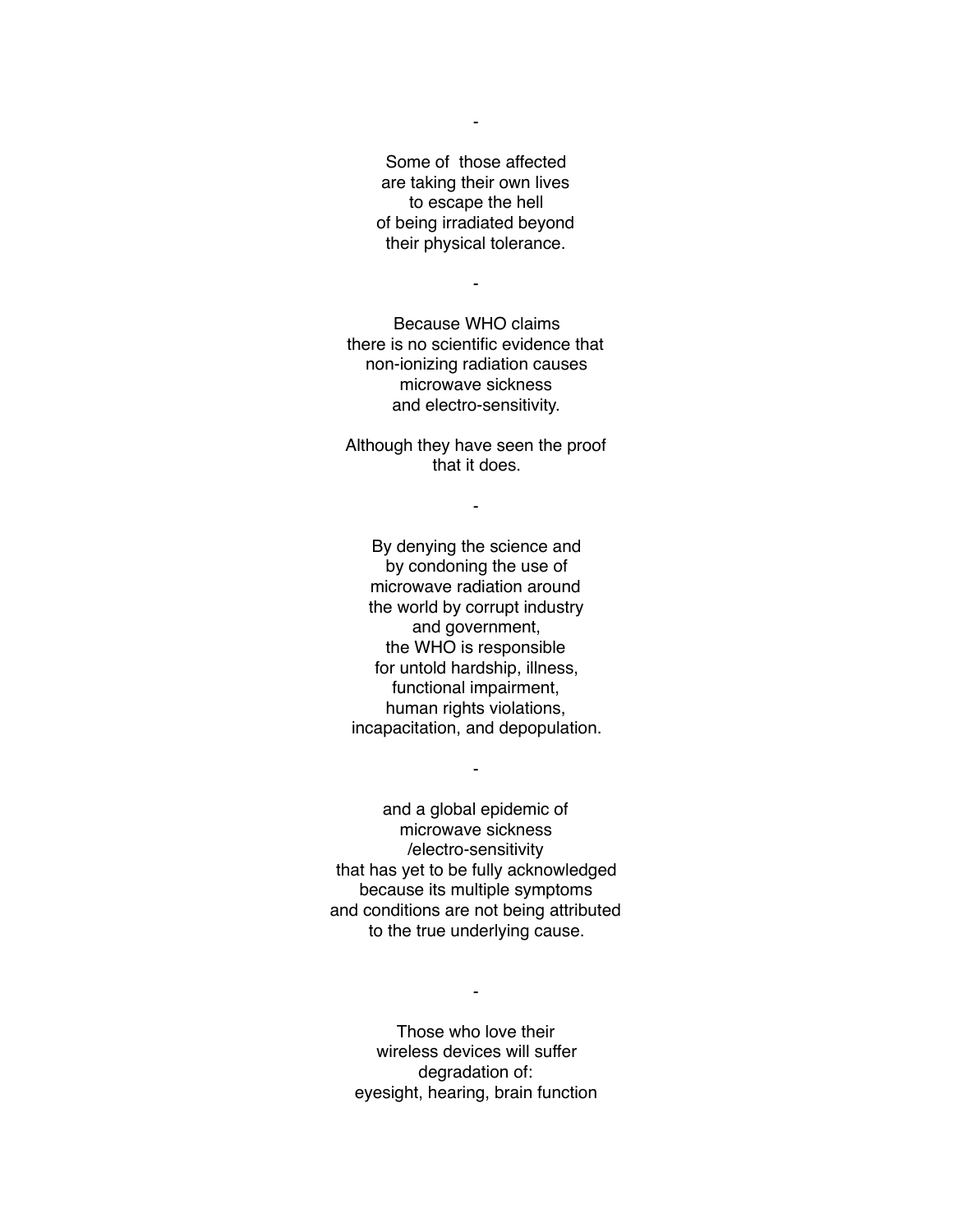and immunity and lifespan.

They will also forfeit the genetic integrity of their offspring.

-

"...This is not a review of the science. The [RF EHC] appears to be another whitewash to allow yet an-other 'pass' for an industry reaping trillions of dollars each year, while an unsuspecting public bears the massive costs…

-

...increasing RF exposure that diminishes the quality of life, slows productivity due to lost work time and diminished performance, and overwhelms healthcare systems worldwide.

This is blind short-term gain for immediate profit. It is a crime against humanity."

-

The WHO website, regarding electromagnetic hypersensitivity (EHS), states: "For some time, a number of individuals have reported a variety of health problems that they relate to exposure to EMFs." This is an example of UN-speakthat special language of vagueness that fails to actually report the facts, while insinuating that those claiming harm are somehow not to be trusted.

> WHO need to update their website information which is from 2005 and is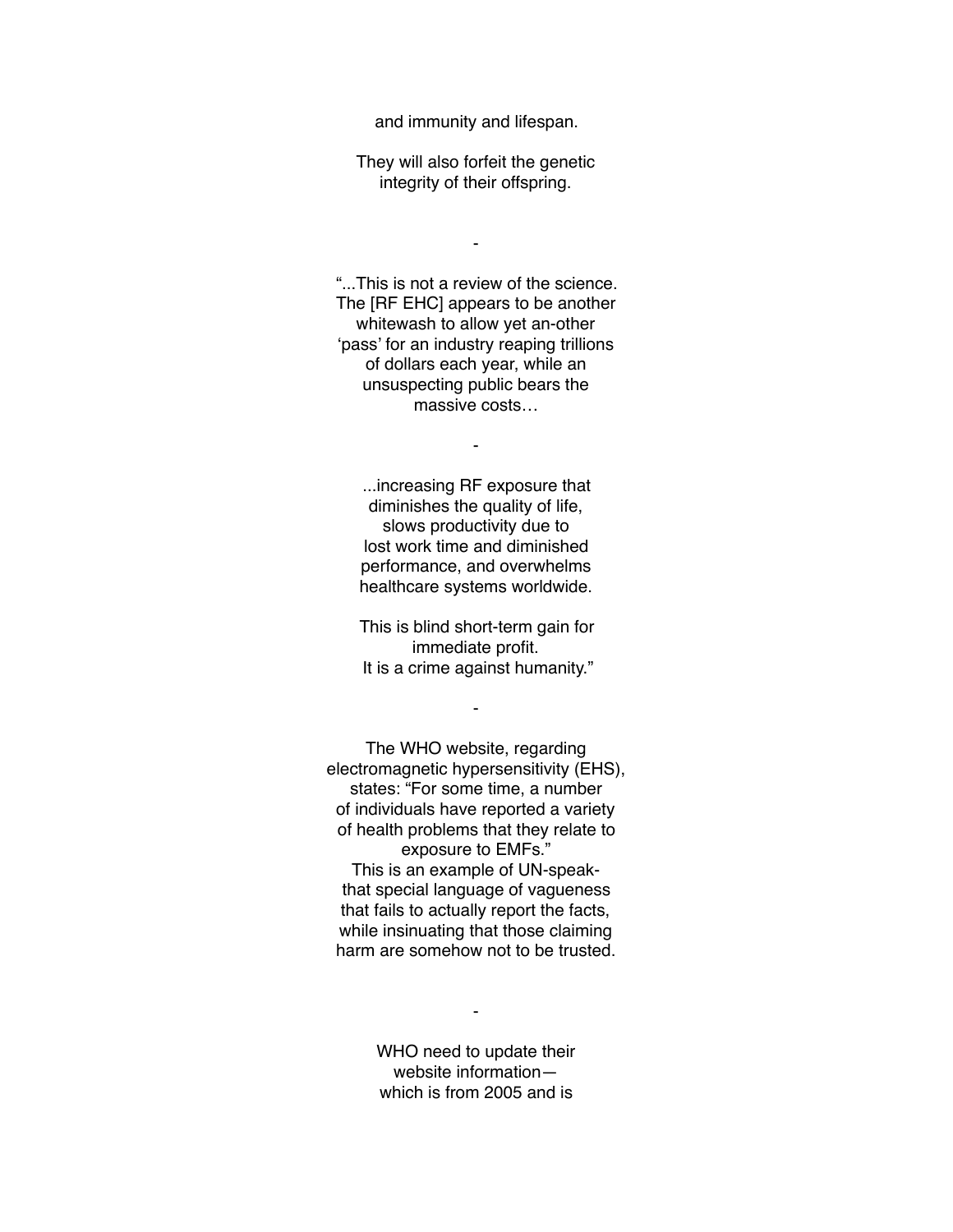more than a decade out of date.

-

For at least the past 30 years, and as early as the 1950s, cases of microwave sickness/EHS have been on the rise, increasing alarmingly in recent years. There are now an estimated 300 million people with EHS worldwide, Most of the worlds population however are being affected, not just those with EHS.

WHO also says that their condition is "characterized by a range of non-specific symptoms that lack apparent toxicological or physiological basis or independent verification"—

-

-

thereby exposing WHOs ignorance/denial of the medically recognized bio-markers used to confirm the very real syndrome of electromagnetic intolerance, and the thousands of peer-reviewed scientific studies on the effects of EMFs, published in reputable scientific and medical journals,

not to mention the simple blood test that can be done by anyone with a high-powered microscope to see the damage done to red blood cells (oxidation and clumping of red blood cells) after only brief exposure to microwave radiation.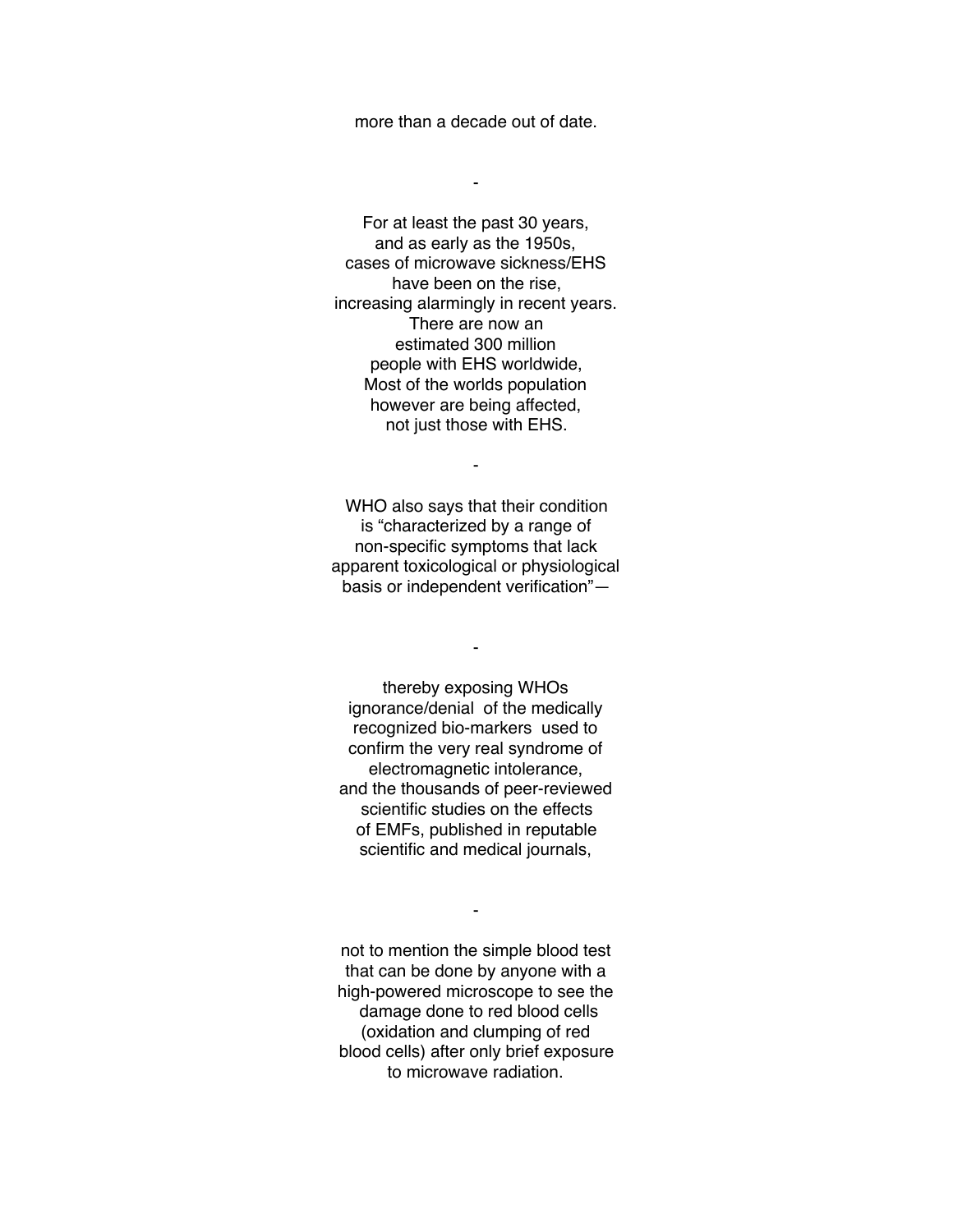Just a few minutes of exposure to WiFi radiation results in cellular damage associated with pathological processes.

-

-

WHO claims that electromagnetic hypersensitivity (EHS) could be a psychiatric issue. It's true that exposure to microwave radiation has been shown to affect cognitive function, to cause dementia and to affect moral judgement (among many other things).

-

"We know with certainty that electromagnetic hypersensitivity is not psychosomatic. EMFs provoke major effects in the brain. The most important of these is the opening of the blood- brain barrier.

This allows mercury, organochlorines and other pollutants to enter the brain, where they cause various neurodegenerative diseases."

# THE EPIDEMIC

-

An epidemic is a disease that creates a threat to the general public and kills many people. No other epidemic in the history of mankind has had such a worldwide impact.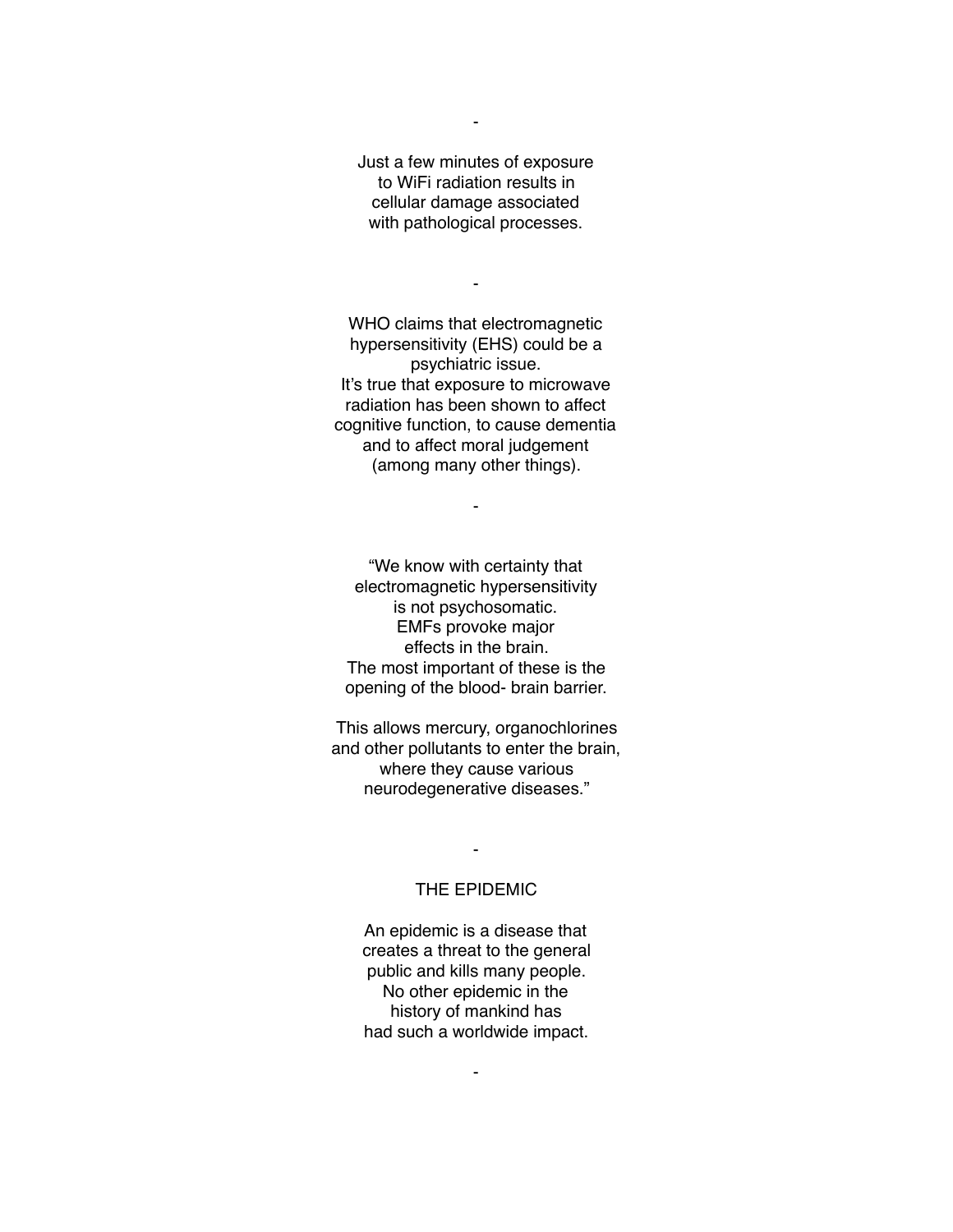No other epidemic resulted in such a vast array of symptoms and conditions, affecting the nervous system, the immune system, hormones, digestion, metabolism and brain function, while damaging the all-important blood–brain barrier and causing an explosion in the incidence of neurological dysfunction and disorders.

-

Thanks to WHO:

We have worldwide plausible deniability, undermining our global viability.

-

Federal health agencies see no need to advise the public of the adverse effects of microwave radiation, due their own agendas, hiding behind plausible deniability provided by WHO (World Health Organization)

Laws are being passed to prevent citizens from refusing cell tower installations on health grounds.

-

State/provincial agencies provide little or no accommodation/recognition for those harmed by this radiation.

-

Cancer agencies disseminate misleading/inaccurate information,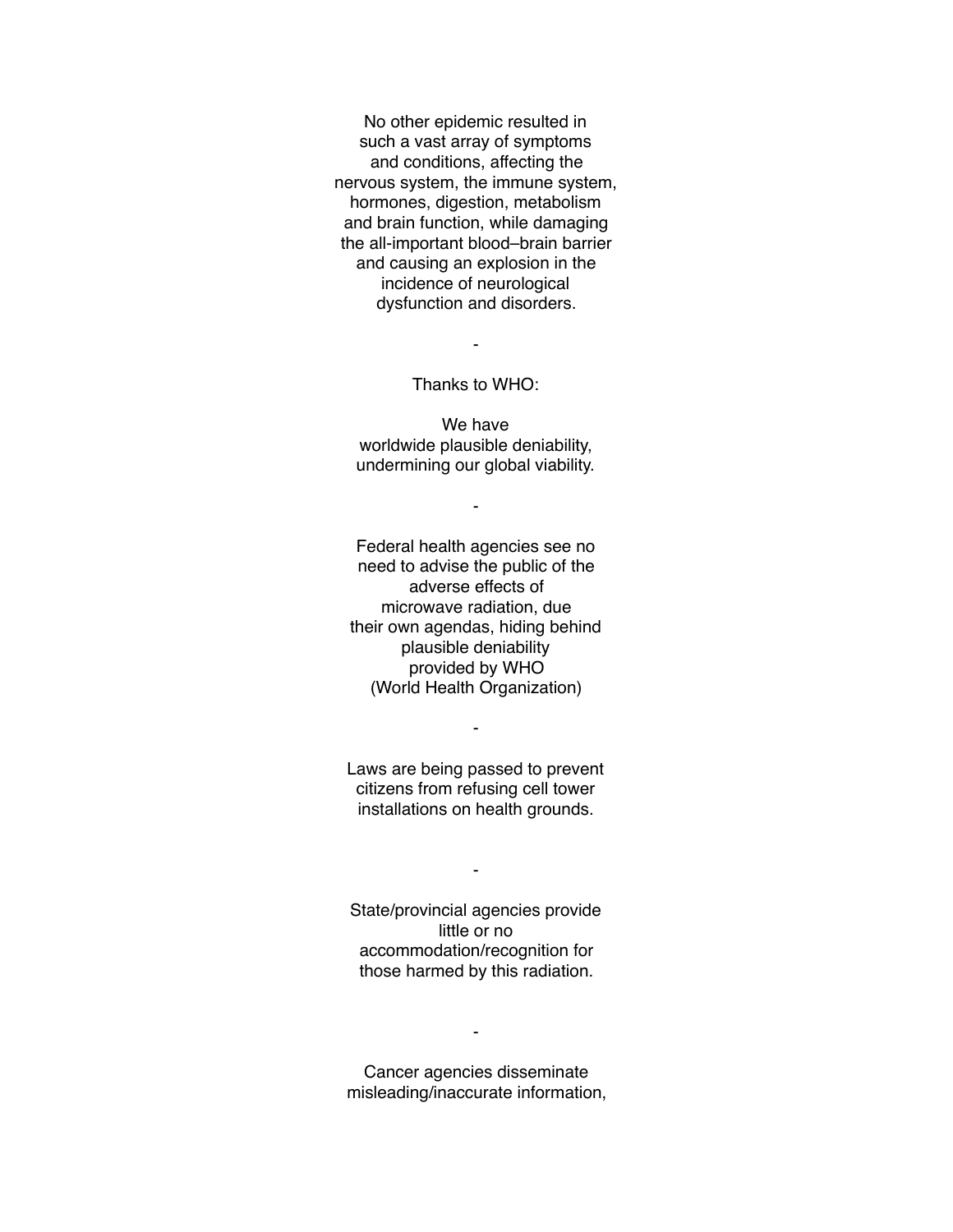with respect to microwave radiation and its link to cancer, based on WHO guidance.

-

Smart meters are being put on homes, beyond residents' control and without their informed consent. Power companies simply stating safety code 6, and other non thermal government safety standards, and WHOs guidelines, saying there is no issue with smart meter microwave radiation.

School boards and healthcare clinics refuse to remove WiFi routers based on WHOs recommendations.

-

-

Agencies such as Health Canada tell parents that WiFi is safe and school boards gag their teachers from talking to parents about the potentially harmful effects on their children.

When parents express concerns, they're told that cell phones and WiFi are safe.

-

When children fall ill or have difficulty learning due to EMR, schools point to government 'safety' standards and deny responsibility.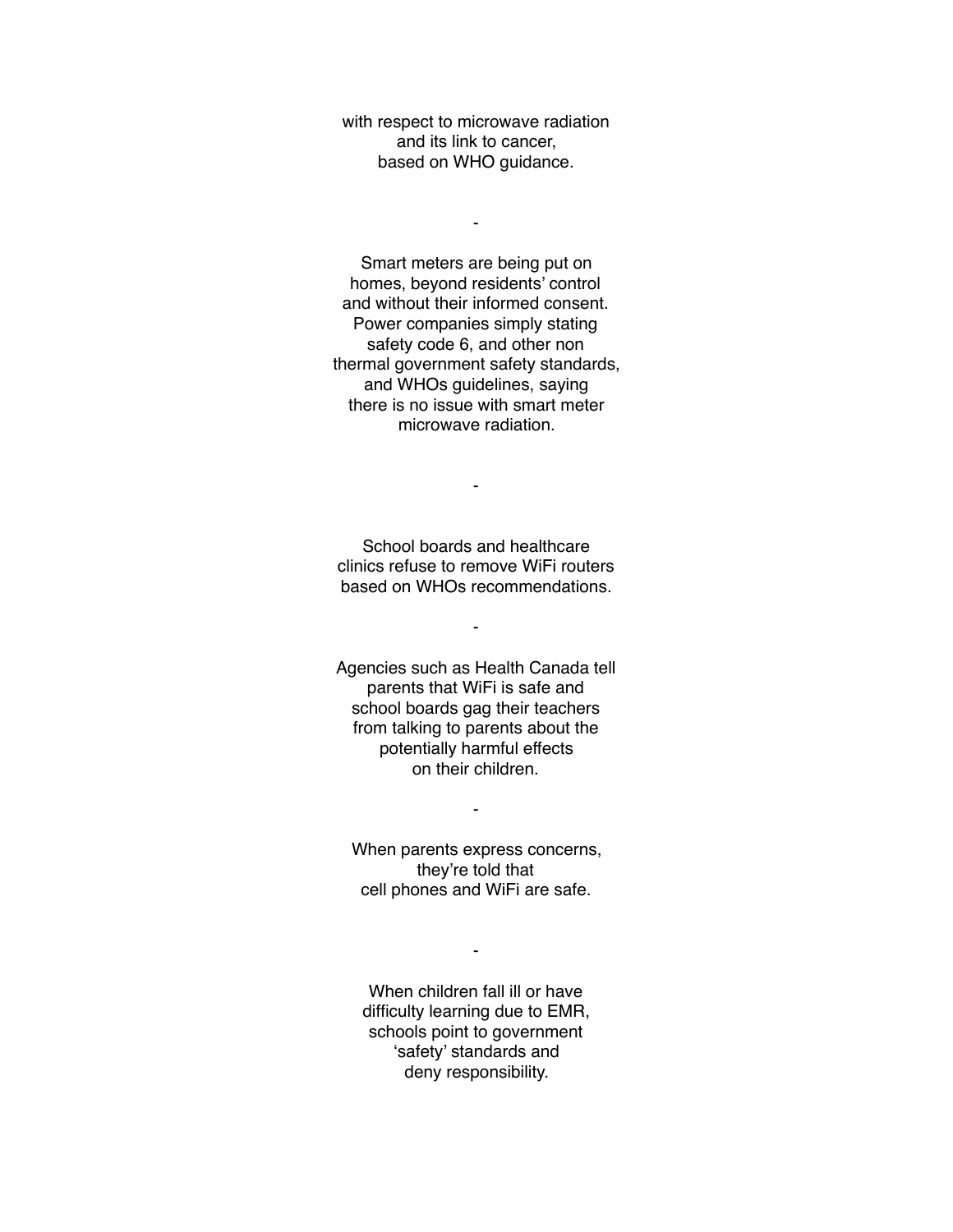Microcell transmitters are being placed mere feet from homes and schools in the US, Canada and elsewhere.

-

Hospitals/health clinics have cell antennas on rooftops and WiFi in rooms.

-

There are many confirmed cancer clusters within 500m of cell transmitters, yet WHO says there's no danger.

-

When young adults suffer/die from brain tumours, industry denies responsibility because the authorities say that the international guidelines, shaped by WHO, were followed.

# CRIMES AGAINST HUMANITY

-

-

There's no doubt that technology plays an increasingly pivotal role in our society.

It can save lives and greatly advance civilization

when used in harmony with mankind.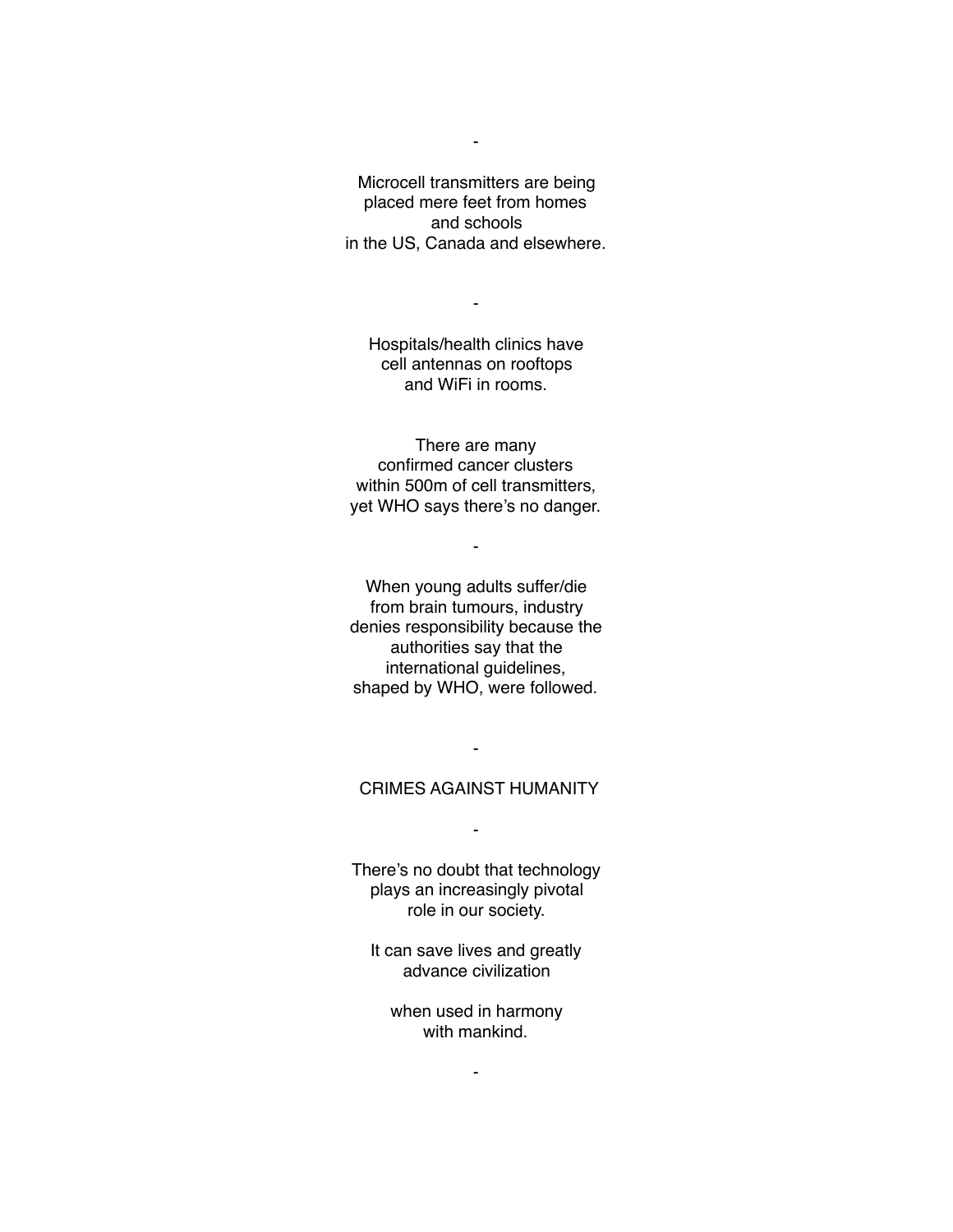But when it develops at the expense of our humanity, causing us progressive harm instead of serving us in positive ways, it undermines the very pillars of our existence.

We cannot win this human race if we make technology more important than people.

-

-

In its current rampant form, the wireless telecoms industry is dehumanizing.

If the World Health Organization continues to disregard our humanity in favour of this ongoing dehumanization, it will accelerate the loss of human life on all levels.

-

Citizens in supposedly democratic countries are being knowingly, openly and progressively harmed by service-providers, industry and all levels of government.

Our humanity is being dismissed in favour of harmful technology.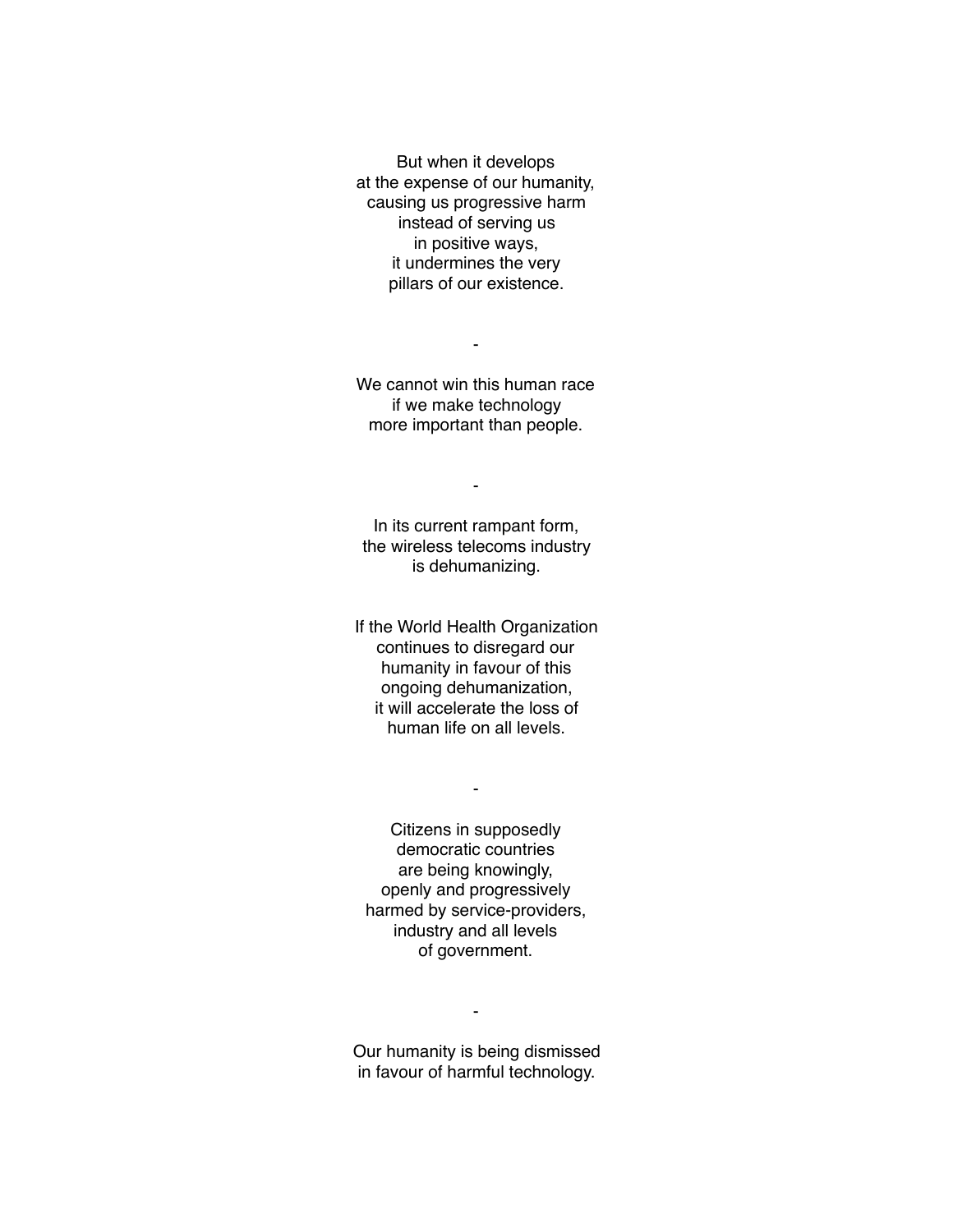People of all ages, cultures and nationalities, from all walks of life, are being undeniably harmed by microwave radiation constantly invading their homes, workplaces, environment and every cell of their bodies.

-

We cannot trust this organization that is working with corrupt governments, for planned depopulation, that rejects the science, dismisses the epidemic of microwave sickness, supports the industry that's causing such widespread harm and violation of human rights.

-

All over the globe, people have lost their health, homes and hope for the future because WHO has failed to do its stated job.

It has, instead, worked toward global depopulation. Wether it is WHOs unstated goal or not, the fact remains that the direct action of WHO is resulting in furthering global depopulation.

# 9. HOW

\_\_\_\_\_\_\_\_\_\_\_

How can any society remain healthy and prosperous when Microwave Radiation:

\_\_\_\_\_\_\_\_\_\_\_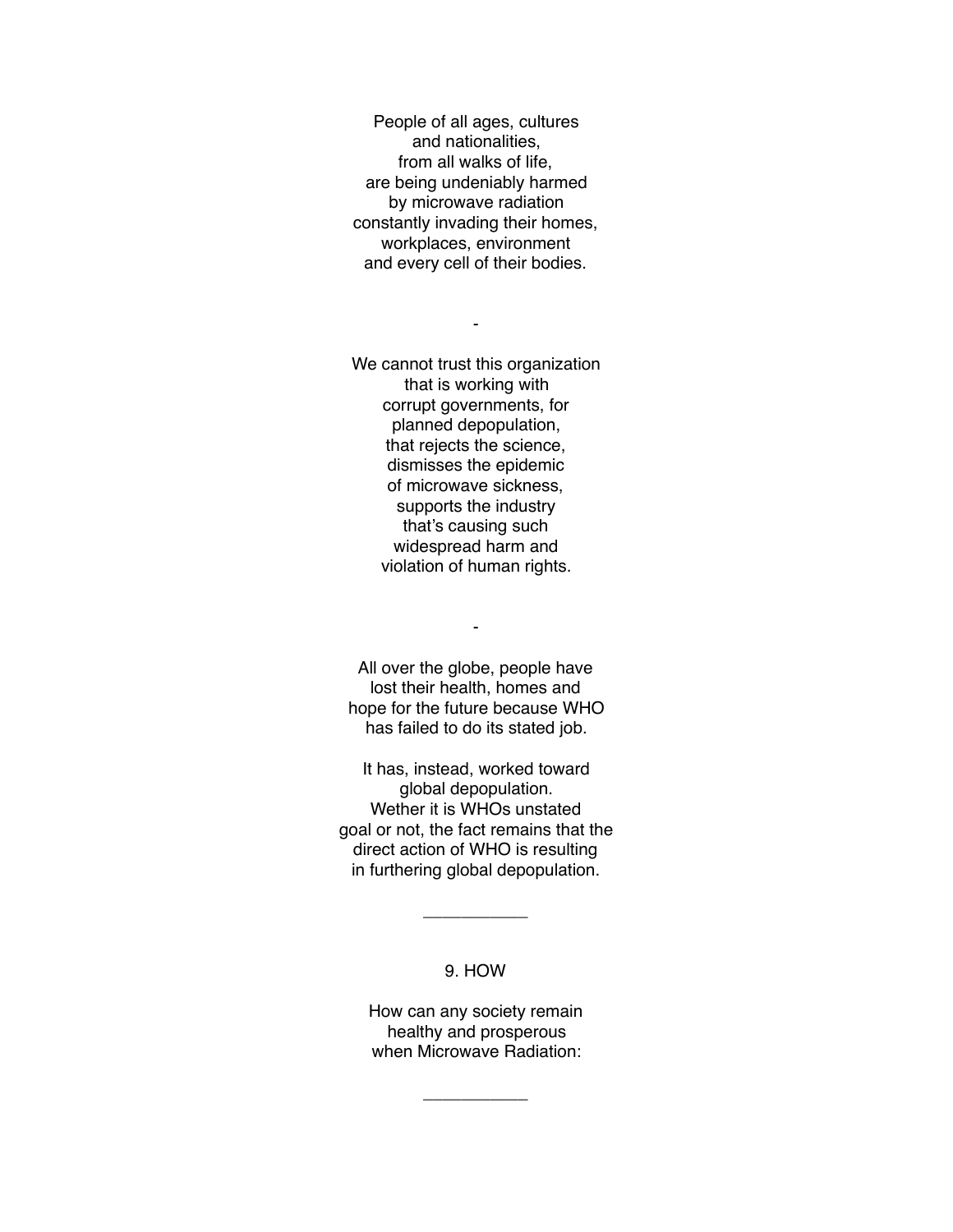- interferes with communication systems in our brains, hearts, cells and bodies through neurotransmitters and neuro-hormones?

-

- scrambles brains, disrupts hormones and cognitive function, and damages DNA?

- exposes pregnant women and their unborn children to serious harm?

-

-

- promotes deeply entrenched addictions, social fragmentation and systemic disorders?

-

- undermines all body systems and exacerbates existing conditions?

- causes people to take their own lives to escape the hell of living with non-stop exposure?

-

-

- increases absenteeism and reduces productivity and performance?

-

- saturates hospitals and healthcare centres where people seek relief from many of the illnesses, conditions and tumours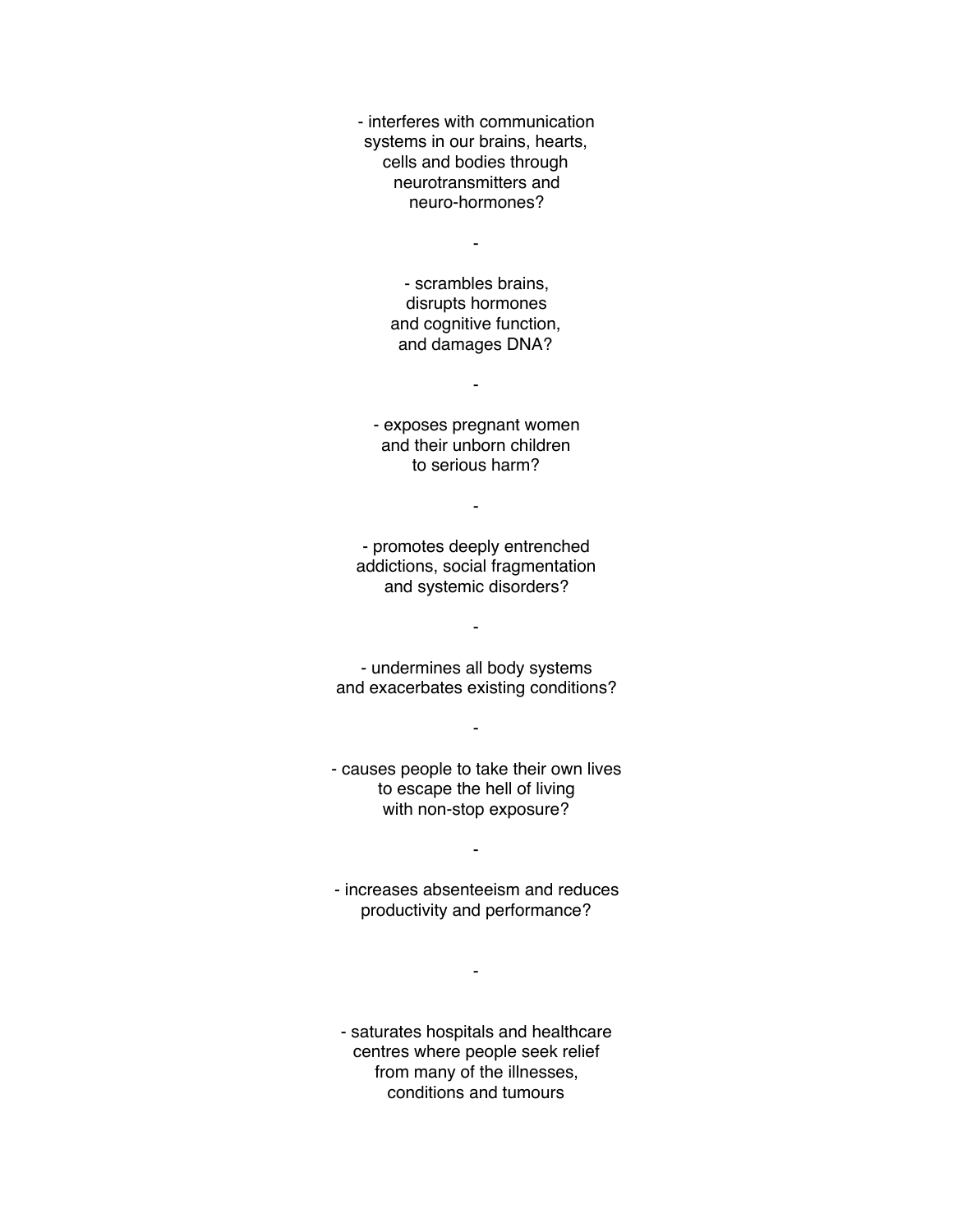caused by that very same radiation?

-

- causes functional impairment resulting in deadly errors in professions such as nursing, emergency medicine and airline navigation or piloting?

- exacerbates road rage, crime, violence and aggression?

-

-

- leads to social isolation and loss of access to social and medical services for electro-sensitive people?

-

- affects employment, accommodation, geographic location, as well as the emotional and psychological dimensions of life for people with Electro Hyper-sensitivities?

- causes people to lose their homes, livelihoods, savings and functionality, incur debt and become unable to pay mortgages, taxes or living expenses?

-

- prevents a growing number of citizens from engaging in and contributing to society?

-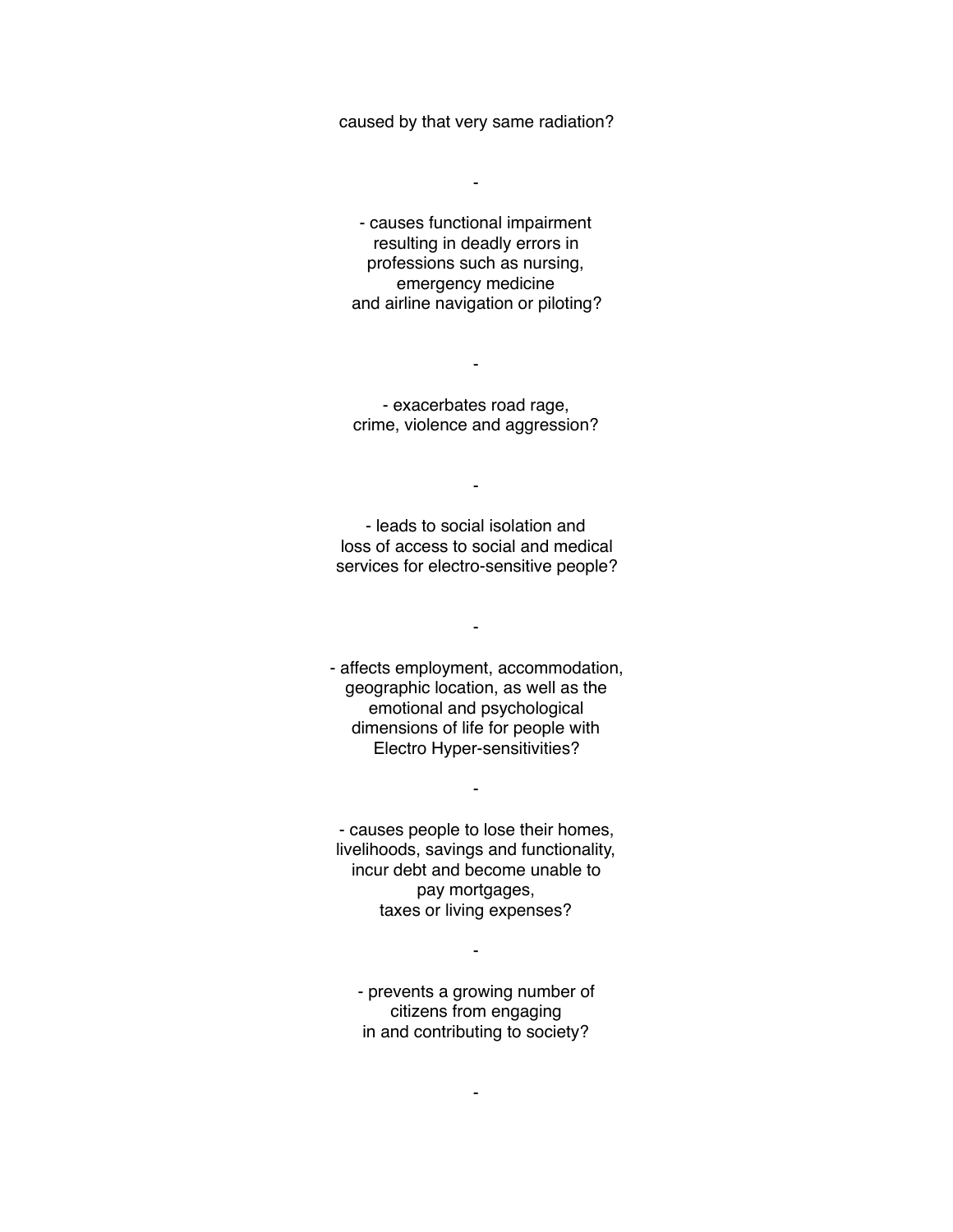Society cannot remain healthy and prosperous living with microwave radiation.

=

It is destroying society, depopulating the planet and causing the extinction of the human race.

10. DANGERS PURPOSEFULLY HIDDEN FROM THE PUBLIC

\_\_\_\_\_\_\_\_\_\_\_

\_\_\_\_\_\_\_\_\_\_\_

The dangerous biological effects were concealed (as they are to this day) from the general public, in part to protect the industries profit. In part to hide the multiple agenda's of the new manhattan project.

-

The World Health Organization's 'International Symposium' Research Agreement No. 05-609-04 'Biological Effects and Health Hazards of Microwave Radiation' emphasizes in its 350 pages:

Biological effects, health and excess mortality from artificial irradiation of Radio Frequency Microwaves.

-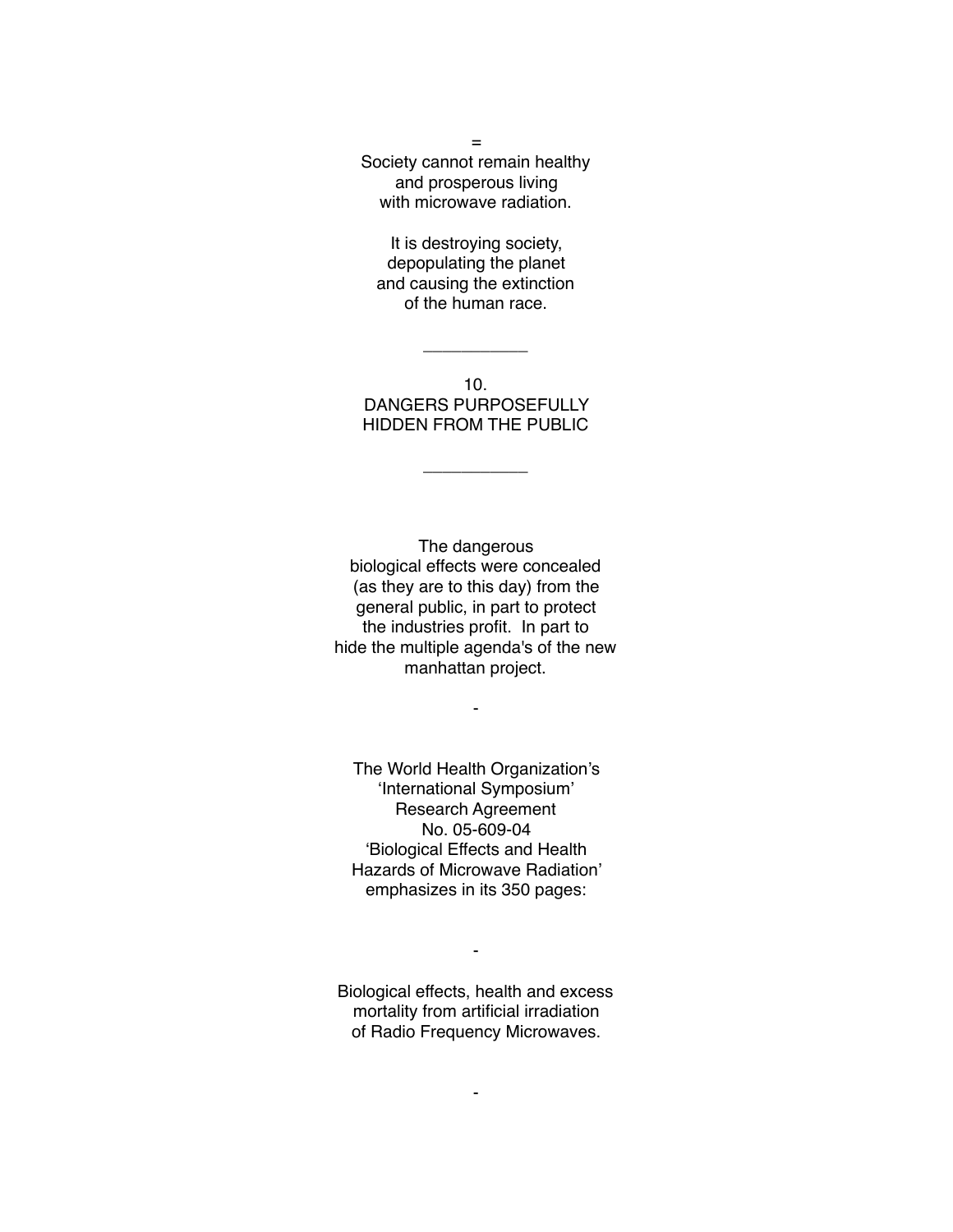This document was classed as 'Top Secret' and its contents withheld by WHO and ICNIRP (International Commission on Non-Ionizing Radiation Protection).

-

The Mobile Telecommunications Industry carried out a very thorough and exhaustive scientific study on its own product. This industries conclusion was:

-

Sec. 7 "…..it can be concluded that electro-magnetic fields with frequencies in the mobile telecommunications range do play a role in the development of cancer."

"…..Direct damage on the DNA as well as influences on the DNA synthesis and DNA repair mechanisms….."

-

-

With 8000 research articles showing this phenomena; in order to protect this industries' profit, and other unstated objectives, the United States Defence Intelligence Agency sent a 'document' to 'advanced nations' describing the problem and suggesting 'how to deceive the public'.

It read: "…..if the more advanced nations of the West are strict in the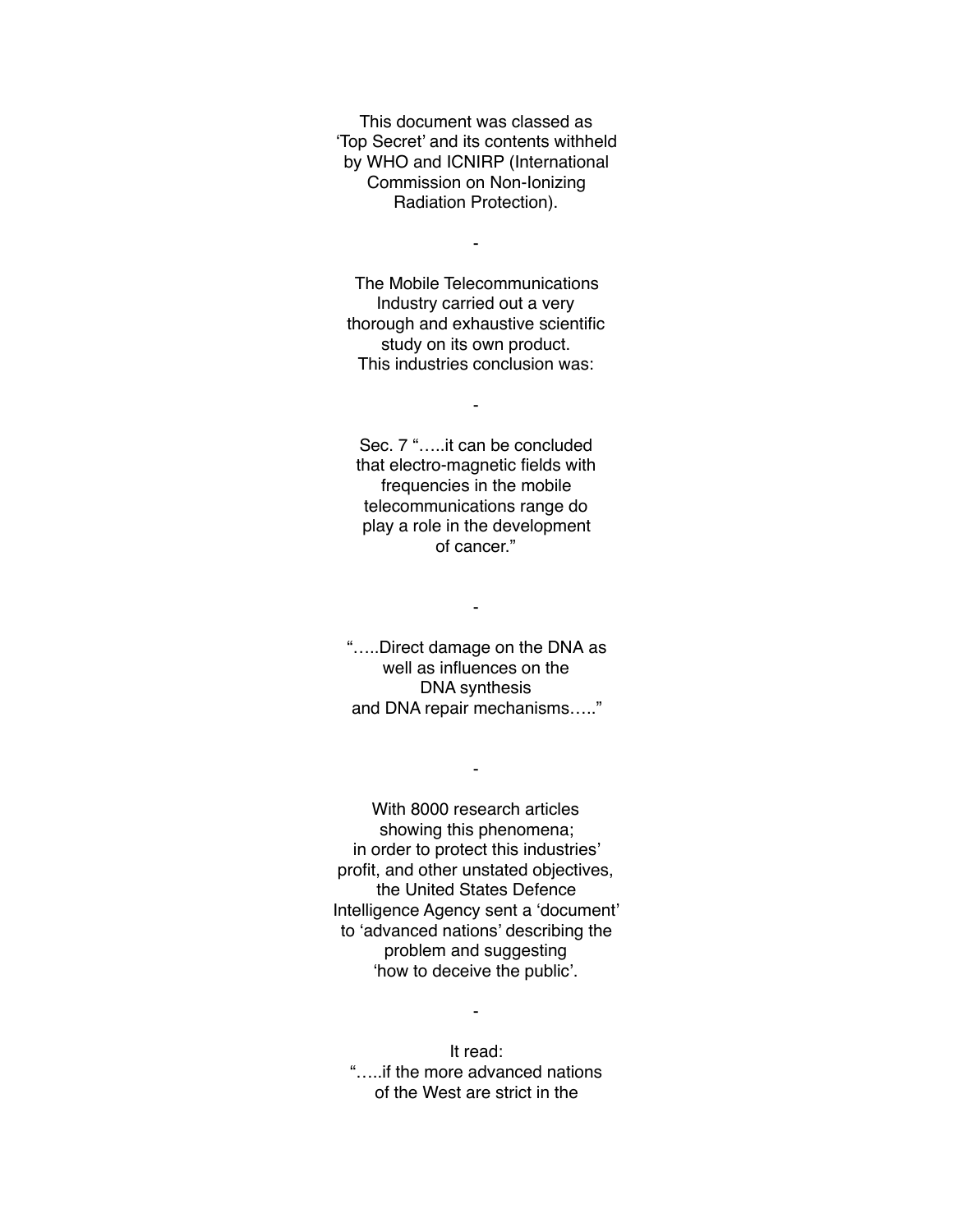enforcement of stringent exposure standards, there could be unfavourable effects on industrial output….."

-

This document continues to list many physiological and neurological dangers from low-level: below thermal, microwave irradiation inc: blood disorders, heart problems, psychiatric symptoms and 'menstrual disorders'.

-

Confirming this with more than 2000 references is the Naval Medical Research Institute in their document: 'Bibliography of Reported Biological Phenomena (Effects) and Clinical Manifestations Attributed to Microwave and Radio-Frequency Radiation...Altered Menstrual Activity / Altered Foetal Development…

Governments and industry have gotten away with imposing unwelcome and unnecessary wireless radiation on all of us, knowing the deep health risks,

-

...yet due to the legality escape clause of 'plausible deniability,' they have continued to enjoy blanket immunity.

-

Additionally, in Big Business where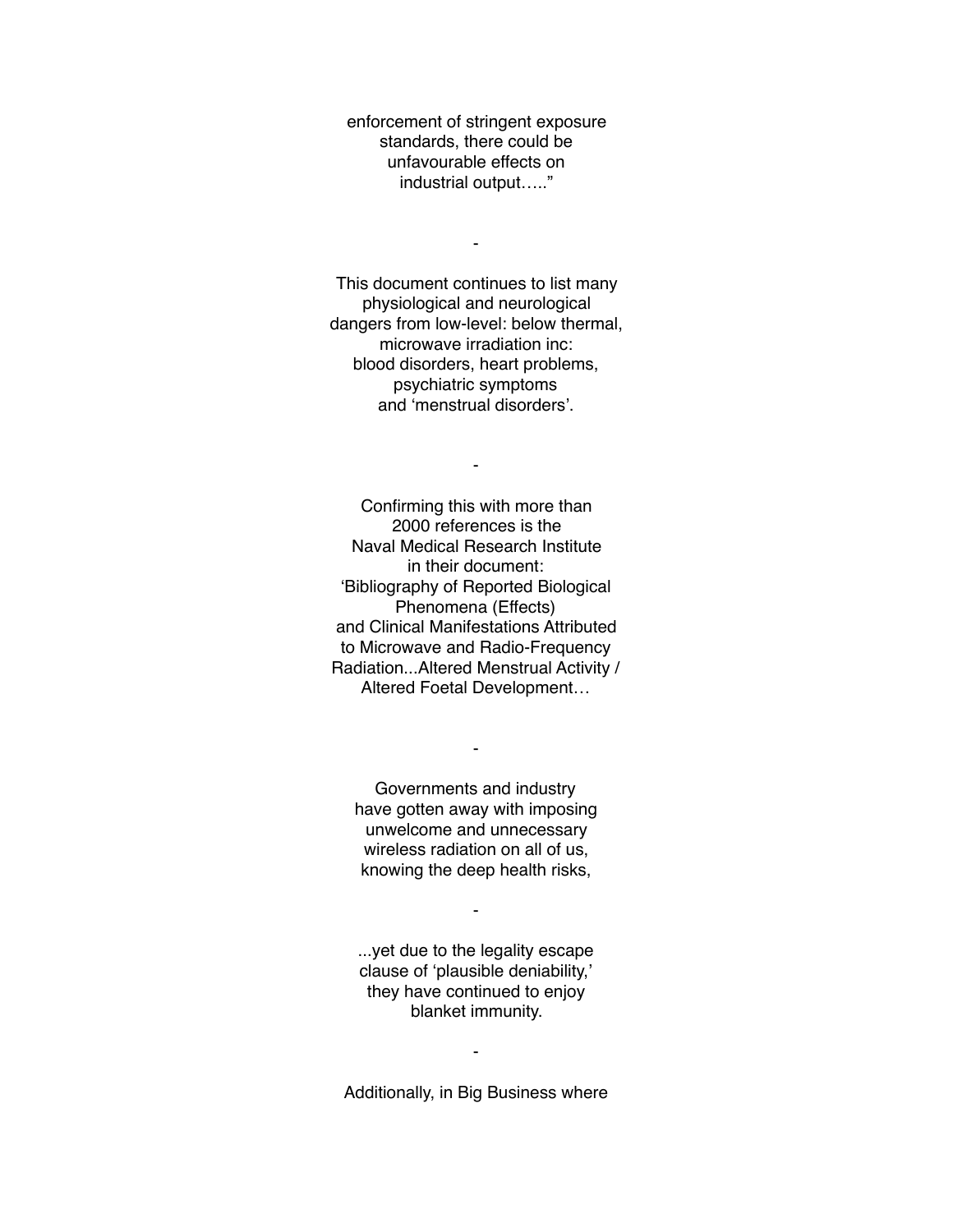no one goes to jail and the regulators are in bed with the corporations, they can hide inconvenient truths from the public, free from fear of prosecution

11. MILITARY LEGAL JUSTIFICATION FOR MURDERING ITS OWN **CITIZENS** 

\_\_\_\_\_\_\_\_\_\_\_

\_\_\_\_\_\_\_\_\_\_\_

There are 8,300 military papers proving microwaves cause severe neurological and physiological damage.

-

Today's super-secret New Manhattan Project microwaves us and saturates our atmosphere with aluminum, barium, and strontium plus many more.

The military's position is that they get to microwave us and spray us with whatever they want, whenever they want as long as they classify their activities as "research."

-

Title 50, chapter 32, subsections 1520a & b of United States Code (law) state: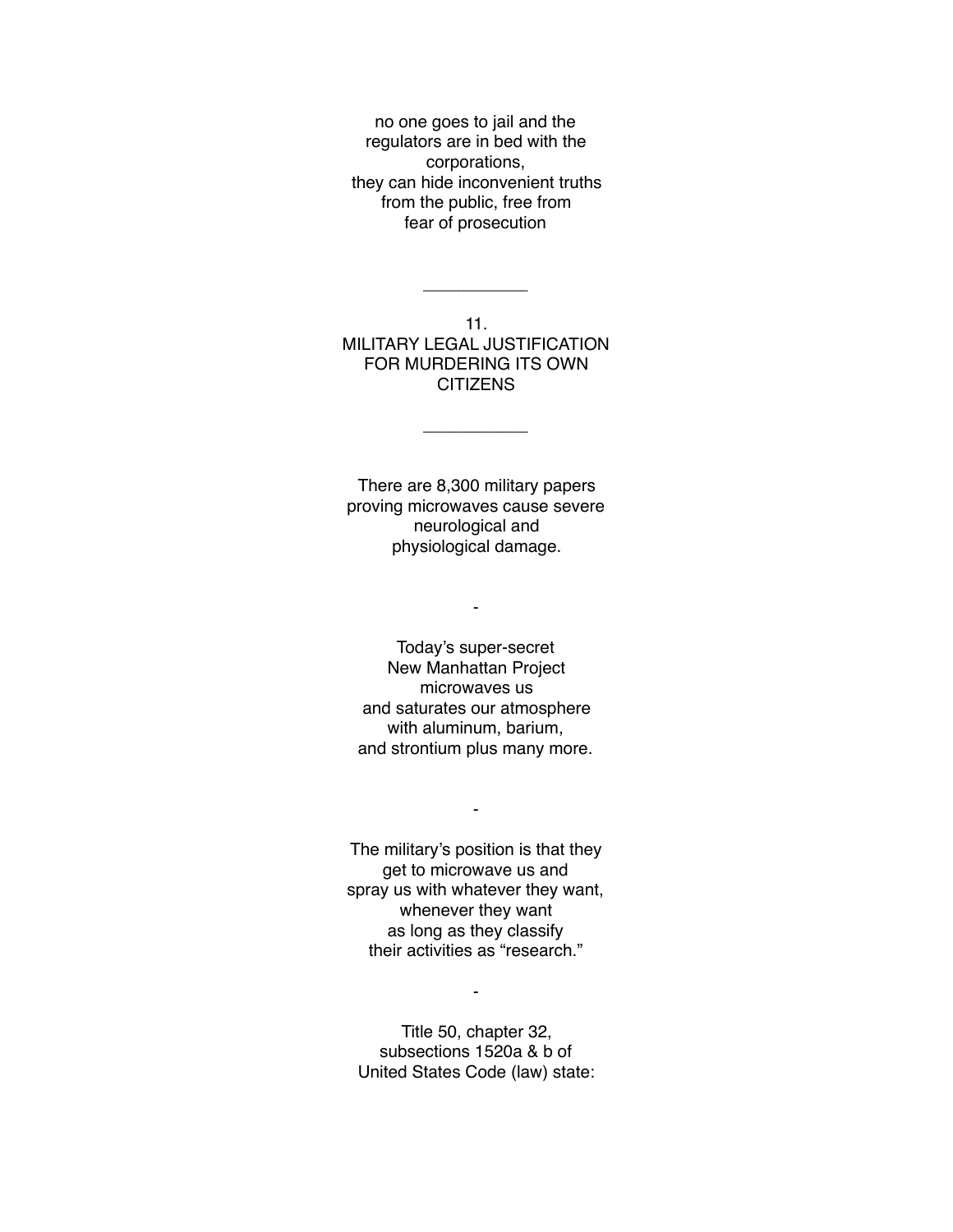# (a) PROHIBITED ACTIVITIES: The Secretary of Defense may not conduct (directly or by contact) – (1) any test or experiment involving

the use of a chemical agent or biological agent on a civilian population; or (2) any other testing of a chemical agent or biological agent on human subjects.

### (b) EXCEPTIONS:

-

Subject to subsections (c), (d), and (e) of this section, the prohibition in subsection (a) of this section does not apply to a test or experiment carried out for any of the following purposes: Any peaceful purpose that is related to a medical, therapeutic, pharmaceutical, agricultural, industrial, or research activity.

> As long as they classify their mass murder as a, "…peaceful purpose that is related to research activity," They legally can do what every they want.

-

The military classifies pre-emptive attack, war, and population control agendas as "peaceful activities".

-

#### and HAARP For Example:

-

High Frequency Active Auroral "Research" Program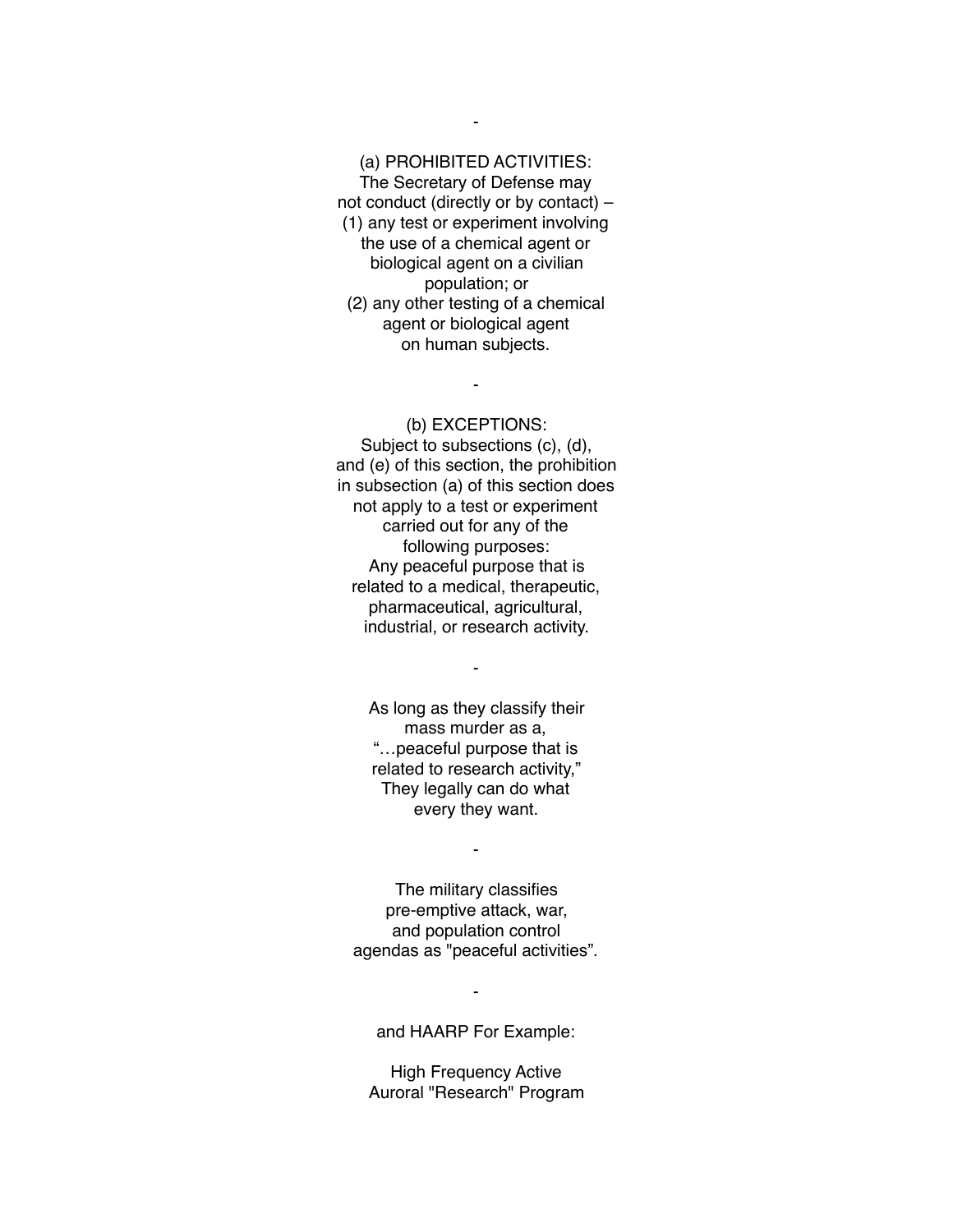12. WHY

\_\_\_\_\_\_\_\_\_\_\_

\_\_\_\_\_\_\_\_\_\_\_

In this film we have looked at Who invented this technology and when, we have looked at the technologies themselves and how they are causing destruction of our cells, DNA and ability to procreate as a species. We have looked at WHO is responsible, who is letting it happen and how it is legally happening. Now we look at WHY.

Many would ask: How they are letting this happen? How can our governments and health organizations allow this to go on? it must not be true. How can this be?

-

But the real question is not How, its Why?.

# Why?

-

=

Because they are wanting to kill the majority of people (depopulation agenda). Their stated goal is a 95% reduction in population.

War is declared upon us.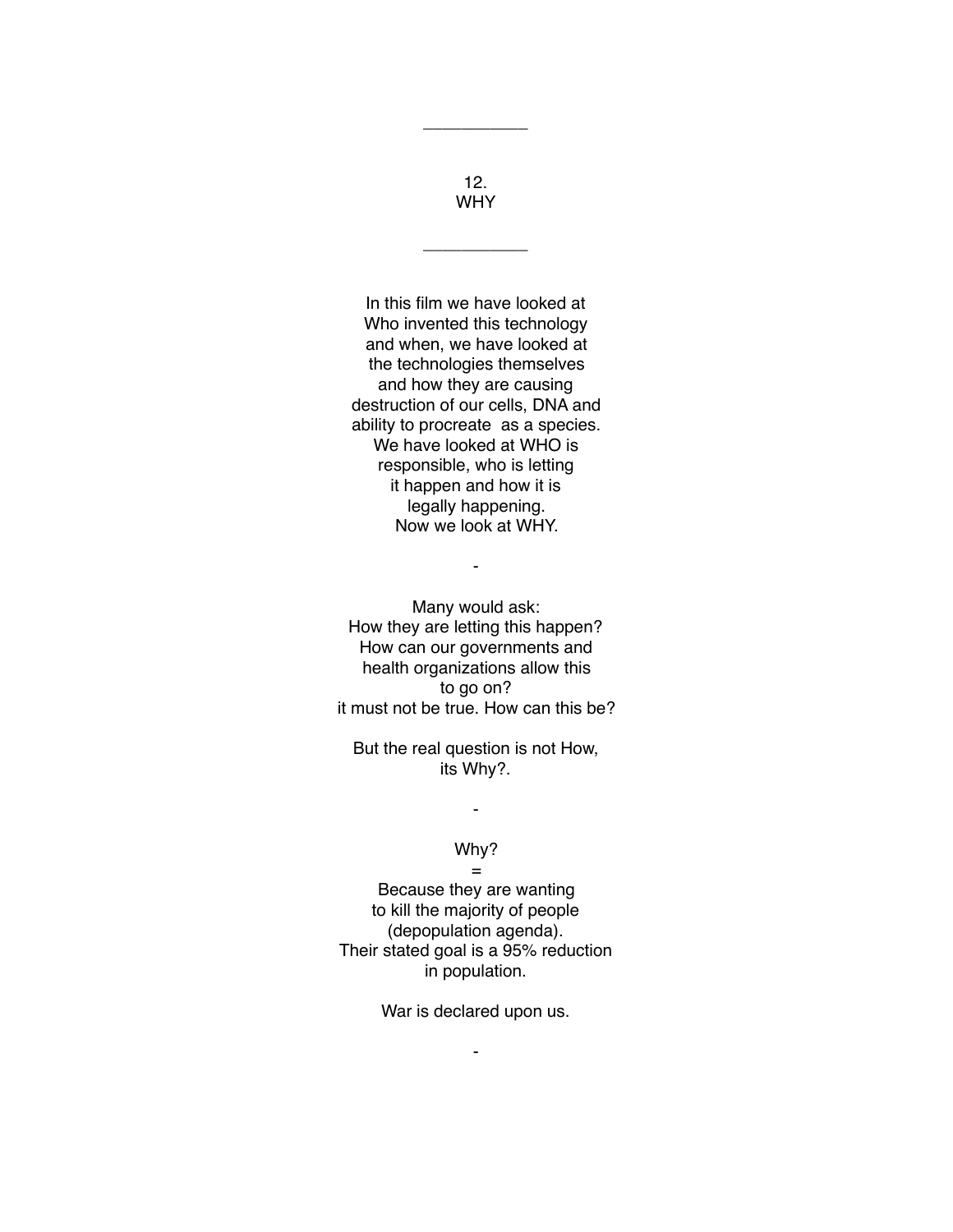Microwave radiation working in synergy with chemical bombardment in our skies (chemtrails) is a large part of the Depopulation Agenda

 $\overline{\phantom{a}}$ 

13. GLOBAL DEPOPULATION AGENDA

 $\overline{\phantom{a}}$ 

Governments and the wireless communications industry stampeding humanity into compulsory and continuous wireless exposure are undoubtedly apprised of the hundreds of medical studies demonstrating that low level communications microwaves not only initiate, but also nourish and promote human cancers.

The global torrent of ever-increasing wireless radiation is an important link in the master plan to drastically reduce the world's population.

-

Microwaves are used as an effective slow kill weapon, administered covertly to the world's masses through seductive technological means.

-

Mass murder is taking place.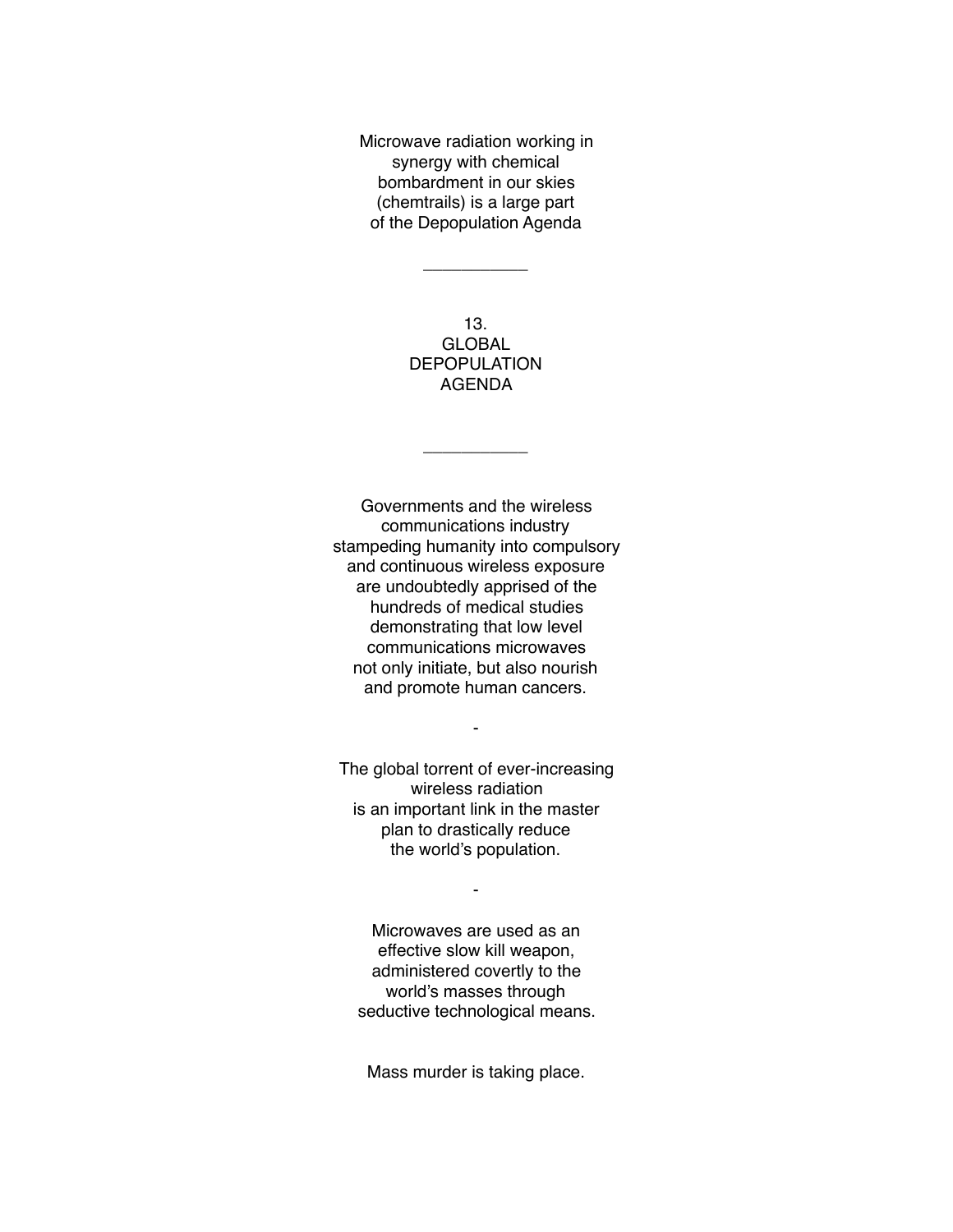The mindset among ruling elites that humans who make it through the gauntlet of pre-conception radiation and radiation-induced spontaneous abortion should have their lives drastically shortened.

-

The world's most prominent geoengineering advocates are also population reduction advocates.

-

There are also abundant public calls for depopulation from many high profile people and high-ranking establishment types.

-

-

To illustrate how our government sees us and justifies economic slavery and mass genocide, here is an excerpt from a leaked C.I.A. Manual in 1986 called:

Silent Weapons for Quiet Wars An Introduction Programming Manual Operations Research Technical Manual TW-SW7905.1

C.I.A. TRAINING MANUAL: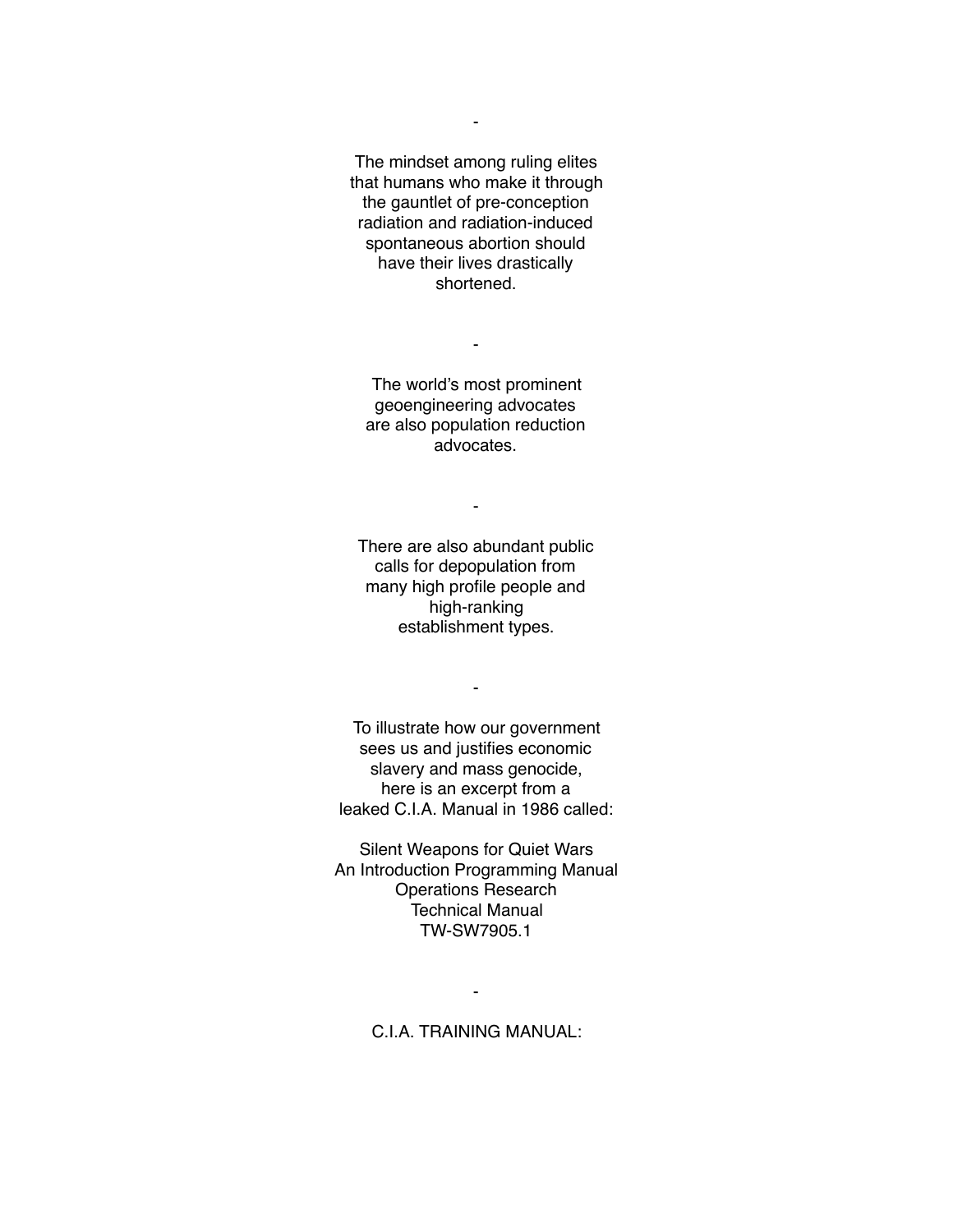It starts: "Welcome Aboard. This publication marks the 25th anniversary of the Third World War, called the "Quiet War", being conducted using subjective biological warfare, fought with "silent weapons." This book contains an introductory description of this war, its strategies, and its weaponry. May 1979 #74-1120"

### It Continues: ..."Security

-

It is patently impossible to discuss social engineering or the automation of a society, i.e., the engineering of social automation systems (silent weapons) on a national or worldwide scale without implying extensive objectives of social control and destruction of human life, i.e., slavery and genocide."...

..."This manual is in itself an analog declaration of intent. Such a writing must be secured from public scrutiny. Otherwise, it might be recognized as a technically formal declaration of domestic war."...

-

-

..."Furthermore, whenever any person or group of persons in a position of great power and without full knowledge and consent of the public, uses such knowledge and methodologies for economic conquest - it must be understood that a state of domestic warfare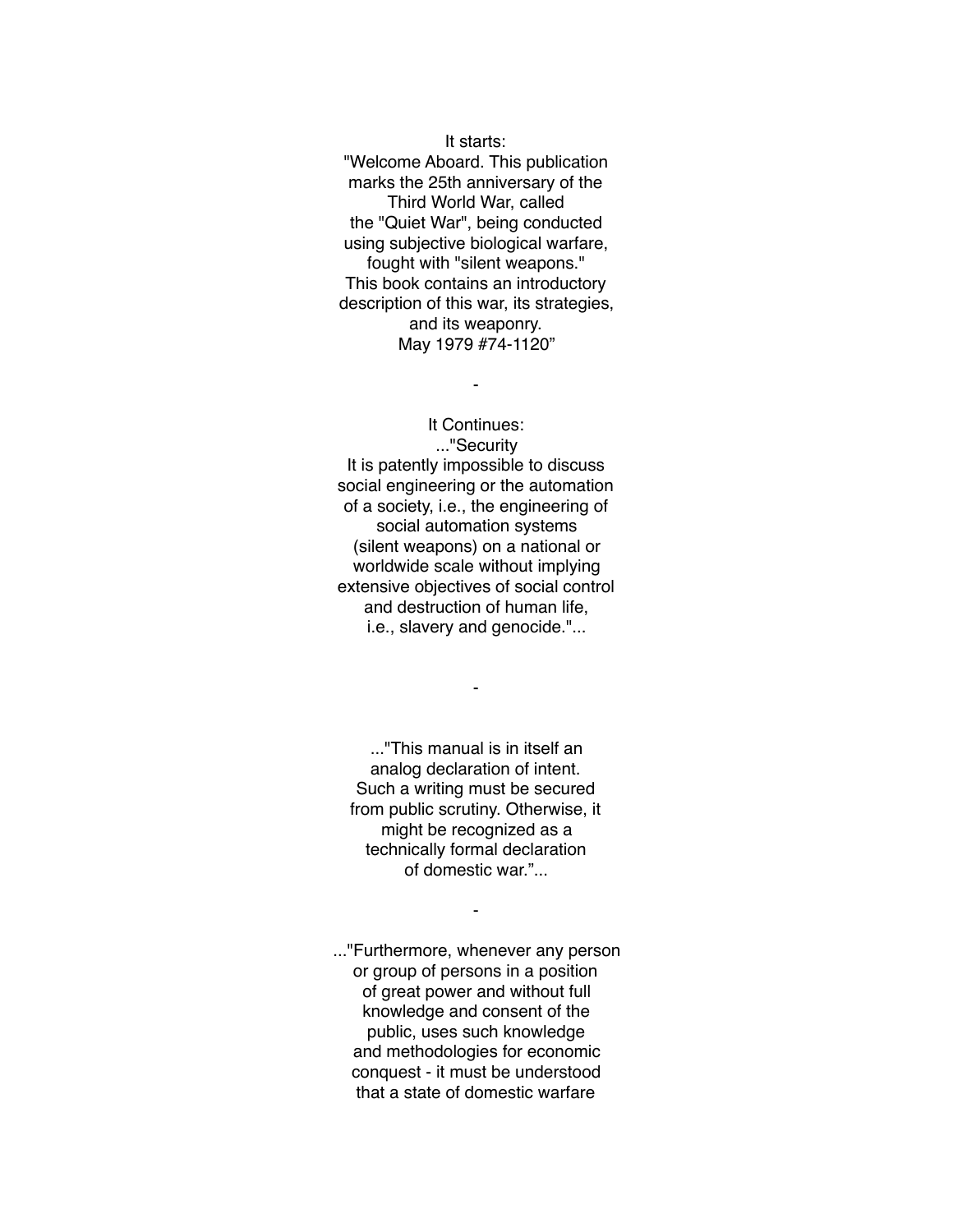exists between said person or group of persons and the public."...

-

..."The solution of today's problems requires an approach which is ruthlessly candid, with no agonizing over religious, moral or cultural values."...

-

..."You have qualified for this project because of your ability to look at human society with cold objectivity, and yet analyze and discuss your observations and conclusions with others of similar intellectual capacity without the loss of discretion or humility. Such virtues are exercised in your own best interest. Do not deviate from them."....

..."Since most of the general public will not exercise restraint, there are only two alternatives to reduce the economic inductance of the system."...

-

..."1

-

Let the populace bludgeon each other to death in war, which will only result in a total destruction of the living earth."...

-

..."2 Take control of the world by the use of economic "silent weapons" in a form of "quiet warfare" and reduce the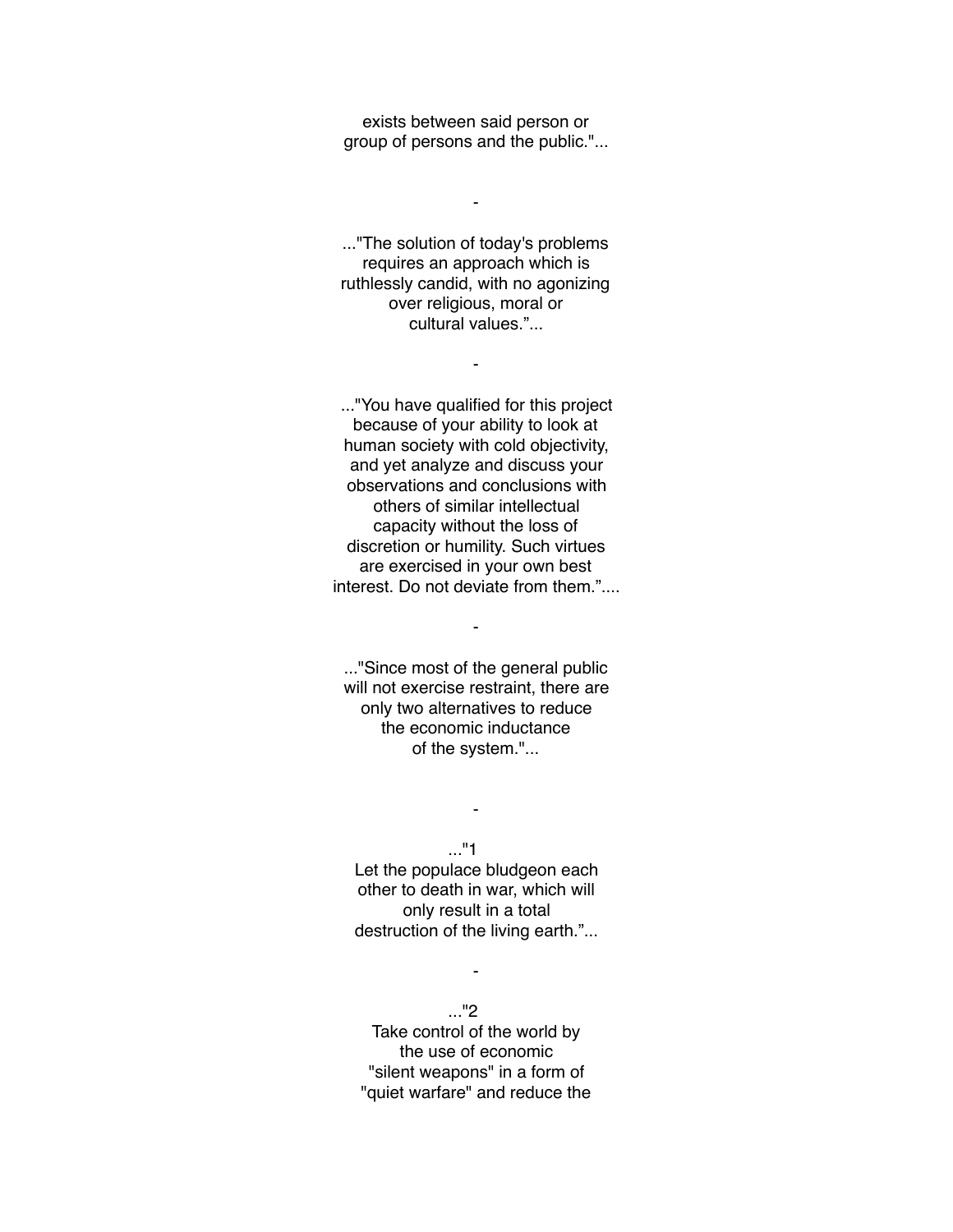economic inductance of the world to a safe level by a process of benevolent slavery and genocide."...

-

..."The latter option has been taken as the obviously better option. At this point it should be crystal clear to the reader why absolute secrecy about the silent weapons is necessary. The general public refuses to improve its own mentality and its faith in its fellow man. "...

-

..."It has become a herd of proliferating barbarians, and, so to speak, a blight upon the face of the earth. They do not care enough about economic science to learn why they have not been able to avoid war despite religious morality, …

-

...and their religious or self-gratifying refusal to deal with earthly problems renders the solution of the earthly problem unreachable to them."

#### -

.."It is left to those few who are truly willing to think and survive as the fittest to survive, to solve the problem for themselves as the few who really care. Otherwise, exposure of the silent weapon would destroy our only hope of preserving the seed of the future true humanity."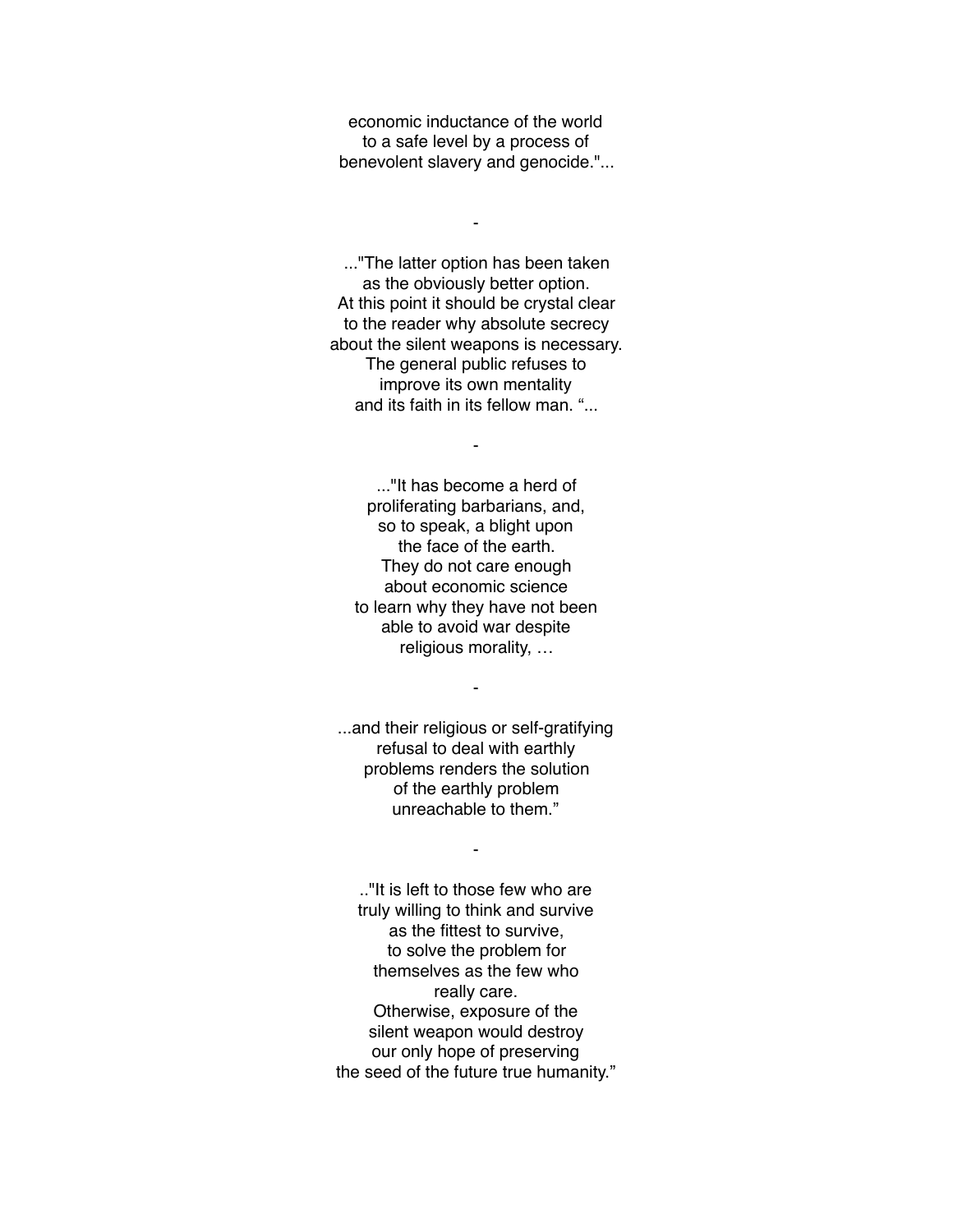### The CIA Training document goes on to say:

"The Political Structure of a Nation - Dependency The primary reason why the individual citizens of a country create a political structure is a subconscious wish or desire to perpetuate their own dependency relationship of childhood. "...

-

..."Simply put, they want a human god to eliminate all risk from their life, pat them on the head, kiss their bruises, put a chicken on every dinner table, clothe their bodies, tuck them into bed at night, and tell them that everything will be alright when they wake up in the morning.

..."This public demand is incredible, so the human god, the politician, meets incredibility with incredibility by promising the world and delivering nothing. So who is the bigger liar? the public? or the "godfather"?

-

..."This public behaviour is surrender born of fear, laziness, and expediency. It is the basis of the welfare state as a strategic weapon, useful against a disgusting public."

-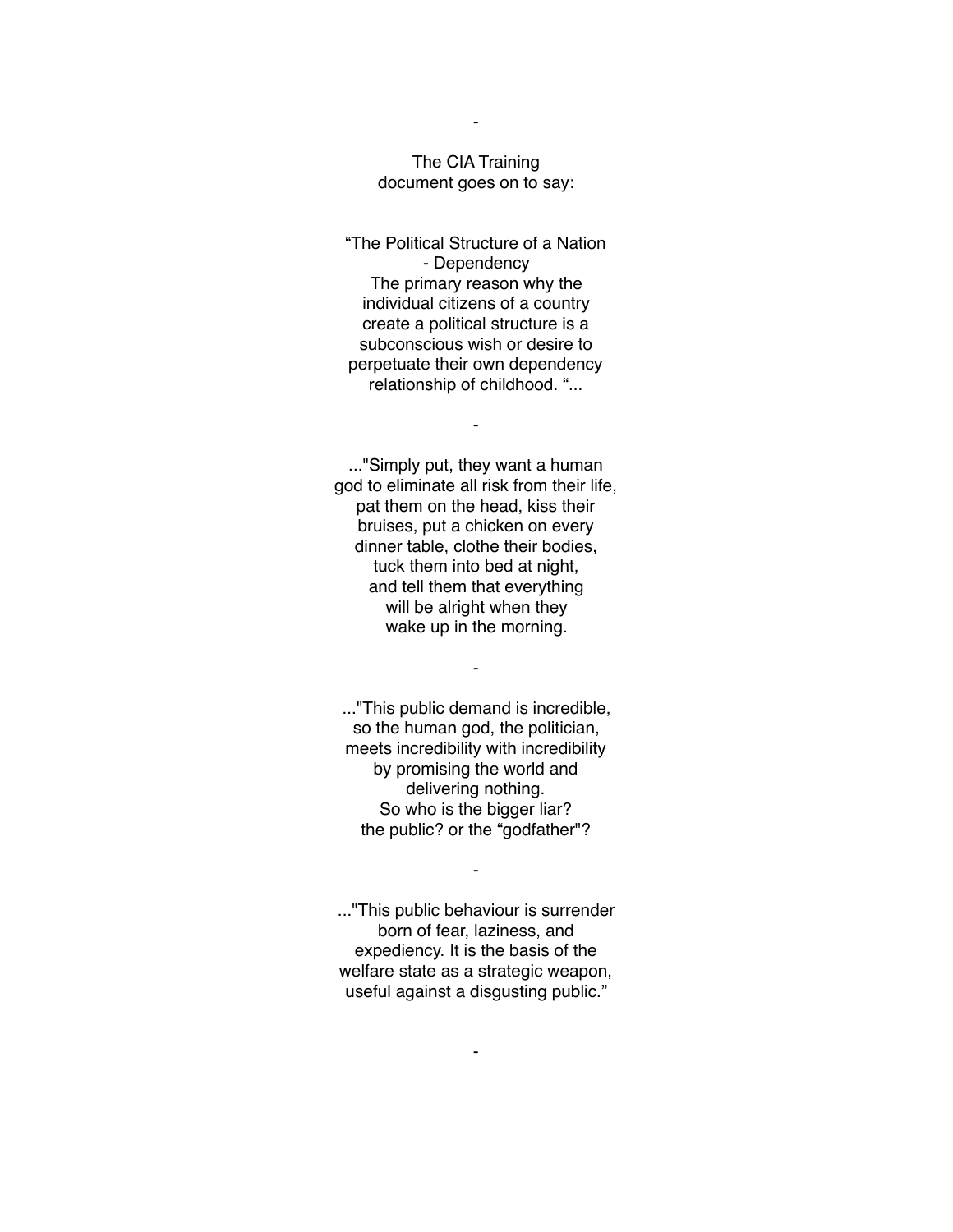...The people hire the politicians so that the people can:

-

◦ obtain security without managing it. ◦ obtain action without thinking about it. ◦ inflict theft, injury, and death upon others without having to contemplate either life or death.

-

◦ avoid responsibility for their own intentions. ◦ obtain the benefits of reality and science without exerting themselves in the discipline of facing or learning either of these things.

-

..."They give the politicians the power to create and manage a war machine to:

-

◦ provide for the survival of the nation/womb.

◦ prevent encroachment of anything upon the nation/womb.

◦ destroy the enemy who threatens the nation/womb."

-

◦ destroy those citizens of their own country who do not conform for the sake of stability of the nation/womb."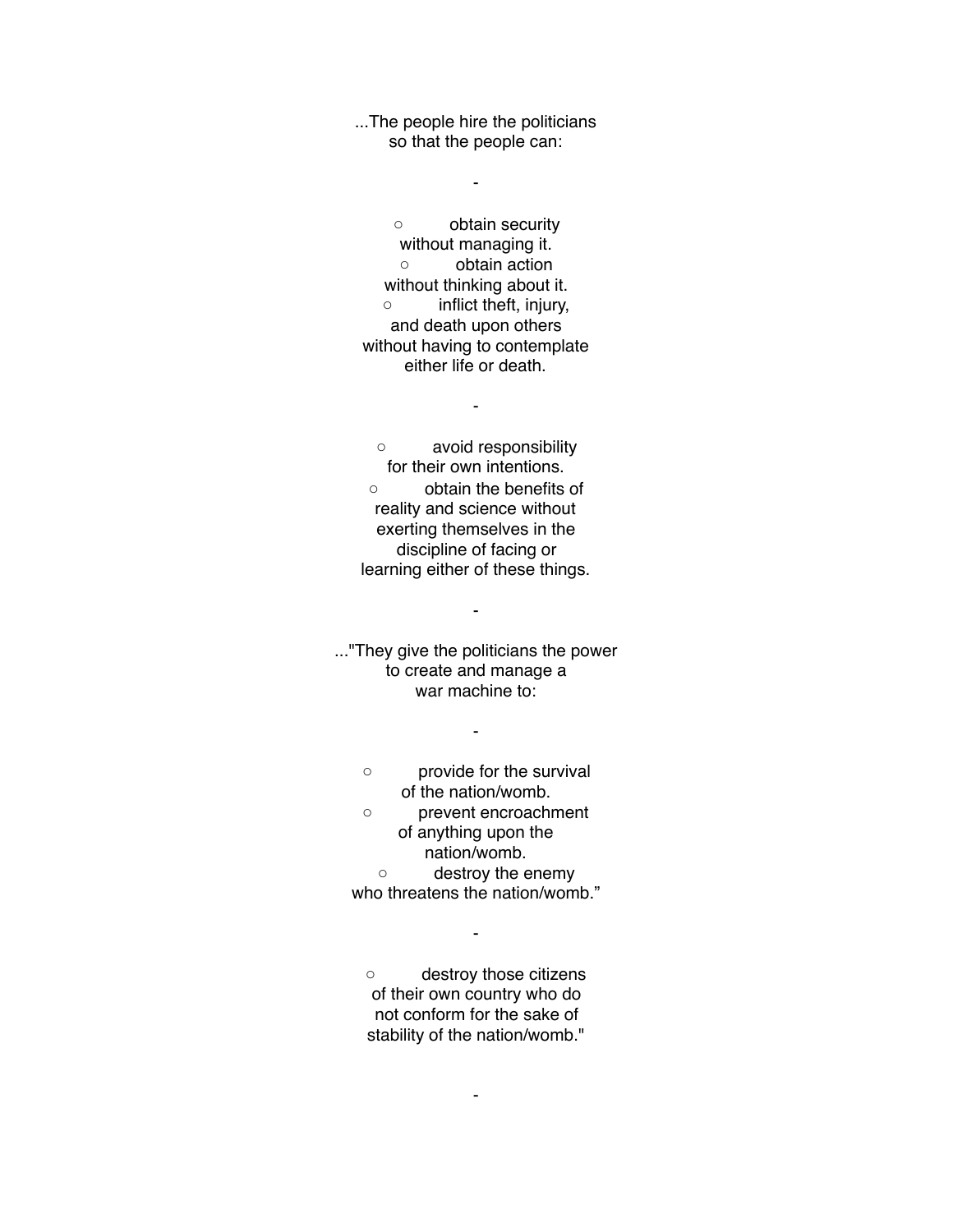..."Politicians hold many quasi-military jobs, the lowest being the police which are soldiers, the attorneys and C.P.A.s next who are spies and saboteurs (licensed), and the judges who shout orders and run the closed union military shop for whatever the market will bear. …"

-

..."The generals are industrialists. The "presidential" level of commander-in-chief is shared by the international bankers. The people know that they have created this farce and financed it with their own taxes (consent), but they would rather knuckle under than be the hypocrite."...

#### ..."Cattle

-

Those who will not use their brains are no better off than those who have no brains, and so this mindless school of jelly-fish, father, mother, son, and daughter, become useful beasts of burden or trainers of the same."...

-END CIA TRAINING MANUAL-

-

This CIA document was written in 1979 In this document it illustrates using mathematics, formulas and economics, how they ruling elite calculate and asses the masses as to their acceptance levels of taxation (consent), control, war, poverty and mass genocide, when a population reaches awareness or becomes uncontrollable.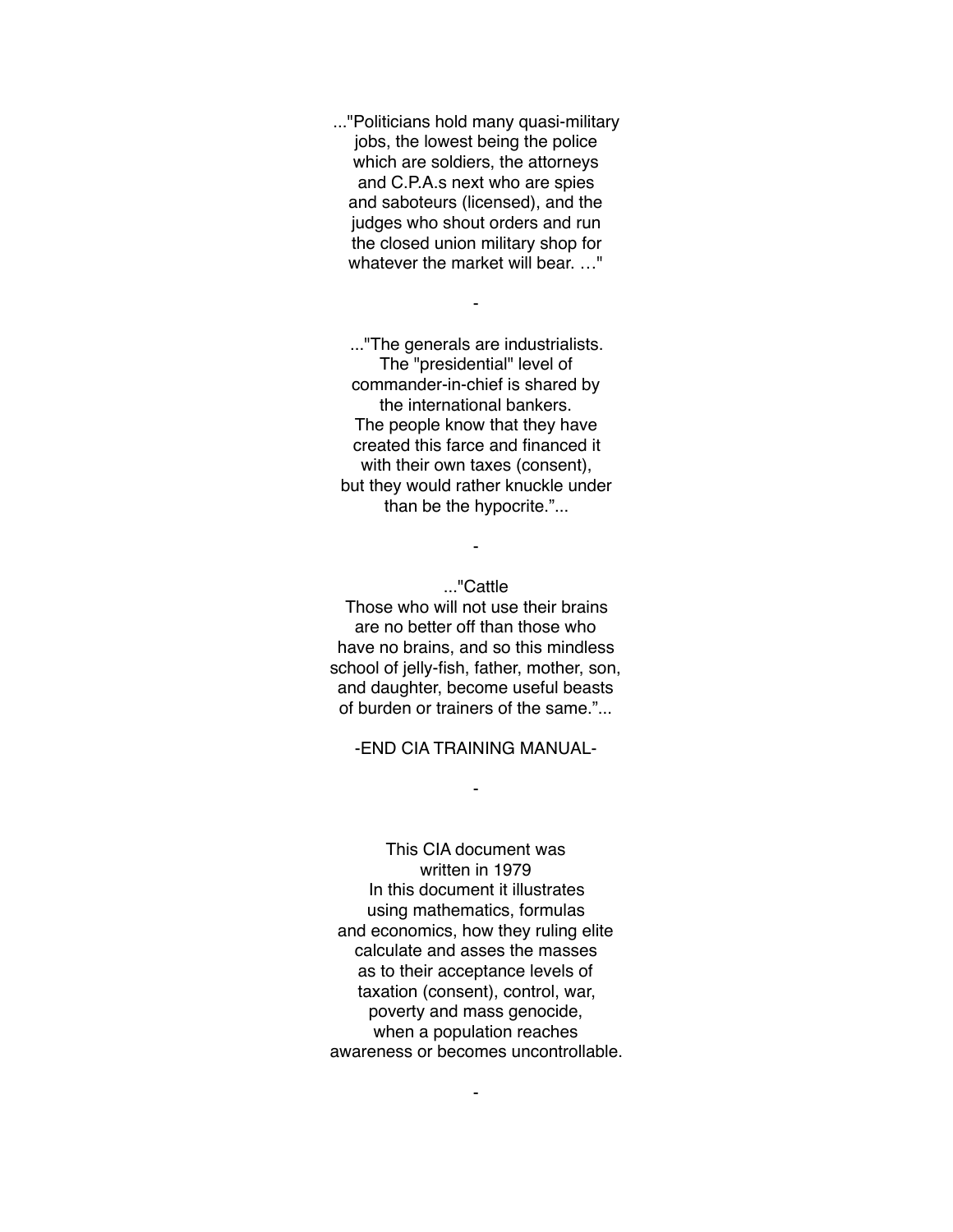Reading this from their manual, we can understand that "War" has been declared against us.

We are able to properly identify the true enemy to Humanity.

We can see in their own words and in their actions they are actively performing genocide.

-

Seeing how they dominate the planet in their own words, we can see clearly what we have to do to fight it.

We cannot be docile and cannot give consent, we must become aware and revolt. No more business as ususal.

A populous void of critical thinking can be harvested in plain sight.

-

Since 1979 when this CIA Training document was written the population has accepted massive slaughter, war after war, poverty and multiple tools they are using to murder the masses daily.

-

Microwave radiation and chemtrails (the new manhattan project) are a very large part of the depopulation agenda due to their synergistic destructive capabilities and complete oblivious acceptance by the masses.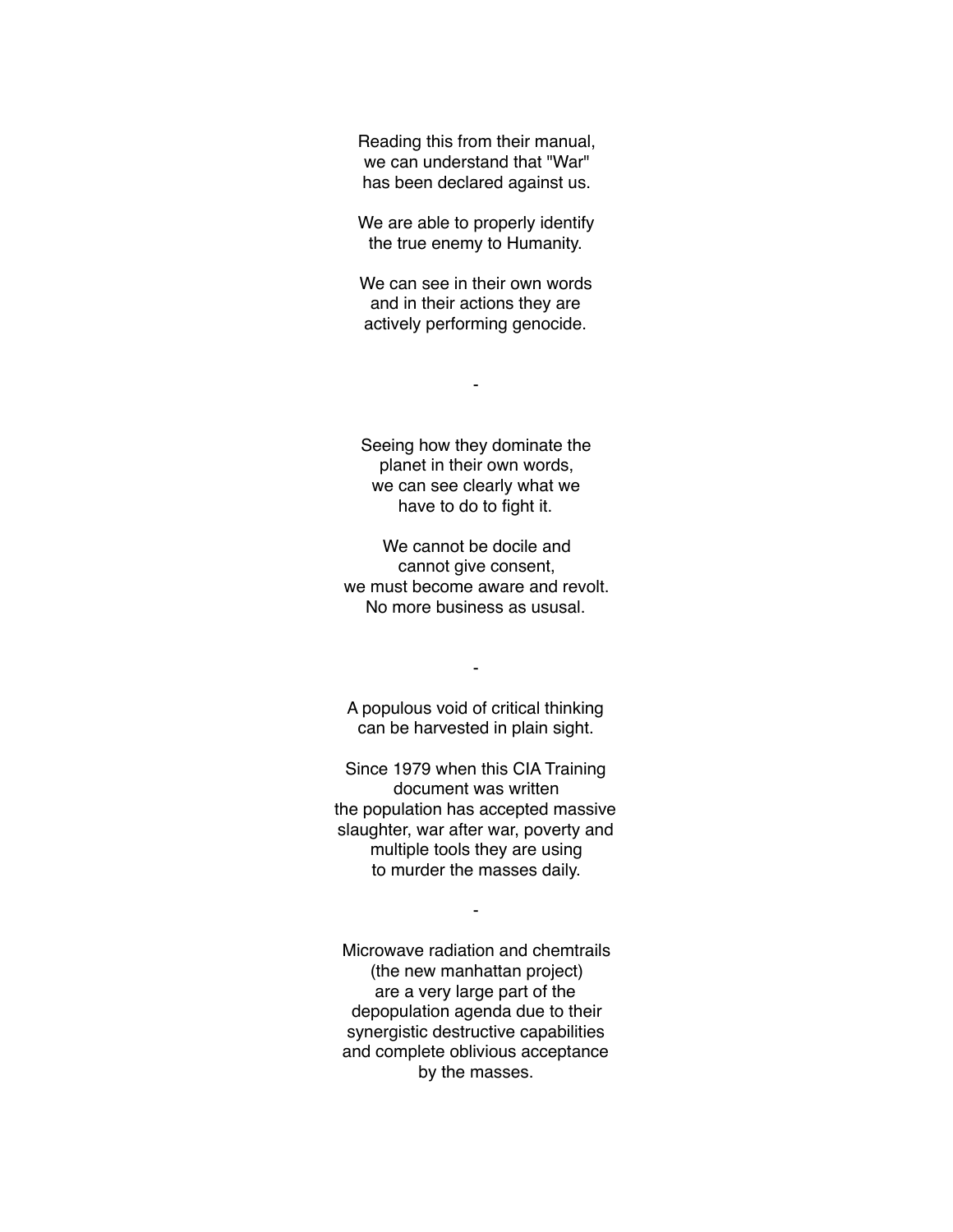Our population is being culled with great force as the masses are blindly accepting more than has been forced upon previous generations.

-

Considering all the facts in total, you can see that the many deaths caused by geoengineering and microwave radiation are happening, regardless if they are simply an unfortunate side-effect, or part of a very real, well documented global depopulation agenda.

> 14. **SUMMARY**

\_\_\_\_\_\_\_\_\_\_\_

TILT: Toxicant Induced Loss ot Tolerance

\_\_\_\_\_\_\_\_\_\_\_

Everyone has their tipping point.

As a rapidly growing number of people succumb to the harmful bio-effects of microwave and other man-made forms of radiation, fewer and fewer citizens will be paying their bills or taxes,

-

while more and more become dependent on social services, disability/pension funds and healthcare systems to support them as they become increasingly ill and unable to function.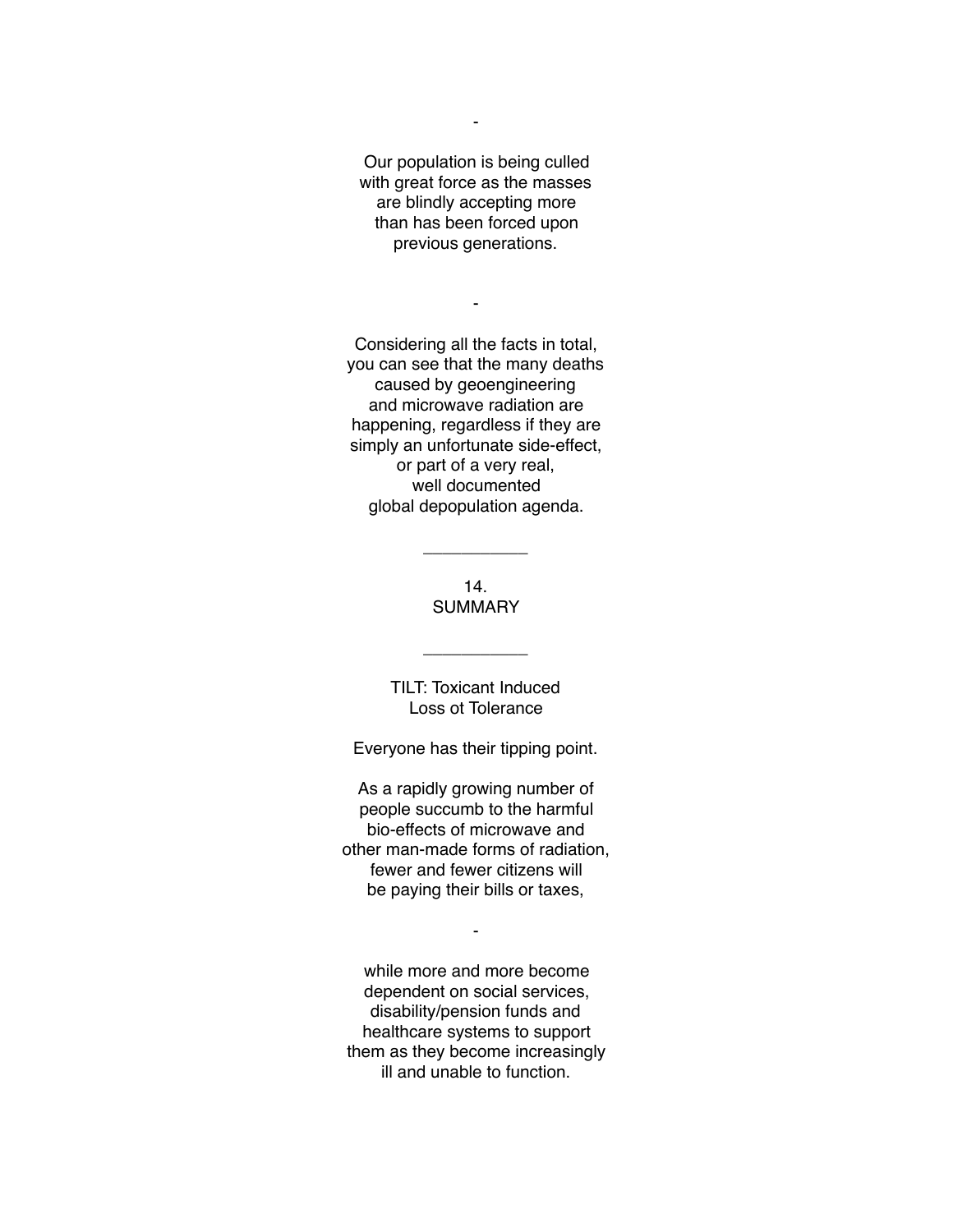Already, healthcare systems in most urban centres are unable to cope with the exploding incidence of disability and ill-health.

-

"We are now living under a microwave dictatorship that puts all other dictatorships in the shade.

The whole planet is at risk.

-

The massive global addiction to being wirelessly connected everywhere, all the time, has led not only to a very real physical illness that's affecting millions of people,

-

overburdening healthcare systems, harming plant and animal life, causing personality disorders, short-term memory loss, inability to concentrate, amnesic aphasia (difficulty finding words) and parapraxia (carrying out inappropriate actions),

as well as irritability, mood swings, physical weakness, sleep disturbances, chronic exhaustion, agitation and lack of motivation, damaging DNA, infertility and birth defects, and threatening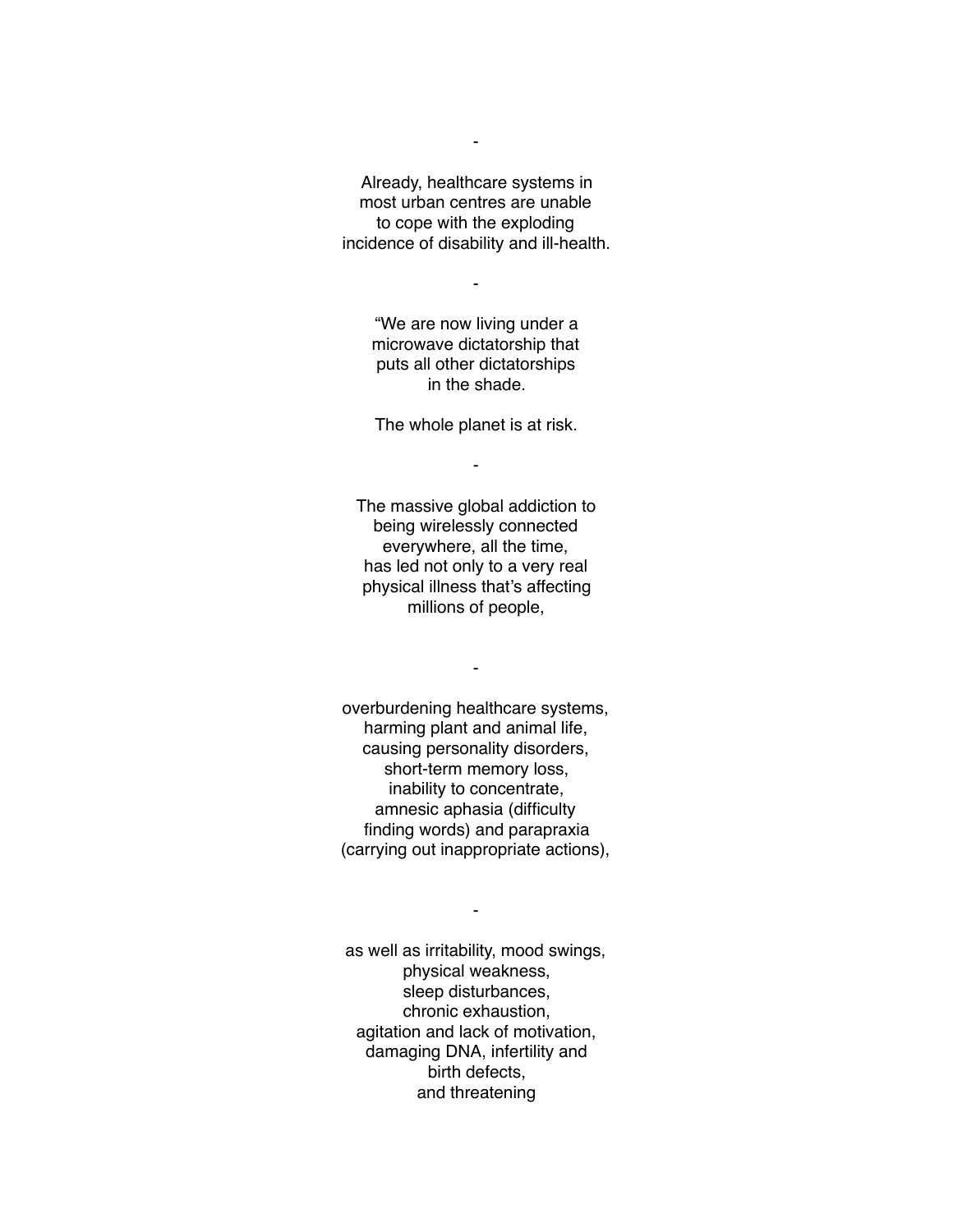the human race as a whole,

-

but also to a social sickness that's destroying relationships, fracturing families, creating aggression and a loss of ethical values, undermining our humanity and preventing the kind of healthy, respectful human connection essential to our well-being.

This Must Stop

-

15. **SOLUTIONS** 

\_\_\_\_\_\_\_\_\_\_\_

So what can we do about it?

 $\overline{\phantom{a}}$ 

What can we do about the largest scientific assault on the human race ever endured?

### A Lot!

-

The congressional-military-industrial complex has groomed the youngsters of Generation X-ray to become hard-core patriots of wireless technology.

-

The Cellular Telecommunications Industry Association (CTIA) boasts on its website that teenagers, defined as a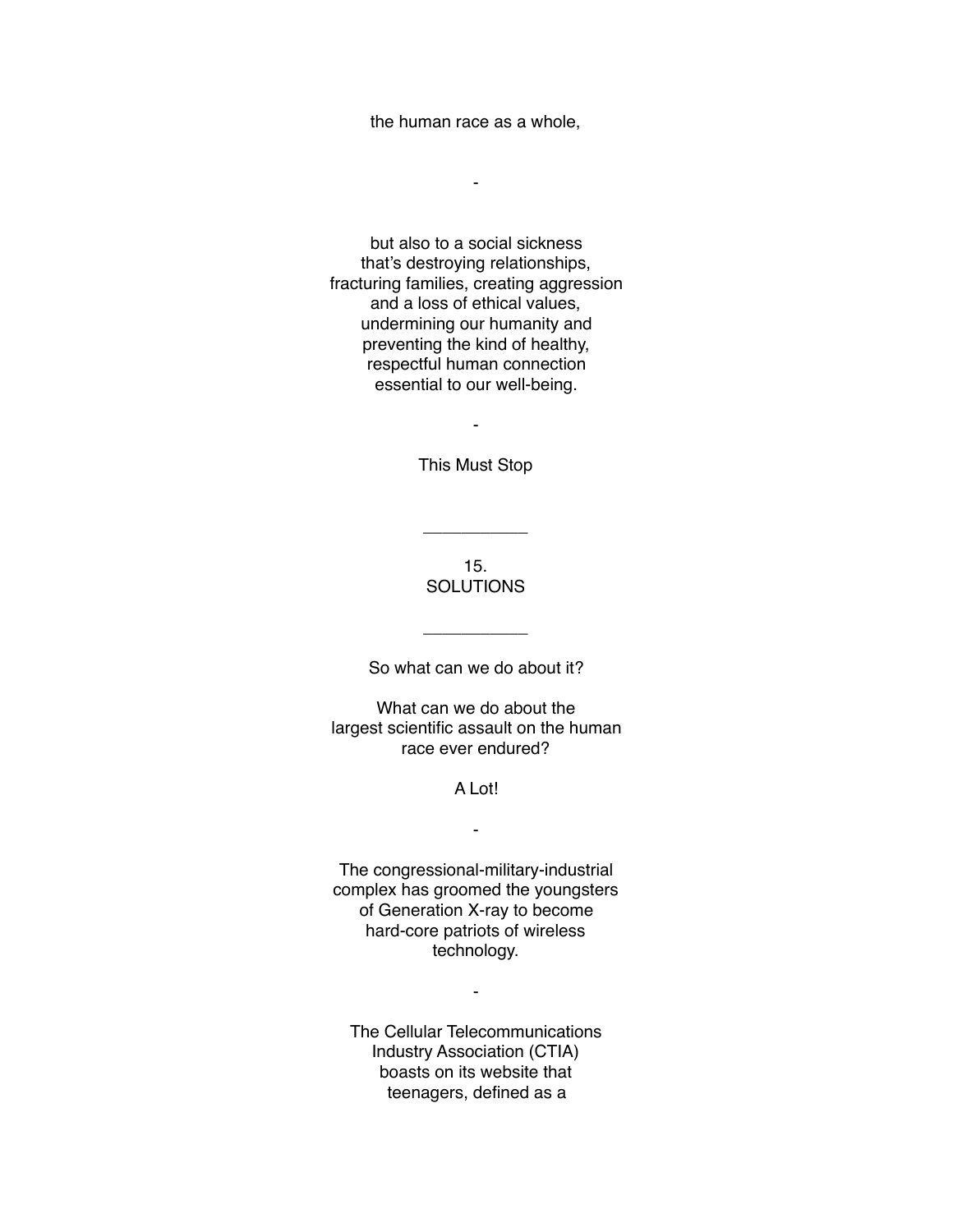"huge consumer market segment," are currently pumping \$100 billion a year into the industry.

-

Deceived and used as pawns, our youngsters are left utterly ignorant concerning the devastating wireless radiation hazards to themselves and their posterity.

-

Generation X-ray and its obsession with wireless conveniences; is tricked into be content to live in a self-absorbed universe devoid of logic, critical thinking and accountability.

A microwaved youth are becoming incapable of caring about future generations.

-

We are no longer a nation of healthy free-thinkers, but a nation of the mentally numbed and physically damaged.

-

They are mostly unaware of the science, but such ignorance and apathy ensures that millions of new and innocent lives are destined for cruel suffering and impairment.

Thanks to a silent but violent electromagnetic enemy that is destroying our fragile DNA,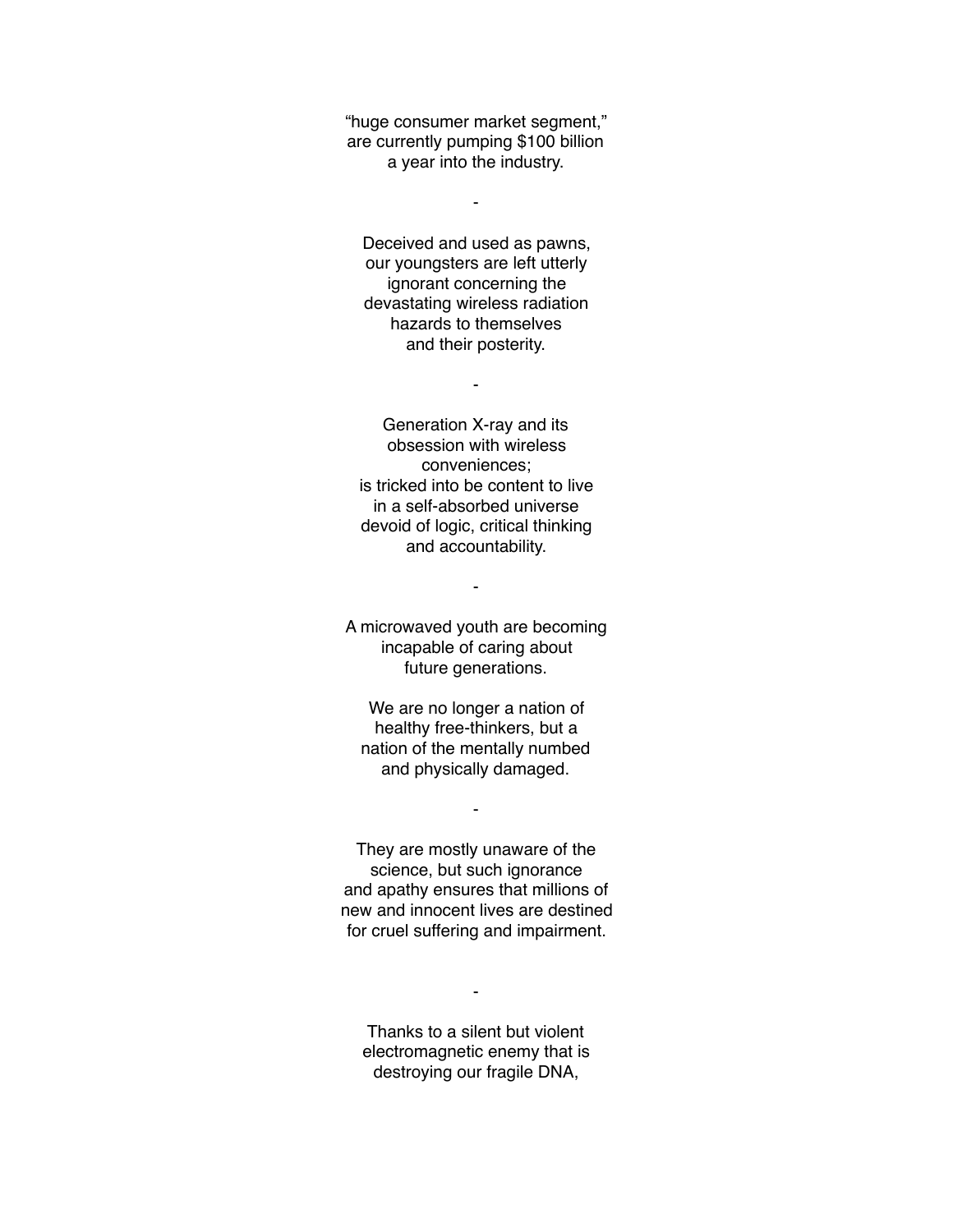Hopefully, people young and old are still morally and intellectually able to comprehend and act upon the latest scientific information available and the information presented in this film.

We can also hope that older parents and grandparents apprised of these facts will exert their influence to protect the genetics of their progeny.

-

When young people are told about the hazards of anything, they traditionally discard the facts and pursue their chosen avenues of self gratification as acts of rebellion.

-

-

This film is a call to that rebellion. This film is dedicated to generation x with the wish that the passionate acts of rebellion that is fuelled by youth is directed as rebellion against this flawed and harmful technology.

The youth of today must realize this bullshit that is forced upon them, for what it is, a death toy.

-

They must reject it. Rebel against it, Rise up together and make it not cool to irradiate.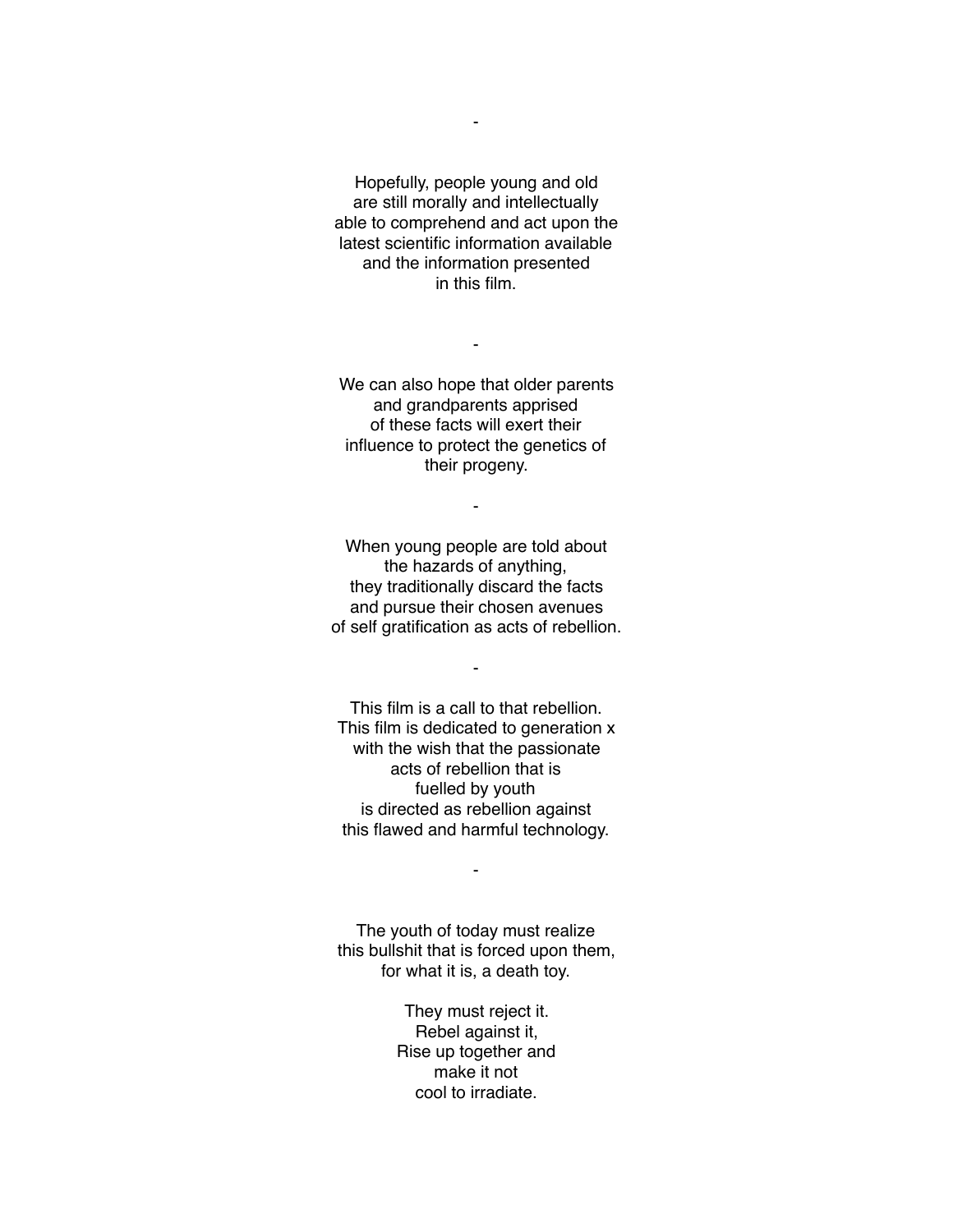A movement of anti-harmful-technology must take over. A new form of technology must be invented that can provide the fun without the evil behind the scenes.

-

-

This is a call to all to reject this flawed technology, bankrupt the companies trying to profit from our demise fight corrupt governments, make the World Health Organization do their job and stop the depopulation agenda.

We must reject, and all mentally move on from this addiction.

-

We must eliminate all sources of microwave radiation in our environment.

We must invent past the problem.

-

We must invent a new way of thinking and interacting with each other.

We must invent and support safe technology.

-

For all the billions of dollars and resources these technology companies have, and for all the advancement they have made;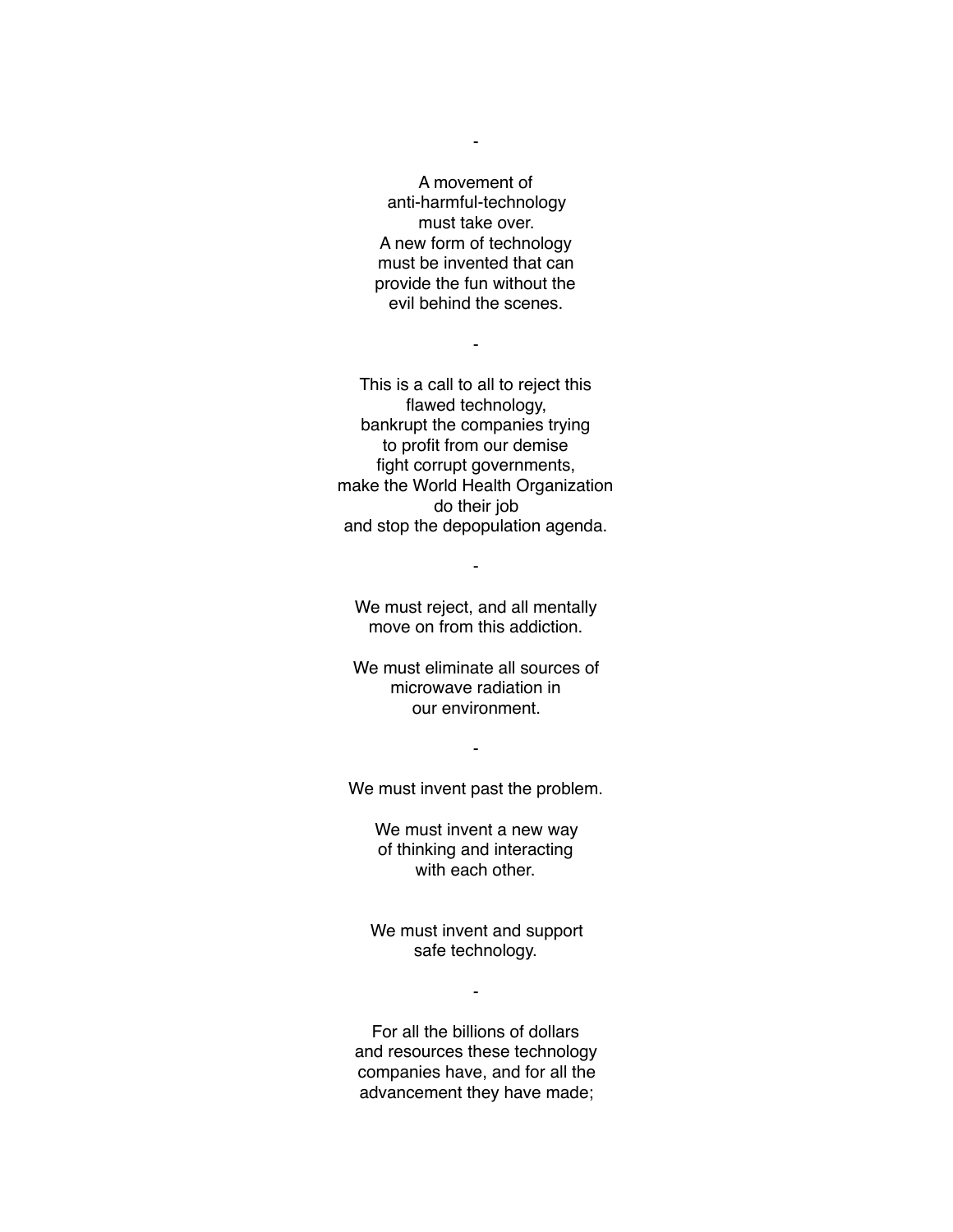they are still producing a flawed product, that tracks you, kills you and threatens the existence of the human race.

We can do better than this.

-

I think we can come up with a better society than everyone constantly staring at their phones at the cost of everyone's health and the future of mankind.

-

Its time to act.

The Anti-Radiation Movement

-

Step 1. Avoidance of all Microwave Radiation

Step 2. Educate everyone of the dangers and have them avoid them.

Step 3. Demand the elimination of Microwave Radiation

-

Our future will depend on whether we can return to more human, social and ethical values in the shaping of our lives and our relationship with nature. Profit and morality must be in harmony if we wish to remain successful in the long term.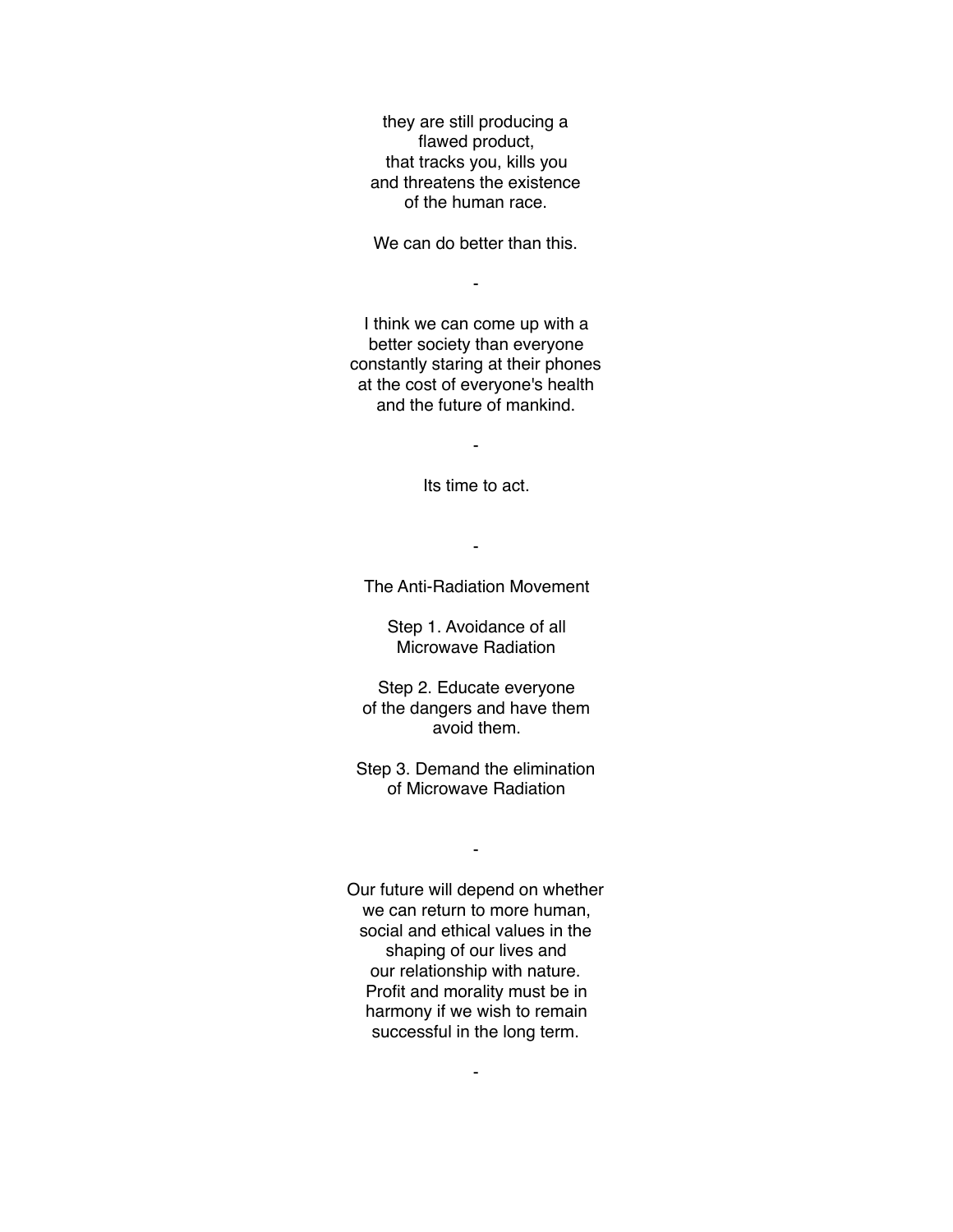But what we need above all is critical citizens, who can spot the difference between technical progress and consumer foolishness: citizens who, remember that democracy once meant rule of the people, not ruling the people."

Today we live in a dictatorship with a false sense of democracy.

-

The scientific evidence is massive and irrefutable. We and our little ones face a lifetime of disability, pain and deprivation from ever-increasing torrents of man-made, commercial radiation capable of destroying human genetic integrity.

-

If you believe that humanity should NOT be reduced to a species of genetic freaks on the way to extinction, assist the radiation awareness movement by sharing with others this film and the documented information on wireless hazards to human DNA. Also do your own research.

There is no time to waste while confronted with the life-and-death issues associated with the brazen wireless radiation assault upon us all.

-

In addition to the sea of radiation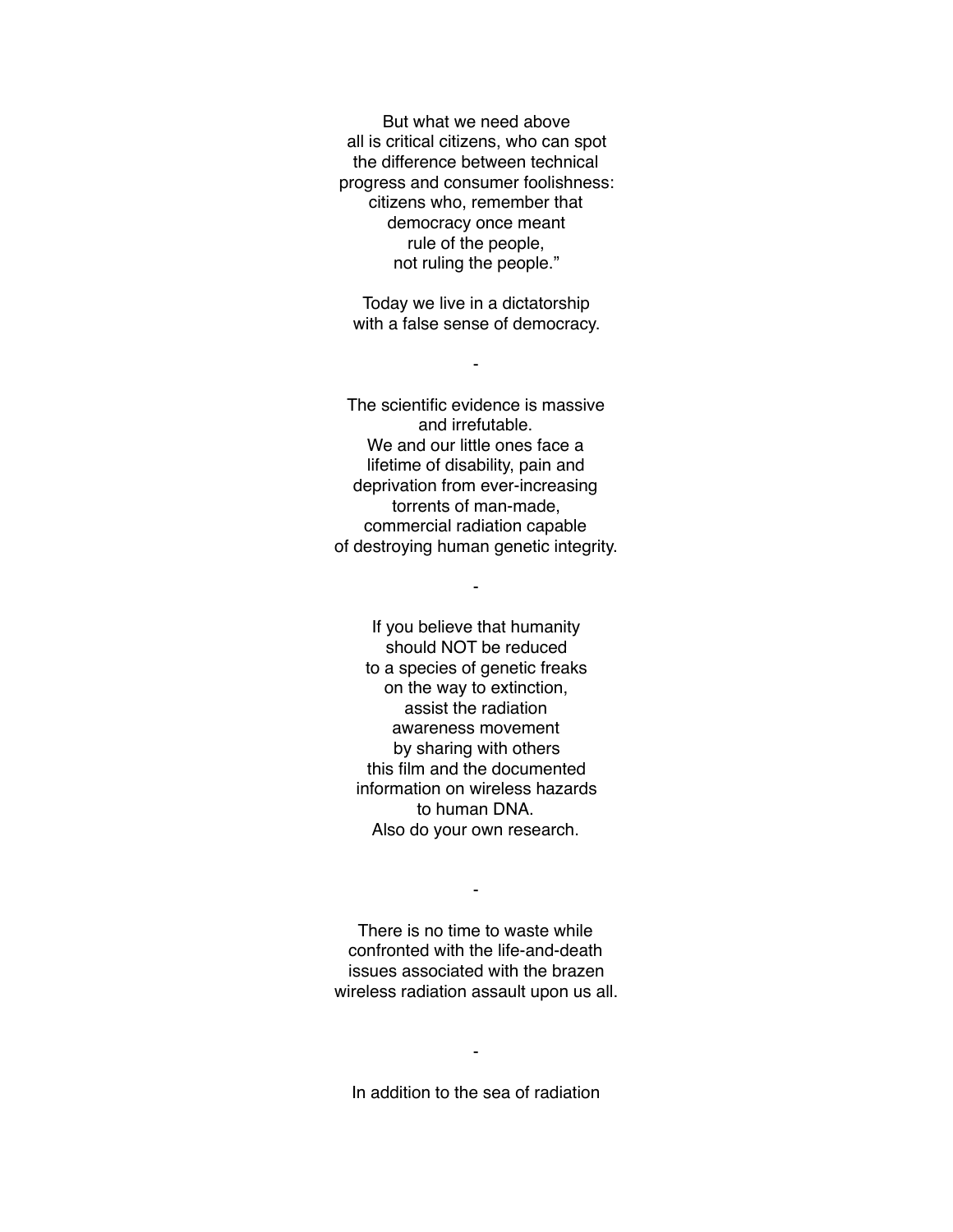we currently suffer in, the 5G roll out will multiply the billions of microwave occupations by 20 to 60 times. plus put an additional tower on 3 of every 10 homes. Plus all the commercial addtions they will make, and the massive assault from space. WE MUST ACT NOW!

Microwave technology is woven into our society and will require a massive effort to completely rid our planet of this destructive technology.

-

-

"Be the change you want to see in the world". Ghandi

Eliminate your own personal need for microwave radiation in your own life and those around you.

-

Then build a radiation free zone around yourself and keep expanding it.

-

Start by turning off your wifi and bluetooth on all devices and routers and don't turn them back on again.

Use ethernet cables, fast safe technology using fiberoptic cables and light.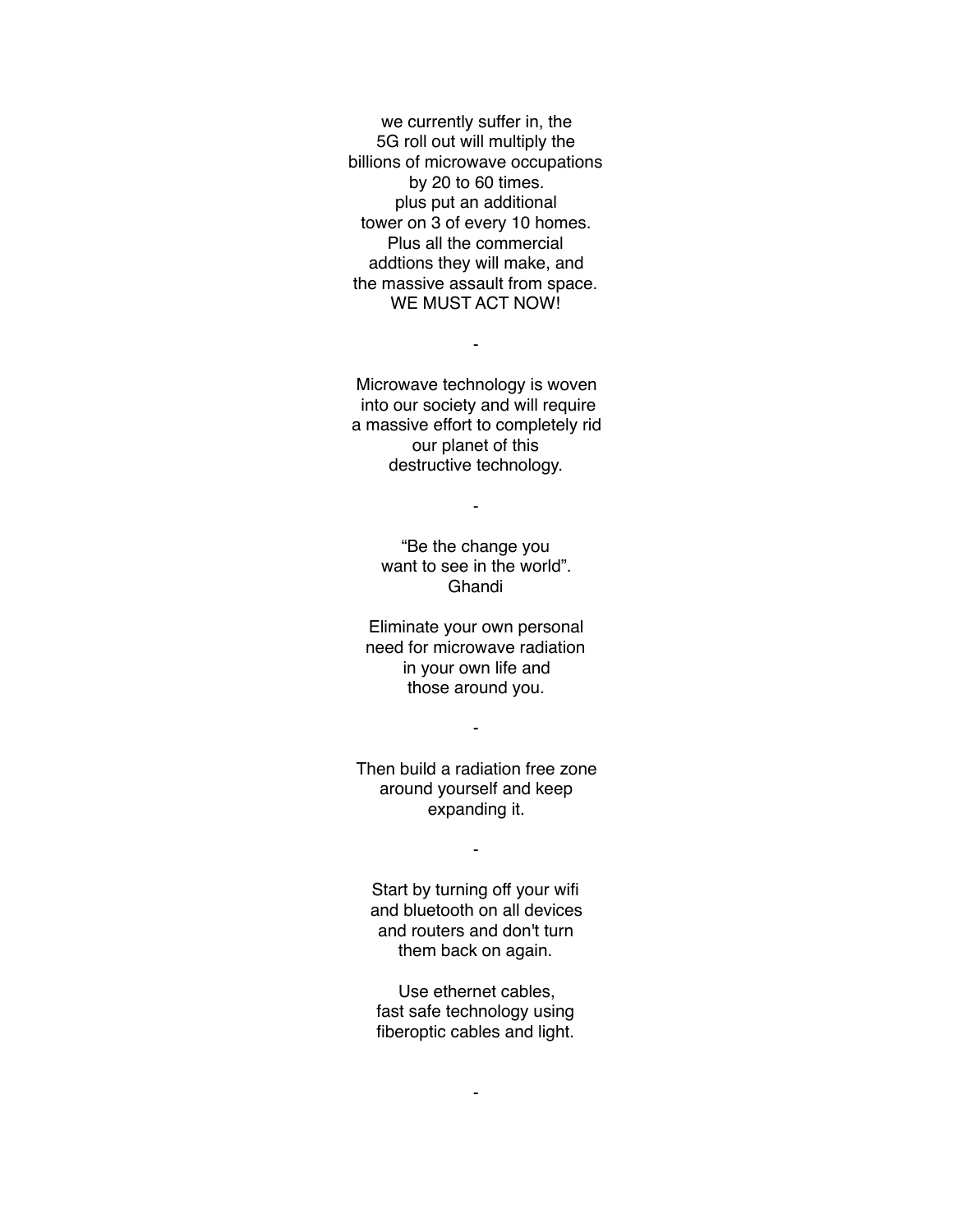Turn your cell phone onto airplane mode and keep it there, use a land line.

When you are out, let people leave you a message and call them back later.

-

For texting, use a computer and an ethernet connection.

If texting by phone is the only way to communicate, until you get past this, ride the airplane mode, do your texting, then turn your airplane mode off, send the text and then turn it onto airplane mode again.

Check back later. Let people wait to hear from you.

-

Next shield your home from the soup of microwave radiation pouring in from outside.

Or move to a rural location away from towers and neighbours devices.

-

For a couple hundred bucks you can have an expert in EMF (Electromagnetic Frequencies) come and do a reading at your home and office and check your environment for pollutants and explain how to shield against them.

> Shield your smart meter, or have it moved or demand it to be removed.

 $\blacksquare$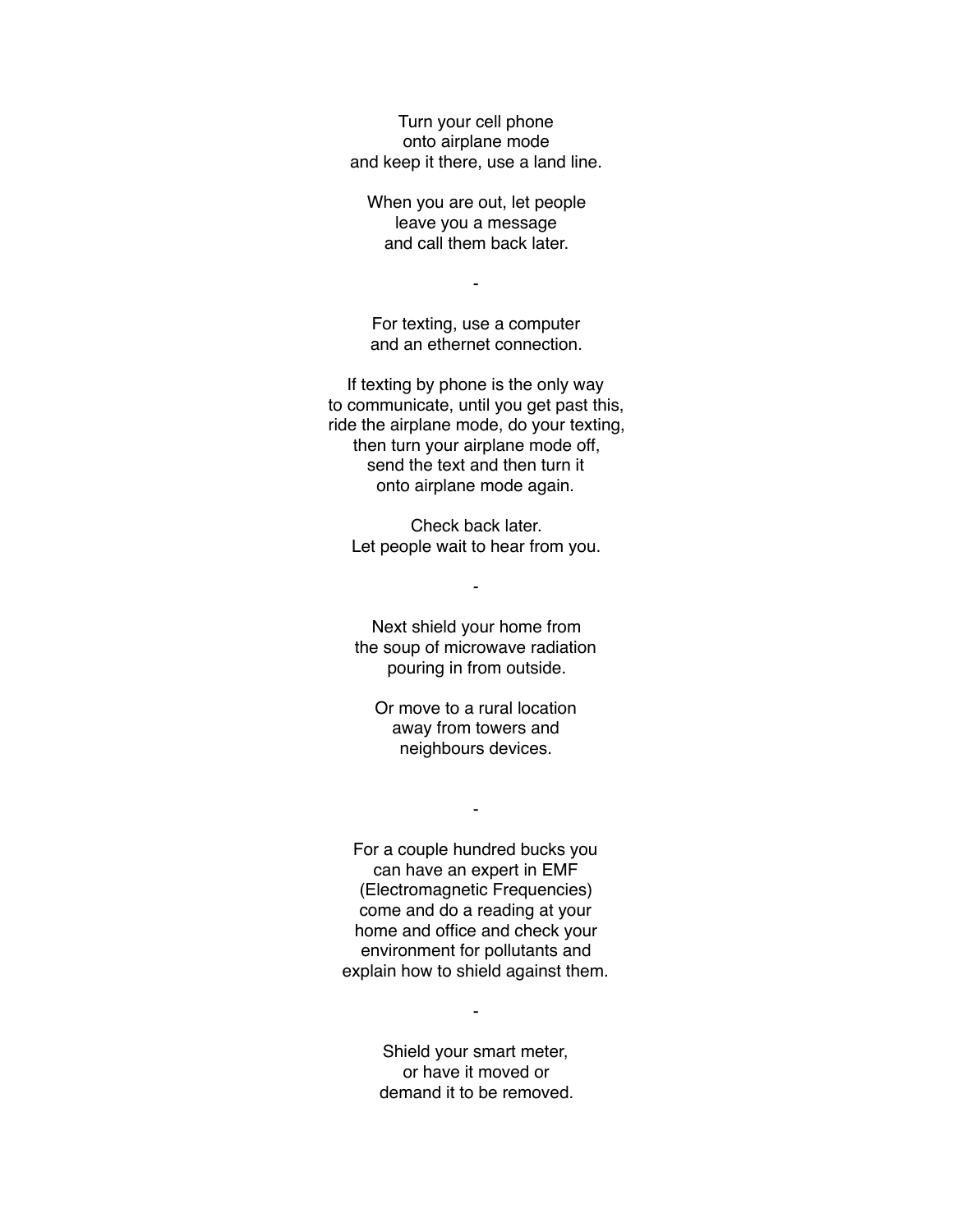Prudent avoidance of routine pregnancy ultrasound scans as much as possible. These scans should be used only in the event of medical necessity.

-

Do not do 3D Imaging for pictures.

-

Newborns are now radio-tagged by some birthing hospitals. Since a tracking system requires a fog of ambient RF/microwave radiation which could affect even non-tagged infants, it is prudent to choose a hospital which does not employ wireless systems in the maternity ward, or have your baby at home.

Refuse to allow your children to go to school where there is wifi, cell phones, etc.

-

Schools should also not have cell towers on top, nor near them. If they do, demand they remove them from the area completely.

If not home school your children.

-

All high powered cell towers be brought down.

-

Until we have a new technology low powered 1000 watt solar powered towers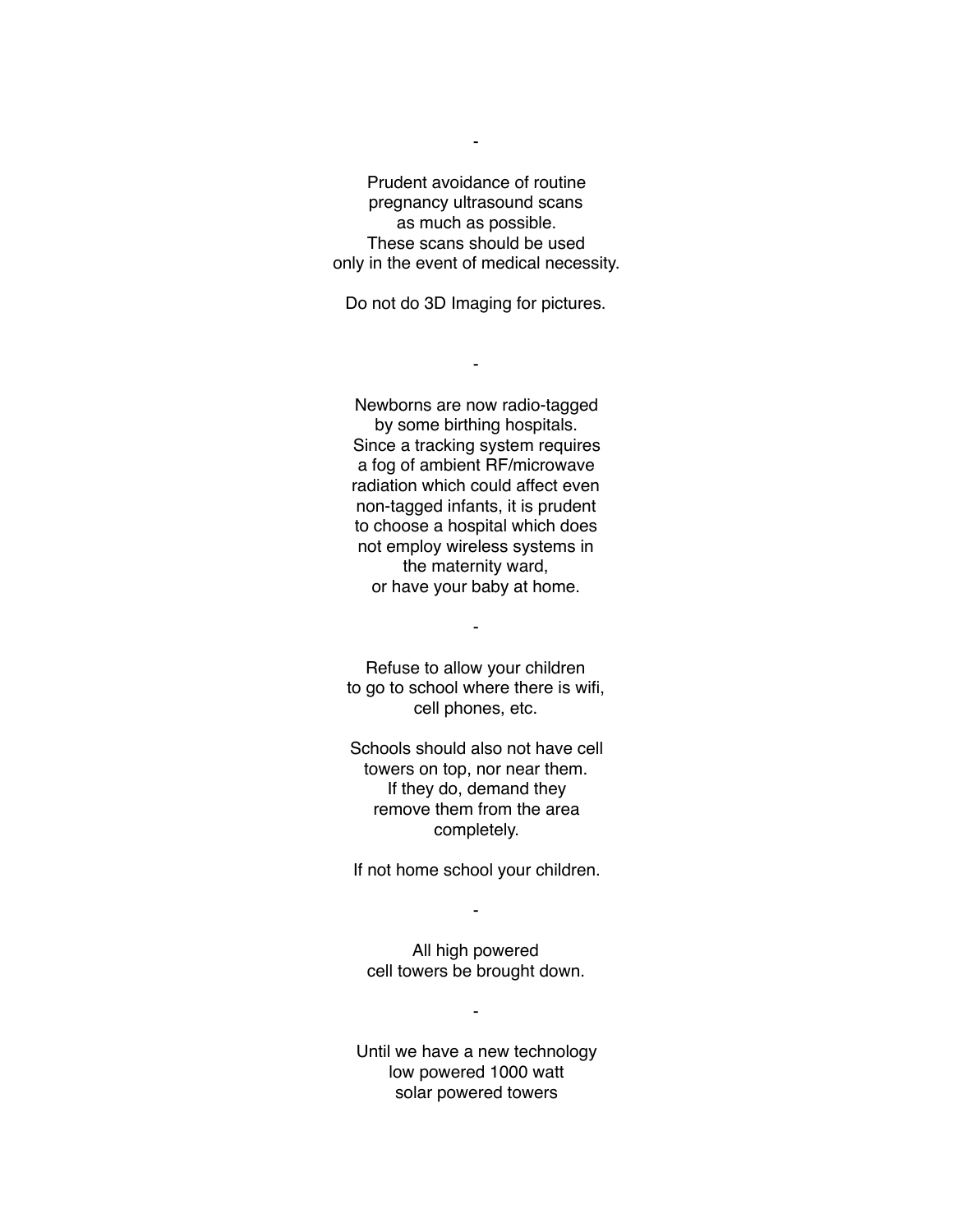will provide the same cell coverage.

The millions of watts of excess power is not for communication

-

All wifi and cell communication should be banned.

This may take a strategy of reduction until new technology replaces demand.

> But this should be the goal. No microwave radiation.

> > -

Innovation should focus on the elimination of the need for microwave wireless communication.

-

The World Health Organization must be forced to report the truth and proven science.

This will bring down the whole system of plausible deniability and governments and industry will no longer be able to deny our right to live free of these pollutants.

-

To do this we must replace the head of the World Health Organization EMF Project with an unbiased, independent, medically qualified professional with experience and knowledge of microwave sickness/ EHS, and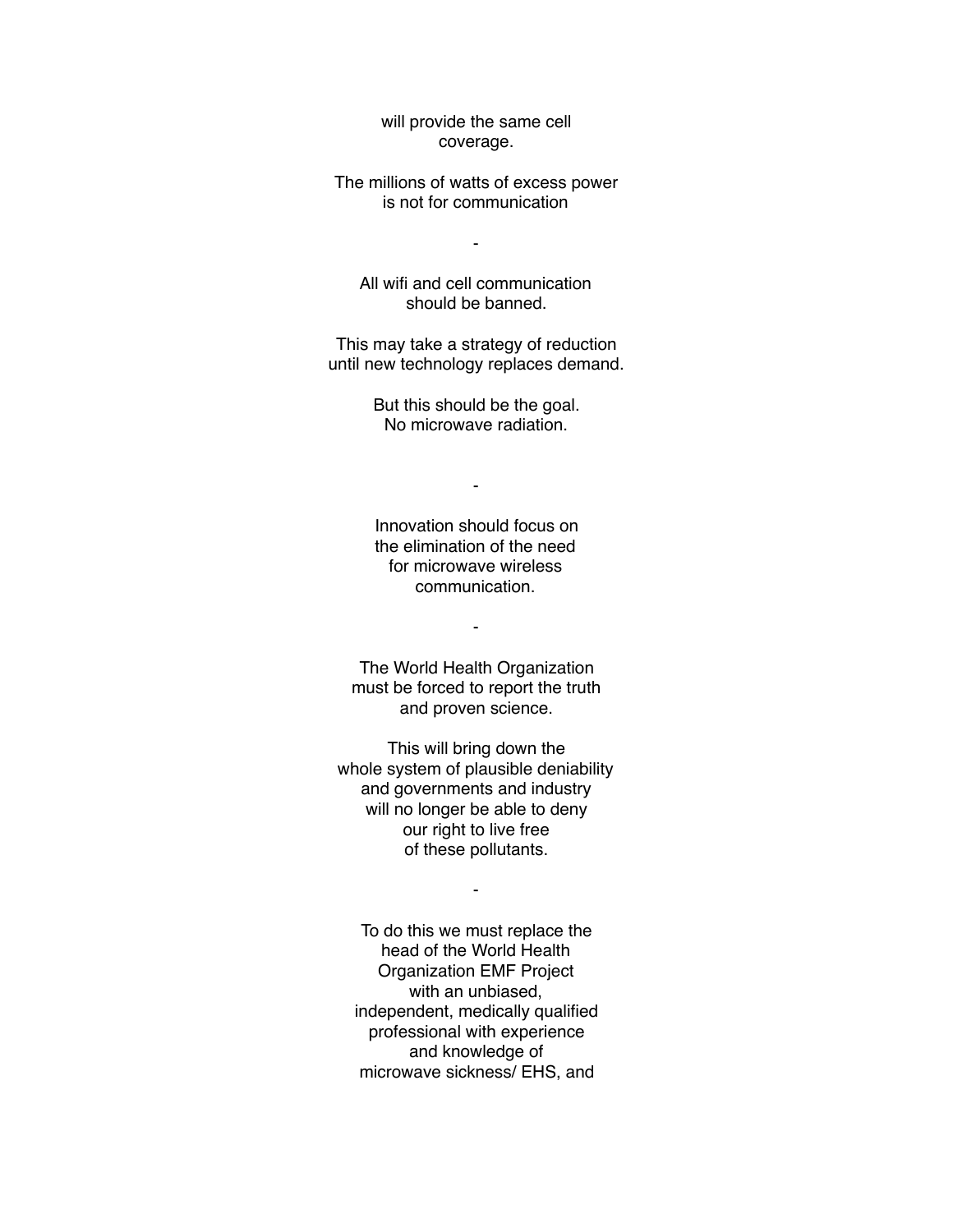an understanding of the biological and cellular processes involved in EMR exposure, as well as their effects on all forms of human, plant and animal life.

-

Your government is actively performing mass genocide.

Don't trust any government if there still death ray cell towers surrounding you, and skies full of chemtrails.

> We must globally ban on all microwave radiation, and weather modification.

-

We must shut down the new manhattan project.

-

The law must be changed to remove the right of the military to murder us if they call it "A peaceful purpose that is related to a medical, therapeutic, pharmaceutical, agricultural, industrial, or research activity."

Murder is not a peaceful purpose even though they call it so, war does not equal peace.

-

Call on all countries to immediately implement the Precautionary Principle, to halt any further roll-out of wireless devices in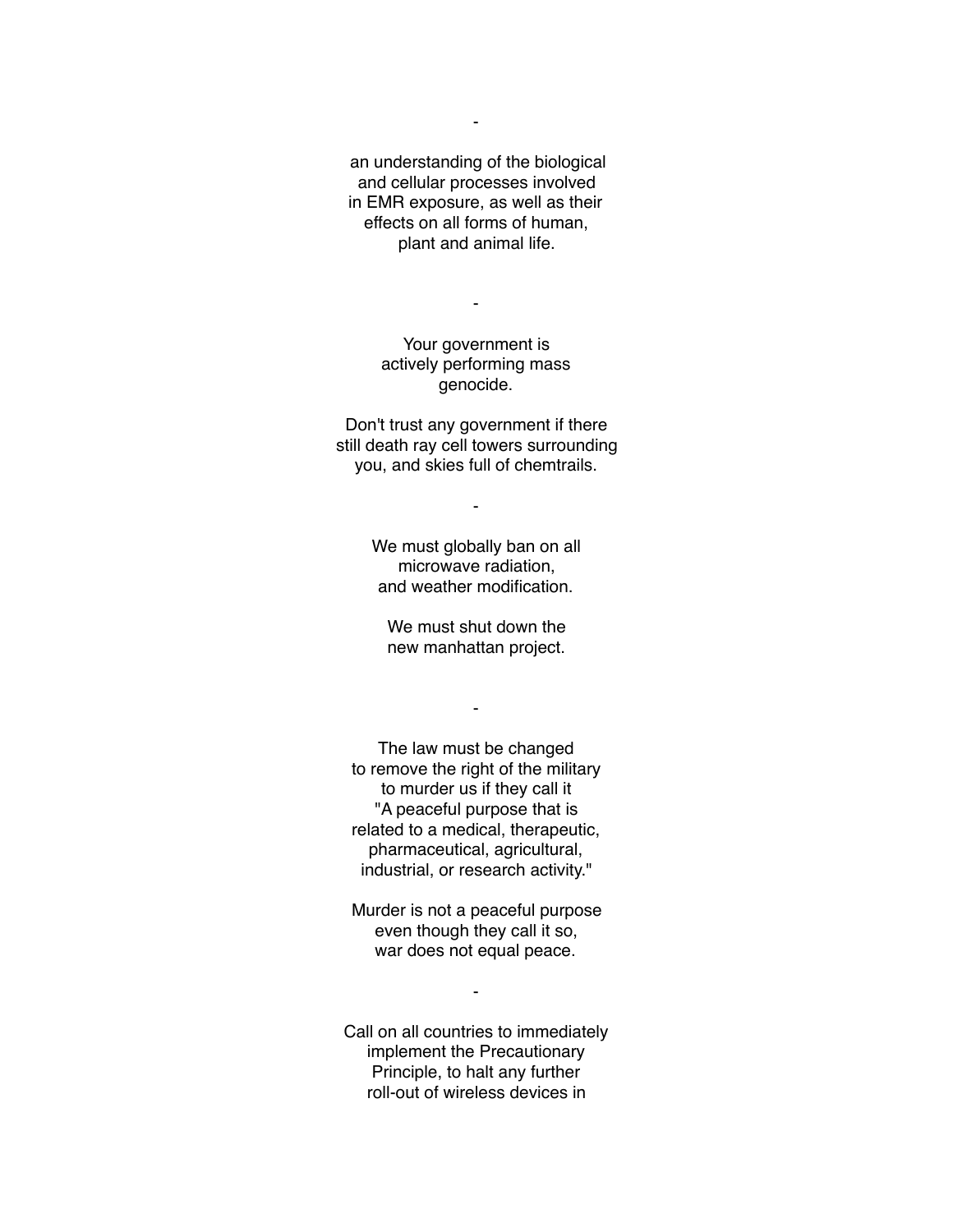their communities, and to scale back on their existing installations.

-

Create public awareness campaigns for policymakers, private sector partners, medical professionals and the public at large.

Recommend that all countries ensure the immediate removal of wireless devices from all public places, especially all healthcare centres, hospitals and schools.

-

-

Call an immediate halt to the installation of microcells close to our homes and to the roll-out of the extremely harmful 5G technology to be beamed at us from space. and every 3 out of 10 front yards.

Require that warnings in the safety manuals and disclaimers for all wireless technology be made public, especially in schools. these warnings confirm that this technology is harmful and they must be publicly, visibly displayed, together with details of the known bio-effects.

-

Develop strategies that will make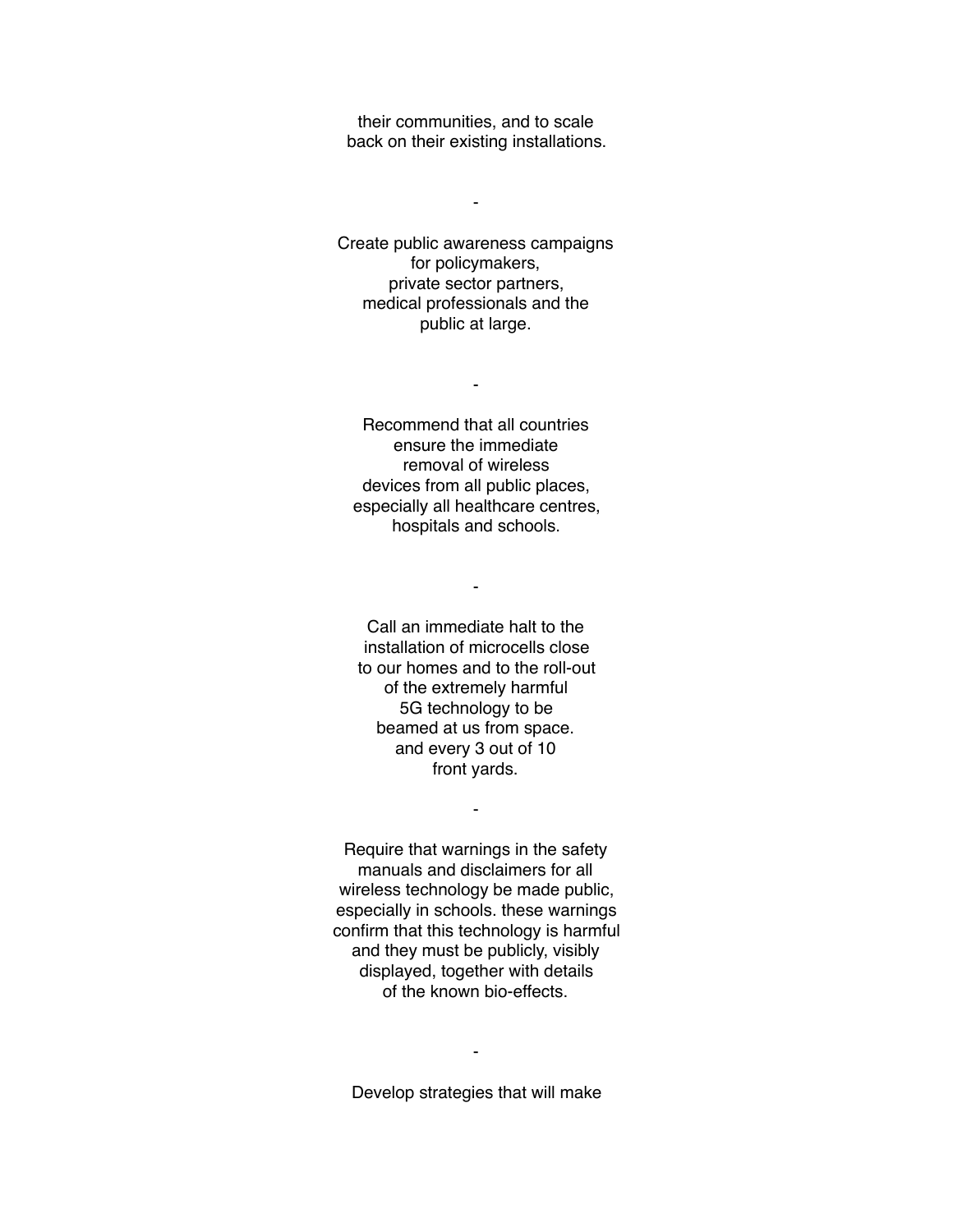technology safer and healthier for all.

-

Thank you for watching this film.

Please share freely.

- FILM BY

# DYLAN ELEVEN

## TRUTH11 FILMS [TRUTH11.COM](http://TRUTH11.COM)

-

## ARTICLES BY:

-

Dylan Eleven | Truth11.com Dr. Barry Trower Peter A. Kirby Activist Post.com Catherine J Frompovich Geoengineeringwatch.org TheChembow.com Jamie Lee Waking Times William Thomas Michale T. Winter Amy Worthington Olga Sheean Jamie Lee | TabuBlog.com Delamer Duverus | lawfulpath.com Jerry Flynn

> Truth11 FIlms [truth11.com](http://truth11.com)